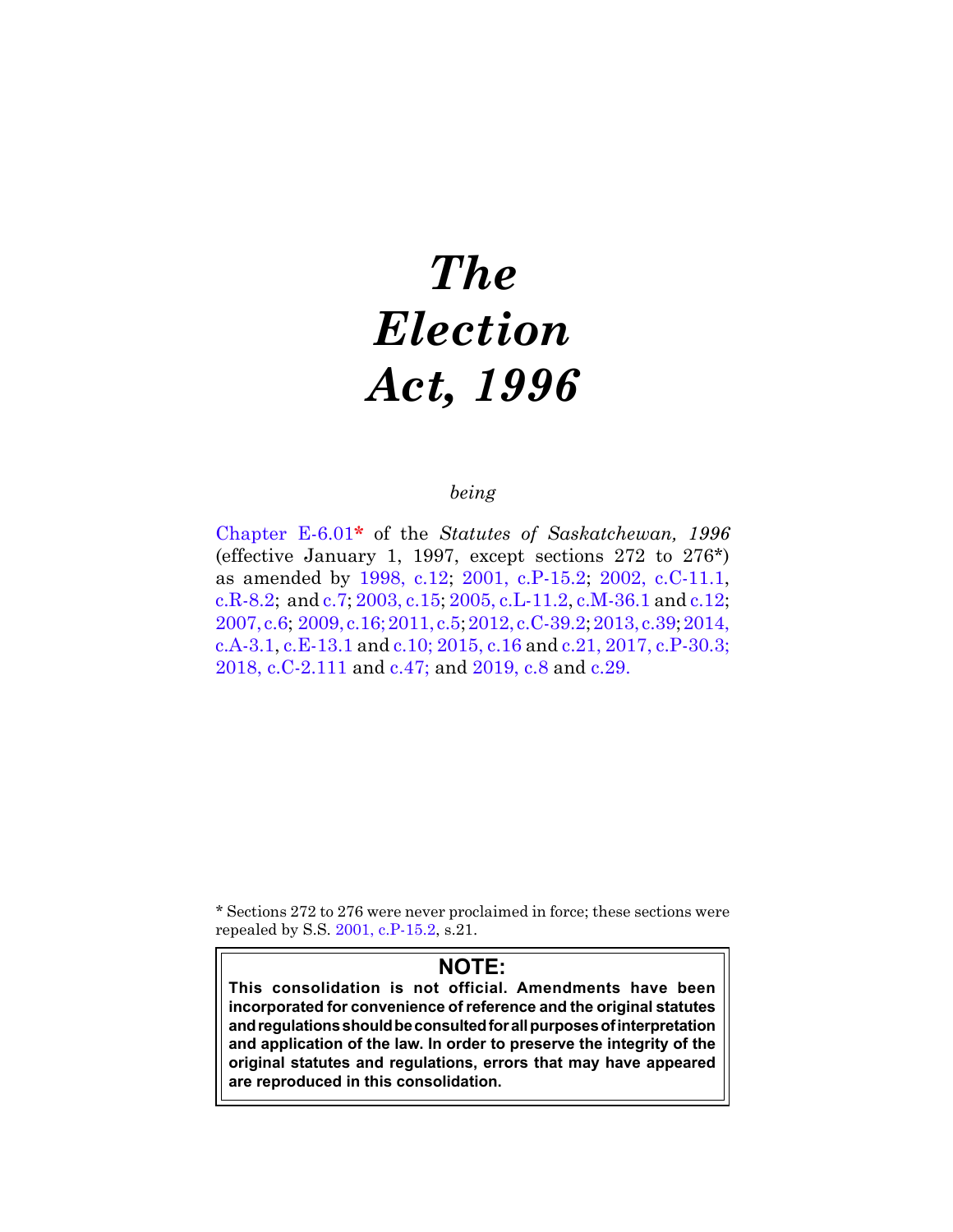# **c E-6.01** ELECTION, 1996 Table of Contents

#### PART I **Short Title and Interpretation**

- 1 Short title
- 2 Interpretation

#### PART II **Election officers**

- 3 Persons not eligible to be appointed election officers
- 4 Chief Electoral Officer
- 4.1 Removal and suspension
- 4.2 Suspension when Legislature not in session
- 4.3 Acting Chief Electoral Officer
- 4.4 Salary of the Chief Electoral Officer
- 4.5 Application of certain Acts to Chief Electoral Officer
- 4.6 Staff
- 4.7 Human resources and financial management policies
- 4.8 Quarterly financial forecasts
- 5 Chief Electoral Officer powers and responsibilities
- 5.1 Authority to test alternate procedures, equipment or technology during by-election
- 5.2 Use of alternate procedure, equipment or technology during a general election
- 6 Chief Electoral Officer prescribing seal
- 7 Chief Electoral Officer emergency powers
- 8 Repealed
- 9 Returning officers
- 10 Deputy returning officer
- 11 Returning officer to maintain peace
- 12 Election clerks
- 13 Poll clerk
- 14 Oath or declaration of secrecy
- 15 Compensation of election officers

# PART III **Voters and Enumeration** ENTITLEMENT TO VOTE

- 16 Who is entitled
- 17 Who is not entitled
- 18 Rules respecting ordinary residence
- 18.1 Ordinary residence Canadian Forces

#### REGISTER OF VOTERS

- 18.2 Establishment and maintenance of register of voters
- 18.3 Repealed
- 18.4 Revising the register of voters
- 18.5 Agreements on information
- 18.6 Access to information in the register
- 18.7 Use of register of voters preparation of voters' list
- 18.8 Use of voters' lists restricted to electoral purposes

# POLLING DIVISIONS

19 Polling divisions to be established

# ENUMERATION

- 19.1 Enumeration and revision
- 20 Enumerators appointed
- 21 Supplies for enumerators
- 22 Enumeration
- 23 Offence by enumerator
- 24 Enumerators' right of access to residential premises

# VOTERS' LIST

- 25 Preparation of voters' list
- 26 Distributing and posting of voters' lists

# REVISION TO VOTERS' LIST

- 27 Applications for revision
- 28 Revisions to voters' list

# VOTER INFORMATION CARD

- 29 Voter Information Card
- 29.1 Applications for revision
- 29.2 Record of revision
- 29.3 Close of revision

REVISED VOTERS' LIST 29.4 Preparing revised voters' list

#### ALTERNATIVES TO ENUMERATION DURING ELECTION

30 Repealed

# PART IV

**Voting**

# DIVISION A

- **Commencing an Election** 31 Lieutenant Governor in Council to
- commence elections
- 32 Issuing writ
- 33 Endorsing writ
- 34 Election proclamation
- 35 Ballot papers
- 36 Polling places
- 37 Supervisory deputy returning officer
- 38 Polling subdivisions
- 39 Free access and privacy

# DIVISION B

**Candidates and Nominations**

# 40 Nomination day

41 Delay in nomination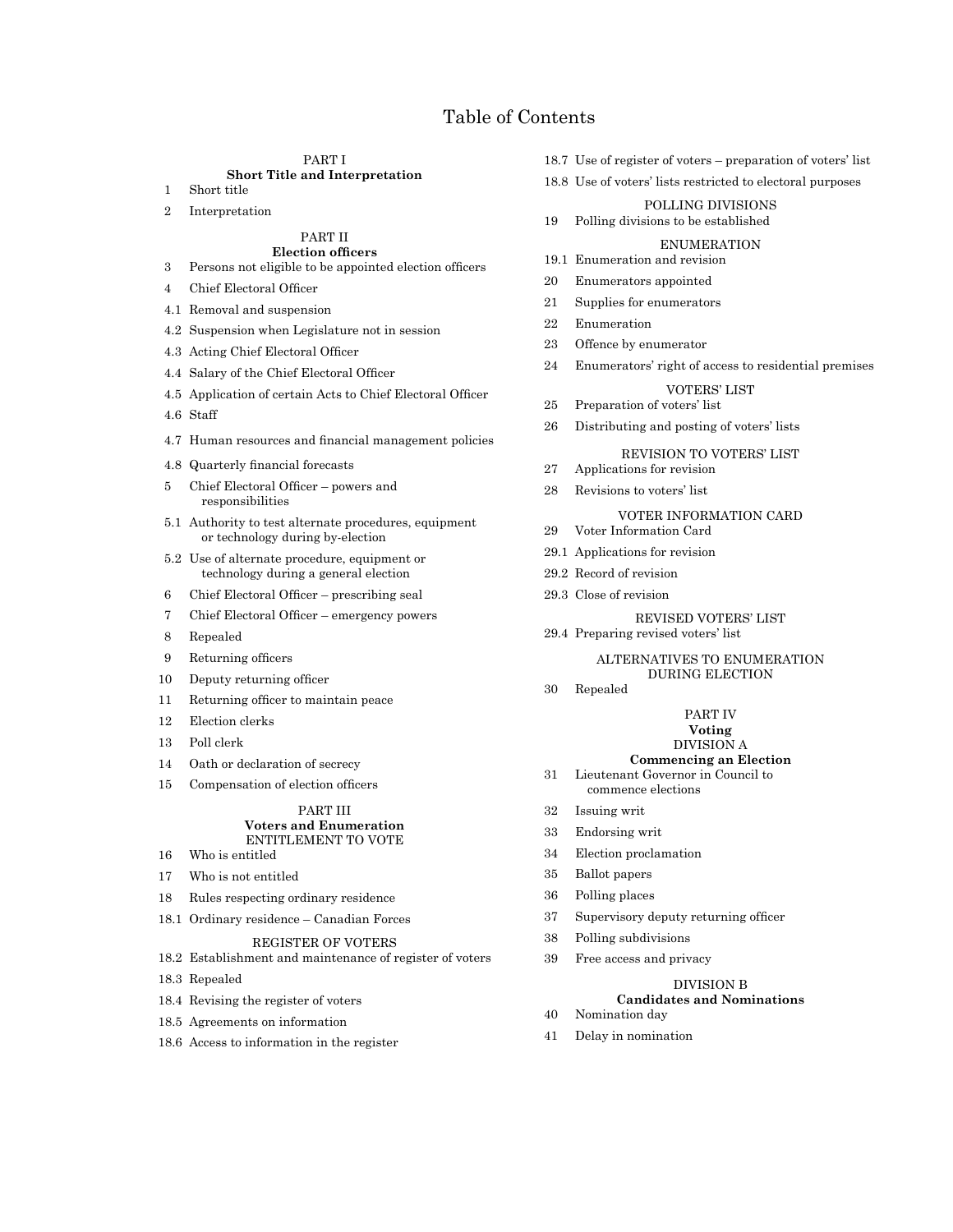- Qualifications of candidates
- Business manager required
- Filing and form of nomination paper
- Description and affiliation of candidate
- Deposit required
- Handling and forfeiture of deposits
- Nomination certificate
- Repealed
- If only one candidate nominated candidate deemed elected
- If more than one candidate nominated
- Withdrawal of candidate
- Death of candidate new nomination
- Candidate's representative
- Candidate may perform functions of representative
- Interpretation of provisions in Act dealing with representatives

# DIVISION C

# **Procedures prior to Voting**

- Opening of polling place
- Posting of notices
- Examination and sealing of ballot boxes

# DIVISION D

#### **Voting** Employees entitled to vote

- 
- Where voters are to vote
- Hours of voting
- Who is entitled to be in polling place and at counting of votes
- Voting to be by ballot
- Information that voters must provide on entering polling place
- Poll book
- Voter's declaration name on voters' list
- Repealed
- When voter's declaration can be demanded
- Voter's name struck off voters' list
- Taking voter's declaration
- When individual not entitled to ballot paper or to vote
- 72.1 Evidence of identity and ordinary residence
- Giving ballot paper
- Marking ballot
- Examination and deposit of ballot
- Voters may request instructions
- Voter may request assistance in marking ballot
- Interpreters
- Privacy when voting
- Ballots to be kept in polling place (declined ballots)
- Voting outside polling place
- If impersonation alleged
- If ballot paper accidentally destroyed
- When voting is deemed to be done
- Statement of all voter's declarations required

# DIVISION E **Special Voting Provisions** ABSENTEE VOTERS

- Absentee voters definition, eligibility
- Application absentee voters
- Voting procedures
- Post voting procedures

#### HOMEBOUND VOTERS

- 89.1 Homebound voting
- 89.2 Application homebound voters
- 89.3 Voting procedures homebound voters

# MOBILE POLLS

- When mobile polls may be established
- When mobile polls are to be held
- Voting at mobile polls
- Duties of deputy returning officer at mobile poll

# TEMPORARILY DISPLACED VOTERS (GENERAL ELECTIONS)

- Temporarily displaced voters defined
- Establishment of poll for temporarily displaced voters
- Ballot paper for temporarily displaced voters
- Location of polling places
- Alternative hours of voting
- Voting procedures
- Procedures after closing polling place
- Handling of ballot boxes with ballot envelopes
- Preserving ballots until final count
	- HOSPITALS (GENERAL ELECTIONS)
- Establishment of poll in hospitals
- Ballot paper for hospital voters
- Location of polling places
- Alternative hours of voting
- Voting procedures
- Procedures after closing polling place
- Handling of ballot boxes with ballot envelopes
- Preserving ballots until final count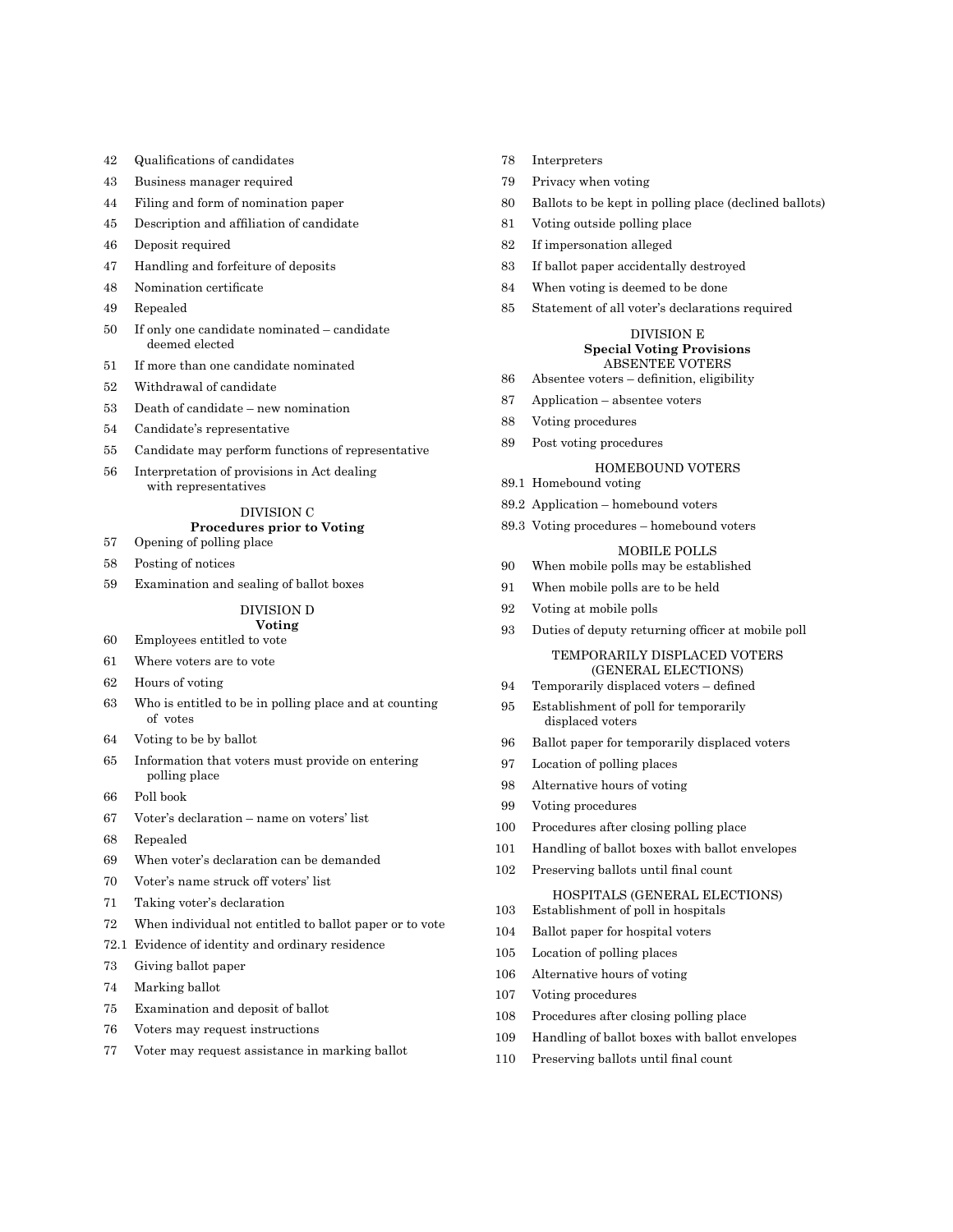# REMAND CENTRES

- (GENERAL ELECTIONS)
- Establishment of poll in remand centres
- Ballot paper for remand centre voters
- Location of polling places
- Alternative hours of voting
- Voting procedures
- Procedures after closing polling place
- Handling of ballot boxes with ballot envelopes
- Preserving ballots until final count

#### HOSPITALS AND REMAND CENTRES (BY-ELECTIONS)

- Application of sections 120 to 126
- Ballot paper
- Polls and polling places
- Alternate hours of voting
- Voting procedures
- Procedures after close of polling place
- Statement of voters making a voter's declaration
- Dealing with ballot boxes

#### PERSONAL CARE FACILITIES

- Voting procedures in personal care facilities
- Assistance to voters in personal care facilities

#### ADVANCE POLLS

- Establishment of advance polling places
- Who may vote at an advance poll
- Voting at advance polls
- Hours of advance polls
- Repealed
- Sealing ballot box after close of advance poll
- Procedures on close of advance poll
- 135.1 Advance voting modifications

#### DIVISION F **Northern Constituencies**

# Repealed

- 
- Repealed
- Repealed
- Repealed
- Repealed

# PART V **Proceedings after Voting** COUNTING

- Preliminary count after close of polls on polling day
- What are rejected ballots
- Returning officer to receive and deal with ballot boxes
- Candidate's representatives at final count
- Final count by returning officer
- Counting votes cast using special voting procedures
- Final count to proceed continuously
- Tie result
- Adjournment of final count
- If ballot boxes disappear
- Proceedings on resumption of final count
- Adjournment if statements missing
- Adjournment if ballot paper account and poll statement missing
- Contents of return to writ

#### RECOUNTS AND ADDITIONS

#### Request when automatically entitled

- Application when not automatically entitled
- Where request or application to be made
- Assigning judge to recount or addition
- Election officers and others to attend
- Procedure during recount or addition
- Judge to proceed continuously
- Sealing of ballots after recount or addition
- Review of decision if ballot box or statements missing
- Judge's certificate
- Costs of recount or addition

#### APPEAL OF RECOUNT OR ADDITION

- Appeal respecting failure to conduct a recount or addition
- If judge required to undertake recount or appeal
- Appeal of decision on recount or addition
- Procedures on recount or addition
- Informalities not to invalidate proceedings

# RETURNS TO THE WRIT

- Return to writ of election
- Election materials to be sent to Chief Electoral **Officer**
- If returning officer fails to make a return to the writ
- Publication of return
- Certain irregularities not to invalidate elections
- Destruction of election papers and documents
- Public inspection of election documents and voter data
- No inspection of ballots
- Evidence that documents relate to an election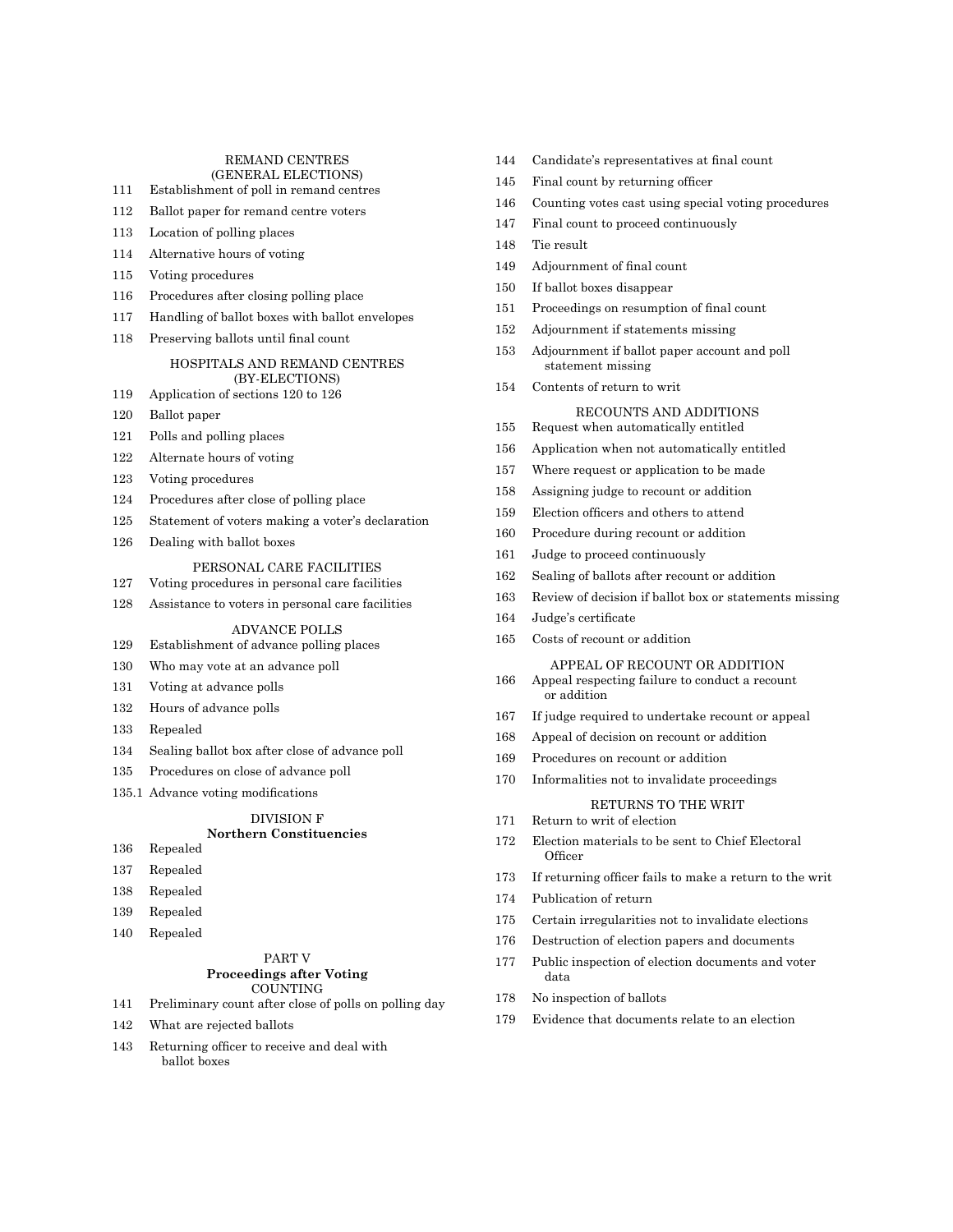# PART VI **Election Offences and Corrupt Practices** ELECTION OFFENCES

- Interpretation of Part
- Disturbing the peace
- Failure to maintain secrecy
- Interference with voters
- Persuading voter to show marked ballot paper
- Voter not to show marked ballot
- Election officers to report violation of secrecy
- Voters not compelled to disclose vote
- Lawful literature may be distributed
- Destruction of notices
- Prohibited displays, devices and actions on polling day
- Offences respecting ballot papers

# CORRUPT PRACTICES

- Bribery
- No supplying beverage alcohol at meetings
- Certain contributions not to be requested of candidates
- No beverage alcohol
- No gambling or betting
- No transporting voters
- No beverage alcohol or cannabis on polling day
- Compelling voter to vote
- Impersonation
- Fraudulent appointment as an election officer
- No voting by ineligible individuals
- False oath or declaration
- False statements before or during an election
- False returns
- Unlawfully destroying documents
- No deputy returning officer to neglect duties
- Election void because of candidate's corrupt practice
- Disqualification if guilty of corrupt practice
- Effect of previous corrupt practices on new election
- Election void if candidate uses disqualified persons
- Removal of disqualification
- Contracts based on election void
- No penalties recoverable for a corrupt practice

#### GENERAL PROVISIONS RESPECTING OFFENCES

- Offences respecting printing
- General offence
- Writ need not be produced at trial
- Certificate respecting candidate
- Limitation on prosecutions

# PART VII **Registration and Election Financing** INTERPRETATION

- Interpretation of Part
- Calculation of adjusted amounts
- Qualifications of and principles to be applied by auditor

# REGISTRATION OF PARTIES

- Registration required
- Application for registration
- Registration
- Alterations in registration
- Deleting from register
- Registration of party previously deleted from register
- Fiscal year of registered political party
- Registered political parties to file information
- Register
- Public right to inspect documents
- Publication of information

# AGENTS, BUSINESS MANAGERS AND AUDITORS

- Chief official agent for party
- Duties of chief official agent
- Business manager
- Party's auditor
- Candidate's auditor

# CONTRIBUTIONS

- 238.1 Loans and guarantees by financial institutions
- Form of contributions
- Use of agents to make contributions
- Anonymous contributions
- No contributions from non-Canadians

# ANNUAL AND ELECTION EXPENSES RETURNS – PARTIES

- Limits on election and advertising expenses
- 243.1 Where registered political party exceeds limits on election expenses
- Supplier documents and proofs of payment required
- Time limits to enforce claims against party
- Time limits for party to pay bills
- Handling of disputed claims
- Repealed
- Repealed
- Annual returns
- Party's election expenses return

# ELECTION EXPENSES – CANDIDATE

- Limit on candidate's election expenses
- 252.1 Where candidate exceeds limits on election expenses
- Who may make payments on behalf of candidate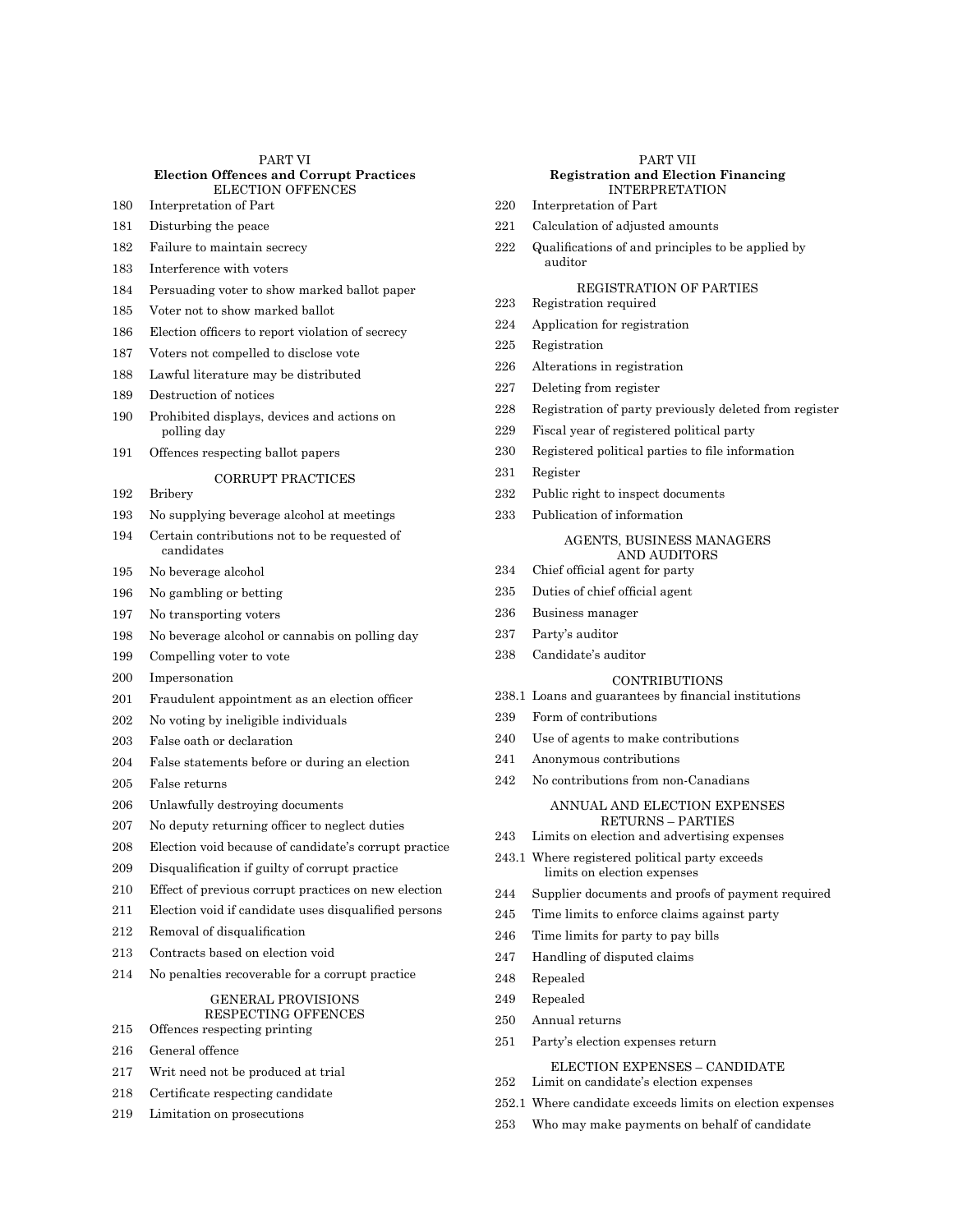- Requirements to enforce contracts against candidate
- Proof of payment required
- Time limit to enforce claims against candidate
- Time limit to pay bills
- Handling of disputed claims
- Repealed
- Candidate's joint expenses
- Candidate's election expenses return
- Handling of election expenses return
- Orders to extend time
- 263.1 Late filing fee

#### REIMBURSEMENT FOR ELECTION EXPENSES

- Eligibility for reimbursement party
- Eligibility for reimbursement candidate
- Expenses that are not reimburseable
- Reimbursement of auditing expenses
- Reimbursements are a charge on the general revenue fund
- If contributions exceed election expenses
- If contributions and reimbursement exceed election expenses for candidate not endorsed
- If candidate dies or withdraws

# PART VIII

# **General**

- No publication of information during an election
- 277.1 No government advertising during election period
- 277.2 Limits on government advertising during the four months before commencement of election period
- Limits on election expenses by persons other than candidates or parties
- Statements by advertisers
- Inspections
- Warrant
- Copies of documents
- Obstruction
- 283.1 Right of access to condominiums and rental properties
- Immunity
- Delivery or service
- Preparation and tabling of reports
- 286.1 Annual report
- Regulations
	- PART IV

# **Consequential, Transitional, Repeal and Coming into Force**

- Consequential
- Transitional
- R.S.S. 1978, c.E-6 repealed
- Coming into force

# **Schedule**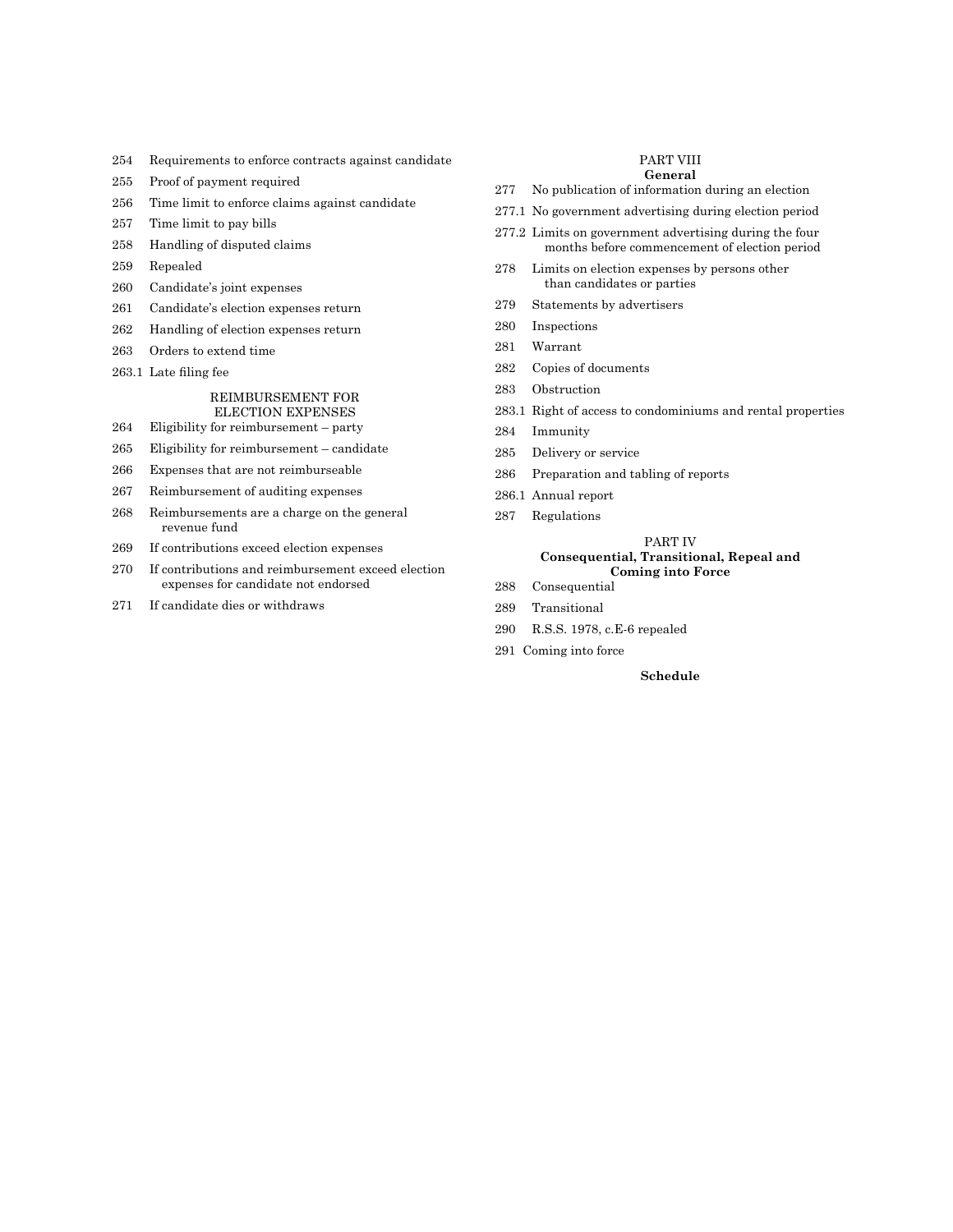# **CHAPTER E-6.01**

# An Act respecting Elections

# PART I **Short Title and Interpretation**

# **Short title**

**1** This Act may be cited as *The Election Act, 1996*.

# **Interpretation**

**2**(1) In this Act:

(a) **"advance poll"** means a poll taken in advance of polling day;

(b) **"ballot"** means the portion of a ballot paper that is to be marked by a voter, detached from the counterfoil and deposited in the ballot box;

(c) **"beverage alcohol"** means beverage alcohol as defined in *The Alcohol and Gaming Regulation Act, 1997*;

(c.1) **"Board of Internal Economy"** means the Board of Internal Economy continued pursuant to section 67 of *The Legislative Assembly Act, 2007*;

(d) **"broadcaster"** means a person licensed by the Canadian Radio-Television Commission as a broadcasting undertaking and includes a distribution undertaking as defined in the *Broadcasting Act* (Canada) or any other prescribed communications carrier;

(e) **"broadcasting undertaking"** means a broadcasting undertaking as defined in section 2 of the *Broadcasting Act* (Canada);

(f) **"business manager"** means a business manager that a candidate or potential candidate is required by this Act to appoint;

(g) **"by-election"** means an election held in a constituency on a date on which there is no general election;

(h) **"candidate"** means any individual who is nominated in accordance with section 44 as a candidate at an election;

(i) **"candidate's representative"** means an individual who is appointed by a candidate pursuant to section 54 or 144 to be a candidate's representative;

(i.1) **"cannabis"** means cannabis as defined in *The Cannabis Control (Saskatchewan) Act*;

(j) **"Chief Electoral Officer"** means the Chief Electoral Officer appointed pursuant to section 4 and includes any acting Chief Electoral Officer appointed pursuant to section 4.1, 4.2 or 4.3;

(k) **"constituency"** means a constituency established pursuant to *The Representation Act, 2002*;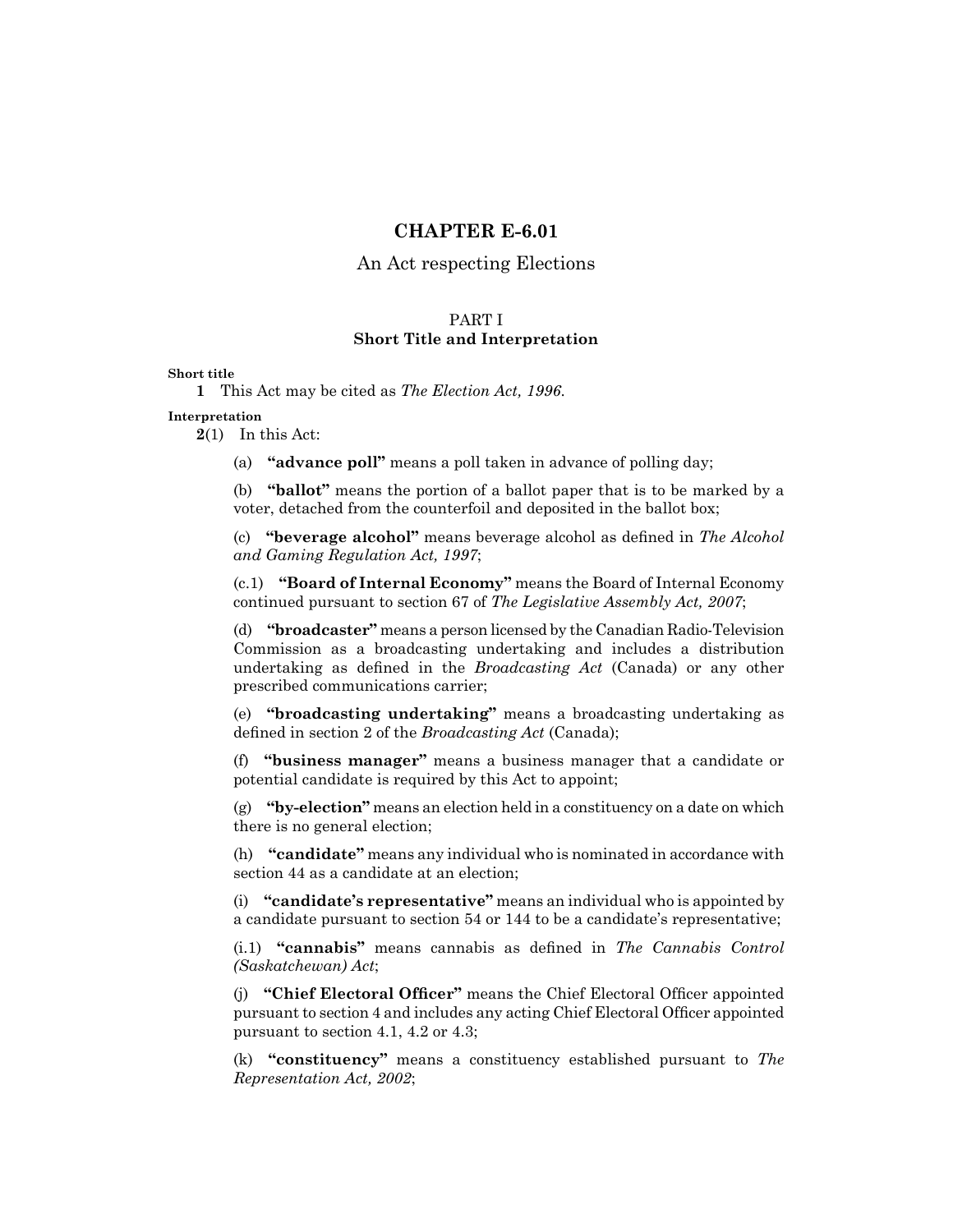(l) **"corrupt practice"** means any act or omission that is declared by this Act or any other Act to be a corrupt practice and includes any act or omission that is recognized by parliamentary law or custom to be a corrupt practice;

(m) **"court"** means the Court of Queen's Bench;

(n) **"declined ballot"** means a ballot declined pursuant to section 80;

(o) **"during an election"** means the period commencing the day a writ is issued for an election and ending on polling day for the election;

(p) **"election"** means an election of a member;

(q) **"election officer"** includes a returning officer, supervisory deputy returning officer, deputy returning officer, enumerator, election clerk or poll clerk appointed for an election;

(r) **"election proclamation"** means a proclamation issued by a returning officer pursuant to section 34 or, in the case of a northern constituency, section 138;

(s) **"final count"** means a final count made by a returning officer pursuant to section 145;

(s.1) **"friend"**, with respect to a voter, includes his or her spouse or relative;

(t) **"general election"** means an election that is held with respect to each constituency on the same day;

(u) **"holiday"** does not include a Sunday;

(v) **"hospital"** means a facility designated as a hospital pursuant to *The Provincial Health Authority Act* that has not less than five patient or resident beds and includes any free-standing facility that is designated pursuant to subsection 4(1) of *The Mental Health Services Act* and that:

- (i) serves persons who are patients pursuant to that Act; and
- (ii) has five or more patient beds;
- (w) **"member"** means a member of the Legislative Assembly;

(x) **"minister"** means the member of the Executive Council to whom for the time being the administration of this Act is assigned;

(y) **"nomination day"** means the day fixed pursuant to clause 31(3)(b) for the nomination of candidates;

(z) **"person"** includes a society, trade union, unincorporated organization or association, syndicate, trust, firm, partnership, political party, registered political party and a political party that is registered pursuant to the *Canada Elections Act*;

(aa) **"personal care facility"** means a personal care home licensed pursuant to *The Personal Care Homes Act*, a facility designated as a special-care home pursuant to *The Provincial Health Authority Act*, a residential-service facility licensed pursuant to *The Residential Services Act* or an approved home as defined in *The Mental Health Services Act*, but only if the home or facility accommodates or cares for at least five individuals;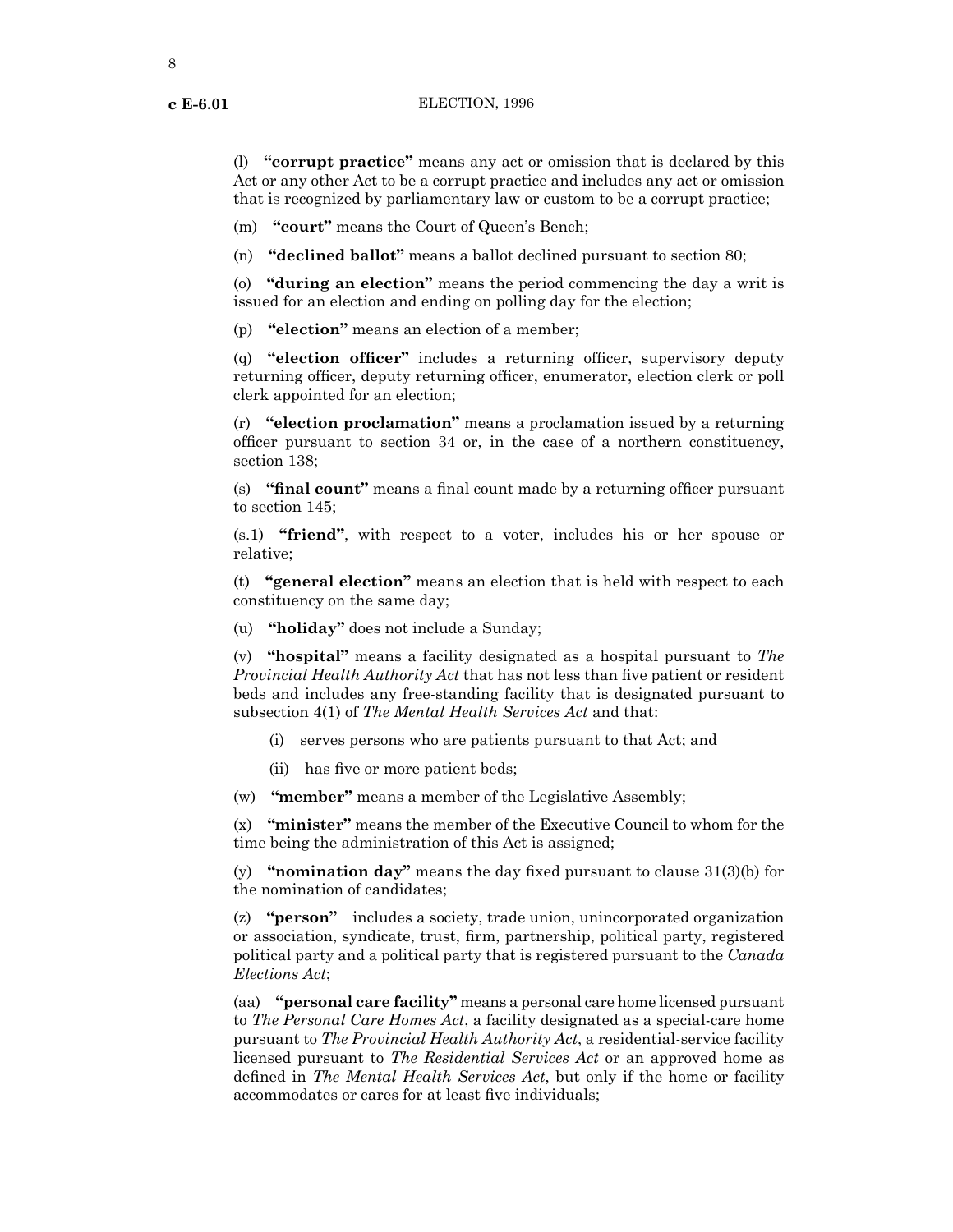# ELECTION, 1996 **c E-6.01**

(bb) **"political affiliation"**, with respect to a candidate, means affiliation with a political party;

(cc) **"political party"** means a group of individuals comprising a political organization whose primary purpose is to field candidates for election as members;

(dd) **"poll book"** means a record containing the names of persons who have received ballot papers or who have applied for ballot papers at an election;

(ee) **"polling day"** means the day fixed pursuant to clause 31(3)(c) for taking the votes of voters;

(ff) **"polling division"** means a portion of a constituency in which the votes of voters are taken;

(gg) **"polling place"** means a place where voters vote at an election;

(hh) **"potential candidate"** means an individual who, before he or she is nominated in accordance with section 44, is declared by the individual or others to be a person who intends to become a candidate;

(ii) **"prescribed"** means prescribed in the regulations;

(ii.1) **"register of voters"** means the register of voters established, maintained and revised by the Chief Electoral Officer pursuant to sections 18.2 to 18.4;

(jj) **"registered political party"** means a political party that is registered pursuant to Part VII;

(kk) **"rejected ballot"** means a ballot rejected pursuant to section 142;

(kk.1) **"relative"**, with respect to a person, means:

- (i) his or her adult child;
- (ii) his or her parent or legal guardian;
- (iii) his or her adult brother or sister;
- (iv) his or her grandparent;
- (v) his or her adult grandchild or great-grandchild;
- (vi) his or her adult nephew or niece;
- (vii) his or her adult uncle or aunt;

(ll) **"returning officer"** means a returning officer for a constituency appointed pursuant to section 9;

(ll.1) **"Speaker"** means the member elected as Speaker of the Assembly in accordance with *The Legislative Assembly Act, 2007*;

(mm) **"spoiled ballot"** means a ballot that on polling day or any other voting day has not been deposited in the ballot box but has been:

(i) found by the deputy returning officer to be soiled or improperly printed; or

(ii) handed by the deputy returning officer to a voter to cast his or her vote, spoiled in marking by the voter and handed back to the deputy returning officer and exchanged for another ballot paper;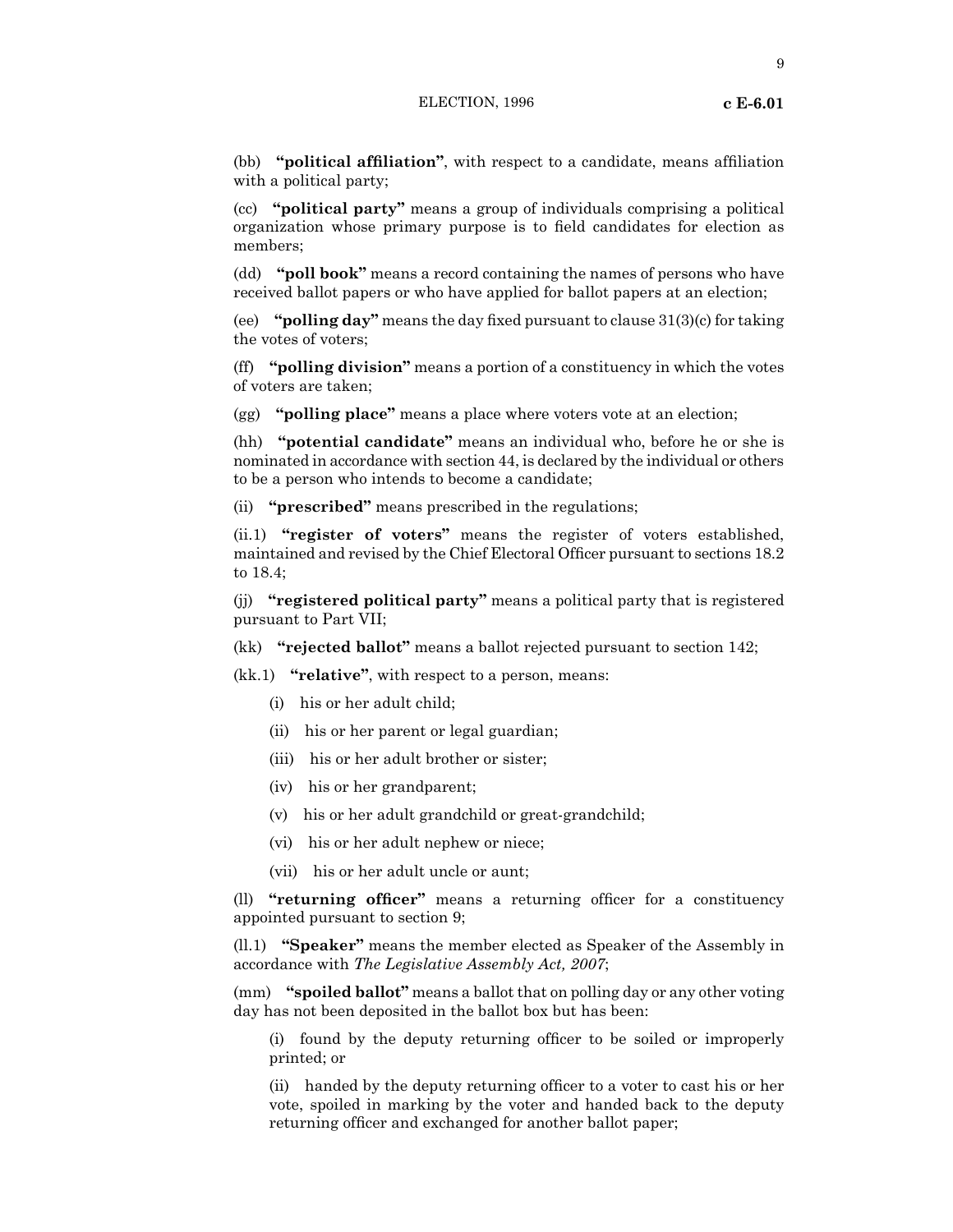(mm.1) **"spouse"** means, with respect to a person, his or her legally married spouse or a person with whom he or she cohabits and has cohabited as a spouse in a relationship of some permanence;

(nn) **"supervisory deputy returning officer"** means a supervisory deputy returning officer appointed pursuant to section 37;

(oo) **"voter"** means an individual who is entitled to vote during an election;

(pp) **"voter data"** means any information respecting a voter or a person who will be eligible to vote at the next general election after the date the information is collected that is reasonably required for the purposes of compiling and confirming information for the register of voters and for preparing a voters' list, including the following information respecting each voter or person:

- (i) surname, given name and any middle name;
- (ii) date of birth;

(iii) the residential address, including the postal code, of the residence of the person, and the mailing address, including the postal code, if the mailing address is different from the residential address;

- (iv) gender;
- (v) **Repealed**. 2019, c29, s.3.
- (vi) citizenship;
- (vii) date of commencement of current ordinary residence;
- (viii) date of termination of last ordinary residence;
- (ix) address of any previous ordinary residence;

(x) a permanent unique identifier assigned by the Chief Electoral Officer pursuant to subsection 18.2(5);

(xi) date of the registration of the information in the register of voters;

(xii) date and time that any information respecting the voter or person in the register of voters was revised or updated;

(xiii) any other identification number assigned by other persons who provide information to the Chief Electoral Officer;

- (xiv) email address;
- (xv) telephone number;
- (xvi) if applicable, a date of death;

(xvii) a note if the person is not a voter but will be eligible to vote at the next general election after the date the information is collected;

(xviii) prescribed information;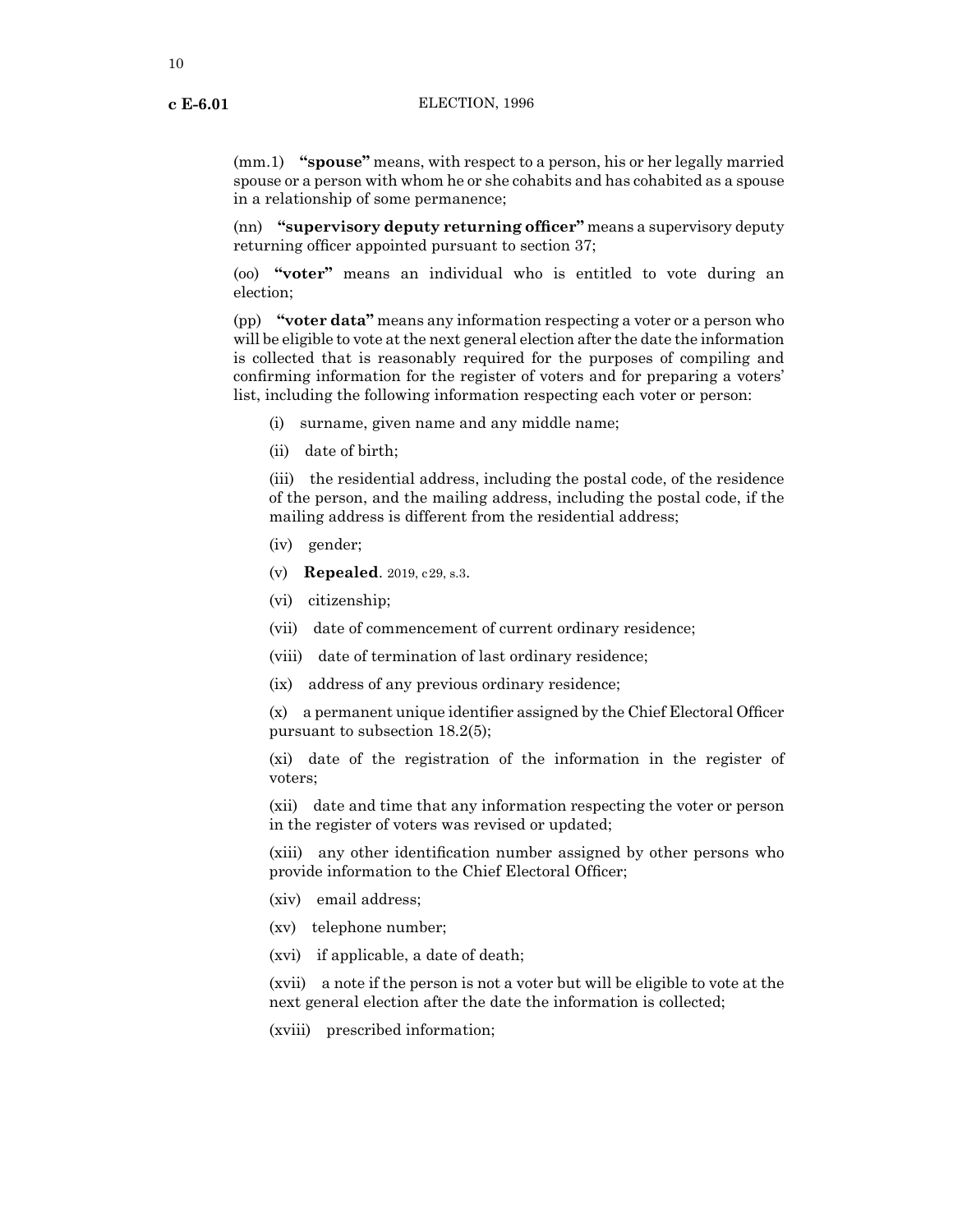# ELECTION, 1996 **c E-6.01**

11

(qq) **"voter's declaration"** means a voter's declaration made or required to be made pursuant to this Act;

(rr) **"voters' list"** means the voters' listfor a constituency or a polling division prepared by the Chief Electoral Officer pursuant to section 18.7;

(ss) **"voting station"** means a compartment, room, screen or other place or means supplied or used to facilitate the secrecy of voting at a polling place;

(tt) **"writ"** means a writ issued pursuant to section 32.

(2) **Repealed**. 2019, c29, s.3.

(3) In this Act, unless the reference is to a number of clear days or to "at least" or "not less than" a certain number of days:

- (a) the first day is to be excluded; and
- (b) the last day is to be included.

(4) Notwithstanding *The Legislation Act* and *The Time Act*, where there is a reference in this Act to a particular time of the day, the reference is deemed to be a reference to central standard time.

> 1996, c.E-6.01, s.2; 1998, c.12, s.3; 2003, c.15, s.19; 2005, c.L-11.2, s.98; 2002, c.-8.2, s.103 and 118; 2005, c.12, s.3; 2007, c.6, s.2; 2014, c.10, s.3; 2015, c.16, s.3; 2017, cP-30.3, s.11-1; 2018, cC-2.111, s.7-5; 2019, c8, s.4; 2019, c29, s.3.

# PART II **Election Officers**

**Persons not eligible to be appointed election officers**

**3**(1) None of the following persons are eligible to be appointed as an election officer:

(a) a member of the Executive Council;

(b) a member of the Senate, the House of Commons of Canada or the Legislative Assembly;

- (c) a judge of the federal or provincial courts;
- (d) the Chief Electoral Officer;

(e) a candidate at the election, a business manager of a candidate or a candidate's representative;

(f) a person who has been found guilty by a competent tribunal of a corrupt practice or who has been convicted by a competent tribunal of any offence against this Act or any previous *Election Act*;

(g) a person convicted of an indictable offence within the five years preceding the date of the issue of the writ;

(h) unless otherwise provided by this Act, a person who is not eligible to vote pursuant to this Act.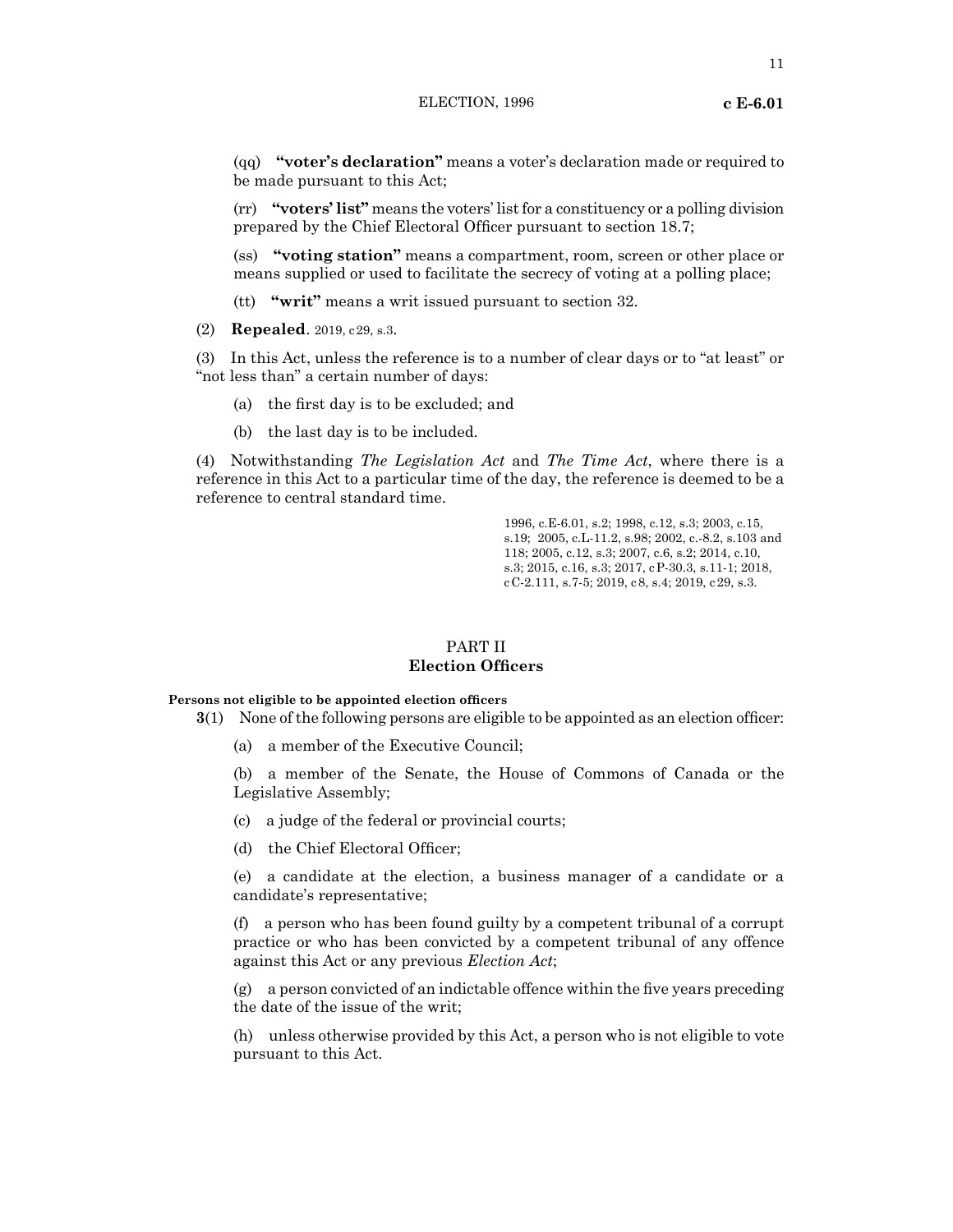- (2) No person mentioned in subsection (1) shall act as an election officer.
- (3) A contravention of this section does not affect the validity of the election.

1996, c.E-6.01, s.3; 2019, c29, s.4.

# **Chief Electoral Officer**

**4**(1) The office of Chief Electoral Officer is established.

(2) The Chief Electoral Officer is an Officer of the Legislative Assembly.

(3) The Chief Electoral Officer shall be appointed by order of the Legislative Assembly.

(4) Subject to sections 4.1 and 4.2, a Chief Electoral Officer holds office for a term commencing on the day of his or her appointment and ending on the day that is 12 months after the day fixed for the return to the writ for the second general election for which he or she is responsible.

(5) The Chief Electoral Officer may resign the office at any time by giving written notice to the Speaker.

1998, c.12, s.4; 2015, c.16, s.3.

# **Removal and suspension**

**4.1**(1) The Legislative Assembly may, by order, remove the Chief Electoral Officer from office, or suspend the Chief Electoral Officer, for cause.

(2) If the Chief Electoral Officer is suspended pursuant to subsection (1), the Legislative Assembly, by order, shall appoint an acting Chief Electoral Officer to hold office until:

(a) the suspension is revoked by the Legislative Assembly; or

(b) the Chief Electoral Officer is removed from office by the Legislative Assembly pursuant to subsection (1) and a person is appointed as Chief Electoral Officer pursuant to section 4.

2015, c.16, s.3.

# **Suspension when Legislature not in session**

**4.2**(1) Where the Legislative Assembly is not in session, the Board of Internal Economy may suspend the Chief Electoral Officer for incapacity to act, neglect of duty or misconduct where that incapacity, neglect or misconduct is proved to the satisfaction of the Board of Internal Economy.

(2) No suspension imposed pursuant to subsection (1) continues past the end of the next session of the Legislative Assembly.

(3) Where the office of the Chief Electoral Officer is vacant or the Chief Electoral Officer is suspended pursuant to subsection (1), the Board of Internal Economy shall appoint an acting Chief Electoral Officer to hold office until:

(a) a person is appointed as Chief Electoral Officer pursuant to section 4;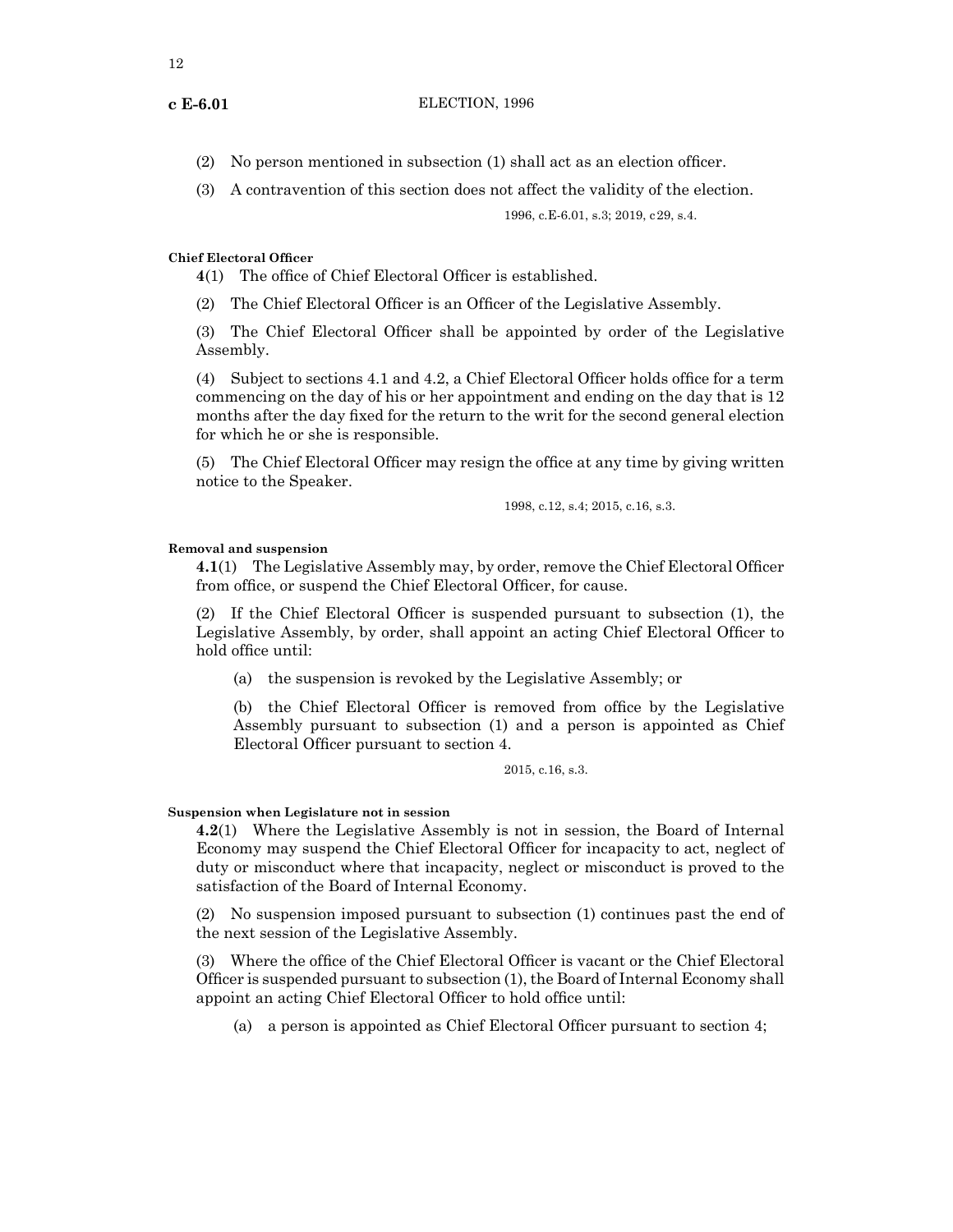# ELECTION, 1996 **c E-6.01**

13

(b) the suspension is revoked by the Legislative Assembly; or

(c) the Chief Electoral Officer is removed from office by the Legislative Assembly pursuant to subsection 4.1(1) and a person is appointed as Chief Electoral Officer pursuant to section 4.

(4) For the purposes of this section, the Legislative Assembly is not in session when it:

(a) is prorogued or dissolved; or

(b) is adjourned for an indefinite period or to a day more than seven days after the date on which the Board of Internal Economy made the order suspending the Chief Electoral Officer.

1998, c.12, s.4; 2015, c.16, s.3.

**Acting Chief Electoral Officer**

**4.3** Where the Chief Electoral Officer has resigned or is ill or otherwise unable to act, the Board of Internal Economy may appoint another person as acting Chief Electoral Officer until:

- (a) the Chief Electoral Officer is able to act; or
- (b) another Chief Electoral Officer is appointed pursuant to section 4.

1998, c.12, s.4.

**Salary of the Chief Electoral Officer**

**4.4**(1) Subject to subsections (2) and (3), the Chief Electoral Officer is to be paid a salary equal to the average salary of all the deputy ministers and acting deputy ministers of the Government calculated as at April 1 in each year.

(2) Any benefits or payments that may be characterized as deferred income, retirement allowances, separation allowances, severance allowances or payments in lieu of notice are not to be included in calculating the average salary of all the deputy ministers and acting deputy ministers pursuant to subsection (1).

(3) If, as a result of a calculation made pursuant to subsection (1), the salary of the Chief Electoral Officer would be less than that Chief Electoral Officer=s previous salary, the Chief Electoral Officer is to be paid not less than his or her previous salary.

(4) The Chief Electoral Officer is entitled to receive any benefits of office and economic adjustments that are provided generally to deputy ministers.

(5) The Chief Electoral Officer is entitled to be paid an allowance for travel and other expenses incurred in the performance of the duties of the Chief Electoral Officer at a rate approved pursuant to *The Public Service Act, 1998* for employees of the public service.

(6) The salary of the Chief Electoral Officer shall be paid out of the general revenue fund.

2015, c.16, s.3.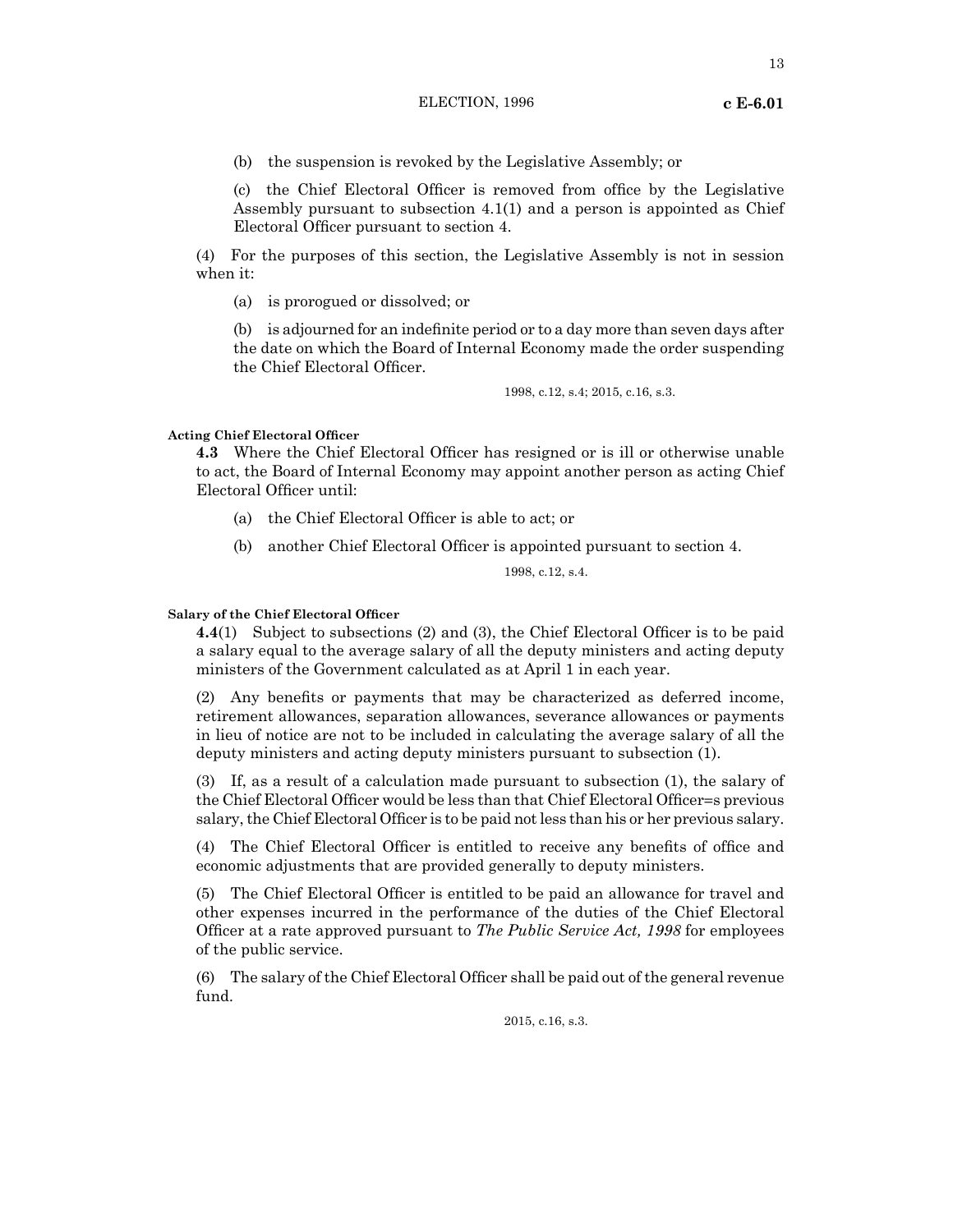# **Application of certain Acts to Chief Electoral Officer**

**4.5**(1) *The Public Service Act* does not apply to the Chief Electoral Officer.

(2) *The Public Employees Pension Plan Act* applies to the Chief Electoral Officer.

2019, c29, s.5.

# **Staff**

**4.6**(1) In this section, **"members of the staff of the Chief Electoral Officer"**  means employees of the Chief Electoral Officer who are employed in the Chief Electoral Officer=s office but does not include election officers or election officials.

(2) The Chief Electoral Officer may appoint the members of the staff of the Chief Electoral Officer that are required in order to exercise the powers and perform the duties of the Chief Electoral Officer effectively.

(3) The Chief Electoral Officer may appoint the persons that are required for the proper administration of this Act.

(4) *The Public Service Superannuation Act* and *The Public Employees Pension Plan*  Act apply to the members of the staff of the Chief Electoral Officer.

(5) Members of the staff of the Chief Electoral Officer are employees of the Legislative Assembly and are not members of the public service of Saskatchewan.

(6) The employee benefits applicable to the public servants of Saskatchewan apply or continue to apply, as the case may be, to the members of the staff of the Chief Electoral Officer.

(7) The Chief Electoral Officer shall:

(a) administer, manage and control the Chief Electoral Officer=s office and the general business of the office; and

(b) oversee and direct the members of the staff of the Chief Electoral Officer and the persons appointed pursuant to subsection (3).

# 2015, c.16, s.3.

# **Human resources and financial management policies**

**4.7** The Chief Electoral Officer shall:

(a) prepare and maintain human resources and financial management policies that apply to his or her staff and operations; and

(b) within the period set by the Board of Internal Economy, table with the Board a copy of the policies mentioned in clause (a).

2015, c.16, s.3.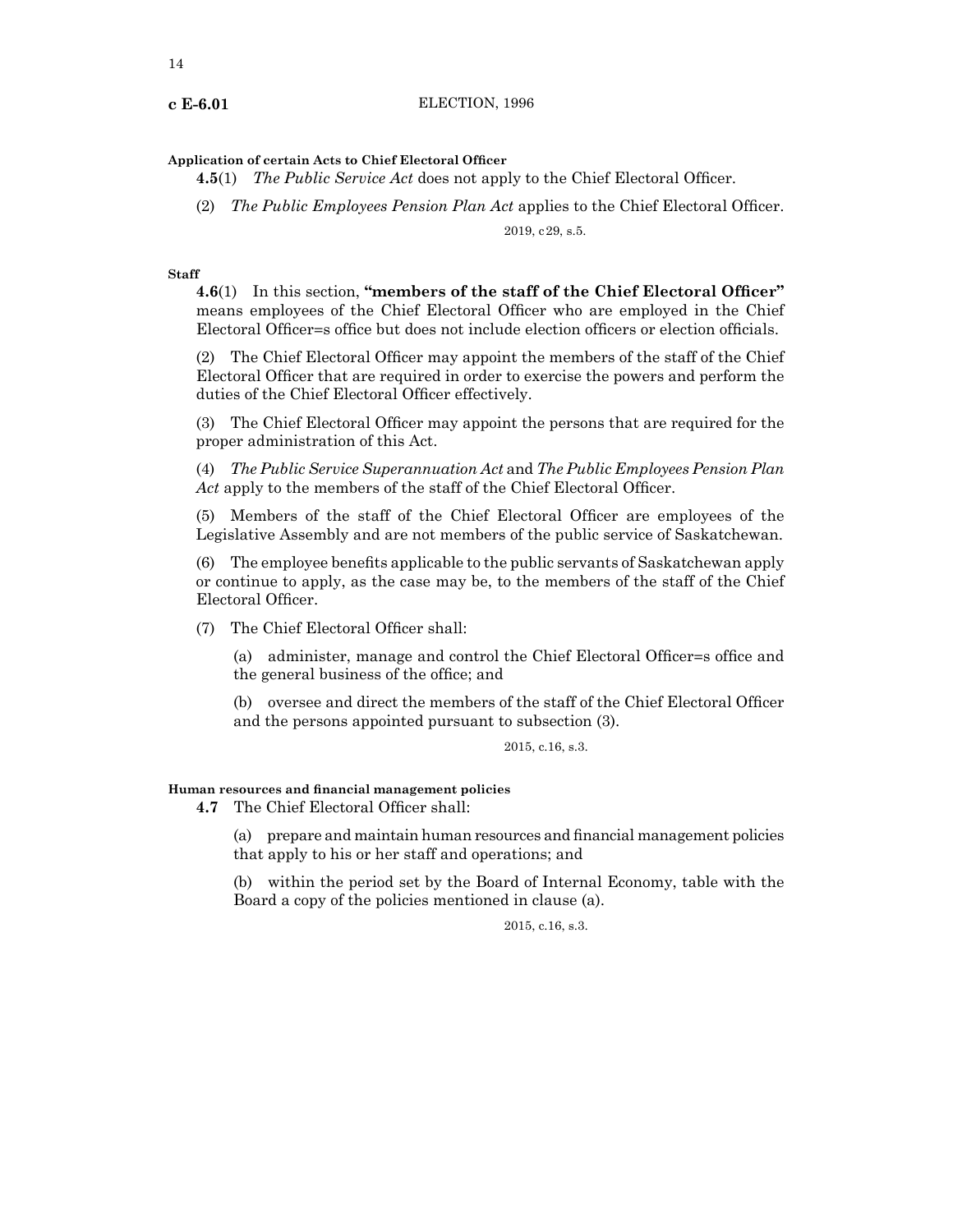**Quarterly financial forecasts**

**4.8** Within 30 days after the end of each quarter in each fiscal year, the Chief Electoral Officer shall prepare and present to the Board of Internal Economy financial forecasts respecting the Chief Electoral Officer=s actual and anticipated operations for that fiscal year.

2015, c.16, s.3.

# **Chief Electoral Officer - powers and responsibilities**

**5**(1) The Chief Electoral Officer is responsible for administering this Act, including:

(a) guiding and supervising election officers with respect to the conduct of all elections;

(b) ensuring that election officers act fairly and impartially in the conduct of their duties and that they comply with this Act;

(c) issuing to election officers any information and guidance the Chief Electoral Officer considers necessary to ensure the effective carrying out of the provisions of this Act;

(d) preparing, printing and distributing forms for use pursuant to this Act;

(e) issuing and distributing financial and administrative guidelines to candidates and registered political parties and their business managers, chief official agents and auditors; and

(f) performing any other duties assigned by this or any other Act.

(2) If, in the opinion of the Chief Electoral Officer, there is no adequate provision made by this Act to resolve the situation, the Chief Electoral Officer may:

(a) suspend or remove from office any election officer for disability, misconduct, or neglect of duty; and

(b) if the Chief Electoral Officer suspends or removes an election officer pursuant to clause (a):

(i) demand that the election officer deliver all election materials in the election officer's possession to the Chief Electoral Officer or to any other person designated by the Chief Electoral Officer; and

(ii) notwithstanding any other provision of this Act, appoint on a temporary basis an individual to hold the office of the suspended or removed election officer until a permanent appointment can be made in accordance with this Act.

(3) The Chief Electoral Officer may attend at any polling place and consult with any deputy returning officer and any poll clerk.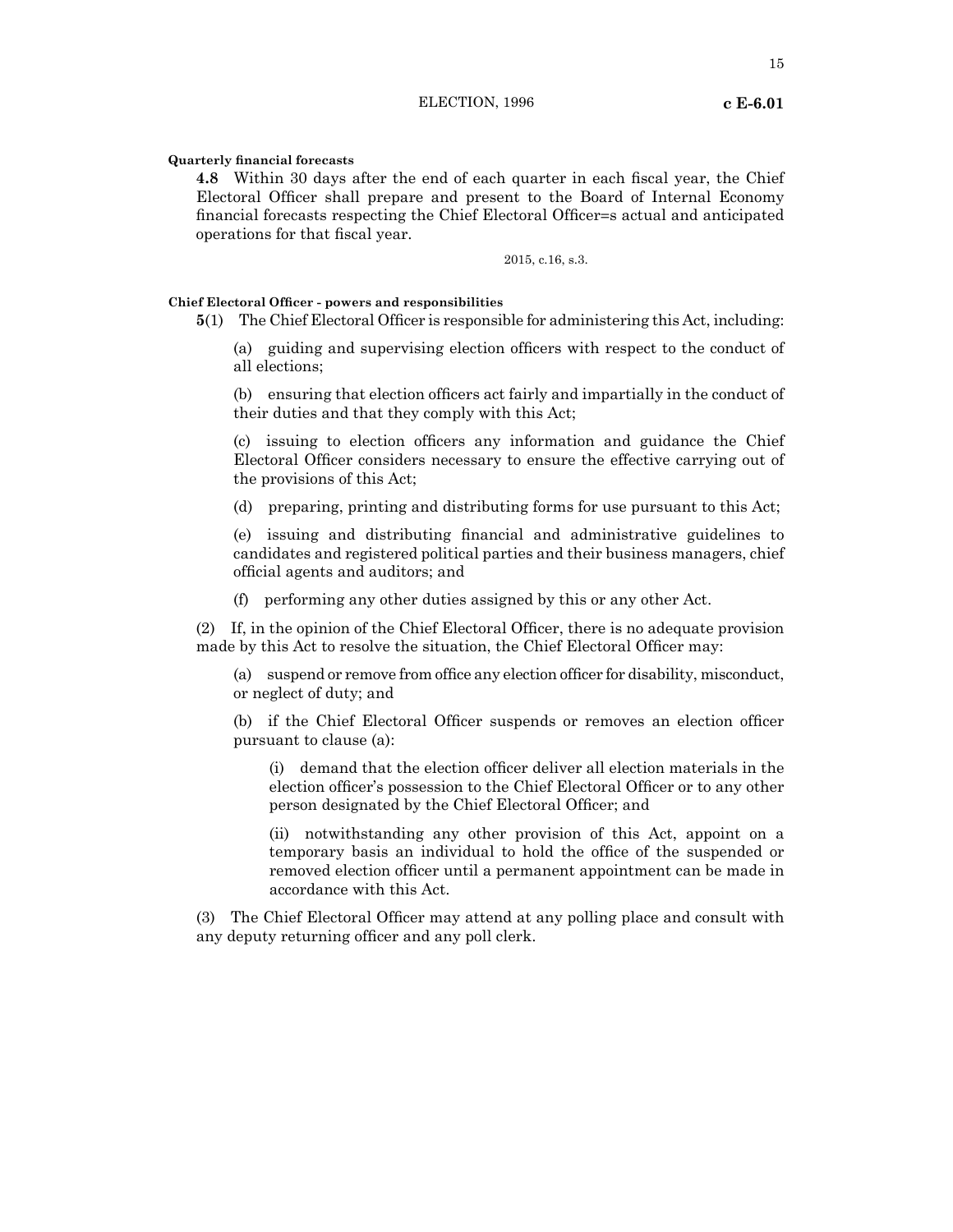(4) The Chief Electoral Officer shall send to each returning officer a sufficient number of copies of this Act, election forms, enumeration booklets, materials and supplies to enable the returning officer to carry out his or her duties.

(5) The Chief Electoral Officer shall send the things mentioned in subsection (4) immediately after the writ is issued, but may send them earlier if the Chief Electoral Officer considers it to be appropriate.

(6) The Chief Electoral Officer shall send to each returning officer a sufficient number of stereotypes or printer's blocks or other printing aids that are:

(a) specially made for the purpose of the election; and

(b) designed so that an impression made using the printing aids will be readily recognizable on the back of the ballot paper and will show the name of the constituency and the date of the election.

1996, c.E-6.01, s.5.

# **Authority to test alternate procedures, equipment or technology during by-election**

**5.1**(1) In this section and in section 5.2, **"alternate procedure, equipment or technology"** means a procedure, equipment or technology that is different from that required by this Act or the regulations.

(2) Notwithstanding any other provision of this Act or the regulations, the Chief Electoral Officer may direct the use of an alternate procedure, equipment or technology during a by-election.

(3) A directive of the Chief Electoral Officer issued pursuant to this section must:

(a) describe in detail the alternate procedure, equipment or technology to be used; and

(b) refer to the provisions of this Act or the regulations that will be varied or not complied with during the by-election.

(4) No by-election shall be held in accordance with a directive issued pursuant to this section unless, at least four weeks before the writ for the by-election, the Chief Electoral Officer has:

(a) advised the Speaker and the Board of Internal Economy of the intention to proceed with the proposed use of an alternate procedure, equipment or technology during the by-election and provided the Speaker and the Board with a copy of the intended directive;

(b) provided a copy of the intended directive to each registered political party; and

(c) published a copy of the intended directive on the Elections Saskatchewan website.

(5) A directive issued pursuant to this section prevails in the case of any conflict between the directive and any provision of this Act or the regulations.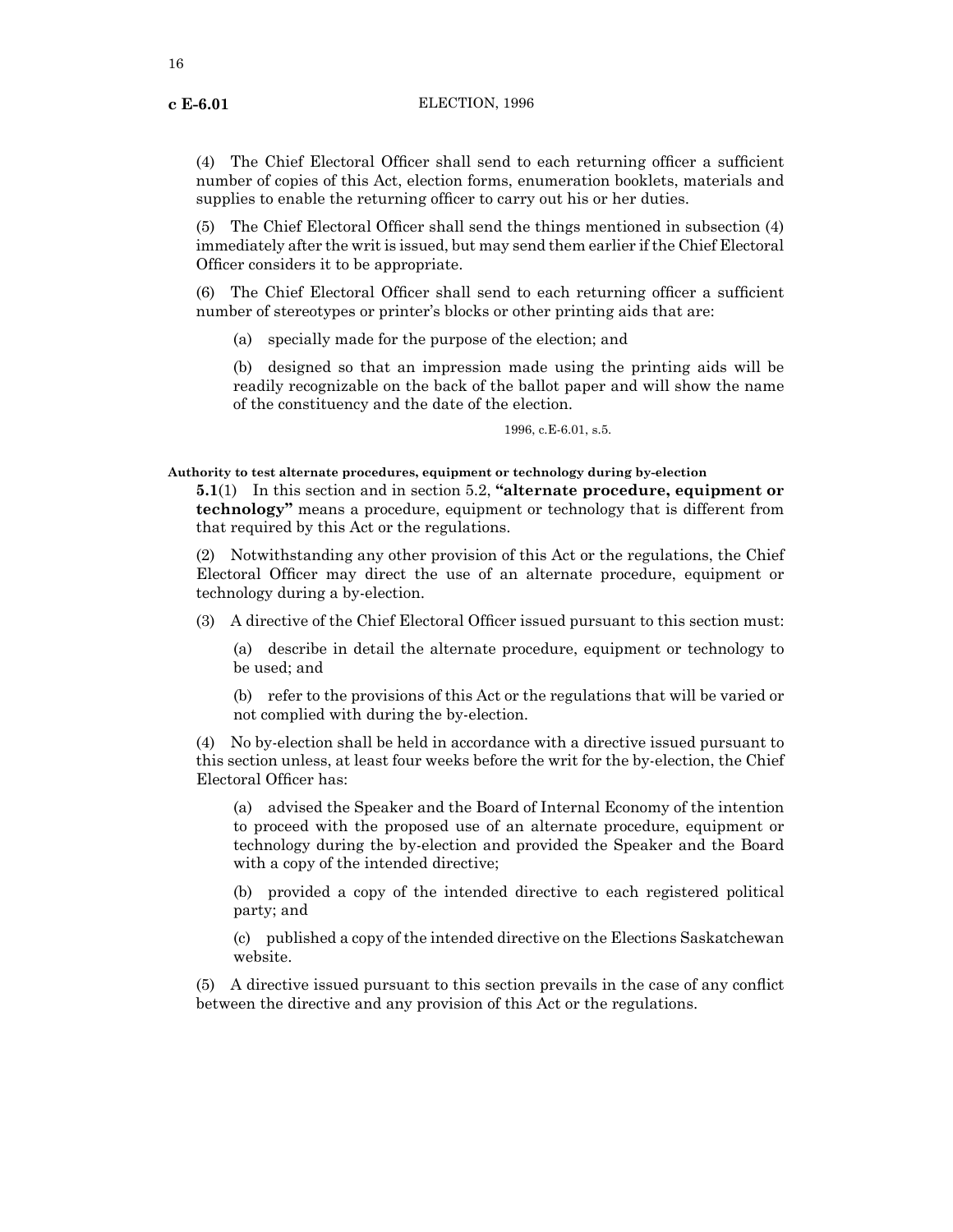# ELECTION, 1996 **c E-6.01**

(6) If the Chief Electoral Officer takes any action pursuant to this section during a by-election, the Chief Electoral Officer shall prepare and submit to the Speaker, within six months after polling day, a written report that:

(a) deals with the alternate procedure, equipment or technology used; and

(b) if appropriate, makes recommendations with respect to amending this Act to allow the adoption of the alternate procedure, equipment or technology on a permanent basis.

(7) In accordance with section 13 of *The Executive Government Administration Act*, the Speaker shall lay before the Legislative Assembly each report received by the Speaker pursuant to this section.

(8) No by-election, and no proceeding taken pursuant to this Act or the regulations, is invalid by reason of a failure to comply with this Act or the regulations if that non-compliance is authorized by a directive issued pursuant to this section.

(9) No by-election, and no proceeding taken pursuant to this Act or the regulations, is invalid for an irregularity in complying with a directive issued pursuant to this section if there has been substantial compliance with the directive.

2018, c47, s.3.

# **Use of alternate procedure, equipment or technology during a general election**

**5.2**(1) The Chief Electoral Officer may direct that an alternate procedure, equipment or technology be used during a general election if the Chief Electoral Officer has received approval to do so from the Board of Internal Economy.

(2) The Chief Electoral Officer's directive pursuant to this section must:

(a) describe in detail the alternate procedure, equipment or technology to be used; and

(b) refer to the provisions of this Act or the regulations that will be varied or not complied with during the general election.

(3) The Chief Electoral Officer shall:

(a) provide copies of the directive to each registered party and to every candidate who has been nominated; and

(b) publish the directive on the Elections Saskatchewan website.

(4) During a general election, the alternate procedure, equipment or technology must be made available in every constituency.

(5) If an alternate procedure, equipment or technology is used at an election in accordance with this section, the Chief Electoral Officer shall include a report on the matter:

(a) in the report that the Chief Electoral Officer makes with respect to that election pursuant to section 286; or

(b) in the next annual report made pursuant to section 286.1.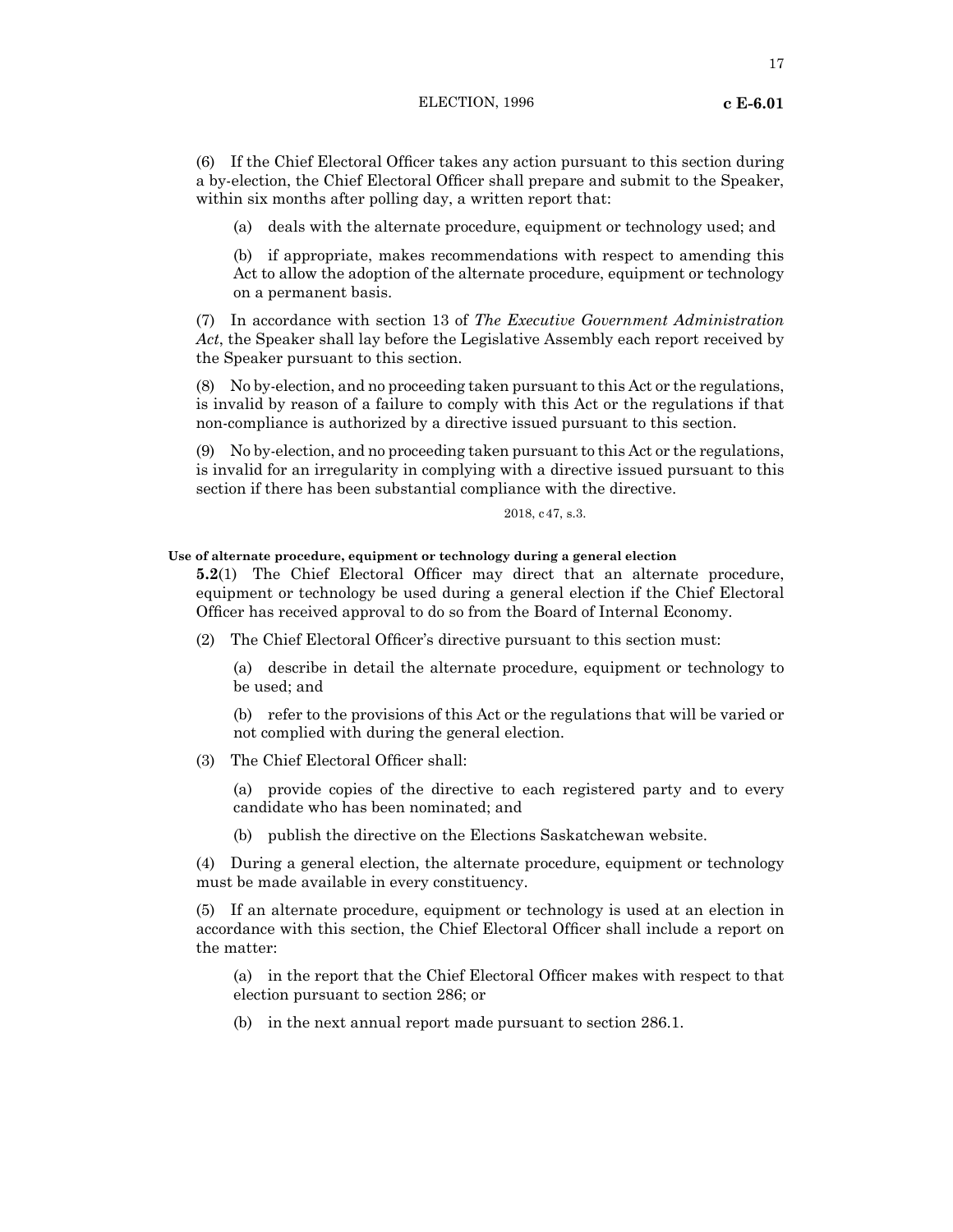(6) No general election, and no proceeding taken pursuant to this Act or the regulations, is invalid by reason of a failure to comply with this Act or the regulations if that non-compliance is authorized by a directive issued pursuant to this section.

(7) No general election, and no proceeding taken pursuant to this Act or the regulations, is invalid for an irregularity in complying with a directive issued pursuant to this section if there has been substantial compliance with the directive.

2018, c47, s.3.

# **Chief Electoral Officer - prescribing seal**

**6** The Chief Electoral Officer shall prescribe a seal to be used for sealing the ballot boxes.

1996, c.E-6.01, s.6; 2019, c29, s.6.

# **Chief Electoral Officer - emergency powers**

**7**(1) If, in the opinion of the Chief Electoral Officer, an emergency exists and there is a circumstance for which no adequate provision is made by this Act, the Chief Electoral Officer may do all or any of the following:

- (a) extend the time specified in this Act for the doing of any thing, except:
	- (i) the time by which nomination papers may be filed;
	- (ii) the hours during which a polling place is to be kept open; or
	- (iii) the holding of an election;
- (b) increase the number of election officers or polling places;

(c) adapt any other provision of this Act in a manner that will, in the opinion of the Chief Electoral Officer, achieve the purposes of the provision and this Act.

(2) Notwithstanding subclause  $(1)(a)(ii)$  but subject to subsection (5), the Chief Electoral Officer may extend the hours during which a polling place is to be kept open if:

(a) a returning officer informs the Chief Electoral Officer that it has been necessary to suspend voting at the polling place during any part of the polling day because of an accident, riot or other emergency; and

(b) the Chief Electoral Officer is of the opinion that, if the hours are not extended, a substantial number of voters who are entitled to vote at the polling place will be unable to vote.

(3) Immediately after taking any action pursuant to this section, the Chief Electoral Officer shall give notice of the action and the reasons for taking the action to:

- (a) every registered political party; and
- (b) every candidate in a constituency that will be affected by the action.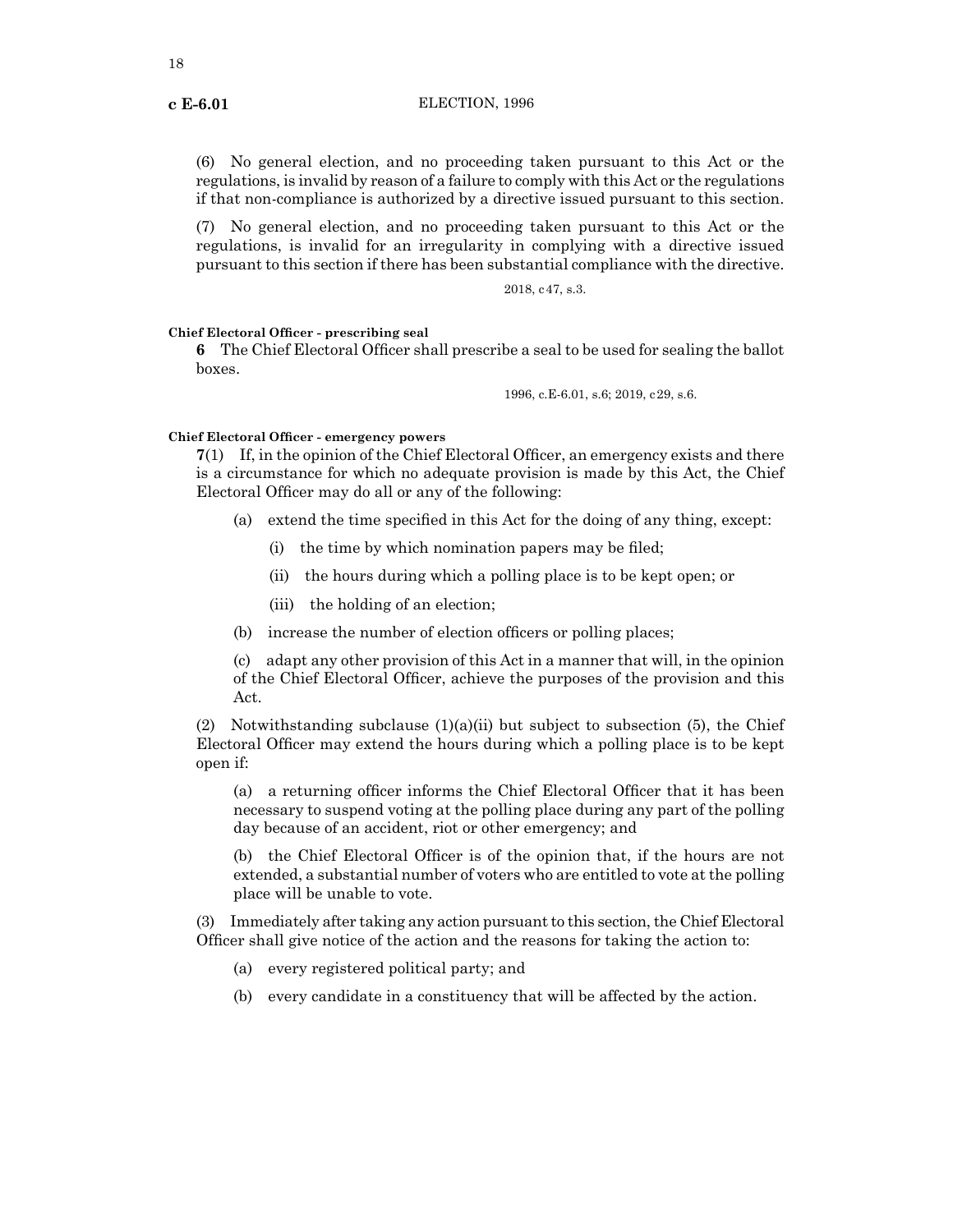(4) The Chief Electoral Officer shall give the notice mentioned in subsection (3) in the manner that the Chief Electoral Officer considers most appropriate.

(5) When extending the number of hours during which a polling place may be kept open, the Chief Electoral Officer shall not permit votes to be cast at the polling place during an aggregate period of more than 11 hours.

(6) If the Chief Electoral Officer takes any action pursuant to this section during an election, the Chief Electoral Officer shall prepare and submit to the Speaker, within 60 days of polling day, a written report respecting actions taken pursuant to this section.

(7) In accordance with section 13 of *The Executive Government Administration Act*, the Speaker shall lay before the Legislative Assembly each report received by the Speaker pursuant to subsection (6).

> 1996, c.E-6.01, s.7; 1998, c.12, s.5; 2014, c.E-13.1, s.62.

# **8 Repealed**. 2019, c29, s.7.

**Returning officers**

- **9**(1) The Chief Electoral Officer may appoint as a returning officer for a constituency.
	- (a) a voter residing in the constituency; or

(b) if there is no voter residing in the constituency who is qualified to be a returning officer, a voter residing in Saskatchewan.

(1.1) An appointment as a returning officer terminates six months after the day fixed for the return to the writ for the election for which he or she was appointed unless he or she is reappointed by the Chief Electoral Officer.

(2) If an Act is passed as contemplated by section 23 of *The Constituency Boundaries Act, 1993* establishing one or more new constituencies, the Chief Electoral Officer may, whether or not the Act is in force, appoint a voter residing in each new constituency as the returning officer for the new constituency.

(3) As soon as possible after each appointment, the Chief Electoral Officer shall publish in the Gazette the name of each new returning officer being appointed.

(4) The Chief Electoral Officer shall immediately notify in writing an individual who has been appointed a returning officer of his or her appointment.

(5) As soon as possible after being notified of his or her appointment, a returning officer shall take an oath or make a declaration in the prescribed form and forward the oath or declaration to the Chief Electoral Officer.

(6) If a returning officer dies, is absent or is unable or unwilling to perform his or her responsibilities, the Chief Electoral Officer may cancel that returning officer's appointment and appoint another voter residing in the constituency as the returning officer.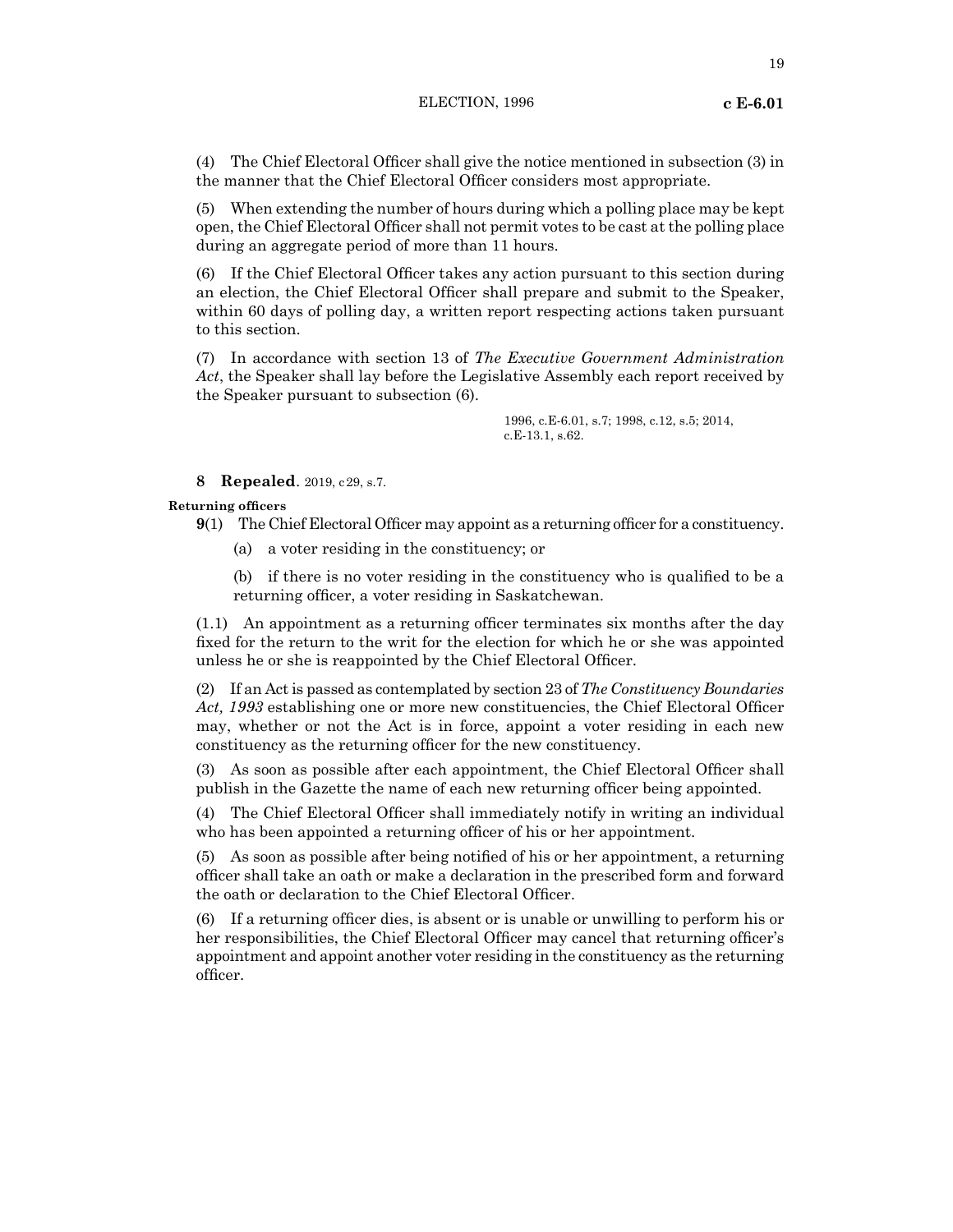(7) A returning officer may administer any oaths or declarations that are required by this Act or the regulations to be administered during an election.

(8) If a returning officer wishes to resign or is unable to perform his or her responsibilities, the returning officer shall forward a written notice to the Chief Electoral Officer.

> 1996, c.E-6.01, s.9; 2005, c.12, s.4; 2014, c.10, s.4; 2019, c29, s.8.

# **Deputy returning officer**

**10**(1) A returning officer shall appoint a deputy returning officer for each polling place in the constituency.

(2) A returning officer shall only appoint as a deputy returning officer a person who:

(a) in the opinion of the returning officer, is competent and reliable;

(b) unless otherwise authorized by the Chief Electoral Officer, is resident in the constituency;

- (c) is willing to act as a deputy returning officer;
- (d) is at least 16 years of age; and

(e) in the case of a person who is 18 years of age or older, is eligible in accordance with section 3 to be appointed as an election officer.

(3) A returning officer shall appoint deputy returning officers before polling day and, unless the appointment is made before a writ is issued, as soon as possible after the writ is issued.

(4) An appointment as a deputy returning officer is to be made in the prescribed form.

(5) An appointment as a deputy returning officer terminates on the completion of the deputy returning officer's responsibilities for the election for which the deputy returning officer is appointed.

(6) On his or her appointment, every deputy returning officer shall take an oath or make a declaration in the prescribed form.

(7) If a deputy returning officer dies, is absent or is unable or unwilling to perform his or her responsibilities, the returning officer shall appoint another voter as a deputy returning officer.

(8) A deputy returning officer may administer any oaths or declarations that are required by this Act or the regulations to be administered during an election, other than oaths or declarations that a returning officer is required to administer.

> 1996, c.E-6.01, s.10; 2014, c.10, s.5; 2019, c29, s.9.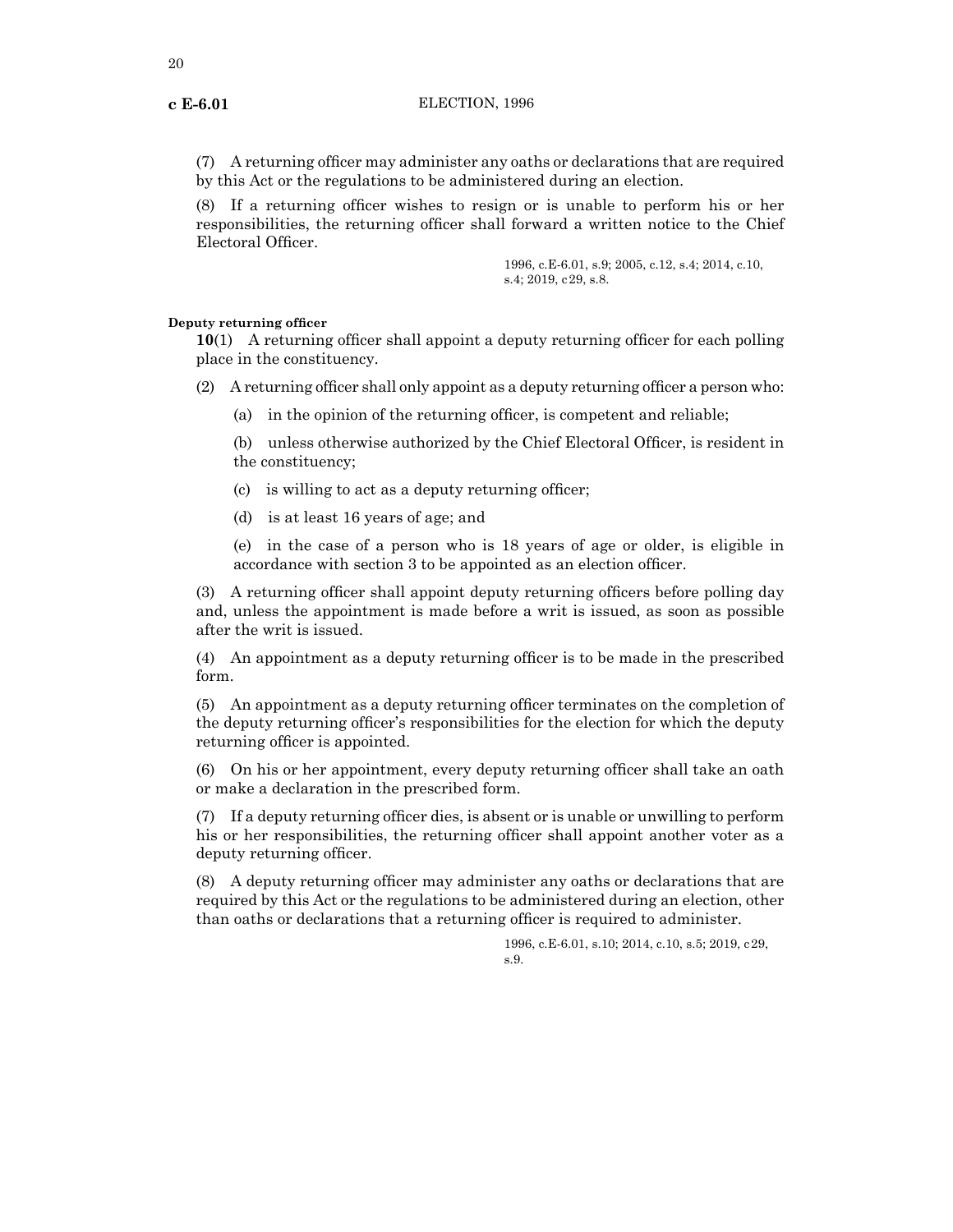# **Returning officer to maintain peace**

**11**(1) Every returning officer and deputy returning officer may do anything that he or she considers necessary to preserve the peace and maintain order at a polling place during an election.

(2) For the purpose of preserving peace and maintaining order during an election, a returning officer and deputy returning officer may request the assistance of any police officer.

1996, c.E-6.01, s.11.

# **Election clerks**

**12**(1) The Chief Electoral Officer shall appoint an election clerk for each constituency.

(2) The Chief Electoral Officer shall only appoint as an election clerk a voter who is:

(a) in the opinion of the Chief Electoral Officer, competent and reliable;

(b) willing to act as an election clerk; and

(c) eligible in accordance with section 3 to be appointed as an election officer.

(3) The Chief Electoral Officer shall appoint an election clerk before polling day and, unless the appointment is made before a writ is issued, as soon as possible after the writ is issued.

(4) An appointment as an election clerk terminates six months after the day fixed for the return to the writ for the election for which he or she was appointed.

(5) On his or her appointment, every election clerk shall take an oath or make a declaration in the prescribed form.

(6) If an election clerk dies, is absent or is unable or unwilling to perform his or her responsibilities, the Chief Electoral Officer shall appoint as an election clerk another voter who meets the qualifications set out in subsection (2).

(7) An election clerk shall assist the returning officer in performing the returning officer's responsibilities.

(8) If the returning officer dies, is absent or is unable or unwilling to perform his or her responsibilities or if the office of returning officer is vacant and the Chief Electoral Officer has not appointed another returning officer, the election clerk shall perform the responsibilities and may exercise the powers of the returning officer.

(9) If the election clerk performs the responsibilities and exercises the powers of the returning officer pursuant to subsection (8), the performance or exercise is deemed to be the performance or exercise by the returning officer.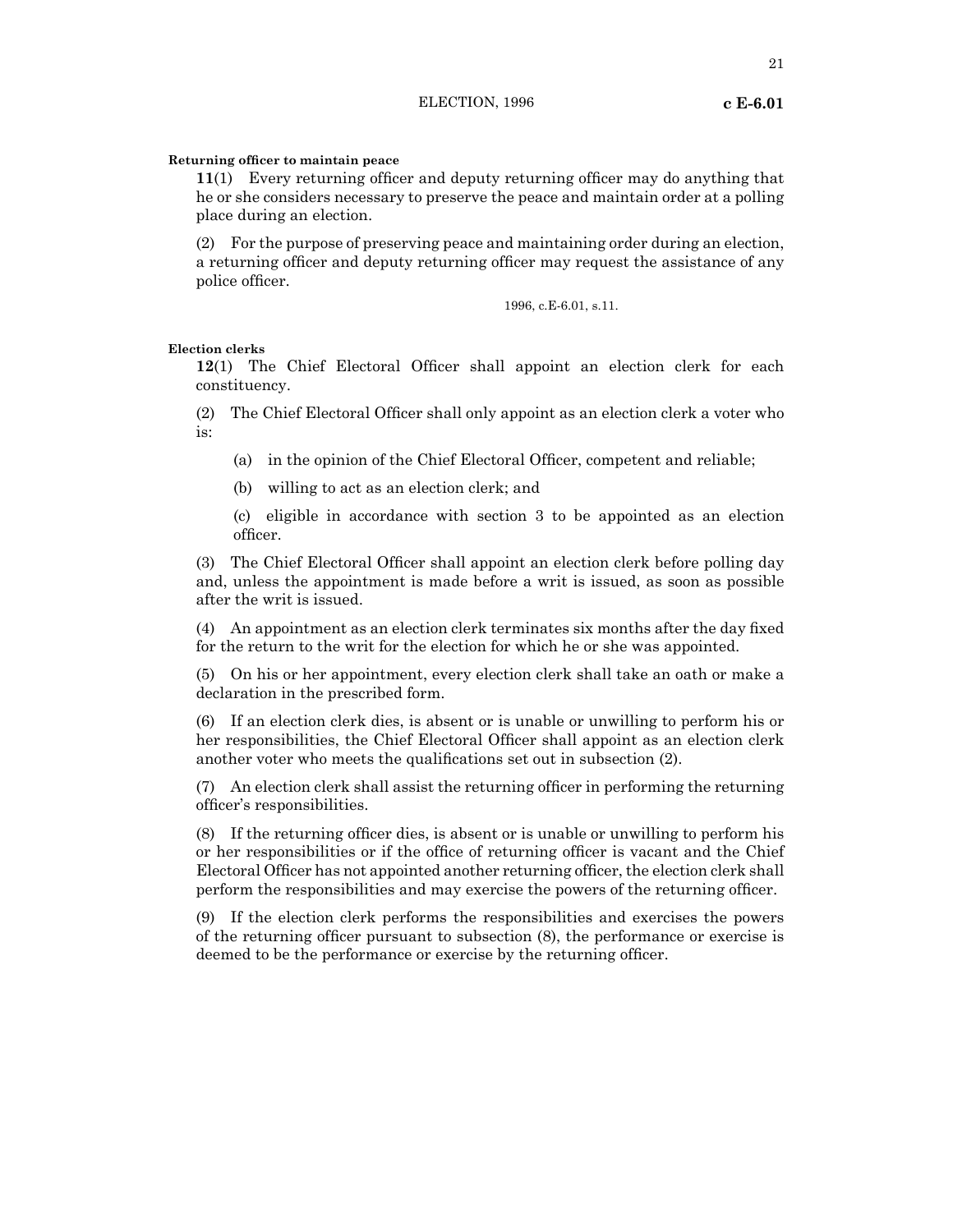(10) In the circumstances mentioned in subsection (8), the election clerk is not required to take the required oath or make the required declaration as a returning officer before performing the responsibilities or exercising the powers ofthe returning officer.

(11) An election clerk may administer any oaths or declarations that are required by this Act or the regulations to be administered during an election.

2014, c.10, s.6.

**Poll clerk**

**13**(1) A returning officer or deputy returning officer shall appoint a poll clerk for the polling place in the constituency for which the returning officer or deputy returning officer was appointed.

(2) Subject to the prior written approval of the Chief Electoral Officer, a returning officer or deputy returning officer may appoint an additional poll clerk for the polling place.

(3) A returning officer or deputy returning officer shall only appoint as a poll clerk a person who:

(a) in the opinion of the returning officer, is competent and reliable;

(b) unless otherwise authorized by the Chief Electoral Officer, is resident in the constituency;

(c) is willing to act as a poll clerk;

(d) is at least 16 years of age; and

(e) in the case of a person who is 18 years of age or older, is eligible in accordance with section 3 to be appointed as an election officer.

(4) A returning officer shall appoint a poll clerk before polling day and, unless the appointment is made before a writ is issued, as soon as possible after the writ is issued.

(5) An appointment as a poll clerk is to be made in the prescribed form.

(6) An appointment as a poll clerk terminates on the completion of the poll clerk's responsibilities for the election for which the poll clerk is appointed.

(7) On his or her appointment, every poll clerk shall take an oath or make a declaration in the prescribed form.

(8) If a poll clerk dies, is absent or is unable or unwilling to perform his or her responsibilities, the returning officer shall appoint as a poll clerk another voter who meets the qualifications set out in subsection (3).

(9) A poll clerk shall assist a deputy returning officer in performing the deputy returning officer's responsibilities.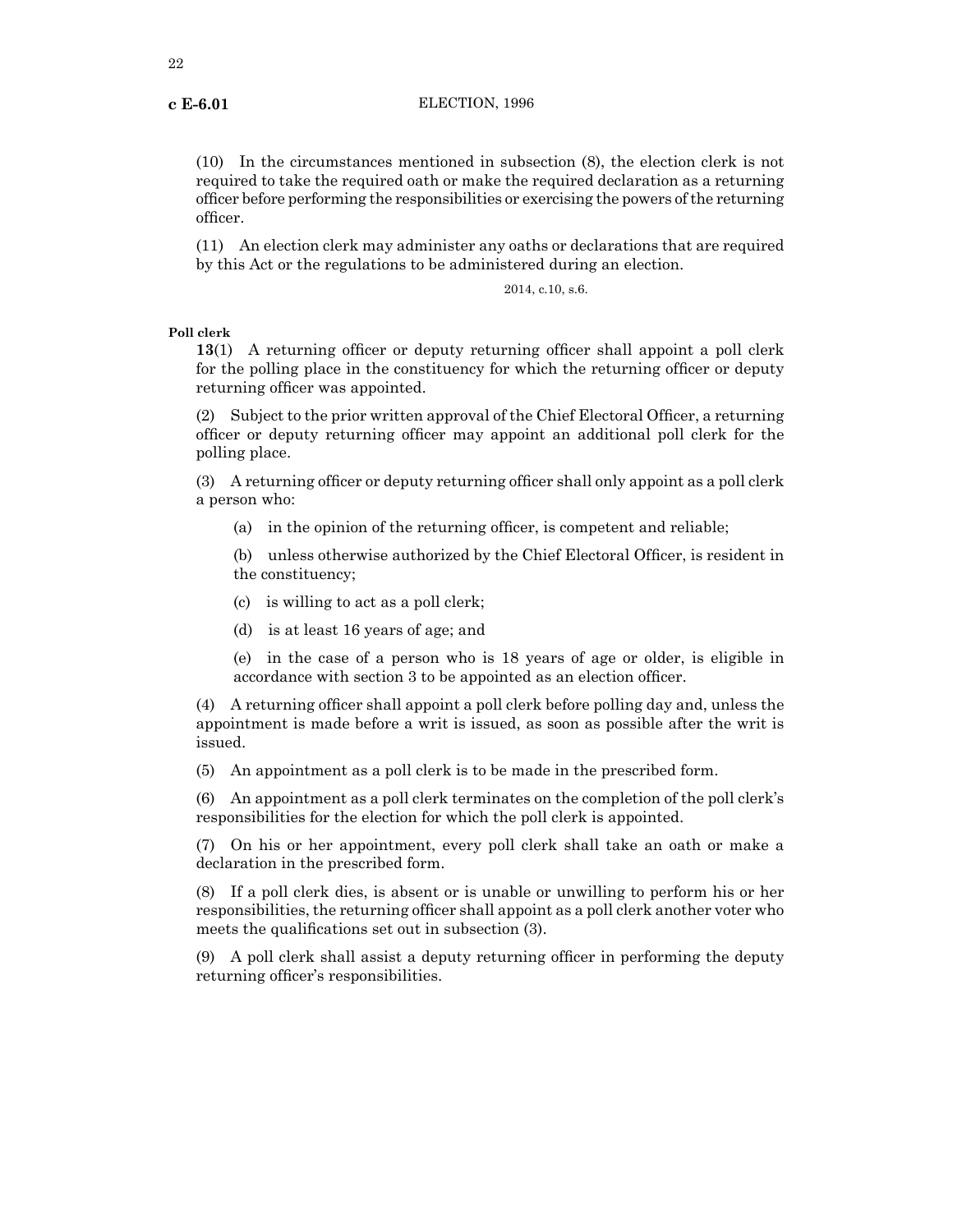23

(10) If a deputy returning officer dies, is absent or is unable or unwilling to perform his or her responsibilities or if the office of deputy returning officer is vacant and the returning officer has not appointed another deputy returning officer, the returning officer may direct that the poll clerk shall perform the responsibilities and may exercise the powers of the deputy returning officer.

(11) If the poll clerk performs the responsibilities and exercises the powers of the deputy returning officer pursuant to subsection (10), the performance or exercise is deemed to be the performance or exercise by the deputy returning officer.

(12) In the circumstances mentioned in subsection (10), the poll clerk is not required to take the required oath or make the required declaration as deputy returning officer before performing the responsibilities or exercising the powers of the deputy returning officer.

(13) A poll clerk may administer any oaths or declarations that are required by this Act or the regulations to be administered during an election, other than oaths or declarations that a returning officer is required to administer.

2014, c.10, s.6; 2019, c29, s.10.

# **Oath or declaration of secrecy**

**14** The following individuals shall take the oath of secrecy in the prescribed form or make the declaration of secrecy in the prescribed form before performing their responsibilities or entering any polling place:

- (a) every supervisory deputy returning officer;
- (b) every deputy returning officer;
- (c) every poll clerk;
- (d) every candidate's representative;

(e) every individual, other than one described in clauses (a) to (d), who is authorized to be at a polling place or at the counting of the votes.

1996, c.E-6.01, s.14.

# **Compensation of election officers**

**15**(1) Every election officer is entitled to remuneration for his or her services and reimbursement for his or her expenses at the prescribed rates.

(2) All payments pursuant to this section are a charge on and payable out of the general revenue fund.

(3) The Chief Electoral Officer may establish rules with respect to how accounts for payments pursuant to this section are to be submitted, verified and processed.

1996, c.E-6.01, s.15.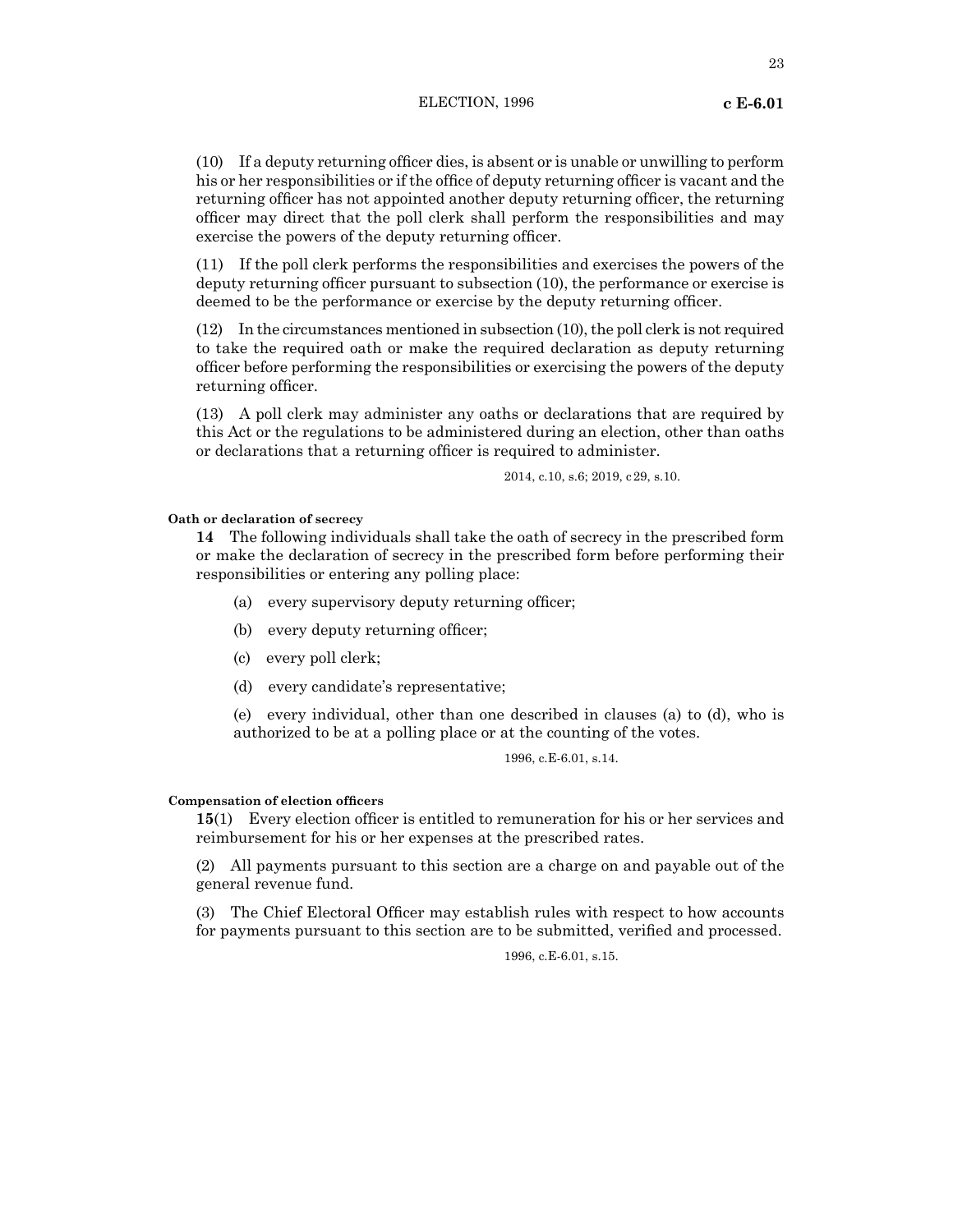# PART III **Voters and Enumeration** ENTITLEMENT TO VOTE

# **Who is entitled**

**16**(1) An individual is entitled to vote during an election if he or she:

- (a) on polling day is a Canadian citizen;
- (b) on polling day is at least 18 years old; and

(c) subject to sections 18 and 18.1, on the day on which the writ for that election was issued:

(i) has ordinarily resided in Saskatchewan for at least six months immediately preceding that day; and

(ii) is ordinarily resident in the constituency in which he or she seeks to vote.

(2) An individual who is a British subject is entitled to vote during an election if he or she:

- (a) was qualified as a voter on June 23, 1971; and
- (b) on the day on which the writ for that election was issued:

(i) has ordinarily resided in Saskatchewan for at least six months immediately preceding that day; and

(ii) is ordinarily resident in the constituency in which he or she seeks to vote.

(3) An individual who is entitled to vote in an election is also entitled to be registered on a voters' list as a voter.

(4) An individual is entitled to be registered only on the voters' list for the polling division in which he or she ordinarily resided on the day on which the writ for that election was issued.

(4.1) Notwithstanding subsection (4), an individual is entitled to vote within the polling division in which the individual ordinarily resides on polling day, if that polling division is different than the polling division mentioned in subsection (4).

(5) Notwithstanding subsections (3) and (4) and subject to Division E [Special Voting Procedures], in a general election, a candidate, and any spouse or dependant of that candidate who lives with the candidate and who is entitled to vote, are entitled:

(a) to choose to have their names registered on the voters' list for any one of the following polling divisions:

(i) the polling division in which the candidate ordinarily resides;

(ii) any polling division in the constituency in which the candidate is a candidate; and

(b) to vote only in the polling division that they choose pursuant to clause (a) or at an advance poll in that constituency.

> 1996, c.E-6.01, s.16; 2005, c.12, s.6; 2019, c29, s.11.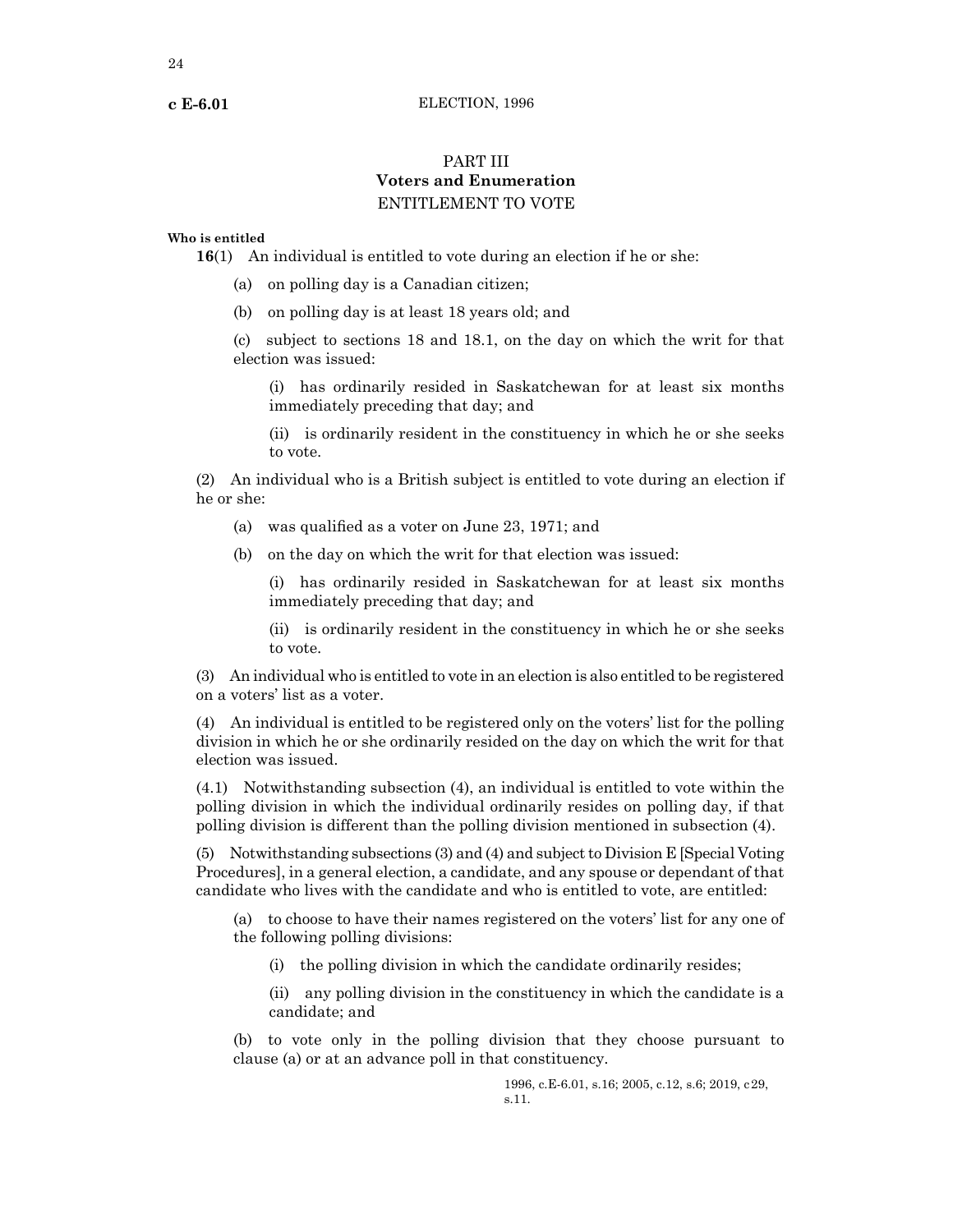**17** Notwithstanding section 16, the following individuals are not entitled to vote during an election:

(a) a person who is ineligible to vote pursuant to this Act because of a conviction within the previous five years for engaging in corrupt practices;

- (b) **Repealed.** 2005, c.12, s.7.
- (c) **Repealed.** 2005, c.12, s.7.
- (d) the Chief Electoral Officer.

1996, c.E-6.01, s.17; 2005, c.12, s.7; 2019, c29, s.12.

# **Rules respecting ordinary residence**

**18**(1) The rules set out in this section and section 18.1 are to be used to determine ordinary residence for the purposes of this Act.

(2) The place where an individual is or was ordinarily resident at any material time is to be determined by reference to all the facts of the case.

(3) An individual's ordinary residence is the place in which the individual has his or her established habitation and to which he or she intends to return.

(4) An individual does not lose his or her ordinary residence by reason of temporary absence from his or her established habitation.

(5) No individual, while he or she remains in Saskatchewan, is deemed to have lost his or her ordinary residence until he or she acquires another.

(6) If an individual moves to a place outside Saskatchewan with the intention of remaining outside Saskatchewan for at least five years, the individual loses his or her ordinary residence in Saskatchewan, notwithstanding that he or she entertains the intention of returning at some future time.

(7) Subject to subsections (11) and (12), an individual is not deemed to have acquired an ordinary residence in Saskatchewan or in a constituency if the individual comes to Saskatchewan or the constituency for temporary purposes only, without intending to make Saskatchewan or some place in the constituency his or her established habitation.

(8) Subject to subsections (10) to (12), the ordinary residence of a single individual who is not dependent on both or either of his or her parents and who has not established his or her own established habitation is either:

(a) the place where he or she occupies a room as a regular lodger and is not his or her parents' home, notwithstanding that he or she frequently visits his or her parents' home; or

(b) his or her parents' home if he or she does not have any other regular lodging place and his or her parents' home is the place where he or she occupies a room as a regular lodger.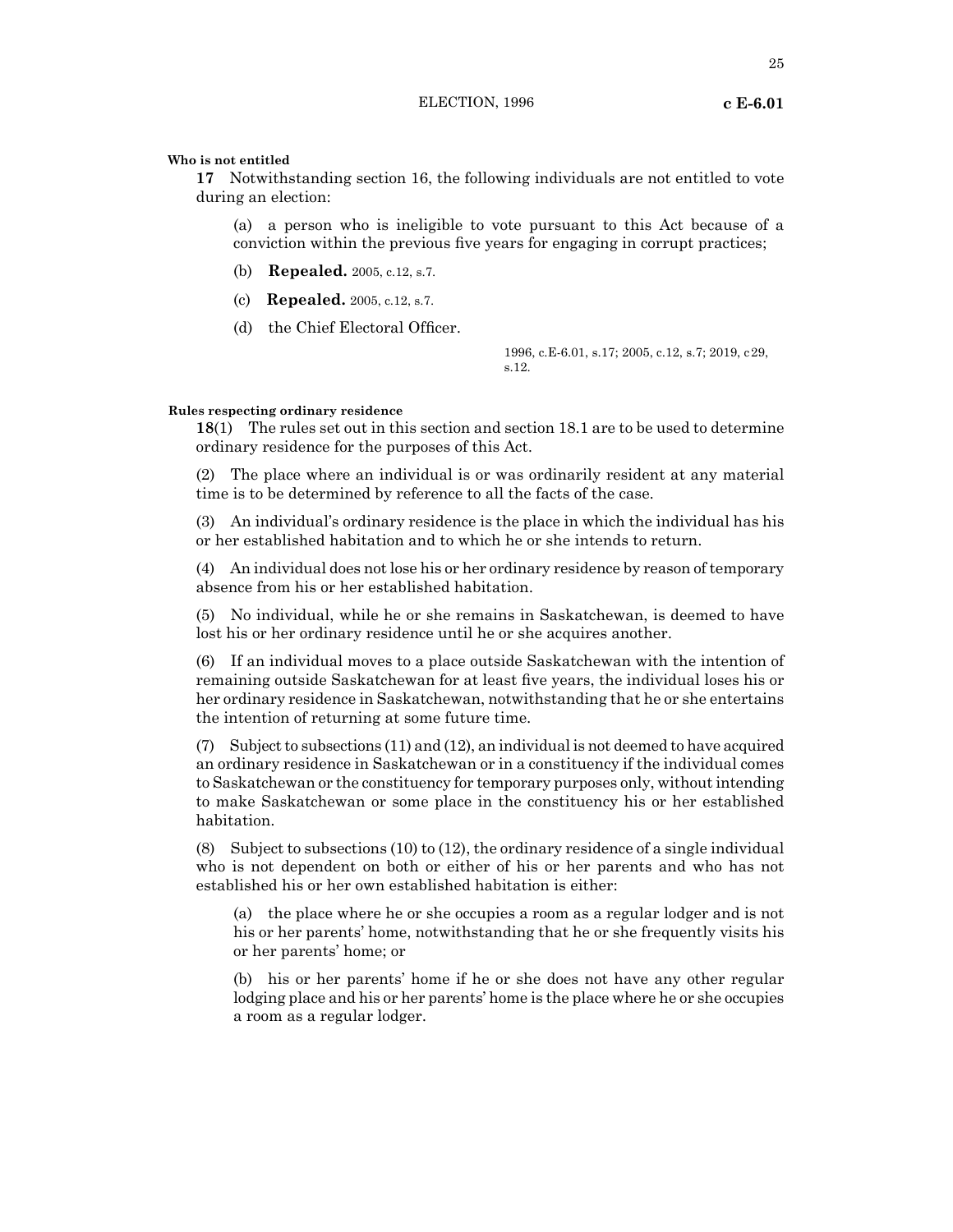(9) Subject to subsections (10) to (12), the ordinary residence of a single individual who is partly or wholly dependent on either or both of his or her parents and who has not established his or her own established habitation is his or her parents' home or the home of the parent on whom he or she is dependent.

(10) If an individual has left his or her place of residence in Saskatchewan to study at an educational institution outside Saskatchewan, the individual is deemed to be ordinarily resident in the polling division in which he or she was resident immediately before leaving Saskatchewan and is deemed to continue to have that ordinary residence until he or she completes or abandons his or her studies.

(11) If an individual has left his or her place of residence in Saskatchewan to study at an educational institution in Saskatchewan, the individual is deemed to be ordinarily resident in the two following places:

(a) in the polling division in which he or she was residing immediately before leaving to pursue his or her studies, and the individual is deemed to continue to have that ordinary residence until he or she completes or abandons his or her studies;

(b) in the polling division to which he or she has moved for the purpose of pursuing his or her studies and in which he or she was residing on the day on which the writ was issued.

(12) If an individual has left his or her residence in another province to study at an educational institution in Saskatchewan, the individual is deemed to have acquired an ordinary residence in Saskatchewan for the duration of his or her studies.

(13) A member of the Senate or the House of Commons of Canada who at the time of becoming a member was ordinarily resident in Saskatchewan, the member's spouse if living with the member and the member's unmarried dependent children are deemed to be ordinarily resident in the polling division in which the member resided at the time of becoming a member, notwithstanding that the member may have established a residence outside Saskatchewan.

(14) If an individual is in a correctional facility, jail or prison because of being convicted of an offence against an Act or an Act of the Parliament of Canada, the individual must choose one of the following polling divisions and, on that choice, is deemed to be ordinarily resident in that polling division:

(a) the polling division, if any, in which the individual was ordinarily resident before being in the correctional facility, jail or prison;

(b) the polling division, if any, in which a spouse, parent or dependant of the individual is ordinarily resident.

> 1996, c.E-6.01, s.18; 2005, c.12, s.8; 2014, c.10, s.7.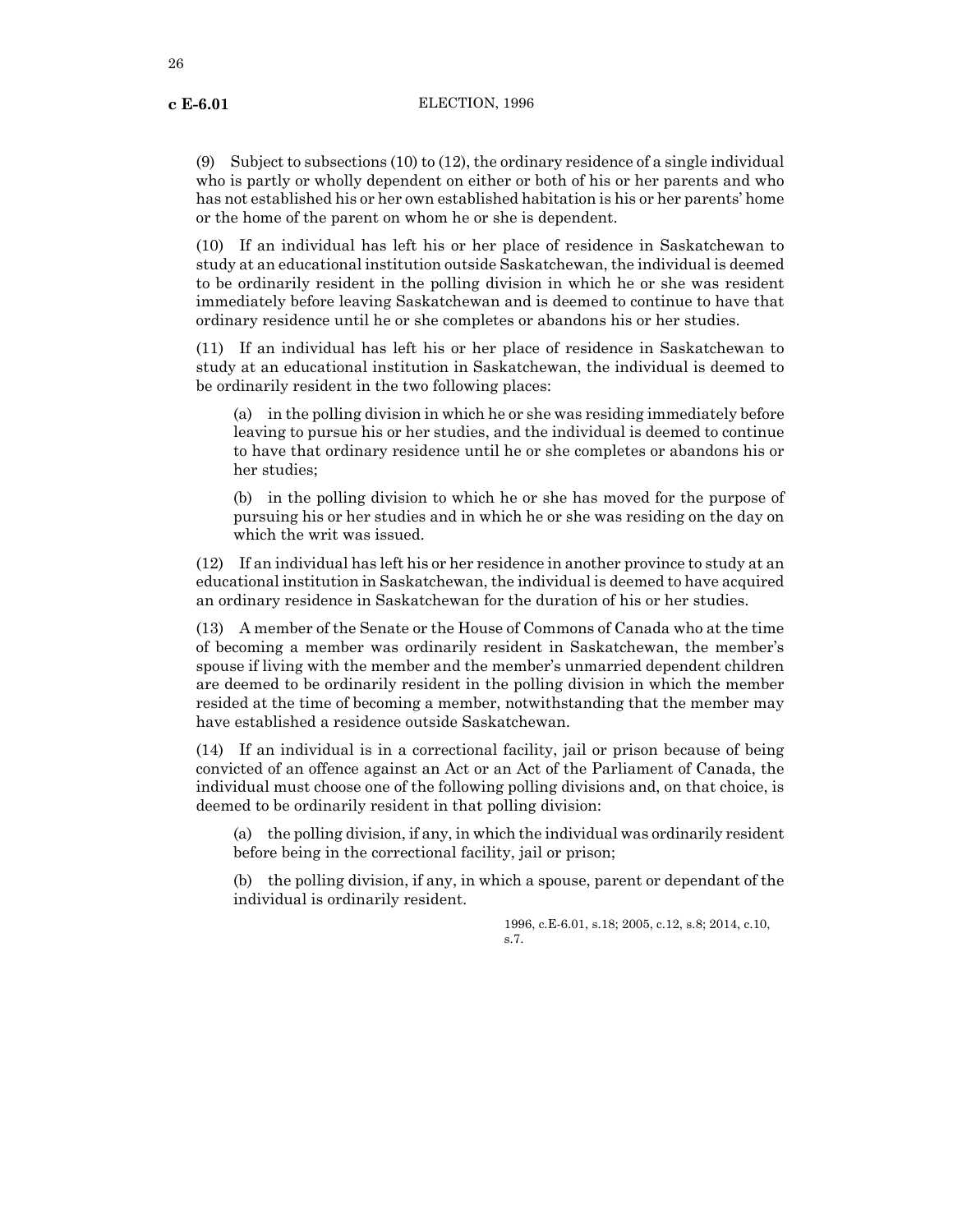**18.1**(1) In this section:

(a) **"Canadian Forces"** means the Canadian Forces within the meaning of the *National Defence Act* (Canada);

(b) **"member of the Canadian Forces"** means:

(i) a member of the regular force or the special force of the Canadian Forces; or

(ii) a member of the reserve force of the Canadian Forces who is on fulltime training or service or on active service.

(2) If a person leaves his or her residence in Saskatchewan to serve as a member of the Canadian Forces outside Saskatchewan, the person is deemed:

(a) to be ordinarily resident in the polling division in which he or she was resident immediately before leaving Saskatchewan; and

(b) to continue to have that ordinary residence while serving as a member of the Canadian Forces.

(3) If a person leaves his or her residence in Saskatchewan to serve as a member of the Canadian Forces elsewhere in Saskatchewan, the person is, while serving as a member of the Canadian Forces in Saskatchewan, deemed to have one of the following as his or her place of residence:

- (a) the place where he or she was last ordinarily resident;
- (b) the place where he or she is residing.

(4) If a person leaves his or her residence in a province or territory other than Saskatchewan to serve as a member of the Canadian Forces in Saskatchewan, the person is, while serving as a member of the Canadian Forces in Saskatchewan, deemed to have acquired an ordinary residence in Saskatchewan for the duration of his or her service.

(5) If a person leaves his or her residence because he or she lives with a person mentioned in subsection (2), (3) or (4) as the spouse or dependant of that person, his or her place of residence may be determined as follows:

(a) in the case where the spouse or dependant lives with a person mentioned in subsection (2) or (4), he or she is considered to be resident in the place where the person mentioned in subsection (2) or (4) resides; or

(b) in the case where the spouse or dependant lives with a person mentioned in subsection (3), one of the places mentioned in clauses (3)(a) and (b) is to be considered as his or her place of residence.

2014, c.10, s.8.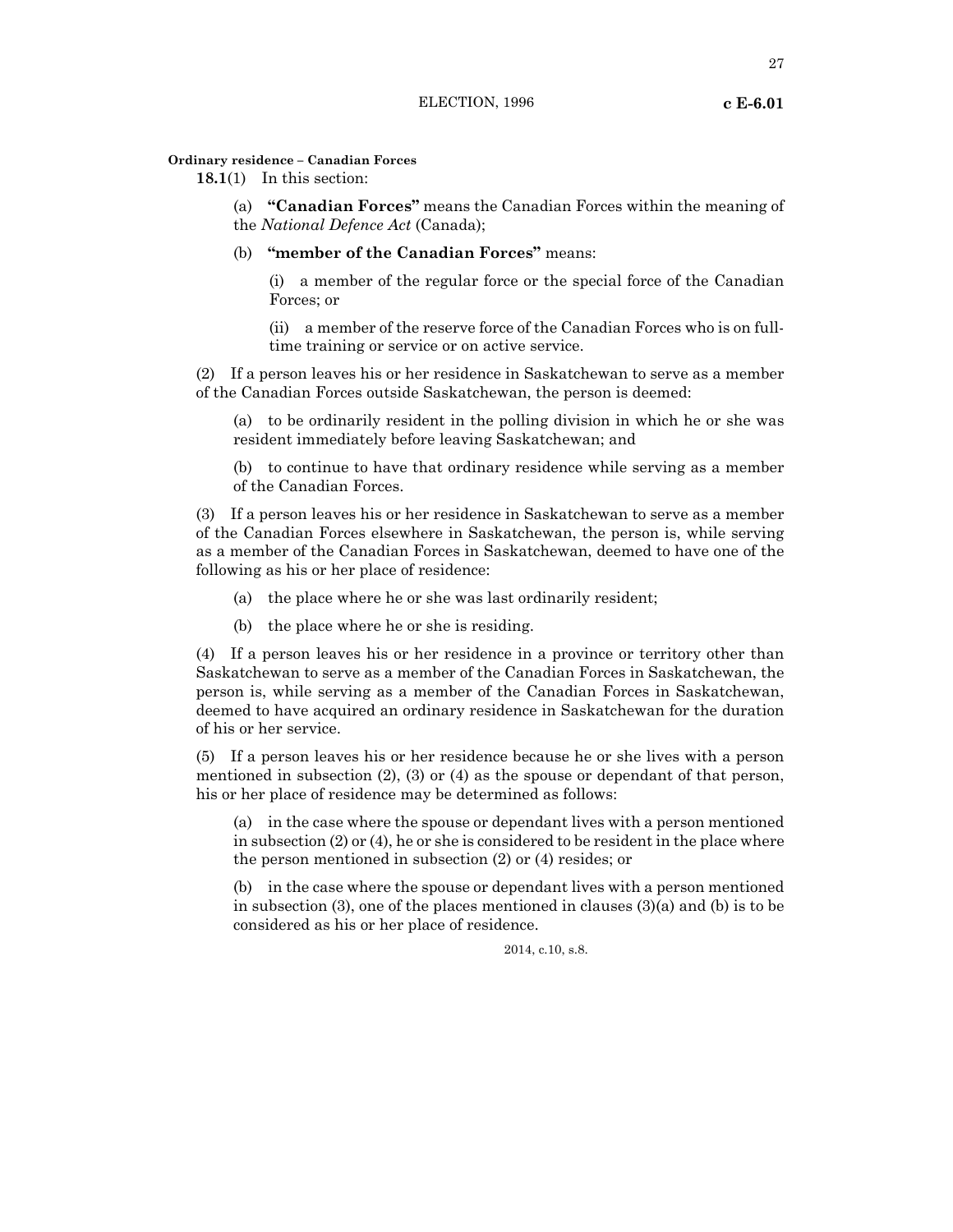# REGISTER OF VOTERS

# **Establishment and maintenance of register of voters**

**18.2**(1) The Chief Electoral Officer shall establish and maintain a register of voters consisting of persons who are eligible to vote from which voters' lists may be prepared for use at elections pursuant to this Act.

(2) The register of voters may be established and stored in an electronic format.

(3) The Chief Electoral Officer may collect voter data for the purposes of this Act.

(4) The register of voters may only contain the following voter data about persons ordinarily resident in Saskatchewan who are voters or who will be eligible to vote at the next general election after the date the information is collected:

(a) surname, given name and any middle name;

(b) residential address, including the postal code, of the residence of the person, and the mailing address, including the postal code, if the mailing address is different from the residential address;

- (c) date of birth;
- (d) gender;
- (e) telephone number;
- (f) the permanent unique identifier assigned pursuant to subsection (5);
- (g) a constituency code as assigned by the Chief Electoral Officer;
- (h) a polling division code as assigned by the Chief Electoral Officer; and

(i) any other identification number assigned by other persons who provide information to the Chief Electoral Officer.

(5) The Chief Electoral Officer may assign, with respect to each person whose information is contained in the register of voters, a permanent unique identifier consisting of numbers or letters, or a combination of numbers and letters, to be used to assist in distinguishing a person from another person or verifying information about a person.

2014, c.10, s.8; 2019, c29, s.13.

# **18.3 Repealed**. 2019, c29, s.14.

# **Revising the register of voters**

**18.4**(1) In this section, **"government institution"** means a government institution as defined in *The Freedom of Information and Protection of Privacy Act*.

(2) The Chief Electoral Officer shall revise the register of voters in accordance with this section:

(a) whenever the Chief Electoral Officer considers it necessary to do so in order to keep the register information current; and

(b) as soon as possible after a *Representation Act* is enacted or amended.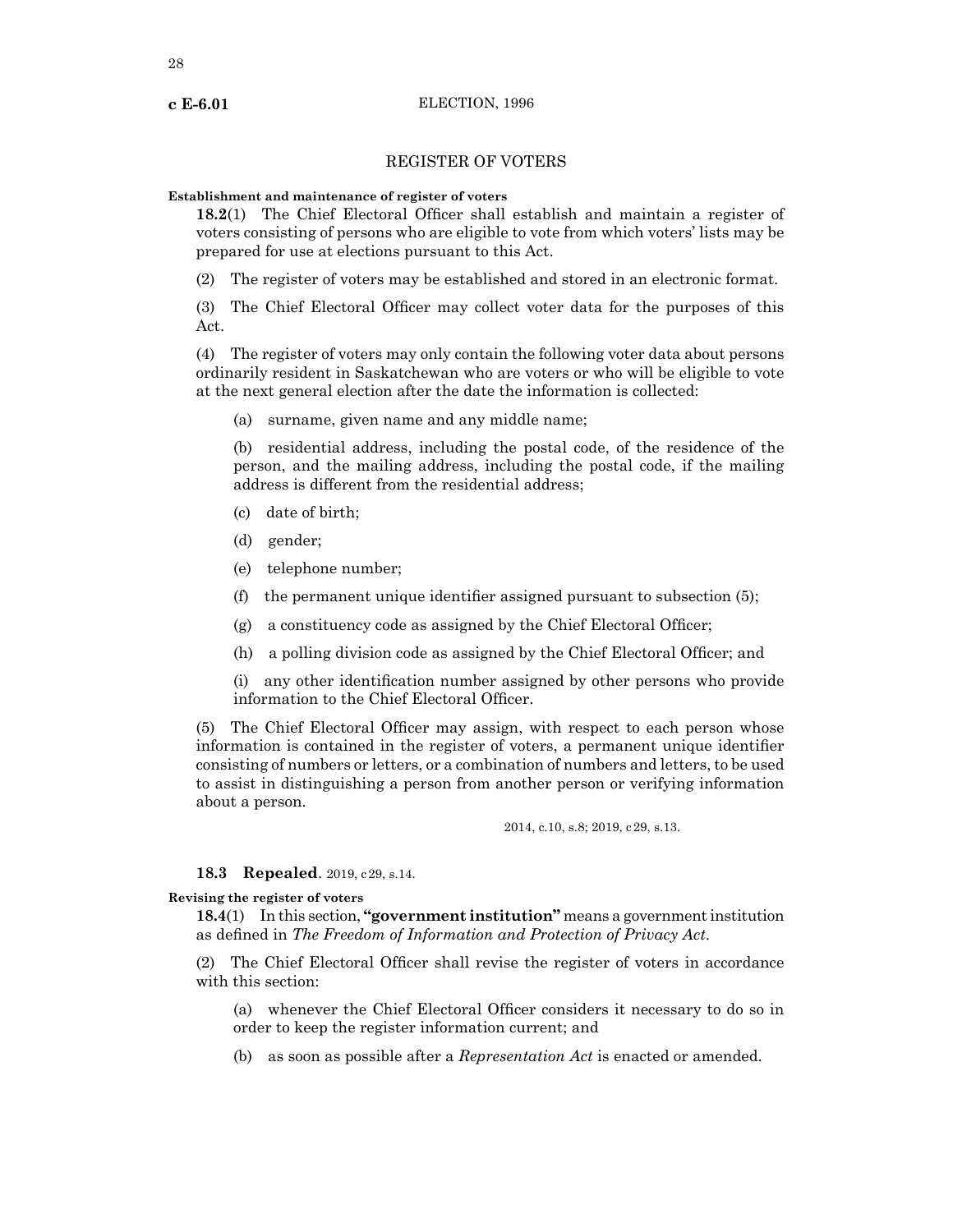# ELECTION, 1996 **c E-6.01**

29

(a) conducting an enumeration in accordance with Part III of all or some of the polling divisions, or portions of any of them, as determined by the Chief Electoral Officer;

(b) using information provided pursuant to an agreement made pursuant to section 18.5;

(c) subject to subsection (5), using personal information held by a government institution if, in the opinion of the Chief Electoral Officer, the information is necessary for the purpose of revising the register;

(d) using personal information listed in public telephone directories;

(e) using any other information obtained by or available to the Chief Electoral Officer.

(4) Information or a name must be removed from the register of voters for the following reasons:

(a) the person to whom the information relates or whose name is listed is no longer alive;

(b) except in the case of persons who will be old enough to vote at the next general election after the date the information is collected, the person is not qualified to vote;

(c) in the opinion of the Chief Electoral Officer, the information is false;

(d) the person to whom the information relates or whose name is listed requests the removal of his or her information or name;

(e) subject to section 18 or 18.1, the person to whom the information relates or whose name is listed is no longer resident in Saskatchewan;

(f) the person to whom the information relates or whose name is listed is no longer at the address indicated and a new address cannot be established.

(5) If the Chief Electoral Officer and a government institution have entered into an agreement for the purposes of this section, the government institution shall, at the request of the Chief Electoral Officer:

(a) for the purpose of clause (3)(c), provide personal information held by that government institution; and

(b) provide address, mapping, demographic or geographic information, including geospatial information.

(6) A government institution providing information pursuant to subsection (5) may charge the Chief Electoral Officer a reasonable fee for providing the information, but the fee is not to exceed the actual cost to the government institution of producing the information.

(7) The Chief Electoral Officer may retain voter data not included in the register of voters solely for the purpose of confirming and correlating information contained or to be included in that register.

2014, c.10, s.8.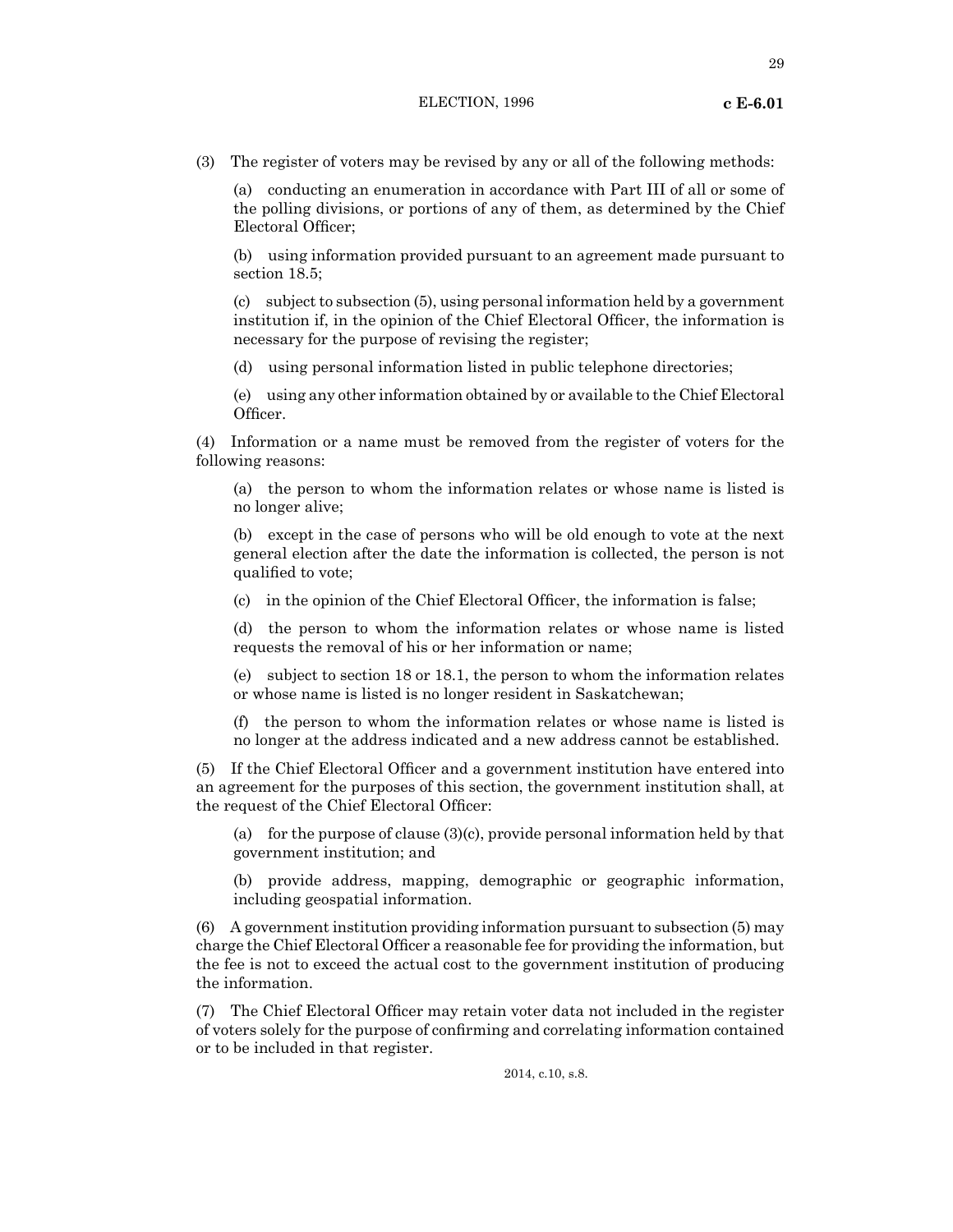# **Agreements on information**

**18.5** The Chief Electoral Officer may enter into an agreement with the Chief Electoral Officer of Canada pursuant to the *Canada Elections Act*:

(a) to receive from the Chief Electoral Officer of Canada information that will assist the Chief Electoral Officer in preparing or revising the register of voters; and

(b) to provide to the Chief Electoral Officer of Canada information that will assist the Chief Electoral Officer of Canada in preparing or revising that Chief Electoral Officer's information for the purpose of compiling or revising lists of voters under the *Canada Elections Act*.

2014, c.10, s.8.

# **Access to information in the register**

**18.6**(1) A person or the person's agent may, on request and on the conditions and in the manner determined by the Chief Electoral Officer:

(a) have access to information in the register of voters about the person to determine whether the information is correct; and

(b) have the person's information removed from or notincluded in the register of voters.

(2) If a request is made pursuant to clause (1)(b), the Chief Electoral Officer shall remove the person's information from the register of voters or notinclude the person's information in the register of voters.

(3) The Chief Electoral Officer may remove information on the register of voters or a voters' list to protect the security or privacy of a voter.

(4) Any person requesting access to information for the purpose set out in subsection (1) shall apply on the prescribed form and in the prescribed manner.

# 2014, c.10, s.8.

# **Use of register of voters - preparation of voters' list**

**18.7**(1) The Chief Electoral Officer shall use the register of voters to prepare a voters' list for each constituency and for each polling division within a constituency.

(2) The last voters' list that is prepared by the Chief Electoral Officer pursuant to subsection (1) before an election is the voters' list to be used for the election.

(3) The voters' list must only contain the following voter data for each voter:

(a) the voter's surname, given name and middle name, if any;

(b) the residential address, including the postal code, of the residence of the voter, and the mailing address, including the postal code, if the mailing address is different from the residential address;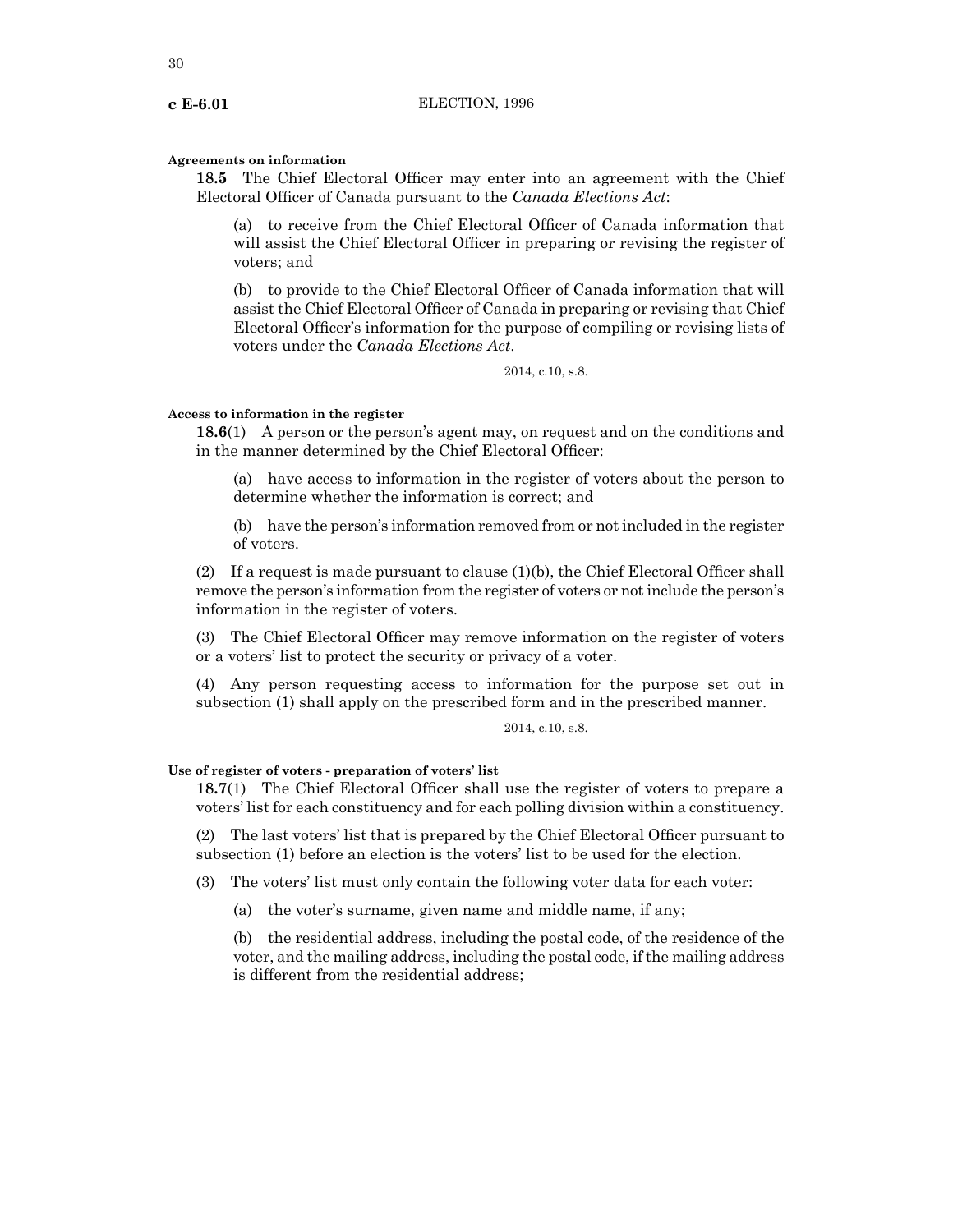# ELECTION, 1996 **c E-6.01**

31

(c) the voter's permanent unique identifier assigned by the Chief Electoral Officer pursuant to subsection 18.2(5);

(d) the constituency code as assigned by the Chief Electoral Officer for the voter; and

(e) the polling division code as assigned by the Chief Electoral Officer for the voter.

(4) The Chief Electoral Officer shall take all reasonable steps to protect against any use of a voters' list other than a use authorized by this Act.

2014, c.10, s.8; 2019, c29, s.15; 2019, c29, s.15.

# **Use of voters' lists restricted to electoral purposes**

**18.8**(1) The Chief Electoral Officer shall provide one electronic copy of the voters' list for a constituency to:

(a) each registered political party that has endorsed a candidate for that constituency pursuant to section 45; and

(b) each candidate in the constituency who has filed his or her nomination paper pursuant to section 44.

(2) Subject to subsections 177(4) and (5), a voters' list must only be used as follows:

(a) by election officers for the purpose of carrying out their duties pursuant to this Act or the regulations;

(b) by a registered political party for communicating with voters, including for soliciting contributions and recruiting party members;

(c) by a member of the Legislative Assembly:

(i) for carrying out the duties and functions of the member;

(ii) in the case of a member of a registered political party, for soliciting contributions for the use of the registered political party and recruiting party members;

(d) by a candidate, for communicating with voters, including for soliciting contributions and campaigning.

2014, c.10, s.8.

# POLLING DIVISIONS

# **Polling divisions to be established**

**19**(1) If directed to do so by the Chief Electoral Officer, a returning officer shall subdivide the constituency for which he or she was appointed into as many polling divisions as he or she considers necessary for the convenience of the voters.

(2) For the purposes of this section, a returning officer shall:

(a) consider the voters' list and any other relevant information with respect to population distribution; and

(b) be guided by any directions from the Chief Electoral Officer.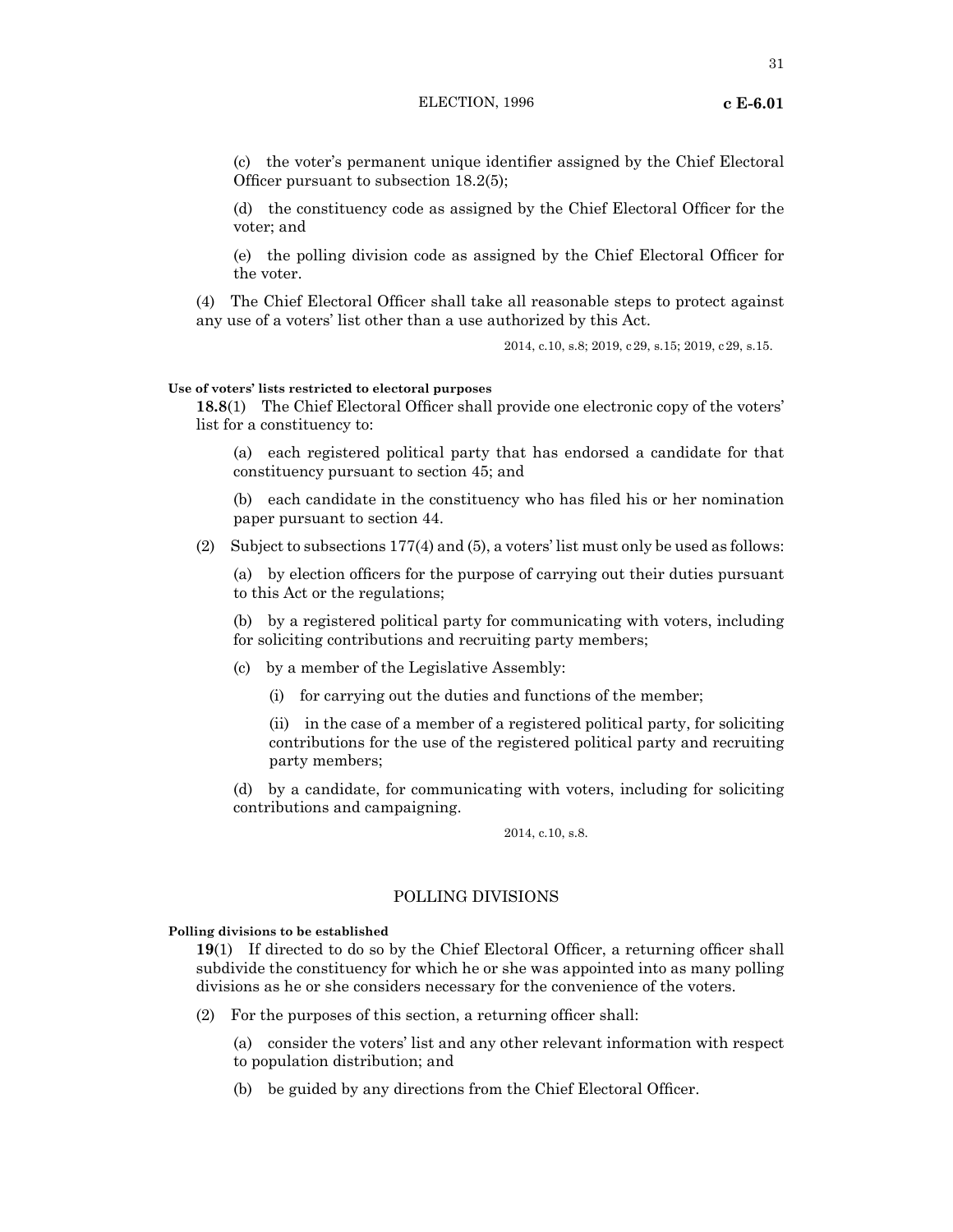(3) The returning officer shall include every part of the constituency within the boundaries of one or other of the polling divisions.

(4) If a returning officer considers it necessary because of local conditions, the returning officer may establish a separate polling division in each personal care facility within the constituency.

(5) A returning officer shall review the polling divisions from time to time and, if the returning officer considers it necessary for the greater convenience of the voters in the constituency, may, with the approval of the Chief Electoral Officer, alter the polling divisions.

(6) Unless it is not feasible or consistent with the convenience of voters, a returning officer shall try to have an equal number of voters in each polling division and to limit the number of voters in each polling division to 300.

(7) If a polling division in a constituency would have fewer than 25 voters, the returning officer shall advise the Chief Electoral Officer, and the Chief Electoral Officer may designate that polling division as a remote area and direct the returning officer to forego establishing a polling place for that polling division.

(8) If a polling division has been designated as a remote area by the Chief Electoral Officer, voters ordinarily resident in that polling division may:

- (a) vote in person at any polling place in the constituency; or
- (b) vote as absentee voters pursuant to sections 87 to 89.

2014, c.10, s.10.

# ENUMERATION

# **Enumeration and revision**

**19.1**(1) The Chief Electoral Officer may, at any time the Chief Electoral Officer considers it advisable, direct that an enumeration be conducted of all or some of the constituencies or areas within constituencies.

(2) An enumeration is to be conducted during a period determined by the Chief Electoral Officer.

2019, c29, s.16.

# **Enumerators appointed**

**20**(1) The Chief Electoral Officer shall appoint one or more enumerators for the purposes of section 19.1.

(2) The Chief Electoral Officer shall only appoint as an enumerator a voter who:

(a) in the opinion of the Chief Electoral Officer, is competent and reliable;

(b) unless otherwise authorized by the Chief Electoral Officer, is resident in the constituency for which an enumeration is to be conducted;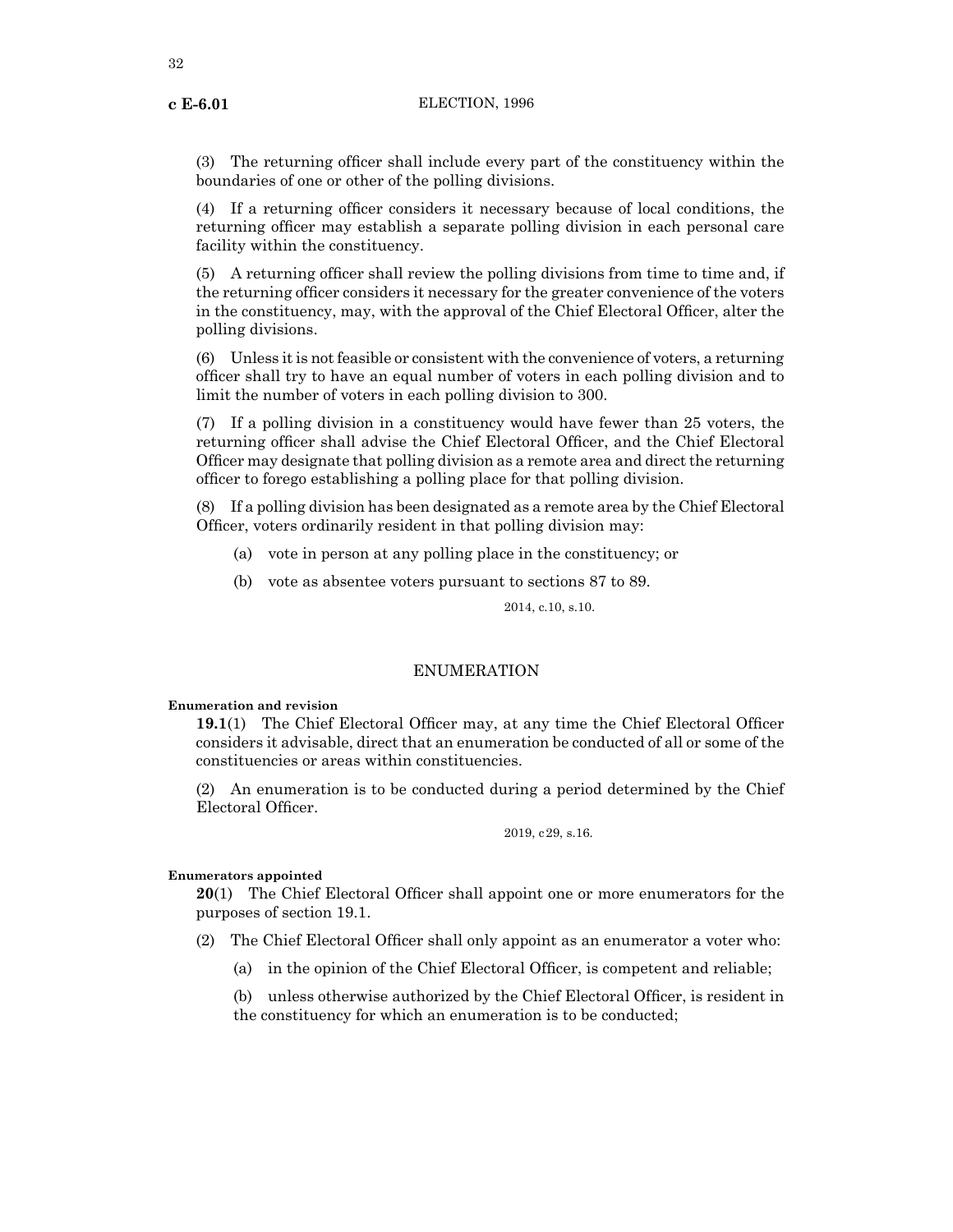# ELECTION, 1996 **c E-6.01**

- (c) is willing to act as an enumerator; and
- (d) is eligible in accordance with section 3 to be appointed as an election officer.

(3) An appointment as an enumerator is to be made in the prescribed form.

(4) An appointment as an enumerator terminates on the completion of the enumerator's responsibilities for the enumeration for which the enumerator is appointed.

(5) On appointment, every enumerator shall take an oath or make a declaration in the prescribed form.

(6) If an enumerator dies, is absent or is unable or unwilling to perform the enumerator's responsibilities, the Chief Electoral Officer shall appoint as an enumerator another voter who meets the qualifications set out in subsection (2).

(7) An enumerator may administer any oaths that are required by this Act or the regulations to be administered with respect to conducting an enumeration.

(8) The Chief Electoral Officer shall give to each enumerator a complete description of the area for which the enumerator is appointed and any amendments to the description that may be made from time to time.

2019, c29, s.16.

# **Supplies for enumerators**

**21** The Chief Electoral Officer shall give to each enumerator sufficient materials and supplies to enable the enumerator to perform the enumerator's responsibilities.

2019, c29, s.16.

# **Enumeration**

**22**(1) **Repealed**. 2019, c29, s.17.

(2) In conducting an enumeration, the enumerators shall:

(a) collect voter data for each voter and persons who will be eligible to vote at the next general election after the date the information is collected; and

(b) record that voter data on the prescribed enumeration forms.

(3) The Chief Electoral Officer may set guidelines for an enumeration and may set different guidelines for different constituencies.

(4) If the Chief Electoral Officer has set guidelines for an enumeration, no enumerator shall fail to comply with those guidelines.

(5) Subject to the guidelines set by the Chief Electoral Officer, in conducting an enumeration, an enumerator may collect voter data using either or both of the following methods:

(a) going in person to each residential premises, making the appropriate inquiries of the residents at any residential premises and recording the collected voter data on the prescribed enumeration forms;

(b) making the appropriate inquiries by means of any combination of telephone inquiry, mail and examination of municipal records or other materials and recording the collected voter data on the prescribed enumeration forms.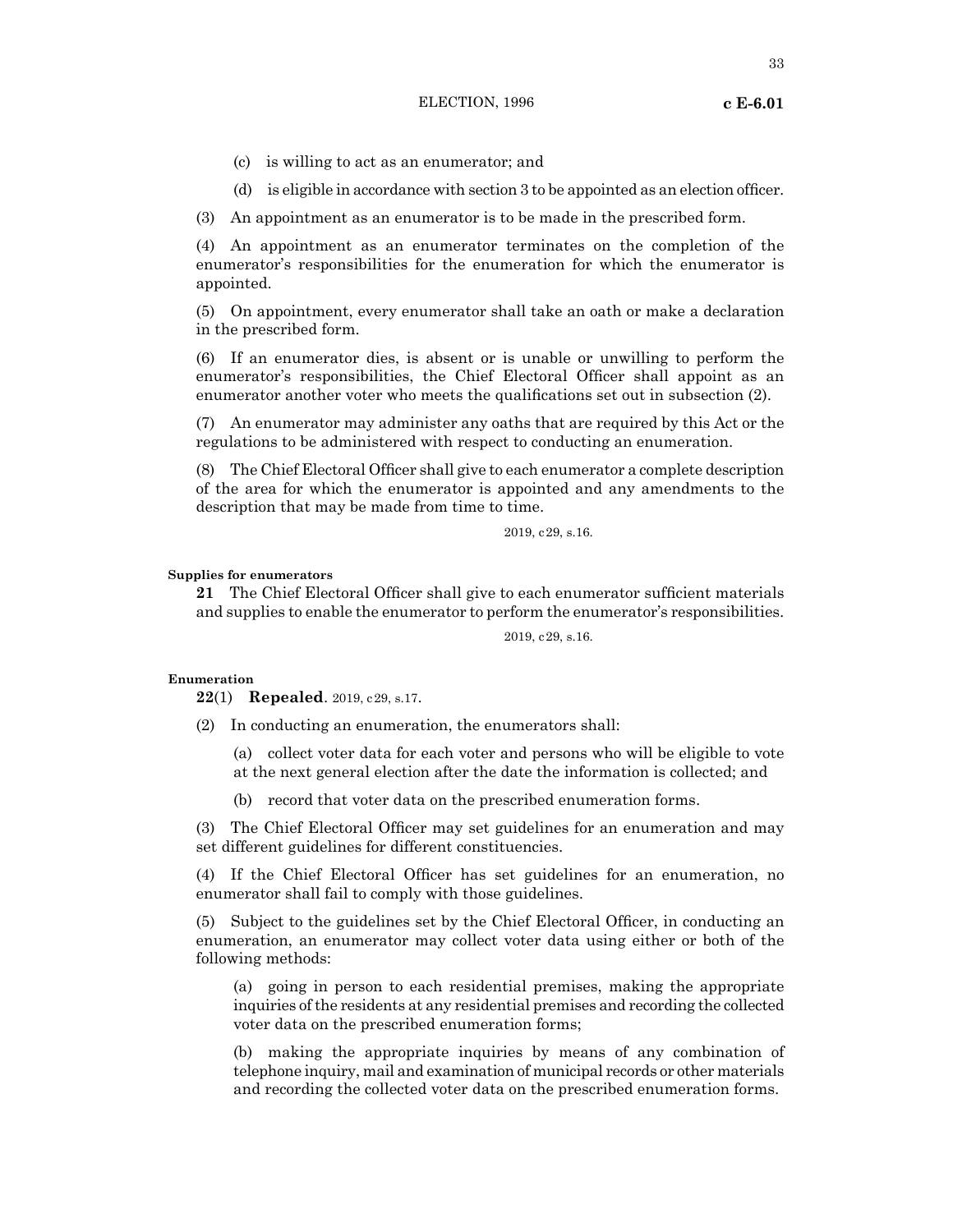(6) If the Chief Electoral Officer considers it to be necessary to do so, the Chief Electoral Officer may:

(a) engage any person to provide security for an enumerator who is conducting an enumeration; or

(b) request the assistance of a peace officer to provide security for an enumerator who is conducting an enumeration.

2014, c.10, s.10; 2019, c29, s.17.

# **Offence by enumerator**

**23** In carrying out an enumeration, no enumerator shall knowingly:

- (a) omit the name of a person who should be included; or
- (b) include the name of a person who should not be included.

2014, c.10, s.10.

# **Enumerators' right of access to residential premises**

**24**(1) In carrying out an enumeration, an enumerator is entitled to access between 9:00 a.m. and 9:00 p.m. at any residential premises.

(2) No person shall deny or prohibit or interfere in any way with the enumerator's rights pursuant to this section.

(3) Notwithstanding subsections (1) and (2), any person for whom a particular residential premises is a private dwelling may deny an enumerator access to that residential premises.

2014, c.10, s.10.

# VOTERS' LIST

# **Preparation of voters' list**

**25**(1) An enumerator shall:

(a) complete a voter information record or voter confirmation record containing voter data for each voter, and each person who will be eligible to vote at the next general election after the date the information is collected, who is enumerated by the enumerator; and

(b) submit all voter information records and voter confirmation records to the Chief Electoral Officer.

(2) The Chief Electoral Officer shall:

(a) based on the voter information contained in the register of voters and the voter information records and voter confirmation records submitted pursuant to subsection (1), enter or delete all the information necessary to complete or revise a voters' list;

(b) proofread the voters' list and correct any errors; and

(c) ensure that the voters' list is complete and meets the requirements of this section.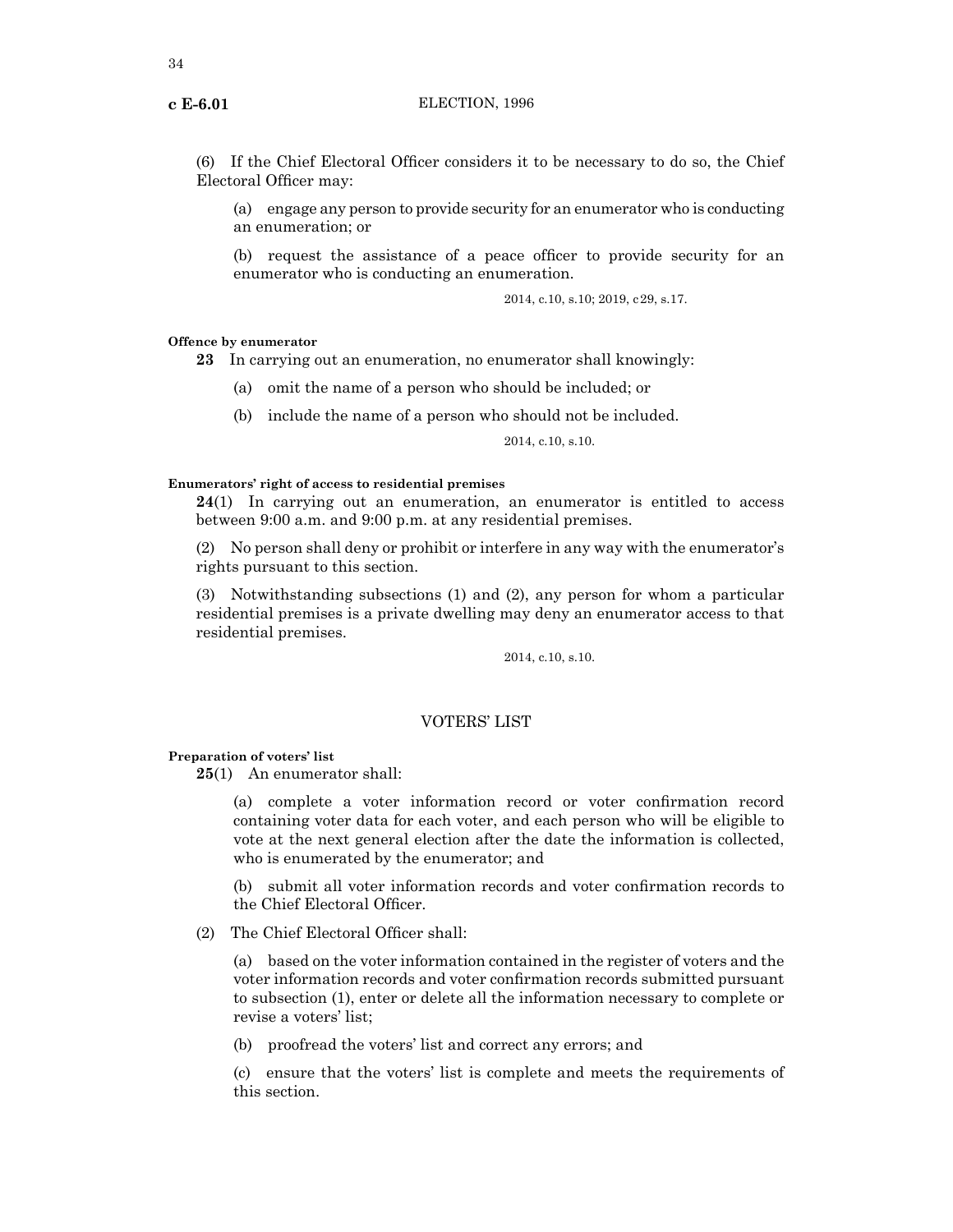35

(3) Subject to subsection (4):

(a) the names on each voters' list must be arranged alphabetically according to surnames; and

(b) the voters' list must set out the surname, first name, middle name, if any, and mailing address and residential premises of each voter.

(4) In the case of a polling division in a city, town or village that requires the use and display of street address numbers, if requested by a registered political party or candidate, the Chief Electoral Officer shall arrange the names on each voters' list provided to the registered political party or candidate in geographical order by reference to streets and address numbers, sorted firstly by streets and secondly by address numbers.

(5) Each name on each voters' list is to be numbered consecutively, commencing with the number one.

(6) In producing a voters' list for a polling division, the Chief Electoral Officer shall place on the voters' list for the polling division:

(a) beginning on the line immediately following the last name on the voters' list, the prescribed form of certificate; and

(b) the date and, in the place provided for the signature of the returning officer, the name and phone number of the returning officer.

2019, c29, s.18.

# **Distributing and posting of voters' lists**

**26**(1) Immediately after completing the voters' list, the Chief Electoral Officer or the returning officer shall provide one electronic copy and, if requested, one paper copy to each candidate.

(2) The Chief Electoral Officer shall provide to each registered political party one electronic copy of the voters' list for each constituency in which that registered political party has endorsed a candidate for the purposes of section 45.

(3) The Chief Electoral Officer shall publish and may advertise in any manner that the Chief Electoral Officer considers necessary to bring to the attention of persons eligible to vote:

(a) notification of each voter's right to:

(i) review the voters' list if, in the opinion of the Chief Electoral Officer, the review is for electoral purposes; and

(ii) apply for revisions to the voters' list; and

(b) the manner in which to apply for a revision mentioned in subclause (a)(ii), in accordance with section 27.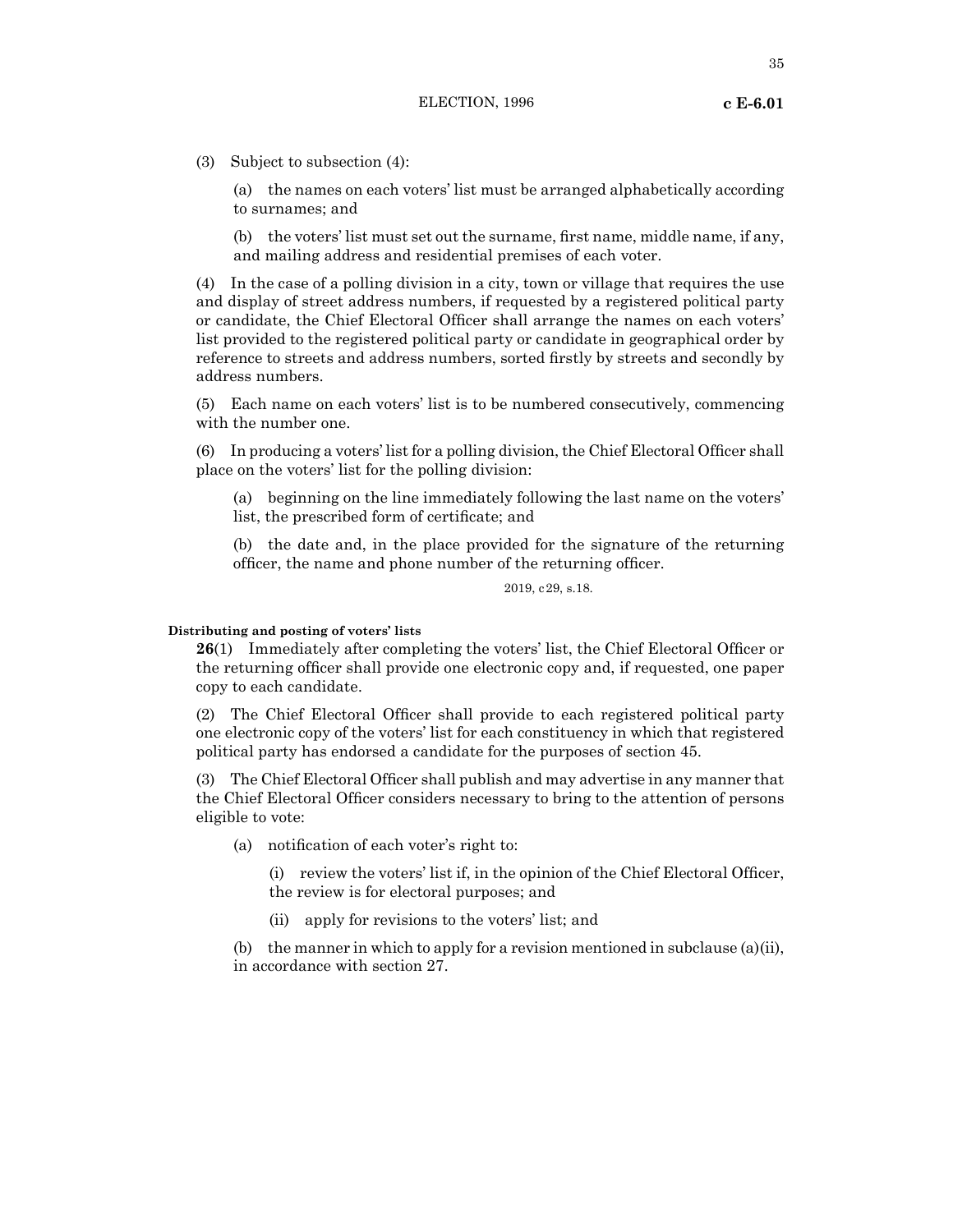# REVISIONS TO VOTERS' LIST

# **Applications for revision**

**27**(1) The Chief Electoral Officer may receive applications pursuant to subsection (2):

- (a) to add or delete a name from the voters' list; or
- (b) to correct information on the voters' list about a voter.

(2) In accordance with subsections (3) and 26(3):

(a) a person eligible to vote may apply to the Chief Electoral Officer to have the person's name added to the voters' list or to correct any information about the person on the voters' list;

(b) a person may apply to the Chief Electoral Officer to have the person's name deleted from the voters' list;

(c) a person eligible to vote may apply to the Chief Electoral Officer to have the name of the person's relative deleted from the voters' list by providing a copy of a death certificate for the relative; and

- (d) a person's relative may apply:
	- (i) to have the person's name added to the voters' list; or
	- (ii) to correct any information about the person on the voters' list.

(3) An applicant pursuant to subsection (2) shall complete and sign an application in the prescribed form to establish the identity and place of ordinary residence of the person who is the subject of the application.

(4) The Chief Electoral Officer may approve the revision requested by an applicant only if the applicant provides evidence that is, in the opinion of the Chief Electoral Officer, sufficient to support the requested revision.

2019, c29, s.18.

# **Revisions to voters' list**

**28**(1) The Chief Electoral Officer shall keep a record of revision in which the Chief Electoral Officer shall record every addition, correction or deletion made to the voters' list as a result of the revision.

(2) As soon as is practicably possible after a revision, the Chief Electoral Officer shall update the register of voters based on the record of revision mentioned in subsection (1).

(3) The Chief Electoral Officer shall prepare a new voters' list for the affected constituency or polling division pursuant to section 18.7 following the updating of the register of voters pursuant to this section.

2019, c29, s.18.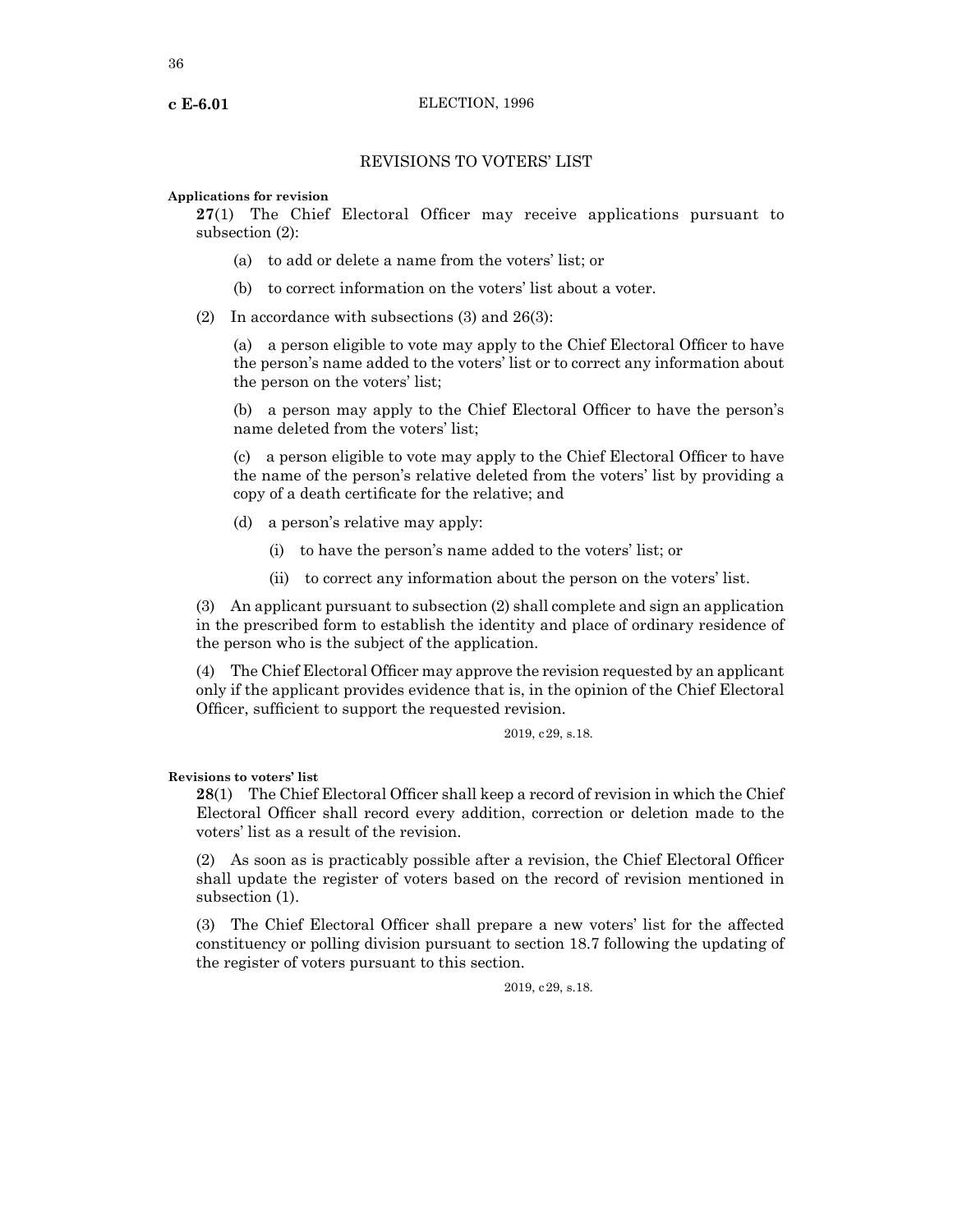## VOTER INFORMATION CARD

#### **Voter Information Card**

**29**(1) The Chief Electoral Officer may send a voter information card to each voter whose name appears on the register of voters.

- (2) The voter information card must indicate:
	- (a) the address of the voter's polling place;
	- (b) the voting hours on election day;

(c) the dates of advance polls and the voting hours and locations of advance polling stations in the voter's constituency;

- (d) details respecting how a voter may obtain more information; and
- (e) any other information the Chief Electoral Officer considers advisable.

(3) The voter information card may be sent by any method the Chief Electoral Officer considers appropriate.

2019, c29, s.18.

#### **Applications for revision**

**29.1**(1) During the revision period:

(a) a person eligible to vote may apply to the revising officer for the constituency to have his or her name added to the preliminary voters' list or to correct any information about the person on the preliminary voters' list;

(b) a person may apply to the revising officer for the constituency to have his or her name deleted from the preliminary voters' list;

(c) a person eligible to vote may apply to the revising officer for the constituency to have the name of his or her relative deleted from the preliminary voters' list by providing a copy of a death certificate for the relative; and

- (d) a person's relative may apply:
	- (i) to have the person's name added to the preliminary voters' list; or
	- (ii) to correct any information about the person on the preliminary voters' list.

(2) An applicant pursuant to subsection (1) shall complete and sign an application in the prescribed form:

(a) to establish the identity and place of ordinary residence of the person who is the subject of the application; and

(b) if applicable, to establish the applicant's identity and place of ordinary residence to the revising officer.

(3) A revising officer may approve the revision requested by an applicant only if the applicant provides evidence that is, in the opinion of the revising officer, sufficient to support the requested revision.

2014, c.10, s.10.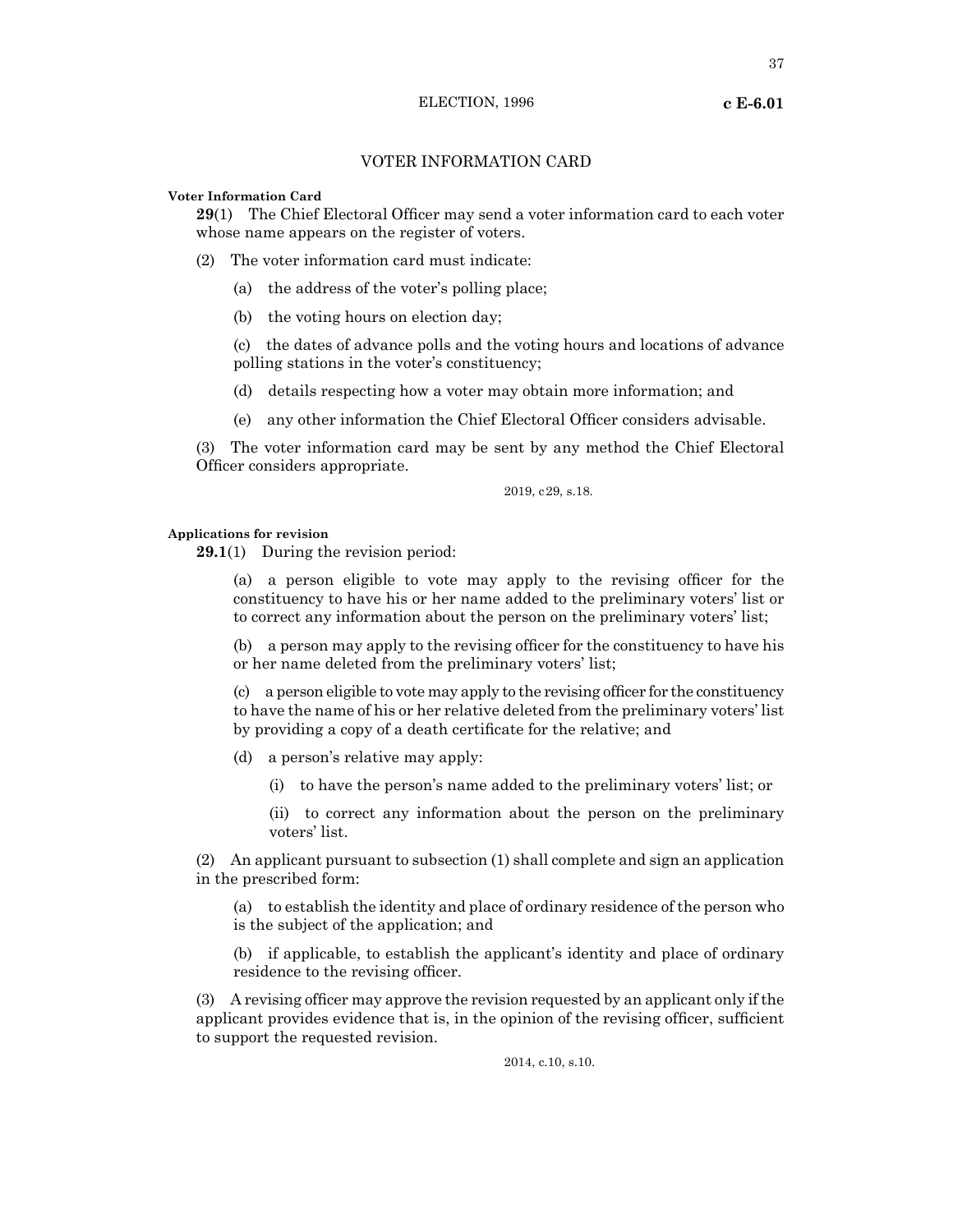## **Record of revision**

**29.2** A revising officer shall keep a record of revision in which the revising officer shall record every addition, correction or deletion made to the preliminary voters' list as a result of the revision.

2014, c.10, s.10.

## **Close of revision**

**29.3**(1) The revision is closed at 7:00 p.m. on the last day of the revision period and no revising officer shall consider an application received after that time.

(2) At the close of the revision period, each revising officer for a constituency shall sign his or her record of revision and deliver it to the returning officer for the constituency.

2014, c.10, s.10.

## REVISED VOTERS' LIST

## **Preparing revised voters' list**

**29.4**(1) On receiving the record of revision from each revising officer for a constituency, the returning officer shall prepare a revised voters' list for each polling division in the constituency that makes all the changes to the preliminary voters' lists specified in the records of revision.

- (2) The revised voters' list must:
	- (a) be in the prescribed form; and
	- (b) be signed by the returning officer.

(3) A returning officer shall provide one electronic copy and one paper copy of the revised voters' list mentioned in subsection (2) to the Chief Electoral Officer for the purposes of updating the register of voters.

(4) The Chief Electoral Officer shall use the revised voters' list provided pursuant to subsection (3) to update the register of voters as soon as is practically possible after receipt of a revised voters' list from a returning officer.

(5) The Chief Electoral Officer shall prepare a new voters' list for the affected constituency or polling division pursuant to section 18.7 following the updating of the register of voters pursuant to this section.

2014, c.10, s.10.

## ALTERNATIVES TO ENUMERATION DURING ELECTION

**30 Repealed.** 2014, c.10, s.10.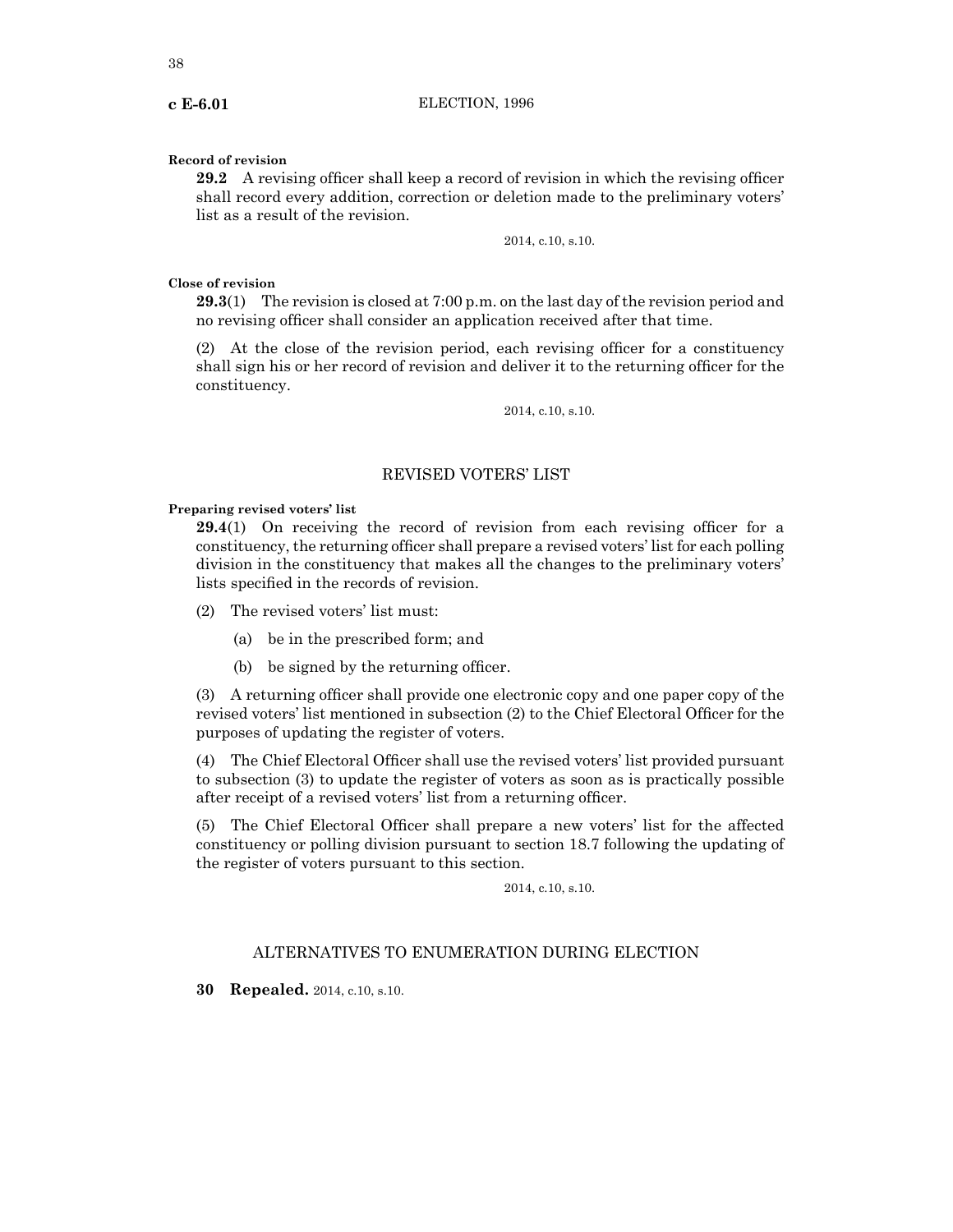## PART IV **Voting**

# DIVISION A **Commencing an Election**

# **Lieutenant Governor in Council to commence elections**

**31**(1) The Lieutenant Governor in Council may commence an election by passing an order that directs the Chief Electoral Officer to issue a writ of election in the prescribed form addressed to the returning officer for the constituency in which the election is to take place.

(2) In the order mentioned in subsection (1), the minimum period that may be fixed between the issue of the writ and polling day is 27 days, and, for the purpose of calculating that minimum period, the date fixed for issuing the writ is to be excluded and the date fixed for polling day is to be included.

- (3) The order mentioned in subsection (1) must:
	- (a) fix polling day;

(b) fix the nomination day for candidates, which must be a minimum of 16 days before polling day and must not be on a Sunday or a holiday;

(c) fix the day that the Chief Electoral Officer shall issue the writ, which:

(i) may be the same day that the order is passed or a subsequent day; and

(ii) must be a maximum of 17 clear days and a minimum of 10 clear days before nomination day;

(d) fix any five days before polling day on which the advance poll is to be held, and those days:

- (i) must not include a holiday; and
- (ii) must be neither more than seven clear days nor less than one clear day before polling day;

(e) fix the day on which the returning officer shall hold the final count, and that day must be:

(i) 12 days after polling day; or

(ii) if that day is a Sunday or holiday, the first following day that is not a Sunday or holiday;

(f) fix the day on which the returning officer shall make a return to the writ, and that day must be:

(i) 23 days after polling day; or

(ii) if that day is a Sunday or holiday, the first following day that is not a Sunday or holiday.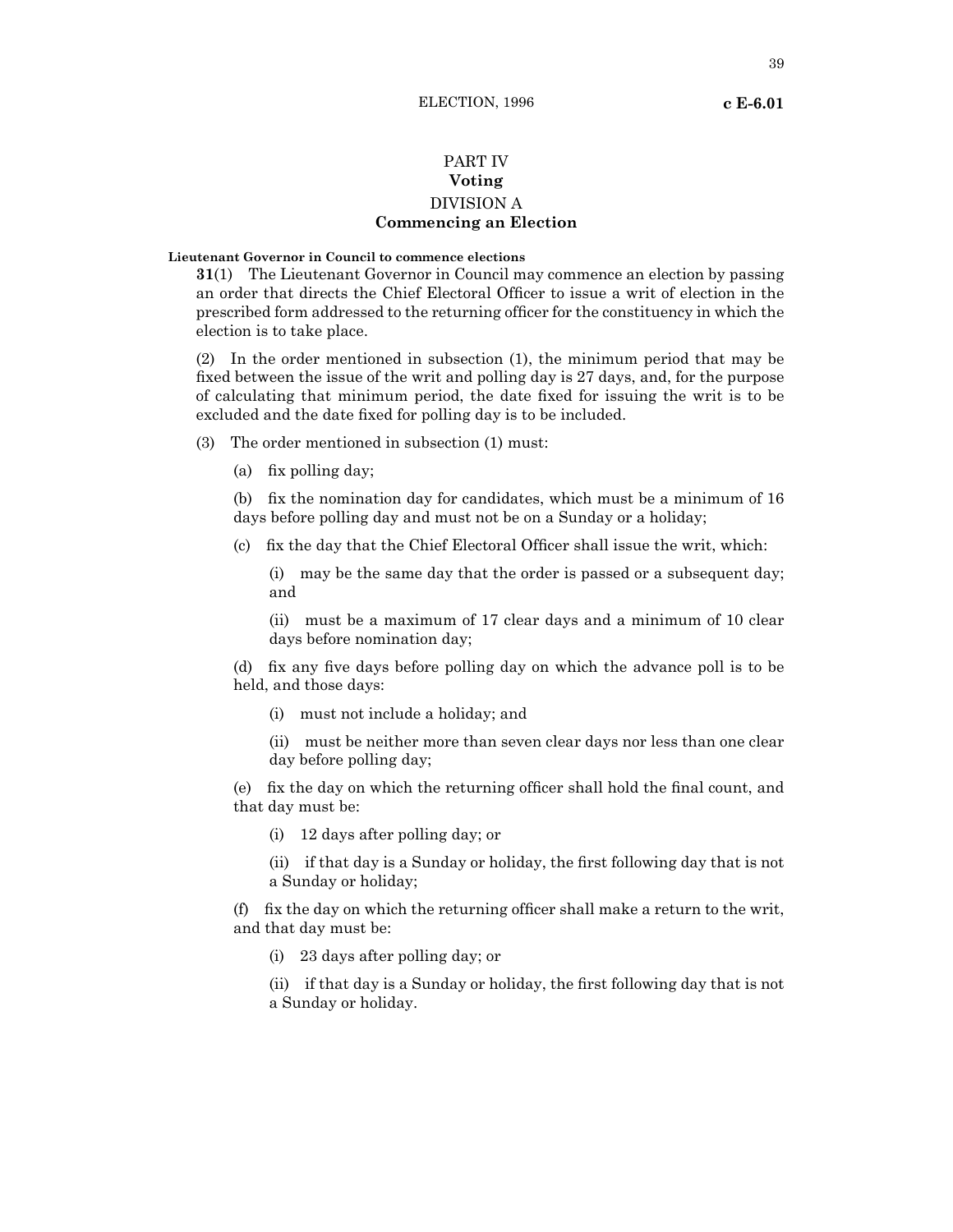(4) For the purposes of fixing the nomination day pursuant to clause (3)(b), the date fixed for polling day is to be excluded and the date fixed for nomination day is to be included.

(5) For the purposes of fixing the date on which the Chief Electoral Officer shall issue a writ pursuant to clause (3)(c), the date fixed for nomination day and the date fixed for issuing the writ are to be excluded.

(6) In the case of a general election, the order mentioned in subsection (1) must:

- (a) direct that the writ issue for every constituency on the same day; and
- (b) fix for every constituency:
	- (i) the same day for nominating candidates;
	- (ii) the same days for holding an advance poll;
	- (iii) the same polling day;
	- (iv) the same day for holding the final count; and
	- (v) the same day for making the return to the writ.

1996, c.E-6.01, s.31; 2009, c.16, s.3; 2013, c.39, s.4.

## **Issuing writ**

**32**(1) On receiving the order mentioned in section 31, the Chief Electoral Officer shall issue a writ on the day fixed for issuing the writ.

- (2) The writ must:
	- (a) be in the prescribed form;
	- (b) be dated the day fixed by the order for issuing the writ;

(c) be addressed to the returning officer for the constituency in which the election is to be held;

- (d) state the day fixed by the order as nomination day;
- (e) state the days fixed by the order for the advance poll;
- (f) state the polling day fixed by the order;
- (g) state the day fixed by the order for holding the final count; and
- (h) state the day fixed by the order for making the return to the writ.
- (3) The Chief Electoral Officer shall deliver the writ to the returning officer.
- (4) In the case of a general election:
	- (a) the Chief Electoral Officer shall issue a writ to each constituency; and
	- (b) each writ must:
		- (i) have the same date of issue; and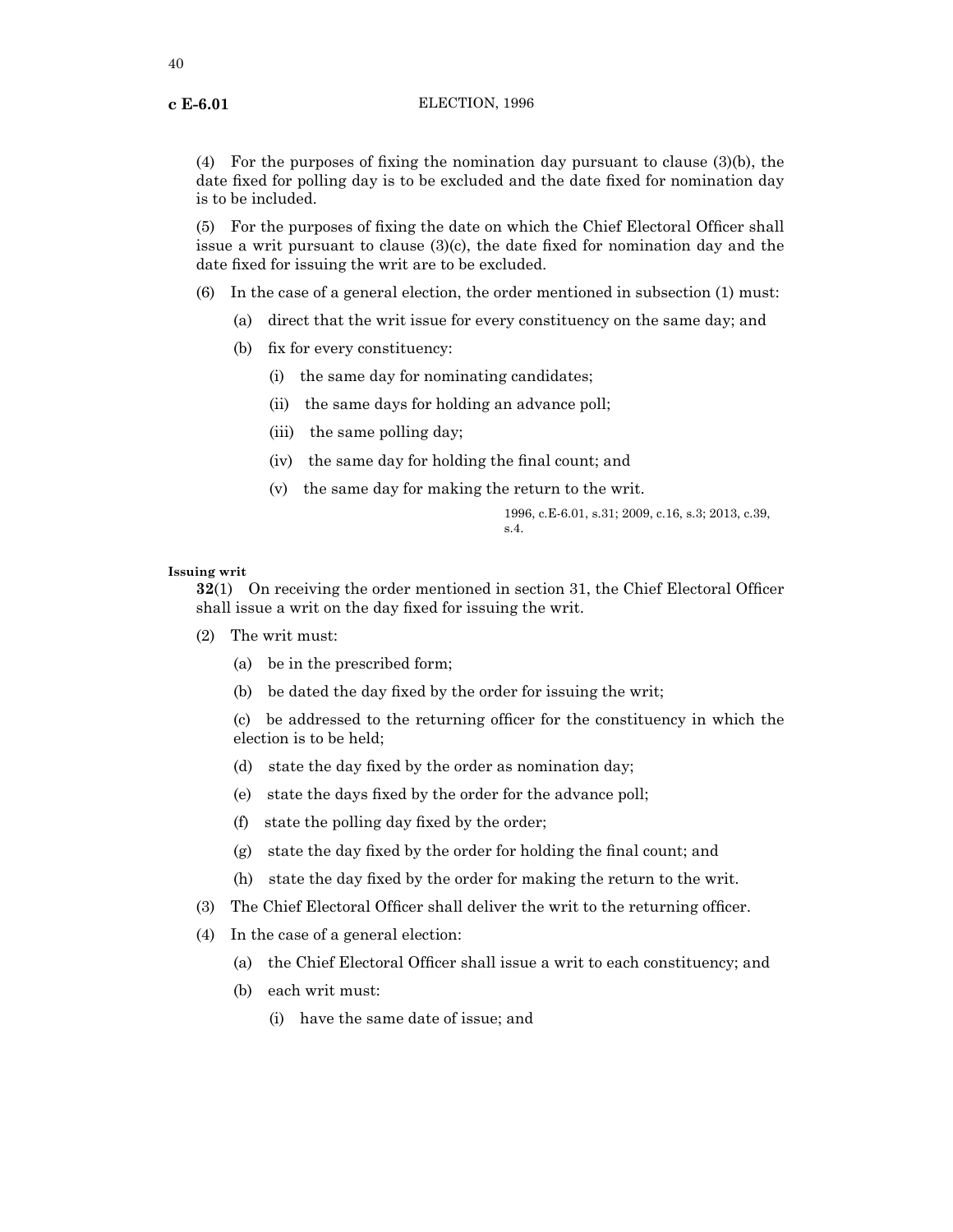(ii) state the same nomination day, the same days for the holding of an advance poll, the same polling day, the same day for holding the final count and the same day for making the return to the writ.

(5) If a writ has been issued to a returning officer and, prior to the time the returning officer makes a return to that writ, another person is appointed to replace that returning officer, the new returning officer may act pursuant to the writ as if it had been addressed to the new returning officer.

(6) The validity of any action or proceeding:

(a) by the returning officer to whom the writ was addressed is not affected by the new appointment; or

(b) by any new returning officer acting pursuant to the authority of the writ is not affected by the fact that the writ is not addressed to him or her.

(7) **Repealed**. 2019, c29, s.19.

1996, c.E-6.01, s.32; 2019, c29, s.19.

#### **Endorsing writ**

**33**(1) Immediately on receiving the writ, the returning officer shall endorse on the writ the date of its receipt.

(2) The returning officer shall keep the writ in his or her possession until the day fixed for making the return to the writ.

1996, c.E-6.01, s.33.

#### **Election proclamation**

**34**(1) On receiving the writ, the returning officer shall issue an election proclamation in the prescribed form.

- (2) An election proclamation must set out:
	- (a) the day, time and place fixed for the nomination of candidates;

(b) the numbers, names and fully described boundaries of the polling divisions of the constituency and the polling places at which the voting will be held;

(c) where there is a hospital, personal care facility or remand centre in the constituency, the hours during which any polling place in the hospital, personal care facility or remand centre will be open;

(d) the place or places at which any advance poll will be held and the days and the hours when the advance poll at that place or those places will be open;

(e) the polling day; and

(f) the day and time when, and the place where, the returning officer will make a final count of votes cast for the candidates.

(3) At least seven days before nomination day, the returning officer shall cause copies of the election proclamation to be posted in the returning officer's office.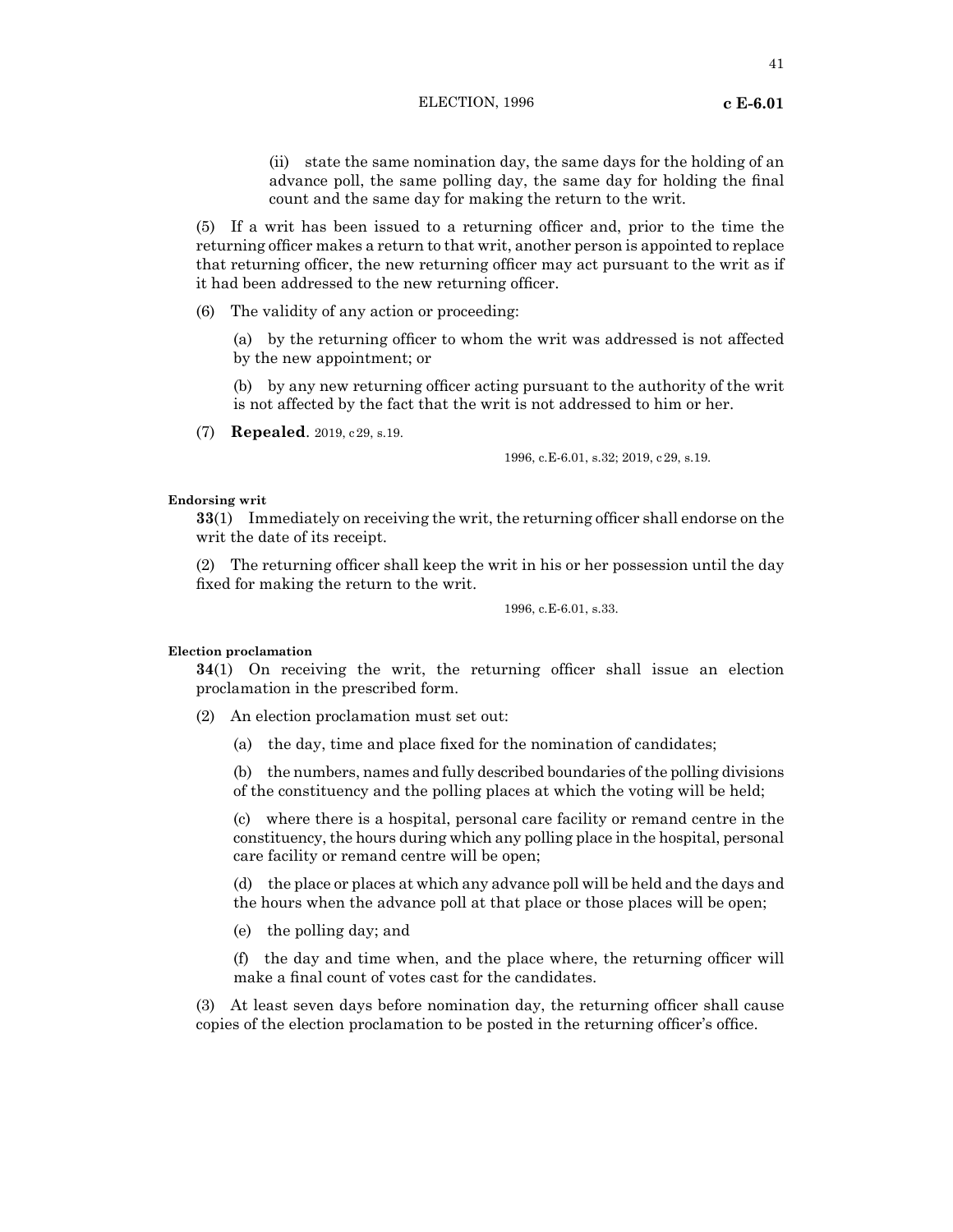(4) As soon as the election proclamation is printed, the returning officer shall deliver one copy of the election proclamation to the following:

(a) the official campaign headquarters, known to the returning officer, of each candidate or potential candidate;

(b) the council of each municipality wholly or partly situated within the constituency.

(4.1) The council of a municipality shall cause to be posted a copy of the election proclamation, as soon as is practicable after receiving it, in a conspicuous place in the municipality.

(5) Notwithstanding the issue and publication of an election proclamation, the returning officer, with the approval and in accordance with any directions of the Chief Electoral Officer, may vary the location of any polling place.

(6) If the returning officer varies the location of any polling place, the returning officer shall:

(a) make every reasonable effort to notify each candidate or potential candidate of the change; and

(b) provide reasonable notice, in any form and manner that the returning officer considers appropriate, to bring the change to the attention of voters who are impacted by the change.

> 1996, c.E-6.01, s.34; 2005, c.M-36.1, s.425; 2019, c29, s.20.

#### **Ballot papers**

**35**(1) Every ballot paper, other than the ballot paper to be used for the purposes of Division E [Special Voting Procedures], shall:

- (a) be printed in the prescribed form;
- (b) be printed on paper supplied by the Chief Electoral Officer;

(c) be of the same description, as nearly as possible, as other ballot papers intended for use in the same election;

(d) be numbered consecutively on the back of the stub and on the back of the counterfoil, with the same number being printed on the back of the stub as is printed on the back of the counterfoil;

(e) bear on the back of the ballot paper an impression of the printing aid furnished by the Chief Electoral Officer that is placed in such a way that when the ballot paper used by the voter is folded by the voter the impression can be seen without the ballot paper being opened;

(f) bear on the back of the ballot paper, in six-point type, the name and address of the printer who completed the printing of the ballot paper; and

(g) have the instructions to voters printed on the counterfoil.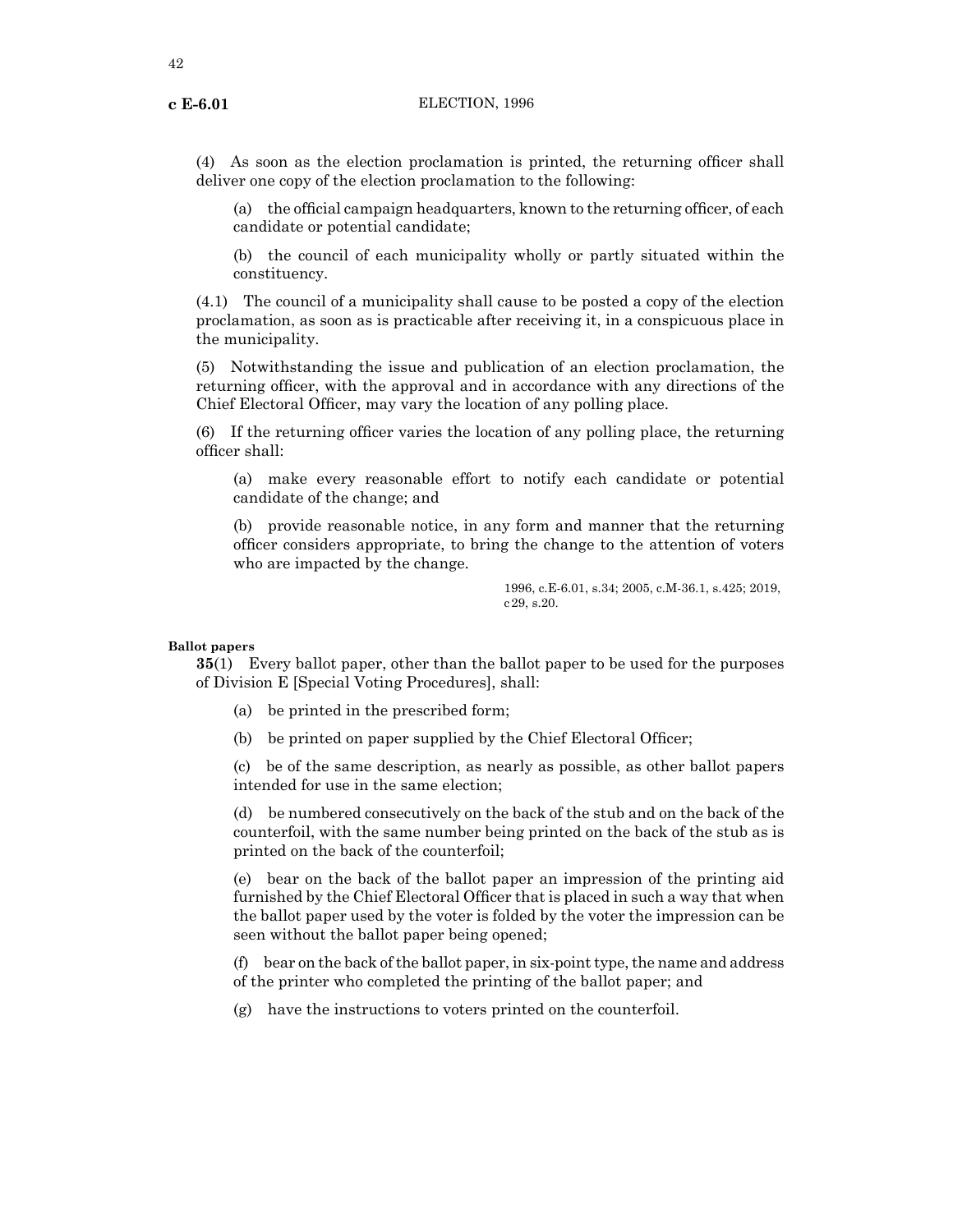(2) The Chief Electoral Officer shall send to each returning officer a quantity of sheets sufficient to provide at least one ballot paper for each voter in the constituency.

(3) Every returning officer shall cause a printer to print on each ballot paper:

(a) the names of the candidates as set out in the nomination papers, arranged alphabetically according to the respective surnames and with the surname last;

(b) with respect to any candidate to whom subsection 45(3) applies, the political affiliation of the candidate in brackets beneath the candidate's name, as being that of the registered political party that endorses the candidate; and

(c) with respect to any candidate to whom subsection 45(6) applies, the word "Independent" in brackets beneath the candidate's name.

(4) **Repealed**. 2019, c29, s.21.

(5) Unless authorized by the Chief Electoral Officer to do otherwise, a returning officer shall direct a printer to print the ballot paper in accordance with the following requirements:

- (a) the ballot must be in the prescribed form;
- (b) the face and counterfoil of the ballot paper must be printed in black ink;

(c) the names, political affiliations, instructions to vote and a small circular space to the right of the name of each candidate must appear in the natural colour of the paper.

(6) The printer who prints the ballot papers on the instructions of the returning officer shall:

(a) print on the back of each ballot paper an impression of the printing aid given to the printer by the returning officer;

- (b) deliver to the returning officer:
	- (i) an affidavit in the prescribed form;
	- (ii) the printed ballot papers;
	- (iii) the printing aids; and

(iv) any spoiled or unused sheets of paper provided by the returning officer.

1996, c.E-6.01, s.35; 2019, c29, s.21.

#### **Polling places**

**36**(1) Subject to subsections (2) to (8), on receiving the writ, a returning officer shall provide a polling place for each polling division.

(2) If a polling division is adjacent to a city, town or village and the returning officer considers that it would be more convenient to voters in the polling division, the returning officer, instead of providing a polling place in the polling division, may provide the polling place in the adjacent city, town or village.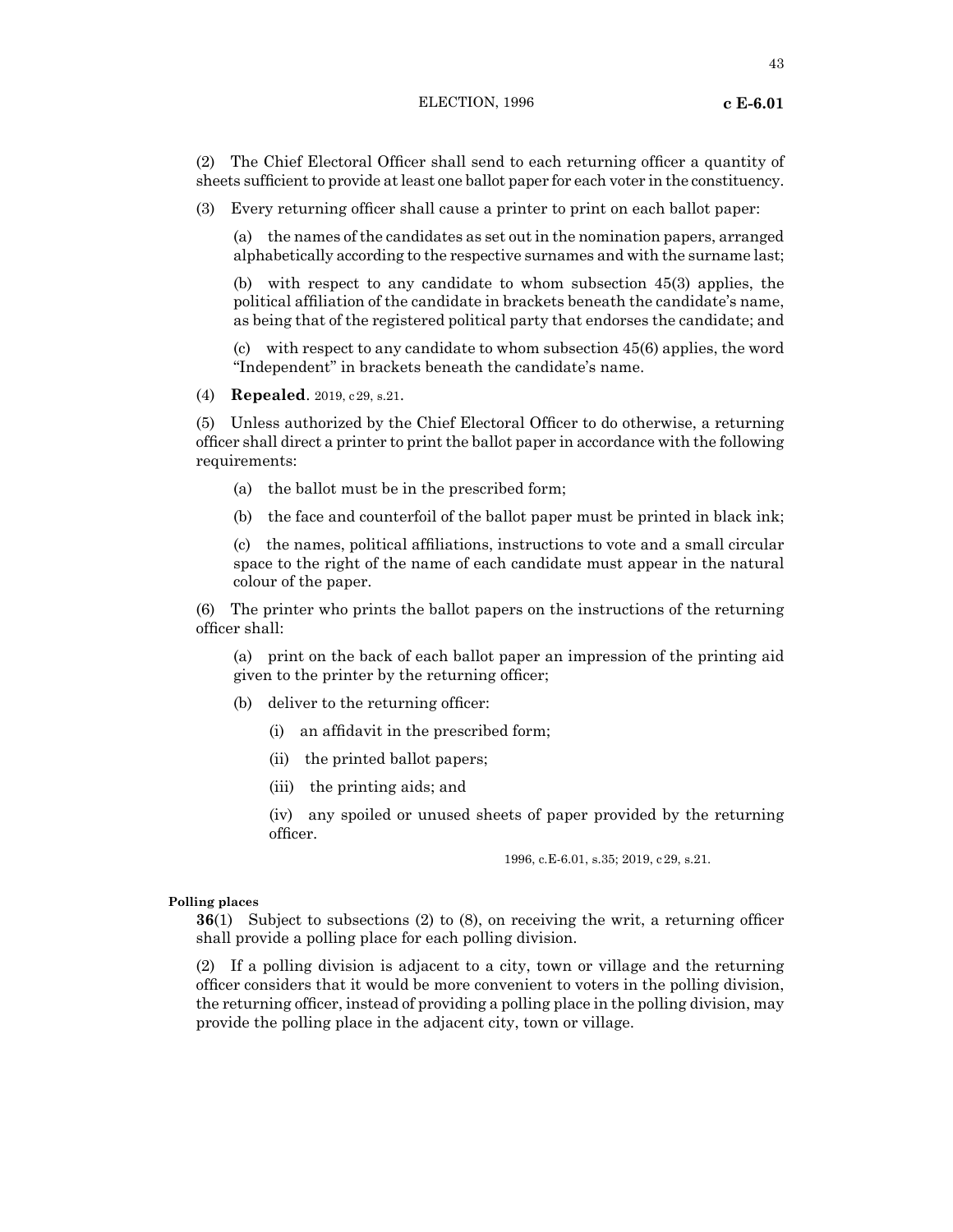(3) If a returning officer considers it advisable, the returning officer may establish a central polling place where the polling places of all or any of the polling divisions of any constituency may be centralized.

(4) **Repealed**. 2019, c29, s.22.

(5) If, in the opinion of the returning officer, local conditions require a division of the territory included within an established polling division, the returning officer may divide the territory into two or more polling subdivisions.

(6) If polling subdivisions are created pursuant to subsection (5), the returning officer shall:

(a) divide the voters' list for the established polling division according to the new subdivisions;

(b) subject to section 38, certify the new voters' lists; and

(c) at least 48 hours before polling day, give to each candidate notice of the new voters' lists.

(7) The returning officer shall use the new voters' lists certified pursuant to subsection (6) at the election.

(8) The returning officer may take and use as a polling place any school that is the property of a school division or a duly organized school district if the school is convenient for the purpose.

(9) **Repealed.** 2014, c.10, s.11.

1996, c.E-6.01, s.36; 2003, c.15, s.19; 2014, c.10, s.11; 2019, c29, s.22.

#### **Supervisory deputy returning officer**

**37**(1) If a returning officer establishes a central polling place in which five or six polling divisions are centralized, the returning officer may appoint a supervisory deputy returning officer.

 $(2)$  Subject to the direction of the returning officer, the supervisory deputy returning officer shall supervise the central polling place on behalf of the returning officer and shall inform the returning officer with respect to all matters that take place at the central polling place.

(3) For the purpose of performing his or her responsibilities, a supervisory deputy returning officer may do all those things he or she considers necessary to preserve peace and maintain order at the central polling place, including requesting the assistance of a police officer.

(4) A returning officer shall only appoint as a supervisory deputy returning officer a voter who is:

(a) in the opinion of the returning officer, competent and reliable;

(b) unless otherwise authorized by the Chief Electoral Officer, resident in the constituency;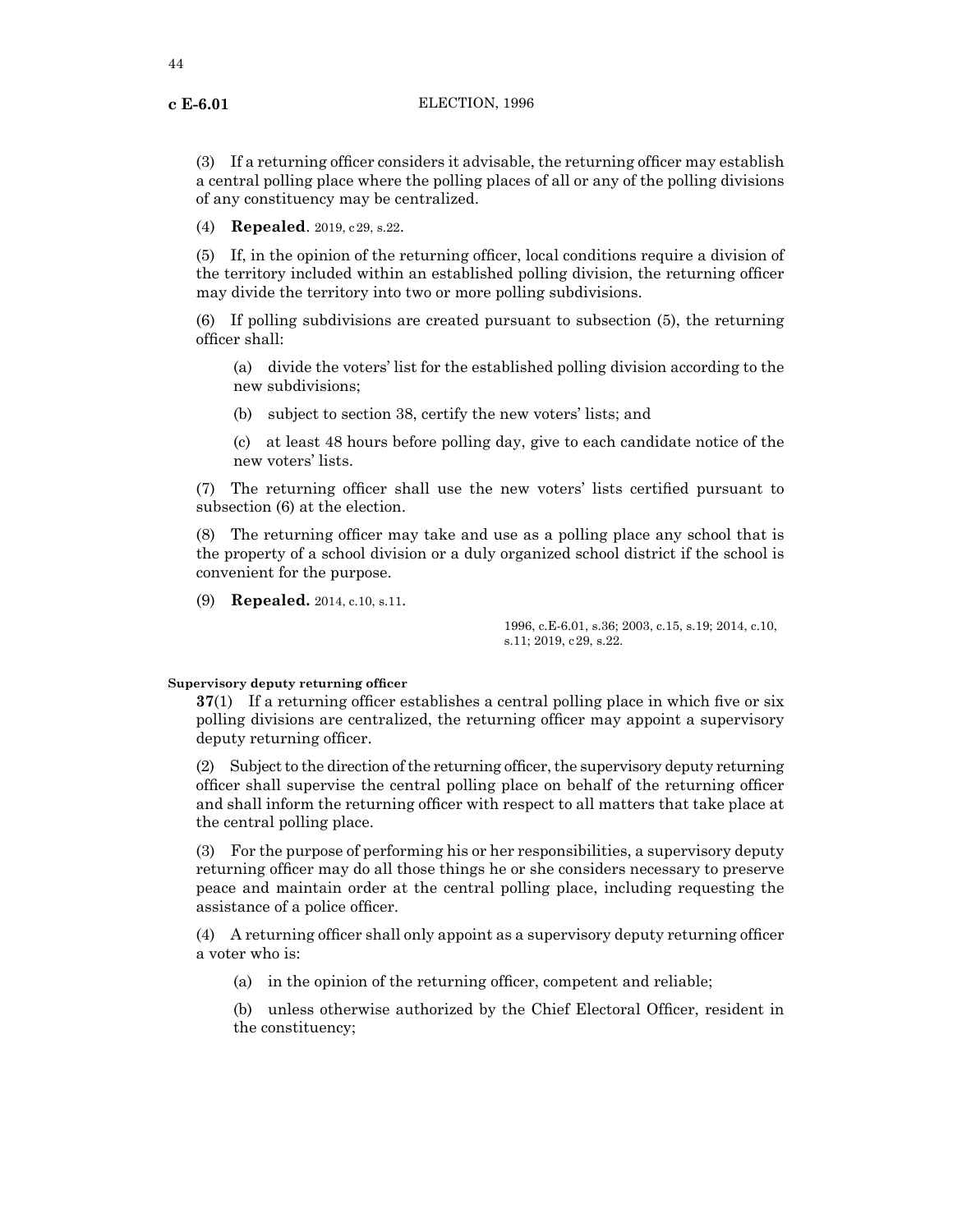45

- (c) willing to act as a supervisory deputy returning officer; and
- (d) not ineligible pursuant to section 3.

(5) An appointment as a supervisory deputy returning officer is to be made in the prescribed form.

(6) An appointment as a supervisory deputy returning officer terminates on the completion of the supervisory deputy returning officer's responsibilities for the election for which the supervisory deputy returning officer is appointed.

(7) On his or her appointment, every supervisory deputy returning officer shall take an oath or make a declaration in the prescribed form.

(8) If a supervisory deputy returning officer dies, is absent or is unable or unwilling to perform his or her responsibilities, the returning officer shall appoint another voter as a supervisory deputy returning officer.

(9) A supervisory deputy returning officer may administer any oaths or declarations that are required by this Act or the regulations to be administered during an election, other than oaths or declarations that a returning officer is required to administer.

1996, c.E-6.01, s.37; 2014, c.10, s.12.

### **Polling subdivisions**

**38**(1) If, in the opinion of the returning officer, the voters' list for a polling division contains a number of names that is substantially more than 350, the returning officer shall:

(a) provide one or more additional polling places for the polling division in the same building, or in a separate and adjacent building or buildings as near to one another as possible;

(b) divide the number of voters on each voters' list into polling subdivisions so that they are as nearly equal as possible; and

(c) provide for each polling subdivision a voters' list, so that the name of every voter on the voters' list for the polling division appears on only one of the polling subdivision voters' lists.

(2) Subject to subsection (4), when arranging the number of voters pursuant to clause (1)(b), the returning officer shall divide the voters' list by using the first letter of the voters' surnames.

(3) The polling subdivisions created in accordance with subsection (2) are to be identified using:

(a) the number of the polling division; and

(b) the first letter of the surnames of the voters who are to vote at the polling place.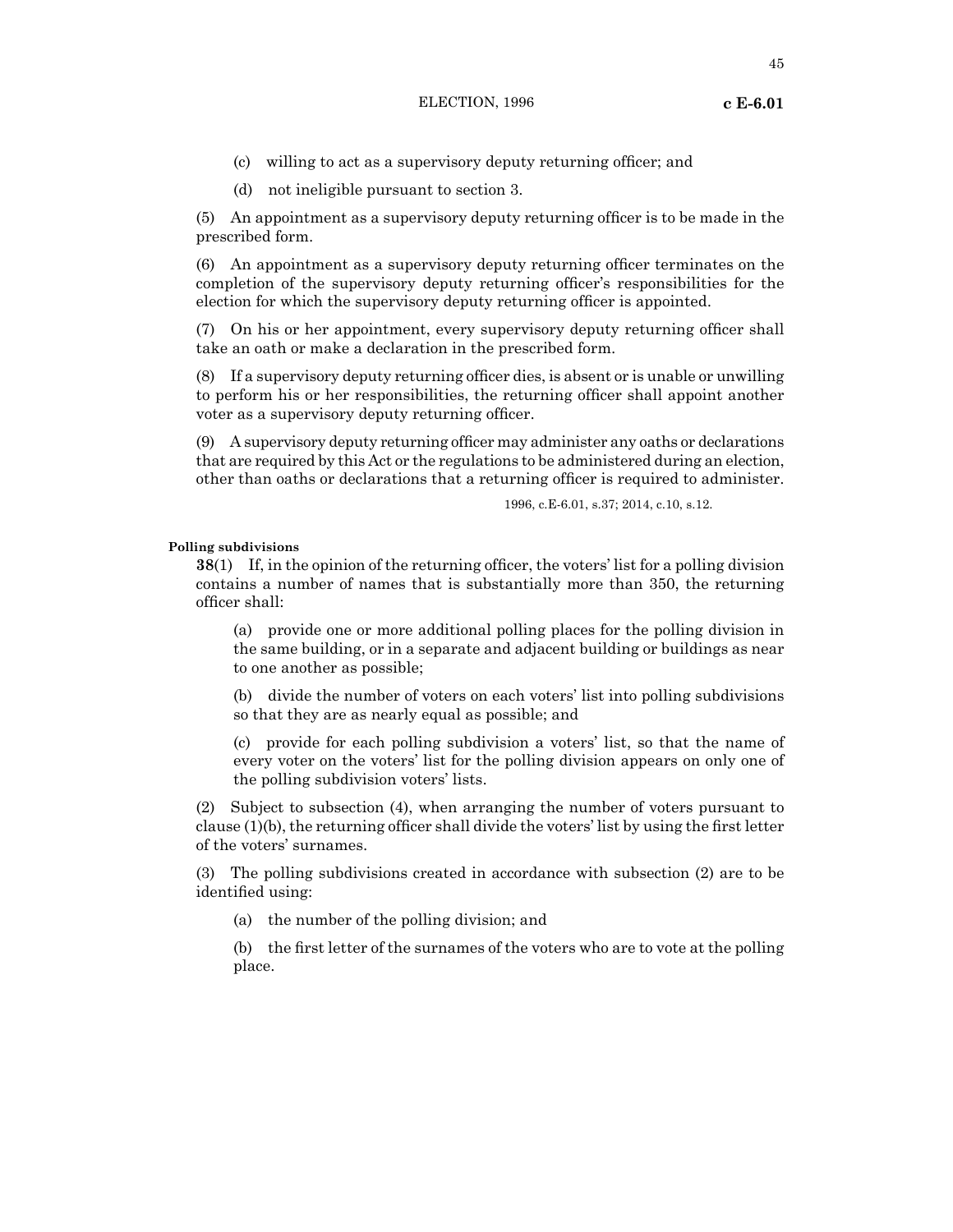(4) If a polling division is situated in a city or town and the names on the voters' list for that division are arranged in geographical order by reference to address and house or apartment numbers, the returning officer shall divide the voters' list by using the consecutive number given to each voter on the voters' list.

(5) The polling subdivisions created in accordance with subsection (4) are to be identified using:

(a) the number of the polling division; and

(b) a unique letter of the alphabet, with the first being lettered A, the second B and the next lettered accordingly.

(6) Every voter whose name appears on a polling subdivision voters' list pursuant to this section shall vote in the polling place provided for that polling subdivision.

(7) The returning officer shall deliver to each deputy returning officer a polling subdivision voters' list certified by the returning officer for each polling subdivision that the deputy returning officer is responsible for.

1996, c.E-6.01, s.38.

#### **Free access and privacy**

**39**(1) Every voter is entitled to free access to the polling place where the voter is to vote.

(2) Every polling place must be furnished with voting stations in which the voters may mark their ballot papers screened from observation.

(3) The returning officer and the deputy returning officer shall ensure that a sufficient number of voting stations are provided for each polling place.

1996, c.E-6.01, s.39.

## DIVISION B **Candidates and Nominations**

**Nomination deadline**

**40** The nomination of candidates may occur any time after the issue of the writ and before the day and time set out in the election proclamation in accordance with clause  $34(2)(a)$ .

2019, c29, s.23.

## **Delay in nomination**

**41**(1) With the approval of the Chief Electoral Officer, the returning officer may issue a proclamation fixing another nomination day if:

(a) it is impossible to leave the required delay between posting the election proclamation and the nomination day; or

(b) if the returning officer is unable to hold nominations on the nomination day.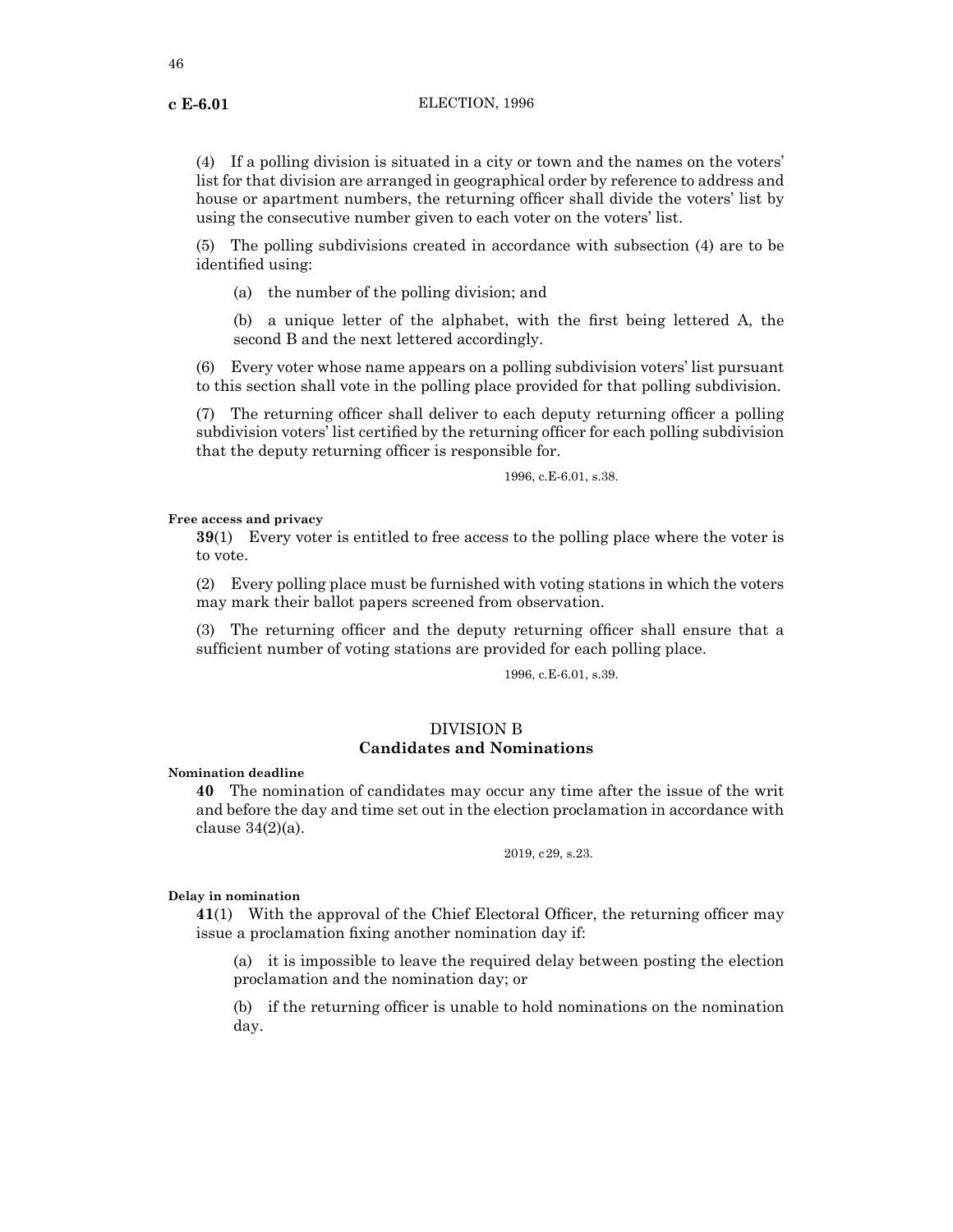(2) If the returning officer issues a proclamation pursuant to this section setting another nomination day, that nomination day must be the next Monday practicable after allowing the required delay between posting the election proclamation and the nomination day.

(3) A proclamation issued pursuant to this section must be in the same form and be posted in the same manner as the election proclamation.

(4) Notwithstanding any other provision of this Act, the polling day must be 16 days after the nomination day set pursuant to this section.

(5) The returning officer shall:

(a) report, in writing, the cause of the postponement of the election to the Chief Electoral Officer; and

(b) forward the written report along with the return to the writ.

1996, c.E-6.01, s.41.

## **Qualifications of candidates**

**42**(1) An individual is qualified to be a candidate if that individual:

- (a) is at least 18 years old;
- (b) is a Canadian citizen;

(c) has ordinarily resided in Saskatchewan for at least six months preceding the day the writ was issued; and

(d) is not disqualified by *The Legislative Assembly Act, 2007* or by any other Act from being a candidate.

(2) Notwithstanding subsection (1), the following persons are not qualified to be candidates:

(a) a federal or provincial court judge;

(b) a person who is ineligible to vote pursuant to this Act or any previous *Election Act* because of a conviction for engaging in corrupt practices;

(c) a person who, on polling day, is in a correctional facility, jail or prison because of being convicted of an offence against an Act or an Act of the Parliament of Canada;

(d) a person who, on polling day, is subject to a disposition of a review board established pursuant to section 672.38 of the *Criminal Code*;

(e) the Chief Electoral Officer and every election officer.

1996, c.E-6.01, s.42; 2005, c.L-11.2, s.97; 2007, c.6, s.2; 2019, c29, s.24.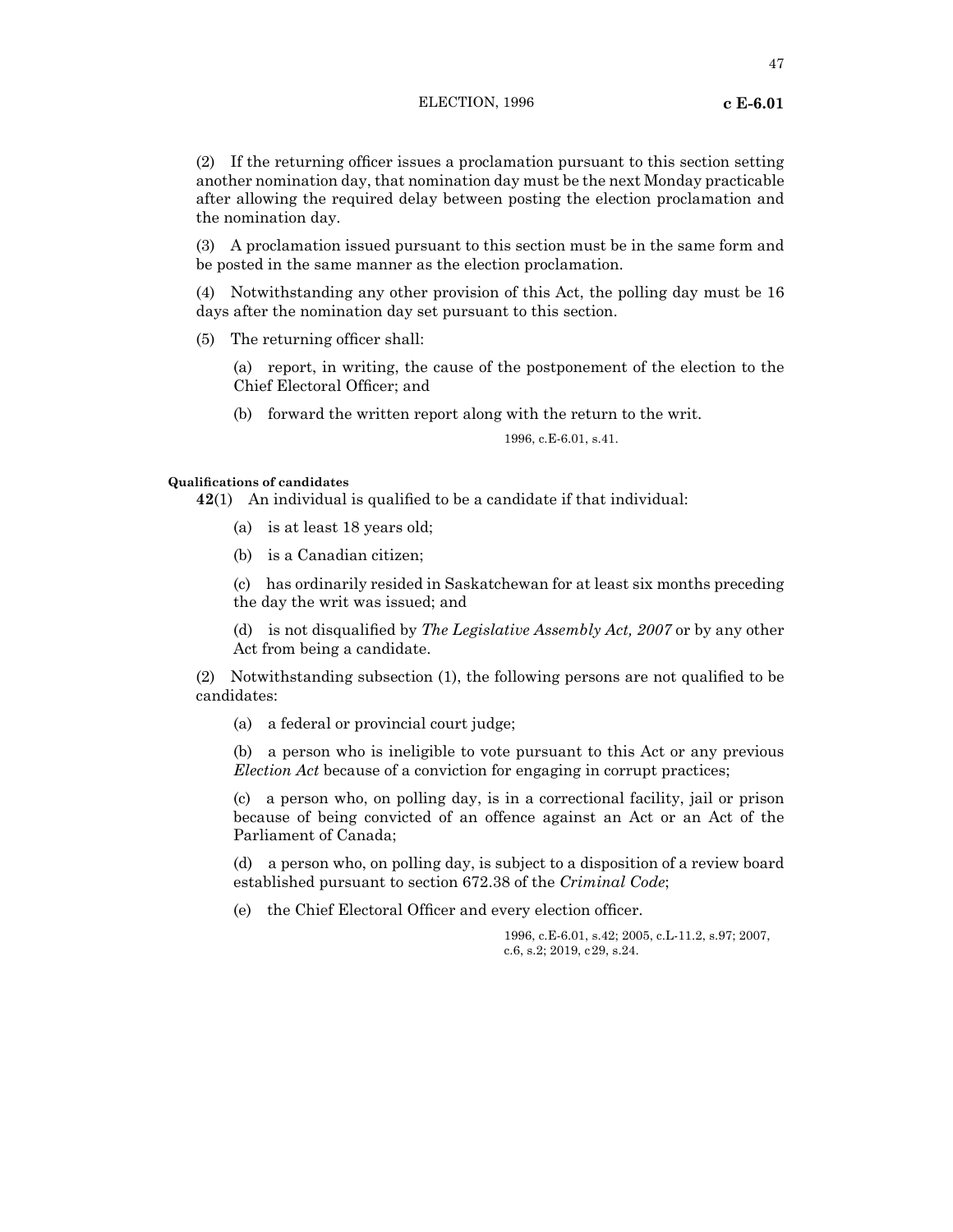#### **Business manager required**

**43**(1) Before filing his or her nomination papers, every potential candidate shall appoint a business manager.

- (2) A potential candidate shall appoint as business manager an individual who:
	- (a) is a voter; and

(b) is willing to serve as business manager and provides the potential candidate with his or her written consent to serve.

(3) A business manager may act as business manager on behalf of more than one candidate.

(4) A potential candidate shall file the name and address ofthe individual appointed in subsection (1), together with that individual's written consent to act, with:

(a) in the case of a potential candidate or candidate endorsed by a registered political party, the registered political party, and the registered political party shall file the information with the Chief Electoral Officer;

(b) in the case of a potential candidate or candidate not endorsed by a registered political party, the Chief Electoral Officer.

(5) If a business manager dies or is unable to serve as business manager for any reason, the potential candidate or candidate shall immediately appoint another business manager and file, in the manner set out in subsection (4), the name and address of the individual appointed together with that individual's written consent to act as business manager.

(6) If there is any other change to the information filed pursuant to subsection (1) or (5), the potential candidate, candidate or the registered political party shall file, in the manner set out in subsection (4), the change in information within 10 days after the change.

1996, c.E-6.01, s.43; 2019, c29, s.25.

## **Filing and form of nomination paper**

**44**(1) A nomination paper must be filed with the returning officer at any time after the issue of the writ and before 2:00 p.m. on nomination day.

(2) Any four or more voters resident within the constituency in which the election is to take place may nominate a candidate by signing and filing with the returning officer a nomination paper.

(3) Subject to subsection (8), a nomination paper must be in the prescribed form.

(4) Every person who signs a nomination paper as a nominator shall sign in the presence of another voter resident within the constituency in which the election is to take place.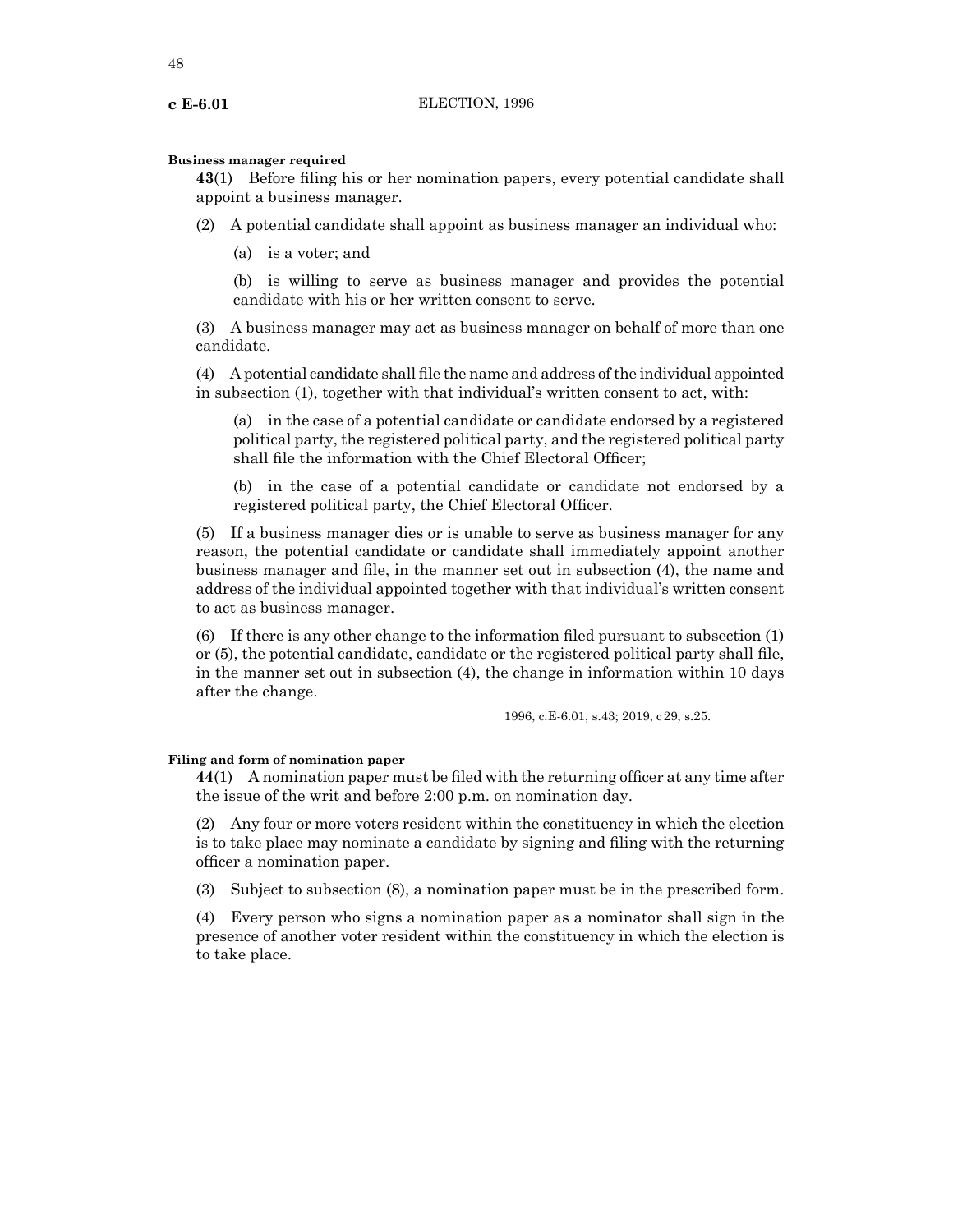(5) The voter in whose presence the nominator signed the nomination paper shall sign his or her name as witness and take the affidavit of attestation forming part of the nomination paper.

(5.1) The candidate shall indicate his or her consent to serve by signing the nomination paper in the presence of a witness who shall:

- (a) sign his or her name as witness; and
- (b) take the affidavit of attestation forming part of the nomination paper.

(6) The nomination paper must contain the candidate's written consent to serve and must state:

(a) the name and address of the candidate;

(b) a specific place, being either a residence or a place of business in Saskatchewan, at which notices and other documents issued or to be served either pursuant to this Act or pursuant to *The Controverted Elections Act* may be served on the candidate;

(c) the name and address of the candidate's auditor; and

(d) the name and address of the candidate's business manager and the business manager's written consent to serve.

(7) Notwithstanding any other Act or law, leaving a copy of any notice or other document at the place mentioned in clause (6)(b) is deemed for the purposes of this Act and *The Controverted Elections Act* to be personal service of that document on the candidate.

(8) The returning officer may, in the case of an emergency, accept a nomination paper by fax, if the originals and the deposit required by subsection 46(1) are subsequently provided to the returning officer within 48 hours after the end of the period mentioned in subsection (1).

> 1996, c.E-6.01, s.44, 2005, c.12, s.15; 2015, c.21, s.18; 2019, c29, s.26.

#### **Description and affiliation of candidate**

**45**(1) If a candidate has been endorsed by a registered political party and wishes to have the name of the party or its abbreviation appear on the ballot paper and any election documents relating to the candidate, the candidate shall file with the nomination paper a written document that:

(a) is signed by the leader or chief official agent of the registered political party; and

(b) indicates the candidate's decision to have the name of the registered political party appear on the ballot paper and all other election documents.

(1.01) The leader or the chief official agent of each registered political party shall provide written notification to the Chief Electoral Officer that sets out the manner in which the name of the registered political party or its abbreviation or both are to appear on the ballot paper and all other election documents of candidates who provide written notification in accordance with subsection (1).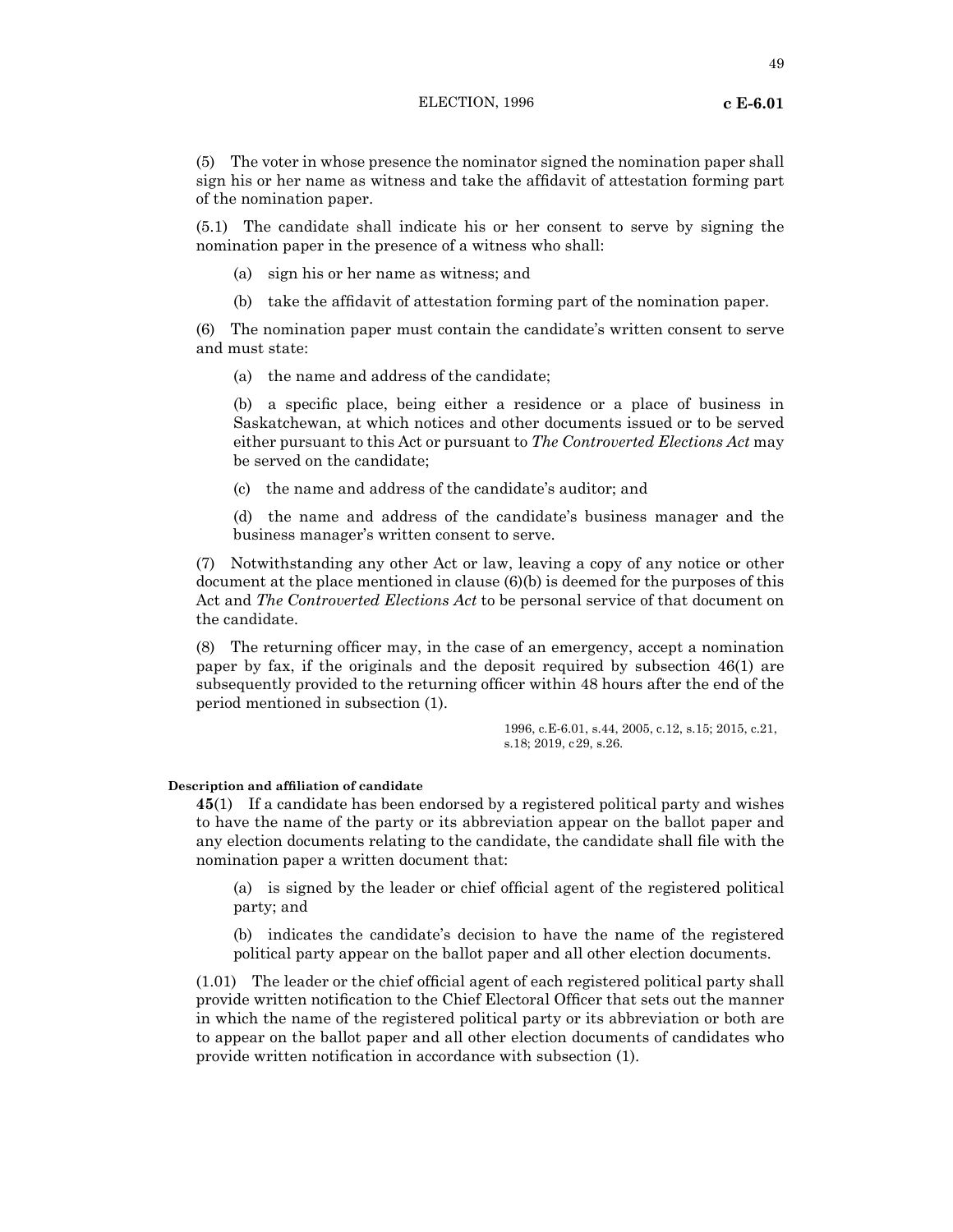50

(1.1) A written document mentioned in subsection (1) must be filed with the returning officer or the Chief Electoral Officer.

(2) The name of the registered political party and its abbreviation are to be those as registered with the Chief Electoral Officer in Part VII.

(3) If a candidate files a written document signed by the leader of a registered political party in accordance with subsection (1), the political affiliation of the candidate must be stated on the ballot and the election documents relating to the candidate as being the registered political party that endorses that candidate.

(4) If a candidate does not file a written document from a leader of a registered political party in accordance with subsection (1) and the candidate does not wish to be described on the ballot or any election documents relating to him or her by the word "Independent", the candidate shall file with the nomination paper a written document signed by the candidate directing that the word "Independent" not be used.

(5) If a candidate files a written document in accordance with subsection (4), the candidate shall not be described on the ballot or any election documents relating to the candidate as having any political affiliation or by the use of the word "Independent".

(6) If a candidate does not file a written document in accordance with subsection (1) or (4), the candidate must be described on the ballot and any election documents relating to the candidate by the word "Independent".

> 1996, c.E-6.01, s.45; 2005, c.12, s.16; 2019, c29, s.27.

#### **Deposit required**

**46**(1) A nomination paper is valid only if it is accompanied by a deposit of \$100.

- (2) The deposit mentioned in subsection (1):
	- (a) must be in Canadian currency;
	- (b) must be made payable to the Minister of Finance; and

(c) may be either a postal money order or in the form of a certified cheque drawn on a valid account in a bank, trust company or credit union.

1996, c.E-6.01, s.46; 2005, c.12, s.17.

## **Handling and forfeiture of deposits**

**47**(1) Subject to subsections (3) and (4):

(a) the Chief Electoral Officer shall return a candidate's deposit to the candidate immediately after:

- (i) the final count by the returning officer; or
- (ii) the election is found void and set aside; and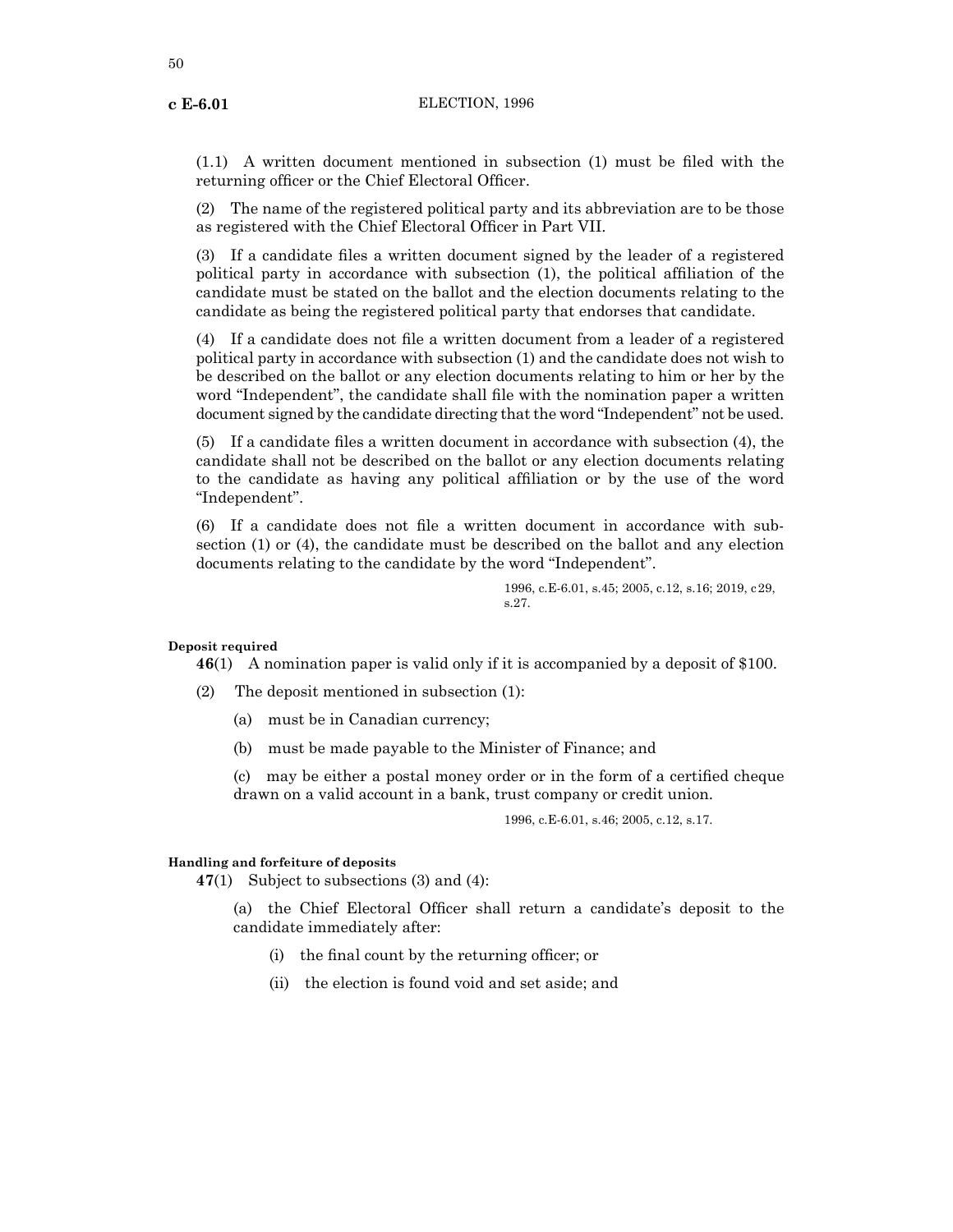(2) If a candidate dies after being nominated and before the close of the taking of the votes of the voters, the Chief Electoral Officer shall return the deposit to the candidate's personal representative.

(3) If a candidate has forfeited the candidate's deposit, the Chief Electoral Officer shall forward the deposit to the Minister of Finance for deposit in the general revenue fund.

(4) The Chief Electoral Officer shall not return a deposit to a candidate unless the candidate and the candidate's business manager have complied with section 261.

2019, c29, s.28.

## **Nomination certificate**

**48**(1) The returning officer shall immediately examine all nomination papers filed pursuant to section 44.

(2) If the returning officer is satisfied that the nomination paper is valid and that sections 44 to 46 have been complied with, the returning officer shall:

(a) certify the validity of the nomination by issuing a certificate in the prescribed form; and

(b) deliver a copy of the certificate to the candidate or the candidate's business manager.

(3) Any certificate issued pursuant to this section is admissible in evidence as conclusive proof that the nomination is valid, and the validity of the nomination is not open to question in any action or proceeding on any ground whatsoever.

(4) In any action or proceeding taken pursuant to this Act, the nomination of any candidate is not to be considered as invalid for informality if the candidate has substantially complied with the requirements of this Act.

1996, c.E-6.01, s.48

## **49 Repealed**. 2019, c29, s.29.

## **If only one candidate nominated - candidate deemed elected**

**50** If, at the close of the nominations, only one candidate remains in nomination, the returning officer shall immediately:

(a) declare that candidate duly elected;

(b) give to that candidate, or, if the candidate is absent, to the candidate's business manager or to any person authorized in writing by the candidate, a certificate that the candidate has been duly elected; and

- (c) forward to the Chief Electoral Officer:
	- (i) the writ of election;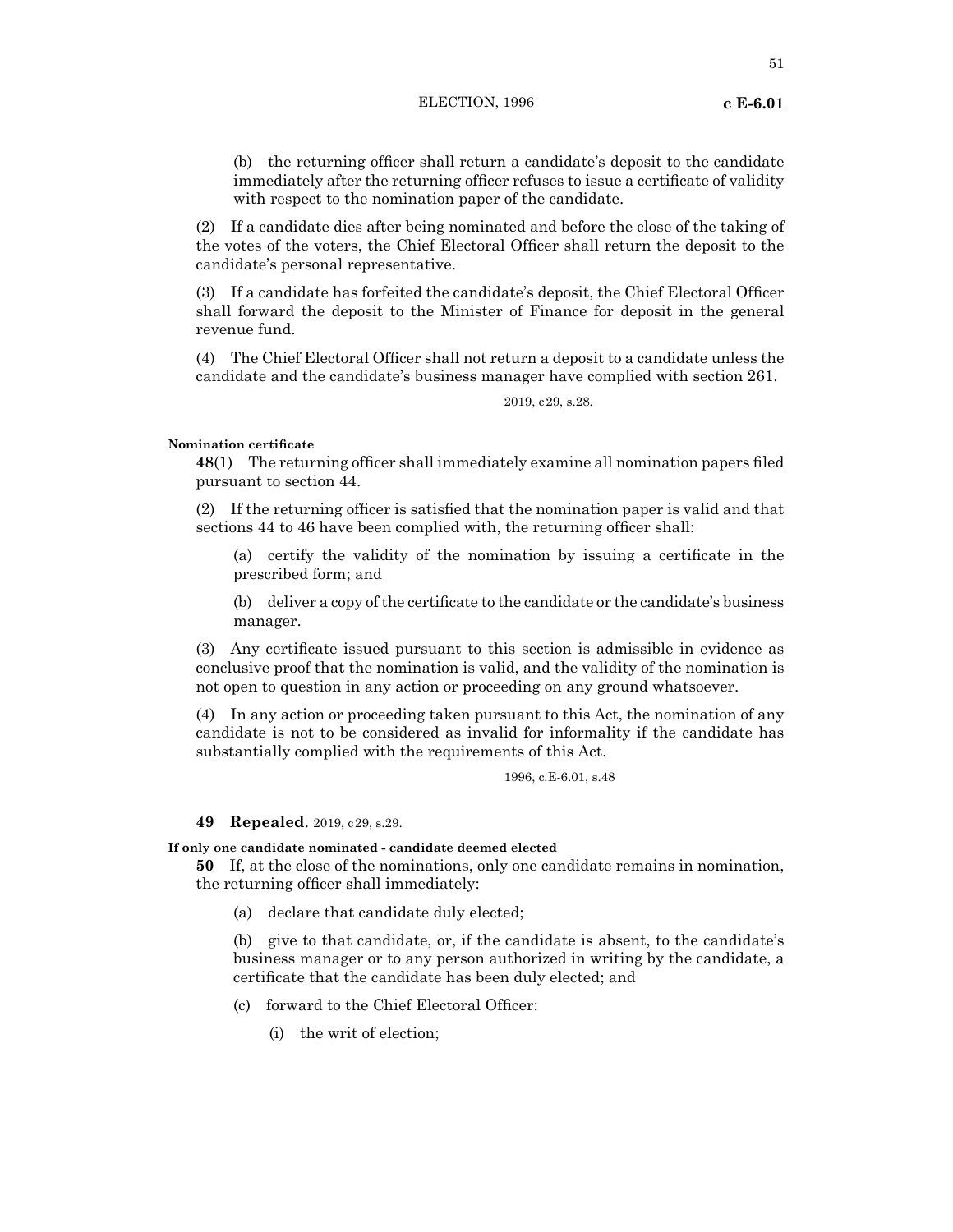(ii) a certificate in writing declaring the candidate duly elected; and

(iii) all ballot boxes, poll books and other books, forms, seals, materials, supplies and things that have been sent to the returning officer to be used in the election and that have not been used.

1996, c.E-6.01, s.50.

#### **If more than one candidate nominated**

**51**(1) **Repealed**. 2019, c29, s.30.

(2) On or immediately after nomination day, the returning officer shall publish the following information:

(a) the names, political affiliations, if any, and addresses of the candidates nominated;

- (b) the names of the business managers of the candidates; and
- (c) the polling day and the hours during which voting will take place.
- (3) The returning officer shall publish the notice required by subsection (2) in:
	- (a) a newspaper published within the constituency;

(b) if there is more than one newspaper published in the constituency, in the newspaper that the returning officer considers as having the largest circulation in the constituency; or

(c) if no newspaper is published in the constituency, in a newspaper published nearest to the constituency or in a newspaper, wherever published, that the returning officer considers as having the largest circulation in the constituency.

1996, c.E-6.01, s.51; 2019, c29, s.30.

## **Withdrawal of candidate**

**52**(1) A candidate who is nominated may withdraw at any time after his or her nomination and before the close of polling day by filing with the returning officer a written declaration in the prescribed form.

(2) Votes that are cast for a candidate who withdraws are void.

(3) If the withdrawal of a candidate leaves only one candidate for the vacancy, the returning officer shall immediately declare the remaining candidate duly elected and shall proceed to do the things mentioned in clauses 50(b) and (c).

(4) A candidate who withdraws after his or her nomination is deemed to forfeit his or her deposit.

(5) The returning officer shall send any forfeited deposit to the Chief Electoral Officer to be dealt with in the manner directed by subsection 47(4).

1996, c.E-6.01, s.52.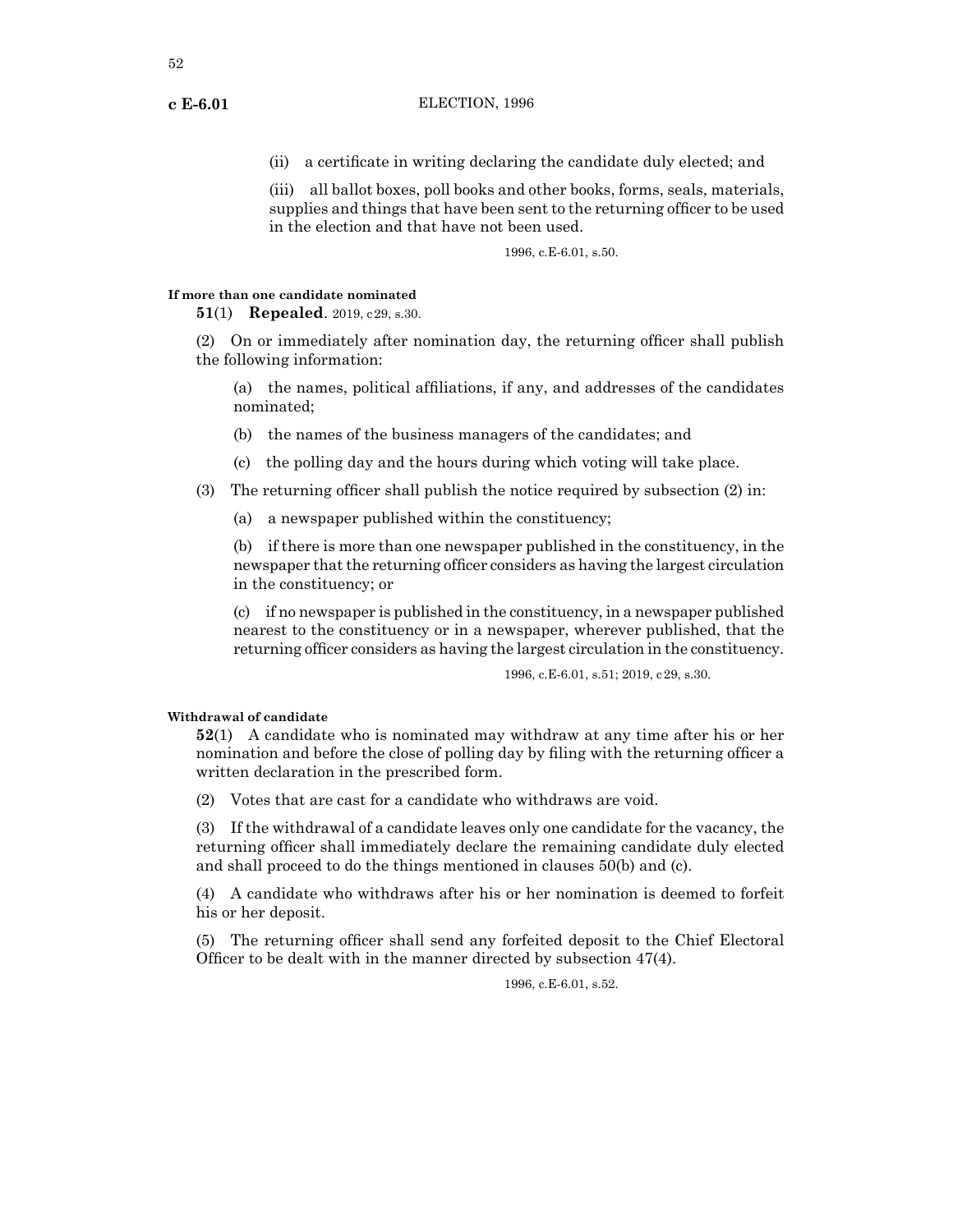#### **Death of candidate - new nomination**

**53** If a candidate dies after being nominated and before the close of polling day, the returning officer shall:

(a) fix a new nomination day, which must be the earliest practicable day following the required delay between the posting of the new election proclamation and the nomination day;

(b) fix a polling day, which must be 16 days after nomination day or, if that day is a holiday, Saturday or Sunday, on the first following day that is not a holiday, Saturday or Sunday;

(c) advise the Chief Electoral Officer of the new nomination day and the new polling day; and

(d) make a written report to the Chief Electoral Officer of the cause of postponing the election and forward that report together with the return to the writ.

1996, c.E-6.01, s.53.

#### **Candidate's representative**

**54**(1) A candidate may appoint in writing one or more voters, or Saskatchewan residents, who are Canadian citizens and who are 14 years of age or older to do all or any of the following:

(a) to be present and to represent him or her, in addition to or in place of himself or herself, at a polling place;

(b) to perform at the polling place any functions that this Act authorizes a candidate's representative to perform;

(c) prior to the final count of votes, to be present at a place other than a polling place and to perform at the place any functions that this Act authorizes a candidate's representative to perform at the place.

 $(2)$  A candidate may have, at any time, a maximum of two candidate's representatives for each polling division at a polling place or other place.

(3) No individual who, within the period of five years preceding the day fixed for nomination, has been found guilty of a corrupt practice by a competent tribunal shall act as a candidate's representative.

(4) On entering a polling place, a candidate's representative shall immediately deliver his or her written appointment to the deputy returning officer.

(5) If a returning officer has established a central polling place pursuant to subsection 36(3) and a candidate's representative pursuant to section 14 takes an oath of secrecy or makes a declaration of secrecy for a polling place that has been combined into the central polling place, the candidate's representative is deemed to have taken that oath or made that declaration for all polling places that have been combined into the central polling place.

1996, c.E-6.01, s.54; 2005, c.12, s.18.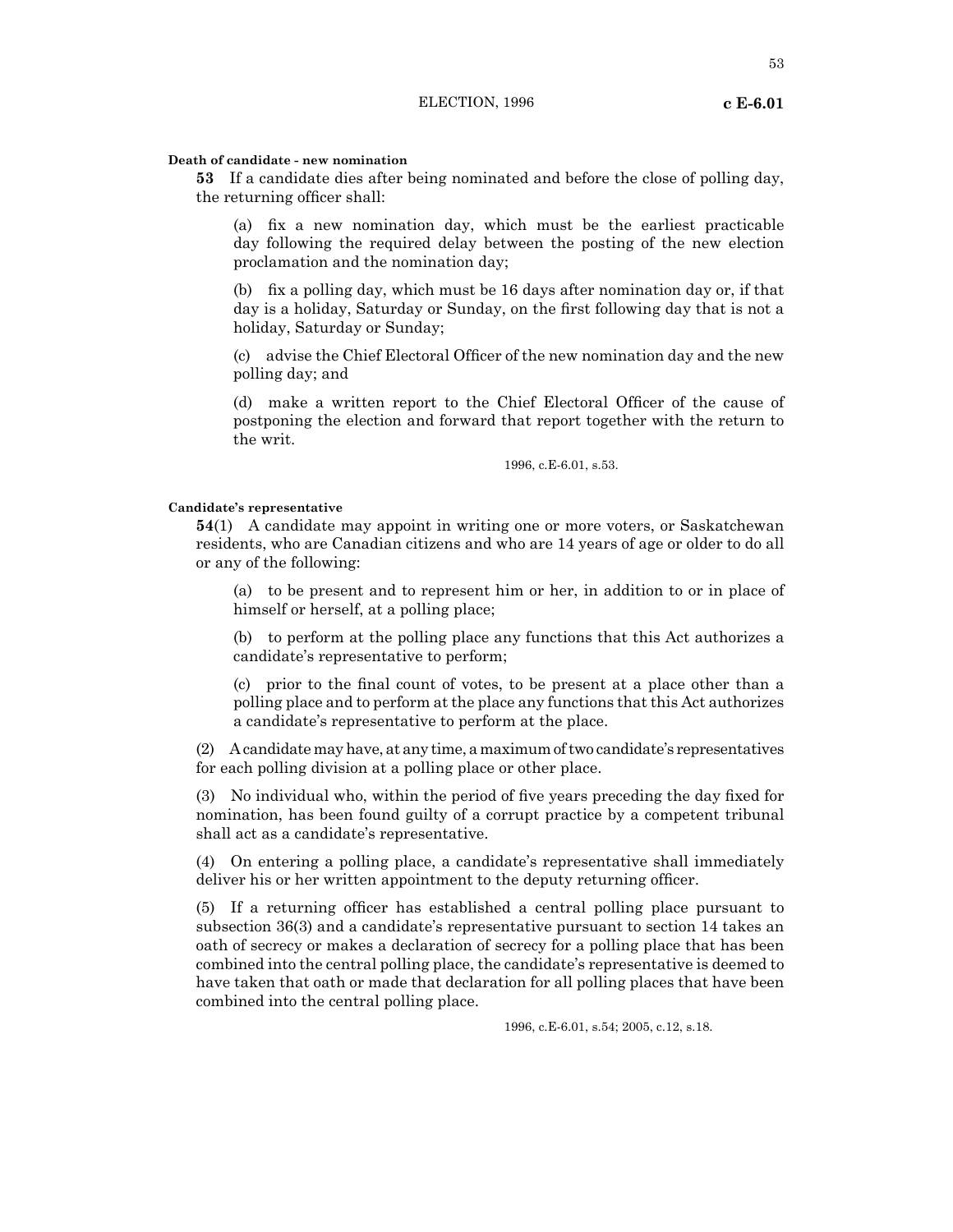## **Candidate may perform functions of representative**

**55** A candidate may:

(a) undertake the duties that any candidate's representative, except his or her business manager, may undertake;

(b) assist his or her candidate's representatives in the performance of their responsibilities; and

(c) be present at any place at which his or her candidate's representatives may attend, except at a place where a ballot paper is being marked.

1996, c.E-6.01, s.55.

## **Interpretation of provisions in Act dealing with representatives**

**56**(1) For the purposes of this Act, if a provision requires or authorizes an act or thing to be done in the presence of a candidate's representative, the act or thing is to be done in the presence of those candidate's representatives that are authorized by the candidate to attend and that have in fact attended.

(2) If an act or thing is required or authorized to be done in the presence of a candidate's representative, the non-attendance of any candidate's representative does not invalidate the act or thing done.

1996, c.E-6.01, s.56.

# DIVISION C **Procedures prior to Voting**

## **Opening of polling place**

**57**(1) The deputy returning officer shall be at the polling place at least 30 minutes before the time fixed to open the polling place for voting.

(2) Prior to opening the polling place for voting, the deputy returning officer shall:

(a) initial each ballot paper;

(b) on request and in the presence of the candidates' representatives and voters entitled to be present in the polling place during the hours when voters may vote, count the ballot papers intended to be used at the polling place;

(c) permit the candidates' representatives and voters entitled to be present in the polling place during the hours when voters may vote to inspect the ballot papers and all other papers, forms and documents relating to voting at that polling place; and

(d) provide all the facilities necessary to take the votes of voters.

(3) The deputy returning officer shall provide a marking device in each voting station of the polling place.

1996, c.E-6.01, s.57; 2019, c29, s.31.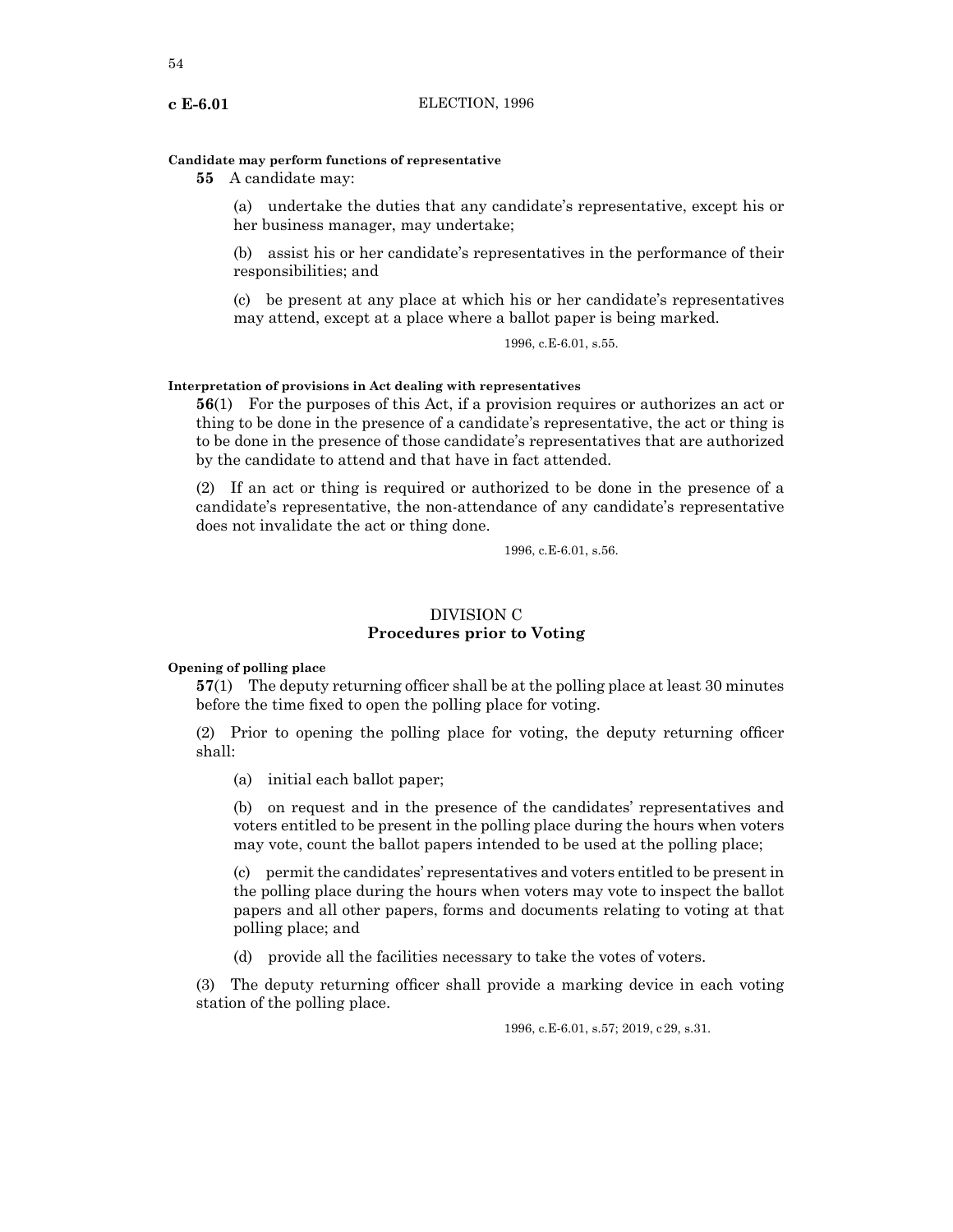55

#### **Posting of notices**

**58**(1) Prior to opening the polling place for voting on polling day, a deputy returning officer shall post:

(a) in a place outside the polling place, one copy of the notice as to secrecy of voting in the prescribed form;

(b) in a place within the polling place, one copy of the notice as to secrecy of voting in the prescribed form;

(c) in a place outside the polling place, one copy of the directions for the guidance of voters in the prescribed form;

(d) in each voting station in the polling place, one copy of the directions for the guidance of voters in the prescribed form; and

(e) in a place outside the polling place, one copy of the election proclamation.

(2) The deputy returning officer shall post each of the notices mentioned in subsection (1) in a location and at a height where it may easily be seen and read by a person who goes to the polling place.

1996, c.E-6.01, s.58.

## **Examination and sealing of ballot boxes**

**59**(1) Immediately before the voting begins, the deputy returning officer shall:

(a) show the ballot box to the persons who are present in the polling place so that they may see that it is empty;

(b) seal the ballot box with one of the seals prescribed by the Chief Electoral Officer; and

(c) place the ballot box on a desk, counter or table or in any other manner so that it is raised above the floor in full view of all present.

(2) The deputy returning officer shall keep the ballot box where it has been placed pursuant to subsection (1) in a sealed condition during the hours that voting takes place.

1996, c.E-6.01, s.59; 2019, c29, s.32.

## DIVISION D **Voting**

#### **Employees entitled to vote**

**60**(1) Every employee who is a voter is entitled, while the polling places are open for voting on polling day, to three consecutive hours for the purpose of casting his or her vote.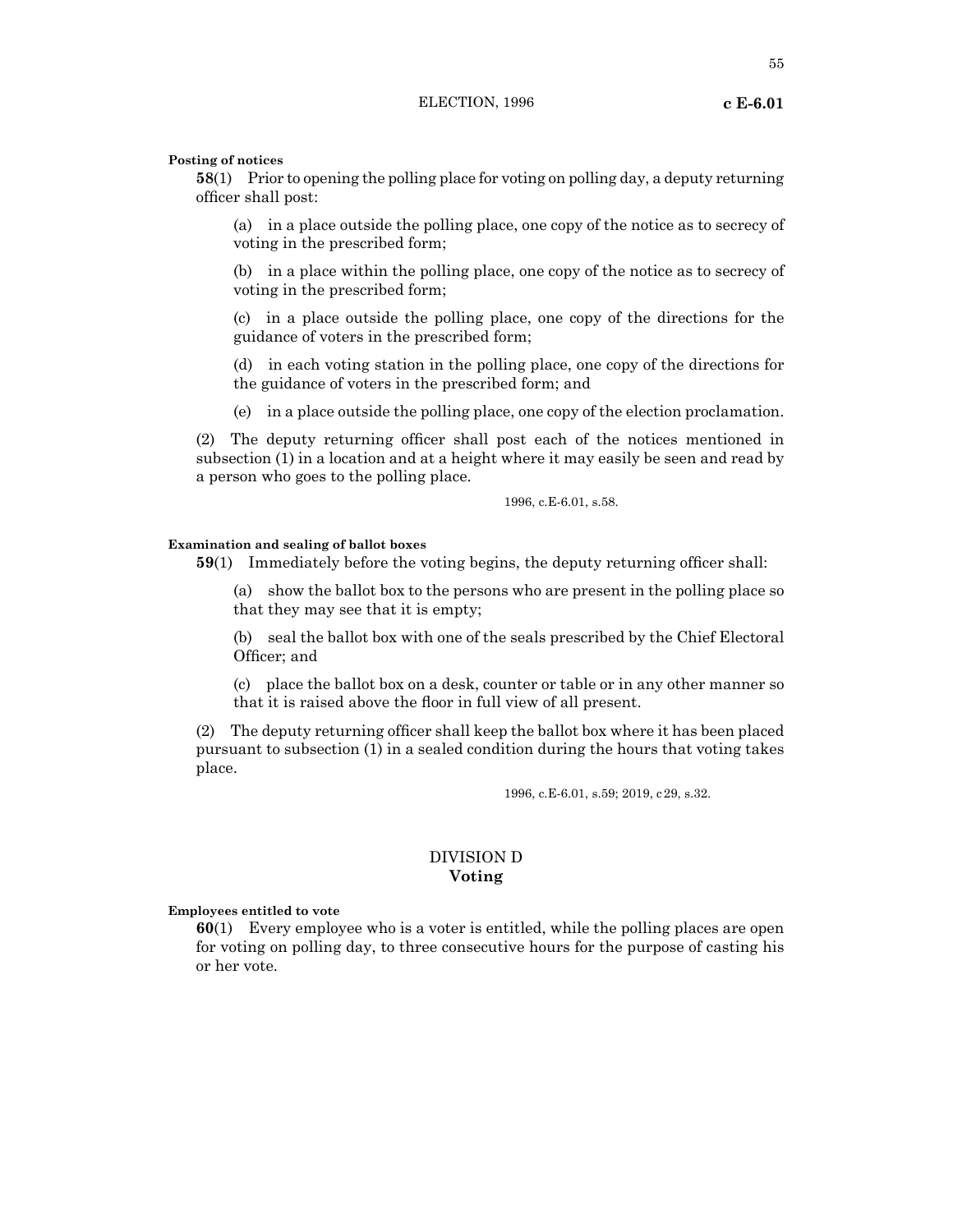(2) If the hours of employment do not allow for three consecutive hours, the employee's employer shall allow the employee the additional time to vote that may be necessary to provide those three consecutive hours.

(3) The hours for voting mentioned in this section must be granted at the convenience of the employer.

(4) No employer shall deduct any amounts from the pay of any employee mentioned in subsection (1) or impose on or exact from the employee any penalty by reason of absence from work during the time required to be provided to the employee pursuant to subsection (1) for voting.

(5) No employer shall, directly or indirectly, refuse or intimidate, unduly influence or in any other way interfere with the granting to any of his or her employees of the three consecutive hours for voting or any additional time for voting that is provided by this section.

1996, c.E-6.01, s.60.

### **Where voters are to vote**

**61**(1) Subject to subsection (2) and to Division E [Special Voting Provisions], each voter shall vote only at the polling place of the polling division or subdivision that is mentioned on the voters' list on which the voter's name appears.

(2) If a voter is deemed to be ordinarily resident in two polling divisions, the voter shall vote in only one of those polling divisions by:

(a) personally going, on an advance polling day or on polling day, to the polling place for one of the polling divisions; and

(b) requesting a ballot paper.

1996, c.E-6.01, s.61.

### **Hours of voting**

**62**(1) Subject to subsection (2) and except where special hours are prescribed pursuant to Division E [Special Voting Provisions], every polling place is to be open for voting between the hours of 9:00 a.m. and 8:00 p.m.

(2) Notwithstanding subsection (1), a polling place must be kept open after the time set for closing the polling place if, at the time set for closing, there are individuals who:

- (a) are in or are awaiting admission to the polling place;
- (b) are entitled to vote; and
- (c) have not been able to vote since their arrival at the polling place.

(3) If a voter is not actually in or awaiting admission to a polling place at the time for closing the polling place, the polling place is to be closed to that voter and that voter is not to be permitted to vote.

1996, c.E-6.01, s.62.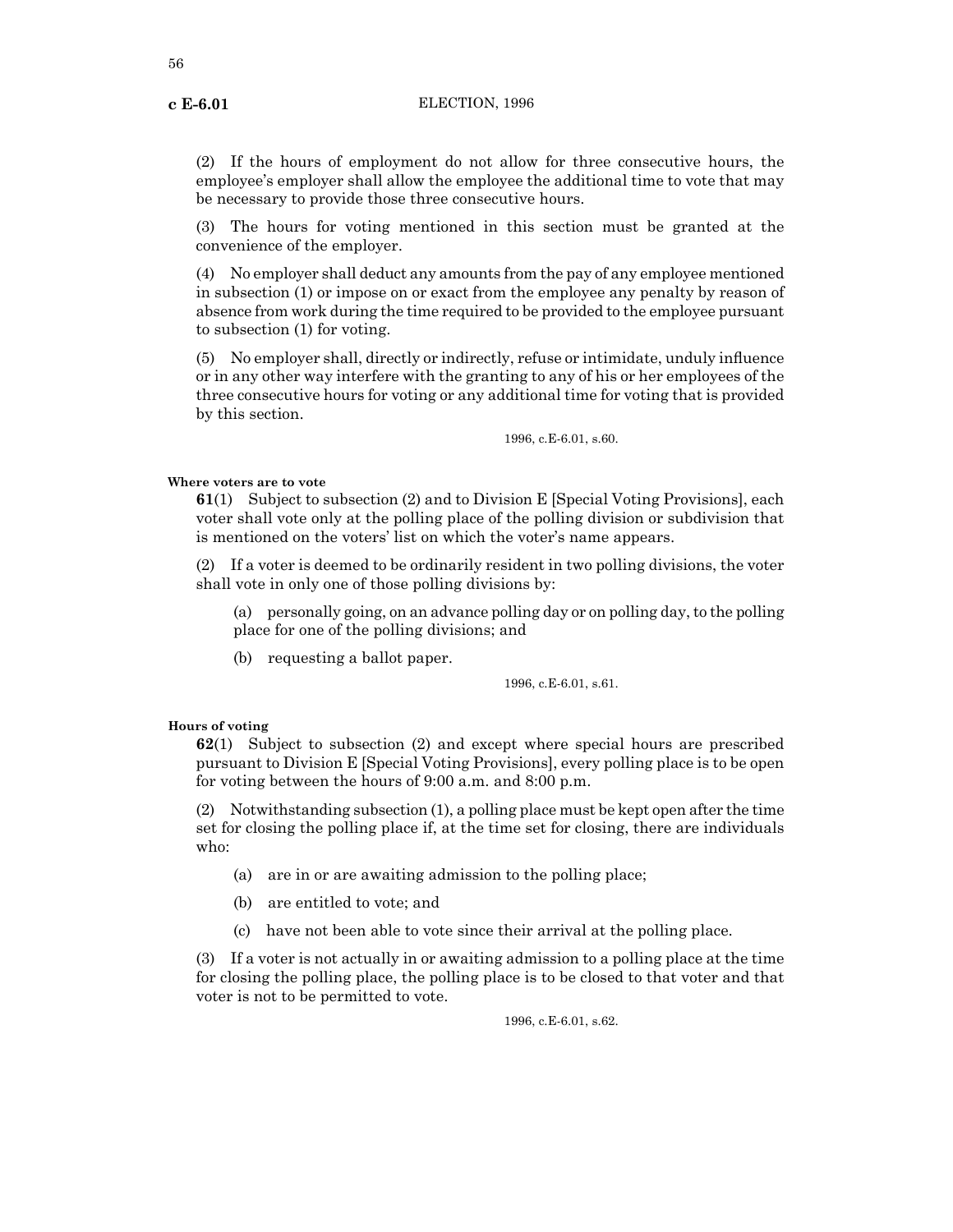**Who is entitled to be in polling place and at counting of votes**

**63**(1) Only the following persons are entitled to be present in the polling place during the time that the polling place remains open for voting:

(a) the Chief Electoral Officer and any person authorized in writing by the Chief Electoral Officer;

(b) the returning officer, the supervisory deputy returning officer, if any, and the deputy returning officer;

- (c) the election clerk and the poll clerk or clerks;
- (d) any interpreter;
- (e) the candidates;

(f) not more than two candidate's representatives for each candidate for each ballot box at the polling place;

(g) voters;

(h) any other persons authorized by the returning officer, supervisory deputy returning officer or deputy returning officer to:

(i) assist voters at a polling place established at a hospital or personal care facility; or

(ii) assist in preserving the peace at the polling place;

(i) any other persons authorized by the Chief Electoral Officer for the purposes of observing and auditing voting procedures and election processes.

(2) Notwithstanding subsection (1), if a polling place is established at a remand centre:

(a) any number of staff of the remand centre at which a polling place is established that the head of corrections, as defined in *The Correctional Services Act, 2012* , considers necessary may be present at the polling place during the time that the polling place remains open for voting by the remand prisoners of that remand centre; and

(b) only one candidate's representative for each candidate may be present at the polling place.

(3) Subject to the other provisions of this Act, only the following persons are entitled to be present in the polling place at the counting of the votes pursuant to section 141, or for the purposes of subsections 100(2), 101(2), 108(2), 109(2), 116(2), 117(2), 124(2) and 135(2):

(a) the Chief Electoral Officer;

(b) the returning officer, the supervisory deputy returning officer, if any, and the deputy returning officer;

- (c) the election clerk and the poll clerk or clerks;
- (d) any interpreter;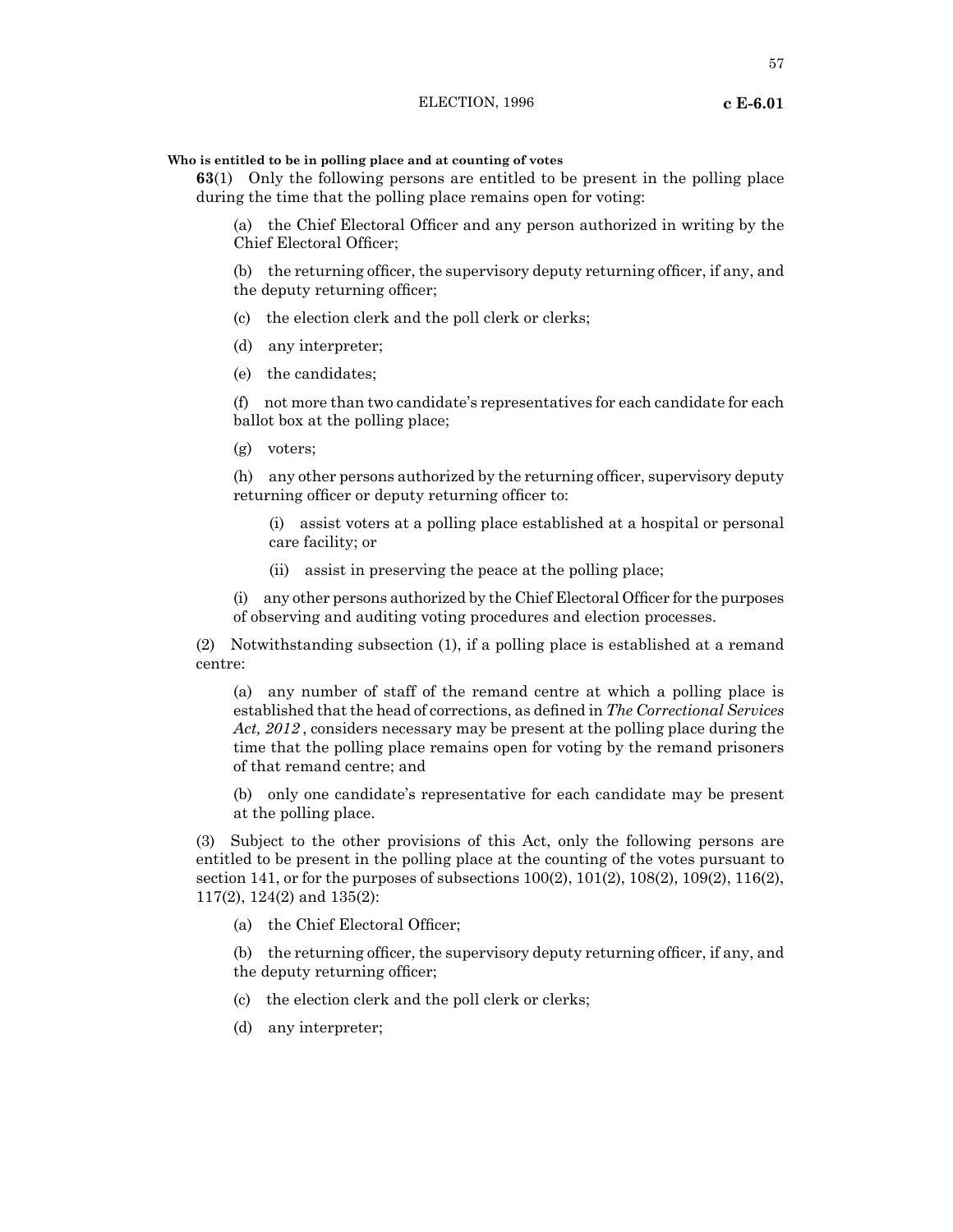(e) the candidates;

(f) not more than two candidate's representatives for each candidate for each ballot box at the polling place;

(g) any other persons authorized by the returning officer, supervisory deputy returning officer or deputy returning officer to assist in preserving the peace at the polling place;

(h) any other persons authorized by the Chief Electoral Officer for the purposes of observing and auditing voting procedures and election processes.

> 1996, c.E-6.01, s.63; 2012, c.C-39.2, s.119; 2019, c29, s.33.

## **Voting to be by ballot**

**64** Votes must be given by ballot.

1996, c.E-6.01, s.64.

## **Information that voters must provide on entering polling place**

**65**(1) On entering the polling place, a voter shall give the voter's name to:

(a) the deputy returning officer; and

(b) if requested to do so by any candidate's representative, the candidate's representative.

- (2) Before being given a ballot paper and voting, the voter shall:
	- (a) either:

(i) provide the deputy returning officer with the satisfactory evidence of the voter's identity and ordinary residence required pursuant to section 72.1; or

(ii) make the voter's declaration in accordance with section 71;

(b) ifthe voter's name does not appear on the voters' list, answer any questions from the deputy returning officer; and

(c) provide to the deputy returning officer any information, satisfactory to the deputy returning officer, that relates to establishing the individual's:

- (i) identity;
- (ii) ordinary residence on the day on which the writ was issued; and
- (iii) eligibility to vote.

2019, c29, s.34.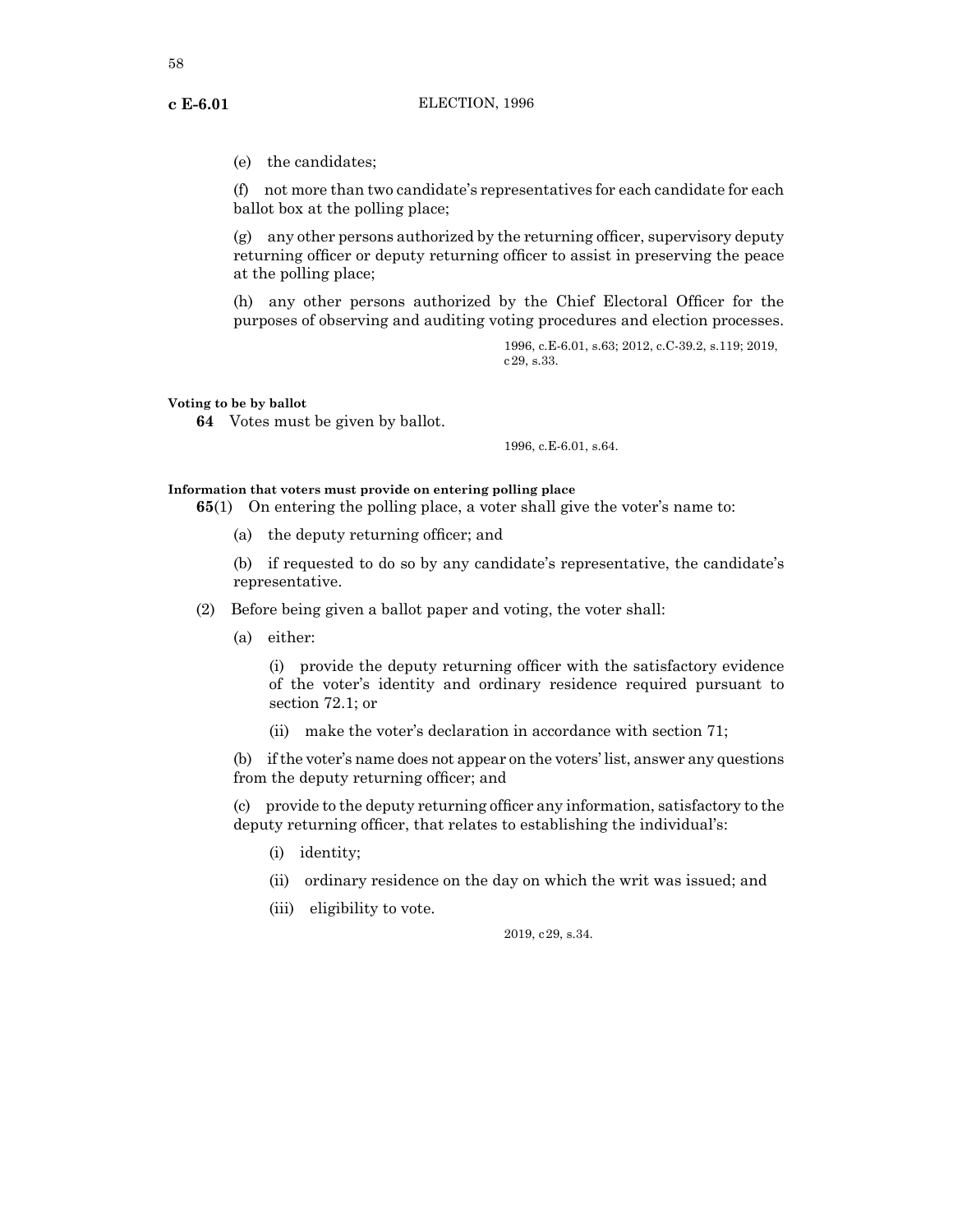59

## **Poll book**

**66**(1) The poll clerk shall record the name of each voter in the poll book and fill in all the appropriate blank spaces opposite the voter's name before the voter is handed a ballot paper.

(2) As soon as the ballot has been deposited in the ballot box, the poll clerk shall enter the word "voted" in the appropriate column of the poll book opposite the voter's name.

1996, c.E-6.01, s.66.

#### **Voter's declaration - name on voters' list**

**67**(1) Every voter whose name is on the voters' listis entitled to vote without making a voter's declaration unless the voter is required to do so pursuant to subsection (2) or pursuant to section 69.

(2) A candidate or candidate's representative may request the deputy returning officer to require a voter whose name is on the voters' list to make a voter's declaration.

(3) Where requested pursuant to subsection (2), no deputy returning officer shall fail to require a voter to make a voter's declaration before handing that voter a ballot paper.

1996, c.E-6.01, s.67; 2005, c.12, s.19.

#### **68 Repealed.** 2014, c.10, s.14.

## **When voter's declaration can be demanded**

**69** No deputy returning officer shall fail to require an individual who appears at the polling place to make a voter's declaration if the deputy returning officer has reasonable grounds to believe that the individual:

- (a) is not entitled to vote;
- (b) is tendering his or her vote under a false name or designation;

(c) is impersonating or falsely representing himself or herself as being on the voters' list;

(d) has already voted; or

(e) has participated in or committed any corrupt practice.

1996, c.E-6.01, s.69.

#### **Voter's name struck off voters' list**

**70** A voter shall make a voter's declaration before receiving a ballot paper and voting if the voter's name has been struck off the voters' list pursuant to any provision of this Act.

1996, c.E-6.01, s.70.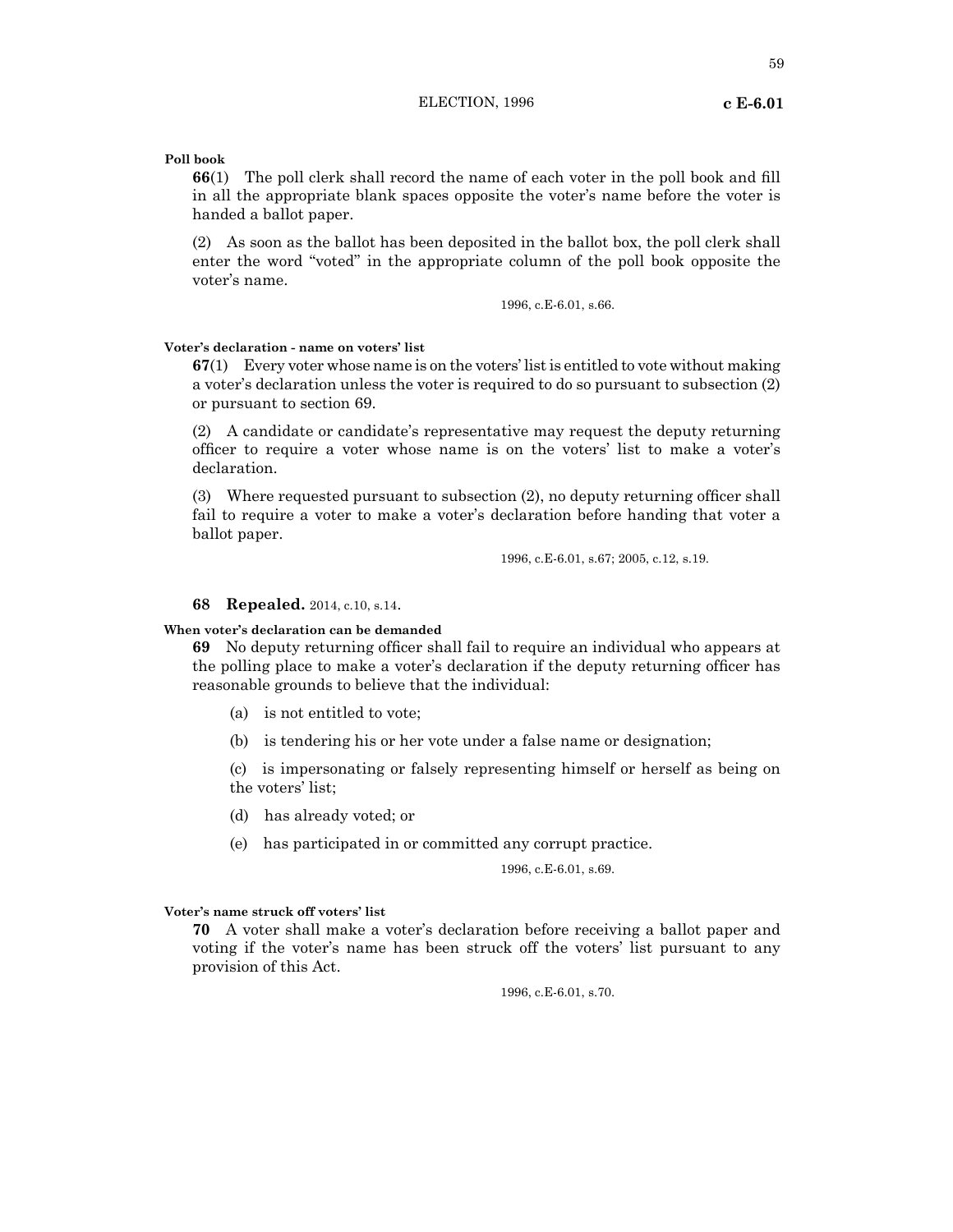### **Taking voter's declaration**

- **71**(1) If a voter is required to make a voter's declaration, the poll clerk shall:
	- (a) do all of the following:

(i) confirm that the voter has the satisfactory evidence of the voter's identity and ordinary residence required pursuant to section 72.1;

(ii) complete the prescribed voter's declaration form with information supplied by the voter;

(iii) record the name of the voter in the poll book and fill in the appropriate spaces opposite the voter's name; or

(b) do all of the following:

(i) confirm the voter's identity and place of ordinary residence by having another voter who meets the requirements of subsection (1.1) vouch for the identity and residence of the voter by completing the prescribed forms;

(ii) complete the prescribed voter's declaration form with information supplied by the voter;

(iii) record the name of the voter in the poll book and fill in the appropriate spaces opposite the voter's name.

 $(1.1)$  For the purposes of subclause  $(1)(b)(i)$ :

(a) a voter who intends to vouch for another voter must provide the poll clerk with the satisfactory evidence of the voter's identity and ordinary residence required pursuant to section 72.1 before vouching for another voter; and

(b) no voter shall vouch for more than one other voter at an election.

(2) A voter's declaration must be in the prescribed form.

(3) A voter's declaration must be made before the deputy returning officer or the poll clerk.

(4) A voter shall sign his or her name in the presence of the deputy returning officer or the poll clerk and the deputy returning officer or poll clerk shall sign the voter's declaration as a witness to the signature.

(5) If the deputy returning officer is required to make a voter's declaration before voting, the poll clerk or, in the poll clerk's absence, a candidate's representative:

(a) may take the declaration; and

(b) if any of them take the declaration, shall sign the voter's declaration as a witness.

(6) **Repealed.** 2011, c.5, s.4.

1996, c.E-6.01, s.71; 2005, c.12, s.20; 2011, c.5, s.4.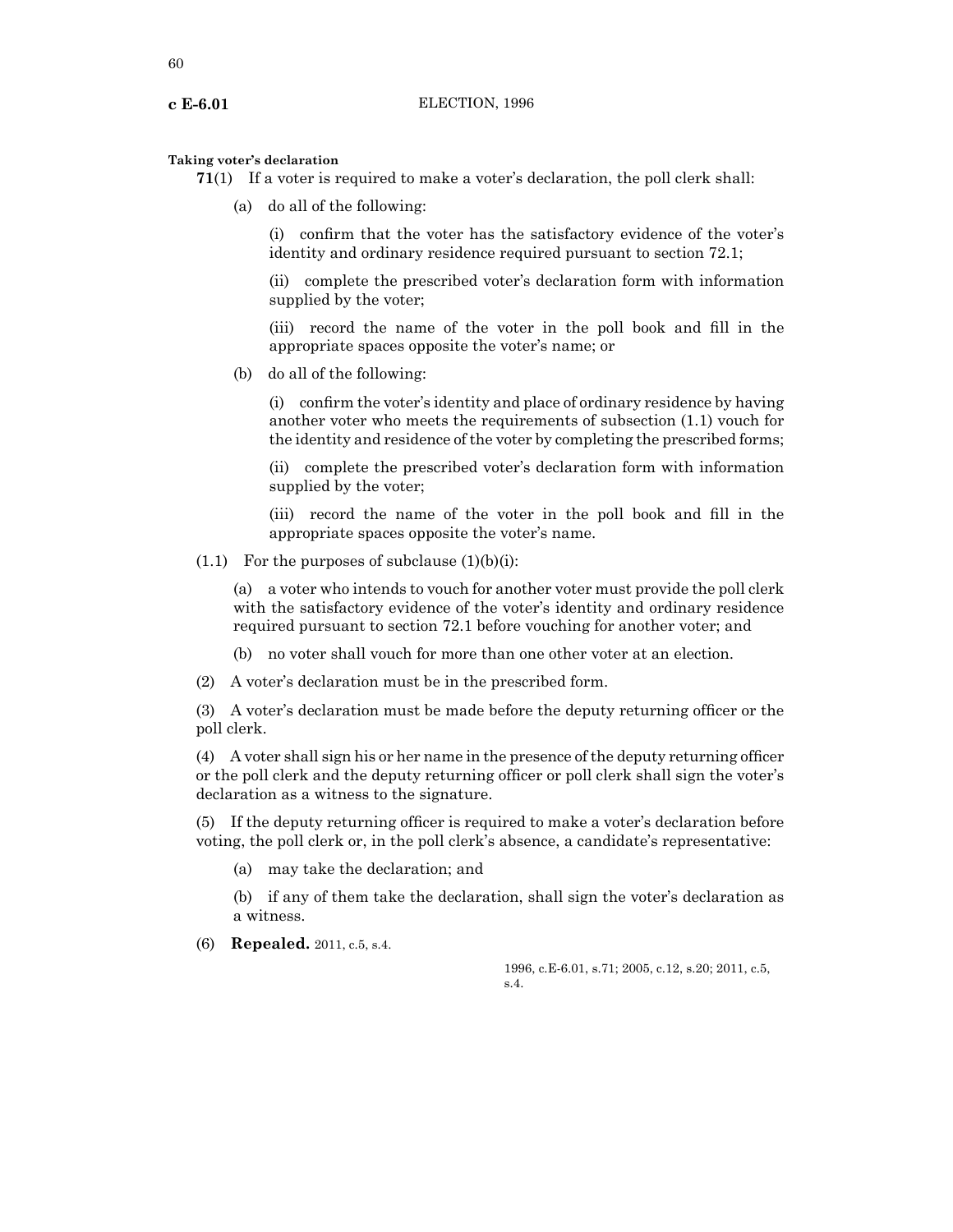### **When individual not entitled to ballot paper or to vote**

**72**(1) No individual is entitled to a ballot paper or to vote if the individual:

(a) does not provide to the deputy returning officer and poll clerk the satisfactory evidence of his or her identity and ordinary residence required pursuant to section 72.1; or

(b) if required to do so, refuses to make the voter's declaration.

(2) No deputy returning officer shall give a ballot paper to an individual described in subsection (1).

(3) The poll clerk shall note the following in the poll book:

(a) if a voter who is required to do so fails to provide the satisfactory evidence of the voter's identity and ordinary residence required pursuant to section 72.1;

(b) if a voter who is required to do so refuses to make a voter's declaration.

2011, c.5, s.5.

## **Evidence of identity and ordinary residence**

**72.1**(1) In this section, **"address"** means address as defined in the regulations.

(2) If a voter or other individual is required to provide satisfactory evidence of the voter's or individual's identity and ordinary residence pursuant to this Act, the satisfactory evidence that must be provided is one of the following:

(a) one original piece of identification that:

(i) shows the voter's or individual's photograph, name and address; and

(ii) is issued by the Government of Saskatchewan, the Government of Canada or an agency of those governments; or

(b) two pieces of prescribed information each of which establishes the voter's or individual's name and at least one of which establishes the voter's or individual's address.

(3) Notwithstanding subsection (2), if an individual described in subsections 18(10) to (13) or 18.1(2) to (5) is required to provide satisfactory evidence of the individual's identity and ordinary residence pursuant to this Act, and the individual does not have identification that meets the requirements of subsection (2), the individual must:

(a) provide satisfactory evidence to the applicable election officer that the individual meets the requirements of the applicable subsection; and

(b) make a declaration of the individual's deemed ordinary residence in Saskatchewan.

2011, c.5, s.5; 2019, c29, s.35.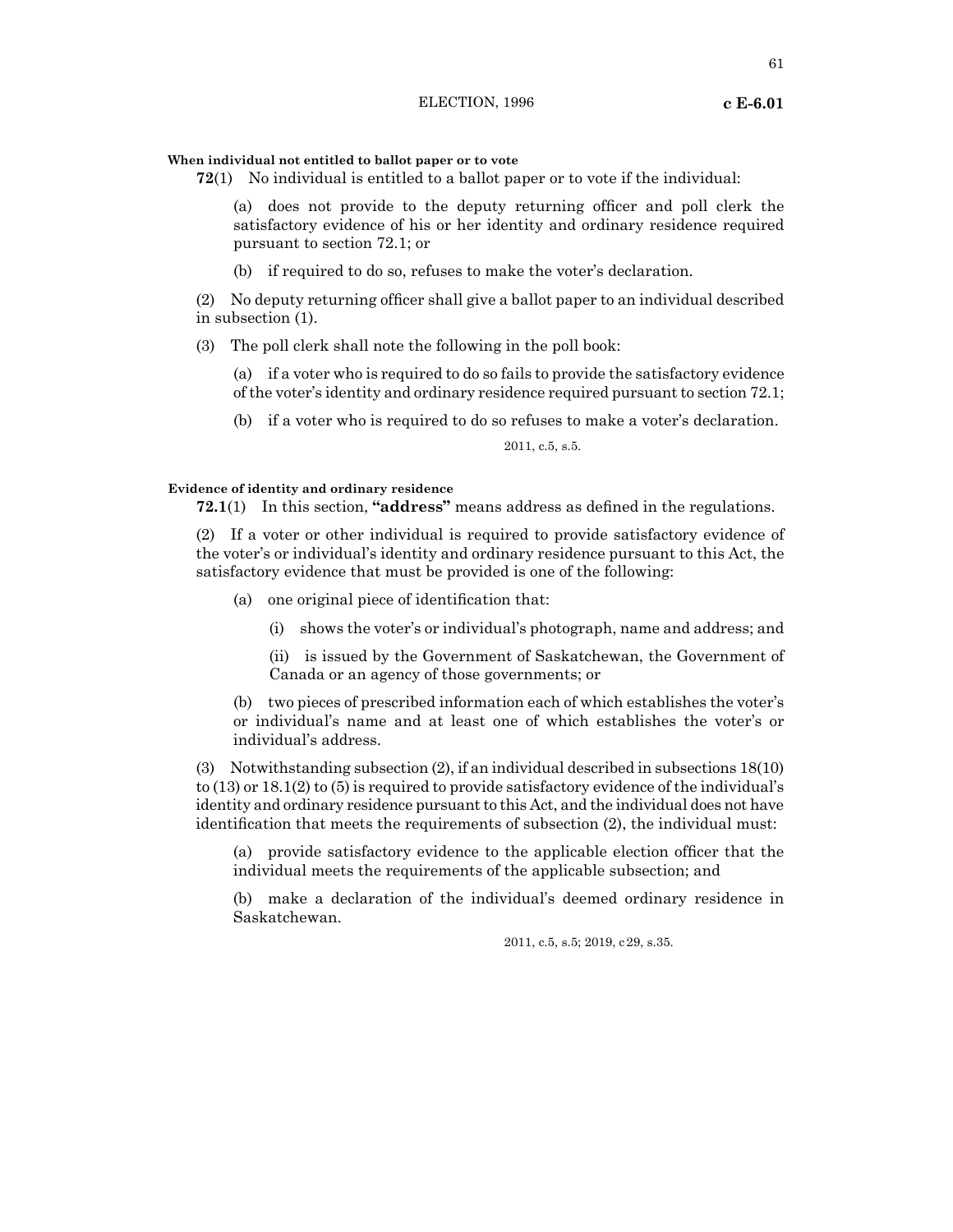### **Giving ballot paper**

**73**(1) The deputy returning officer shall give a ballot paper to every individual:

(a) whose name is on the voters' list, who is not required to make a voter's declaration and who has provided the deputy returning officer with the satisfactory evidence of identity and ordinary residence required pursuant to section 72.1;

(b) whose name is on the voters' list and who, if required to make a voter's declaration, has made the voter's declaration;

(c) whose name has been struck off the voters' list and who has made a voter's declaration; or

(d) whose name is not on the voters' list and who has made a voter's declaration.

(2) The ballot paper must have on its back the deputy returning officer's initials placed so that when the part used by the voter is folded the initials can be seen without opening the ballot paper.

1996, c.E-6.01, s.73; 2011, c.5, s.6.

### **Marking ballot**

**74**(1) On receiving a ballot paper, the voter shall immediately proceed to a voting station provided for the purpose of voting.

(2) The voter shall mark the ballot paper by placing a cross or other mark that clearly indicates the voter's choice in the circle to the right of the name of the candidate for whom the voter intends to vote.

(3) After marking the ballot paper, the voter shall:

(a) fold the ballot paper so that the names of the candidates and the mark on the face of the paper are concealed, but the initials of the deputy returning officer are exposed; and

- (b) leave the voting station.
- (4) After leaving the voting station, the voter shall:

(a) immediately deliver the folded ballot paper to the deputy returning officer, without showing the front to anyone or displaying the ballot paper so as to make the name of the candidate for whom he or she has voted known to any person;

(b) either:

(i) deposit the ballot in the ballot box; or

(ii) cause the ballot to be deposited in the ballot box by the deputy returning officer or the voter's friend who is accompanying the voter; and

(c) leave the polling place immediately after the ballot has been deposited in the ballot box.

1996, c.E-6.01, s.74; 2019, c29, s.36.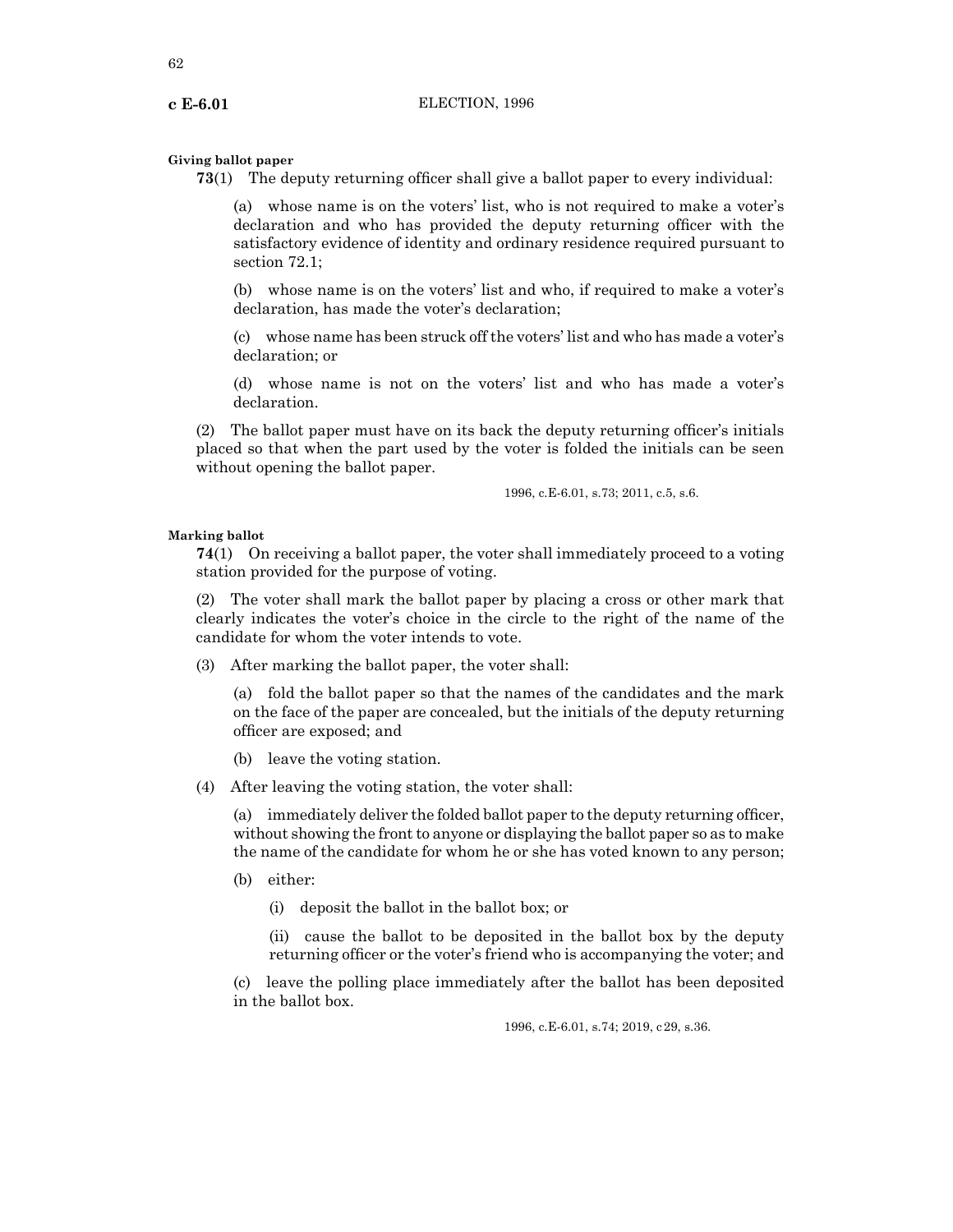#### **Examination and deposit of ballot**

**75** On receiving a ballot paper from a voter, the deputy returning officer shall, in the full view of the voter and all others present:

(a) without unfolding the ballot paper or in any way disclosing the names of the candidates or the mark made by the voter, examine the initials appearing on the ballot paper to ensure that it is the same ballot paper that the deputy returning officer delivered to the voter; and

- (b) if it is the same ballot paper:
	- (i) remove and destroy the counterfoil; and

(ii) at the request of the voter, either deposit the ballot in the ballot box or return it to the voter or to the voter's friend who is accompanying the voter to deposit the ballot in the ballot box.

> 1996, c.E-6.01, s.75; 2014, c.10, s.15; 2019, c29, s.37.

## **Voters may request instructions**

**76**(1) At the request of a voter, a deputy returning officer shall instruct the voter how to mark and fold the ballot paper.

(2) Subject to section 77, a deputy returning officer shall provide the instructions without inquiring or seeing for whom the voter intends to vote.

1996, c.E-6.01, s.76.

#### **Voter may request assistance in marking ballot**

**77**(1) A deputy returning officer may assist a voter in marking the voter's ballot if the voter:

(a) is unable to read or is physically unable to mark his or her ballot in the manner prescribed in this Act; and

(b) requests assistance.

(2) Before assisting a voter, the deputy returning officer shall require the voter to take an oath or make a declaration in the prescribed form.

(3) After the voter completes the oath or declaration mentioned in subsection (2), the deputy returning officer shall:

(a) assist the voter, either inside or outside the voting station, by marking the ballot paper in the manner directed by the voter in the presence of the poll clerk and of the candidates' representatives in the polling place;

(b) remove and destroy the counterfoil; and

(c) at the request of the voter, either deposit the ballot in the ballot box or return it to the voter or to the voter's friend who is accompanying the voter to deposit the ballot in the ballot box.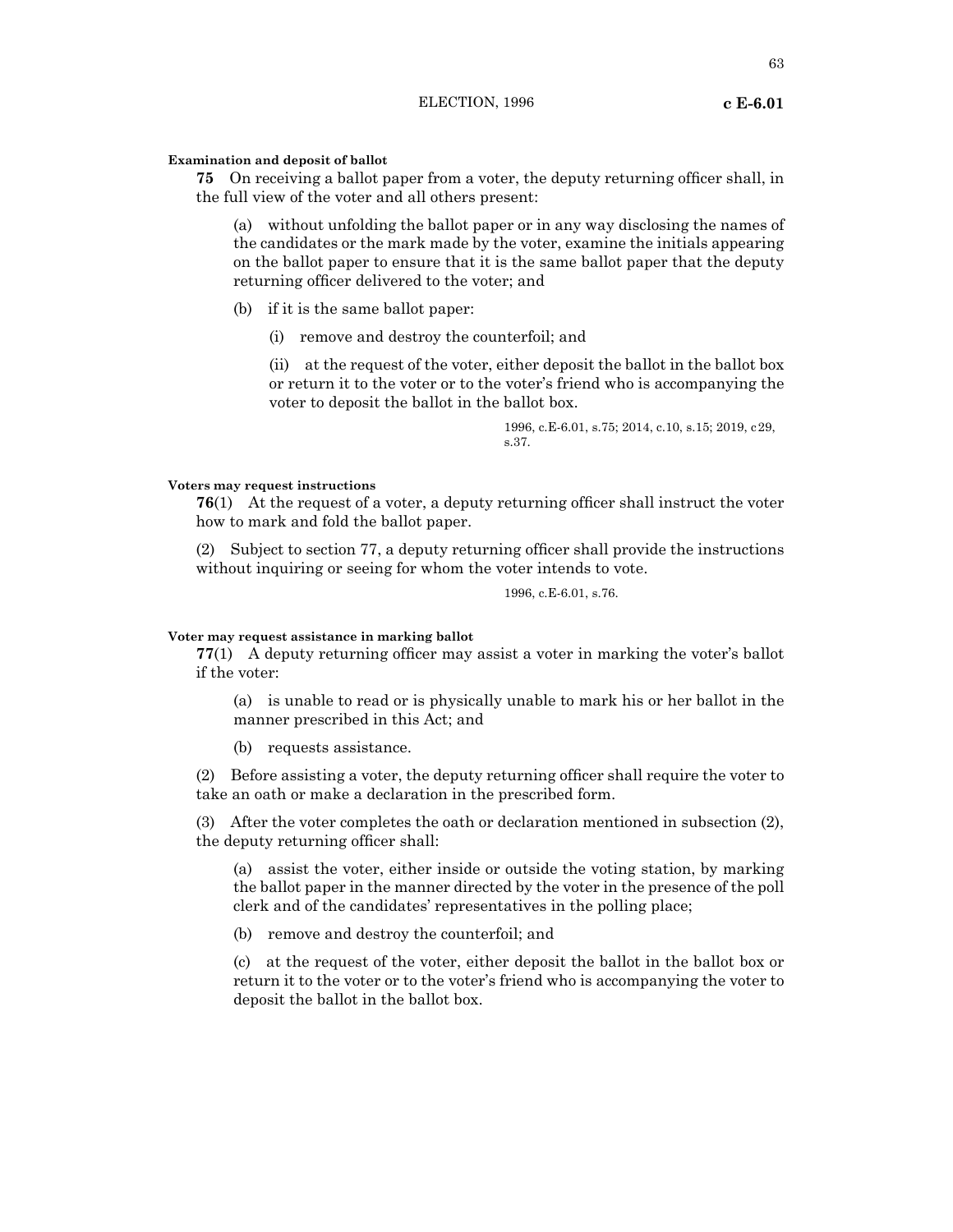64

(4) In the case of a voter who has a disability that significantly restricts the voter's ability to vote, a deputy returning officer shall:

(a) assist the voter in the manner provided in subsections (1) to (3);

(b) subject to subsection (5) and at the request of the voter who is accompanied by a friend, permit the friend to accompany the voter into the voting station and to mark the ballot paper for the voter; or

(c) at the request of the voter, provide the voter with a template in the prescribed form to enable the voter to mark the voter's ballot in secret.

(5) Before allowing a friend to accompany a voter into the voting station pursuant to clause  $(4)(b)$ :

(a) the voter must take an oath or make a declaration in the prescribed form; and

(b) the friend must take an oath or make a declaration in the prescribed form to the effect that the friend will keep secret the name of the candidate being marked by the friend for the voter on the ballot paper.

(6) An individual may act as the friend of two voters for the purpose of this section in any election.

(7) The poll clerk shall enter in the column for remarks in the poll book opposite the voter's name:

(a) the reason why the ballot paper was marked for the voter;

(b) whether the ballot paper was marked by the deputy returning officer or by a friend;

(c) if the ballot was marked by a friend, the name of the friend; and

(d) the word "sworn" after the name of the voter and the friend, if any, to record that the required oaths or declarations were made.

> 1996, c.E-6.01, s.77; 2014, c.10, s.16; 2019, c29, s.38.

#### **Interpreters**

**78**(1) A deputy returning officer may use an interpreter or sign language interpreter to translate any oath or declaration and to ask any questions that the deputy returning officer is required by this Act to put to the voter and to translate the voter's answers.

(2) Every interpreter and every sign language interpreter mentioned in subsection (1) shall take an oath or make a declaration in the prescribed form.

(3) Subject to subsection (4) and at the request of a voter who does not understand English and who is accompanied by a friend, a deputy returning officer may permit the friend to accompany the voter into the voting station and to assist the voter in marking the voter's ballot paper.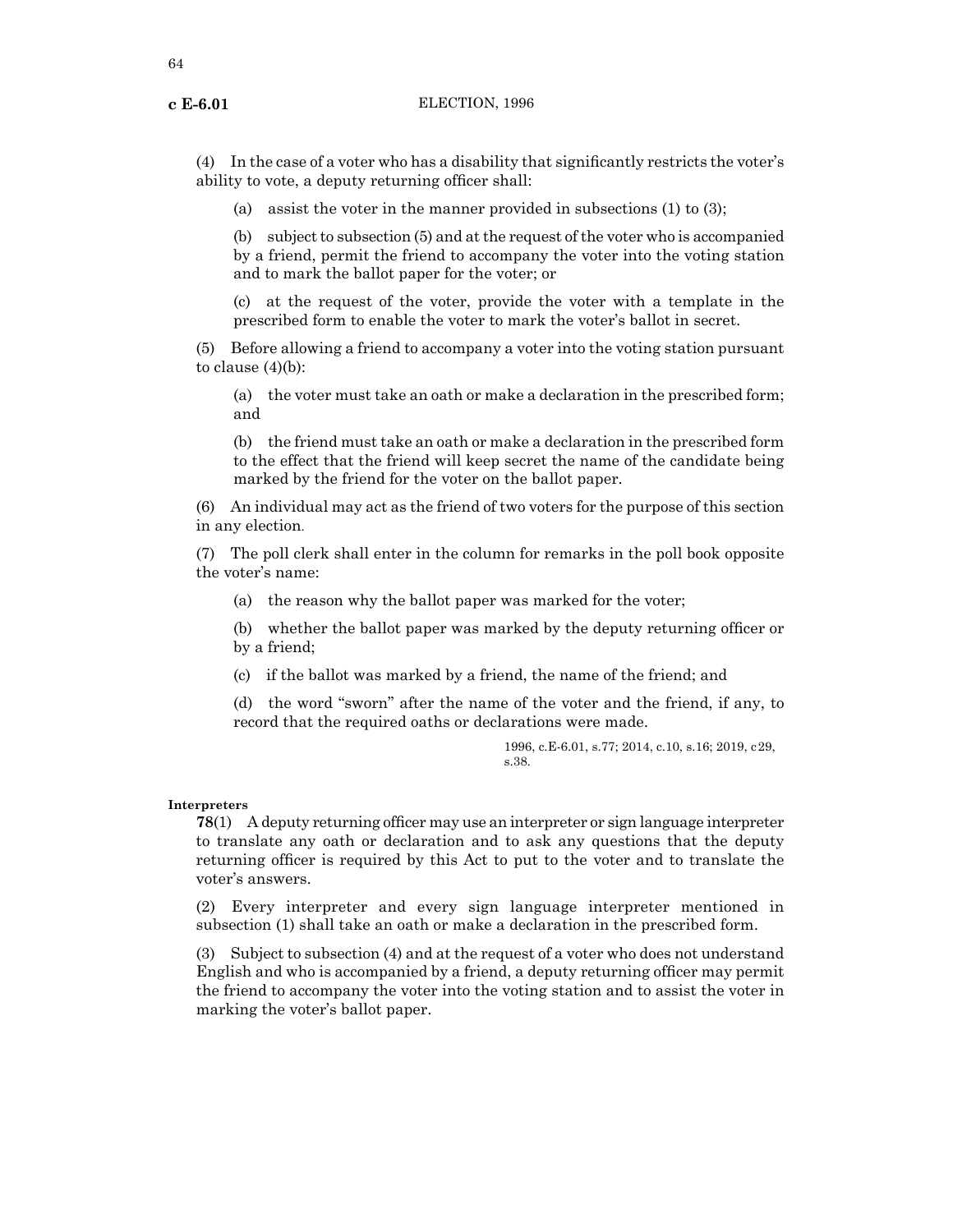(4) Before allowing a friend to accompany a voter into the voting station pursuant to subsection (3):

(a) the voter must take an oath or make a declaration in the prescribed form; and

(b) the friend must take an oath or make a declaration in the prescribed form to the effect that the friend will keep secret the name of the candidate being marked by the voter on the ballot paper.

(5) An individual may act as the friend of more than one voter for the purpose of this section in any election.

(6) If a voter is accompanied by a friend into a voting station pursuant to this section, the poll clerk shall enter in the column for remarks in the poll book opposite the voter's name:

(a) the fact that the voter was accompanied by a friend into a voting station;

(b) if a voter was accompanied by a friend, the name of the friend; and

(c) the word "sworn" after the name of the voter and the friend, if any, to record that the required oaths or declarations were made.

(7) If an interpreter is necessary but cannot be found at the polling place, the voter is not entitled to vote and the deputy returning officer shall not give the voter a ballot paper.

1996, c.E-6.01, s.78; 2014, c.10, s.17.

**Privacy when voting**

**79** Subject to sections 77 and 78, while a voter is in a voting station for the purpose of voting, no other person shall enter the voting station or be in a position from which that other person can see for whom the voter marks his or her ballot paper.

1996, c.E-6.01, s.79.

#### **Ballots to be kept in polling place (declined ballots)**

**80**(1) No individual who has received a ballot paper shall take it out of the polling place.

(2) If an individual receives a ballot paper and leaves the polling place without delivering it to the deputy returning officer or returns the ballot paper, declining to vote:

(a) the individual forfeits his or her right to vote; and

(b) the deputy returning officer shall enter in the poll book in the column for remarks a note that the individual received a ballot paper but took it out of the polling place or returned it, declining to vote.

(3) If a voter has returned the ballot paper, declining to vote, the deputy returning officer shall immediately write the word "declined" on the ballot paper and shall preserve it to be returned to the returning officer.

1996, c.E-6.01, s.80.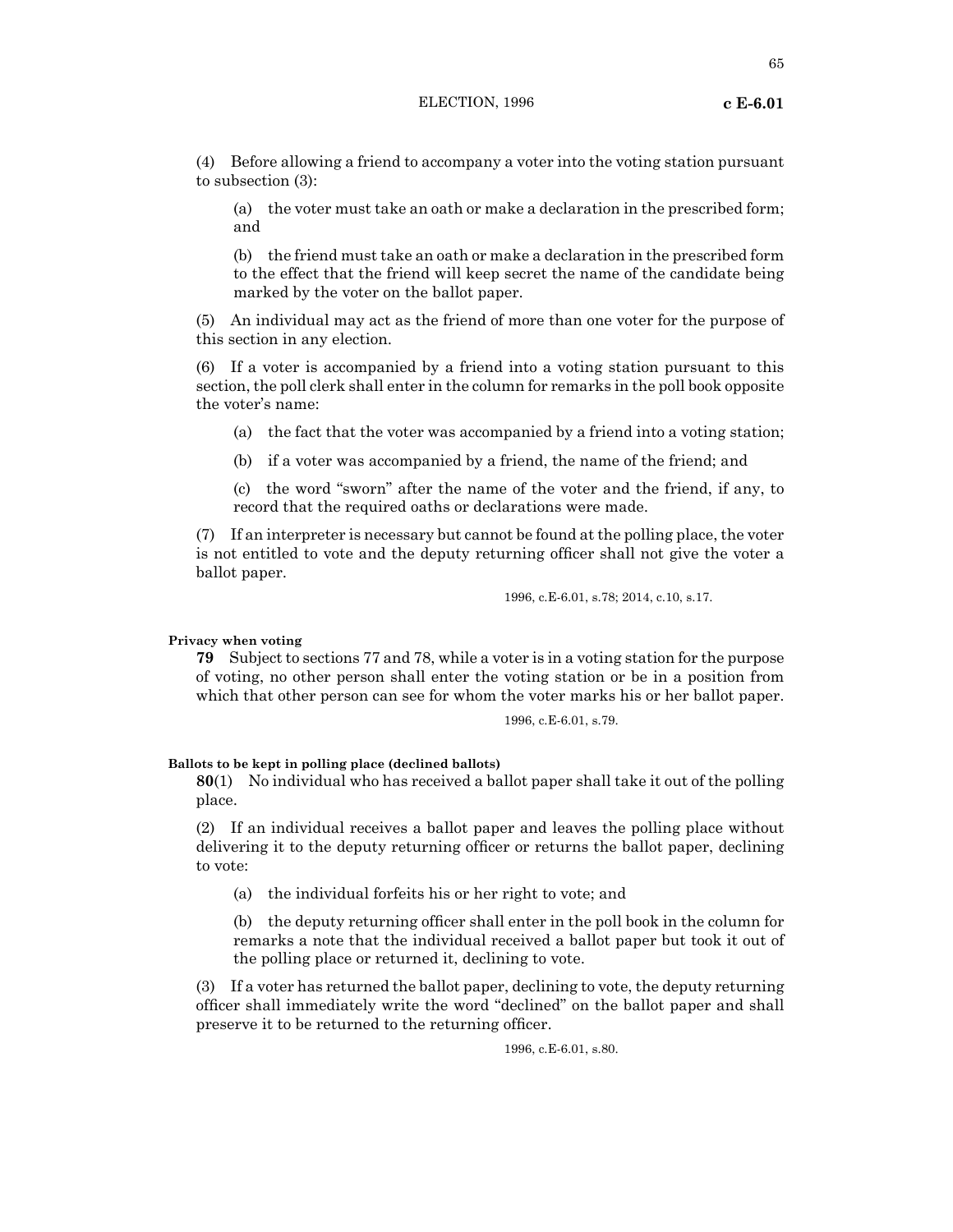66

## **Voting outside polling place**

**81**(1) Notwithstanding any other provision of this Act, a voter who is immediately outside a polling place may request permission to vote outside the polling place.

(2) The deputy returning officer may grant a request made pursuant to sub-section  $(1)$ if the voter satisfies the deputy returning officer that the voter:

- (a) is physically unable to enter the polling place; and
- (b) would be able to mark a ballot if a ballot paper were taken to the voter.

(3) If the deputy returning officer grants the request, the deputy returning officer may take the poll book, the voters' list, a declaration in the prescribed form, a ballot paper, a pencil and note-paper outside the polling place, leaving the unused ballot papers and the ballot box inside the polling place in the custody of the poll clerk.

(4) Any candidate's representatives may accompany the deputy returning officer outside the polling place.

(5) The deputy returning officer shall:

(a) deal with the voter and the ballot paper in the manner prescribed by this Act as if the voter had presented himself or herself to vote inside the polling place;

- (b) allow the voter to mark the ballot outside the polling place; and
- (c) if the voter marks the ballot paper pursuant to clause (b):
	- (i) deposit the ballot in the ballot box inside the polling place; and
	- (ii) record the manner in which the vote was taken in the poll book.

(6) Subject to the provisions of this section, the deputy returning officer may make any modifications to the provisions of this Act that are necessary to deal with a ballot marked in accordance this section.

1996, c.E-6.01, s.81.

## **If impersonation alleged**

**82**(1) If an individual claiming to be a voter applies for a ballot paper after another individual has voted under that voter's name, that individual is entitled to receive a ballot paper and to vote, but only after:

- (a) making a voter's declaration; and
- (b) satisfying the deputy returning officer of his or her identity.
- (2) The poll clerk shall enter on the poll book:
	- (a) the voter's name; and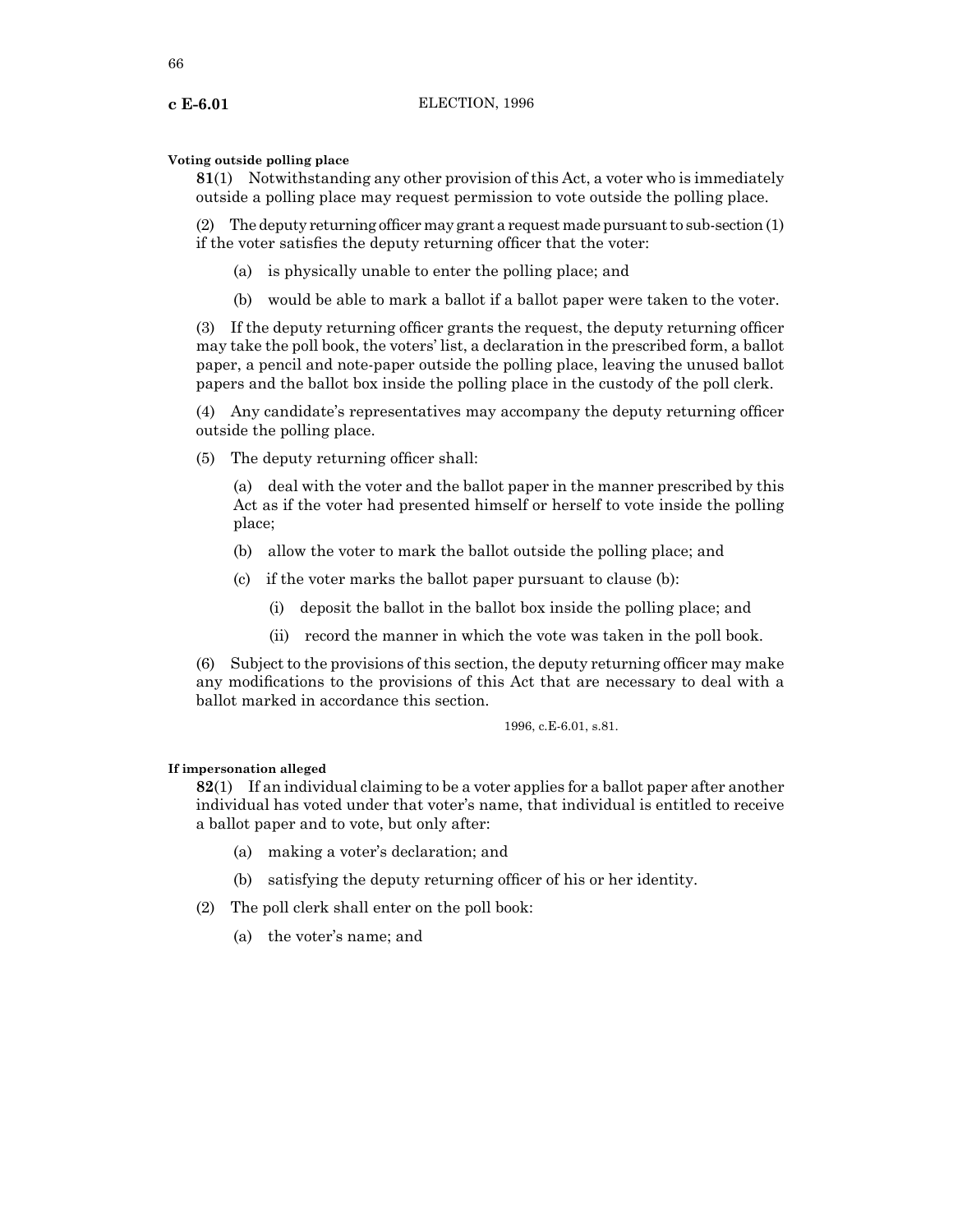(b) a note indicating:

- (i) that a second ballot paper was given in the name of that voter;
- (ii) that a voter's declaration was made; and

(iii) if the circumstances arise, that a candidate or candidate's representative objected to giving the ballot paper, the name of the candidate and the nature of the objections.

1996, c.E-6.01, s.82.

#### **If ballot paper accidentally destroyed**

**83**(1) A voter who accidentally destroys his or her ballot paper so that it cannot be used to vote shall return it to the deputy returning officer.

(2) On returning the ballot paper, the voter is entitled to receive another ballot paper.

(3) On receiving a ballot paper returned pursuant to this section, the deputy returning officer shall immediately write the word "spoiled" on the returned ballot paper and preserve it to be returned to the returning officer.

1996, c.E-6.01, s.83.

#### **When voting is deemed to be done**

**84**(1) An individual who applies for a ballot paper is deemed to have presented his or her vote or to have offered to vote.

(1.1) Notwithstanding subsection (1), a voter who makes an application pursuant to section 87 may vote at an advance poll or on polling day in the constituency of the voter if the voter satisfies the deputy returning officer that the voter:

(a) is voting at an advance poll or on polling day as a result of changing circumstances; and

(b) has not voted pursuant to section 88.

(2) An individual who has deposited or caused to be deposited his or her ballot in the ballot box or has delivered it to the deputy returning officer or poll clerk for the purpose of having it deposited in the ballot box is deemed to have voted.

1996, c.E-6.01, s.84; 2019, c29, s.39.

#### **Statement of all voter's declarations required**

**85**(1) The deputy returning officer shall complete a statement in the prescribed form containing:

(a) the name and address of every voter who made a voter's declaration on polling day; and

(b) the reason, opposite each name, for requiring a voter's declaration.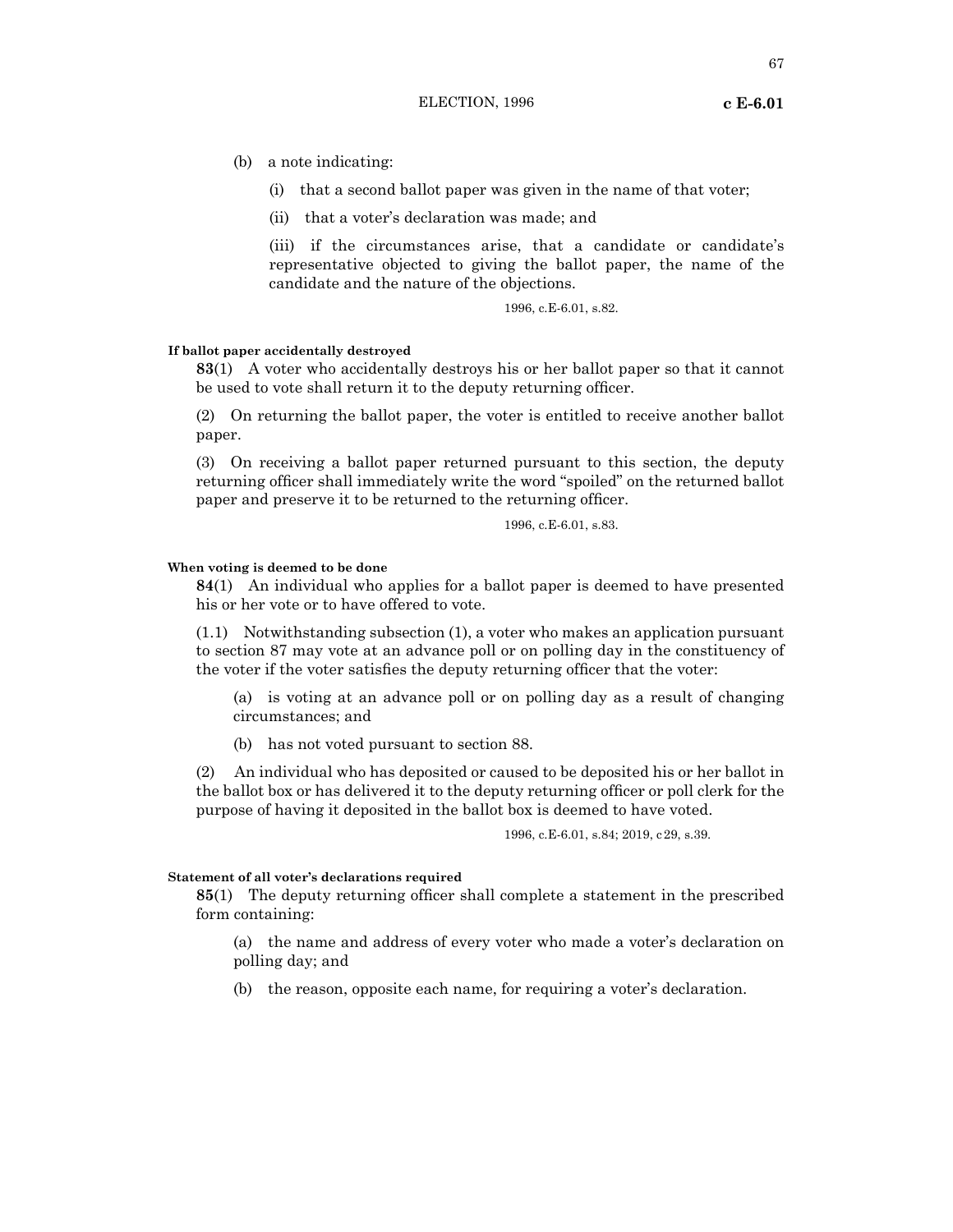(2) The statement mentioned in subsection (1) must be signed by the deputy returning officer and the poll clerk and may be signed by any candidate or candidate's representative who wishes to sign.

(3) Immediately at the close of the polls on polling day, the deputy returning officer shall deliver one copy of the statement to each candidate in the constituency.

1996, c.E-6.01, s.85; 2019, c29, s.40.

# DIVISION E **Special Voting Provisions** ABSENTEE VOTERS

**Absentee voters – definition, eligibility**

**86**(1) In this section and in sections 87 to 89, **"absentee voter"** means a voter who meets the criteria set out in subsection (2).

(2) A voter who presents evidence satisfactory to the returning officer of the constituency in which the voter is eligible to vote, or to the Chief Electoral Officer, that the voter will be unable to vote at an advance poll or on polling day in the constituency is an absentee voter.

1996, c.E-6.01, s.86; 2005, c.12, s.21.

#### **Application – absentee voters**

**87**(1) A voter who wishes to be considered an absentee voter shall apply to the returning officer or the Chief Electoral Officer by submitting:

(a) the satisfactory evidence of the voter's identity and ordinary residence required pursuant to section 72.1 to the returning officer or the Chief Electoral Officer, as the case may be; and

(b) a prescribed voter's declaration form that is fully completed.

(2) An application pursuant to this section must be received:

(a) by the Chief Electoral Officer no earlier than seven months before polling day and at least nine days before polling day; or

(b) by the returning officer no earlier than the day on which the writ is issued and at least nine days before polling day.

- (3) An application pursuant to this section:
	- (a) may be made by fax or other means of electronic transmission; and

(b) if made in the manner set out in clause (a), must include the applicant voter's signature in a graphical representation.

(4) If the Chief Electoral Officer has received an application pursuant to subsection (1), the Chief Electoral Officer shall forward that application to the appropriate returning officer as soon as is practicable after it was received.

> 2005, c.12, s.22; 2011, c.5, s.7; 2015, c.21, s.18; 2019, c29, s.41.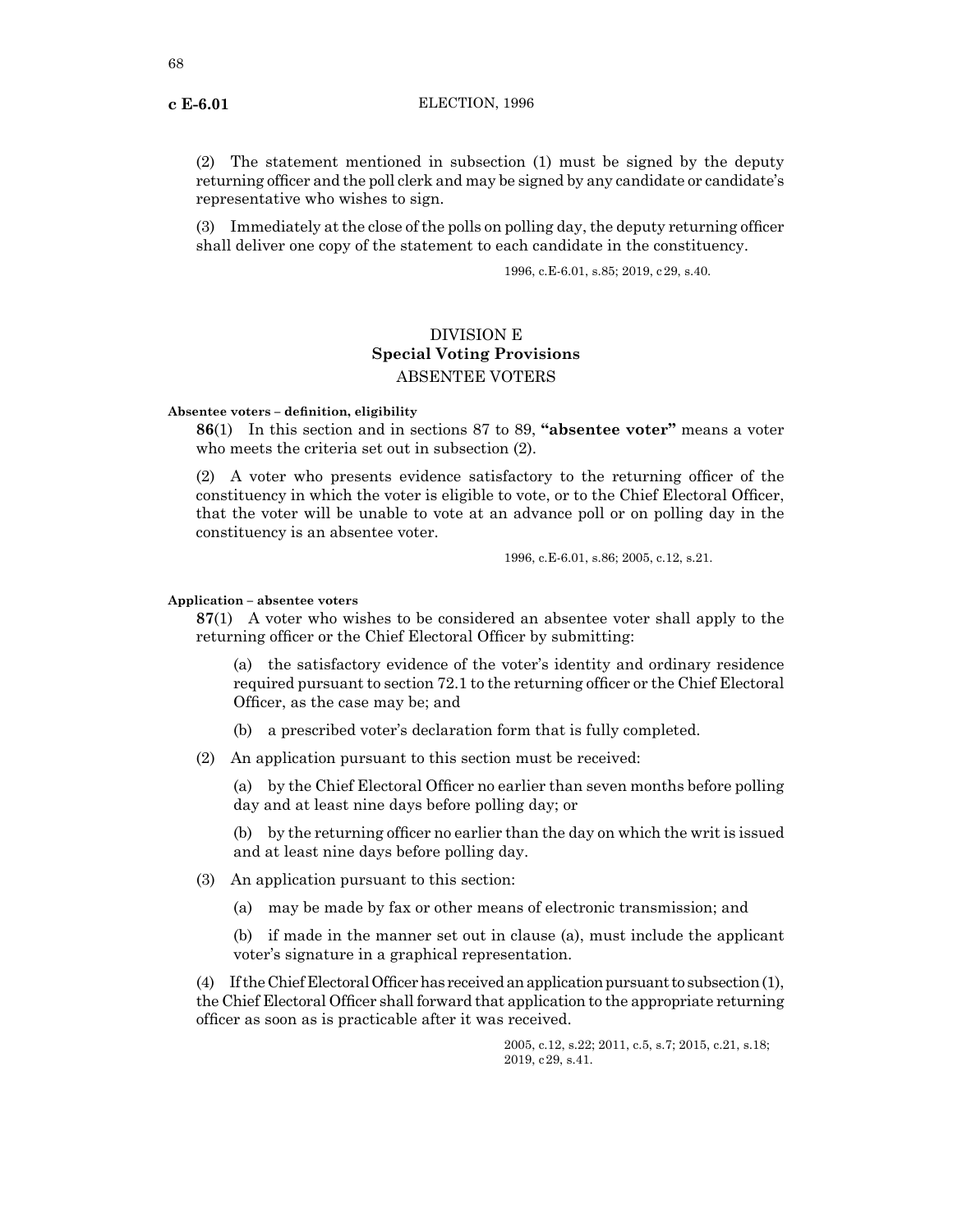#### **Voting procedures**

**88**(1) If the returning officer is satisfied that the applicant is an absentee voter, the returning officer shall deliver to the absentee voter the following:

- (a) a ballot paper that:
	- (i) is in the prescribed form;
	- (ii) is initialled by the returning officer or election clerk; and
	- (iii) is to be similar to the ballot described in section 35, except that:

(A) there is to be only one space of at least five centimetres in depth for the insertion by the voter of the name or political affiliation of the candidate for whom the voter intends to vote; and

(B) the counterfoil is to be detached;

(b) a ballot envelope that has voting instructions printed on it;

(c) a certificate envelope with a certificate of identification and instructions, both in the prescribed form, printed on it;

(d) an outer envelope with the address of the returning officer printed on it in the prescribed form;

(e) instructions with respect to how to vote in accordance with this section.

(2) The materials mentioned in subsection (1) must be delivered not less than four days before polling day by registered mail, courier or any other prescribed method.

(3) Immediately after the expiry of the deadline mentioned in subsection 87(2), the returning officer shall provide, in writing, the name and address of each absentee voter to the deputy returning officer for the polling division where each absentee voter is eligible to vote.

(4) **Repealed.** 2005, c.12, s.23.

(5) As soon as is practicable after the expiry of the deadline mentioned in subsection 87(2), the returning officer shall inform each candidate of the name and address of each absentee voter within that candidate's constituency.

(6) An absentee voter shall mark the ballot paper by inserting the name or political affiliation of the candidate for whom the absentee voter intends to vote.

(7) After marking the ballot paper, the absentee voter shall do all of the following, in order:

(a) fold the ballot paper so that the name or political affiliation of the candidate for whom the voter voted is concealed, but the initials of the returning officer or election clerk are exposed;

(b) put the marked ballot in the ballot envelope;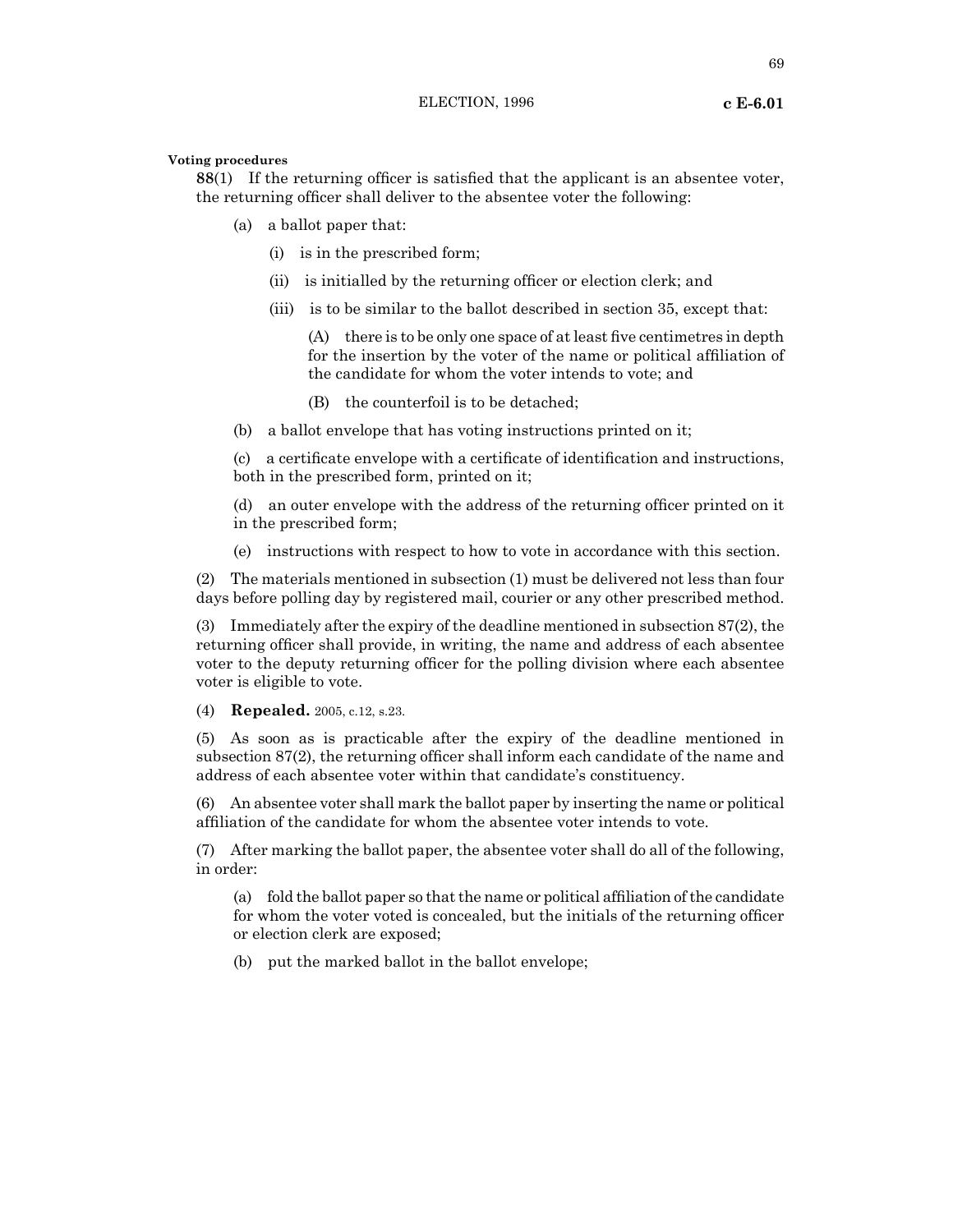(c) seal the ballot envelope;

(d) insertthe ballot envelope in the certificate envelope and sealthe certificate envelope;

- (e) complete and sign the certificate;
- (f) **Repealed.** 2005, c.12, s.23.

(g) put the certificate envelope in the outer envelope and seal the outer envelope;

(h) return the outer envelope to the returning officer by regular mail, registered mail, courier or personal delivery.

(8) For the purposes of this section, the Chief Electoral Officer shall send the returning officer at least one ballot paper for each absentee voter in the returning officer's constituency.

> 1996, c.E-6.01, s.88; 2005, c.12, s.23; 2019, c29, s.42.

## **Post voting procedures**

**89**(1) The returning officer shall keep a separate poll book in which the returning officer or election clerk shall record, with respect to each absentee voter:

- (a) his or her name;
- (b) the polling division in which he or she ordinarily resides; and

(c) the date on which the outer envelope was received, if it is received, by the returning officer pursuant to section 88.

(2) When the returning officer receives an outer envelope, the returning officer shall:

(a) remove the certificate envelope from the outer envelope;

(b) examine the absentee voter's application and the certificate completed by the absentee voter;

(c) if the returning officer is satisfied that the certificate envelope was completed by the absentee voter, deposit the unopened certificate envelope in a ballot box maintained by the returning officer for the purpose; and

(d) if the returning officer is not satisfied that the certificate envelope was completed by the absentee voter, retain the certificate envelope.

(3) A certificate envelope that is retained pursuant to clause  $(2)(d)$  is a rejected ballot.

(4) The returning officer shall ensure that the ballot box mentioned in clause  $(2)(c)$  is kept in a secure manner and that no one, other than the returning officer or the election clerk, has access to it.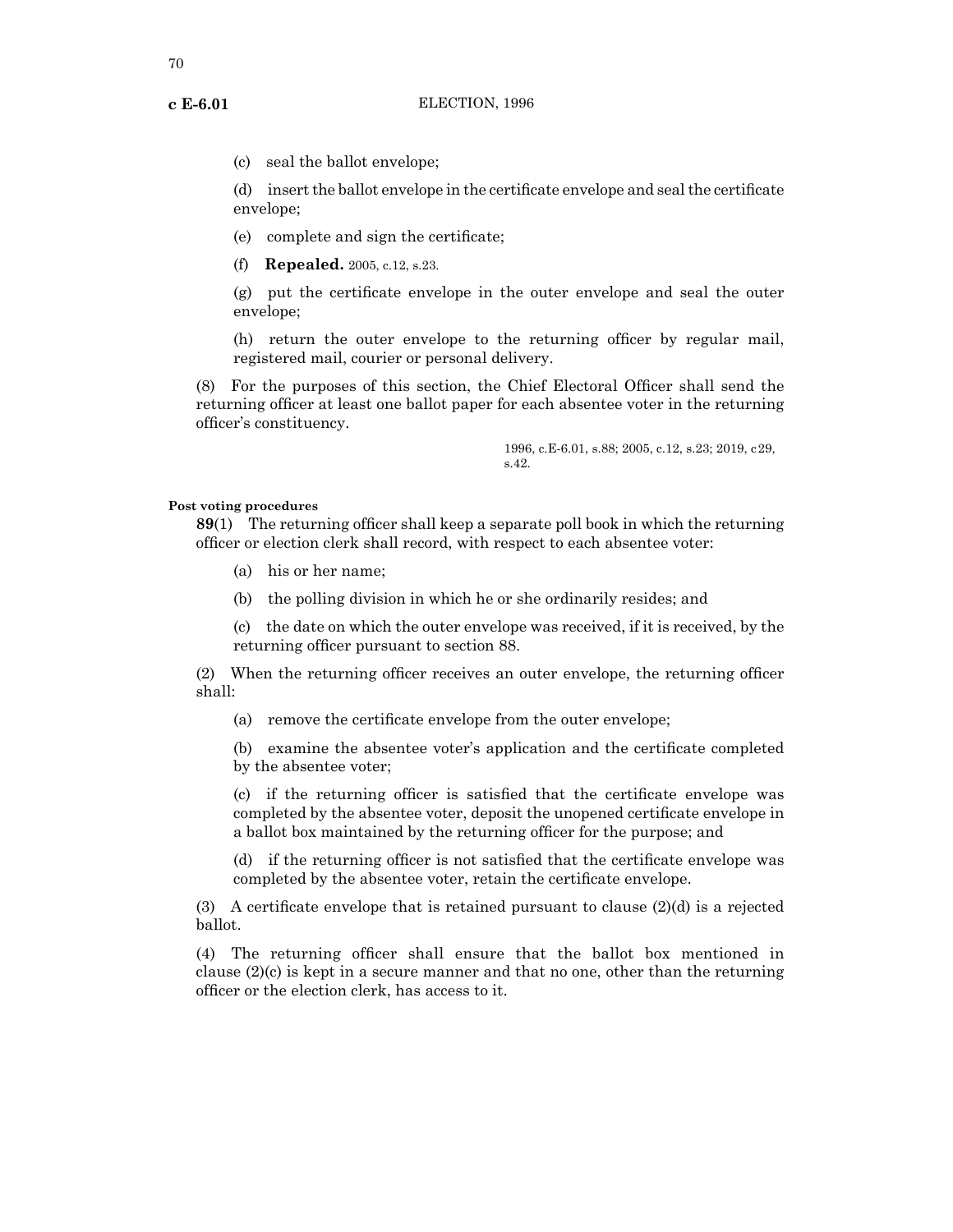(5) The returning officer shall place in the ballot box mentioned in clause  $(2)(c)$ all certificate envelopes that:

(a) in the opinion of the returning officer have been completed by absentee voters;

- (b) are received:
	- (i) if personally delivered, before the close of voting on polling day;

(ii) if delivered by regular mail, registered mail or courier, by 12:00 noon on the 10th day following polling day; and

(c) if delivered by regular mail, registered mail or courier, were received in an outer envelope having a post office stamp or courier receipt showing that the envelope was mailed or sent before the close of voting on polling day.

(6) At 12:00 noon on the 10th day after polling day, the returning officer shall seal the ballot box so that the box cannot be opened without breaking the seal and preserve the ballot box until making his or her final count.

(7) When making a final count, the returning officer shall:

(a) open the ballot box in the presence of any candidate's representatives who are present;

(b) remove all the certificate envelopes from the ballot box;

(c) remove the folded ballots and place the folded ballots in another ballot box, which may be the same ballot box used for other ballots marked pursuant to this division; and

(d) count the ballots in accordance with section 146.

- (8) After completing the final count, the returning officer shall:
	- (a) record the results of the count in the prescribed form; and

(b) mail to each candidate a statement in the prescribed form of the ballots received from absentee voters and the distribution of the votes amongst the candidates.

(9) The returning officer shall:

(a) place in a special envelope all envelopes received by him or her that the returning officer has not opened; and

(b) forward the special envelope to the Chief Electoral Officer at the same time other materials are returned pursuant to section 172.

1996, c.E-6.01, s.89; 2019, c29, s.43.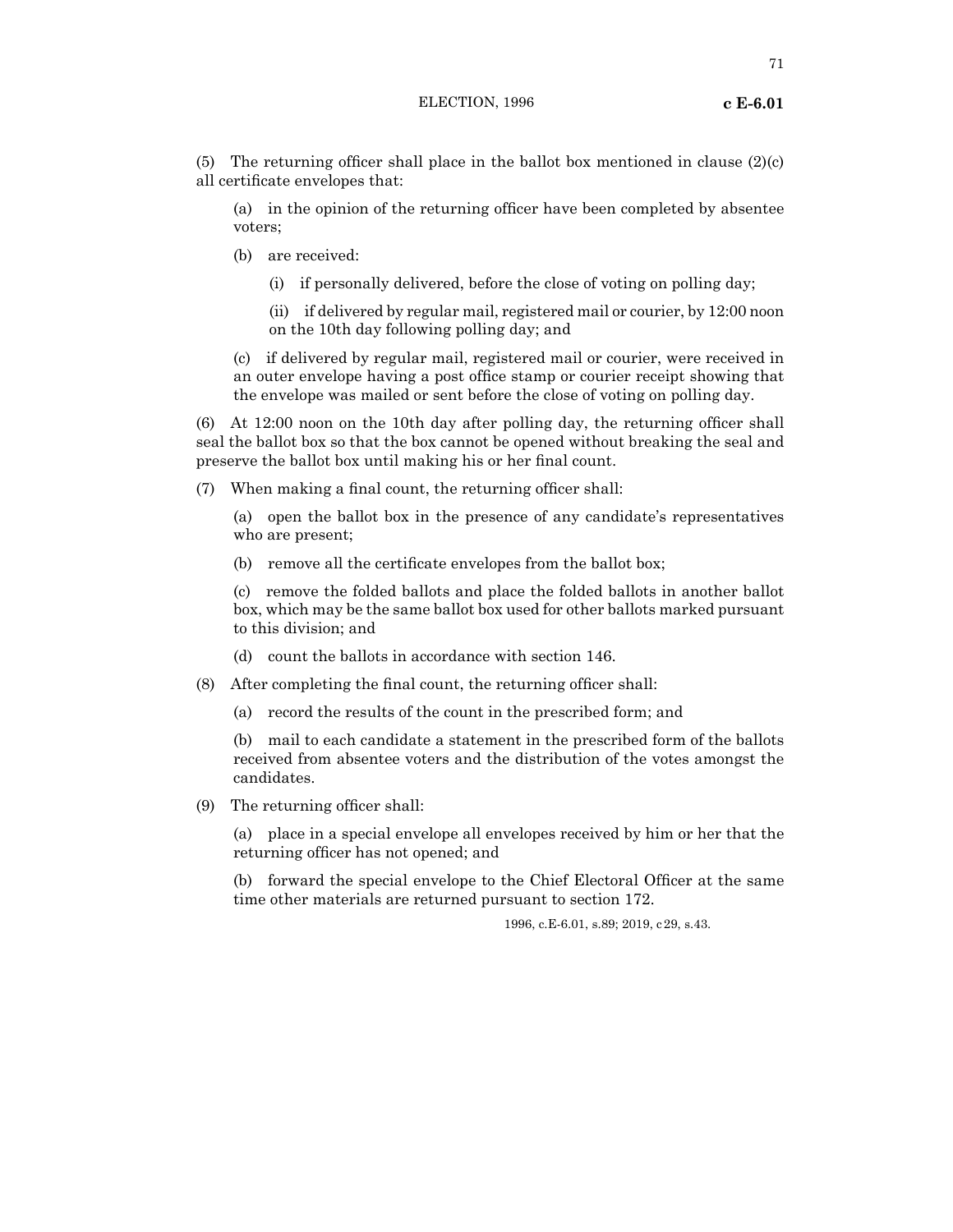## HOMEBOUND VOTER

#### **Homebound voting**

**89.1**(1) In this section and in sections 89.2 and 89.3, **"homebound voter"** means a voter who meets the criteria set out in subsection (2).

(2) A voter is eligible to vote as a homebound voter if that voter presents evidence satisfactory to the returning officer of the constituency in which the voter is eligible to vote that the voter:

(a) is unable to vote at an advance poll or on polling day in the constituency due to a disability; or

(b) is providing care to a person mentioned in clause (a).

(3) Except where otherwise provided in this section and sections 89.2 and 89.3, the provisions of this Act and the regulations with respect to voting at advance polls apply, with any necessary modification, to homebound voting.

#### 2014, c.10, s.18.

#### **Application – homebound voters**

**89.2**(1) A voter who wishes to be considered a homebound voter shall apply to the returning officer by submitting a prescribed voter's declaration form.

 $(2)$  An application pursuant to this section must be received by the returning officer at least eight days before polling day.

(3) An application pursuant to this section:

(a) may be made by facsimile or other means of electronic transmission; and

(b) if made in the manner set out in clause (a), must include the applicant voter's signature in a graphical representation.

## 2014, c.10, s.18.

## **Voting procedures – homebound voters**

**89.3**(1) If the returning officer is satisfied that the applicant is a homebound voter and that it is reasonably practicable to do so, the returning officer shall ensure that the applicant is contacted to schedule an appointment at an agreed time for two election officers to attend on the homebound voter between the first day of advance polling and the close of voting on the last day of advance polling for the purposes of voting in accordance with this section.

(2) If personal attendance by an election officer is not reasonably practicable, the returning officer shall:

(a) authorize the homebound voter to vote by absentee ballot; and

(b) not less than four days before polling day, deliver the absentee ballot and other voting materials to the homebound voter by registered mail, courier or other prescribed method.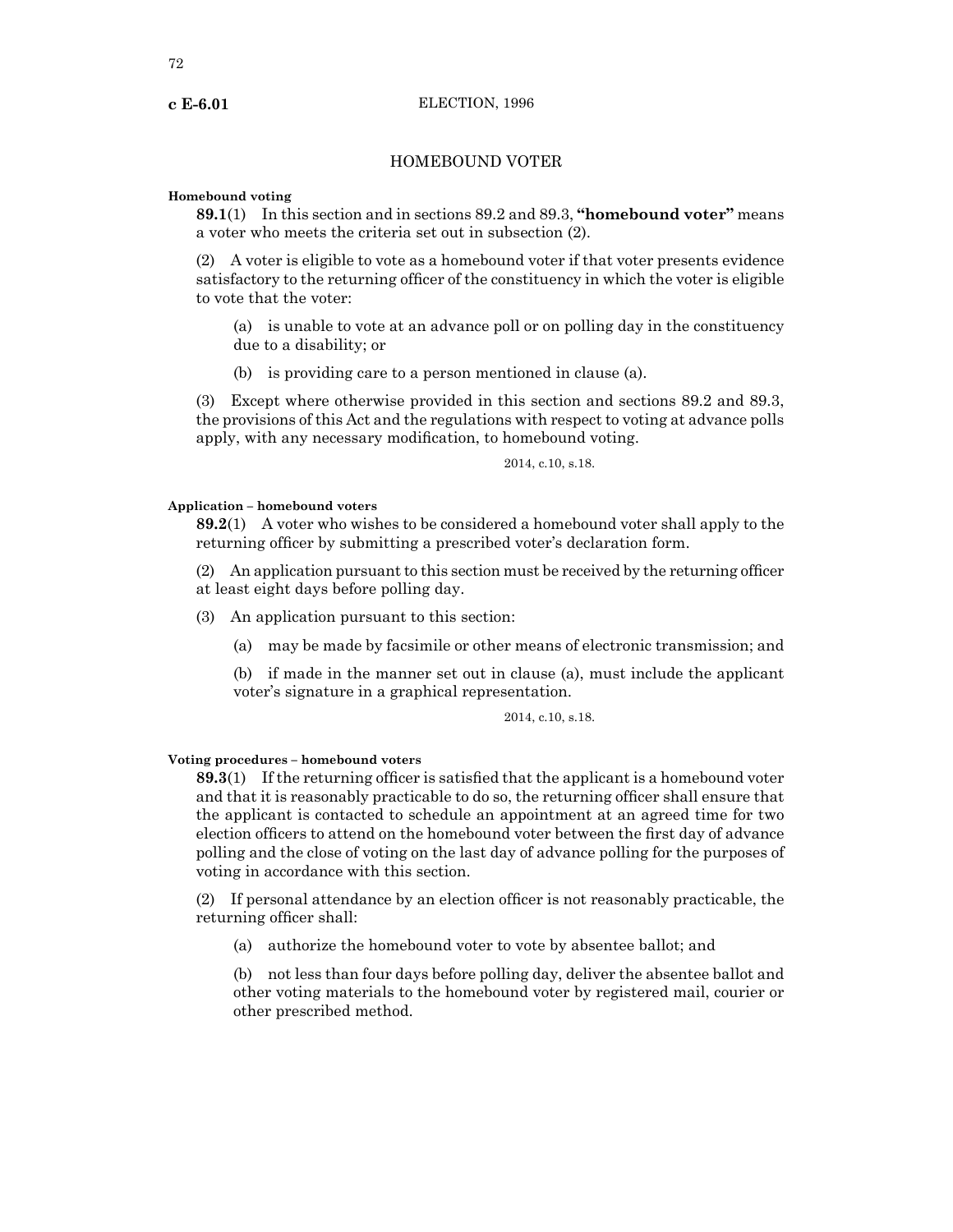(3) If voting materials are provided pursuant to subsection (2) to the homebound voter, sections 88 and 89 apply, with any necessary modification, to the voting procedure that must be followed.

(4) If directed to do so pursuant to subsection (1), the election officers shall, in accordance with subsection (1), attend on and deliver to the homebound voter the following:

- (a) a ballot paper that:
	- (i) is in the prescribed form;
	- (ii) is initialled by the deputy returning officer; and

(iii) is similar to the ballot described in section 35, except that the counterfoil is to be detached;

(b) a ballot envelope that has voting instructions printed on it;

(c) a certificate envelope with a certificate of identification and instructions, both in the prescribed form, printed on it;

(d) instructions with respect to how to vote in accordance with this section.

(5) If election officers are directed pursuant to subsection (1) to attend on a homebound voter, a representative of each candidate in the constituency may also attend with the election officers at the scheduled time.

(5.1) If a homebound voter refuses to allow the candidate's representatives mentioned in subsection (5) entry into the voter's home:

(a) the homebound voter may still vote in accordance with this section; and

(b) the election officers shall note in the poll book that the homebound voter refused entry to the candidate's representatives.

(6) The election officer who is directed pursuant to subsection (1) shall:

(a) allow the homebound voter to vote in accordance with the voting instructions mentioned in subsection (4); and

(b) return the certificate envelope containing the ballot to the returning officer.

(7) A homebound voter shall mark the ballot paper in accordance with the voting instructions mentioned in subsection (4) and in accordance with the instructions provided by the election officer while the election officer is in attendance on the homebound voter.

(8) Sections 77 and 78 apply, with any necessary modification, to a homebound voter who is voting in accordance with subsection (7).

(9) After marking the ballot paper, the voter shall do all of the following, in order:

(a) fold the ballot paper so that the name or political affiliation of the candidate for whom the voter voted is concealed, but the initials of the returning officer or election clerk are exposed;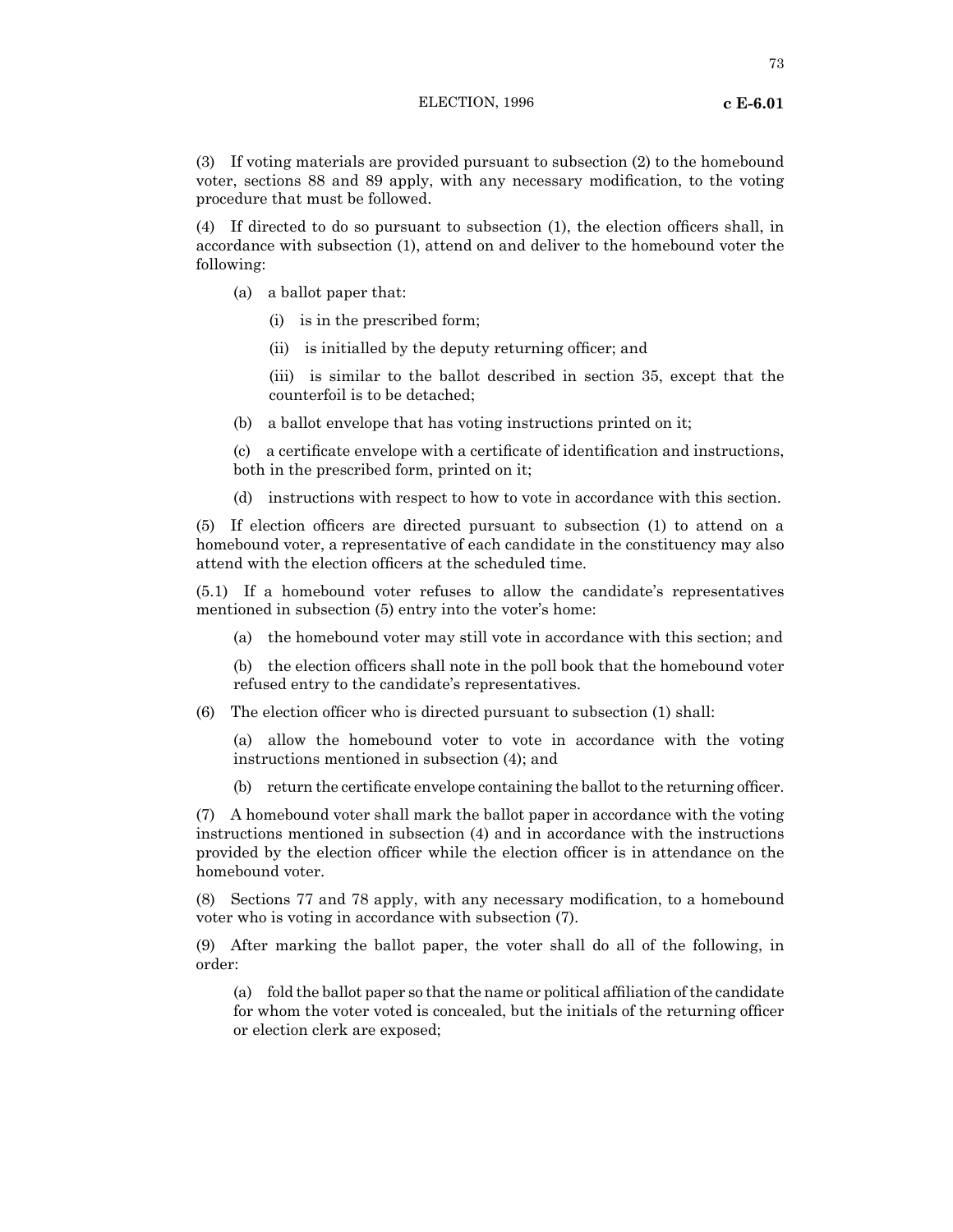- (b) put the marked ballot paper in the ballot envelope;
- (c) seal the ballot envelope;

(d) insertthe ballot envelope in the certificate envelope and sealthe certificate envelope;

- (e) complete and sign the certificate;
- (f) return the certificate envelope to the election officer.

 $(10)$  Subject to subsection  $(10.1)$ , section 89 applies, with any necessary modification, to the post-voting procedures that are to govern the certificate envelope and ballot returned pursuant to subsection (9).

(10.1) Ballots returned pursuant to subsection (9) shall be counted at the same time as ballots mentioned in section 141.

(11) As soon as is practicable after all homebound voters have voted pursuant to this section, the returning officer shall provide, in writing, the name and address of each homebound voter to the deputy returning officer for the polling division where the homebound voter is eligible to vote.

(12) When delivering the written notice to the deputy returning officer pursuant to subsection (11), the returning officer shall inform each candidate of the name and address of each homebound voter.

(13) For the purposes of this section, the Chief Electoral Officer shall send the returning officer at least one ballot paper for each homebound voter in the returning officer's constituency.

2014, c.10, s.18; 2019, c29, s.44.

## MOBILE POLLS

**When mobile polls may be established**

**90**(1) A returning officer may establish one or more mobile polls if:

(a) in the opinion of the returning officer, it is appropriate to establish mobile polls; and

(b) the Chief Electoral Officer has approved the establishment of the mobile polls.

(2) The returning officer shall give notice of mobile polls by:

(a) posting a notice of the mobile polls in the office of the returning officer;

(b) if the Chief Electoral Officer approves the establishment of mobile polls before the issue of the writ, including a notice in the election proclamation; and

(c) providing each candidate with a written notice of the mobile polls.

1996, c.E-6.01, s.90; 2019, c29, s.45.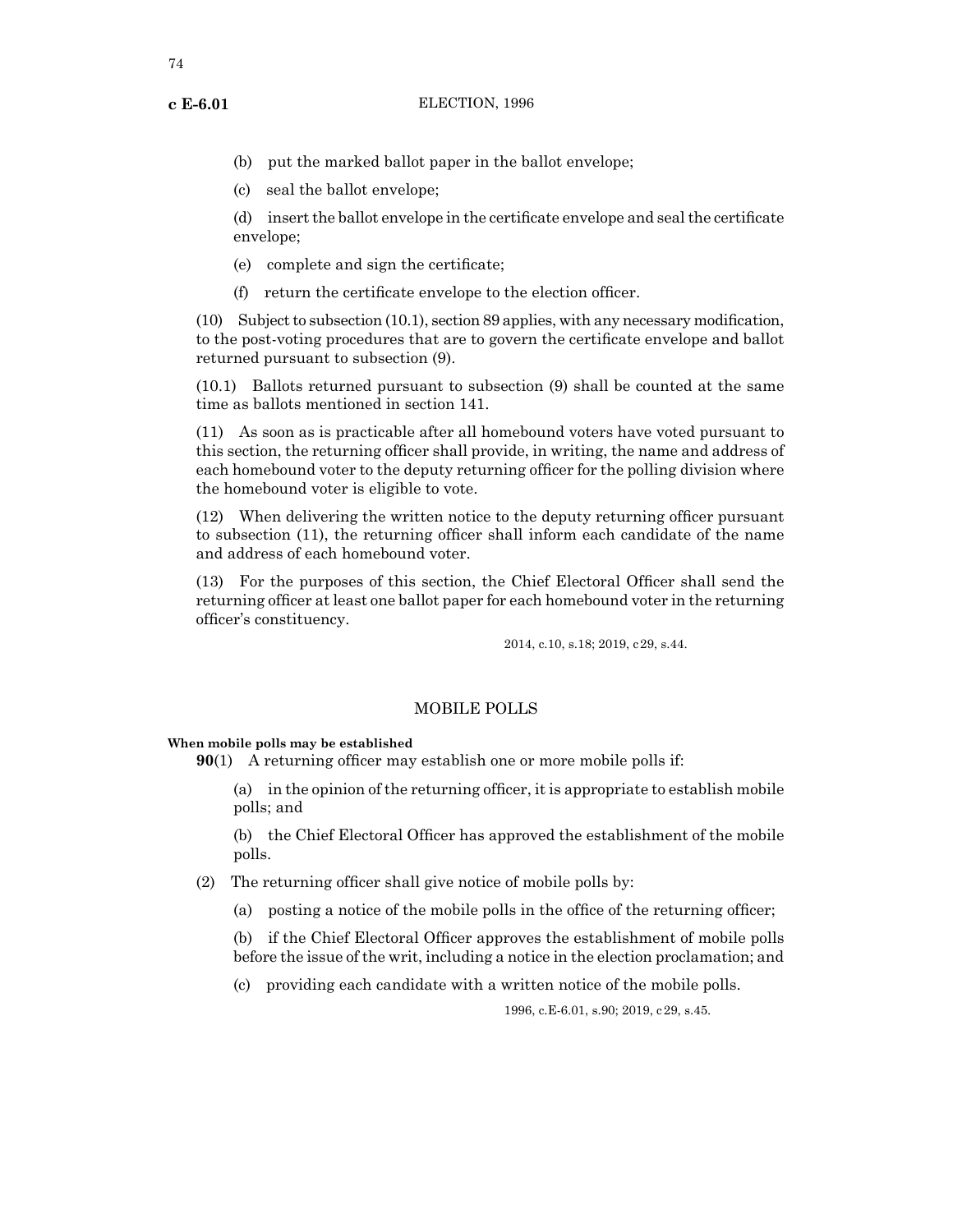## **When mobile polls are to be held**

**91**(1) Mobile polls are to be open at any hours that the returning officer considers necessary from the day of the first advance poll to 8:00 p.m. on polling day and that the Chief Electoral Officer has approved.

(2) A mobile poll may be held at any location.

1996, c.E-6.01, s.91.

#### **Voting at mobile polls**

**92**(1) Voting at mobile polls is to be conducted in the same manner as voting at polls on polling day or at advance polls.

(2) The provisions of this Act and the regulations with respect to voting:

(a) at advance polls apply, with any necessary modification, to mobile polls open on advance polling days;

(b) at polls on polling day apply, with any necessary modification, to mobile polls open on polling day.

(3) The returning officer shall appoint a deputy returning officer and poll clerk for each mobile poll.

(4) **Repealed.** 2014, c.10, s.19.

(5) Not more than one candidate's representative for each candidate may accompany the poll officials.

(6) The deputy returning officer shall take any measures that are required to ensure that voters may vote in secrecy.

(7) The deputy returning officer shall bring with him or her to the locations where a mobile poll is to be held the election proclamation, the ballot box, the ballot papers, the notices and any other necessary forms and election documents.

(8) The deputy returning officer is not required to post the election proclamation or any other notices at the location where a mobile poll is being held.

(9) **Repealed.** 2011, c.5, s.8.

(10) A voter who votes at a mobile poll is not entitled to vote at an advance poll or at a polling place on polling day or to cast an absentee ballot.

> 1996, c.E-6.01, s.92; 2011, c.5, s.8; 2014, c.10, s.19.

#### **Duties of deputy returning officer at mobile poll**

**93**(1) The deputy returning officer shall note on the prescribed form the following for each voter who votes at a mobile poll:

- (a) name;
- (b) **Repealed**. 2019, c29, s.46.
- (c) post office address;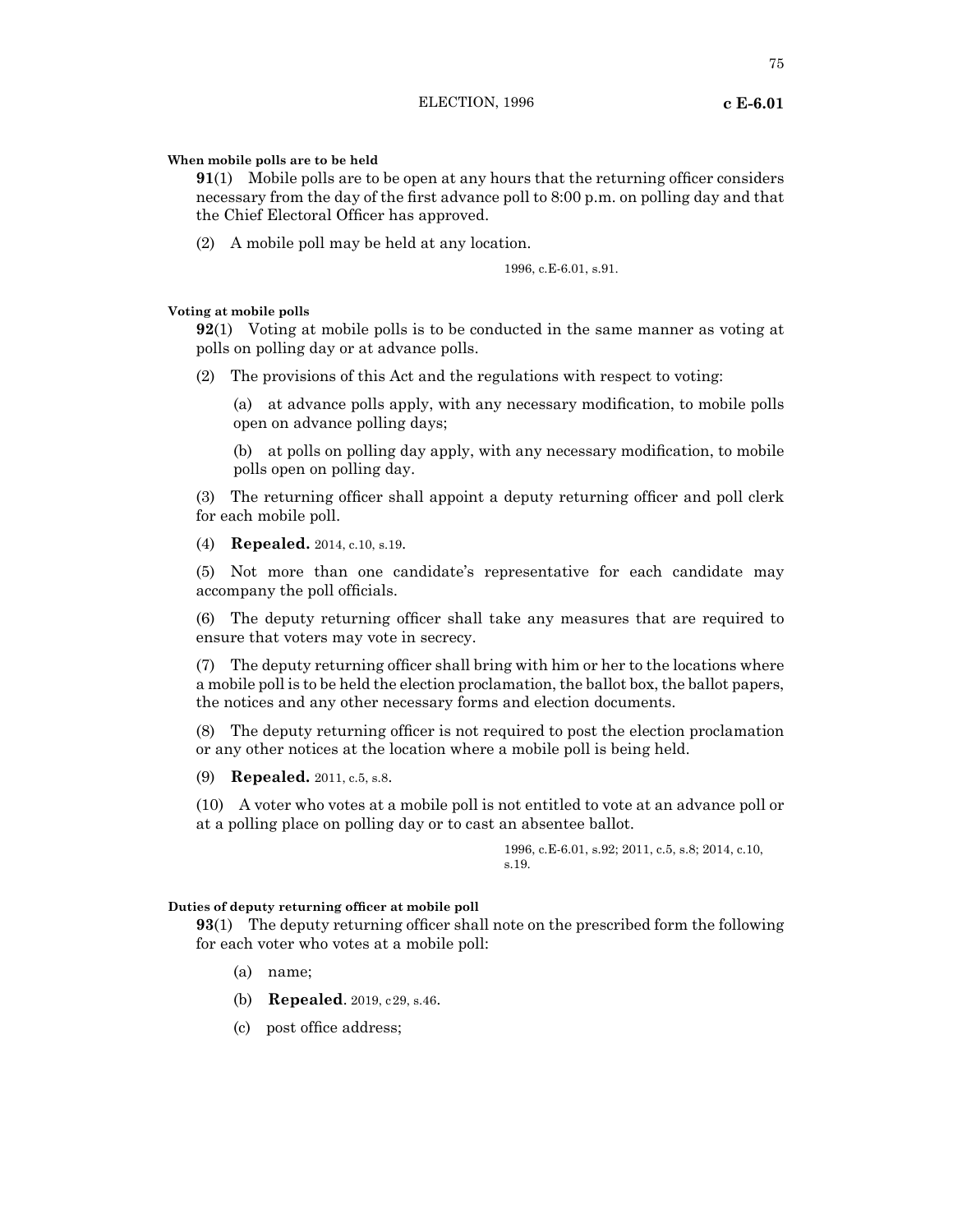(d) location of residence;

(e) poll number of the polling division where the voter is otherwise eligible to vote.

(2) At the close of any mobile poll held on any advance polling day, the deputy returning officer shall immediately return the prescribed form to the returning officer.

(3) Before the opening of polling places on polling day:

(a) the returning officer shall send to each deputy returning officer responsible for the polling place a copy of each form mentioned in subsection (1) that contains the names of voters who have been noted as being eligible to vote at the polling place for the polling division; and

(b) the deputy returning officer shall strike from the voters' list the names of voters whose names are on forms sent pursuant to clause (a).

(4) The ballots received from voting at mobile polls are to be counted in accordance with sections 141 to 143.

1996, c.E-6.01, s.93; 2019, c29, s.46.

## TEMPORARILY DISPLACED VOTERS (GENERAL ELECTIONS)

#### **Temporarily displaced voters - defined**

**94** In this section and in sections 95 to 102:

- (a) **"poll"** means a poll established pursuant to section 95;
- (b) **"temporarily displaced voter"** means a voter in a general election who:

(i) is absent on polling day from the constituency where he or she is ordinarily resident;

- (ii) has not voted before polling day; and
- (iii) cannot conveniently return on polling day to the constituency to vote.

1996, c.E-6.01, s.94.

## **Establishment of poll for temporarily displaced voters**

**95**(1) A returning officer may establish a poll for temporarily displaced voters if the returning officer considers it necessary and has received the approval of the Chief Electoral Officer.

(2) Ifthe returning officer considers that special or unusual circumstances exist and if the returning officer has received the approval of the Chief Electoral Officer, the returning officer may establish one or more mobile polls for temporarily displaced voters, and, if mobile polls are established, the provisions of this Act with respect to voting at mobile polls apply, with any necessary modification.

(3) The returning officer may establish a polling place for temporarily displaced voters at the returning officer's office.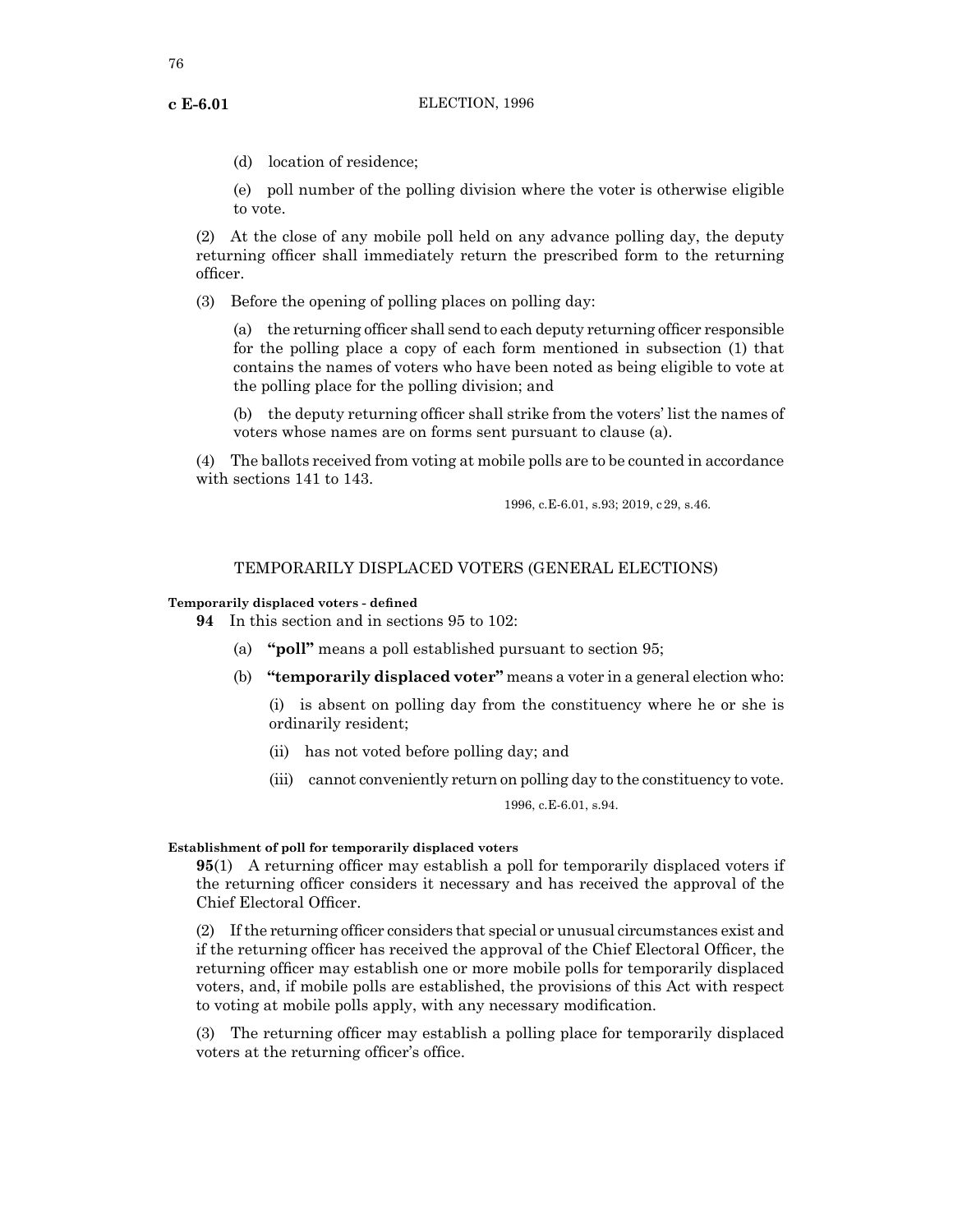(4) Not more than one candidate's representative for each candidate may be at any poll established pursuant to this section.

(5) No poll may be established pursuant to this section in the case of a by-election or postponed election.

1996, c.E-6.01, s.95.

#### **Ballot paper for temporarily displaced voters**

**96**(1) The ballot paper to be used for voting at a poll must be in the prescribed form and be similar to the ballot paper required by section 35 except that there is to be only one space, at least five centimetres in depth, for the insertion by the voter of the name or political affiliation of the candidate for whom the voter intends to vote.

(2) If a constituency has a poll, the Chief Electoral Officer shall send to the returning officer:

- (a) at least one ballot paper for each voter in the poll; and
- (b) a sufficient supply of ballot envelopes containing a voter's declaration.

1996, c.E-6.01, s.96; 2005, c.12, s.24.

## **Location of polling places**

**97**(1) The returning officer shall establish, on polling day, a polling place in every location that the returning officer considers necessary to allow temporarily displaced voters to vote.

(2) The returning officer may do any things that he or she considers necessary with respect to the establishment of the polling places.

## 1996, c.E-6.01, s.97.

#### **Alternative hours of voting**

**98**(1) If the returning officer is satisfied that voters entitled to vote in a polling place established pursuant to section 97 can conveniently vote within a period of four hours, the returning officer may provide that the polling place is to be open for voting for one period of four consecutive hours.

(2) The period of four consecutive hours mentioned in subsection (1) is to be between the hours of 9:00 a.m. and 8:00 p.m.

(3) Notwithstanding subsections (1) and (2), if the deputy returning officer is satisfied that every temporarily displaced voter eligible to vote at the polling place has voted, the deputy returning officer may close the polling place.

1996, c.E-6.01, s.98.

#### **Voting procedures**

**99**(1) Notwithstanding section 61, a temporarily displaced voter may vote at a polling place established pursuant to section 97 for a candidate nominated for the constituency in which the voter is ordinarily resident.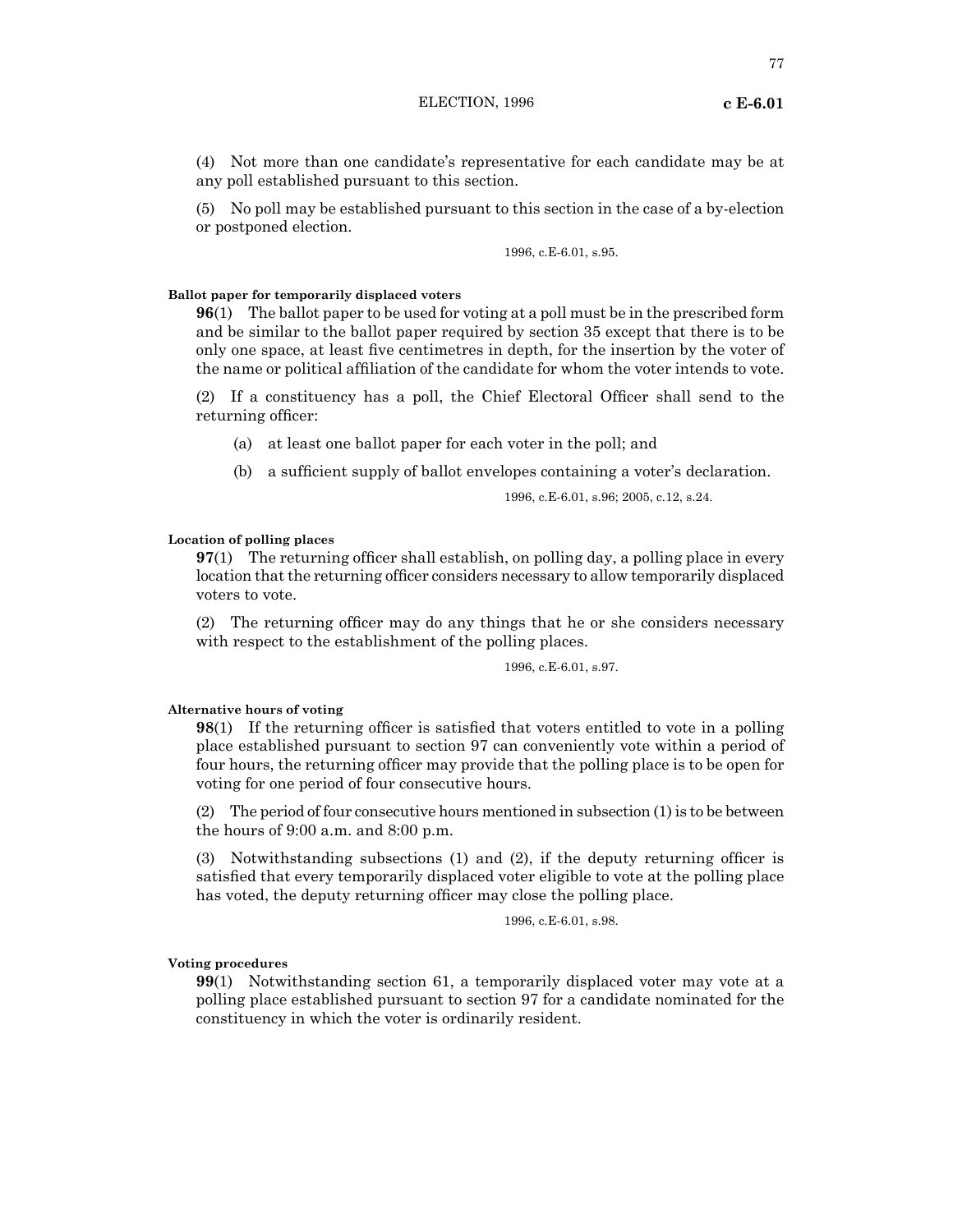(2) Voting at a polling place established pursuant to section 97 is to be conducted during the same hours and in the same manner as voting at any other polling place subject to the modifications made by sections 94 to 98 and this section.

(3) On entering the polling place, a temporarily displaced voter shall state his or her name, post office address, location of residence and the constituency in which he or she was ordinarily resident on the day on which the writ was issued.

(4) The poll clerk shall:

(a) complete the voter's declaration on the ballot envelope from the information supplied by the voter and from the material furnished by the Chief Electoral Officer with respect to constituencies in Saskatchewan; and

(b) record the name of the temporarily displaced voter in the poll book and fill in the appropriate spaces opposite the voter's name.

- (5) The deputy returning officer shall:
	- (a) request the temporarily displaced voter to make a voter's declaration; and

(b) after the temporarily displaced voter has completed the declaration, give the voter a ballot paper initialled in a manner so that when the part used by the voter is folded the initials can be seen without opening the ballot paper.

(6) On receiving a ballot paper, a temporarily displaced voter shall enter the voting station provided to mark the ballot paper.

(7) The temporarily displaced voter shall mark the ballot paper by inserting the name or political affiliation of the candidate for whom the voter intends to vote.

(8) If the temporarily displaced voter requires:

(a) assistance in voting, the assistance is to be provided in accordance with section 77; or

(b) an interpreter, the interpreter is to be provided in accordance with section 78.

(9) After marking the ballot paper, the temporarily displaced voter shall:

(a) fold the ballot paper so that the name or political affiliation of the candidate for whom the voter voted is concealed, but the initials of the deputy returning officer are exposed; and

(b) leave the voting station.

(10) On receiving a ballot paper from a temporarily displaced voter, the deputy returning officer shall, in the full view of the voter and all others present:

(a) without unfolding the ballot paper or in any way disclosing the name or political affiliation of the candidate for whom the voter voted, examine the initials appearing on the ballot paper to ensure that it is the same ballot paper that the deputy returning officer delivered to the voter; and

- (b) if it is the same ballot paper:
	- (i) remove and destroy the counterfoil;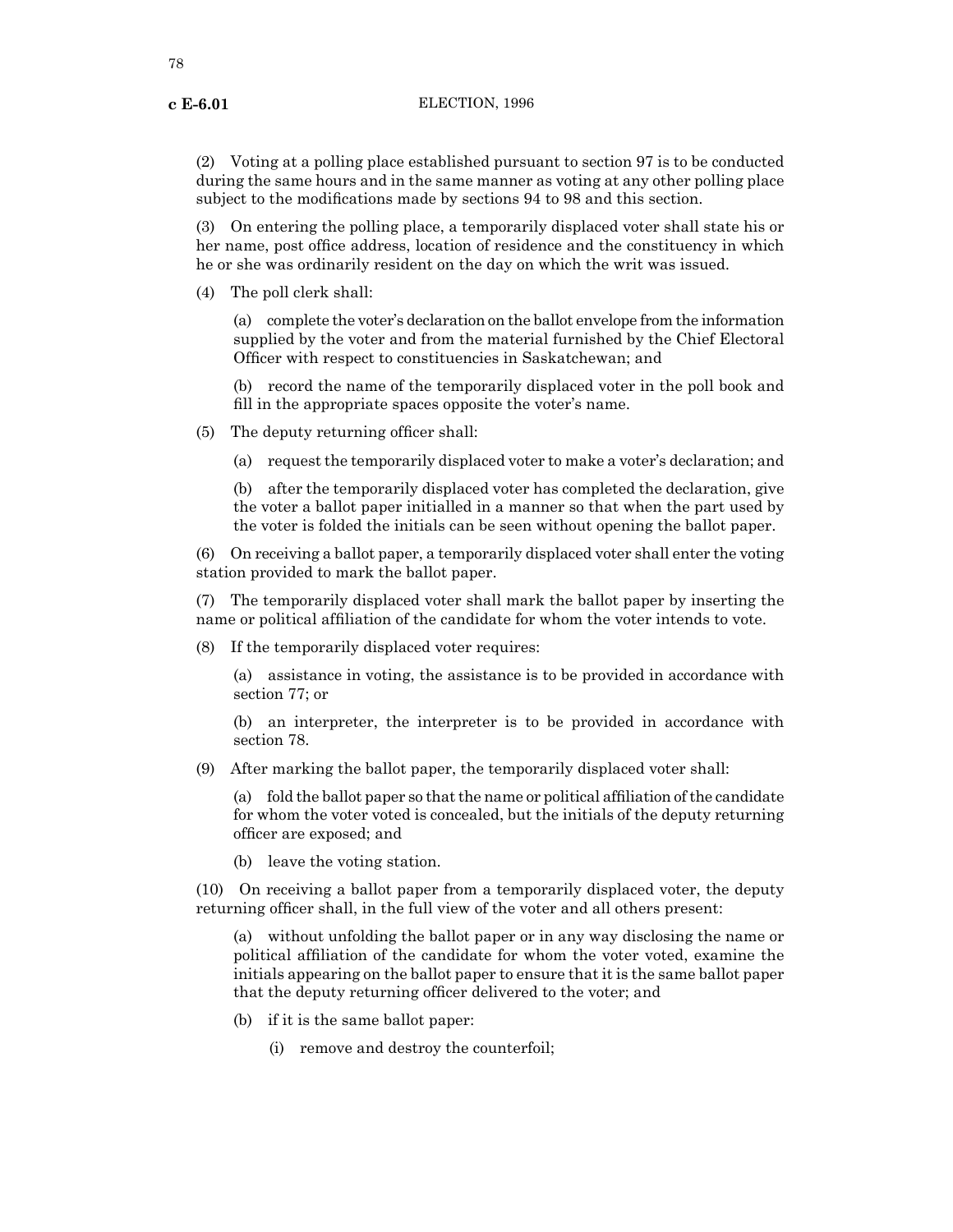79

(ii) place the ballot in the ballot envelope containing the voter's declaration of the temporarily displaced voter and seal the envelope; and

(iii) at the request of the voter, either deposit the ballot envelope in the ballot box or return it to the voter or to the voter's friend who is accompanying the voter to deposit the ballot envelope in the ballot box.

(11) No temporarily displaced voter who refuses to make the voter's declaration when requested to do so pursuant to subsection (5) is entitled to a ballot paper or to vote.

(12) If a temporarily displaced voter refuses to make a voter's declaration, the poll clerk shall note the refusal in the poll book.

(13) The manner in which a temporarily displaced voter designates the candidate for whom he or she intends to vote is immaterial if the intention of the voter is clearly indicated.

1996, c.E-6.01, s.99; 2019, c29, s.47.

#### **Procedures after closing polling place**

**100**(1) Immediately after the close of a polling place established pursuant to section 97, the deputy returning officer shall do the things prescribed in this section in the order prescribed in this section.

(2) The deputy returning officer shall do the things prescribed in this section in the presence and in full view of the persons who are entitled pursuant to subsection 63(3) to be present.

(3) The deputy returning officer shall:

(a) count the number of temporarily displaced voters whose names appear in the poll book as having voted;

(b) make an entry of the number of those names on the line immediately below the last name recorded in the following manner:

"The number of temporarily displaced voters who voted at the election at this polling place is  $\ddot{\hspace{1cm}}$  ; and

- (c) sign his or her name after that entry.
- (4) The deputy returning officer shall:

(a) count the unused ballot papers undetached from the books of ballot papers;

(b) place the unused ballot papers together with the stubs of used ballot papers in the special envelope supplied for the purpose;

(c) indicate on the special envelope the number of unused ballot papers enclosed;

(d) seal the special envelope; and

(e) record the number of unused ballot papers on the ballot paper account and poll statement.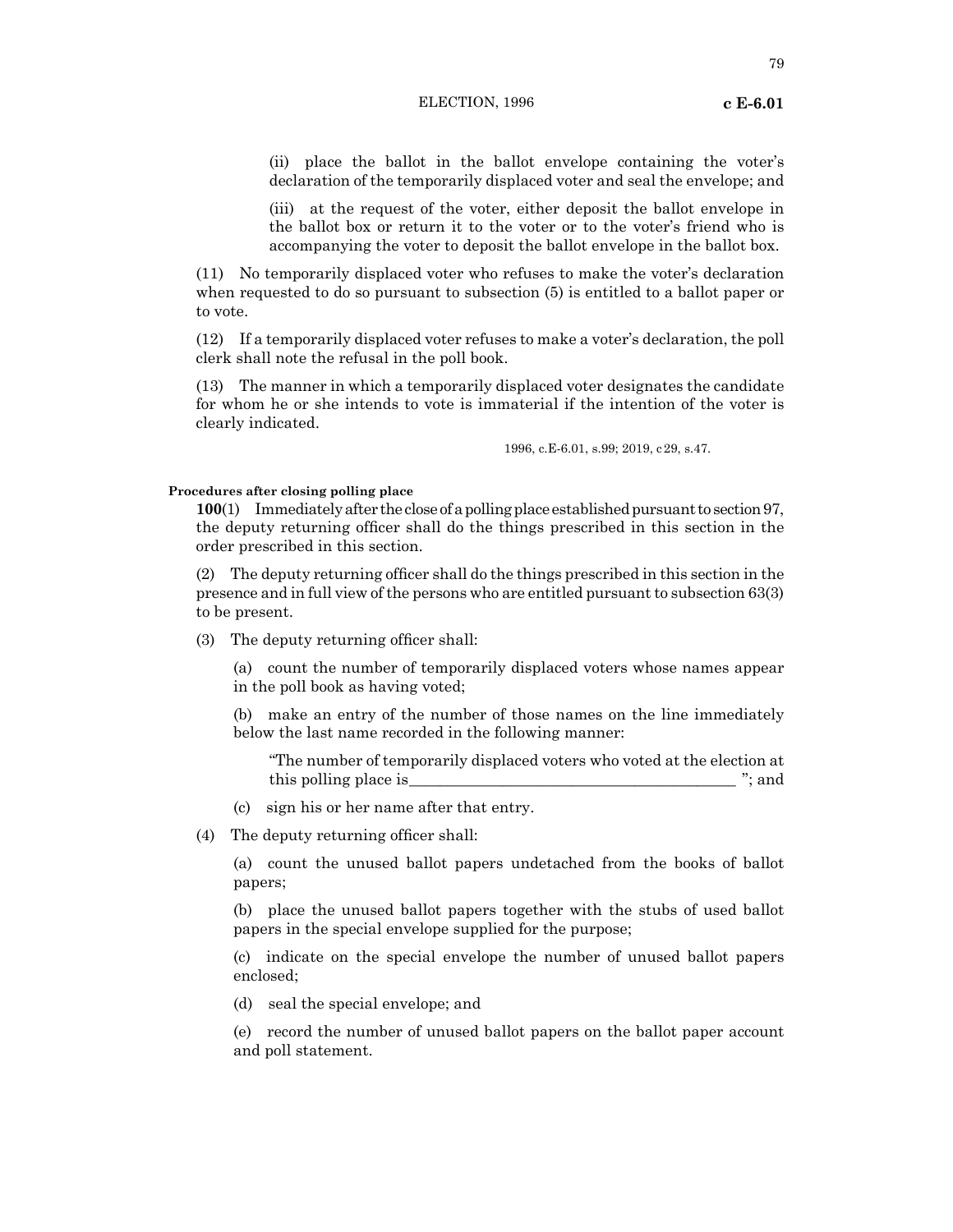(5) The deputy returning officer shall:

(a) count the number of spoiled and declined ballots;

(b) place the spoiled and declined ballots in the special envelope supplied for the purpose;

(c) record on the special envelope the number of spoiled and declined ballots;

(d) seal the special envelope; and

(e) record the number of spoiled and declined ballots on the ballot paper account and the poll statement.

(6) When the deputy returning officer is satisfied with the accuracy of the ballot paper account and poll statement, he or she shall sign each copy of them and direct the poll clerk to sign them.

(7) The deputy returning officer shall place the ballot paper account and poll statement in the special envelope supplied for that purpose.

(8) The deputy returning officer shall administer the oath or declaration in the prescribed form to the poll clerk who shall make the oath or declaration.

(9) The deputy returning officer shall place in the large envelope supplied for that purpose the following material:

- (a) the envelope containing the unused ballot papers;
- (b) the envelope containing the spoiled and declined ballots; and
- (c) the written appointments delivered by candidates' representatives.

(10) The deputy returning officer shall seal and sign the large envelope mentioned in subsection (9).

(11) The deputy returning officer shall place in the ballot box supplied for that purpose:

- (a) the poll book;
- (b) the ballot paper account and poll statement; and
- (c) the large envelope mentioned in subsection (9).

(12) The deputy returning officer shall seal the ballot box mentioned in subsection 99(10) and the ballot box mentioned in this section with one of the seals prescribed by the Chief Electoral Officer.

(13) The deputy returning officer shall place his or her own seal on each of the ballot boxes.

(14) The deputy returning officer shall satisfy himself or herself that the seals mentioned in subsections (12) and (13) are placed in a manner that the ballot boxes cannot be opened and nothing can be deposited in them without breaking the seals.

(15) The deputy returning officer shall immediately deliver to the returning officer the sealed ballot box mentioned in subsection 99(10) containing the unopened ballot envelopes, and the returning officer shall deliver them to the Chief Electoral Officer.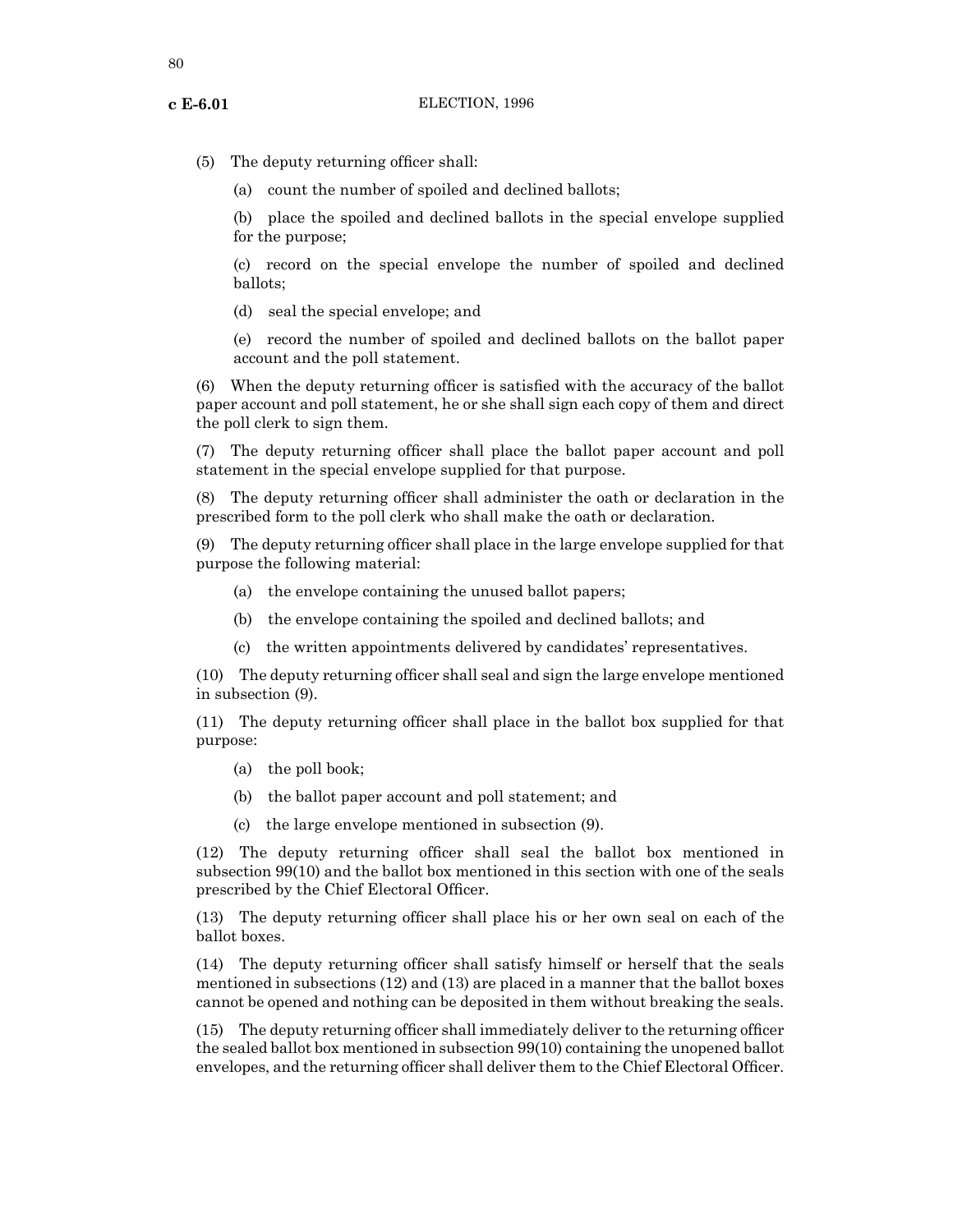81

(16) The deputy returning officer shall protect all election material in his or her possession.

(17) Within two days after polling day, the deputy returning officer shall deliver to the returning officer in accordance with section 143:

(a) the ballot box that contains the poll book, the special envelope containing the ballot paper account and poll statement, and the large envelope mentioned in subsection (9); and

(b) the oath or declaration of the deputy returning officer in the prescribed form.

(18) The deputy returning officer shall allow any candidate's representatives who are present to observe the deputy returning officer's actions and to initial the ballot paper account, the poll statement, any envelope, the ballot box and any seal mentioned in this section.

1996, c.E-6.01, s.100; 2019, c29, s.48.

#### **Handling of ballot boxes with ballot envelopes**

**101**(1) The Chief Electoral Officer shall deal with the ballot boxes received pursuant to section 100 in the manner and in the order prescribed in this section.

(2) Subject to subsection (2.1), the Chief Electoral Officer shall do the things prescribed in this section in the presence and in full view of the persons who are entitled pursuant to subsection 63(3) to be present.

(2.1) Notwithstanding subsection 63(3), for the purposes of subsection (2), the total number of candidate's representatives that are entitled to be present is as follows:

(a) two candidate's representatives for each registered political party; and

(b) one candidate's representative for each candidate who is not endorsed by a registered political party.

(3) Subject to subsection (4), the Chief Electoral Officer shall do the things prescribed in this section five days after polling day, at 10:00 a.m.

(4) If the day mentioned in subsection (3) is a Sunday or a holiday, the Chief Electoral Officer shall do the things on the next following day that is not a Sunday or holiday.

(5) The Chief Electoral Officer shall open the ballot box mentioned in subsection 99(10) and remove all the ballot envelopes.

(6) Without opening any ballot envelope, the Chief Electoral Officer shall sort the ballot envelopes into groups according to the constituencies in which the temporarily displaced voters declared they were eligible to vote.

(7) The Chief Electoral Officer shall make a list for each constituency affected, showing:

(a) the name and address of each temporarily displaced voter from the constituency who made a voter's declaration; and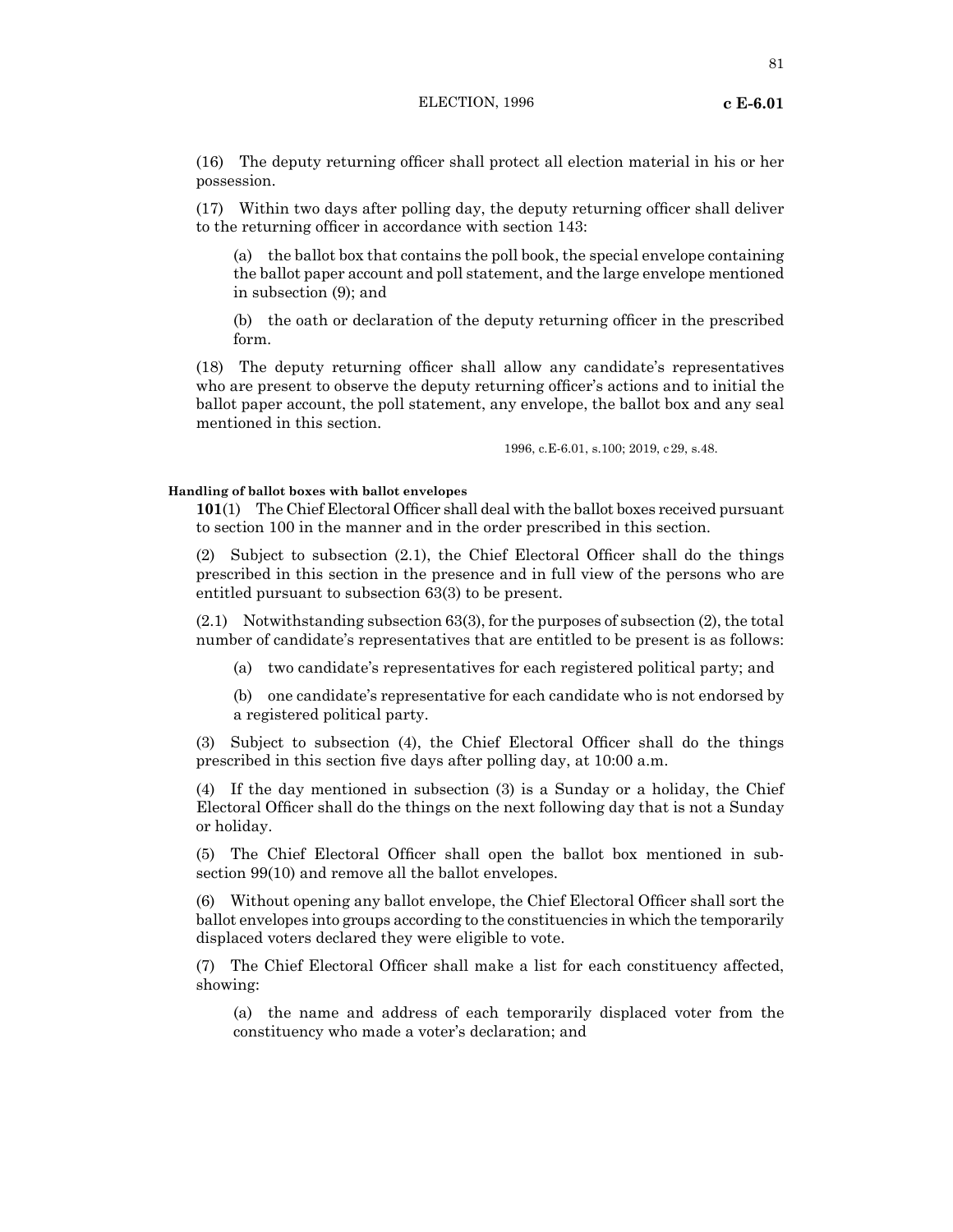82

(b) the number of the polling division or the location of the voter's residence set out in the voter's declaration on the ballot envelope.

(8) The Chief Electoral Officer shall enclose the list mentioned in subsection (7) in a special envelope supplied for that purpose, seal the envelope and address it to the returning officer for the constituency to which it relates.

(9) The Chief Electoral Officer shall place each group of ballot envelopes in a ballot box supplied for that purpose, seal the ballot box with his or her seal and allow any candidate's representative present to examine the seal.

(10) The Chief Electoral Officer shall address the ballot box to the returning officer for the constituency to which the ballots enclosed in it relate.

(11) The Chief Electoral Officer shall deliver to the returning officers to whom they are addressed the special envelopes containing the voters' list and the ballot box containing the ballot envelopes of temporarily displaced voters.

(12) The Chief Electoral Officer shall forward to each returning officer a written report that sets out:

(a) the number of ballot envelopes received by the Chief Electoral Officer from each deputy returning officer who conducted voting pursuant to section 99;

(b) the names and addresses of the returning officers in other constituencies to whom the Chief Electoral Officer has forwarded ballot envelopes; and

(c) the number of ballot envelopes forwarded to each returning officer.

1996, c.E-6.01, s.101; 2019, c29, s.49.

## **Preserving ballots until final count**

**102**(1) If a returning officer receives a ballot box in accordance with section 101, the returning officer shall:

(a) keep the ballot box safe and prevent any person, other than the returning officer and the election clerk, from having access to it;

(b) seal the ballot box with his or her own seal in a manner so that it cannot be opened without the seal being broken; and

(c) preserve the ballot box until the time for making the final count.

(2) If a returning officer receives the lists of temporarily displaced voters who made a voter's declaration in accordance with section 99, the returning officer shall:

(a) preserve the lists until the time for making the final count; and

(b) permit any candidate in the constituency or candidate's representative to examine the lists at all reasonable times.

1996, c.E-6.01, s.102.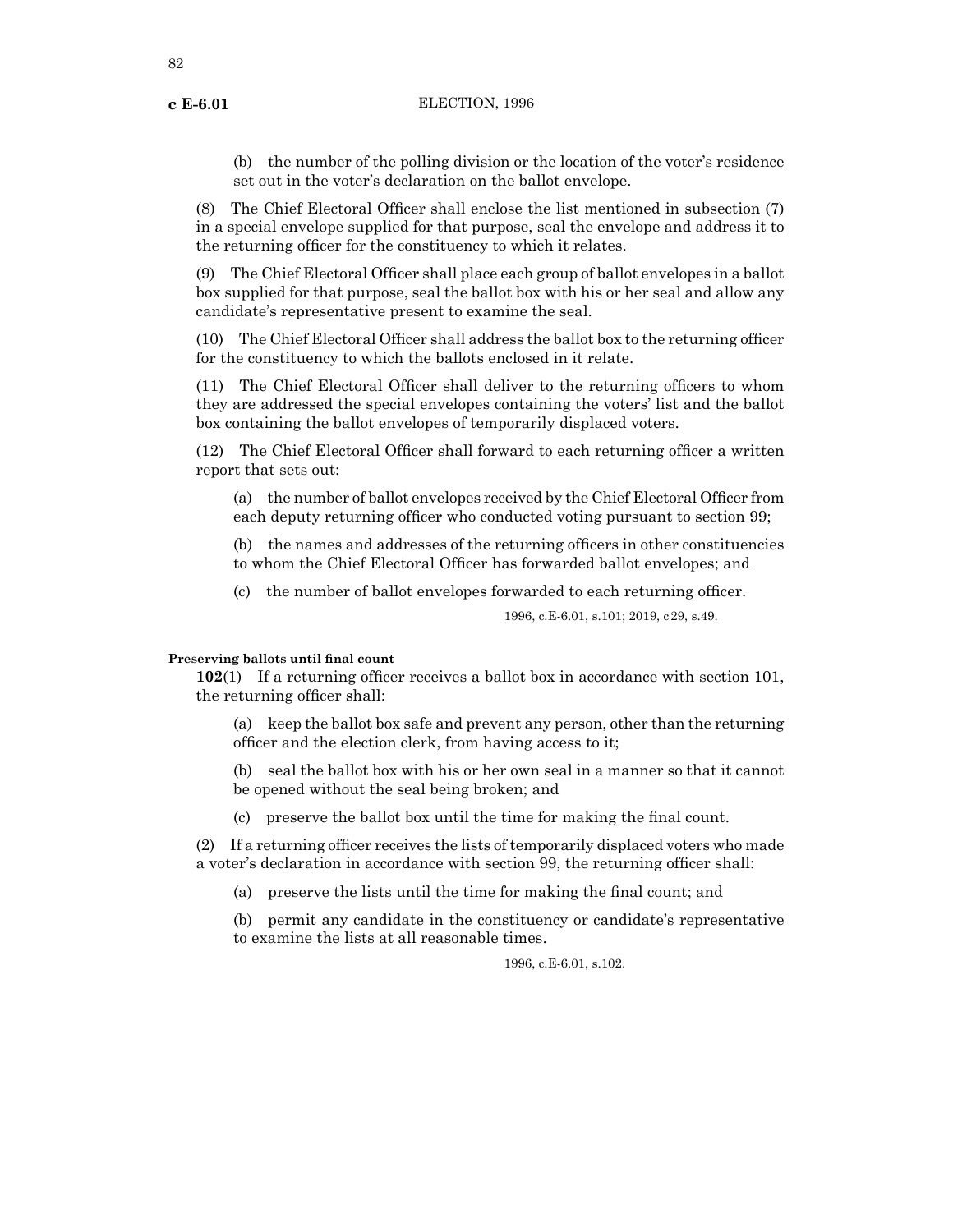#### **Establishment of poll in hospitals**

**103**(1) In this section and in sections 104 to 110, **"hospital poll"** means a poll established pursuant to this section.

(2) A returning officer shall establish a poll in each hospital in the constituency for which the returning officer is appointed.

(3) No poll may be established pursuant to this section in the case of a by-election or postponed election.

1996, c.E-6.01, s.103.

#### **Ballot paper for hospital voters**

**104**(1) The ballot paper to be used for voting at a hospital poll must be in the prescribed form and be similar to the ballot paper prescribed in section 35 except that there is to be only one space, at least five centimetres in depth, for the insertion by the voter of the name or political affiliation of the candidate for whom the voter intends to vote.

(2) If a constituency has a hospital poll, the Chief Electoral Officer shall send to the returning officer:

- (a) at least one ballot paper for each voter in the poll; and
- (b) a sufficient supply of ballot envelopes containing a voter's declaration.

1996, c.E-6.01, s.104; 2005, c.12, s.25.

## **Location of polling places**

**105**(1) The returning officer shall, in consultation with an official of the hospital, determine:

- (a) the number of polls to be established within the hospital; and
- (b) the format that each poll is to take as either a fixed location, bed-to-bed visitations, or both.

(2) The returning officer may do any things that the returning officer considers necessary with respect to the establishment of the polling places mentioned in subsection (1).

(3) If a voter in a hospital is unable to go to any polling place established pursuant to subsection (1) and requests that the voter be permitted to vote at any other place in the hospital, the deputy returning officer or the poll clerk shall:

- (a) take the ballot box and all other election material to the place designated by the voter; and
- (b) ensure that the voter may vote in secrecy.

2019, c29, s.50.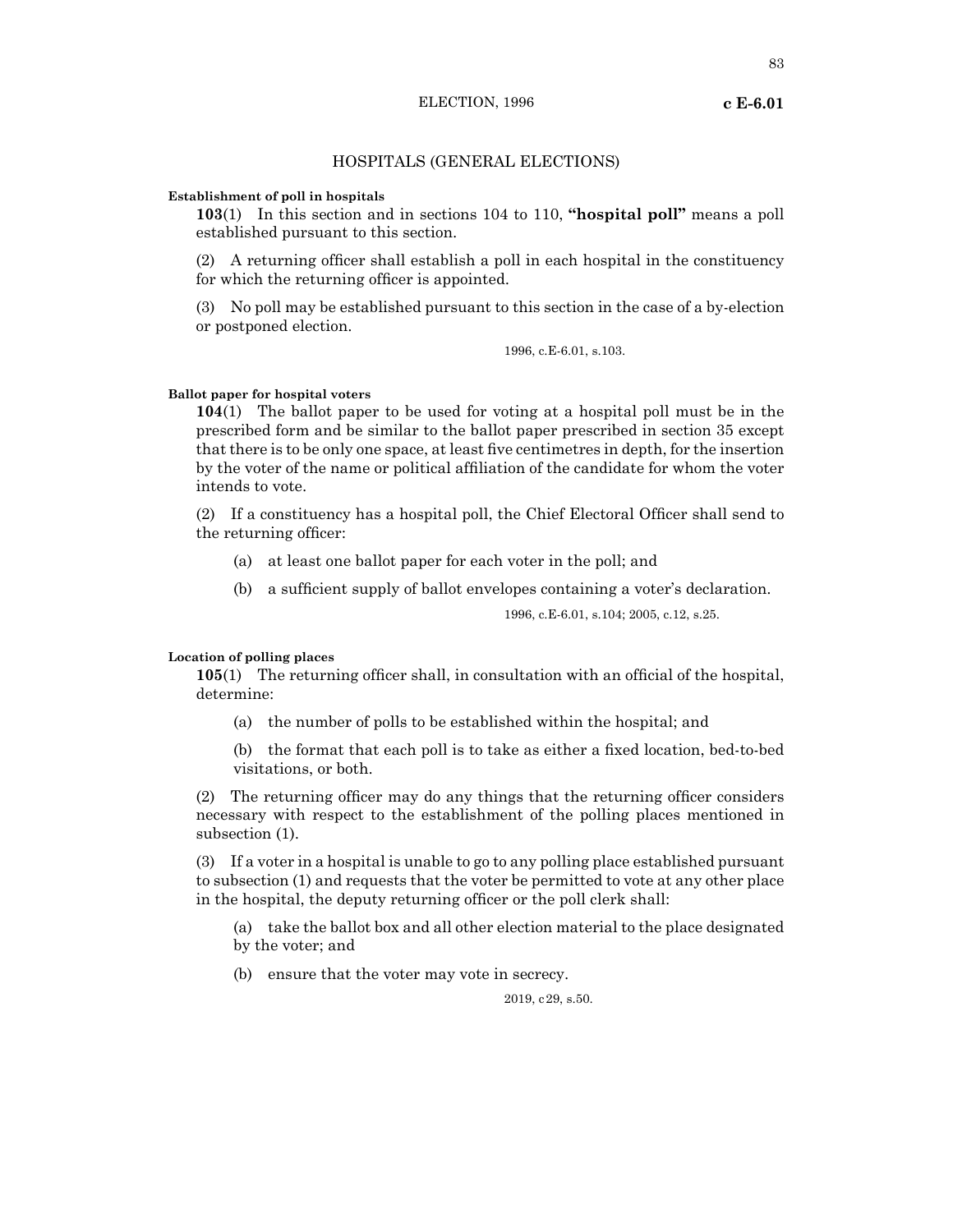## **Alternative hours of voting**

**106**(1) If the returning officer is satisfied that voters entitled to vote in a polling place established pursuant to section 105 can conveniently vote within a period of four hours, the returning officer may provide that the polling place is to be open for voting for one period of four consecutive hours.

(2) The period of four consecutive hours mentioned in subsection (1) is to be between the hours of 9:00 a.m. and 8:00 p.m.

(3) Notwithstanding subsections (1) and (2), if the deputy returning officer is satisfied that every voter eligible to vote at the polling place has voted, the deputy returning officer may close the polling place.

1996, c.E-6.01, s.106.

#### **Voting procedures**

**107**(1) Notwithstanding section 61, a voter in a hospital poll may vote at a polling place established pursuant to section 105 for a candidate nominated for the constituency in which the voter is ordinarily resident.

(2) Voting at a polling place established pursuant to section 105 is to be conducted in the same manner as voting at any other polling place subject to the modifications made by sections 103 to 106 and this section.

(3) On entering the polling place, a voter shall state his or her name, post office address, location of residence and the constituency in which he or she was ordinarily resident on the day on which the writ was issued.

(4) The poll clerk shall:

(a) complete the voter's declaration on the ballot envelope from the information supplied by the voter and from the material furnished by the Chief Electoral Officer with respect to constituencies in Saskatchewan; and

(b) record the name of the voter in the poll book and fill in the appropriate spaces opposite the voter's name.

- (5) The deputy returning officer shall:
	- (a) request the voter to make a voter's declaration; and

(b) after the voter has completed the declaration, give the voter a ballot paper initialled in a manner so that when the part used by the voter is folded the initials can be seen without opening the ballot paper.

(5.1) Notwithstanding sections 71 to 72.1, a voter in a hospital poll who makes a voter's declaration pursuant to this section is deemed to provide satisfactory evidence ofthe voter's identity and ordinary residence ifthe voter provides the voter's hospital bracelet or another piece of evidence supplied by the hospital to confirm that the voter is admitted to the hospital.

(6) On receiving a ballot paper, a voter shall enter the voting station provided to mark the ballot paper.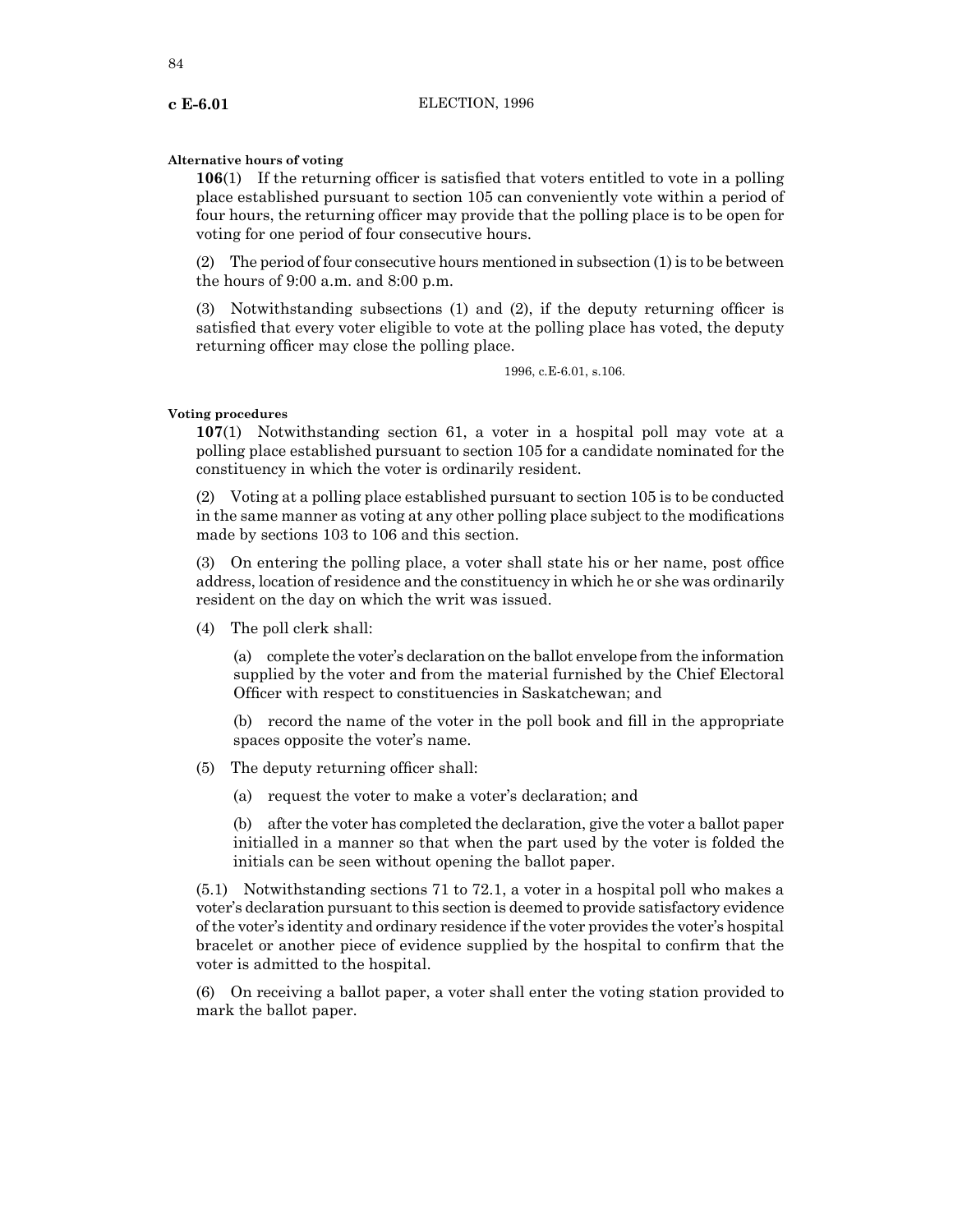(7) The voter shall mark the ballot paper by inserting the name or political affiliation of the candidate for whom the voter intends to vote.

(8) If the voter requires:

(a) assistance in voting, the assistance is to be provided in accordance with section 77; or

(b) an interpreter, the interpreter is to be provided in accordance with section 78.

(9) After marking the ballot paper, the voter shall:

(a) fold the ballot paper so that the name or political affiliation of the candidate for whom the voter voted is concealed, but the initials of the deputy returning officer are exposed; and

(b) leave the voting station.

(10) On receiving a ballot paper from a voter, the deputy returning officer shall, in the full view of the voter and all others present:

(a) without unfolding the ballot paper or in any way disclosing the name or political affiliation of the candidate for whom the voter voted, examine the initials appearing on the ballot paper to ensure that it is the same ballot paper that the deputy returning officer delivered to the voter; and

- (b) if it is the same ballot paper:
	- (i) remove and destroy the counterfoil;

(ii) place the ballot in the ballot envelope containing the voter's declaration of the voter and seal the envelope; and

(iii) at the request of the voter, either deposit the ballot envelope in the ballot box or return it to the voter or to the voter's friend who is accompanying the voter to deposit the ballot envelope in the ballot box.

(11) No voter who refuses to make the voter's declaration when requested to do so pursuant to subsection (5) is entitled to a ballot paper or to vote.

(12) If a voter refuses to make a voter's declaration, the poll clerk shall note the refusal in the poll book.

(13) The manner in which a voter designates the candidate for whom he or she intends to vote is immaterial if the intention of the voter is clearly indicated.

1996, c.E-6.01, s.107; 2019, c29, s.51.

#### **Procedures after closing polling place**

**108**(1) Immediately after the close of a polling place established pursuant to section 105, the deputy returning officer shall do the things prescribed in this section in the order prescribed in this section.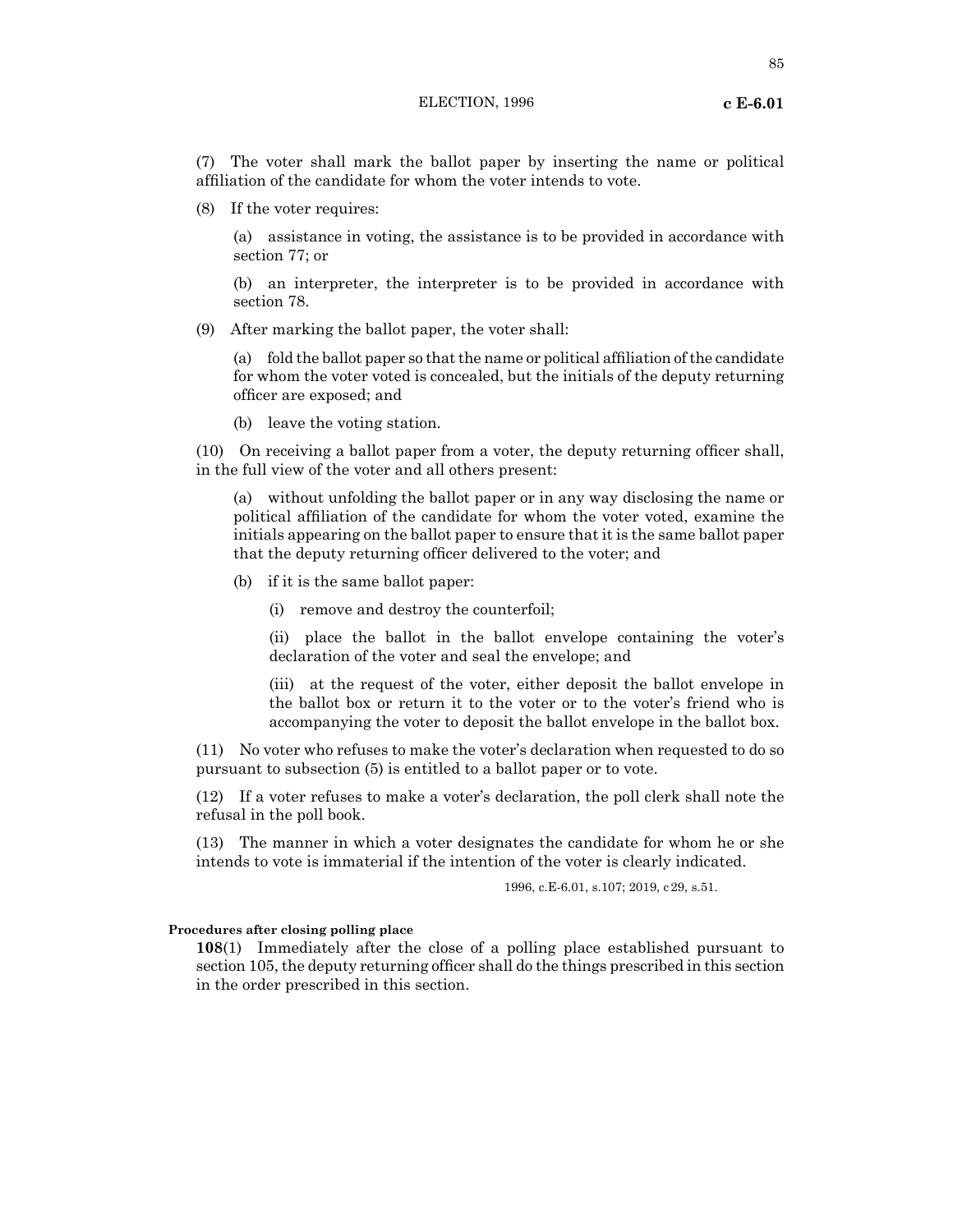(2) The deputy returning officer shall do the things prescribed in this section in the presence and in full view of the persons who are entitled pursuant to subsection 63(3) to be present.

(3) The deputy returning officer shall:

(a) count the number of voters whose names appear in the poll book as having voted;

(b) make an entry of the number of those names on the line immediately below the last name recorded in the following manner:

"The number of voters who voted at the election at this polling place is \_\_\_\_\_\_\_\_\_\_\_\_\_\_\_\_\_\_\_\_\_\_\_\_\_\_\_\_\_\_\_\_\_\_\_\_ "; and

(c) sign his or her name after that entry.

(4) The deputy returning officer shall:

(a) count the unused ballot papers undetached from the books of ballot papers;

(b) place the unused ballot papers together with the stubs of used ballot papers in the special envelope supplied for the purpose;

(c) indicate on the special envelope the number of unused ballot papers enclosed;

(d) seal the special envelope; and

(e) record the number of unused ballot papers on the ballot paper account and poll statement.

(5) The deputy returning officer shall:

(a) count the number of spoiled and declined ballots;

(b) place the spoiled and declined ballots in the special envelope supplied for the purpose;

(c) record on the special envelope the number of spoiled and declined ballots;

(d) seal the special envelope; and

(e) record the number of spoiled and declined ballots on the ballot paper account and the poll statement.

(6) When the deputy returning officer is satisfied with the accuracy of the ballot paper account and poll statement, he or she shall sign each copy of them and direct the poll clerk to sign them.

(7) The deputy returning officer shall place the ballot paper account and poll statement in the special envelope supplied for that purpose.

(8) The deputy returning officer shall administer the oath or declaration in the prescribed form to the poll clerk who shall take the oath or make the declaration.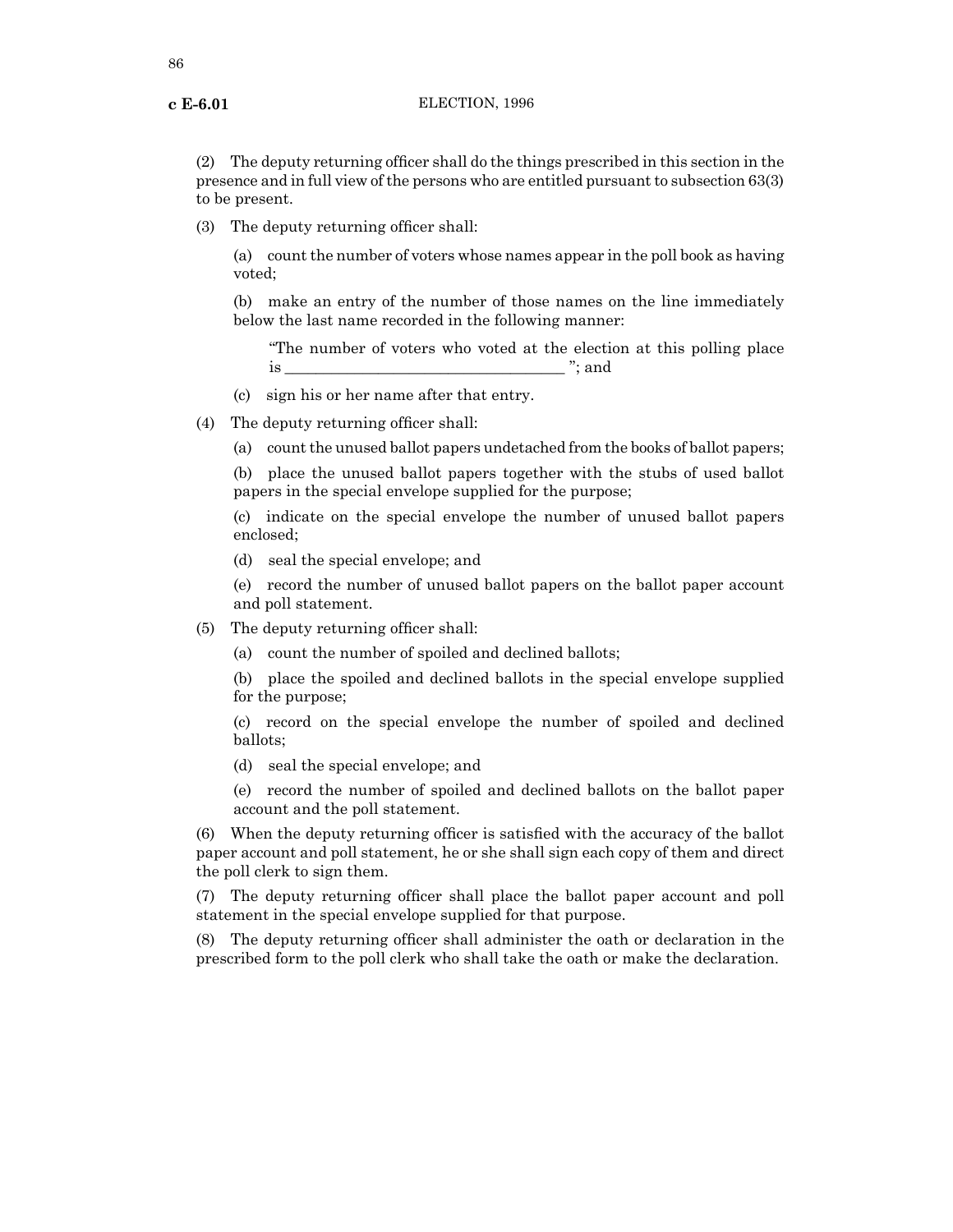(9) The deputy returning officer shall place in the large envelope supplied for that purpose the following material:

- (a) the envelope containing the unused ballot papers;
- (b) the envelope containing the spoiled and declined ballots;
- (c) the written appointments delivered by candidates' representatives.

(10) The deputy returning officer shall seal and sign the large envelope mentioned in subsection (9).

(11) The deputy returning officer shall place in the ballot box supplied for that purpose:

- (a) the poll book;
- (b) the ballot paper account and poll statement; and
- (c) the large envelope mentioned in subsection (9).

(12) The deputy returning officer shall seal the ballot box mentioned in subsection 107(10) and the ballot box mentioned in this section with one of the seals prescribed by the Chief Electoral Officer.

(13) The deputy returning officer shall place his or her own seal on each of the ballot boxes.

(14) The deputy returning officer shall satisfy himself or herself that the seals mentioned in subsections (12) and (13) are placed in a manner that the ballot boxes cannot be opened and nothing can be deposited in them without breaking the seals.

(15) The deputy returning officer shall immediately deliver to the returning officer the sealed ballot box mentioned in subsection 107(10) containing the unopened ballot envelopes, and the returning officer shall deliver them to the Chief Electoral Officer.

(16) The deputy returning officer shall protect all election material in his or her possession.

(17) Within two days after polling day, the deputy returning officer shall deliver to the returning officer in accordance with section 143:

(a) the ballot box containing the poll book, the special envelope containing the ballot paper account and poll statement and the large envelope mentioned in subsection (9); and

(b) the oath or declaration of the deputy returning officer in the prescribed form.

(18) The deputy returning officer shall allow any candidate's representatives who are present to observe the deputy returning officer's actions and to initial the ballot paper account, the poll statement, any envelope, the ballot box and any seal mentioned in this section.

1996, c.E-6.01, s.108; 2019, c29, s.52.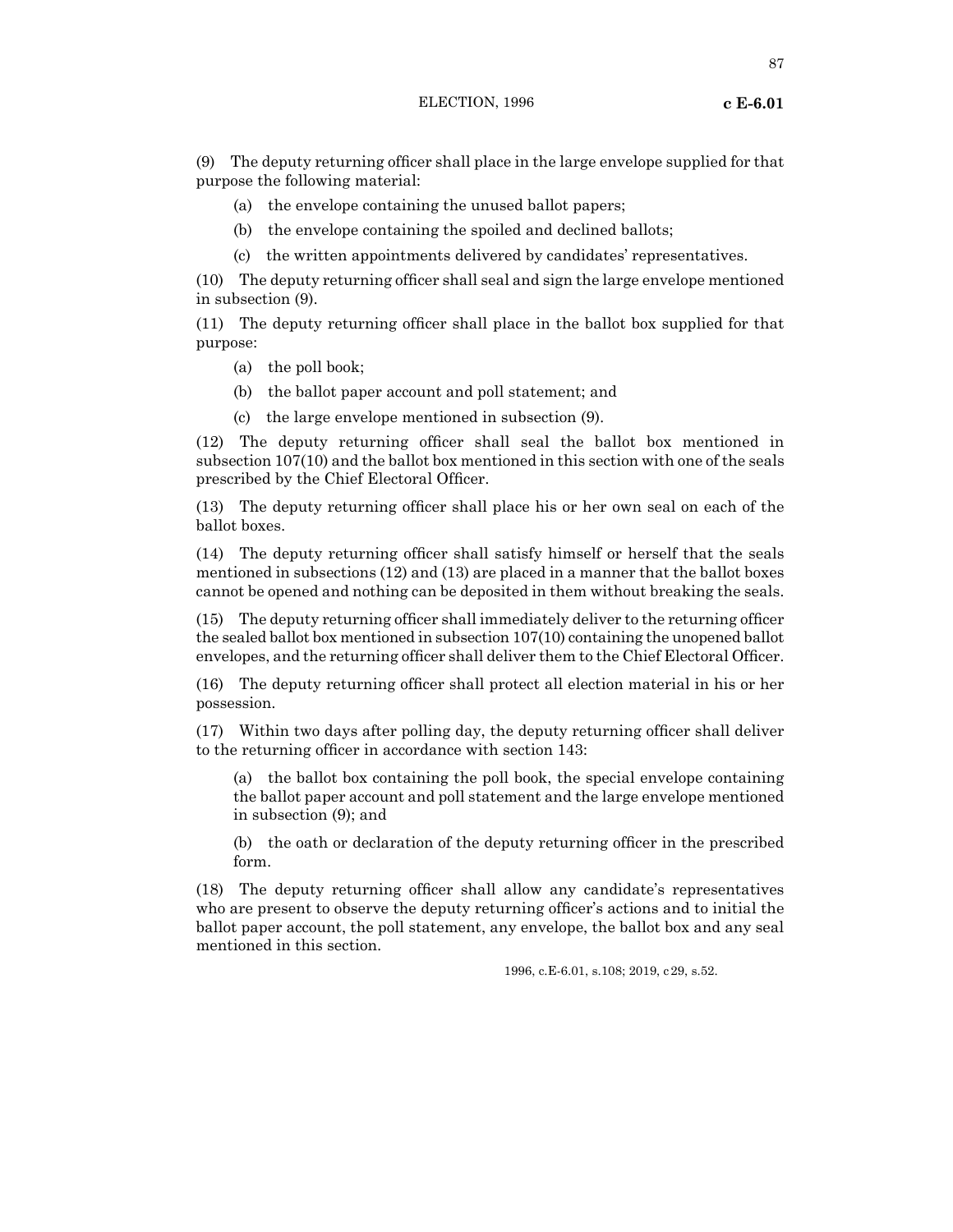#### **Handling of ballot boxes with ballot envelopes**

**109**(1) The Chief Electoral Officer shall deal with the ballot boxes received pursuant to section 108 in the manner and in the order prescribed in this section.

(2) Subject to subsection (2.1), the Chief Electoral Officer shall do the things prescribed in this section in the presence and in full view of the persons who are entitled pursuant to subsection 63(3) to be present.

(2.1) Notwithstanding subsection 63(3), for the purposes of subsection (2), the total number of candidate's representatives that are entitled to be present is as follows:

(a) two candidate's representatives for each registered political party; and

(b) one candidate's representative for each candidate who is not endorsed by a registered political party.

(3) Subject to subsection (4), the Chief Electoral Officer shall do the things prescribed in this section five days after polling day, at 10:00 a.m.

(4) If the day mentioned in subsection (3) is a Sunday or a holiday, the Chief Electoral Officer shall do the things on the next following day that is not a Sunday or holiday.

(5) The Chief Electoral Officer shall open the ballot box mentioned in subsection 107(10) and remove all the ballot envelopes.

(6) Without opening any ballot envelope, the Chief Electoral Officer shall sort the ballot envelopes into groups according to the constituencies in which the voters declared they were eligible to vote.

(7) The Chief Electoral Officer shall make a list for each constituency affected, showing:

(a) the name and address of each voter from the constituency who made a voter's declaration; and

(b) the number of the polling division or the location of the voter's residence set out in the voter's declaration on the ballot envelope.

(8) The Chief Electoral Officer shall enclose the list mentioned in subsection (7) in a special envelope supplied for that purpose, seal the envelope and address it to the returning officer for the constituency to which it relates.

(9) The Chief Electoral Officer shall place each group of ballot envelopes in a ballot box supplied for that purpose, seal the ballot box with his or her seal and permit any candidate's representative present to examine the seal.

(10) The Chief Electoral Officer shall address each ballot box to the returning officer for the constituency to which the ballots enclosed in it relate.

(11) The Chief Electoral Officer shall deliver to the returning officers to whom they are addressed the special envelopes containing the voters' list and the ballot box containing the ballot envelopes of voters.

(12) The Chief Electoral Officer shall forward to each returning officer a written report that sets out:

(a) the number of ballot envelopes received by the Chief Electoral Officer from each deputy returning officer who conducted voting pursuant to section 107;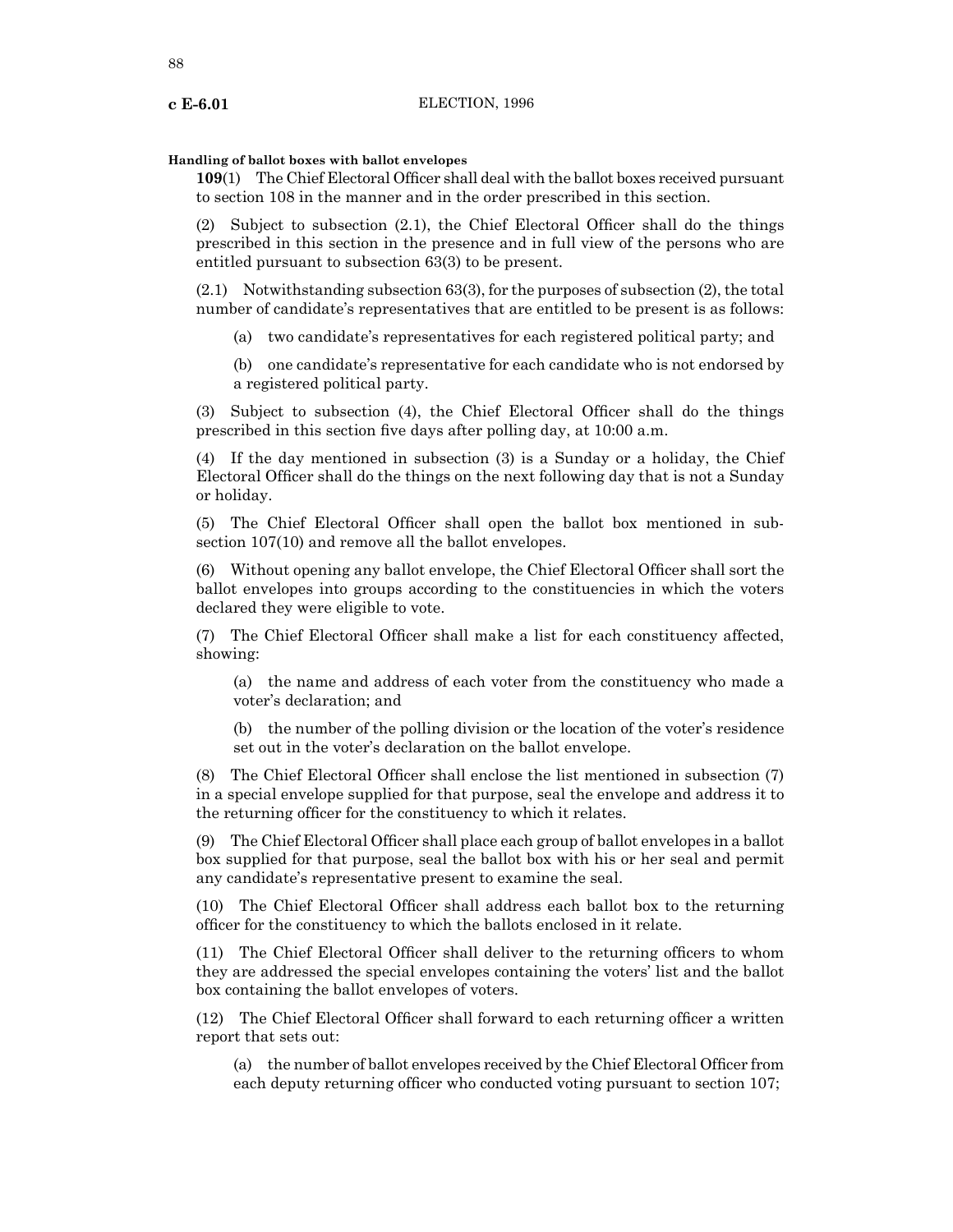# (b) the names and addresses of the returning officers in other constituencies to whom the Chief Electoral Officer has forwarded ballot envelopes; and

(c) the number of ballot envelopes forwarded to each returning officer.

1996, c.E-6.01, s.109; 2019, c29, s.53.

## **Preserving ballots until final count**

**110**(1) If a returning officer receives a ballot box in accordance with section 109, the returning officer shall:

(a) keep the ballot box safe and prevent any person, other than the returning officer and the election clerk, from having access to it;

(b) seal the ballot box with his or her own seal in a manner so that it cannot be opened without the seal being broken; and

(c) preserve the ballot box until the time for making the final count.

(2) If a returning officer receives the lists of voters who made a voter's declaration in accordance with section 109, the returning officer shall:

(a) preserve the lists until the time for making the final count; and

(b) permit any candidate in the constituency or candidate's representative to examine the lists at all reasonable times.

1996, c.E-6.01, s.110.

## REMAND CENTRES (GENERAL ELECTIONS)

## **Establishment of poll in remand centres**

**111**(1) In this section and in sections 112 to 118:

(a) **"correctional facility"** means a correctional facility as defined in *The Correctional Services Act, 2012* ;

(b) **"remand centre"** means a place in a correctional facility where, customarily, at least five remand prisoners are in custody;

- (c) **"remand poll"** means a poll established pursuant to this section;
- (d) **"voter"** means an individual who:
	- (i) is in a remand centre; and
	- (ii) is otherwise entitled to vote.

(2) A returning officer shall establish a remand poll in each remand centre in the constituency for which the returning officer is appointed.

(3) No remand poll may be established pursuant to this section in the case of a by-election or postponed election.

1996, c.E-6.01, s.111; 2012, c.C-39.2, s.119.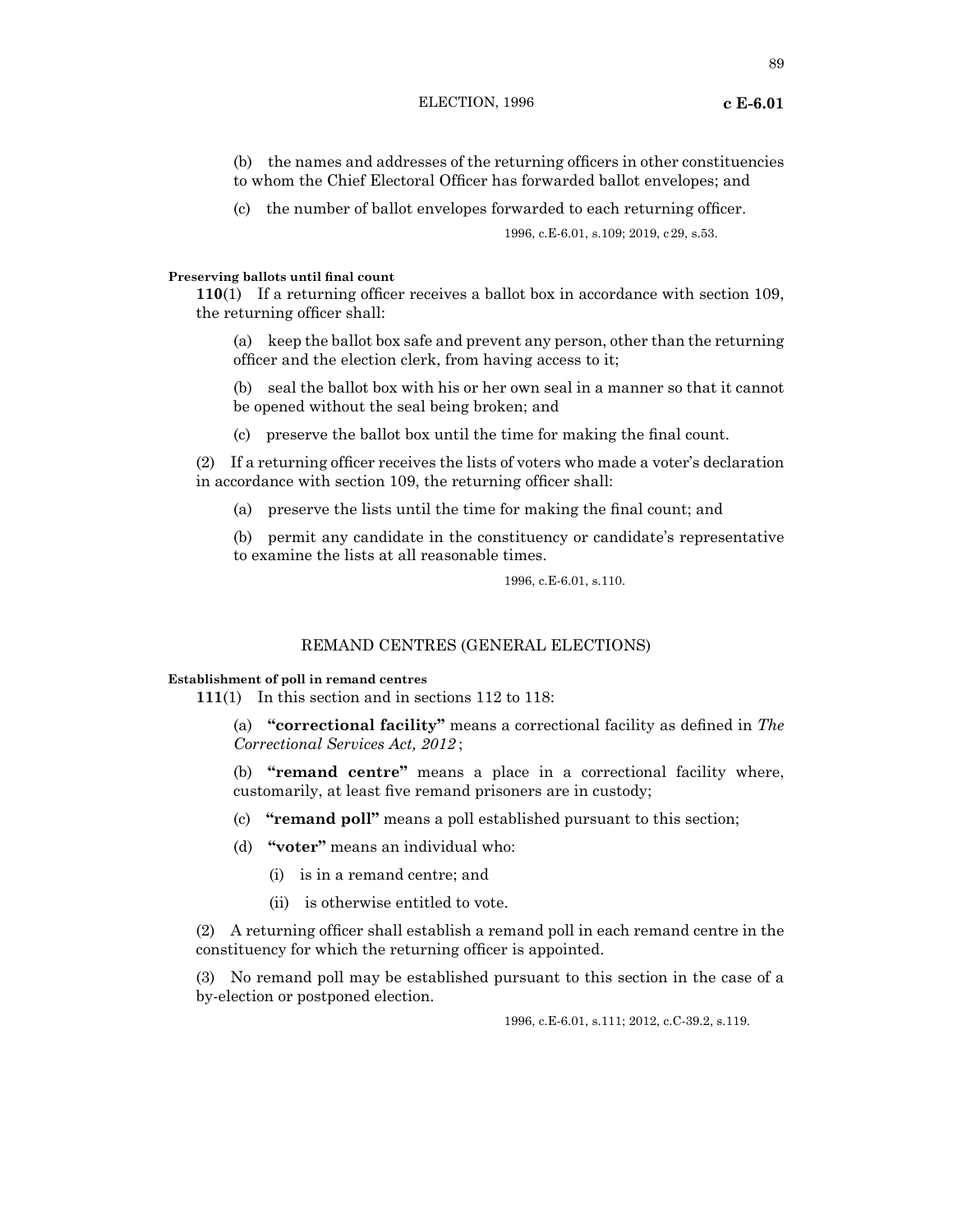#### **Ballot paper for remand centre voters**

**112**(1) The ballot paper to be used for voting at a remand poll must be in the prescribed form and be similar to the ballot paper required by section 35 except that there is to be only one space, at least five centimetres in depth, for the insertion by the voter of the name or political affiliation of the candidate for whom the voter intends to vote.

(2) If a constituency has a remand poll, the Chief Electoral Officer shall send to the returning officer:

- (a) at least one ballot paper for each voter in the poll; and
- (b) a sufficient supply of ballot envelopes containing a voter's declaration.

1996, c.E-6.01, s.112; 2005, c.12, s.26.

#### **Location of polling places**

**113**(1) The returning officer shall establish a polling place in a location in the remand centre that the returning officer considers necessary to allow voters in the remand centre to vote.

(2) The returning officer may do any things that he or she considers necessary with respect to the establishment of the polling place.

1996, c.E-6.01, s.113.

#### **Alternative hours of voting**

**114**(1) If the returning officer is satisfied that voters entitled to vote in a polling place established pursuant to section 113 can conveniently vote within a period of four hours, the returning officer may provide that the polling place is to be open for voting for one period of four consecutive hours.

(2) The period of four consecutive hours mentioned in subsection (1) is to be between the hours of 9:00 a.m. and 8:00 p.m.

(3) Notwithstanding subsections (1) and (2), if the deputy returning officer is satisfied that every voter eligible to vote at the polling place has voted, the deputy returning officer may close the polling place.

1996, c.E-6.01, s.114.

## **Voting procedures**

**115**(1) Notwithstanding section 61, a voter in a remand centre may vote at a polling place established pursuant to section 113 for a candidate nominated for the constituency in which the voter is ordinarily resident.

(2) Voting at a polling place established pursuant to section 113 is to be conducted during the same hours and in the same manner as voting at any other polling place subject to the modifications made by sections 111 to 114 and this section.

(3) On entering the polling place, a voter shall state his or her name, post office address, location of residence and the constituency in which he or she was ordinarily resident on the day on which the writ was issued.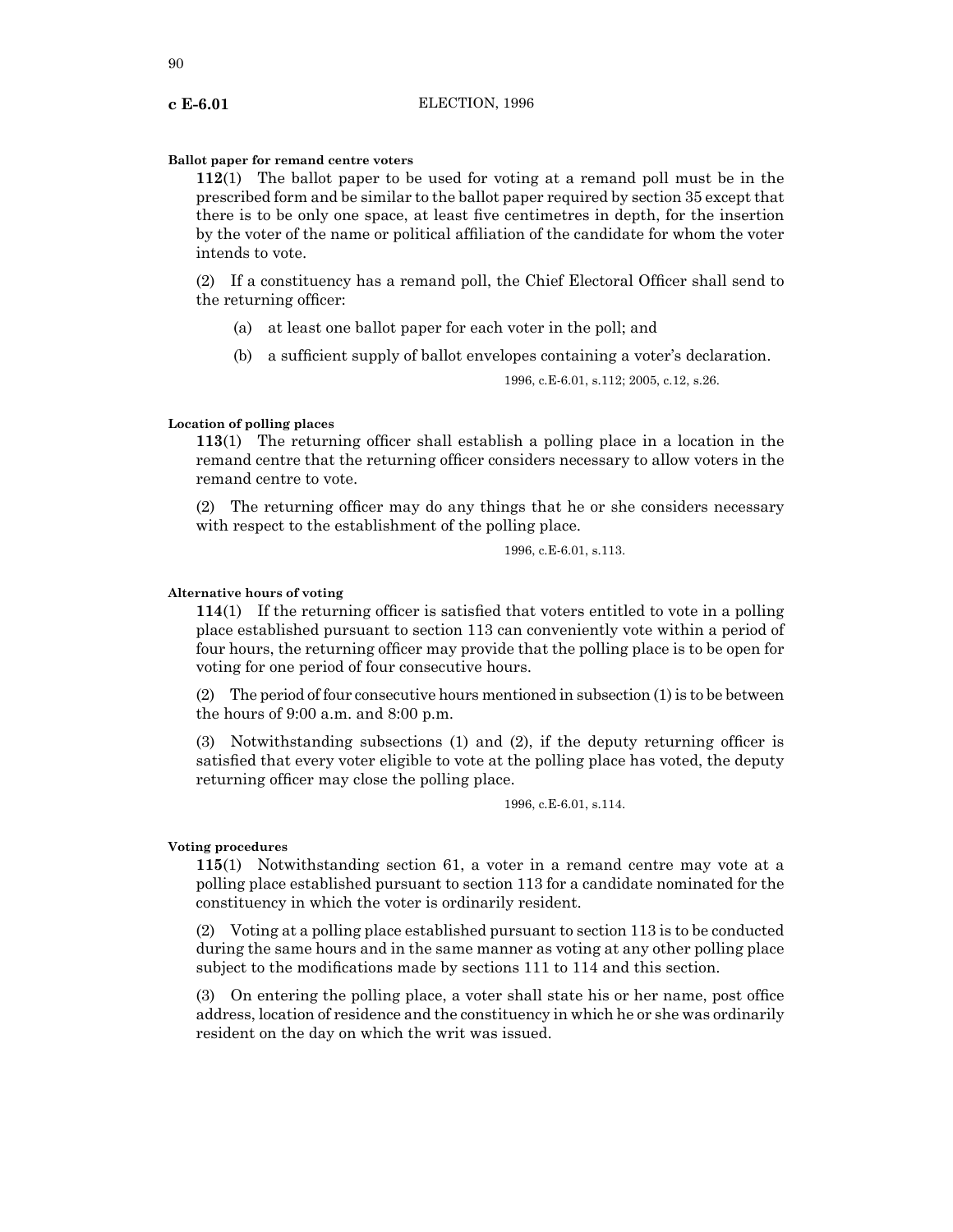(4) The poll clerk shall:

(a) complete the voter's declaration on the ballot envelope from the information supplied by the voter and from the material furnished by the Chief Electoral Officer with respect to constituencies in Saskatchewan; and

(b) record the name of the voter in the poll book and fill in the appropriate spaces opposite the voter's name.

- (5) The deputy returning officer shall:
	- (a) request the voter to make a voter's declaration; and

(b) after the voter has completed the declaration, give the voter a ballot paper initialled in a manner so that when the part used by the voter is folded the initials can be seen without opening the ballot paper.

(5.1) Notwithstanding sections 71 to 72.1, a voter in a remand centre who makes a voter's declaration pursuant to this section is deemed to provide satisfactory evidence of the voter's identity and ordinary residence if the voter provides a letter from the administrator of the remand centre that attests to the identity of the voter.

(6) On receiving a ballot paper, a voter shall enter the voting station provided to mark the ballot paper.

(7) The voter shall mark the ballot paper by inserting the name or political affiliation of the candidate for whom the voter intends to vote.

(8) If the voter requires:

(a) assistance in voting, the assistance is to be provided in accordance with section 77; or

(b) an interpreter, the interpreter is to be provided in accordance with section 78.

(9) After marking the ballot paper, the voter shall:

(a) fold the ballot paper so that the name or political affiliation of the candidate for whom the voter voted is concealed, but the initials of the deputy returning officer are exposed; and

(b) leave the voting station.

(10) On receiving a ballot paper from a voter, the deputy returning officer shall, in the full view of the voter and all others present:

(a) without unfolding the ballot paper or in any way disclosing the name or political affiliation of the candidate for whom the voter voted, examine the initials appearing on the ballot paper to ensure that it is in the same ballot paper that the deputy returning officer delivered to the voter; and

- (b) if it is the same ballot paper:
	- (i) remove and destroy the counterfoil;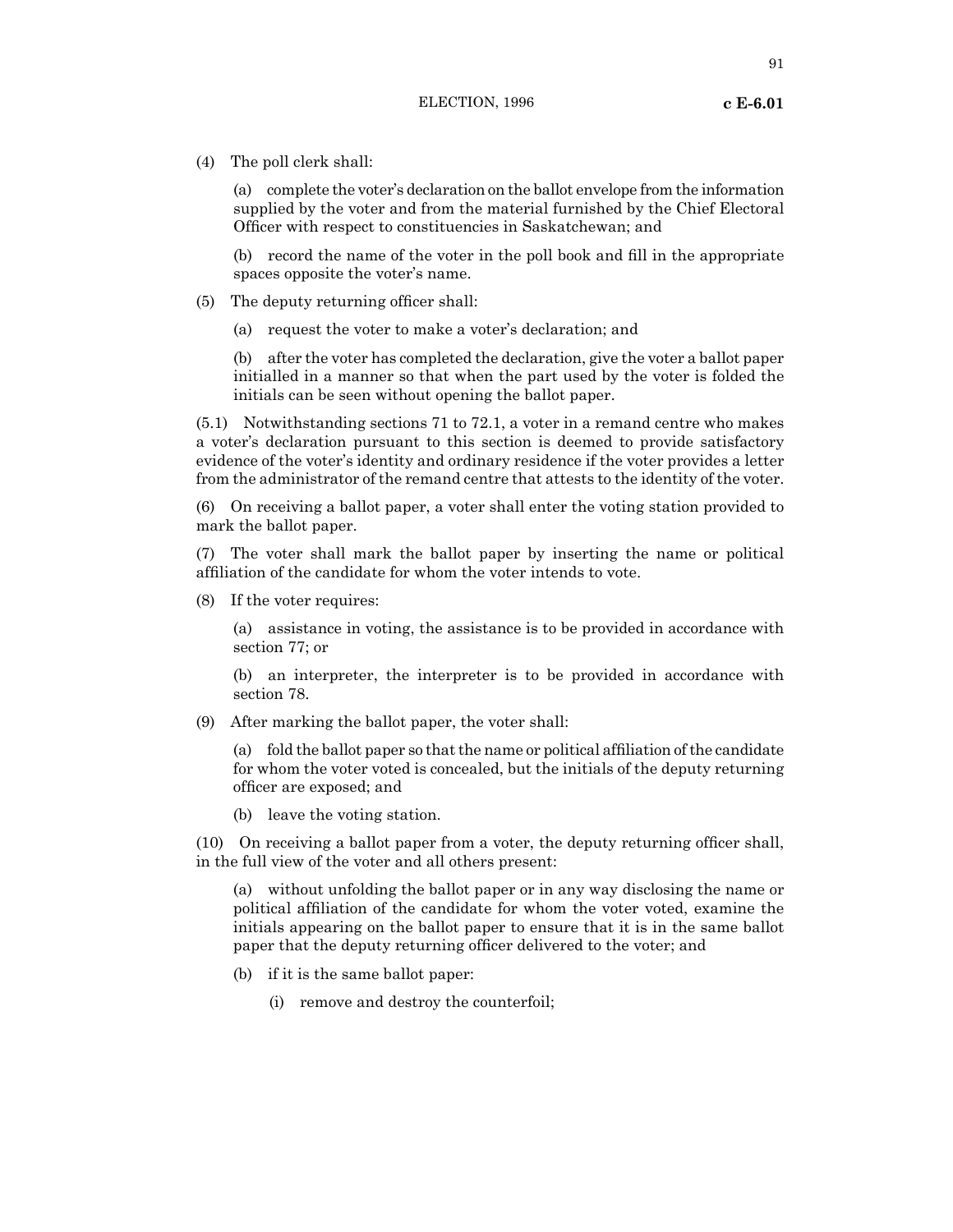(ii) place the ballot in the ballot envelope containing the voter's declaration of the voter and seal the envelope; and

(iii) at the request of the voter, either deposit the ballot envelope in the ballot box or return it to the voter or to the voter's friend who is accompanying the voter to deposit the ballot envelope in the ballot box.

(11) No voter who refuses to make the voter's declaration when requested to do so pursuant to subsection (5) is entitled to a ballot paper or to vote.

(12) If a voter refuses to make a voter's declaration, the poll clerk shall note the refusal in the poll book.

(13) The manner in which a voter designates the candidate for whom he or she intends to vote is immaterial if the intention of the voter is clearly indicated.

1996, c.E-6.01, s.115; 2019, c29, s.54.

#### **Procedures after closing polling place**

**116**(1) Immediately after the close of a polling place established pursuant to section 113, the deputy returning officer shall do the things prescribed in this section in the order prescribed in this section.

(2) The deputy returning officer shall do the things prescribed in this section in the presence and in full view of the persons who are entitled pursuant to subsection 63(3) to be present.

(3) The deputy returning officer shall:

(a) count the number of voters whose names appear in the poll book as having voted;

(b) make an entry of the number of those names on the line immediately below the last name recorded in the following manner:

"The number of voters who voted at the election at this polling place is  $\cdots$ ; and

(c) sign his or her name after that entry.

(4) The deputy returning officer shall:

(a) count the unused ballot papers undetached from the books of ballot papers;

(b) place the unused ballot papers together with the stubs of used ballot papers in the special envelope supplied for the purpose;

(c) indicate on the special envelope the number of unused ballot papers enclosed;

(d) seal the special envelope; and

(e) record the number of unused ballot papers on the ballot paper account and poll statement.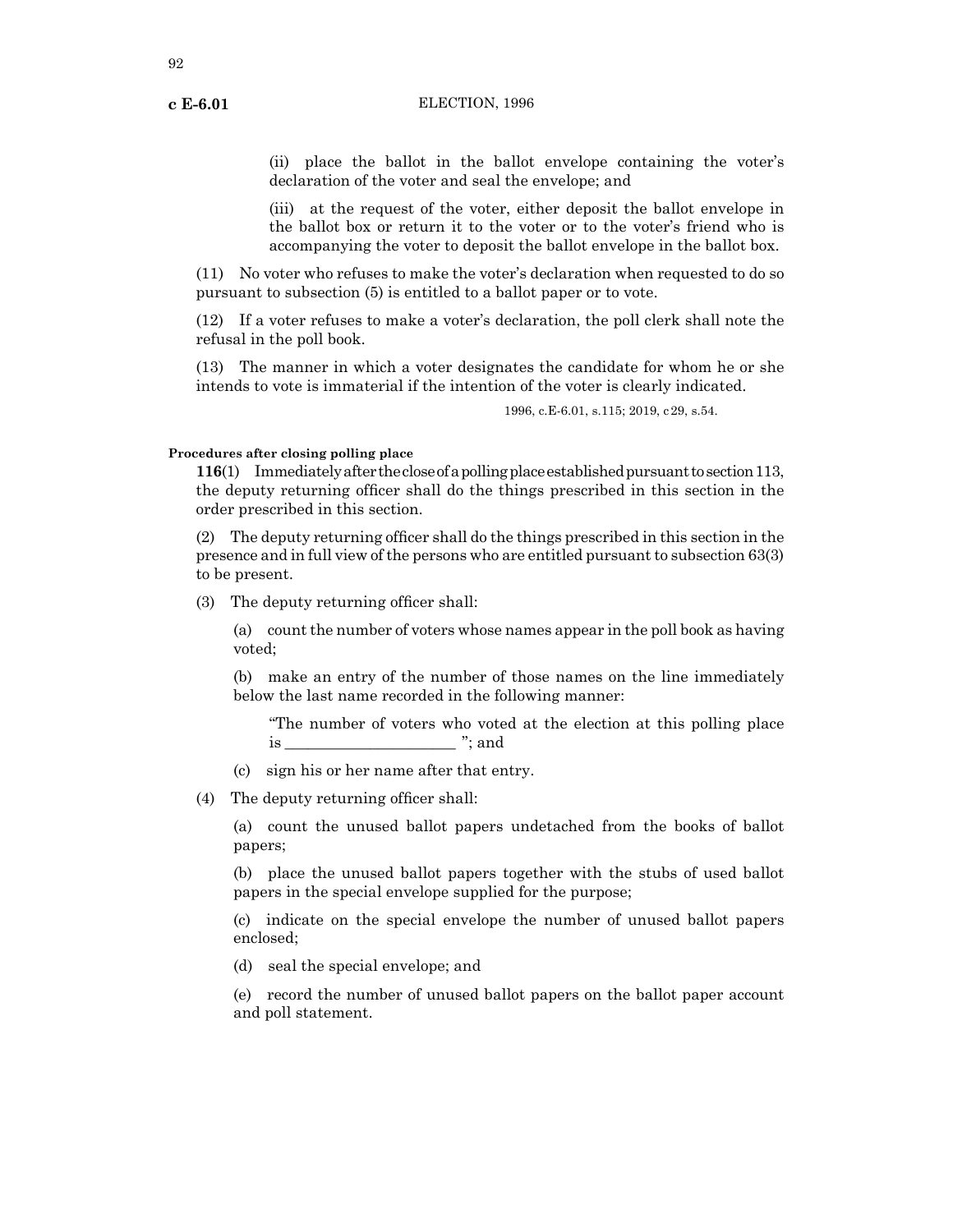(a) count the number of spoiled and declined ballots;

(b) place the spoiled and declined ballots in the special envelope supplied for the purpose;

(c) record on the special envelope the number of spoiled and declined ballots;

(d) seal the special envelope; and

(e) record the number of spoiled and declined ballots on the ballot paper account and the poll statement.

(6) When the deputy returning officer is satisfied with the accuracy of the ballot paper account and poll statement, he or she shall sign each copy of them and direct the poll clerk to sign them.

(7) The deputy returning officer shall place the ballot paper account and poll statement in the special envelope supplied for that purpose.

(8) The deputy returning officer shall administer the oath or declaration in the prescribed form to the poll clerk who shall take the oath.

(9) The deputy returning officer shall place in the large envelope supplied for that purpose the following material:

- (a) the envelope containing the unused ballot papers;
- (b) the envelope containing the spoiled and declined ballots;
- (c) the written appointments delivered by candidates' representatives.

(10) The deputy returning officer shall seal and sign the large envelope mentioned in subsection (9).

(11) The deputy returning officer shall place in the ballot box supplied for that purpose:

- (a) the poll book;
- (b) the ballot paper account and poll statement; and
- (c) the large envelope mentioned in subsection (9).

(12) The deputy returning officer shall seal the ballot box mentioned in subsection 115(10) and the ballot box mentioned in this section with one of the seals prescribed by the Chief Electoral Officer.

(13) The deputy returning officer shall place his or her own seal on each of the ballot boxes.

(14) The deputy returning officer shall satisfy himself or herself that the seals mentioned in subsections (12) and (13) are placed in a manner that the boxes cannot be opened and nothing can be deposited in them without breaking the seals.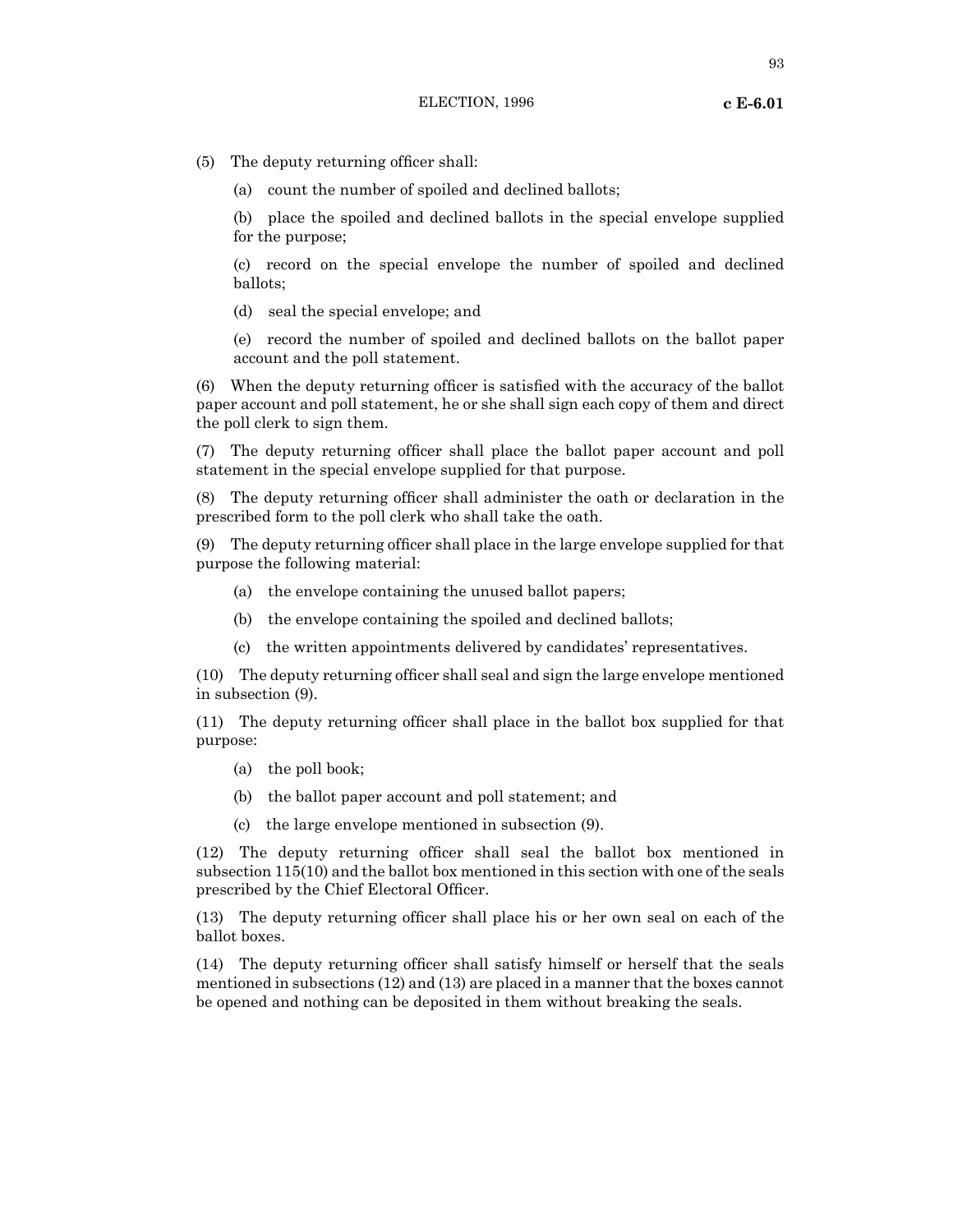(15) The deputy returning officer shall immediately deliver to the returning officer the sealed ballot box mentioned in subsection 115(10) containing the unopened ballot envelopes, and the returning officer shall deliver them to the Chief Electoral Officer.

(16) The deputy returning officer shall protect all election material in his or her possession.

(17) Within two days after polling day, the deputy returning officer shall deliver to the returning officer in accordance with section 143:

(a) the ballot box containing the poll book, the special envelope containing the ballot paper account and poll statement and the large envelope mentioned in subsection (9); and

(b) the oath or declaration of the deputy returning officer in the prescribed form.

(18) The deputy returning officer shall allow any candidate's representatives who are present to observe the deputy returning officer's actions and to initial the ballot paper account, the poll statement, any envelope, the ballot box and any seal mentioned in this section.

1996, c.E-6.01, s.116; 2019, c29, s.55.

#### **Handling of ballot boxes with ballot envelopes**

**117**(1) The Chief Electoral Officer shall deal with the ballot boxes received pursuant to section 116 in the manner and in the order prescribed in this section.

(2) Subject to subsection (2.1), the Chief Electoral Officer shall do the things prescribed in this section in the presence and in full view of the persons who are entitled pursuant to subsection 63(3) to be present.

(2.1) Notwithstanding subsection 63(3), for the purposes of subsection (2), the total number of candidate's representatives that are entitled to be present is as follows:

- (a) two candidate's representatives for each registered political party; and
- (b) one candidate's representative for each candidate who is not endorsed by a registered political party.

(3) Subject to subsection (4), the Chief Electoral Officer shall do the things prescribed in this section five days after polling day, at 10:00 a.m.

(4) If the day mentioned in subsection (3) is a Sunday or a holiday, the Chief Electoral Officer shall do the things on the next following day that is not a Sunday or holiday.

(5) The Chief Electoral Officer shall open the ballot box mentioned in subsection 115(10) and remove all the ballot envelopes.

(6) Without opening any ballot envelope, the Chief Electoral Officer shall sort the ballot envelopes into groups according to the constituencies in which the voters declared they were eligible to vote.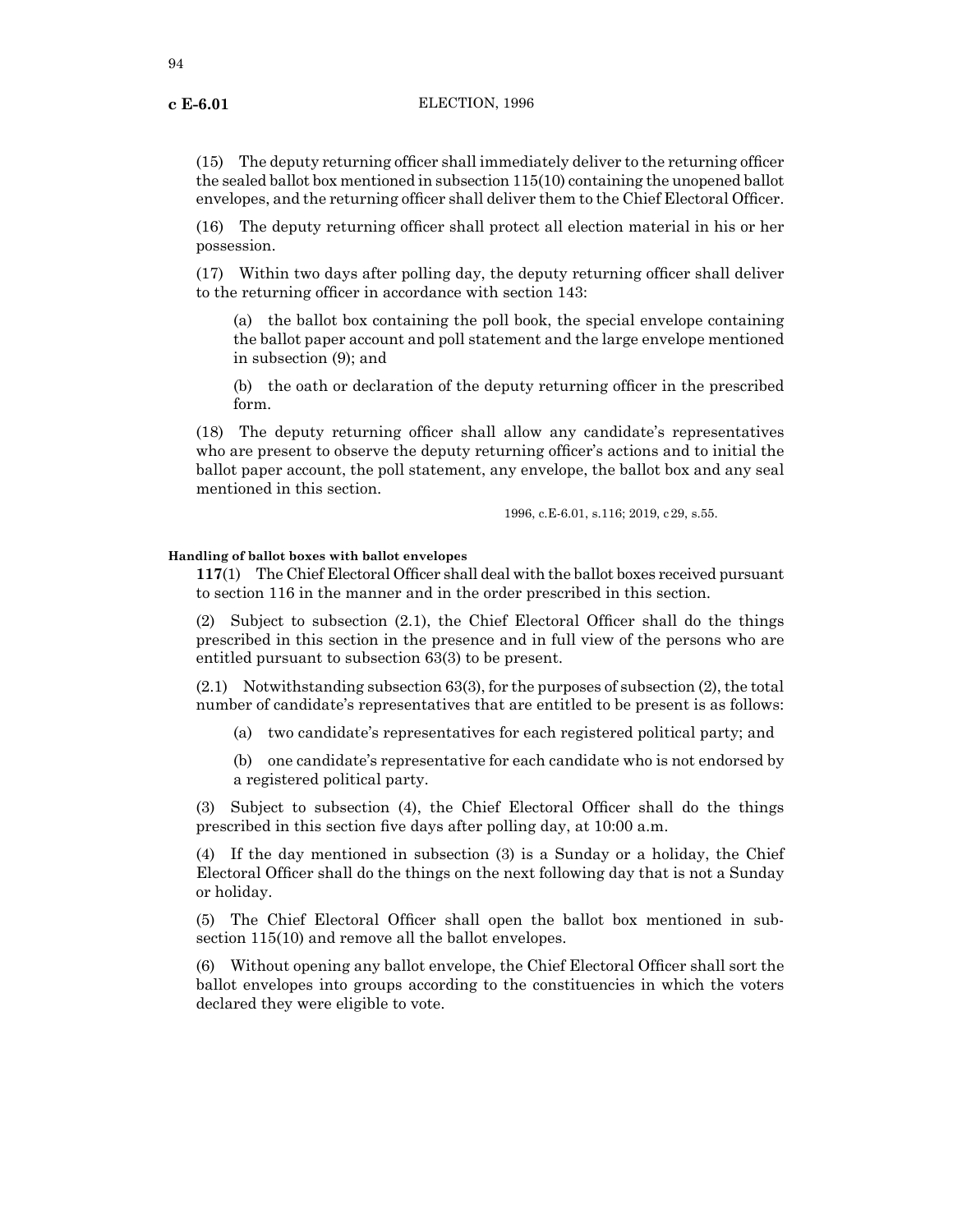(7) The Chief Electoral Officer shall make a list for each constituency affected, showing:

(a) the name and address of each voter from the constituency who made a voter's declaration; and

(b) the number of the polling division or the location of the voter's residence set out in the voter's declaration on the ballot envelope.

(8) The Chief Electoral Officer shall enclose the list mentioned in subsection (7) in a special envelope supplied for that purpose, seal the envelope and address it to the returning officer for the constituency to which it relates.

(9) The Chief Electoral Officer shall place each group of ballot envelopes in a ballot box supplied for that purpose, seal the ballot box with his or her seal and permit any candidate's representative present to examine the seal.

(10) The Chief Electoral Officer shall address each ballot box to the returning officer for the constituency to which the ballots enclosed in it relate.

(11) The Chief Electoral Officer shall deliver to the returning officers to whom they are addressed the special envelopes containing the voters' list and the ballot box containing the ballot envelopes of voters.

(12) The Chief Electoral Officer shall forward to each returning officer a written report that sets out:

(a) the number of ballot envelopes received by the Chief Electoral Officer from each deputy returning officer who conducted voting pursuant to section 115;

(b) the names and addresses of the returning officers in other constituencies to whom the Chief Electoral Officer has forwarded ballot envelopes; and

(c) the number of ballot envelopes forwarded to each returning officer.

1996, c.E-6.01, s.117; 2019, c29, s.56.

## **Preserving ballots until final count**

**118**(1) If a returning officer receives a ballot box in accordance with section 117, the returning officer shall:

(a) keep the ballot box safe and prevent any person, other than the returning officer and the election clerk, from having access to it;

(b) seal the ballot box with his or her own seal in a manner so that it cannot be opened without the seal being broken; and

(c) preserve the ballot box until the time for making the final count.

(2) If a returning officer receives the lists of voters who made a voter's declaration in accordance with section 117, the returning officer shall:

(a) preserve the lists until the time for making the final count; and

(b) permit any candidate in the constituency or candidate's representative to examine the lists at all reasonable times.

1996, c.E-6.01, s.118.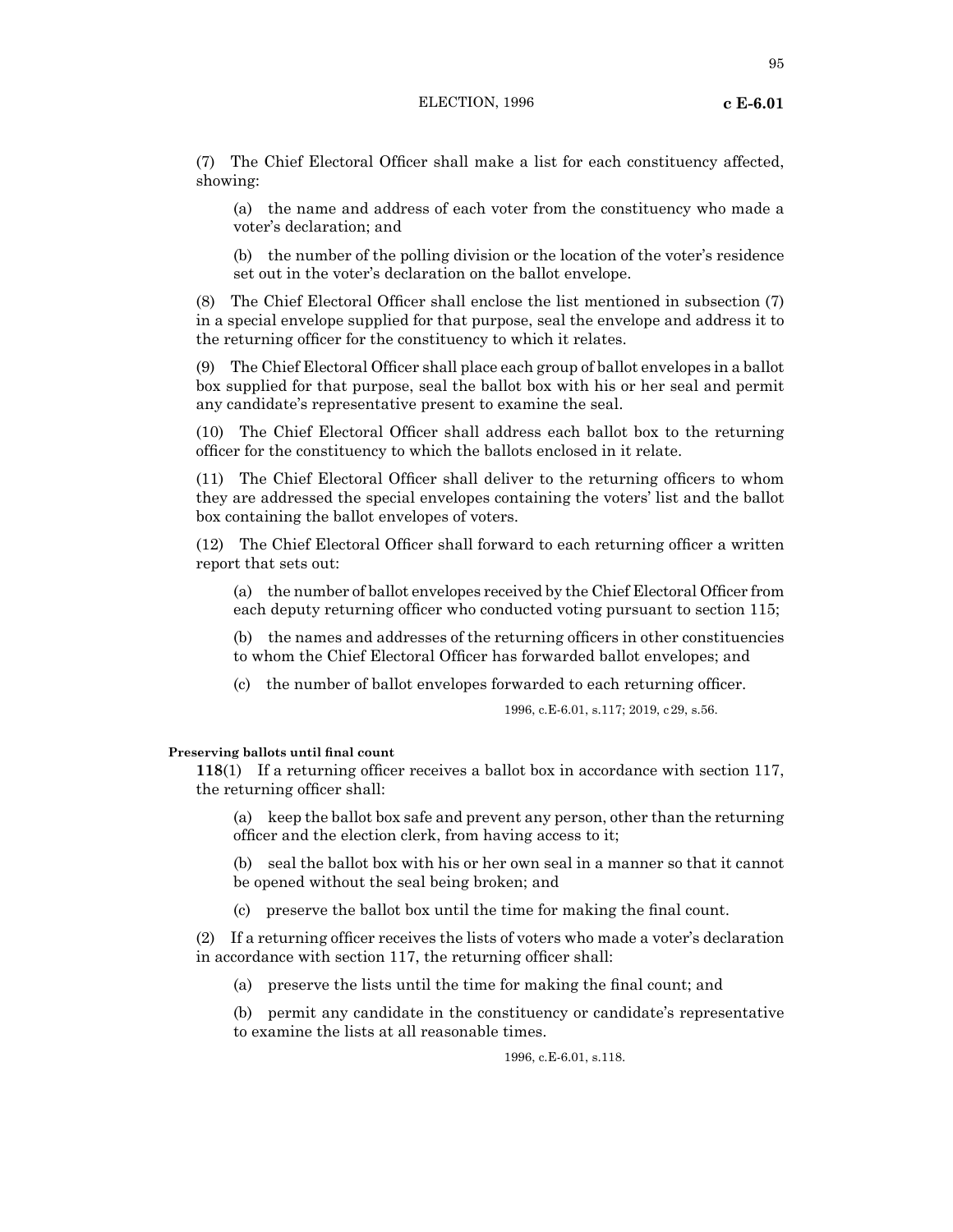## HOSPITALS AND REMAND CENTRES (BY-ELECTIONS)

#### **Application of sections 120 to 126**

**119** Sections 120 to 126 apply only to by-elections.

## 1996, c.E-6.01, s.119.

#### **Ballot paper**

**120** The ballot paper to be used for voting at a poll must be in the prescribed form and be similar to the ballot paper prescribed in section 35.

1996, c.E-6.01, s.120.

## **Polls and polling places**

**121**(1) A returning officer shall establish a poll in each hospital and remand centre in the constituency for which the returning officer is appointed.

(2) The returning officer shall establish a polling place in a location in a hospital or remand centre that the returning officer considers necessary to allow voters to vote.

(3) If a voter in a hospital is unable to go to a polling place established pursuant to subsection (2) and requests that he or she be permitted to vote at any other place in the hospital, the deputy returning officer or the poll clerk shall take the ballot box and all other election material to the place designated by the voter and shall ensure that the voter may vote in secrecy.

 $(4)$  Subsection 105(1) applies, with any necessary modification, to the establishment of a poll in a hospital pursuant to this section.

1996, c.E-6.01, s.121; 2019, c29, s.57.

#### **Alternate hours of voting**

**122**(1) If the returning officer is satisfied that voters entitled to vote in a polling place established pursuant to section 121 can conveniently vote within a period of four hours, the returning officer may provide that the polling place is to be open for voting for one period of four consecutive hours.

(2) The period of four consecutive hours mentioned in subsection (1) is to be between the hours of 9:00 a.m. and 8:00 p.m.

(3) Notwithstanding subsections (1) and (2), if the deputy returning officer is satisfied that every voter eligible to vote at the polling place has voted, the deputy returning officer may close the polling place.

1996, c.E-6.01, s.122.

#### **Voting procedures**

**123**(1) Notwithstanding section 61, a voter in a hospital poll or remand poll may vote at a polling place established pursuant to section 121 for a candidate nominated in the constituency for which the by-election is being held, if the voter is ordinarily resident in that constituency.

(2) Voting at a polling place established pursuant to section 121 is to be conducted in the same manner as voting at any other polling place subject to the modifications made by sections 119 to 122 and this section.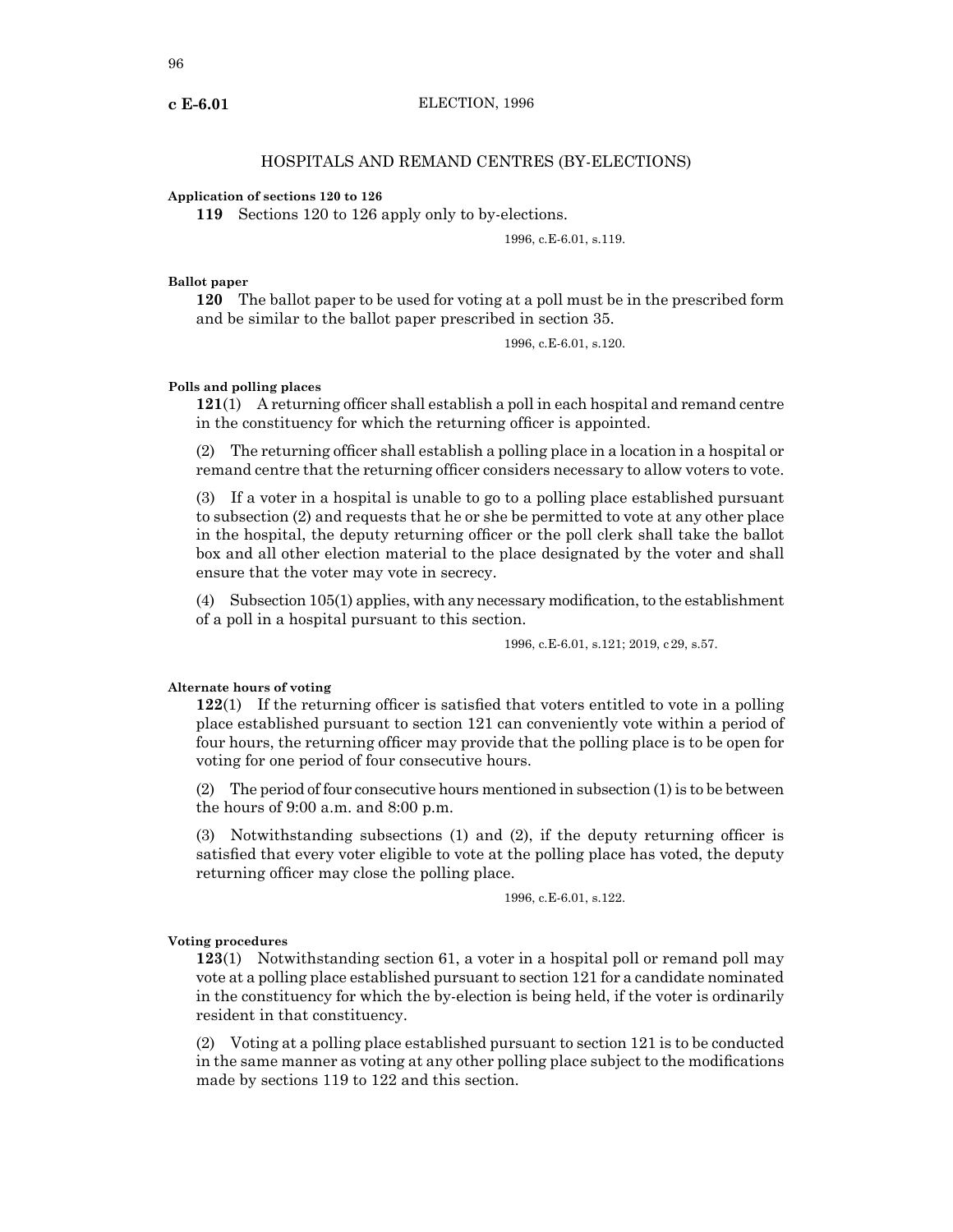(3) On entering the polling place, a voter shall state his or her name, post office address, location of residence and the constituency in which he or she was ordinarily resident on the day on which the writ was issued.

(4) The poll clerk shall:

(a) complete the voter's declaration on the ballot envelope from the information supplied by the voter; and

(b) record the name of the voter in the poll book and fill in the appropriate spaces opposite the voter's name.

- (5) The deputy returning officer shall:
	- (a) request the voter to make a voter's declaration; and

(b) after the voter has completed the declaration, give the voter a ballot paper initialled in a manner so that when the part used by the voter is folded the initials can be seen without opening the ballot paper.

(5.1) Notwithstanding sections 71 to 72.1, a voter in a remand centre who makes a voter's declaration pursuant to this section is deemed to provide satisfactory evidence of the voter's identity and ordinary residence if the voter provides a letter from the administrator of the remand centre that attests to the identity of the voter.

(5.2) Notwithstanding sections 71 to 72.1, a voter in a hospital poll who makes a voter's declaration pursuantto this section is deemed to provide satisfactory evidence ofthe voter's identity and ordinary residence ifthe voter provides the voter's hospital bracelet or another piece of evidence supplied by the hospital to confirm that the voter is admitted to the hospital.

(6) On receiving a ballot paper, a voter shall enter the voting station provided to mark the ballot paper.

(7) The voter shall mark the ballot paper by placing a cross or other mark that clearly identifies the voter's choice in the circle to the right of the name of the candidate for whom the voter intends to vote.

(8) If the voter requires:

(a) assistance in voting, the assistance is to be provided in accordance with section 77; or

(b) an interpreter, the interpreter is to be provided in accordance with section 78.

(9) After marking the ballot paper, the voter shall:

(a) fold the ballot paper so that the names of the candidates and the mark on the face of the paper are concealed, but the initials of the deputy returning officer are exposed; and

(b) leave the voting station.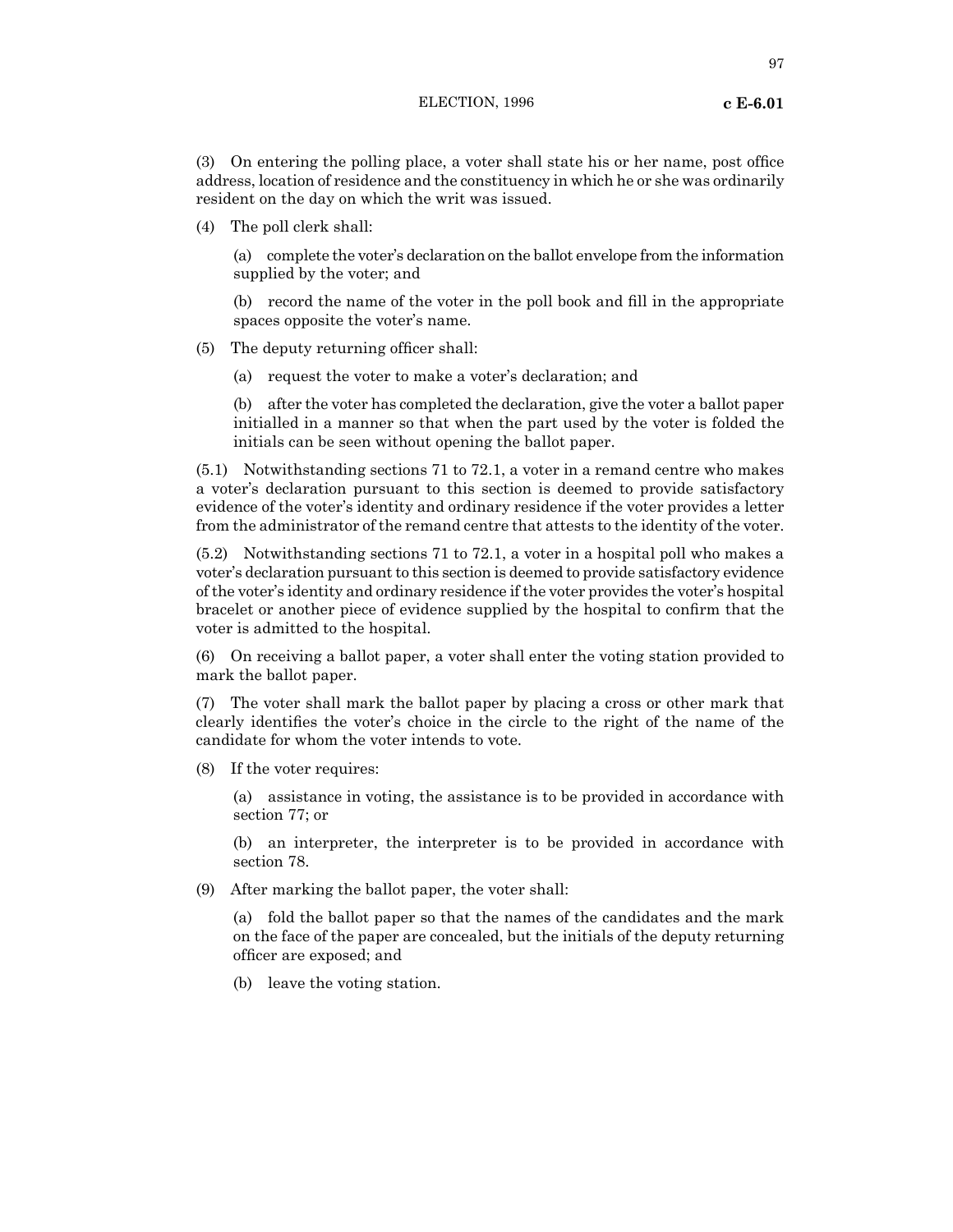(10) On receiving a ballot paper from a voter, the deputy returning officer shall, in the full view of the voter and all others present:

(a) without unfolding the ballot paper or in any way disclosing the names of the candidates or the mark made by the voter, examine the initials appearing on the ballot paper to ensure that it is the same ballot paper that the deputy returning officer delivered to the voter; and

(b) if it is the same ballot paper:

(i) remove and destroy the counterfoil;

(ii) place the ballot in the ballot envelope containing the voter's declaration of the voter and seal the envelope; and

(iii) at the request of the voter, either deposit the ballot envelope in the ballot box or return it to the voter or to the voter's friend who is accompanying the voter to deposit the ballot envelope in the ballot box.

(11) No voter who refuses to make the voter's declaration when requested to do so pursuant to subsection (5) is entitled to a ballot paper or to vote.

(12) If a voter refuses to make a voter's declaration, the poll clerk shall note the refusal in the poll book.

(13) The manner in which a voter designates the candidate for whom he or she intends to vote is immaterial if the intention of the voter is clearly indicated.

1996, c.E-6.01, s.123; 2019, c29, s.58.

## **Procedures after close of polling place**

**124**(1) Immediately after the close of a polling place established pursuant to section 121, the deputy returning officer shall do the things prescribed in this section in the order prescribed in this section.

(2) The deputy returning officer shall do the things prescribed in this section in the presence and in full view of the persons who are entitled pursuant to subsection 63(3) to be present.

(3) The deputy returning officer shall:

(a) count the number of voters whose names appear in the poll book as having voted;

(b) make an entry of the number of those names on the line immediately below the last name recorded in the following manner:

"The number of voters who voted at the by-election at this polling place is  $\cdots$  and

(c) sign his or her name after that entry.

(4) The deputy returning officer shall:

(a) count the unused ballot papers undetached from the books of ballot papers;

(b) place the unused ballot papers together with the stubs of used ballot papers in the special envelope supplied for the purpose;

(c) indicate on the special envelope the number of unused ballot papers enclosed;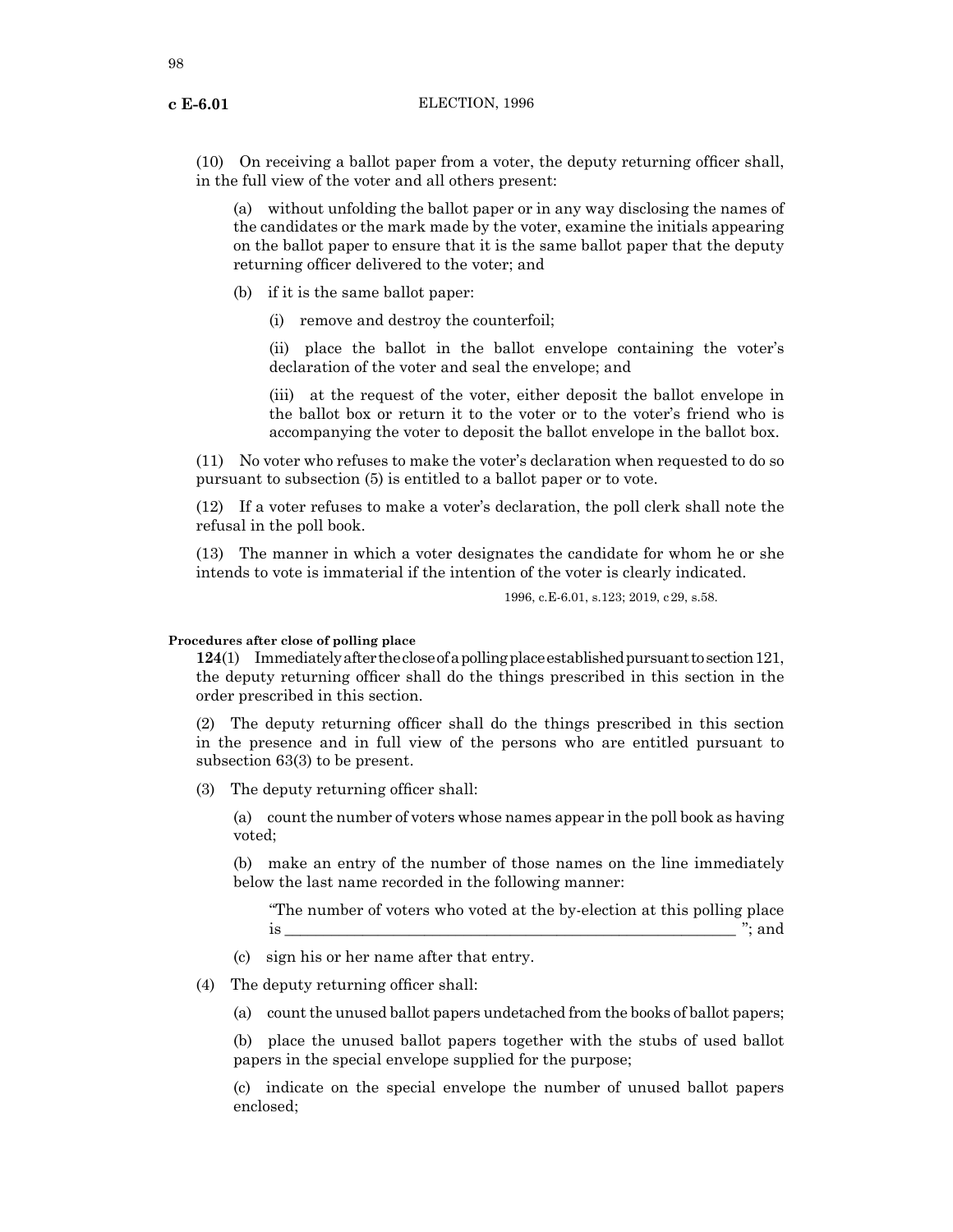99

(d) seal the special envelope; and

(e) record the number of unused ballot papers on the ballot paper account and poll statement.

- (5) The deputy returning officer shall:
	- (a) count the number of spoiled and declined ballots;

(b) place the spoiled and declined ballots in the special envelope supplied for the purpose;

- (c) record on the special envelope the number of spoiled and declined ballots;
- (d) seal the special envelope; and

(e) record the number of spoiled and declined ballots on the ballot paper account and the poll statement.

(6) When the deputy returning officer is satisfied with the accuracy of the ballot paper account and poll statement, he or she shall sign each copy of them and direct the poll clerk to sign them.

(7) The deputy returning officer shall place the ballot paper account and poll statement in the special envelope supplied for that purpose.

(8) The deputy returning officer shall administer the oath in the prescribed form to the poll clerk who shall take the oath.

(9) The deputy returning officer shall place in the large envelope supplied for that purpose the following material:

- (a) the envelope containing the unused ballot papers;
- (b) the envelope containing the spoiled and declined ballots; and
- (c) the written appointments delivered by candidates' representatives.

(10) The deputy returning officer shall seal and sign the large envelope mentioned in subsection (9).

(11) The deputy returning officer shall place in the ballot box supplied for that purpose:

- (a) the poll book;
- (b) the ballot paper account and poll statement; and
- (c) the large envelope mentioned in subsection (9).

(12) The deputy returning officer shall seal the ballot box mentioned in subsection 123(10) and the ballot box mentioned in this section with one of the seals prescribed by the Chief Electoral Officer.

(13) The deputy returning officer shall place his or her own seal on each of the ballot boxes.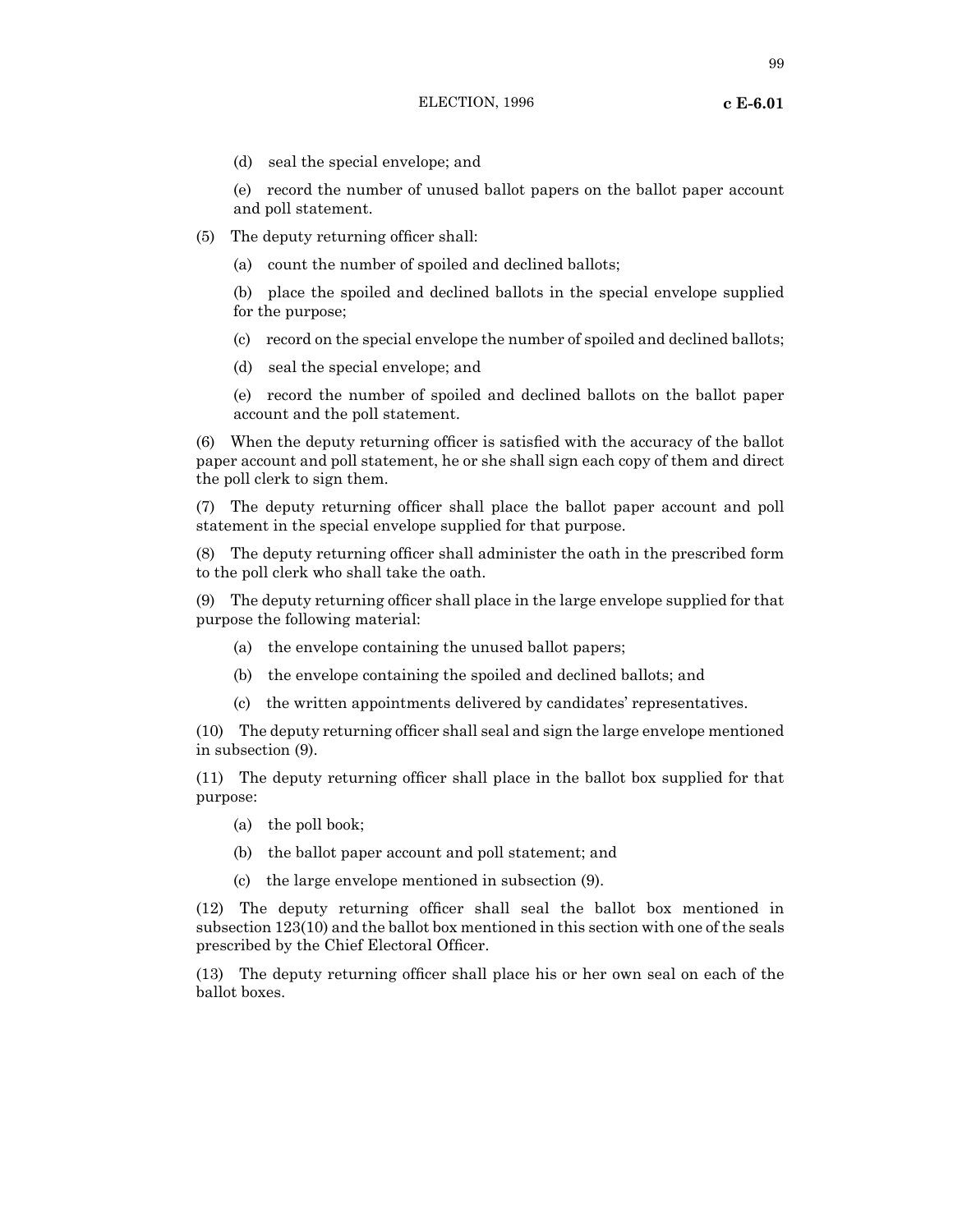(14) The deputy returning officer shall satisfy himself or herself that the seals mentioned in subsections (12) and (13) are placed in a manner so that the boxes cannot be opened and nothing can be deposited in them without breaking the seals.

(15) The deputy returning officer shall immediately advise the returning officer by telephone or by fax of the number of voters who voted at the polling place.

(16) The deputy returning officer shall allow any candidate's representatives who are present to observe the deputy returning officer's actions and to initial the ballot paper account, the poll statement, any envelope, the ballot box and any seal mentioned in this section.

> 1996, c.E-6.01, s.124; 2015, c.21, s.18; 2019, c29, s.59.

## **Statement of voters making a voter's declaration**

**125**(1) Immediately after the close of a polling place established pursuant to section 121, the deputy returning officer shall complete a statement in the prescribed form that sets out the name and address of every voter who made a voter's declaration on polling day.

(2) The deputy returning officer and the poll clerk shall sign the statement mentioned in subsection (1) and any of the candidates or candidate's representatives who are present may sign it.

(3) The deputy returning officer shall immediately deliver one copy of the statement to:

(a) each candidate in the constituency or a candidate's representative for that candidate; and

(b) the returning officer.

1996, c.E-6.01, s.125; 2019, c29, s.60.

#### **Dealing with ballot boxes**

**126**(1) The deputy returning officer shall safely preserve all election material that he or she possesses.

(2) Within two days after polling day, the deputy returning officer shall personally deliver the ballot box mentioned in subsection 123(10) and the ballot box mentioned in subsection  $124(11)$  to the returning officer or to a person appointed by the returning officer to receive the ballot boxes.

(3) If so directed by the returning officer, the deputy returning officer shall forward the ballot boxes to the returning officer by registered mail instead of personally delivering the ballot boxes.

(4) Before handing over the ballot boxes, the deputy returning officer shall obtain a receipt in the prescribed form from the person to whom the deputy returning officer has handed over the ballot boxes.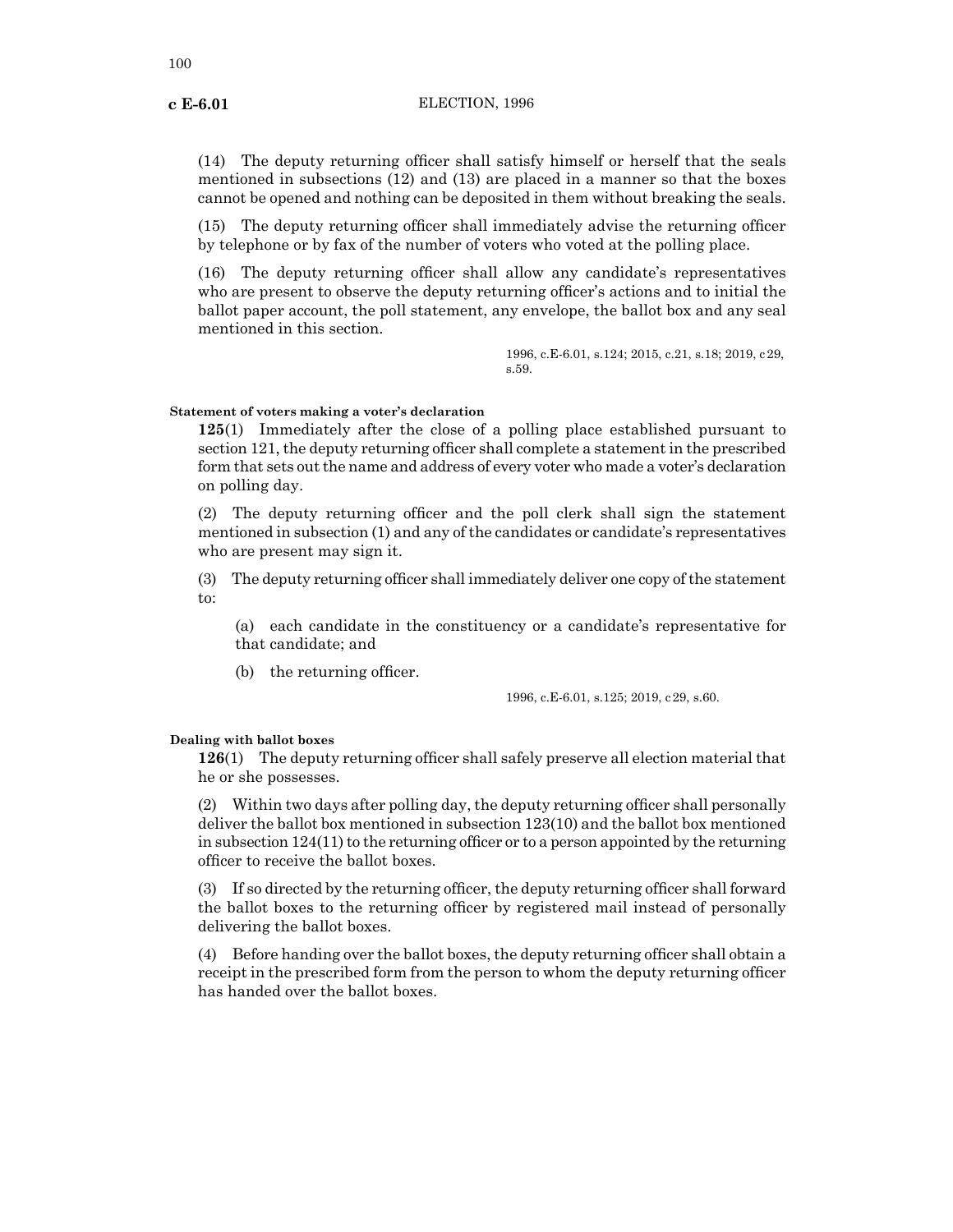(5) Immediately after handing over the ballot boxes, the deputy returning officer shall:

- (a) take an oath or make a declaration in the prescribed form; and
- (b) deliver the oath or declaration to the returning officer.

(6) A person appointed by the returning officer to receive the ballot box from any deputy returning officer and who has taken delivery of the ballot boxes shall:

(a) immediately deliver the ballot boxes to the returning officer; and

(b) take an oath or make a declaration in the prescribed form before the returning officer.

1996, c.E-6.01, s.126.

# PERSONAL CARE FACILITIES

#### **Voting procedures in personal care facilities**

**127** If a voter in a personal care facility is unable to go to a polling place established in the personal care facility and requests that he or she be permitted to vote at any other place in the personal care facility, the deputy returning officer or the poll clerk shall take the ballot box and all other election material to the place designated by the voter and shall ensure that the voter may vote in secrecy.

1996, c.E-6.01, s.127.

## **Assistance to voters in personal care facilities**

**128** If a voter in a personal care facility requires:

(a) assistance in voting, the assistance is to be provided in accordance with section 77; or

(b) an interpreter, the interpreter is to be provided in accordance with section 78.

1996, c.E-6.01, s.128.

## ADVANCE POLLS

#### **Establishment of advance polling places**

**129**(1) The returning officer shall establish an advance polling place or advance polling places at those places in the constituency the returning officer considers most convenient for voters.

(2) Subject to subsection (3), the returning officer may establish an advance poll at a place in the constituency for a period of less than 5 days if the returning officer considers it to be appropriate.

(3) The returning officer shall establish at least one advance polling place in the constituency on each of the 5 days fixed for advance polling by the writ.

2019, c29, s.61.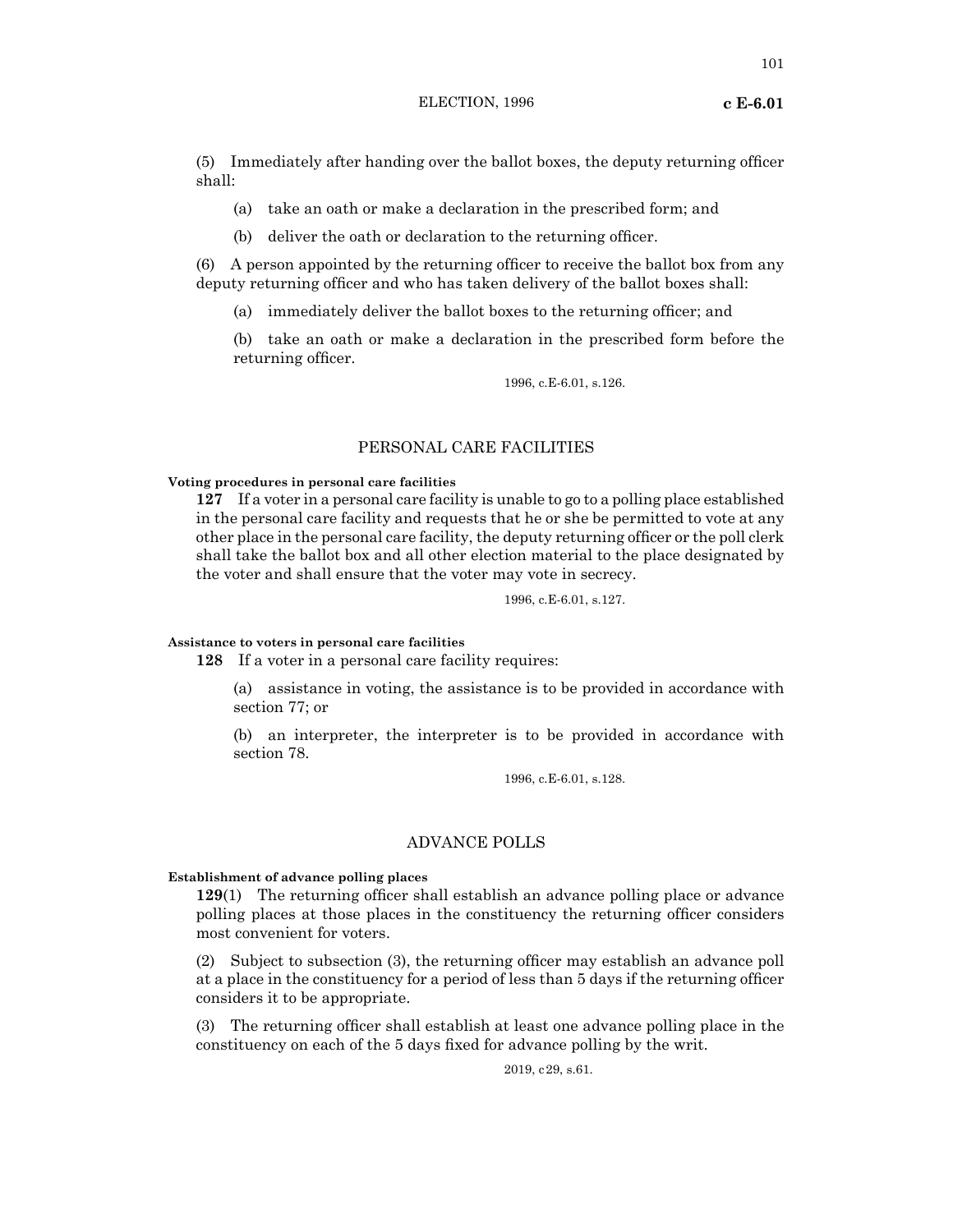102

#### **Who may vote at an advance poll**

**130** Any voter who ordinarily resides in the constituency may vote at an advance poll.

2014, c.10, s.20.

#### **Voting at advance polls**

**131** Voting at an advance poll is to be conducted in the same manner as voting at polling places during a general election.

1996, c.E-6.01, s.131.

#### **Hours of advance polls**

**132** An advance poll is to be open from 12:00 noon until 8:00 p.m. on each day that the advance poll is held.

2019, c29, s.62.

#### **133 Repealed.** 2014, c.10, s.21.

#### **Sealing ballot box after close of advance poll**

**134** On every day that an advance poll is held, immediately after closing the advance poll, the deputy returning officer shall:

(a) place his or her seal on the ballot box in such a manner that the box cannot be opened and nothing deposited in the ballot box without breaking the seal; and

(b) sign his or her name on the first line below the name of the last voter entered in the poll book on that day.

1996, c.E-6.01, s.134.

#### **Procedures on close of advance poll**

**135**(1) On the last day that an advance poll is held, immediately after closing the advance poll, the deputy returning officer for the advance poll shall do the things prescribed in this section in the order prescribed in this section.

(2) The deputy returning officer for the advance poll shall do the things prescribed in this section in the presence and in full view of the persons who are entitled pursuant to subsection 63(3) to be present.

(3) The deputy returning officer for the advance poll shall furnish to one candidate's representative for each candidate a copy, signed by the deputy returning officer, of the entries made in the poll book.

(4) The deputy returning officer for the advance poll shall:

(a) count the number of voters whose names appear in the poll book as having voted;

(b) make an entry of the number of those names on the line immediately below the last name recorded in the following manner:

"The number of voters who voted at the election at this polling place is \_\_\_\_\_\_\_\_\_\_\_\_\_\_\_\_\_\_\_\_\_\_\_\_\_\_\_\_\_\_\_\_\_\_\_\_\_\_\_\_\_\_\_\_\_\_\_\_\_\_\_\_\_\_\_\_\_\_ "; and

(c) sign his or her name after that entry.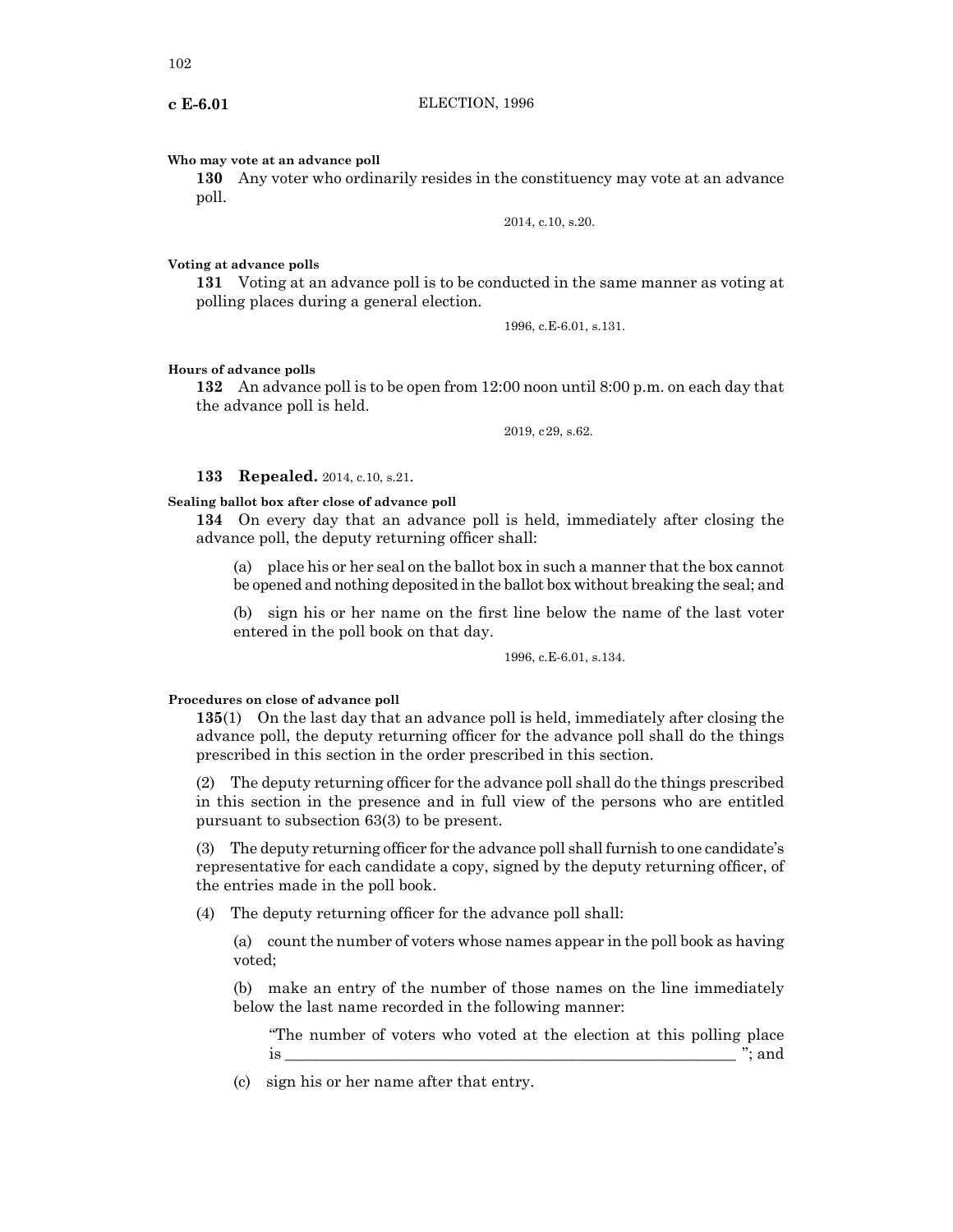103

- (5) The deputy returning officer for the advance poll shall:
	- (a) count the unused ballot papers undetached from the books of ballot papers;

(b) place the unused ballot papers together with the stubs of used ballot papers in the special envelope supplied for the purpose;

(c) indicate on the special envelope the number of unused ballot papers enclosed;

(d) seal the special envelope; and

(e) record the number of unused ballot papers on the ballot paper account and poll statement.

- (6) The deputy returning officer for the advance poll shall:
	- (a) count the number of spoiled and declined ballots;

(b) place the spoiled and declined ballots in the special envelope supplied for the purpose;

(c) record on the special envelope the number of spoiled and declined ballots;

(d) seal the special envelope;

(e) record the number of spoiled and declined ballots on the ballot paper account and the poll statement;

(f) make an entry in the poll book of the spoiled and declined ballots in the following manner on the line immediately below the last name recorded:

"The number of spoiled and declined ballots at this polling place is \_\_\_\_\_\_\_\_\_\_\_\_\_\_\_\_\_\_"; and

(g) sign his or her name after that entry.

(7) The deputy returning officer for the advance poll shall place in an empty ballot box:

- (a) the poll book;
- (b) the special envelope supplied for the voter's declarations;
- (c) the envelope containing the unused ballot papers;
- (d) the envelope containing the spoiled and declined ballots;
- (e) the written appointments delivered by the candidates' representatives.

(8) The deputy returning officer for the advance poll shall seal the ballot box in which ballots are placed and the ballot box mentioned in this section with one of the seals prescribed by the Chief Electoral Officer.

(9) The deputy returning officer for the advance poll shall place his or her own seal on each of the ballot boxes.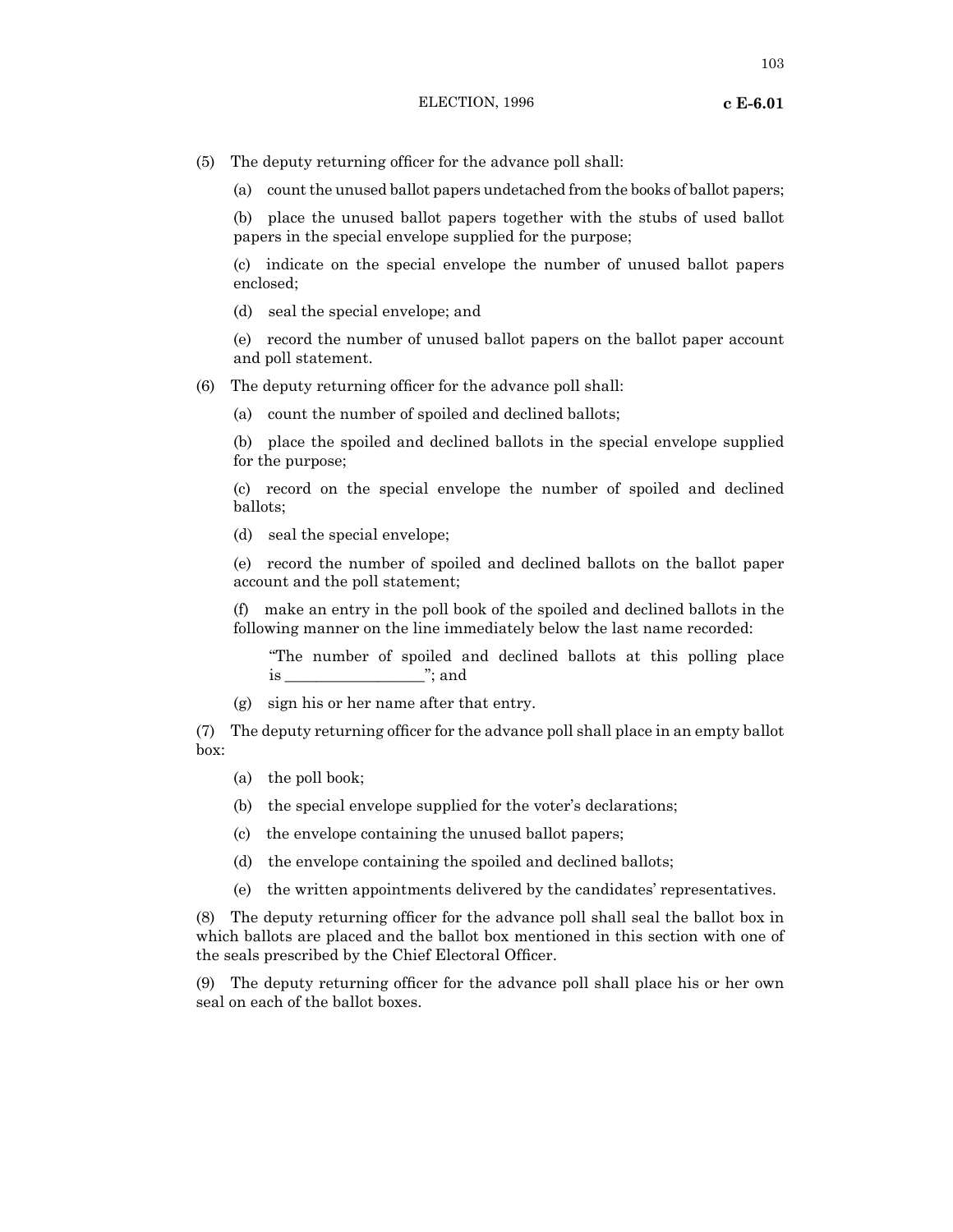(10) The deputy returning officer for the advance poll shall satisfy himself or herself that the seals mentioned in subsections (8) and (9) are placed in a manner that the boxes cannot be opened and nothing can be deposited in them without breaking the seals.

(11) The deputy returning officer for the advance poll shall place the ballot boxes and the other election material in a safe place and prevent any other person from having access to them until the close of voting on polling day.

(12) The deputy returning officer for the advance poll shall:

(a) complete a statement in the prescribed form that sets out the name and address of every voter who made a voter's declaration on polling day and the poll number of the poll where the voter is otherwise eligible to vote; and

(b) send a copy of the statement to the returning officer.

(13) Before the opening of polling places on polling day:

(a) the returning officer shall send to each deputy returning officer responsible for each polling place a copy of the form mentioned in subsection (12); and

(b) the deputy returning officer shall strike from the voters' list the names of voters whose names are on forms sent pursuant to clause (a).

 $(14)$  At the close of voting on polling day, the deputy returning officer for the advance poll shall proceed to count the votes in the same manner prescribed by section 141 for counting votes at any poll.

(15) For the purposes of this Act, the deputy returning officer for the advance poll is deemed to be a deputy returning officer who supervised a poll on polling day.

(16) The deputy returning officer for the advance poll shall do the things mentioned in subsections (14) and (15):

(a) at the location where the advance poll was held; or

(b) if the deputy returning officer has given written notice of another location to each candidate, at the other location.

(17) The deputy returning officer shall allow any candidate's representatives who are present to observe the deputy returning officer's actions and to initial the ballot paper account, the poll statement, any envelope, the ballot box and any seal mentioned in this section.

> 1996, c.E-6.01, s.135; 2005, c.12, s.27; 2019, c29, s.63.

#### **Advance voting modifications**

**135.1**(1) Notwithstanding any other provision of this Act or the regulations, the Chief Electoral Officer may direct that voting at one or more advance polls be conducted in accordance with one or more of the modifications described in subsection (2).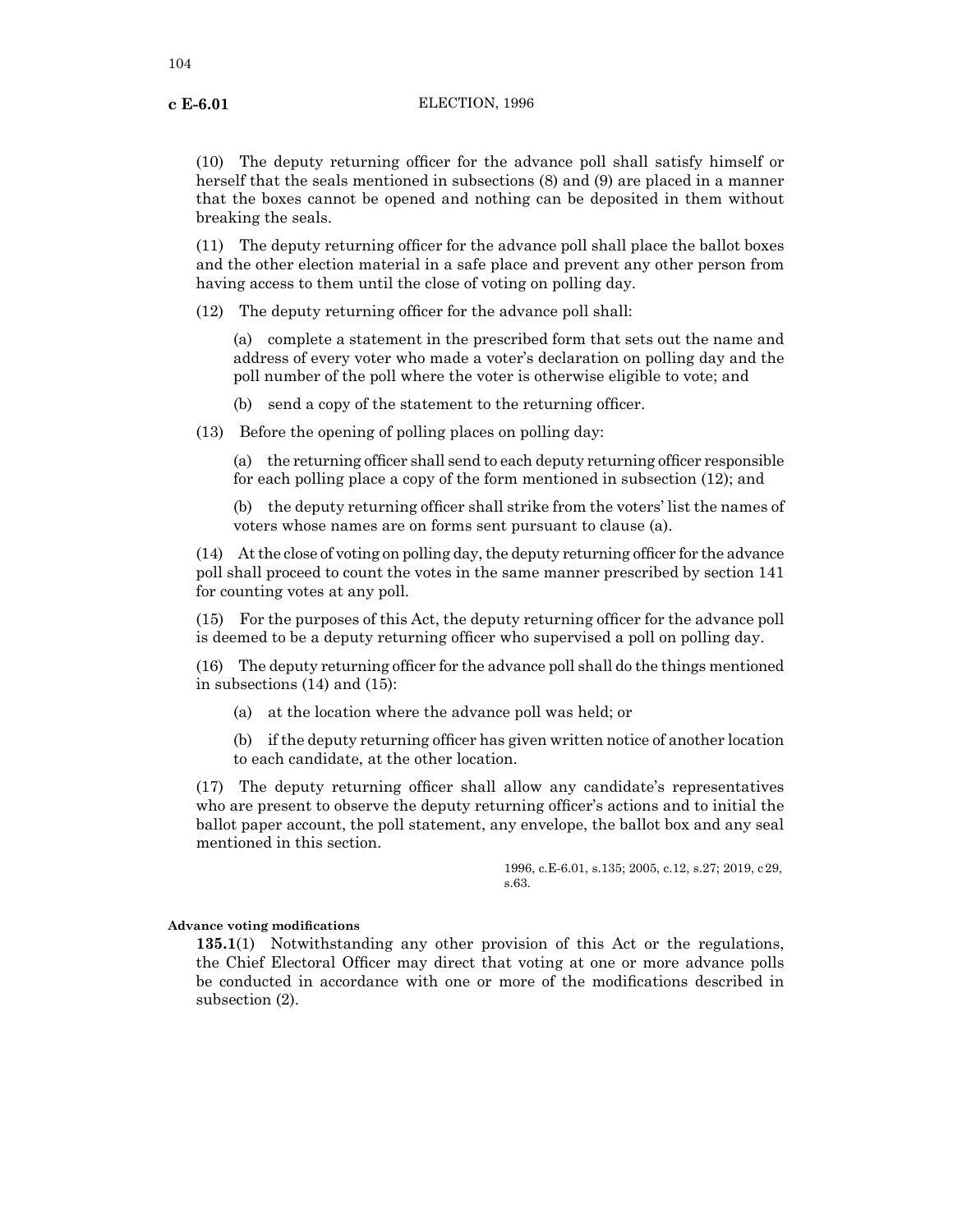105

(2) The Chief Electoral Officer may do all or any of the following:

(a) direct that the poll book used at an advance poll be in an electronic format in whole or in part;

(b) subject to subsection (3), direct that vote counting equipment be used at an advance poll;

- (c) subject to subsection (4):
	- (i) establish special election officer positions;

(ii) specify the duties, responsibilities and functions of special election officers;

(iii) specify the provisions of this Act or the regulations that are to apply to special election officers and the manner in which they are to apply; and

(iv) direct the returning officer to appoint individuals to the special election officer positions instead of appointing individuals as election officers.

(3) The following restrictions apply with respect to the use of vote counting equipment:

(a) the equipment must not be a part of or connected to an electronic network during the voting process;

(b) at the option of the Chief Electoral Officer, the equipment may be securely connected to an electronic network after the polls close for the purpose of transmitting information to the Chief Electoral Officer;

(c) the equipment must be tested in accordance with accepted industry standards;

(d) the equipment must not be used in any way that enables a voter's choice of a candidate for whom the voter intends to vote to be made known to an election officer, a special election officer or a candidate's representative.

(4) The following restrictions apply with respect to the appointment of an individual to a special election officer position:

- (a) the individual must be a voter who is:
	- (i) eligible for appointment in accordance with section 3;
	- (ii) in the opinion of the returning officer, competent and reliable; and
	- (iii) willing to act in the position;

(b) the individual must take an oath or make a declaration in the form required by the Chief Electoral Officer.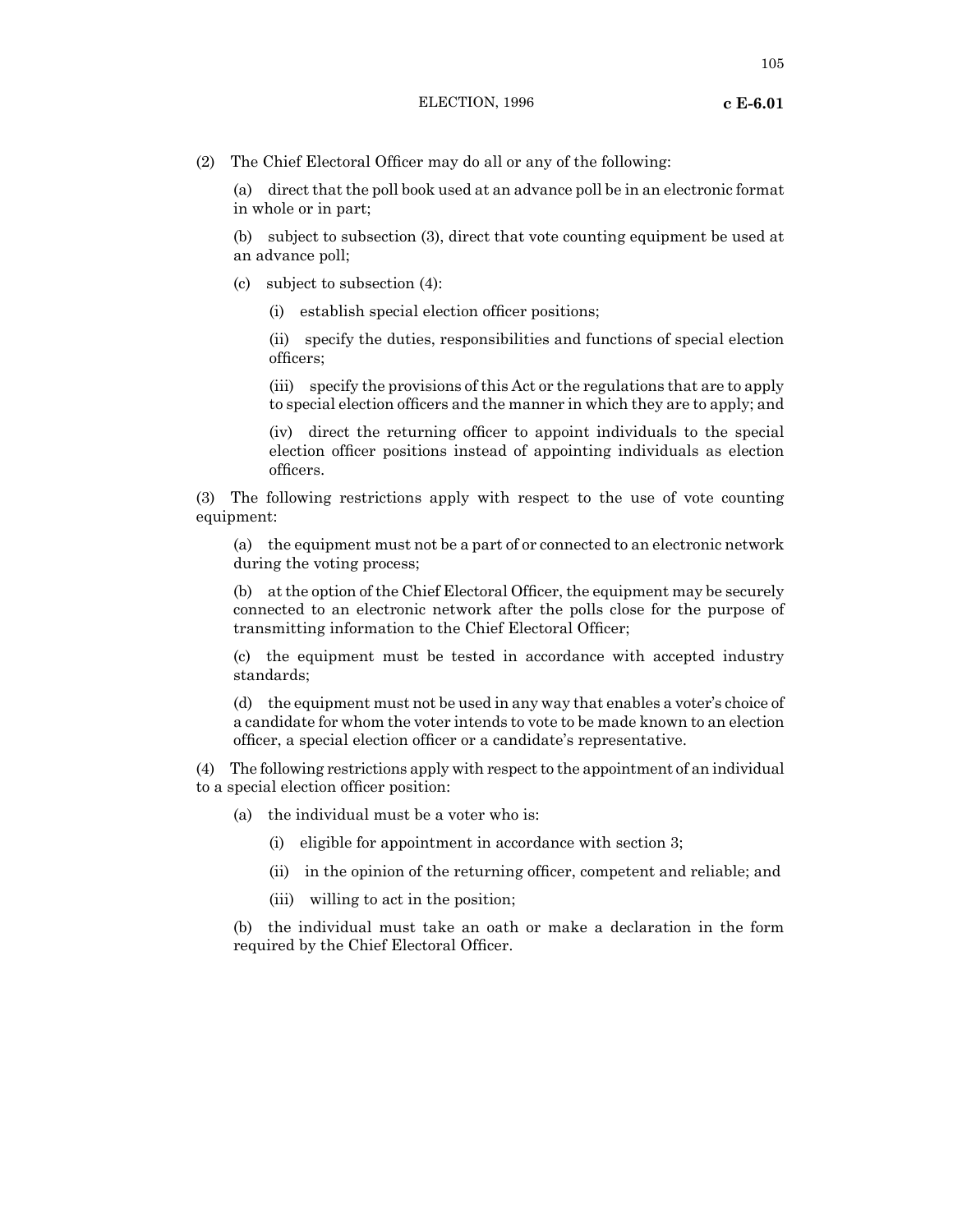(5) If the use of an electronic poll book is directed:

(a) any requirement in this Act for the signature of a person in the poll book is satisfied by an electronic signature that is in, attached to or associated with any part of the poll book in electronic form;

(b) the furnishing of poll book entries after the closing of the advance poll on the last day of the advance poll, as required by this Act, is satisfied by the provision of the entries in an electronic or printed format, at the option of the Chief Electoral Officer;

(c) during the conduct of the advance poll, the Chief Electoral Officer shall have access at all times to the electronic poll book and, in the Chief Electoral Officer's discretion, may provide electronic updates of unique voter identification information or other information from the poll book entries to candidates and registered political parties by secure transmission from the poll book;

(d) electronic forms may be completed and transmitted to the Chief Electoral Officer respecting voter registration at the advance poll, with information supplied by the voter, if that registration is provided for by this Act;

(e) after closing of the advance poll on the last day of the advance poll, data from the electronic poll book must be securely stored and protected from loss, disclosure or unauthorized access, with any part of the poll book in a physical form being placed in a ballot box as required by this Act; and

(f) the Chief Electoral Officer has authority to adapt any other provision of this Act that the Chief Electoral Officer considers necessary or advisable to facilitate the use of the electronic poll book.

(6) If the use of vote counting equipment is directed:

(a) the Chief Electoral Officer may modify the form of the ballot paper used at an advance poll covered by the directive to the extent necessary for proper operation of the vote counting equipment, including by the inclusion of machinereadable features in the ballot paper and the use of a secrecy sleeve, without change in substance, insofar as is possible, of the requirements set out in this Act and the regulations respecting ballot papers; and

(b) the Chief Electoral Officer has authority to adapt any other provision of this Act that the Chief Electoral Officer considers necessary or advisable to facilitate the use of the vote counting equipment.

2018, c47, s.4.

# DIVISION F **Northern Constituencies**

- **136 Repealed.** 2014, c.10, s.22.
- **137 Repealed.** 2014, c.10, s.22.
- **138 Repealed.** 2014, c.10, s.22.
- **139 Repealed.** 2014, c.10, s.22.
- **140 Repealed.** 2014, c.10, s.22.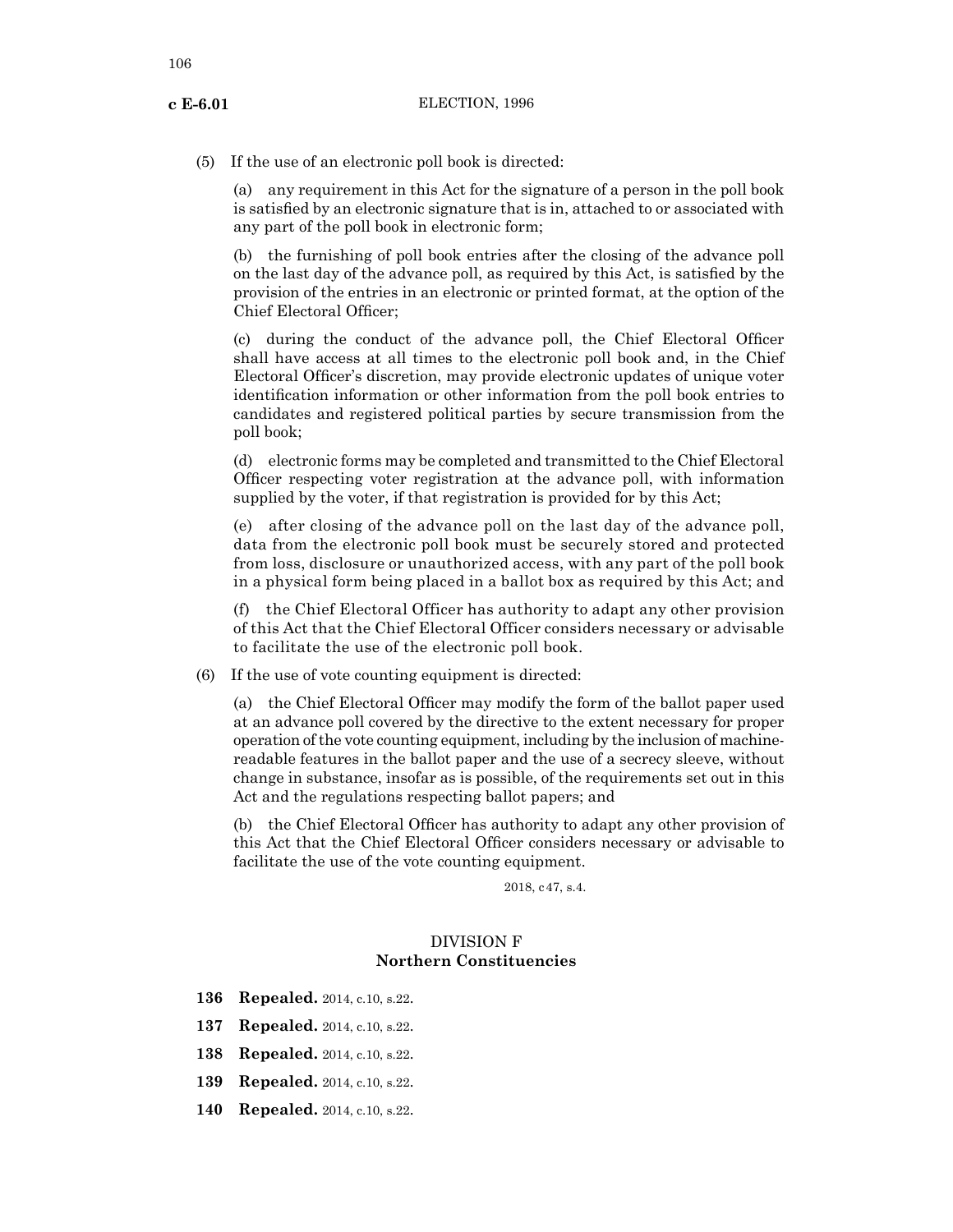# PART V **Proceedings after Voting** COUNTING

## **Preliminary count after close of polls on polling day**

**141**(1) Immediately after the close of a polling place, the deputy returning officer shall do the things prescribed in this section in the order prescribed in this section.

(2) The deputy returning officer shall do the things prescribed in this section in the presence and in full view of the persons who are entitled pursuant to subsection 63(3) to be present.

(3) The deputy returning officer shall:

(a) count the number of voters whose names appear in the poll book as having voted;

(b) make an entry in the poll book of the number of those names on the line immediately below the last name recorded in the following manner:

"The number of voters who voted at the election at this polling place  $\therefore$  and  $\therefore$  and

(c) sign his or her name after that entry.

(4) The deputy returning officer shall give to one candidate's representative of each candidate a copy of the ballot paper account and poll statement in the prescribed form so that each candidate may have a statement corresponding with the ballot paper account and poll statement.

(5) The deputy returning officer shall make the ballot paper account and poll statement in duplicate.

(6) The deputy returning officer shall:

(a) count the unused ballot papers undetached from the books of ballot papers;

(b) place the unused ballot papers together with the stubs of used ballot papers in the special envelope supplied for the purpose;

(c) indicate on the special envelope the number of unused ballot papers enclosed;

(d) seal the special envelope; and

(e) record the number of unused ballot papers on the ballot paper account and poll statement.

(7) The deputy returning officer shall:

(a) count the number of spoiled and declined ballots;

(b) make an entry in the poll book of those ballots on the line immediately below the last name recorded in the following manner:

"The number of spoiled and declined ballots at this polling place is  $\cdots$  and

(c) sign his or her name after that entry.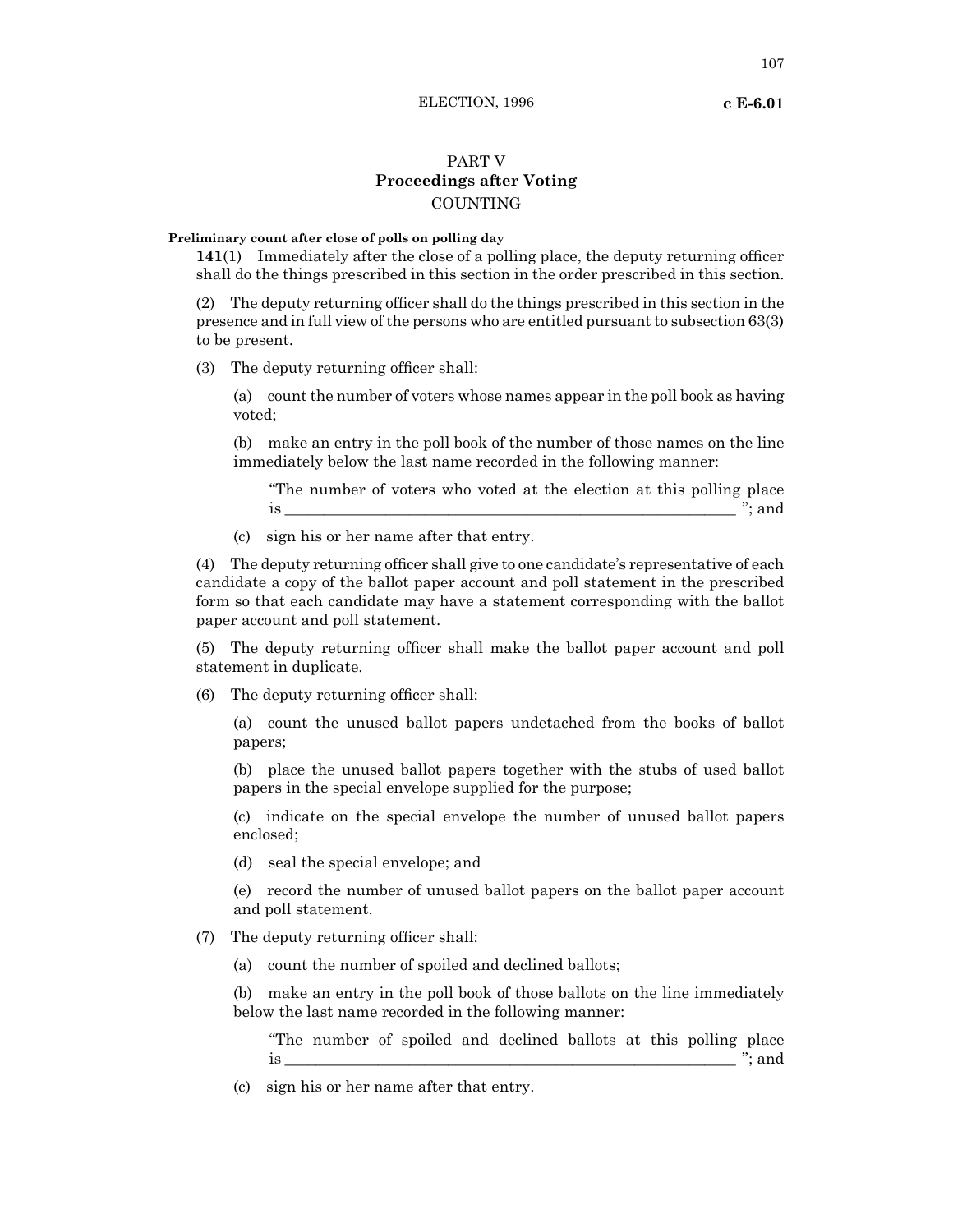(8) The deputy returning officer shall announce in an audible voice the number of voters, as recorded in the poll book record, in the following categories:

(a) voters registered on the voters' list and not required to make a voter's declaration;

(b) voters registered on the voters' list and required to make a voter's declaration;

(c) voters not registered on the voters' list and required to make a voter's declaration;

(d) voters struck off the voters' list and required to make a voters' declaration.

(9) The deputy returning officer shall check the total number of voters in the categories mentioned in subsection (8) and ensure that the number is the same as the total number of persons appearing in the poll book as having voted.

- (10) The deputy returning officer shall open the ballot box.
- (11) The deputy returning officer shall:
	- (a) count the number of votes in favour of each candidate; and
	- (b) give full opportunity to those present to examine each ballot.

(12) The deputy returning officer shall:

(a) make a note in the poll book of every objection taken to a ballot by a candidate, candidate's representative or voter present;

- (b) number each objection;
- (c) place a corresponding number on the back of the ballot;
- (d) initial the ballot; and
- (e) decide the objection.

(13) A deputy returning officer's decision pursuant to clause  $(12)(e)$  may be reviewed on a recount.

- (14) The deputy returning officer shall:
	- (a) place all rejected ballots in a special envelope supplied for that purpose;

(b) indicate the number of rejected ballots contained in the special envelope on the outside of the envelope and on the ballot paper account and poll statement; and

- (c) seal the envelope.
- (15) The deputy returning officer shall:

(a) place all the ballots cast for each candidate in separate envelopes supplied for that purpose;

(b) indicate the number of ballots cast for each candidate on the envelope containing those ballots and on the ballot paper account and poll statement; and

(c) seal the envelope.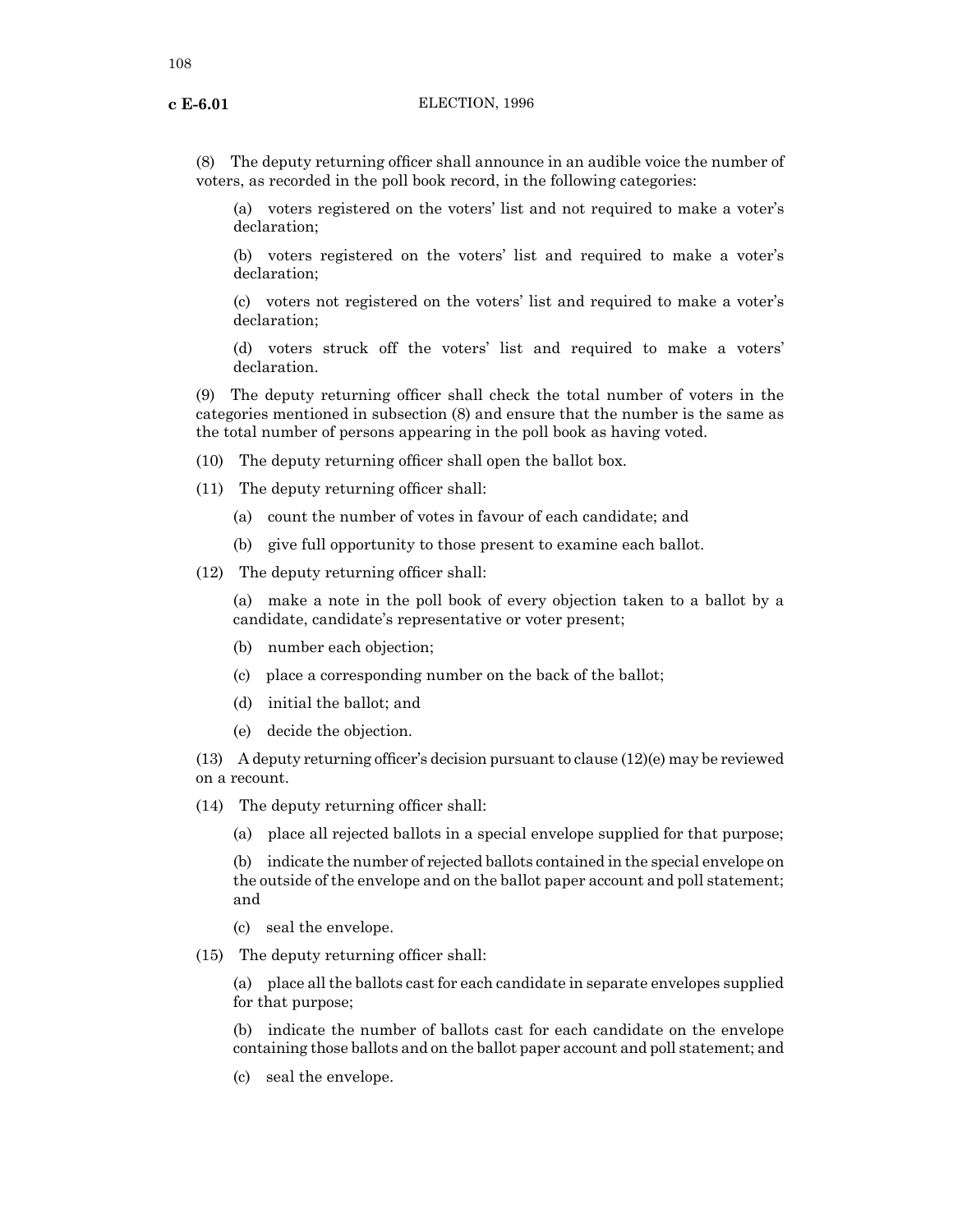109

(16) When the deputy returning officer is satisfied with the accuracy of the ballot paper account and poll statement, he or she shall sign each copy of them, direct the poll clerk to sign them and permit any candidate or candidate's representative to sign them if the candidate or candidate's representative so desires.

(17) The deputy returning officer shall:

(a) place the original ballot paper account and poll statement in the special envelope supplied for that purpose; and

(b) keep the second copy of the original ballot paper account and poll statement as the deputy returning officer's own record.

(18) The deputy returning officer shall permit each candidate or candidate's representative who wishes to do so to sign his or her name or initials across the flap of any special envelope mentioned in this section.

(19) The deputy returning officer shall administer the oath or declaration in the prescribed form to the poll clerk, who shall take the oath or make the declaration.

(20) The deputy returning officer shall place in the large envelope supplied for that purpose the following material:

- (a) the envelopes containing the ballots counted for each of the candidates;
- (b) the envelope containing the rejected ballots;
- (c) the envelope containing the unused ballot papers;
- (d) the envelope containing the spoiled and declined ballot papers;
- (e) the written appointments delivered by candidates' representatives.

(21) The deputy returning officer shall sign and seal the large envelope mentioned in subsection (20).

(22) The deputy returning officer shall permit any candidate or candidate's representative who wishes to do so to sign or initial the large envelope mentioned in subsection (20).

(23) The deputy returning officer shall place in the ballot box, but outside the large envelope mentioned in subsection (2):

- (a) the poll book;
- (b) the voters' list;
- (c) the special envelope supplied for voter's declarations; and
- (d) the special envelope containing the original ballot paper account and poll statement.

(24) The deputy returning officer shall place his or her own seal on the ballot box.

(25) The deputy returning officer shall satisfy himself or herself that the seal mentioned in subsection (24) is placed in a manner so that the boxes cannot be opened and nothing can be deposited in them without breaking the seals.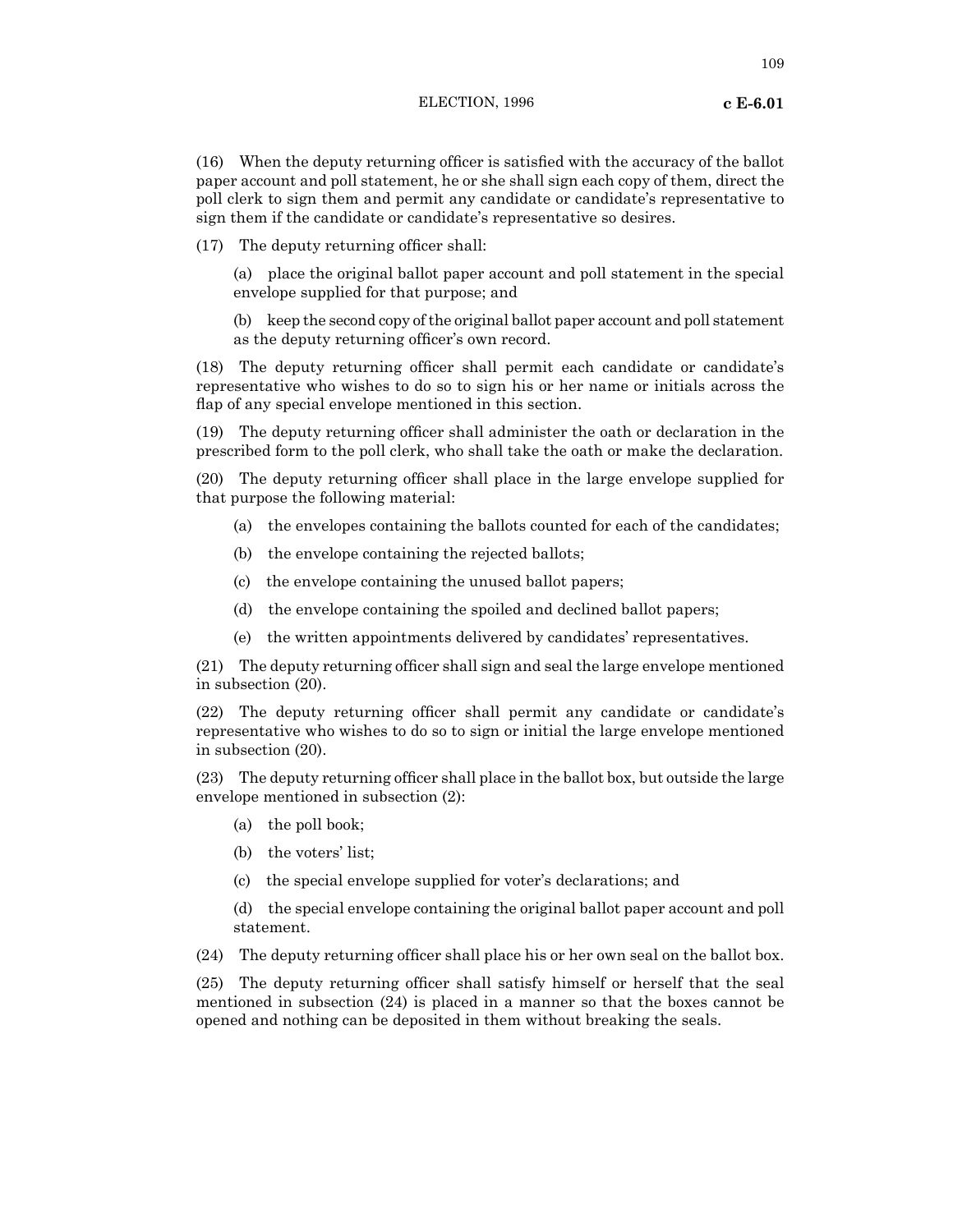(26) The deputy returning officer shall immediately advise the returning officer by telephone or by fax of the number of voters who voted at the polling place and the results of the voting.

> 1996, c.E-6.01, s.141; 2015, c.21, s.18; 2019, c29, s.64.

### **What are rejected ballots**

**142**(1) In counting the votes, the deputy returning officer shall reject the following ballots:

- (a) ballots that have not been supplied by the deputy returning officer;
- (b) ballots on which voters have voted for more than one candidate;

(c) ballots on which a voter has written or marked anything by means of which the voter can be identified;

(d) ballots on which the voter's intention is not clear or on which no vote has been given for a candidate.

(2) Notwithstanding subsection (1), in counting the votes, the deputy returning officer shall not reject the following ballots:

- (a) ballots marked pursuant to section 74 or subsection 123(7);
- (b) ballots marked with some mark other than a cross mark if:
	- (i) the voter's intention is clearly indicated;
	- (ii) there is no apparent identification of the voter; and
	- (iii) there is no cross mark elsewhere on the ballot;
- (c) ballots to which the counterfoil is attached;

(d) ballots on the back of which the deputy returning officer has omitted to place his or her initials if the deputy returning officer is satisfied:

- (i) that the ballot is one that he or she has supplied;
- (ii) that the omission has been made inadvertently; and

(iii) that every ballot paper supplied to him or her by the returning officer has been accounted for as required by section 141.

(3) If the counterfoil is still attached to a ballot, the deputy returning officer shall:

(a) remove the counterfoil in a manner that carefully conceals the number on the ballot from all persons present and without examining the ballot; and

(b) destroy the counterfoil.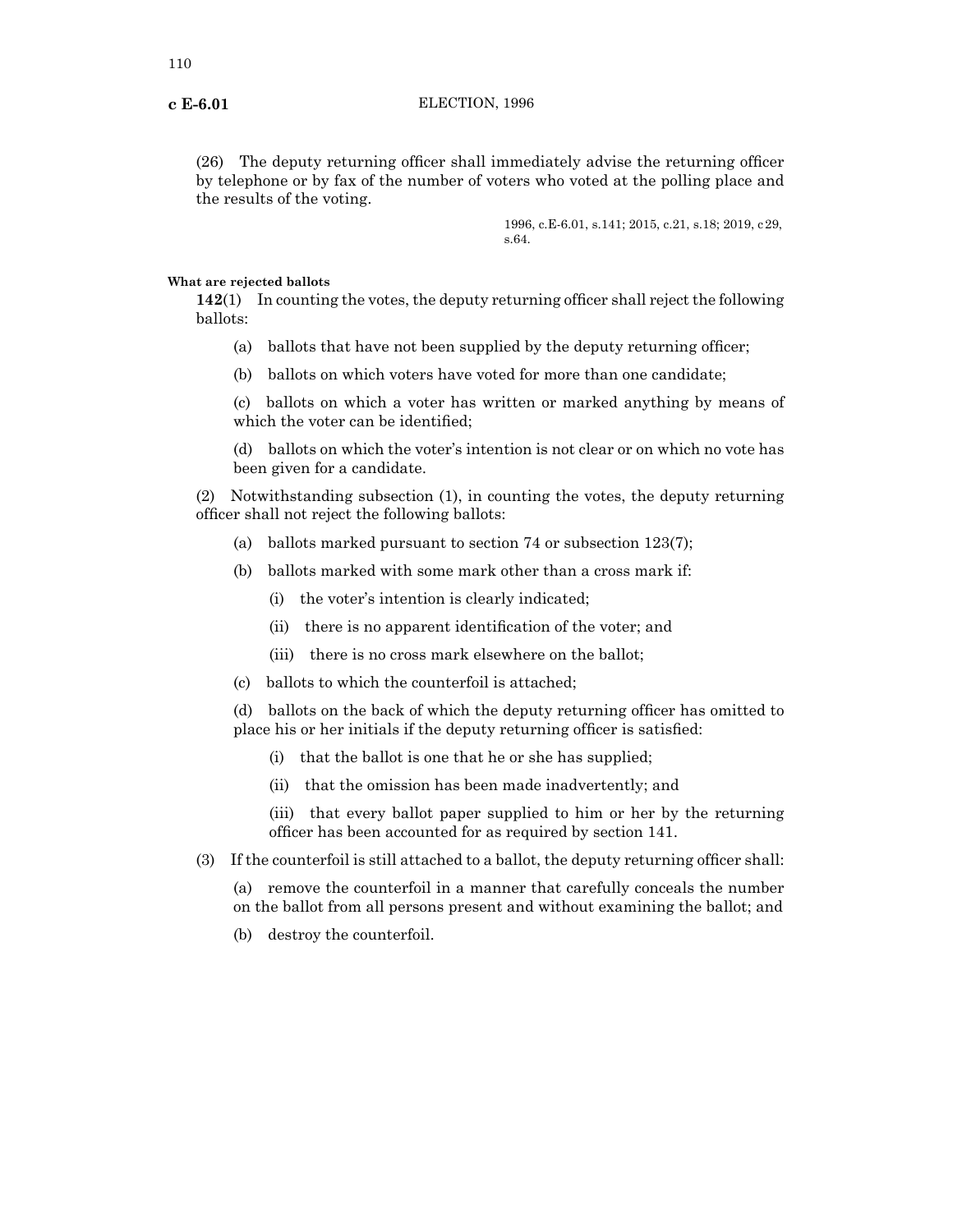(4) If a ballot does not have the deputy returning officer's initials and the deputy returning officer is satisfied that the conditions mentioned in clause (2)(d) are met, the deputy returning officer shall, in the presence of the poll clerk and the candidate's representatives:

- (a) place his or her initials to the ballot; and
- (b) count the ballot as if it had been initialled in the first place.

(5) Notwithstanding that a deputy returning officer has detached a counterfoil or initialled a ballot pursuant to this section, the deputy returning officer is still liable to prosecution for failing to detach the counterfoil or initial the ballots as required by Part IV.

1996, c.E-6.01, s.142.

### **Returning officer to receive and deal with ballot boxes**

**143**(1) Within two days after polling day, the deputy returning officer shall personally deliver the ballot box to the returning officer or to a person appointed by the returning officer to receive the ballot box.

(2) If directed by the returning officer, the deputy returning officer shall forward the ballot box by registered mail or courier instead of personally delivering the ballot box.

(3) Before handing over the ballot box, the deputy returning officer shall obtain a receipt in the prescribed form from the person to whom the deputy returning officer has handed over the ballot box.

- (4) Immediately after handing over the ballot box, the deputy returning officer shall:
	- (a) make an oath or declaration in the prescribed form; and
	- (b) deliver the oath or declaration to the returning officer.

(5) A person appointed by the returning officer to receive the ballot box from any deputy returning officer and who has taken delivery of the ballot box shall:

(a) immediately deliver the ballot box to the returning officer; and

(b) take an oath or make a declaration in the prescribed form before the returning officer.

(6) On receipt of a ballot box, the returning officer shall:

(a) keep the ballot box safe and prevent any person, other than the returning officer and the election clerk, from having access to it;

(b) examine the seal placed on the box by the deputy returning officer and, if the seal is not in good condition, shall place the returning officer's own seal as prescribed by the Chief Electoral Officer; and

(c) record, in the column for remarks in the returning officer's statement, the condition of the seal placed on the ballot box by the deputy returning officer.

1996, c.E-6.01, s.143.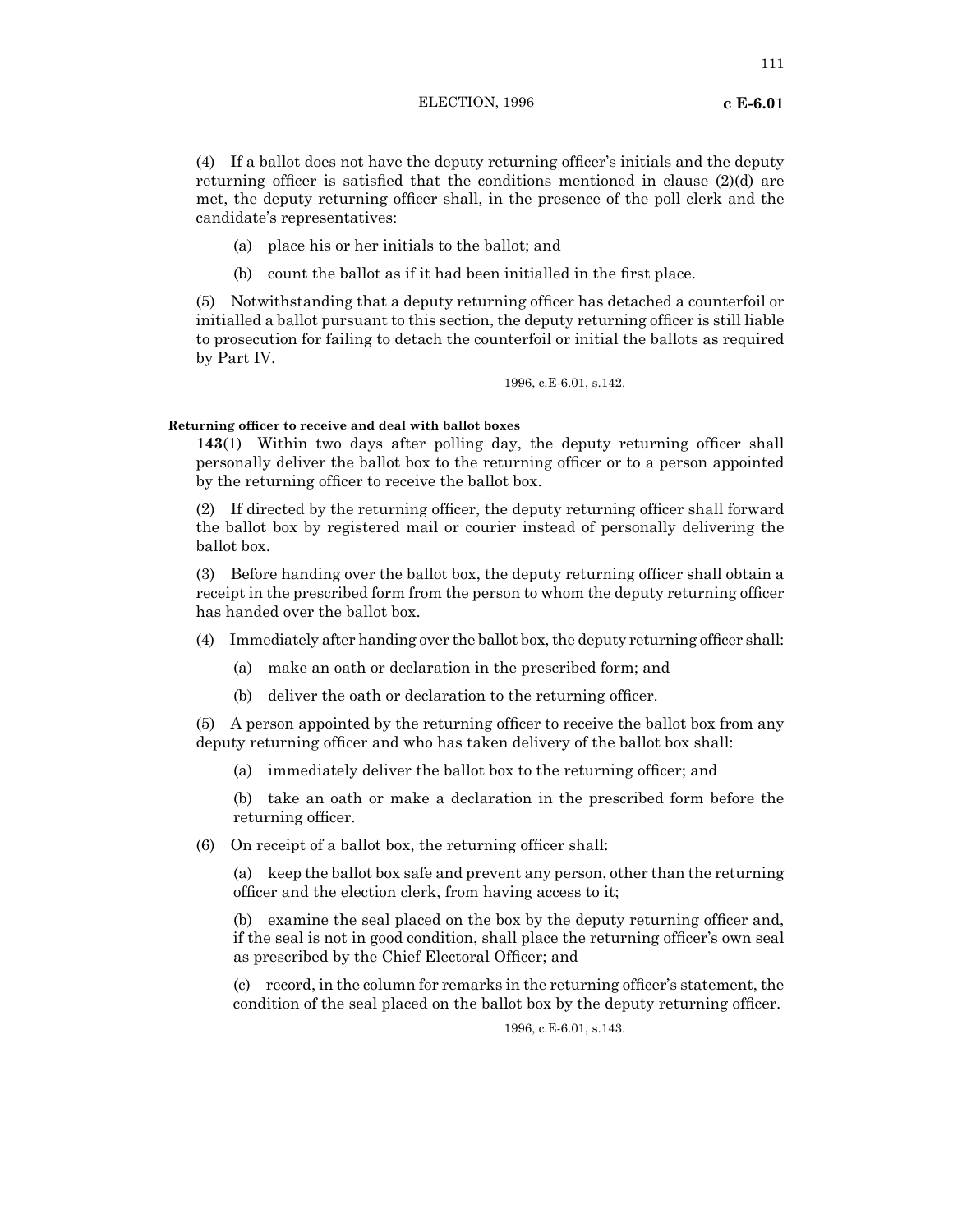# **Candidate's representatives at final count**

**144**(1) Each candidate may appoint voters or Saskatchewan residents who are Canadian citizens and who are 14 years of age or older as his or her candidate's representatives at the final count.

(2) An appointment made pursuant to this section must be in writing.

(3) A candidate may have not more than two candidate's representatives present at any one time.

(4) The returning officer may refuse to allow any candidate's representative to be present at the final count until the candidate's representative produces his or her written appointment.

1996, c.E-6.01, s.144; 2005, c.12, s.28.

### **Final count by returning officer**

**145**(1) At the time and place set in the election proclamation for making the final count and after receiving all ballot boxes, the returning officer shall do the things prescribed in this section in the order prescribed in this section.

(2) The returning officer shall do the things prescribed in this section in the presence and in full view of the candidates or candidate's representatives who are present.

(3) The returning officer shall:

(a) remove from each ballot box and open the special envelope containing the original ballot paper account and poll statement; and

(b) enter the results appearing in the ballot paper account and poll statement in the appropriate columns of the returning officer's statement.

(4) The returning officer's statement mentioned in clause (3)(b) must be in the prescribed form.

(5) In an audible voice, the returning officer shall read each ballot paper account and poll statement so that those present may compare the particulars with their records.

(6) The returning officer shall place each ballot paper account and poll statement in a file.

(7) The returning officer shall give each candidate or each candidate's representative an opportunity to inspect each poll book and voters' list used in voting.

(8) The returning officer shall proceed, as directed by section 146, to make the count of ballots contained in:

- (a) ballot boxes received pursuant to section 101, 109, 117 or 126; or
- (b) ballot envelopes received pursuant to section 88 or 89.3.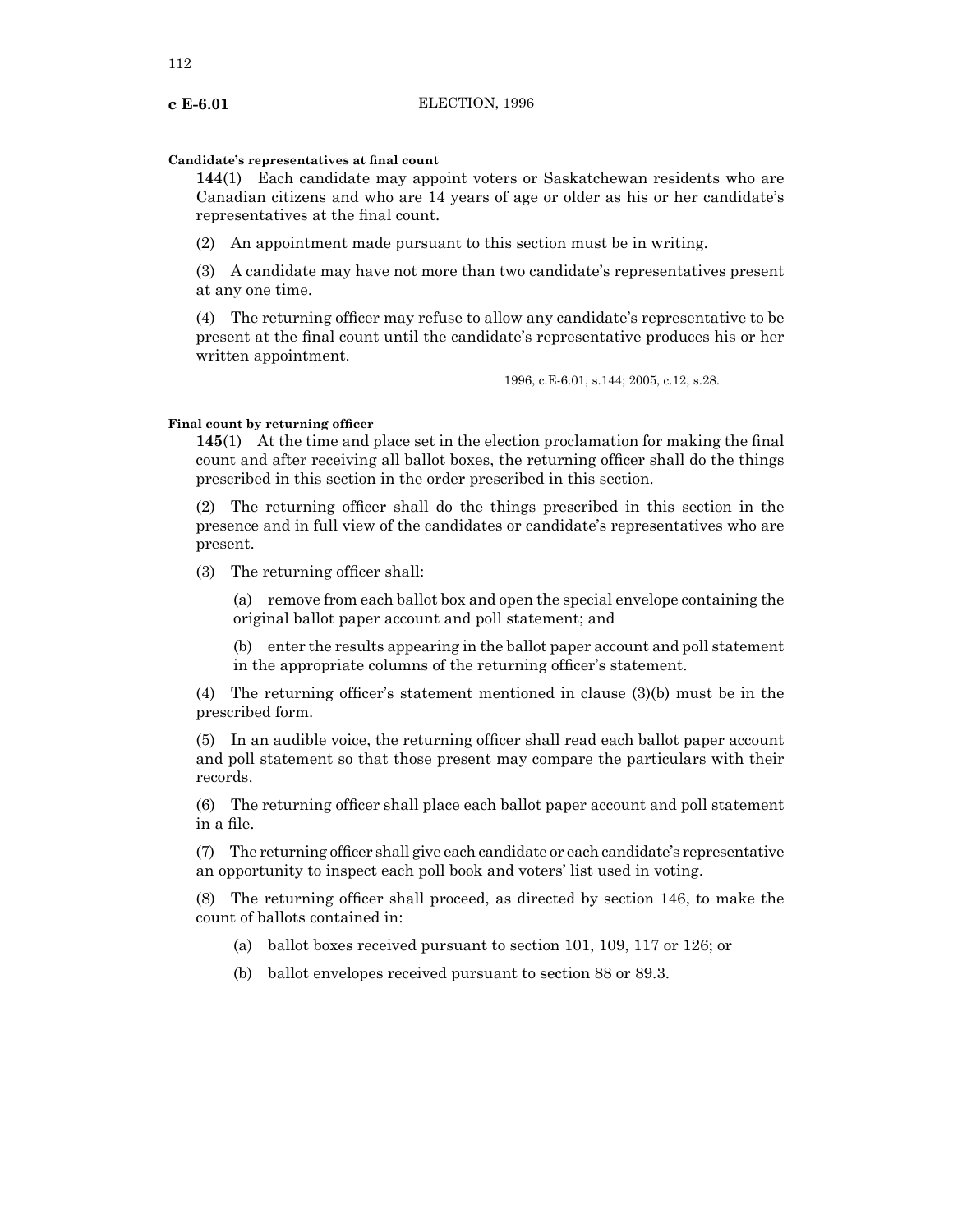(9) The returning officer shall add the votes given for each candidate as shown on the returning officer's statement, including any votes entered on that statement pursuant to section 146.

(10) After completing the addition pursuant to subsection (9), the returning officer shall declare as elected the candidate having the largest number of votes.

(11) The returning officer shall:

(a) seal all open ballot boxes with one of the seals prescribed by the Chief Electoral Officer;

(b) place his or her own seal on the ballot boxes; and

(c) permit each candidate or candidate's representative who wishes to do so to take note of the number of the seal.

(12) **Repealed**. 2019, c29, s.65.

1996, c.E-6.01, s.145; 2014, c.10, s.23; 2015, c.21, s.18; 2019, c29, s.65.

# **Counting votes cast using special voting procedures**

**146**(1) The returning officer shall do the things prescribed in this section in the order prescribed in this section if:

(a) the returning officer has received from the Chief Electoral Officer ballot boxes and lists of voters who made a voter's declaration pursuant to section 101, 109, 117 or 126; or

(b) the returning officer has received certificate envelopes pursuant to section 88 or 89.3.

(2) The returning officer shall do the things prescribed in this section in the presence and in full view of the candidates or candidate's representatives who are present.

(3) The returning officer shall permit any candidate or candidate's representative to examine the list of voters who made a voter's declaration.

(4) The returning officer shall:

(a) open the ballot boxes containing the voter's ballot envelopes received from the Chief Electoral Officer or containing certificate envelopes received pursuant to section 88; and

(b) remove from the ballot box the ballot envelopes or the certificate envelopes.

(5) Without opening any ballot envelope, the returning officer shall:

(a) examine the voter's declaration on each ballot envelope; and

(b) permit any candidate or candidate's representative to examine the voter's declaration.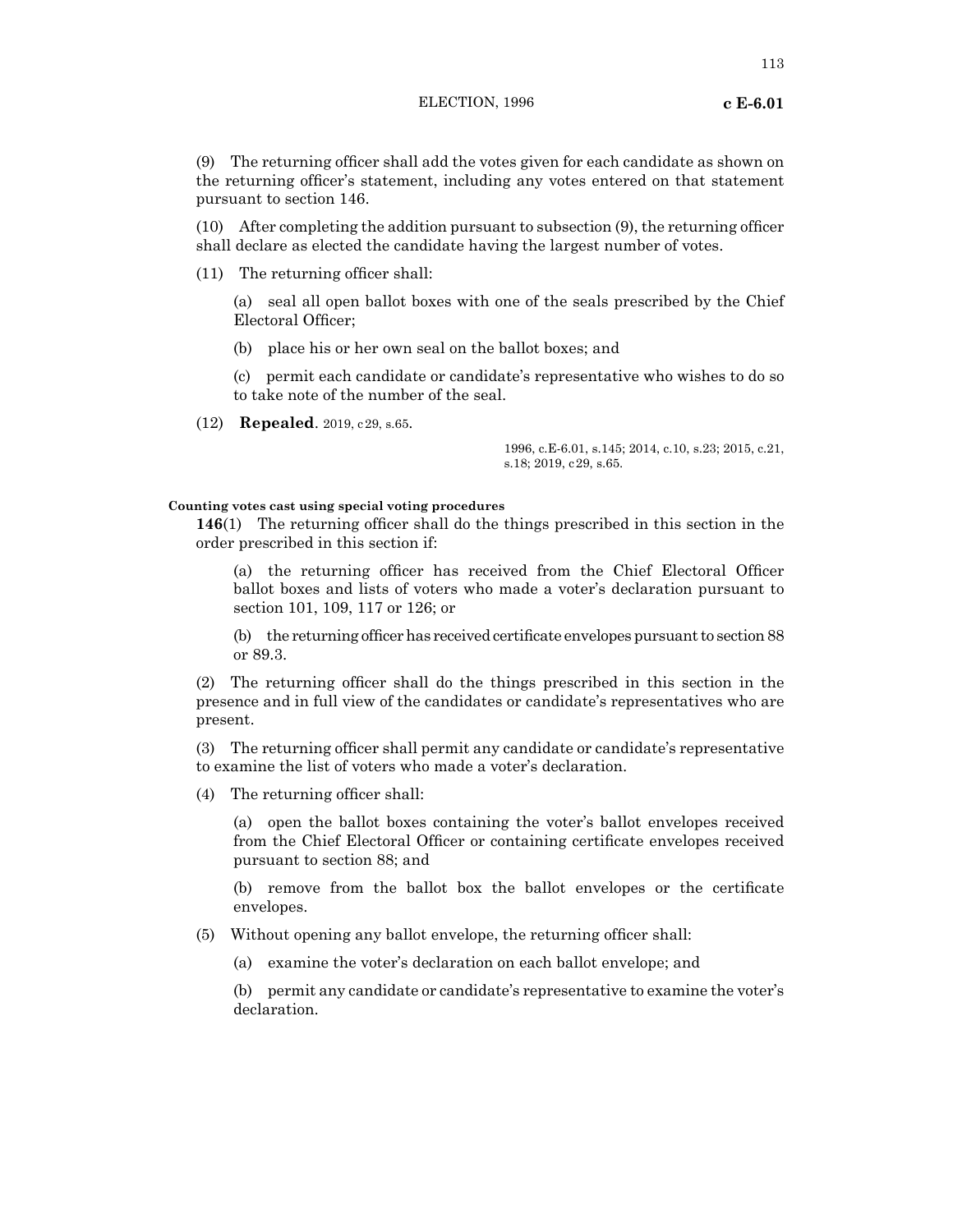(5.1) Without opening any certificate envelope, the returning officer shall:

(a) examine the certificate envelope; and

(b) permit any candidate or candidate's representative to examine the certificate envelope.

(6) The returning officer shall open each ballot envelope examined pursuant to subsection (5) if the returning officer is satisfied that the voter was entitled to vote for a candidate in the constituency.

(6.1) The returning officer shall:

(a) open each certificate envelope examined pursuant to subsection (5.1) if the returning officer is satisfied that the voter who mailed or delivered the certificate envelope was entitled to vote for a candidate in the constituency; and

(b) open each ballot envelope thatis contained within each certificate envelope that is opened pursuant to clause (a).

(7) The returning officer shall remove the folded ballot from each open envelope and, without unfolding the ballot, deposit the ballot in the ballot box provided for the purpose.

(8) The returning officer shall write, in ink, "Unopened, subject to review on recount" on each unopened ballot envelope or on each unopened certificate envelope.

(9) The returning officer shall:

(a) place all unopened ballot envelopes and all unopened certificate envelopes in a special envelope supplied for the purpose;

(b) note on the special envelope the number of unopened ballot envelopes and the number of unopened certificate envelopes contained in it;

- (c) sign his or her name on the special envelope; and
- (d) seal the special envelope.

(10) The returning officer shall:

(a) open the ballot box mentioned in subsection (7);

(b) count the ballots cast for each candidate in the manner provided for the counting of ballots by a deputy returning officer at the close of a polling place; and

(c) enter the results in the appropriate columns of the returning officer's statement.

(11) The manner in which a voter designates the candidate for whom he or she intends to vote is immaterial if the intention of the voter is clearly indicated.

- (12) The returning officer shall:
	- (a) make a note on the back of each ballot of every objection taken to a ballot by a candidate or candidate's representative;
	- (b) initial the ballot; and
	- (c) decide the objection.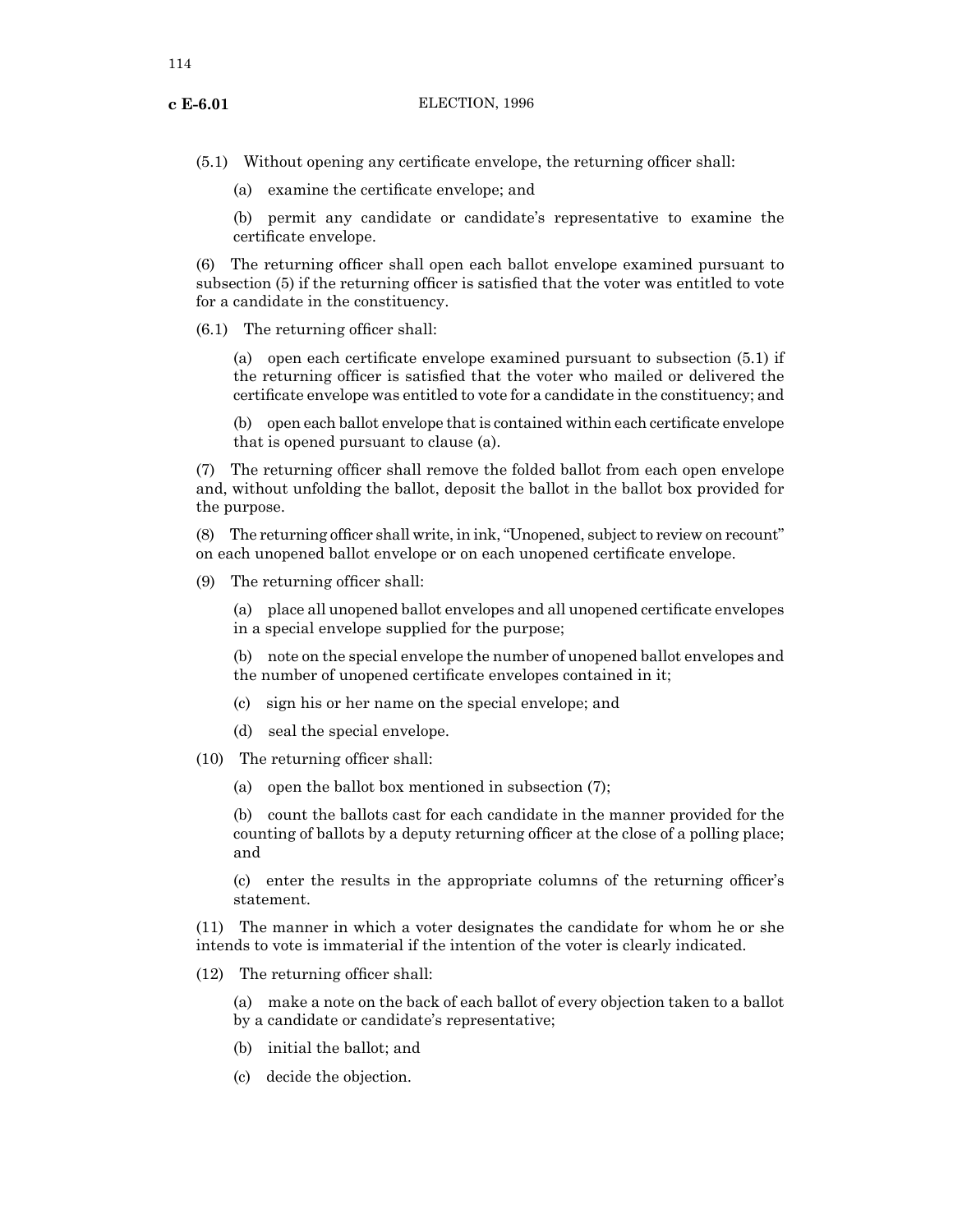(13) A returning officer's decision pursuant to clause (12)(c) may be reviewed on a recount.

- (14) The returning officer shall:
	- (a) place all rejected ballots in a special envelope supplied for the purpose;
	- (b) indicate on the special envelope the number of rejected ballots contained in it; and
	- (c) seal the special envelope.
- (15) The returning officer shall:
	- (a) place all counted ballots in a special envelope supplied for the purpose;
	- (b) indicate on the special envelope the number of ballots contained in it; and
	- (c) seal the special envelope.
- (16) The returning officer shall:

(a) place in a special envelope supplied for the purpose all ballot envelopes, and all certificate envelopes, that have been opened and from which ballots have been removed;

(b) indicate on the special envelope the number of opened ballot envelopes and opened certificate envelopes contained in it; and

- (c) seal the special envelope.
- (17) The returning officer shall:

(a) place all improperly addressed or misdirected ballot envelopes in a special envelope supplied for that purpose; and

(b) not open the ballot envelopes mentioned in clause (a).

(18) The returning officer shall place all the special envelopes mentioned in this section in the ballot box.

(19) The returning officer shall complete the final count using the counted ballots.

> 1996, c.E-6.01, s.146; 2005, c.12, s.29; 2014, c.10, s.24.

### **Final count to proceed continuously**

**147**(1) As far as is practicable, the returning officer shall proceed continuously with the final count.

- (2) The returning officer may allow time for any necessary breaks.
- (3) The returning officer shall not proceed with the final count:
	- (a) on a Sunday;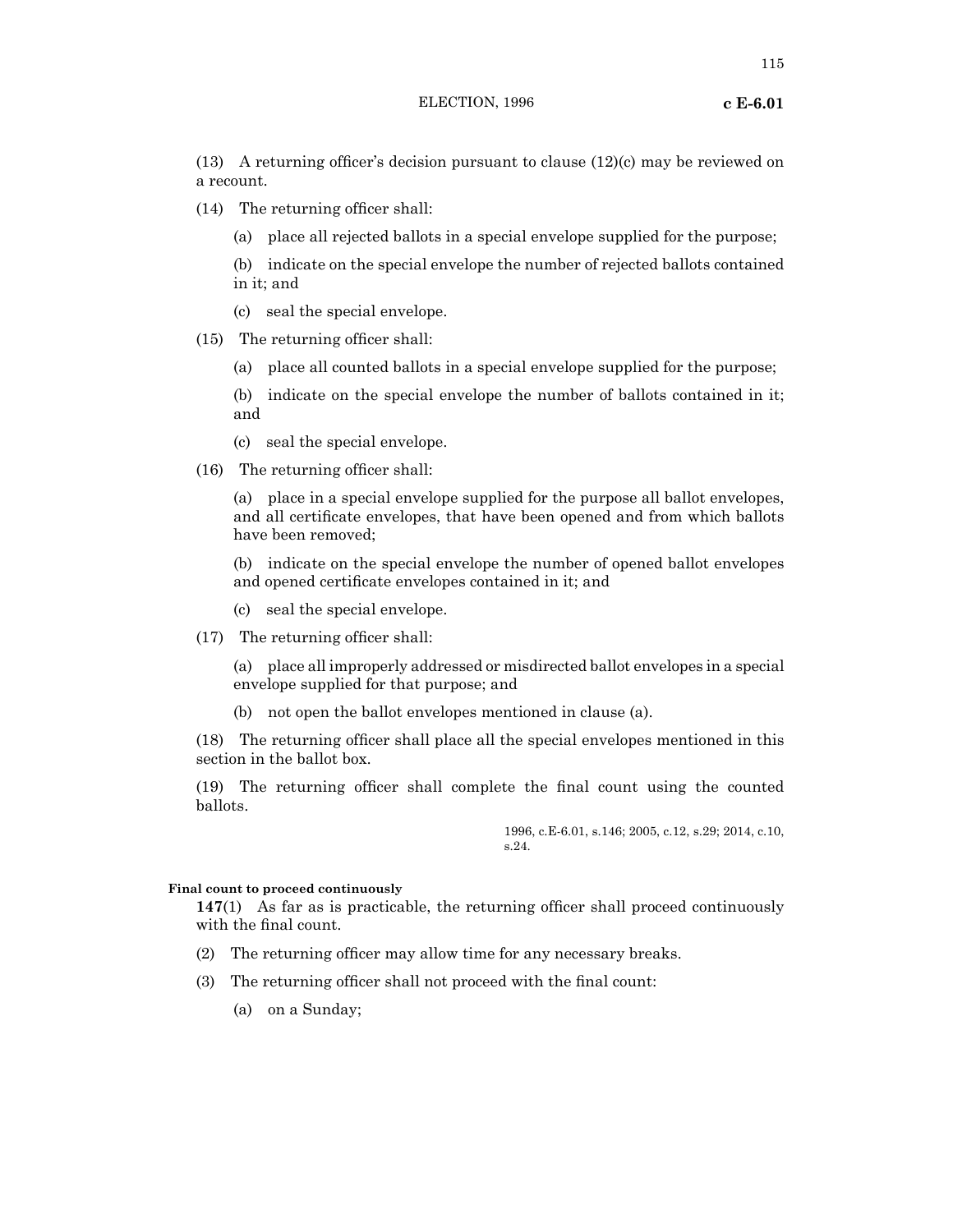- (b) unless the Chief Electoral Officer directs otherwise:
	- (i) on a statutory holiday; or

(ii) during the period between 10:00 p.m. on one day and 9:00 a.m. on the following day; or

(c) on any day or part of a day that the Chief Electoral Officer has directed the final count not to proceed.

(4) During the breaks and the times during which the final count is not to proceed, the returning officer shall take all measures that the returning officer considers necessary to secure the ballots and documents relating to the election.

1996, c.E-6.01, s.147.

## **Tie result**

**148**(1) If, on the final count, the returning officer finds that two or more candidates, each having the largest number of votes, have the same number of votes, the returning officer shall declare the result to be a tie vote.

(2) In the event that the returning office declares a result to be a tie vote, each of the candidates having the same number of votes, or the business managers of those candidates, is entitled to request a recount or an addition pursuant to section 155.

2005, c.12, s.30.

### **Adjournment of final count**

**149**(1) The returning officer may adjourn making the final count if, at the time and place set in the election proclamation for making the final count:

(a) all the ballot boxes have not been returned to the returning officer;

(b) the ballot paper account and poll statement are not found enclosed in the ballot box for a polling place; or

(c) the returning officer for any reason cannot ascertain the number of votes given for each candidate.

(2) The returning officer may adjourn the final count pursuant to this section to a date not more than one week after the date set in the election proclamation for making the final count.

1996, c.E-6.01, s.149.

### **If ballot boxes disappear**

**150**(1) If the final count has been adjourned pursuant to section 149 because a ballot box has not been returned to the returning officer, the returning officer shall:

(a) determine the cause for the ballot box not being returned; and

(b) obtain from the deputy returning officer whose ballot box is missing, or from any other person having them, the statements and certificates of the number of votes given for each candidate or copies of those statements and certificates.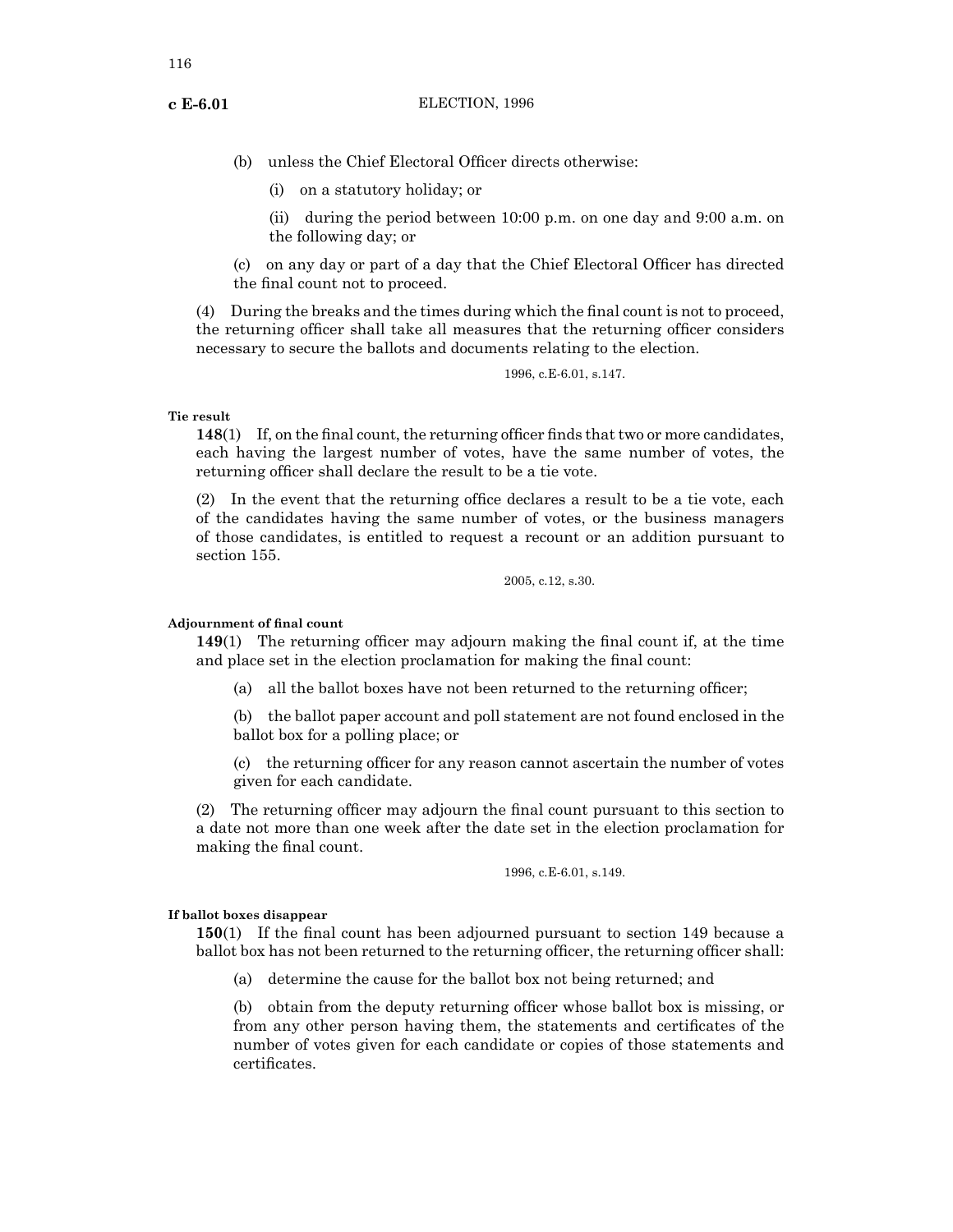(2) The statements and certificates mentioned in clause (1)(b) are to be verified by an oath or declaration.

(3) If the returning officer cannot obtain the statements and certificates mentioned in clause (1)(b), the returning officer shall proceed in accordance with section 152.

1996, c.E-6.01, s.150.

## **Proceedings on resumption of final count**

**151**(1) At the day, time and place to which the final count has been adjourned pursuant to section 149, the returning officer:

(a) if that day is less than one week following the day and hour originally set in the election proclamation, may adjourn the proceedings to a later date and hour if the returning officer considers it necessary;

(b) if that day is one week following the day and hour originally set in the election proclamation, shall proceed to add up the votes whether or not the returning officer has:

- (i) all the ballot boxes; or
- (ii) the ballot paper account and poll statement for each polling place.

(2) The returning officer may adjourn the final count pursuant to clause  $(1)(a)$  to a date not more than one week after the date set in the election proclamation for making the final count.

1996, c.E-6.01, s.151.

## **Adjournment if statements missing**

**152**(1) If the returning officer cannot obtain a statement or certificate mentioned in section 150, the returning officer shall determine the total number of votes given for each candidate at the polling places.

(2) The returning officer shall determine the votes using any evidence that the returning officer is able to obtain.

(3) For the purposes of this section, the returning officer may summon any deputy returning officer, poll clerk or other election officer to appear before the returning officer and to bring with him or her all election papers and documents.

(4) If the returning officer summons election officers, the returning officer shall set a time and place for hearing the evidence and shall give each candidate written notice of the time and place.

(5) The returning officer may examine on oath or declaration any election officer with respect to any aspect of the election and the ballots cast at a polling place.

1996, c.E-6.01, s.152.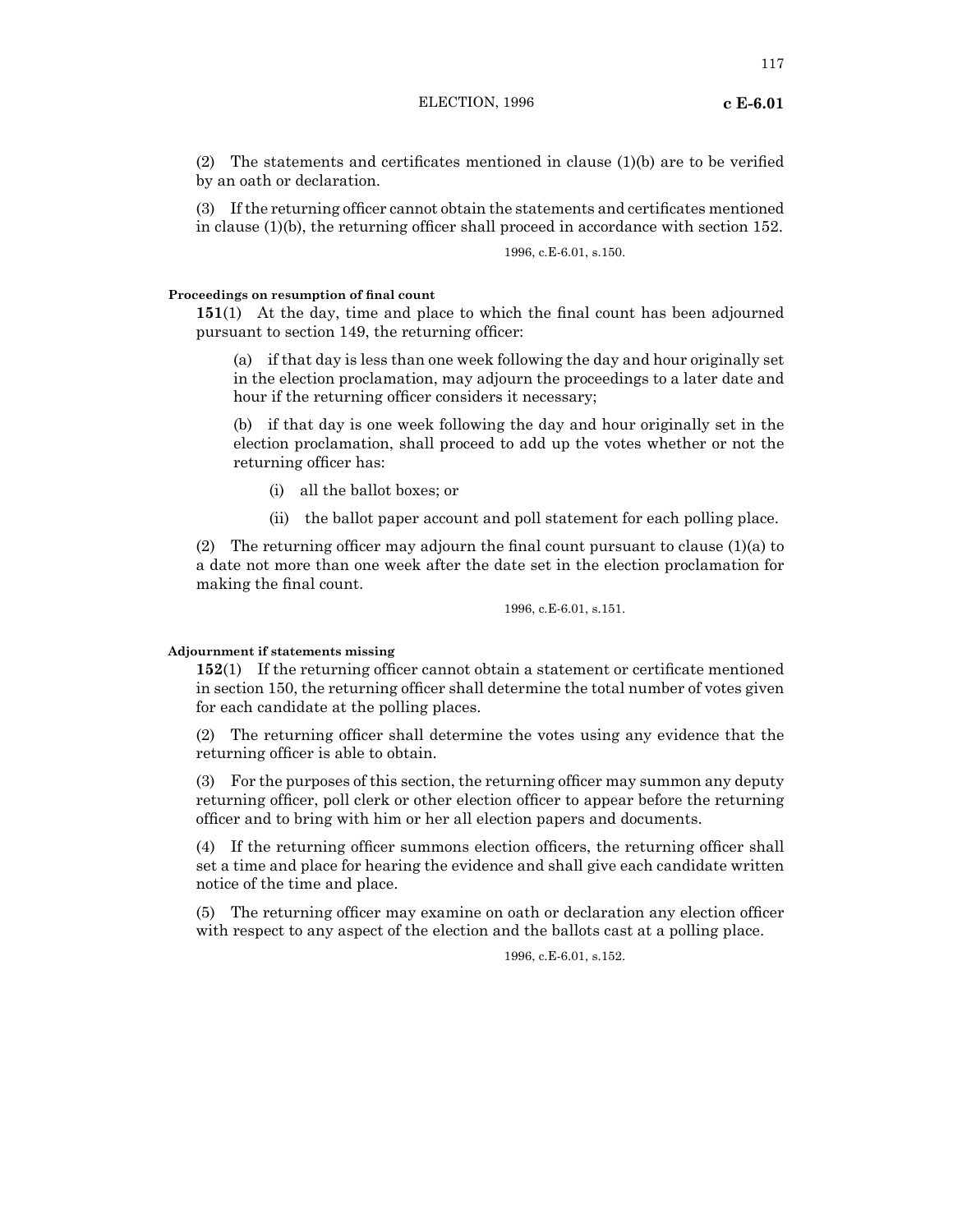### **Adjournment if ballot paper account and poll statement missing**

**153** If a returning officer adjourns the final count pursuant to section 149 because a deputy returning officer did not place the ballot paper account and poll statement in the ballot box, the returning officer shall:

(a) use all reasonable efforts to determine the number of votes given for each candidate at the polling place of the deputy returning officer; and

(b) for the purposes of clause (a), proceed in accordance with section 152.

1996, c.E-6.01, s.153.

# **Contents of return to writ**

**154**(1) In the return to the writ made pursuant to section 171, the returning officer shall return the candidate having the largest number of votes.

(2) If a ballot box or any statement has disappeared, the returning officer shall make a written report to the Chief Electoral Officer with respect to:

(a) the circumstances accompanying the disappearance of any ballot box or the absence of any statement mentioned in section 152; and

(b) the means by which the returning officer determined the number of votes given for each candidate.

(3) The returning officer shall deliver the written report mentioned in subsection (2) to the Chief Electoral Officer at the time the returning officer makes the return to the writ.

1996, c.E-6.01, s.154.

### RECOUNTS AND ADDITIONS

### **Request when automatically entitled**

**155**(1) If, after the final count, the margin of victory of the candidate declared to be elected is less than the total number of all unopened ballot envelopes, rejected ballots and ballots objected to, any candidate or the business manager of any candidate is entitled to request a recount or an addition.

 $(1.1)$  If the returning officer declares a result to be a tie vote pursuant to section 148, any of the candidates having the same number of votes or the business manager of any of those candidates is entitled to request a recount or an addition.

(2) A request of a recount or an addition must be:

- (a) in the prescribed form;
- (b) signed by the candidate or business manager; and

(c) served on the returning officer within four days of the date the returning officer declared the results of the election.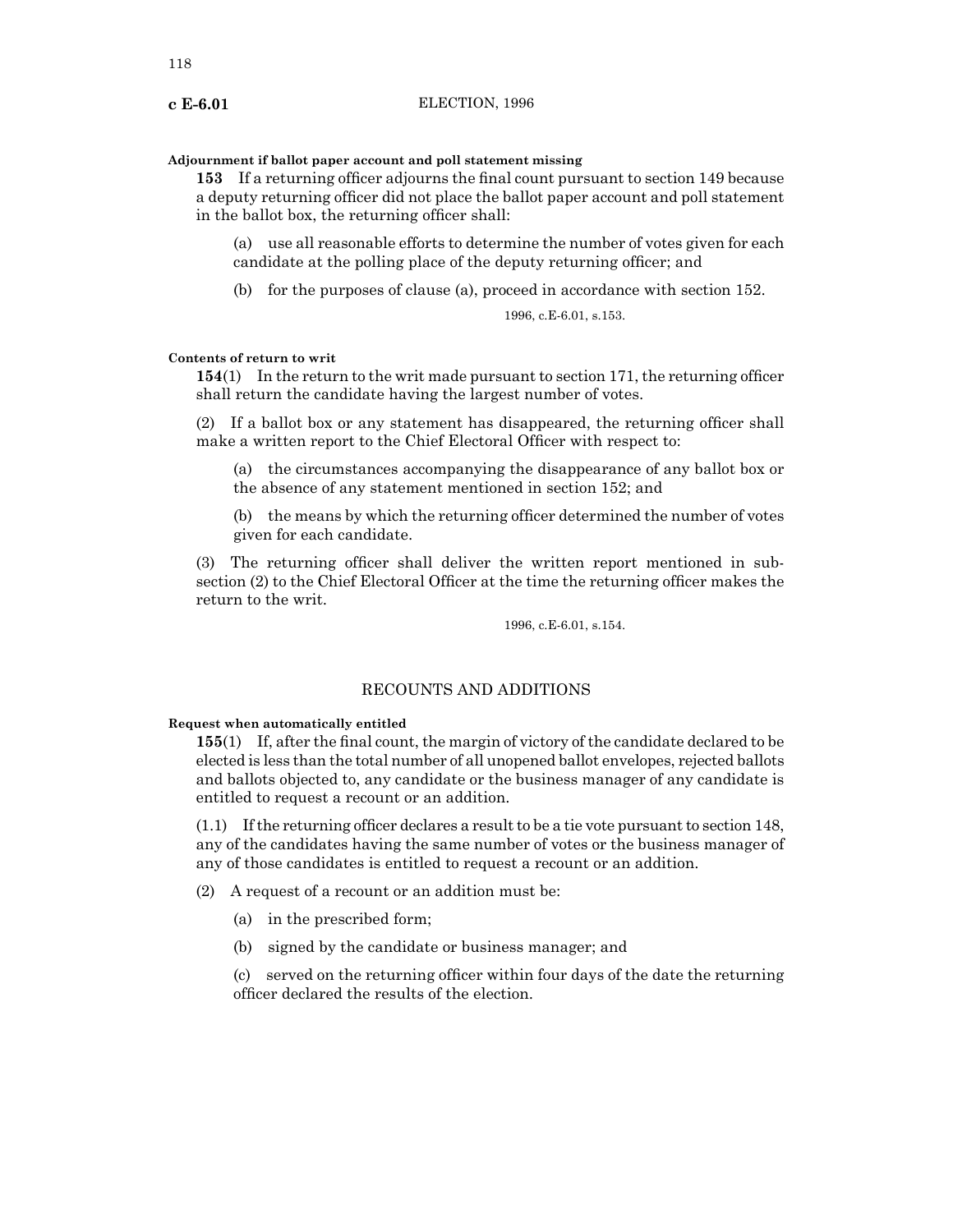(3) Within four days after receiving a request of a recount or an addition, the returning officer shall:

(a) issue a certificate in the prescribed form setting out that the candidate or the candidate's business manager, named in the certificate, has requested a recount or an addition pursuant to this section;

(b) present the certificate to a judge of the court and deliver a copy of the certificate to the candidate or business manager who requested the recount or addition; and

(c) apply to the judge to fix the time and place for a recount or an addition.

(4) The judge shall, by order, fix a time and place at which the judge or another judge is to recount or add the votes if the certificate of the returning officer shows:

(a) that the margin of victory of the candidate declared to be elected is less than the total number of all unopened ballot envelopes, rejected ballots and ballots objected to; or

(b) the result to be a tie vote pursuant to section 148.

(5) The time mentioned in subsection (4) must be not less than 10 days after the date the request was served pursuant to clause (2)(c).

(6) Within four days after the judge has fixed the time and place for a recount or an addition, the returning officer shall serve a true copy of the judge's order on the Chief Electoral Officer, on the election clerk and on each candidate or business manager.

(7) If a judge has fixed the time and place for a recount or an addition, the returning officer shall delay making the return to the writ pursuant to section 171 until the returning officer receives from the judge a certificate of the result of the recount or addition.

(8) The returning officer shall declare the election and make the return to the writ only when he or she receives the certificate of the judge.

> 1996, c.E-6.01, s.155; 2005, c.12, s.31; 2019, c29, s.66.

### **Application when not automatically entitled**

**156**(1) A candidate or business manager may apply to a judge of the court for a recount or an addition if:

(a) the candidate or business manager is not entitled to request a recount or an addition pursuant to section 155; or

(b) the candidate or business manager has made a request for a recount or an addition and the returning officer fails to comply with section 155.

(2) An application to a judge must be made within 10 days after the day on which the returning officer has declared a candidate to be elected, and must be accompanied by a deposit of \$300.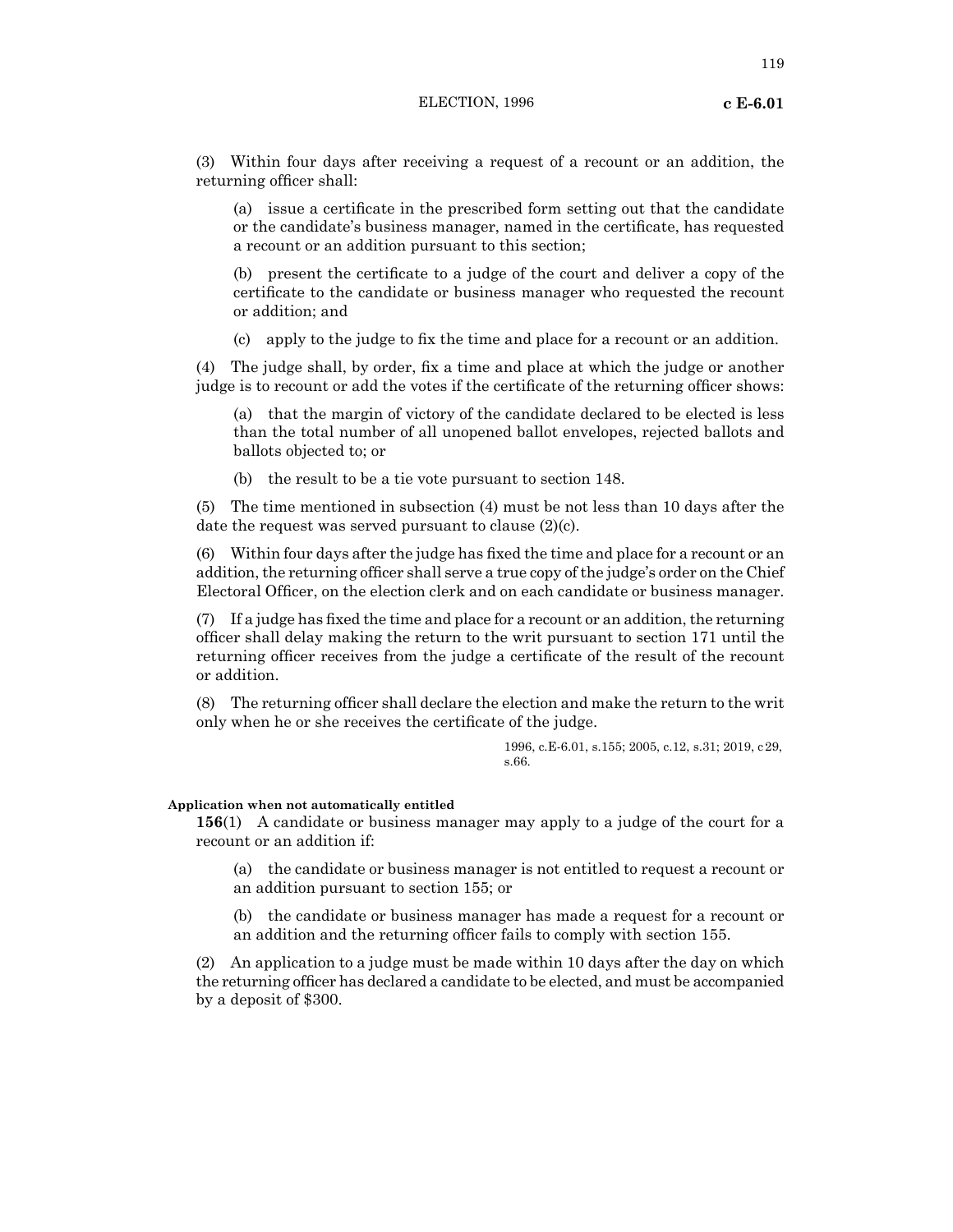(3) The deposit must be in Canadian currency and may be either in cash or in the form of a certified cheque drawn on a valid account in a chartered bank, trust company or credit union.

(4) A judge may, by order, approve the application and fix a time and place at which the judge or another judge will recount or add the vote, if it appears to the judge that:

(a) any ballot envelopes of qualified voters were unopened by the returning officer;

(b) in counting the votes, any deputy returning officer or the returning officer has improperly counted any ballot, improperly rejected any ballot, or made an incorrect statement of the number of ballots cast for a candidate; or

(c) the returning officer has added up the votes improperly.

(5) The judge shall fix a time pursuant to subsection (4) for a recount or an addition that is not less than 10 days after the date of the application for the recount or addition.

(6) Within four days after the day that the judge fixes a time and place for a recount or an addition, the applicant shall serve a true copy of the judge's order on the Chief Electoral Officer, the returning officer, the election clerk and each candidate or business manager.

(7) If a judge has fixed the time and place for a recount or an addition, the returning officer shall delay making the return to the writ pursuant to section 171 until the returning officer receives from the judge:

(a) a certificate of the result of the recount or addition; or

(b) a certificate that the applicant is not entitled to a recount or an addition and that none will be held.

(8) The returning officer shall declare the election and make the return to the writ only when he or she receives the certificate of the judge.

1996, c.E-6.01, s.156.

# **Where request or application to be made**

**157** A request pursuant to section 155 or an application pursuant to section 156 must be made to a judge of the court at the prescribed judicial centre for the constituency in which the election was held.

1996, c.E-6.01, s.157.

# **Assigning judge to recount or addition**

**158**(1) The local registrar of the court shall immediately notify the Chief Justice of the court in writing of any request made pursuant to section 155 or application made pursuant to section 156, and the Chief Justice shall immediately designate a judge of the court to make the recount or addition.

(2) The judge of the court designated pursuant to subsection (1) shall:

(a) hear the application and fix the time and place for a recount or an addition;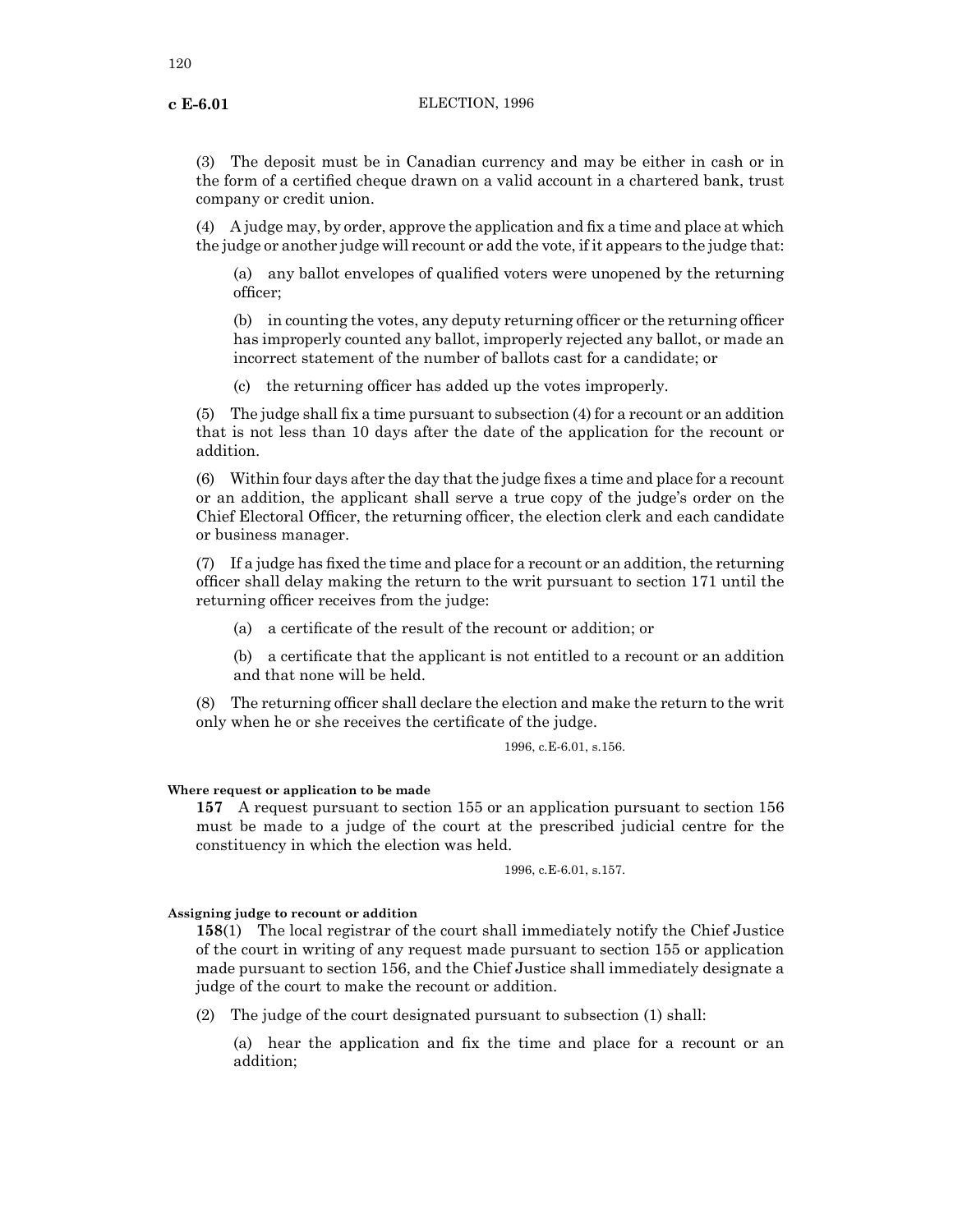(b) attend at the time and place fixed by the judge for the recount or addition; and

(c) make the recount or addition.

### 1996, c.E-6.01, s.158.

### **Election officers and others to attend**

**159**(1) The returning officer and the election clerk shall attend at the time and place fixed for the recount or addition.

(2) The returning officer shall bring the returning officer's statement and the envelopes containing the ballots, the original ballot paper accounts, the poll statements and the poll books.

(3) The returning officer shall retain custody of the election materials mentioned in subsection (2).

(4) The judge designated pursuant to section 158 may give the returning officer directions with respect to the election materials.

(5) The returning officer and the election clerk shall be present at the recount or addition.

(6) The Chief Electoral Officer, any person authorized in writing by the Chief Electoral Officer, the candidates and not more than two candidate's representatives for each candidate may be present at the recount or addition.

1996, c.E-6.01, s.159; 2019, c29, s.67.

### **Procedure during recount or addition**

**160**(1) At the time and place fixed for the recount or addition, the judge shall:

(a) in the case of an addition, make the addition from the ballot paper accounts and poll statements and the returning officer's statement;

(b) in the case of a recount, recount all the votes and ballots and open all the sealed envelopes containing:

- (i) the ballots that have been counted;
- (ii) the rejected ballots;
- (iii) the spoiled ballot papers;
- (iv) the declined ballot papers;
- (v) the unused ballot papers;
- (vi) the unopened ballot envelopes; and
- (vii) the unopened certificate envelopes.

(2) In the case of a recount, the judge shall consider and make a finding with respect to every ballot envelope or certificate envelope that has not been opened.

(3) For the purposes of subsection (2), the judge may receive oral or affidavit evidence with respect to the eligibility to be a voter of the individual whose ballot envelope or certificate envelope has not been opened.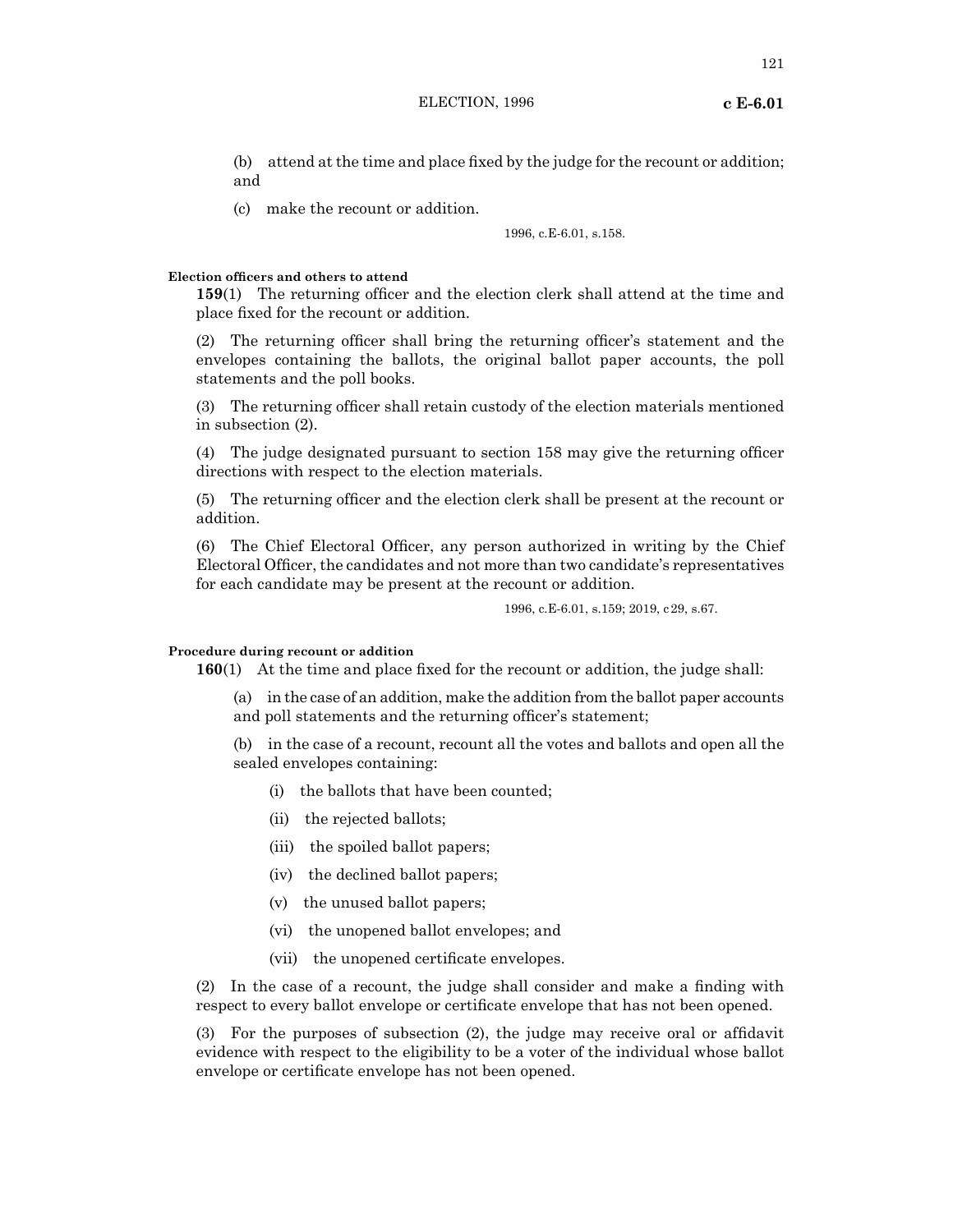(4) The judge shall deal with the ballot envelope and the ballot contained in it, or with the certificate envelope and the ballot envelope and ballot contained within it, in the same manner as the returning officer is directed to deal with ballot envelopes or certificate envelopes and ballot envelopes and ballots contained in them pursuant to section 146, and that section applies, with any necessary modification, to this subsection.

(5) In the case of a recount, the judge shall:

(a) proceed in the manner prescribed in section 141 for the preliminary counting of ballots at the close of the polling place by a deputy returning officer and in the manner prescribed in sections 145 and 146 for the final count by a returning officer, and those sections apply, with any necessary modification, to this subsection; and

(b) verify and correct the ballot paper accounts and poll statements and the returning officer's statement.

1996, c.E-6.01, s.160; 2005, c.12, s.32.

### **Judge to proceed continuously**

**161**(1) As far as is practicable, the judge shall proceed continuously with the recount or addition.

- (2) The judge may allow time for any necessary breaks.
- (3) The judge shall not proceed with the recount or addition:
	- (a) on a Sunday;
	- (b) unless the judge directs otherwise:
		- (i) on a statutory holiday; or
		- (ii) during the period between 10:00 p.m. on one day and 9:00 a.m. on the following day; or

(c) on any day or part of a day that the judge has directed the recount or addition not to proceed.

(4) During the breaks and the times during which the recount or addition is not to proceed, the judge shall take all measures that the judge considers necessary to secure the ballots and documents relating to the election.

1996, c.E-6.01, s.161.

### **Sealing of ballots after recount or addition**

**162**(1) On completing a recount, the judge shall supervise the sealing of all the ballots in their separate envelopes.

(2) On completing an addition, the judge shall supervise the sealing of the original statements in their respective envelopes.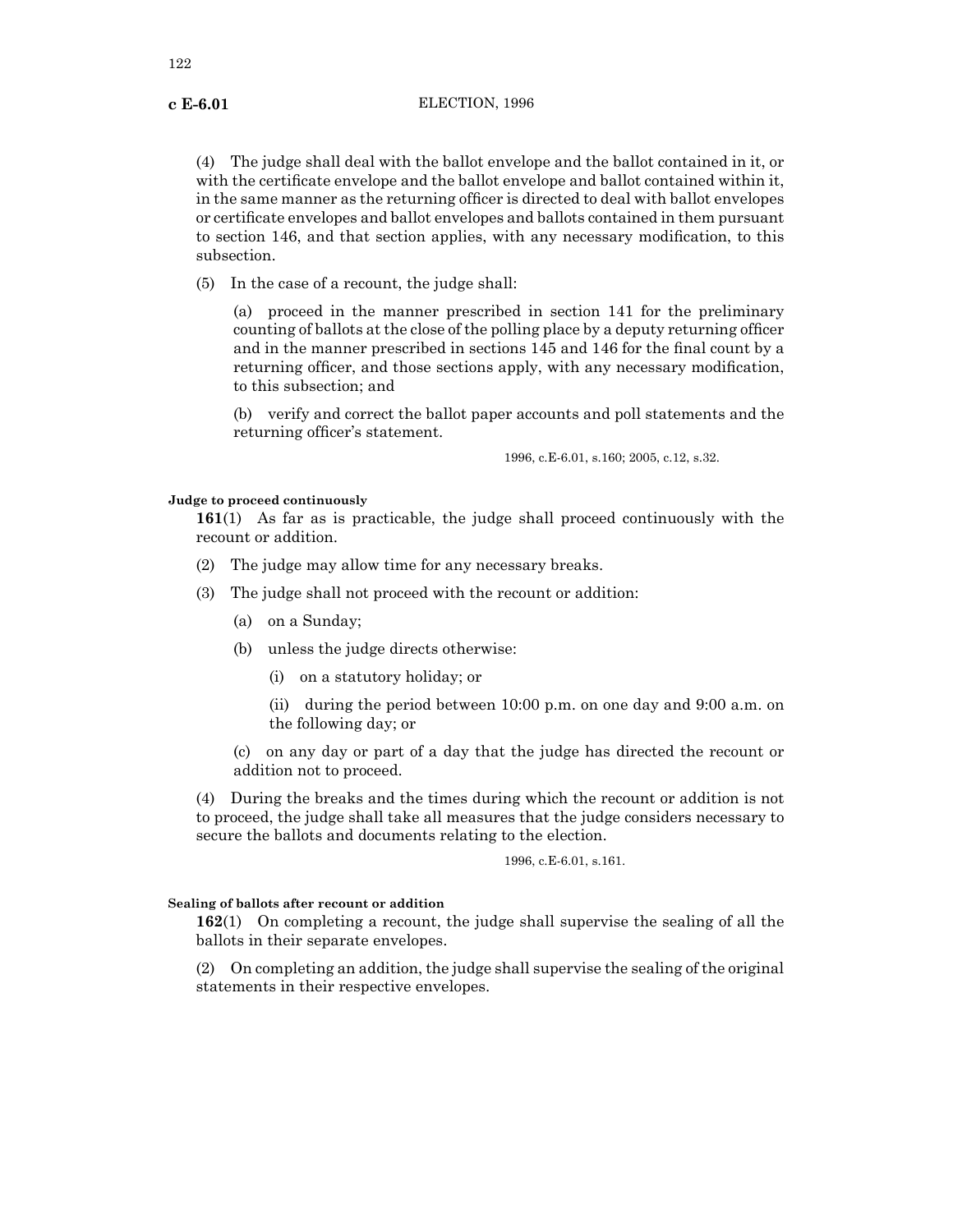(3) At the request of any party who is entitled to be and who is present at the recount or addition, the judge shall number the disputed ballots on the back and enclose them in a separate envelope.

1996, c.E-6.01, s.162.

### **Review of decision if ballot box or statements missing**

**163**(1) If the judge considers it necessary or if the judge is requested to do so by any party who is entitled to be and who is present at the recount or addition, the judge shall review the decision of the returning officer with respect to the number of votes cast for a candidate at any polling place where:

(a) the ballot box used was not available when the returning officer made the decision; or

(b) the proper statements or papers were not found in the ballot box.

(2) For the purpose of the review:

(a) the judge may use any evidence that the judge is able to obtain;

(b) the judge may summon any deputy returning officer, poll clerk or other election officer to appear before the judge and to bring with him or her all election papers and documents;

(c) if the judge summons election officers, the judge shall set a time and place for hearing the evidence and shall give each candidate written notice of the time and place; and

(d) the judge may examine on oath any election officer with respect to any aspect of the election and the ballots cast at a polling place.

# 1996, c.E-6.01, s.163.

### **Judge's certificate**

**164**(1) The judge shall delay sending a certificate to the returning officer for five days after completing the recount or addition in order to allow for an appeal to the Court of Appeal.

(2) If no notice of appeal is given to the judge within five days after completing the recount or addition, the judge shall immediately certify the result to the returning officer.

(3) On receiving the judge's certificate, the returning officer shall immediately declare to be elected the candidate having the largest number of votes.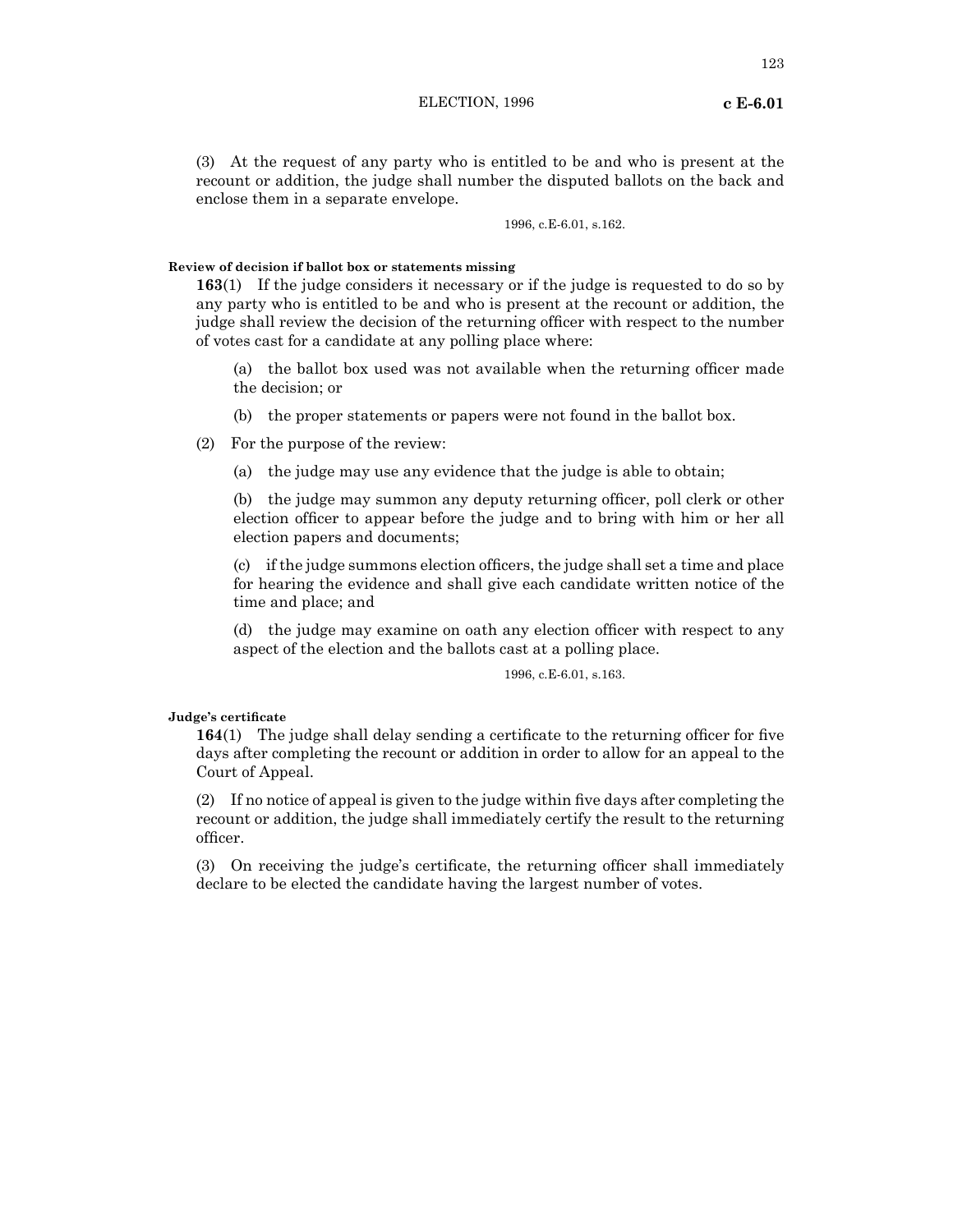(4) If, on a recount or addition pursuant to this section, the judge finds that two or more candidates, each having the largest number of votes, have the same number of votes, the judge shall declare:

- (a) the result to be a tie vote;
- (b) that the election is void; and

(c) that the seat to represent the constituency for which the election was conducted is vacant.

1996, c.E-6.01, s.164; 2005, c.12, s.33.

# **Costs of recount or addition**

**165**(1) If a recount or an addition is ordered:

(a) pursuant to section 155, the Chief Electoral Officer shall pay the costs of the candidate or business manager who requested the recount or addition and of the candidates appearing at the recount or addition;

(b) pursuant to section 156 and the judge on the recount or addition finds that the applicant was entitled to and requested a recount or addition pursuant to section 155 but the returning officer failed to comply with section 155, the Chief Electoral Officer shall pay the costs of the applicant and of the candidates appearing at the application and at the recount or addition.

- (2) In any other case, the judge may direct:
	- (a) that each party pay his or her own costs; or
	- (b) that costs be paid by all or any of the following:
		- (i) the applicant;
		- (ii) one or more of the candidates;
		- (iii) the Chief Electoral Officer.

(3) The judge shall tax the costs using the procedures and the tariff set out in the Queen's Bench Rules.

(4) The maximum total amount that can be taxed against any party, other than the returning officer, is \$500, exclusive of disbursements.

(5) **Repealed**. 2019, c29, s.68.

(6) If costs are directed to be paid by the applicant, the costs are to be paid to the party entitled to them from the money deposited by the applicant pursuant to section 156 as security for costs.

(7) If more than one party is entitled to costs:

(a) the money deposited pursuant to section 156 is to be paid out in the proportions that the judge determines; and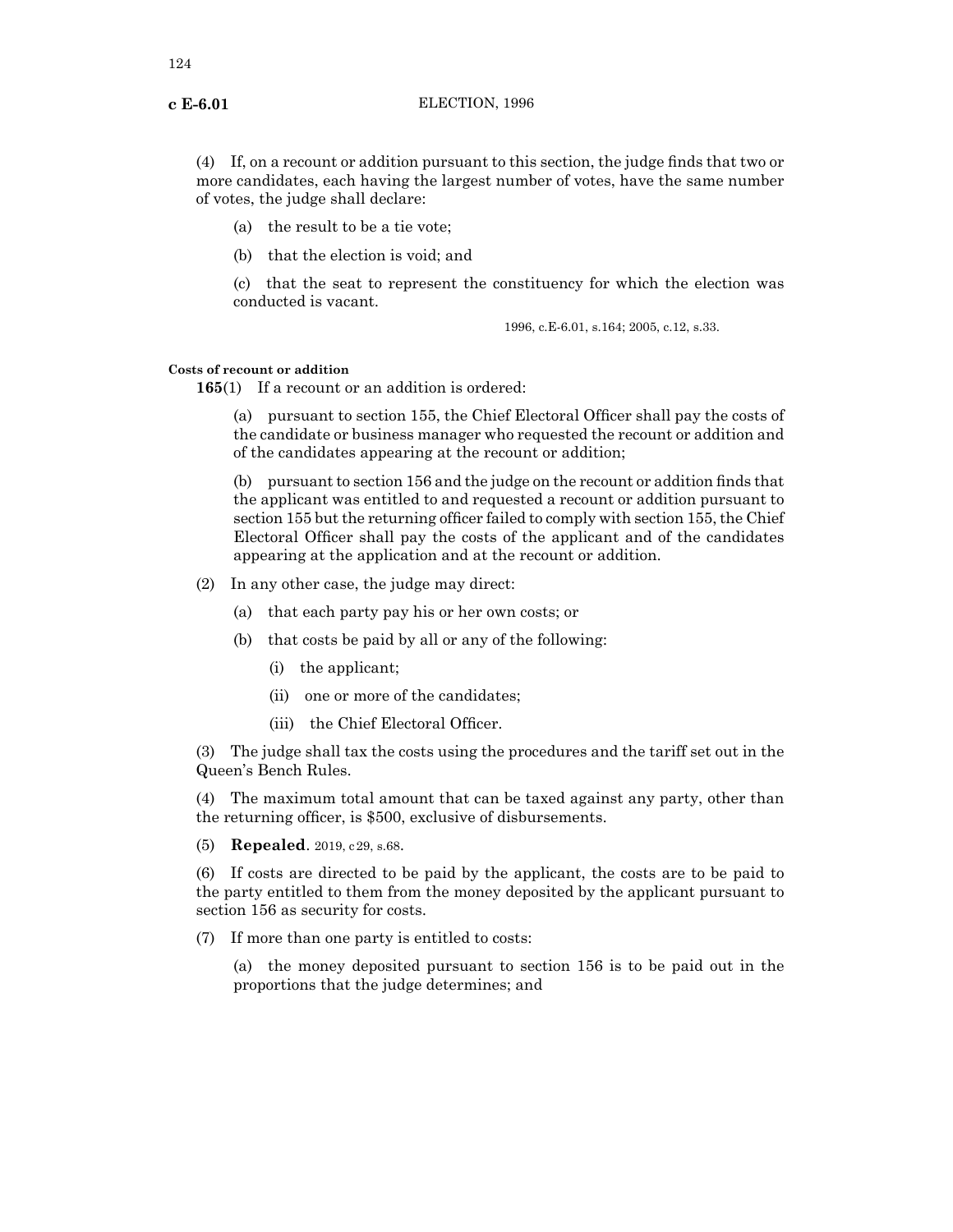(8) If a judge directs that costs be paid by a party other than the applicant or the returning officer, the judge's order is to be considered an order of the court and may be enforced in the same manner as any judgment or order of the court.

1996, c.E-6.01, s.165; 2019, c29, s.68.

# APPEAL OF RECOUNT OR ADDITION

## **Appeal respecting failure to conduct a recount or addition**

**166**(1) If a judge fails to proceed with a recount or an addition in accordance with this Act, any aggrieved party may file a statement, accompanied by an oath or declaration, with the registrar of the Court of Appeal setting out the facts relating to the failure.

(2) A statement must be filed pursuant to subsection (1) within five days of the date the judge was required to proceed with the recount or addition.

(3) The Chief Justice of Saskatchewan shall appoint a judge of the Court of Appeal to deal with the matter.

(4) If the judge of the Court of Appeal considers that there has been a failure to proceed with a recount or an addition in accordance with this Act, that judge shall make an order:

(a) fixing the time and place to hear the matter, which shall be within eight days after the statement is filed with him or her;

(b) directing all interested parties to attend at the time and place; and

(c) directing service of a copy of the order and of the statement on the judge of the court who is alleged to have failed to proceed with the recount or addition and on any other party the judge of the Court of Appeal considers interested.

(5) The time fixed for hearing a matter pursuant to this section must be within eight days after the statement mentioned in subsection (1) is filed.

(6) The judge of the court who is alleged to have failed to proceed with the recount or addition and any party served pursuant to clause (4)(c) may file in the office of the registrar of the Court of Queen's Bench affidavits in reply to the statement.

(7) Any party served pursuant to clause (4)(c) and the party that filed a statement mentioned in subsection (1) are entitled to a copy of all affidavits filed pursuant to subsection (6).

(8) After hearing the parties present at the appeal, the judge of the Court of Appeal may:

(a) dismiss the appeal; or

(b) direct the judge of the court who failed to proceed with the recount or addition to undertake the recount or addition.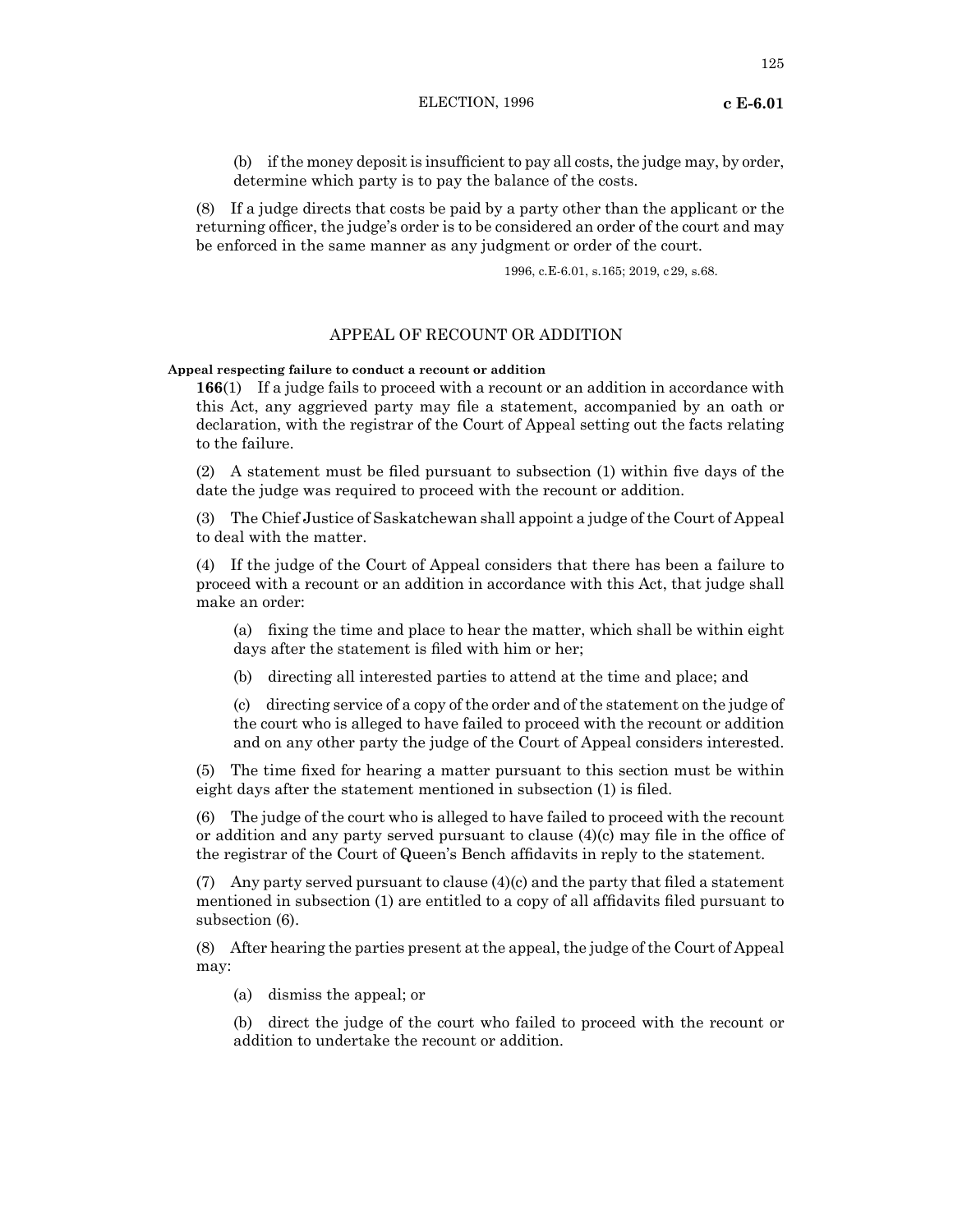(9) On an appeal pursuant to this section, the judge of the Court of Appeal may make any order as to costs that the judge considers appropriate.

1996, c.E-6.01, s.166.

# **If judge required to undertake recount or appeal**

**167**(1) A judge who is directed pursuant to section 166 to undertake a recount or an addition shall immediately do so.

(2) The judge who undertakes a recount or an addition pursuant to this section has the same power with respect to costs as set out in section 165.

(3) If the returning officer has made a return to the writ pursuant to section 171 before an order directing a recount or an addition is made pursuant to section 166, the Chief Electoral Officer, on being given a certified copy of the order, shall return to the returning officer all election papers and documents required for use at the recount or addition.

(4) After the recount or addition ordered pursuant section 166 and on receiving a judge's certificate of the result of the recount or addition, the returning officer shall issue a new declaration of the election to replace any previous declaration.

(5) If, after a recount or an addition ordered pursuant to section 166:

(a) the result of the recount or addition is that a candidate other than the candidate named in the original return is certified to be returned, the returning officer shall make a substitute return to the writ; or

(b) the result of the recount or addition confirms the original return, the returning officer shall immediately send back to the Chief Electoral Officer the election papers and documents and not make any substitute return to the writ.

(6) A substitute return to the writ made pursuant to subsection (5) has the effect of cancelling the original return to the writ.

1996, c.E-6.01, s.167.

## **Appeal of decision on recount or addition**

**168**(1) Any party to a recount or an addition may file a written appeal with the Court of Appeal.

(2) A written appeal of a decision must be filed within five days after the completion of the recount or addition.

(3) A written notice of appeal must be served on:

(a) the judge who undertook the recount or addition;

(b) the returning officer;

(c) the Chief Electoral Officer; and

(d) the candidate or candidates who appeared at the recount or addition.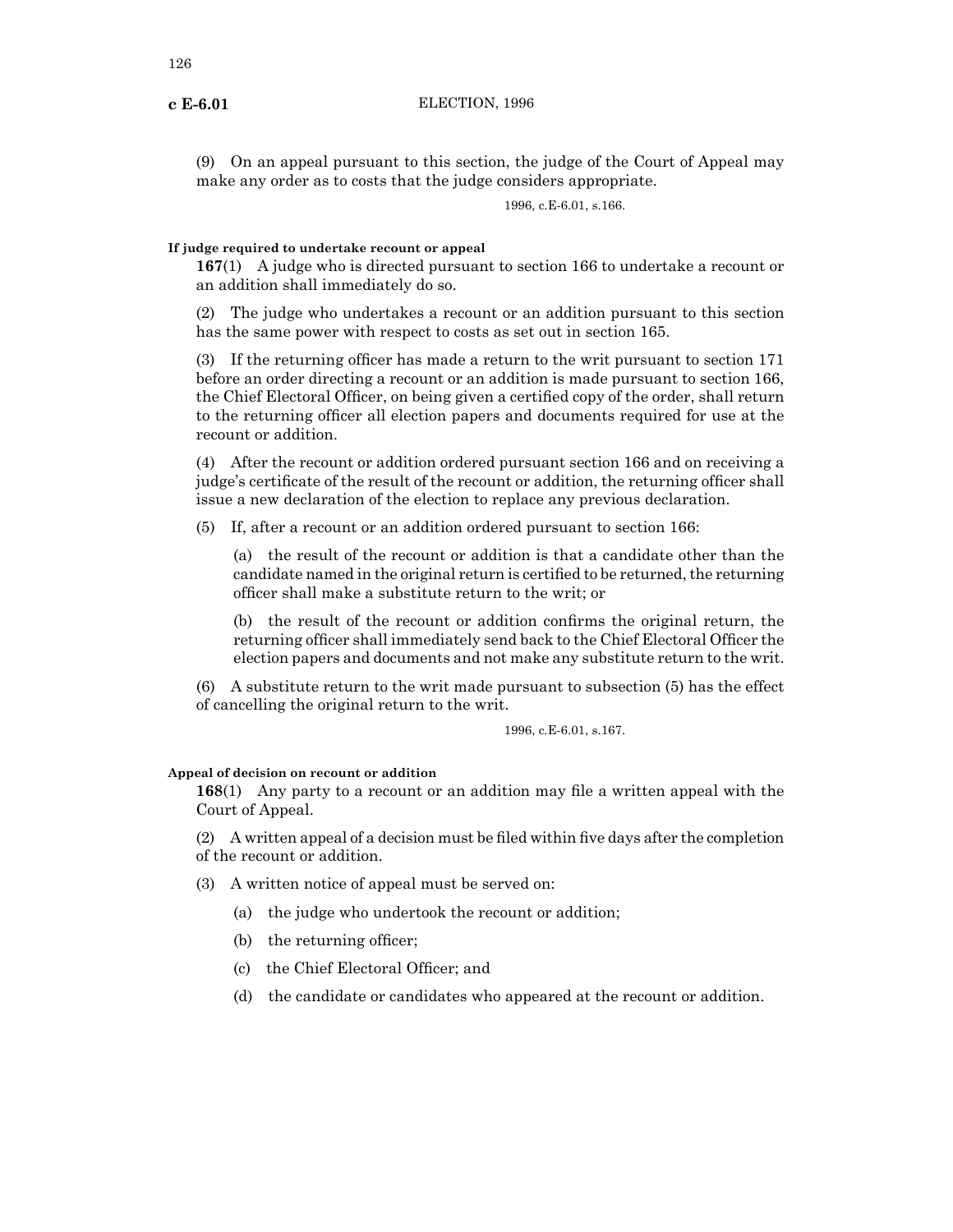(4) The party filing an appeal may limit the appeal to specified ballots or to specific findings made by the judge appealed from.

(5) Unless limited pursuant to subsection (4), the appeal is deemed to be a request by the party for a recount or addition of all the ballots.

(6) The judge appealed from shall immediately forward to the registrar of the Court of Appeal:

(a) the notice of appeal served on the judge; and

- (b) a certificate showing:
	- (i) the judge's findings;
	- (ii) the date of completion of the recount or addition; and
	- (iii) the names and addresses of the parties or their lawyers, if any, who appeared at the recount or addition.
- (7) If an appeal is limited, any candidate may file a cross appeal.

(8) A cross appeal must be filed within five days of being served with a notice of appeal.

(9) If a cross appeal is filed pursuant to subsection (8), the party filing the cross appeal shall serve, within the five-day period mentioned in that subsection, a copy of the notice of the cross appeal on:

- (a) the Chief Electoral Officer;
- (b) the returning officer;
- (c) the party appealing or any lawyer representing that party; and

(d) the parties or their lawyers, if any, who appeared at the recount or addition.

(10) If a notice of cross appeal has been served in accordance with subsection (9), the appeal is, for all purposes, deemed not to be limited.

(11) The Chief Justice of Saskatchewan shall make an order pursuant to subsection (12):

(a) on the filing of a notice of cross appeal or on the expiration of 10 days after the date of completion of the recount or addition, if no notice of cross appeal has been filed; and

(b) on receipt of the notice of appeal and certificate mentioned in subsection (6).

- (12) The Chief Justice of Saskatchewan shall make an order:
	- (a) designating a judge of the Court of Appeal to hear the appeal;
	- (b) fixing a time for the hearing of the appeal; and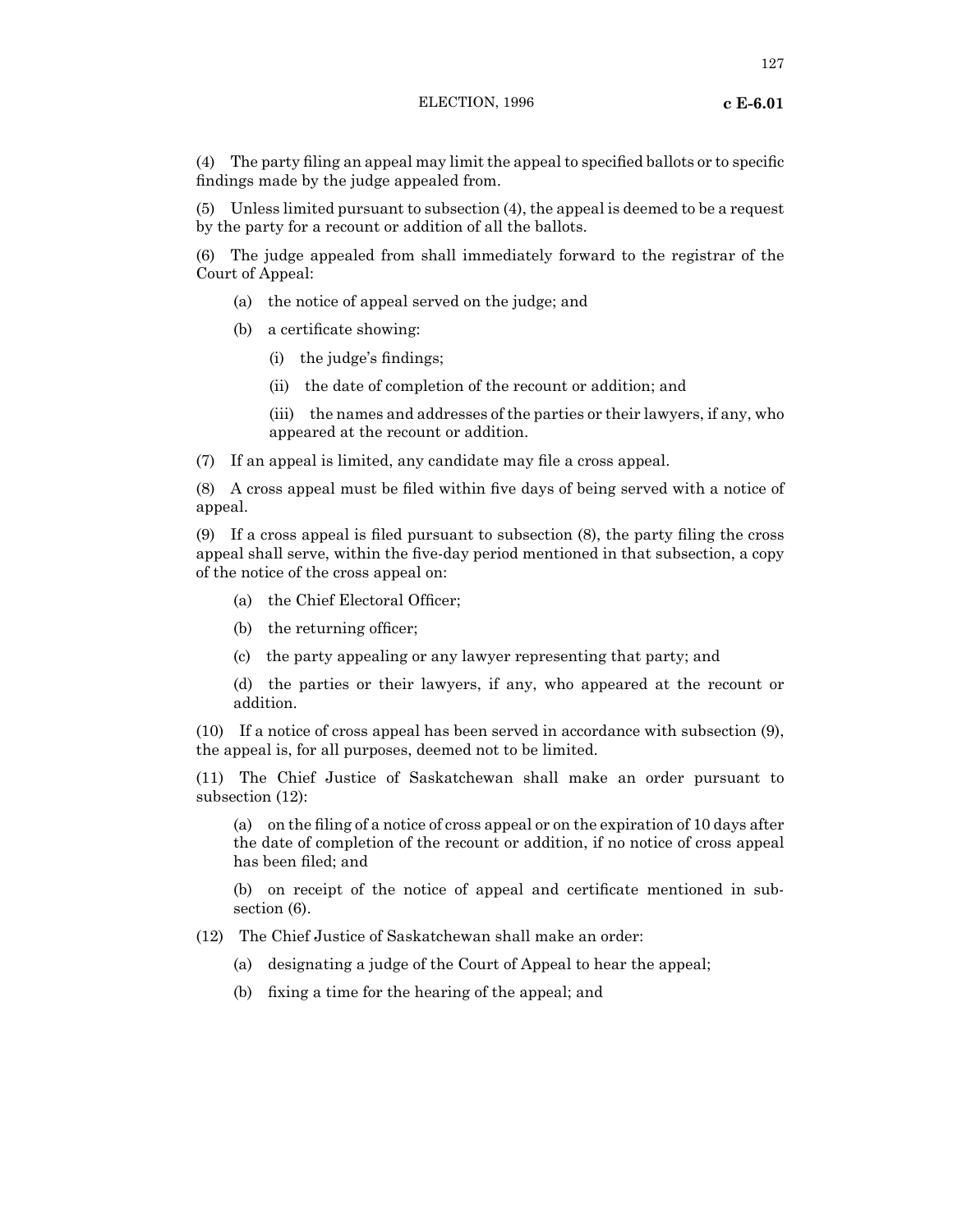(c) directing the judge appealed from and the returning officer to deliver the ballots and other election papers and documents to the registrar of the Court of Appeal for the purposes of the appeal.

(13) The time fixed for hearing the appeal must not be more than 10 days from the date of the order.

(14) The registrar of the Court of Appeal shall immediately serve a copy of the order mentioned in subsection (12) on:

- (a) the judge appealed from;
- (b) the Chief Electoral Officer;
- (c) the returning officer;
- (d) the election clerk; and
- (e) the parties or their lawyers, if any, who appeared at the recount or addition.

1996, c.E-6.01, s.168.

### **Procedures on recount or addition**

**169**(1) At the time fixed pursuant to section 168 to hear the appeal, the judge of the Court of Appeal shall:

(a) in the case of:

(i) a recount, recount those ballots that are the subject of appeal or cross appeal; or

(ii) an addition, review the addition by the judge who made the addition; and

(b) hear and determine all matters that may be necessary to properly complete the recount or addition.

(2) Sections 160 and 161 apply, with any necessary modification, to a recount or an addition made by a judge of the Court of Appeal.

(3) The judge of the Court of Appeal hearing the appeal has the same rights and powers with respect to the matters under appeal as are given by this Act to a judge making a recount or an addition.

(4) The party appealing is not entitled to abandon or discontinue the appeal unless that party is given leave to do so by a judge of the Court of Appeal.

(5) The judge of the Court of Appeal may direct by and to whom:

(a) the costs of proceedings preliminary to the recount or addition and the costs of the recount or addition are to be paid; and

(b) the costs of appeal are to be paid.

(6) For the purposes of subsection (5), section 165 applies, with any necessary modification, to determining who is to pay costs.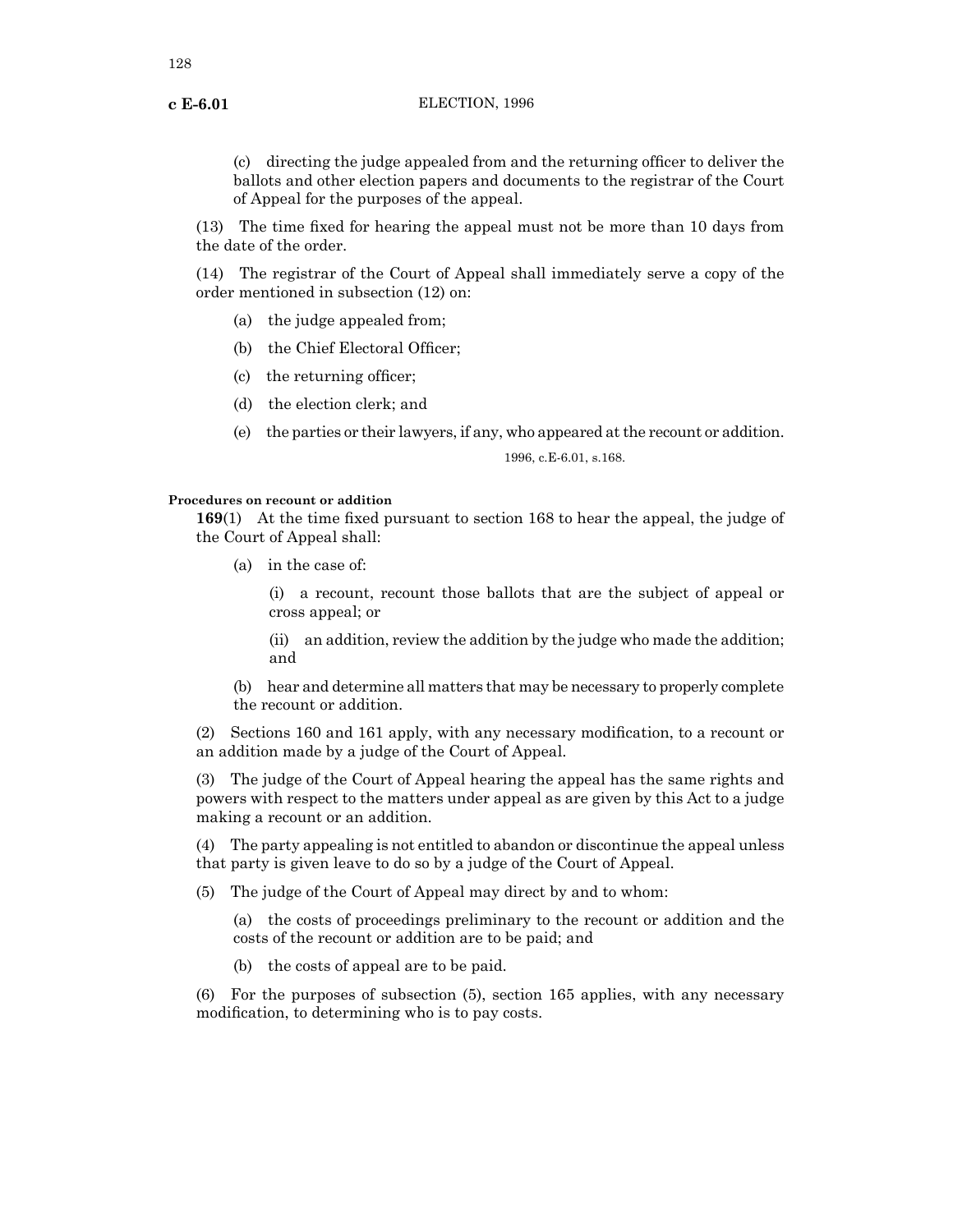(7) Immediately after hearing the appeal, the judge of the Court of Appeal shall certify the decision to the judge appealed from.

(8) The judge appealed from shall comply with the decision and shall certify the result without delay to the returning officer.

1996, c.E-6.01, s.169.

# **Informalities not to invalidate proceedings**

**170** With respect to a recount or an addition and any proceeding or appeal relating to a recount or an addition:

(a) no proceeding taken pursuant to this Act is invalid for informality, if there has been substantial compliance with the requirements of this Act; and

(b) the judge hearing any application or making the recount or addition, or the judge of the Court of Appeal hearing any application or hearing an appeal, may waive compliance with any requirement of this Act if that judge is satisfied that the waiver is not prejudicial to any party to the proceedings.

1996, c.E-6.01, s.170.

# RETURNS TO THE WRIT

### **Return to writ of election**

**171**(1) The returning officer shall make a return to the writ in the prescribed form:

(a) 23 days after the polling day or, if that day is a Sunday or a holiday, the first following day that is not a Sunday or a holiday; or

(b) if there has been a recount or an addition, immediately after the receipt of the certificate of the judge.

- (2) The return to the writ must:
	- (a) be in the prescribed form; and
	- (b) set out the name of the candidate elected as a member.

(3) The returning officer shall send to the Chief Electoral Officer by any means that provides evidence satisfactory to the Chief Electoral Officer of mailing or sending:

- (a) the return to the writ;
- (b) the writ of election;
- (c) the nomination papers;
- (d) the affidavit of the printer; and

(e) a written report setting out any comments with respect to the state of the ballot boxes or ballot papers that the returning officer considers appropriate.

(4) The returning officer shall deliver to each of the candidates a copy of the return to the writ.

> 1996, c.E-6.01, s.171; 2005, c.12, s.34; 2019, c29, s.69.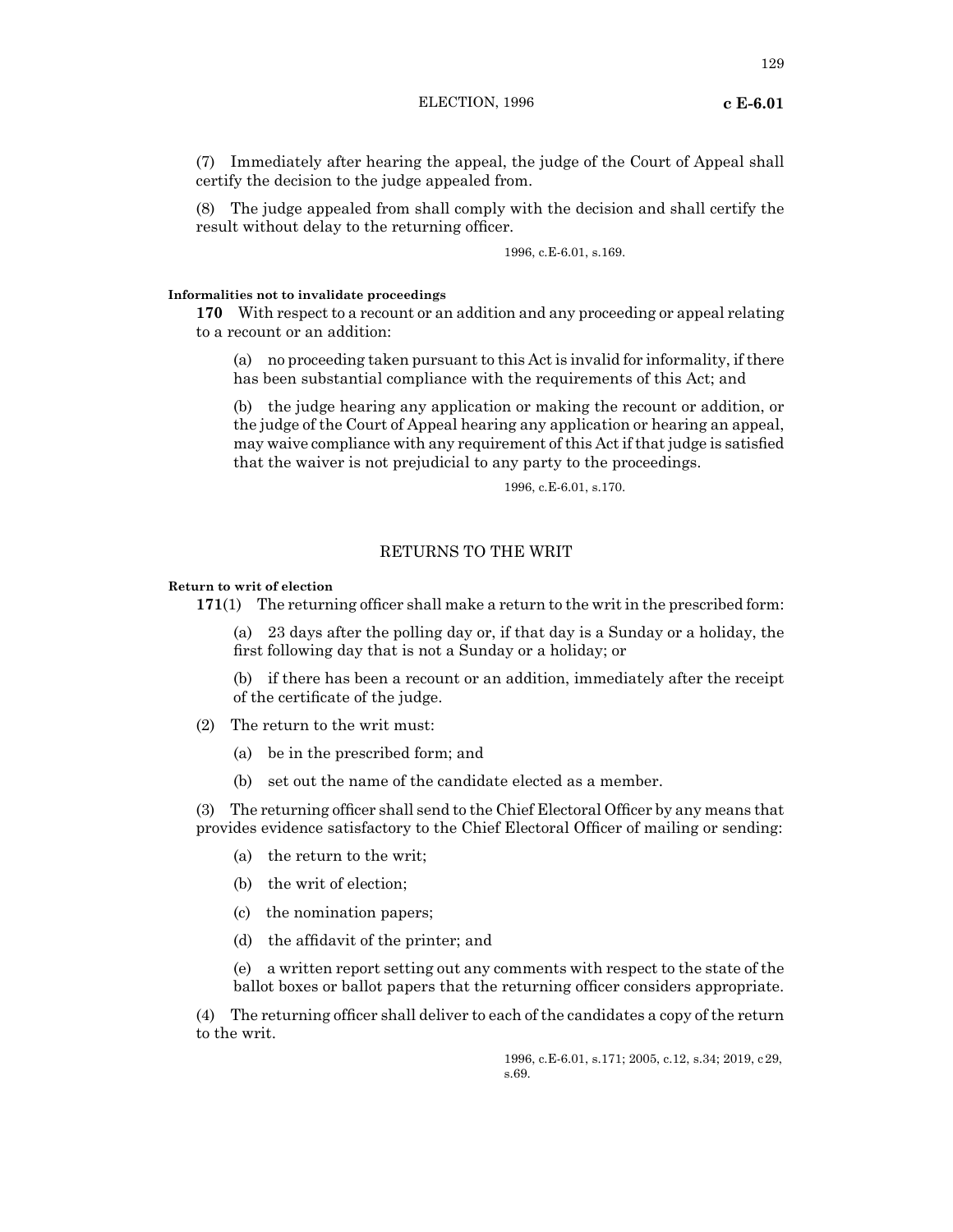# **Election materials to be sent to Chief Electoral Officer**

**172**(1) The returning officer shall deliver to the Chief Electoral Officer:

(a) all special envelopes containing ballots, ballot envelopes unopened and ballot envelopes opened;

(b) all voter's declarations;

(c) all other election materials used by the returning officer at the final count;

- (d) the printers' aids;
- (e) all ballot boxes with their contents; and

(f) all unused books, forms, seals, material supplies or things that have been sent to the returning officer.

(2) **Repealed**. 2019, c29, s.70.

(3) The returning officer shall deliver the items in the manner directed by the Chief Electoral Officer.

(4) The returning officer shall place the items in a box or other covering material and endorse or place a label on the box or covering material setting out:

- (a) a description of its contents;
- (b) the date of the election to which they relate; and
- (c) the name of the constituency for which the election was held.

(5) Immediately after sending the items mentioned in subsection (1), the returning officer shall make an affidavit in the prescribed form and shall immediately send the affidavit to the Chief Electoral Officer by a means that provides evidence satisfactory to the Chief Electoral Officer of mailing or sending.

1996, c.E-6.01, s.172; 2019, c29, s.70.

# **If returning officer fails to make a return to the writ**

**173**(1) An individual aggrieved by the failure of the returning officer to do any of the following, or any voter who voted at an election, may apply to a judge of the court for an order directing the returning officer to do all or any of the following:

- (a) make a final count;
- (b) declare elected the candidate having the largest number of votes;
- (c) make the return to the writ.

(2) A notice of the application must be served on the returning officer, the Chief Electoral Officer and on any individual who was a candidate at the election.

(3) Nothing in this section affects or impairs any other right or remedy of the person aggrieved or of the voter.

1996, c.E-6.01, s.173.

130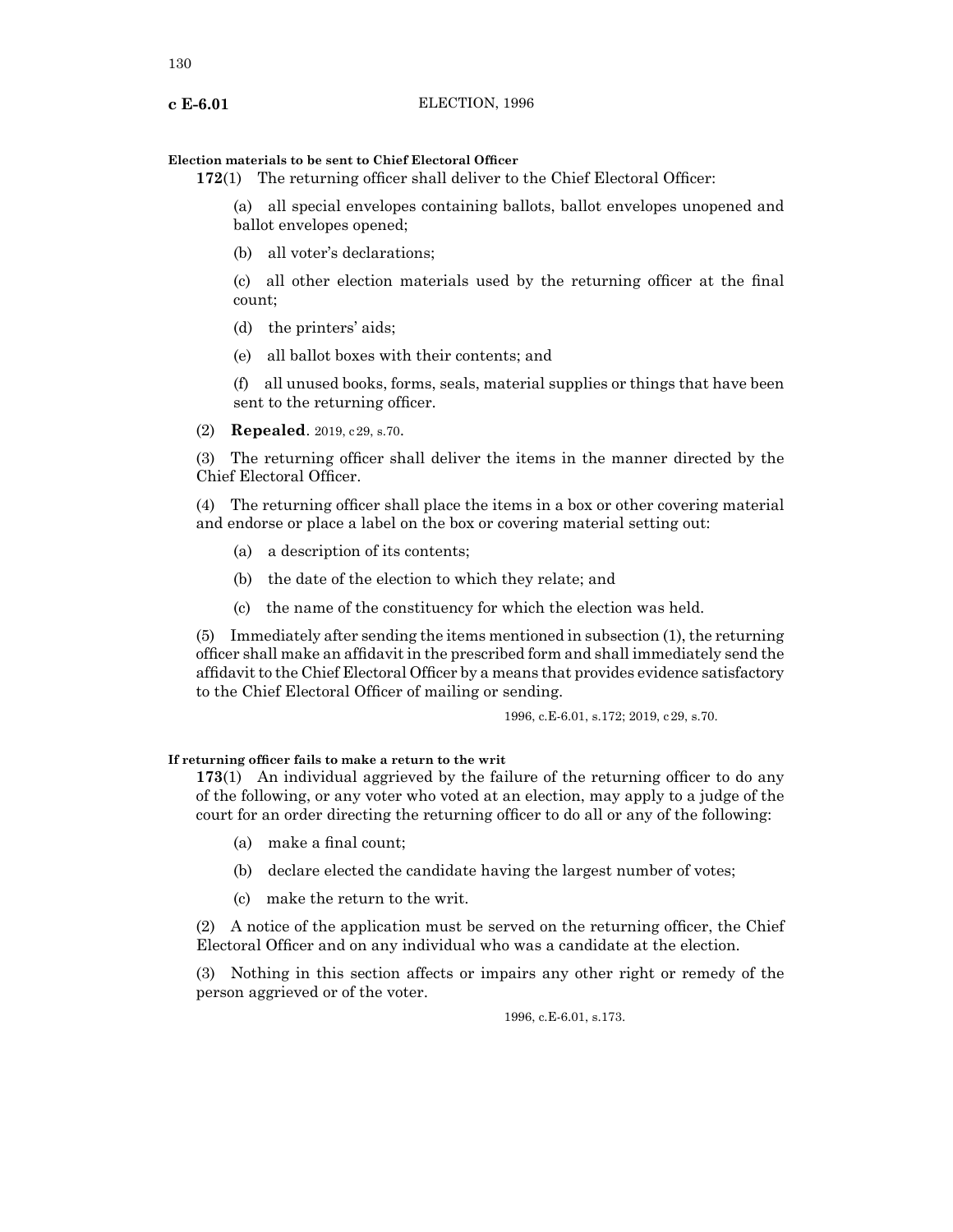**174** On receiving the return to the writ, the Chief Electoral Officer shall publish in the next issue of the Gazette a notice that sets out:

- (a) the receipt of the return to the writ;
- (b) the date of its receipt; and
- (c) the name of the candidate elected as a member.

1996, c.E-6.01, s.174.

### **Certain irregularities not to invalidate elections**

**175** No election is to be declared invalid by reason of any of the following irregularities if, in the opinion of the court, the irregularity did not affect the result of the election:

(a) any irregularity on the part of the returning officer or in any of the proceedings preliminary to the voting;

(b) a failure to conduct voting at any polling place established for the purpose;

(c) non-compliance with the provisions of this Act as to the taking of or the counting of the votes or as to limitations of time;

- (d) any mistake in the use of the forms prescribed by this Act;
- (e) the failure to serve the Chief Electoral Officer with any document; or
- (f) the failure to include the poll number on any voter's declaration.

1996, c.E-6.01, s.175.

# **Destruction of election papers and documents**

**176**(1) The Chief Electoral Officer shall retain in his or her possession the election papers and documents sent to the Chief Electoral Officer by a returning officer pursuant to section 172 for at least one year after the date the papers and documents were received.

(2) If the election is contested, the Chief Electoral Officer shall retain the election papers and documents mentioned in subsection (1) for one year after the proceedings with respect to the contested election are terminated.

(3) At the end of the one-year period mentioned in subsection (1) or (2), the Chief Electoral Officer shall destroy the papers and documents.

(4) If a petition with respect to a contested election is received by the Chief Electoral Officer or if an order is made by a judge ofthe court directing that documents relating to an election are not to be destroyed, the Chief Electoral Officer shall place a label on the outside of the box or covering containing those documents.

(5) The label mentioned in subsection (4) must have, in large and distinct letters, the words "Not to be destroyed".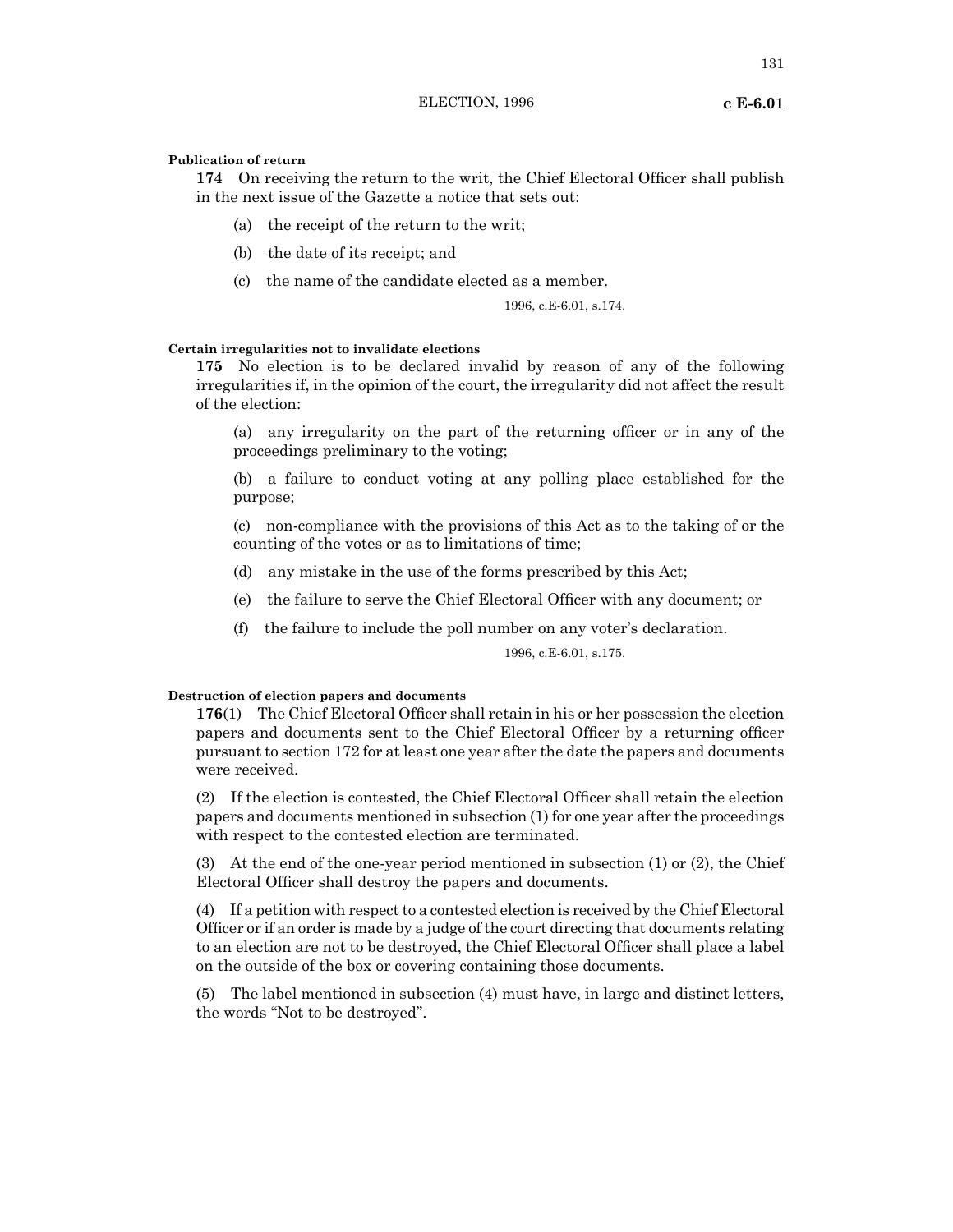(6) Notwithstanding subsection (4), the Chief Electoral Officer shall destroy the documents:

(a) one year after the completion of any hearing resulting from the petition with respect to the contested election; or

(b) one year from the date of any order arising out of the contested election proceedings.

1996, c.E-6.01, s.176.

# **Public inspection of election documents and voter data**

**177**(1) The Chief Electoral Officer shall permit the public to inspect all documents, other than voters' lists and ballots, sent by a returning officer pursuant to this Act to the Chief Electoral Officer during normal office hours of the Chief Electoral Officer.

(2) The Chief Electoral Officer shall supply copies of or extracts from the documents mentioned in subsection (1) to any person requesting them.

(3) Before obtaining copies or extracts, the person requesting the copies or extracts shall pay to the Chief Electoral Officer a reasonable fee set by the Chief Electoral Officer in an amount that allows the Chief Electoral Officer to recover the costs of making the copies or extracts.

(4) Notwithstanding subsection (1) or *The Freedom of Information and Protection of Privacy Act*, the Chief Electoral Officer may enter into agreements with respect to sharing or using the register of voters, a voters' list or any voter data collected pursuant to this Act with:

(a) an officer who is appointed or body that is appointed or established pursuant to an Act or an Act of the Parliament of Canada and who or that is responsible for conducting an election; or

(b) a political party that is registered pursuant to an Act or an Act of the Parliament of Canada or any candidate for election to the Parliament of Canada or the Legislative Assembly.

(5) If a political party mentioned in clause (4)(b) enters into an agreement with the Chief Electoral Officer, that political party may only use the register of voters, the voters' list or the voter data for a purpose that the Chief Electoral Officer is satisfied is an electoral purpose that:

(a) is related to this Act or any other Act or Act of the Parliament of Canada governing elections; and

(b) is authorized in the agreement.

(6) No person shall use the register of voters, the voters' list or the voter data for a purpose not authorized by this Act.

> 1996, c.E-6.01, s.177; 2014, c.10, s.25; 2019, c29, s.71.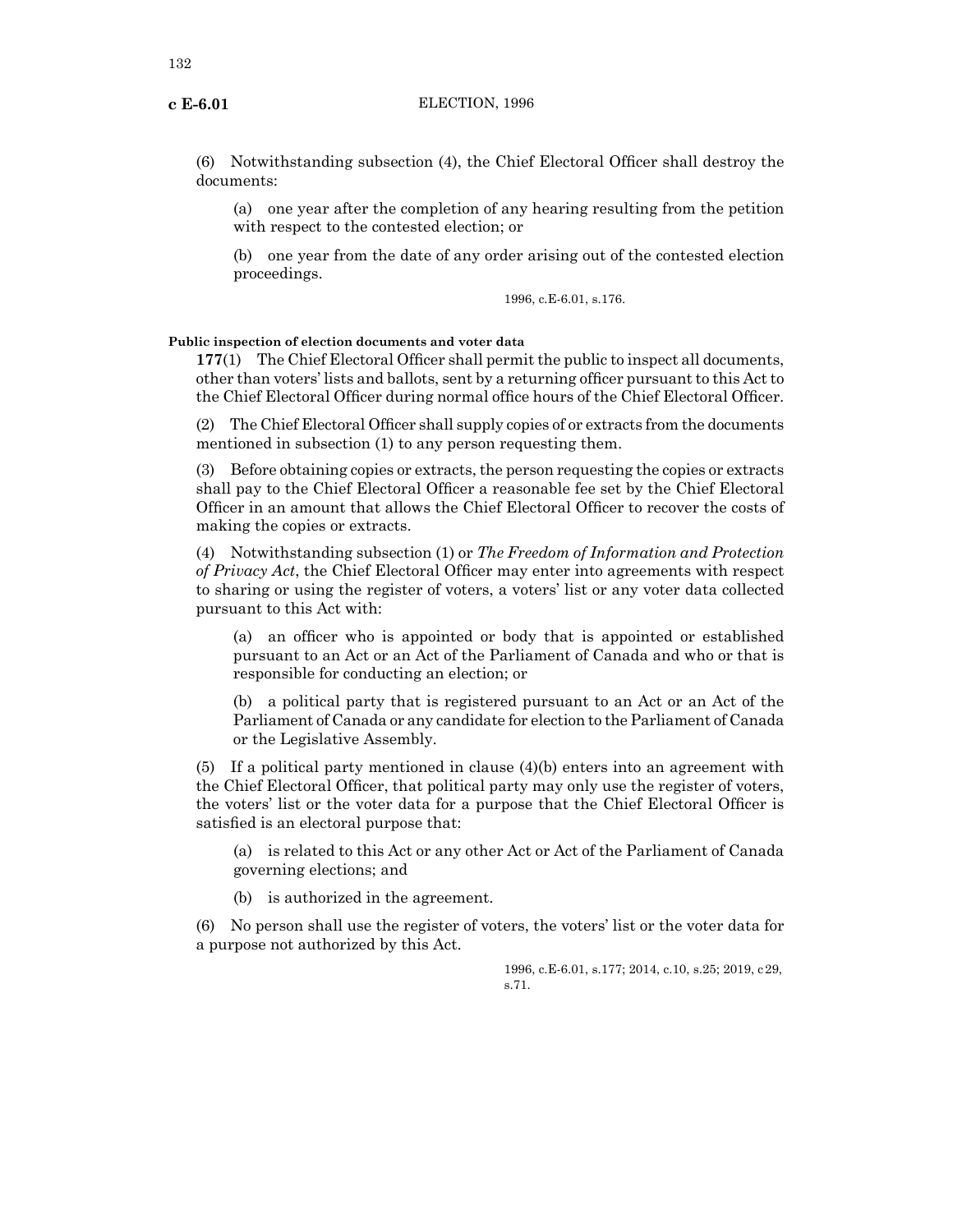### **No inspection of ballots**

**178**(1) No person may inspect a ballot in the custody of the Chief Electoral Officer except pursuant to an order of a judge of the court.

(2) A judge of the court may make an order to inspect a ballot only if the judge is satisfied, by affidavit or other evidence on oath, that the inspection of the ballot is required:

(a) to institute or maintain a prosecution for an offence in relation to ballot papers or ballots; or

(b) for the purpose of a petition questioning an election or return.

(3) A judge of the court may impose any conditions or limitations in an order that the judge considers appropriate.

(4) Unless the order of the judge of the court states otherwise:

(a) an inspection must take place under the immediate supervision of the registrar of the court at the registrar's office in the court-house at Regina;

(b) the registrar must be present during the inspection; and

(c) while the ballots are in the custody of the registrar and not under inspection, the registrar shall keep them in a secure, locked place.

1996, c.E-6.01, s.178.

# **Evidence that documents relate to an election**

**179**(1) If a judge of the court orders the Chief Electoral Officer to produce a document in the Chief Electoral Officer's possession relating to an election, its production by the Chief Electoral Officer or an agent of the Chief Electoral Officer in the manner directed by the order is evidence that the document relates to the election.

(2) An endorsement by an election officer appearing on an envelope containing ballots so produced is evidence that the contents are what they are stated to be by the endorsement.

1996, c.E-6.01, s.179.

# PART VI **Election Offences and Corrupt Practices** ELECTION OFFENCES

### **Interpretation of Part**

**180** In this Part:

(a) **"election court"** means a court to which a petition pursuant to *The Controverted Elections Act* may be made;

(b) **"petition"** means a petition pursuant to *The Controverted Elections Act*.

1996, c.E-6.01, s.180.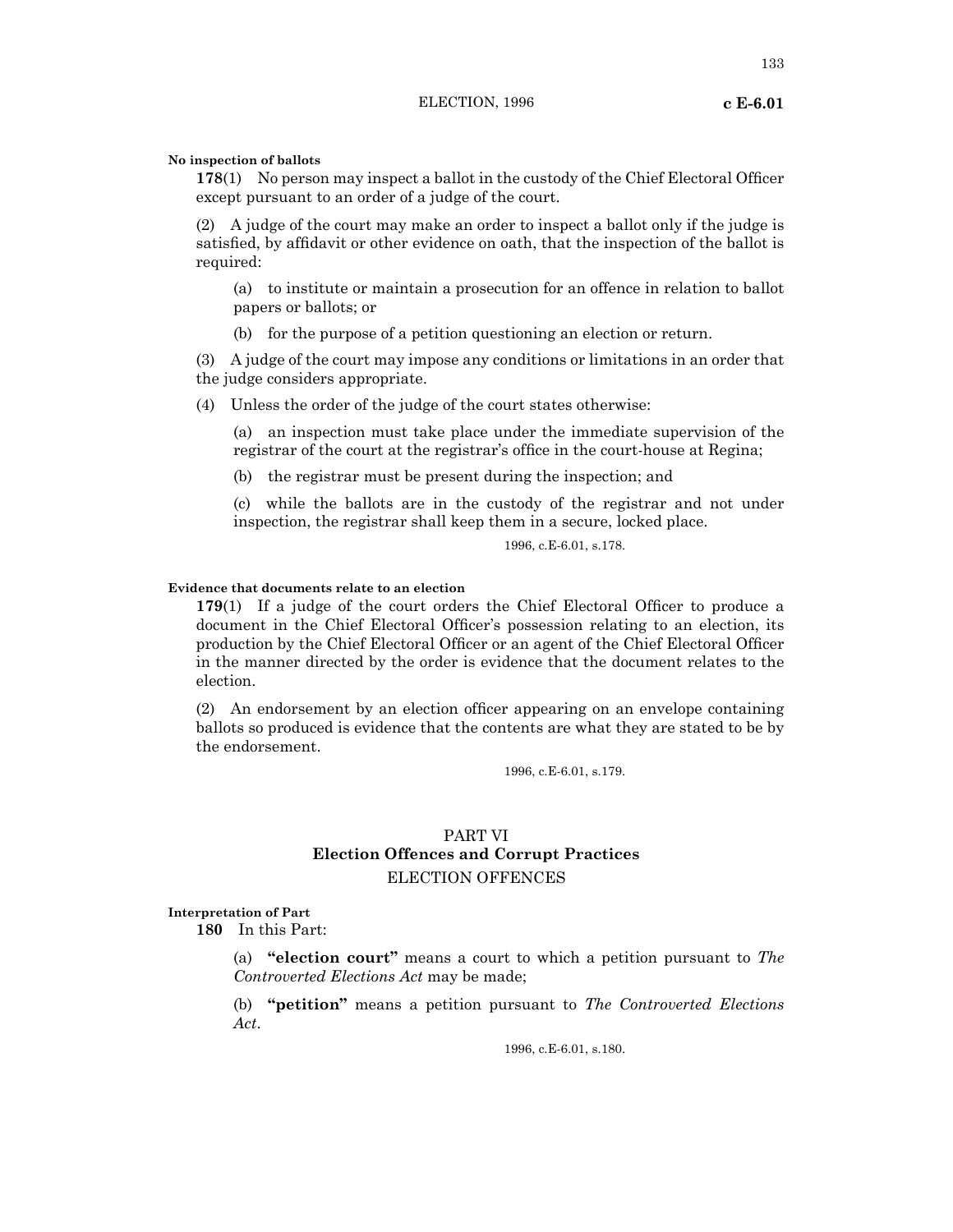### **Disturbing the peace**

**181** No person shall disturb the peace and good order at a polling place or at a nomination.

1996, c.E-6.01, s.181.

## **Failure to maintain secrecy**

**182** No person in attendance at a polling place or at the counting of votes shall fail to maintain or fail to aid in maintaining the secrecy of the voting.

1996, c.E-6.01, s.182.

### **Interference with voters**

**183**(1) No person shall:

(a) interfere or attempt to interfere with a voter when the voter is marking a ballot paper; or

(b) attempt to obtain at the polling place information as to the candidate for whom a voter is about to vote or has voted.

(2) No person shall communicate information obtained at a polling place as to the candidate for whom a voter at the polling place is about to vote or has voted.

1996, c.E-6.01, s.183.

### **Persuading voter to show marked ballot paper**

**184** No person shall directly or indirectly persuade or attempt to persuade a voter to show the voter's marked ballot paper so as to make known the name of the candidate for whom the voter has voted.

1996, c.E-6.01, s.184.

### **Voter not to show marked ballot**

**185** Subject to sections 77, 78, 107, 115, 123 and 128, no voter shall show his or her marked ballot paper to any person so as to make known the name of the candidate for whom the voter has voted.

1996, c.E-6.01, s.185.

### **Election officers to report violation of secrecy**

**186** Every election officer who has reasonable grounds to believe that there is a contravention of sections 182 to 185 shall immediately report the alleged contravention to the Attorney General and the Chief Electoral Officer.

1996, c.E-6.01, s.186.

# **Voters not compelled to disclose vote**

**187** In any action or proceeding with respect to the election or the return to the writ, a voter is not competent or compellable to state for whom the voter voted.

1996, c.E-6.01, s.187.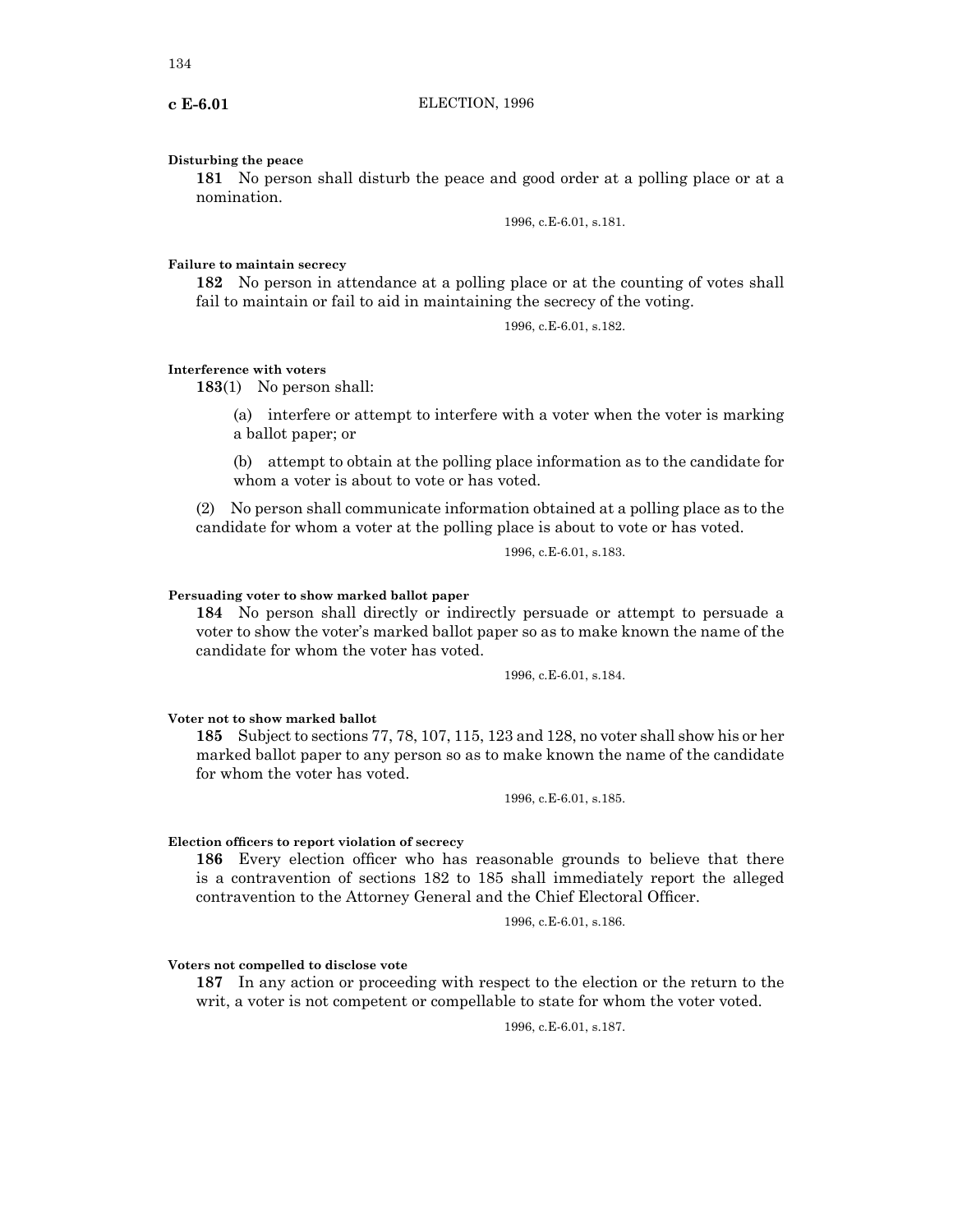# **Lawful literature may be distributed**

**188** The following are not corrupt practices or contraventions of this Act:

(a) the distribution by a registered political party, candidate, business manager or any candidate's representative of political pamphlets or other political literature;

(b) the sending or causing to be sent to voters by a registered political party, candidate, business manager or any candidate's representative of newspapers or any other media containing political articles, reports of political meetings or other matters of public interest.

2019, c29, s.72.

### **Destruction of notices**

**189**(1) No person shall unlawfully take down, cover up, mutilate, deface or alter an election proclamation, notice or other document required to be posted pursuant to this Act.

(2) The returning officer shall cause a copy of subsection (1) to be:

(a) printed in large type on every election proclamation, notice, voters' list or other document; or

(b) printed as a separate notice and posted close to the election proclamation, notice or other document where it can be easily read.

(3) No person shall unlawfully take down, cover up, mutilate, deface or alter a poster or sign set up or displayed by or on behalf of a candidate.

1996, c.E-6.01, s.189.

# **Prohibited displays, devices and actions on polling day**

**190**(1) No person shall use or cause to be used a public address system or other loud-speaker device on polling day for the purpose of:

- (a) promoting or securing the election of any candidate; or
- (b) opposing the election of any candidate.

(2) On polling day, no person shall post or display any campaign literature, emblem, ensign, badge, label, ribbon, flag, banner, card, bill, poster or device that could be taken as an indication of support of or for a candidate or political party or group:

- (a) on his or her person within any polling place;
- (b) in or within 50 feet of a polling place; or

(c) in or on a hall, window or door of a polling place or of the building in which a polling place is situated.

(3) Notwithstanding subsection (2), if a person is a candidate's representative, that person may display a badge on his or her person within a polling place.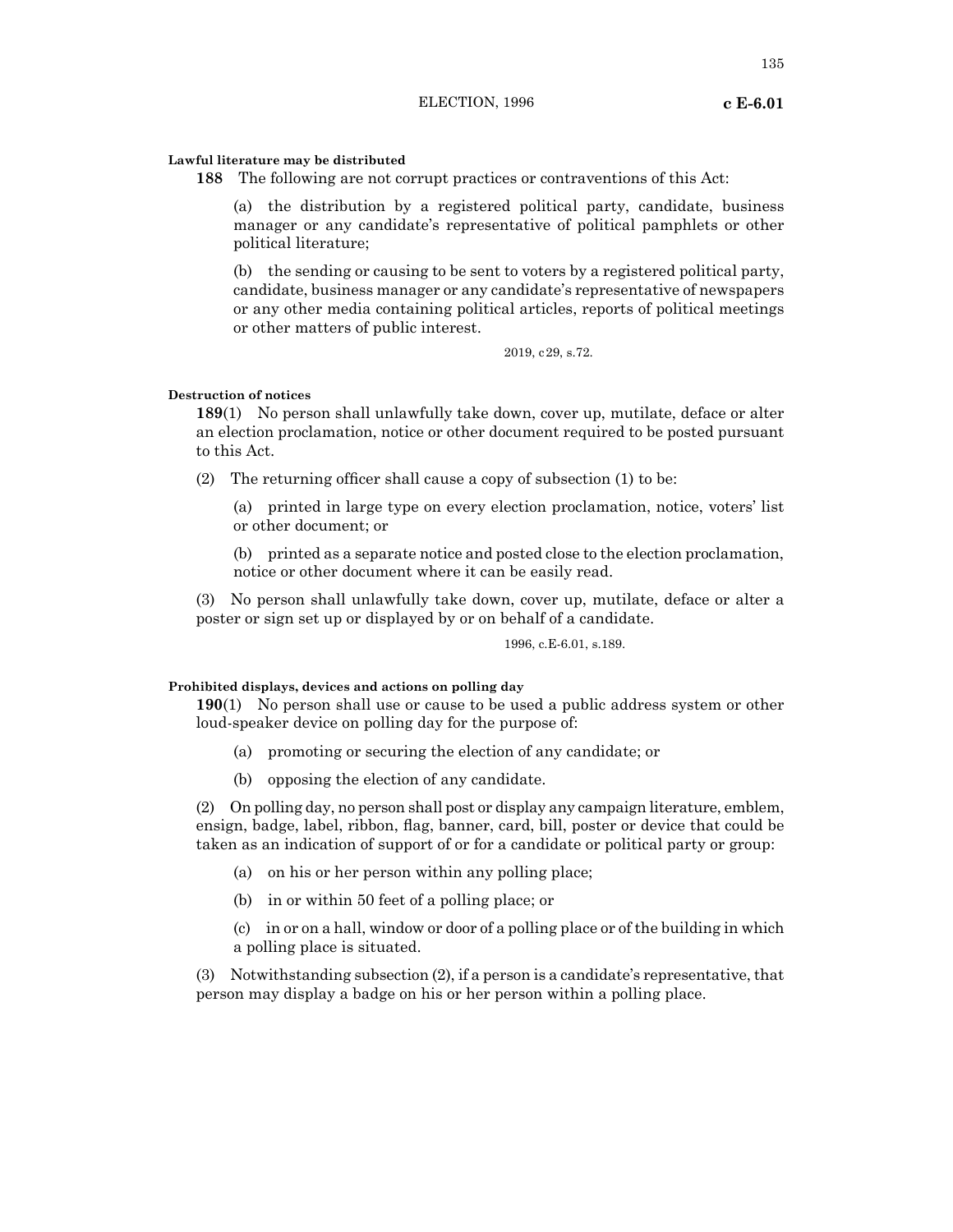(4) A badge displayed by a candidate's representative pursuant to subsection (3) must:

(a) be in the form approved by the Chief Electoral Officer;

(b) identify the function of the candidate's representative; and

(c) identify the name of the party endorsing his or her candidate or, if his or her candidate is not endorsed by a party, the independent status of his or her candidate.

(5) On polling day, prior to the close of the polling places for voting, no person shall participate in any parade or demonstration or in view of the public arrange, organize, promote or prepare for a parade or demonstration.

(6) No person shall use in any polling place any cellular phone or other communications device, except in accordance with the policies established by the Chief Electoral Officer.

(6.1) Unless otherwise authorized by the Chief Electoral Officer, no person shall use a camera in a polling place.

(7) The deputy returning officer may exclude from the polling place any person who contravenes any provision of this section and may remove any material or device brought into, possessed or used in contravention of any provision of this section.

> 1996, c.E-6.01, s.190; 2014, c.10, s.26; 2019, c29, s.73.

# **Offences respecting ballot papers**

**191**(1) No person shall:

(a) fraudulently alter, deface or destroy a ballot paper or the initials of the deputy returning officer on the ballot paper;

(b) fraudulently supply a ballot paper to any person;

(c) fraudulently place in a ballot box a paper other than the ballot paper that he or she is authorized by law to place in the ballot box;

(d) fraudulently deliver to the deputy returning officer to be placed in the ballot box any other paper than the ballot paper given to him or her by the deputy returning officer;

(e) fraudulently take a ballot paper out of the polling place;

(f) fraudulently destroy, take, open or otherwise interfere with a ballot box or ballot book or packet of ballot papers or a ballot paper or ballot in use or used for the purposes of an election;

(g) fraudulently use the printers' aids authorized by the Chief Electoral Officer for any purpose other than the printing of ballot papers;

(h) fraudulently have in his or her possession any printers' aids authorized by the Chief Electoral Officer or a counterfeit or imitation of those printers' aids;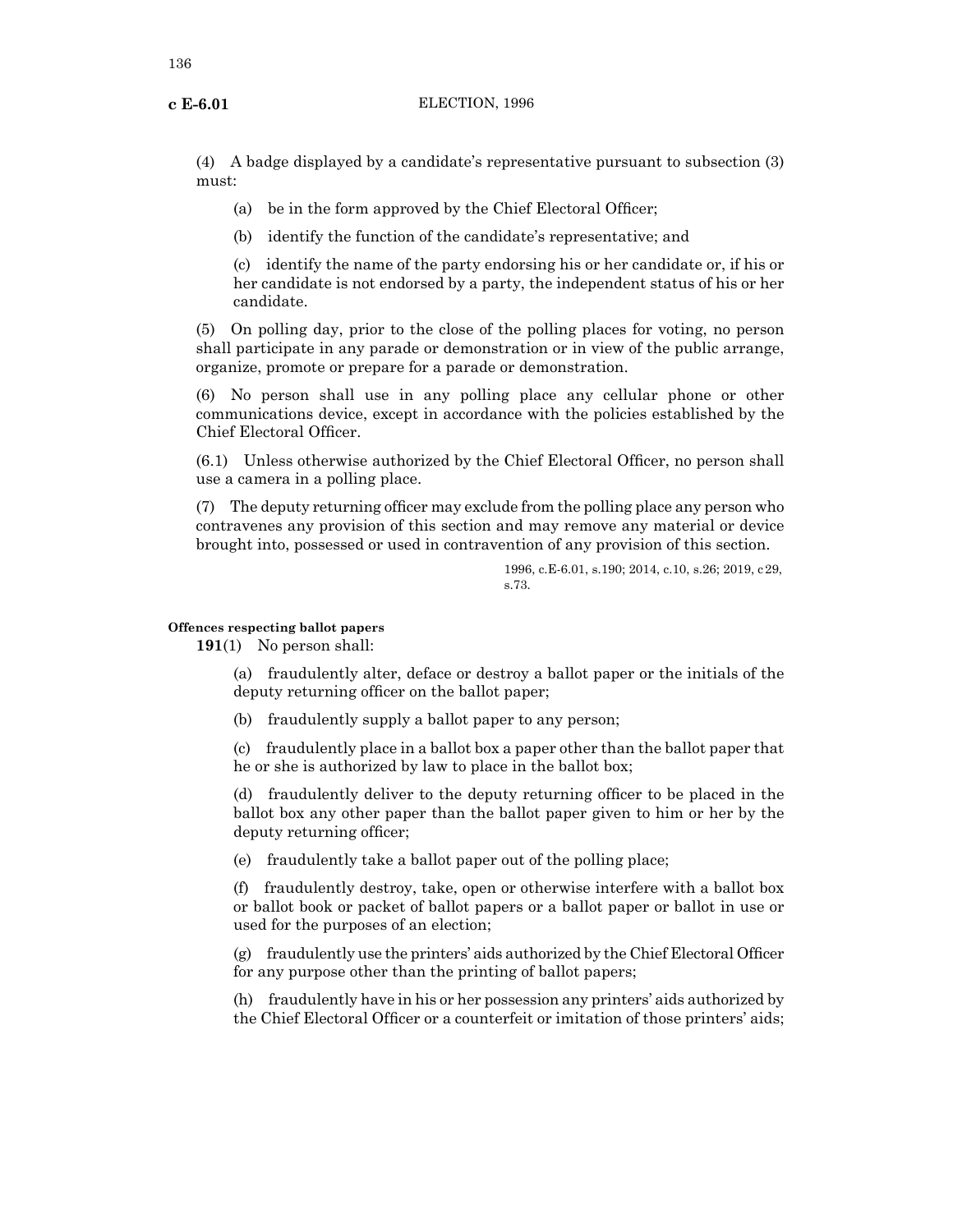(i) fraudulently print a ballot paper or what purports to be or is capable of being used as a ballot paper at an election;

- (j) print ballot papers that he or she is not authorized to print;
- (k) attempt to commit any of the acts mentioned in this section.

(2) No deputy returning officer shall fraudulently put his or her initials on the back of a paper purporting to be or capable of being used as a ballot paper at an election.

(3) If a person is convicted of an offence against this section, that person is disqualified from voting for the next five years.

(4) In addition to the penalty mentioned in subsection (3), if a person is convicted of an offence against this section, that person is liable to:

(a) in the case of an election officer, imprisonment for not more than two years;

(b) in the case of a person who is not an election officer, imprisonment for not more than one year.

1996, c.E-6.01, s.191.

# CORRUPT PRACTICES

**Bribery**

**192**(1) No person shall, directly or indirectly and either by himself or herself or by another person, do any of the following:

(a) give, lend or agree to give or lend or offer or promise any money or other valuable consideration or promise to obtain or to endeavour to obtain any money or other valuable consideration to or for a voter or to or for a person on behalf of a voter or to or for a person:

(i) for the purpose of persuading a voter to vote or refrain from voting at an election;

(ii) for the purpose of rewarding a voter for having voted or refrained from voting at an election;

- (iii) for the purpose of electing a candidate as a member; or
- (iv) for the purpose of persuading a voter to vote for a candidate;

(b) give or obtain or agree to give or obtain or offer or promise any office, place or employment or promise to obtain or endeavour to obtain any office, place or employment to or for a voter or to or for any other person:

(i) for the purpose of persuading a voter to vote or refrain from voting at an election;

(ii) for the purpose of rewarding a voter for having voted or refrained from voting at an election;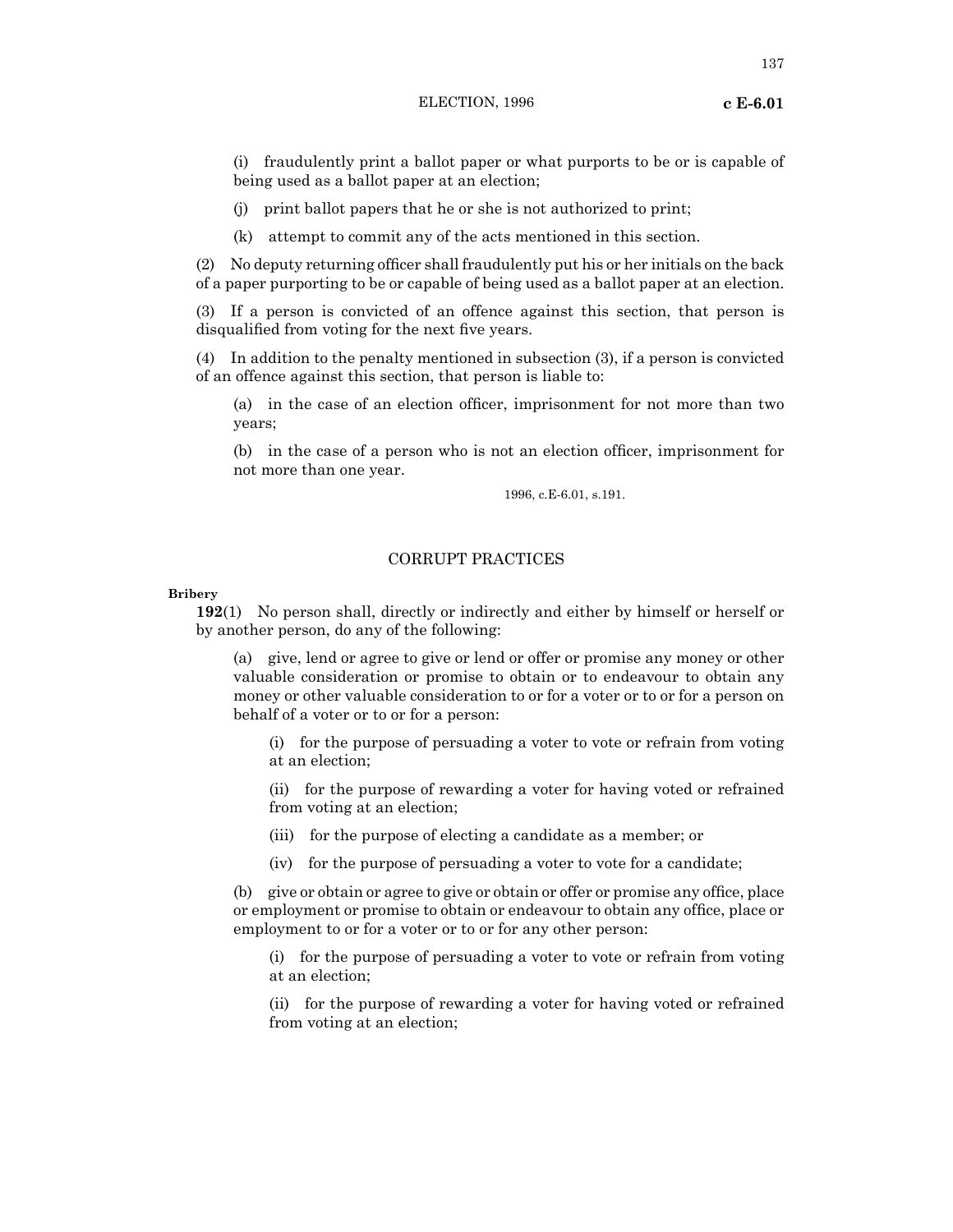- 
- (iii) for the purpose of electing a candidate as a member; or
- (iv) for the purpose of persuading a voter to vote for a candidate;

(c) as a result of any gift, loan, offer, promise, agreement or other action mentioned in clauses (a) and (b) obtain, or engage or promise or endeavour to obtain:

- (i) the election of any candidate as a member; or
- (ii) the vote of a voter at an election;

(d) advance or pay or cause to be advanced or paid money to or for the use of any other person with the intention that all or any part of the money will be paid:

(i) to support a corrupt practice; or

(ii) to discharge or repay money that was, in whole or in part, spent to support a corrupt practice;

(e) apply to a candidate for any money, valuable consideration, office, place or employment as a reward for doing, or enter into an agreement to do, any of the following:

(i) unlawfully voting or unlawfully restraining a voter from voting at an election;

- (ii) unlawfully assisting in electing a candidate as a member;
- (iii) unlawfully persuading a voter to vote, or refrain from voting, for a candidate;

(f) during an election, receive or agree to receive any money, gift, loan or other valuable consideration, office, place or employment for himself or herself or for any other person for:

(i) voting or agreeing to refrain from voting at an election; or

(ii) persuading any other person to vote, or refrain from voting, for a candidate;

(g) after an election, receive or agree to receive any money, gift, loan or other valuable consideration for:

(i) voting or agreeing to refrain from voting at an election; or

(ii) persuading any other person to vote, or refrain from voting, for a candidate;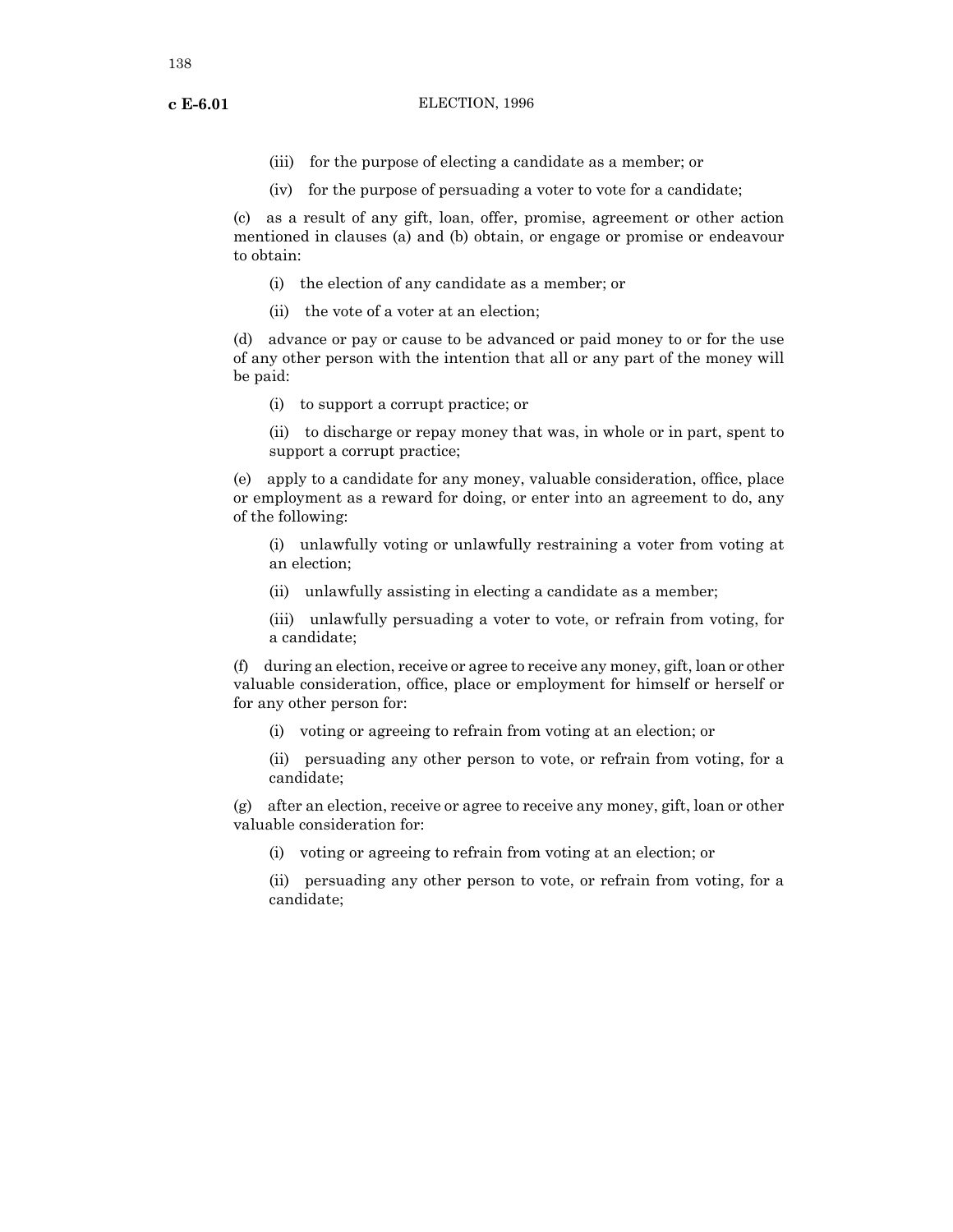(h) give, lend or agree to give or lend or offer or promise any money or other valuable consideration or promise to obtain or to endeavour to obtain any money or other valuable consideration or any office, place or employment or promise to obtain or endeavour to obtain any office, place or employment to or for any person to persuade that person:

- (i) to be a candidate;
- (ii) to refrain from being a candidate; or
- (iii) to withdraw from being a candidate.

(1.1) Clause (1)(h) does not apply to a salary or remuneration mentioned in subclause 220(f)(iv).

(2) A contravention of any provision of this section is a corrupt practice.

1996, c.E-6.01, s.192; 2019, c29, s.74.

## **No supplying beverage alcohol at meetings**

**193**(1) No candidate, no business manager and no other person acting on behalf of a candidate shall give any beverage alcohol or cannabis at a meeting of voters assembled for the purpose of promoting the election of the candidate.

(2) A contravention of this section is a corrupt practice.

1996, c.E-6.01, s.193; 2018, cC-2.111, s.7-5.

# **Certain contributions not to be requested of candidates**

**194**(1) In this section, **"candidate"** includes any individual who, before nomination day, has been nominated or selected as a candidate for election:

- (a) by any registered political party; or
- (b) by any group of individuals.

(2) No person shall request charitable contributions from any candidate during an election.

(3) A contravention of this section is a corrupt practice.

1996, c.E-6.01, s.194.

## **No beverage alcohol**

**195**(1) During an election, no candidate, no business manager of a candidate and no other person on behalf of a candidate shall, directly or indirectly, give or cause to be given any beverage alcohol or cannabis to or for any person, for the purpose of persuading that person to vote for the candidate or for the purpose of influencing that person or any other person to vote or refrain from voting at an election.

(2) No candidate, no business manager of a candidate and no other person on behalf of a candidate shall be an accessory to a contravention of subsection (1).

(3) A contravention of this section is a corrupt practice.

1996, c.E-6.01, s.195; 2018, cC-2.111, s.7-5.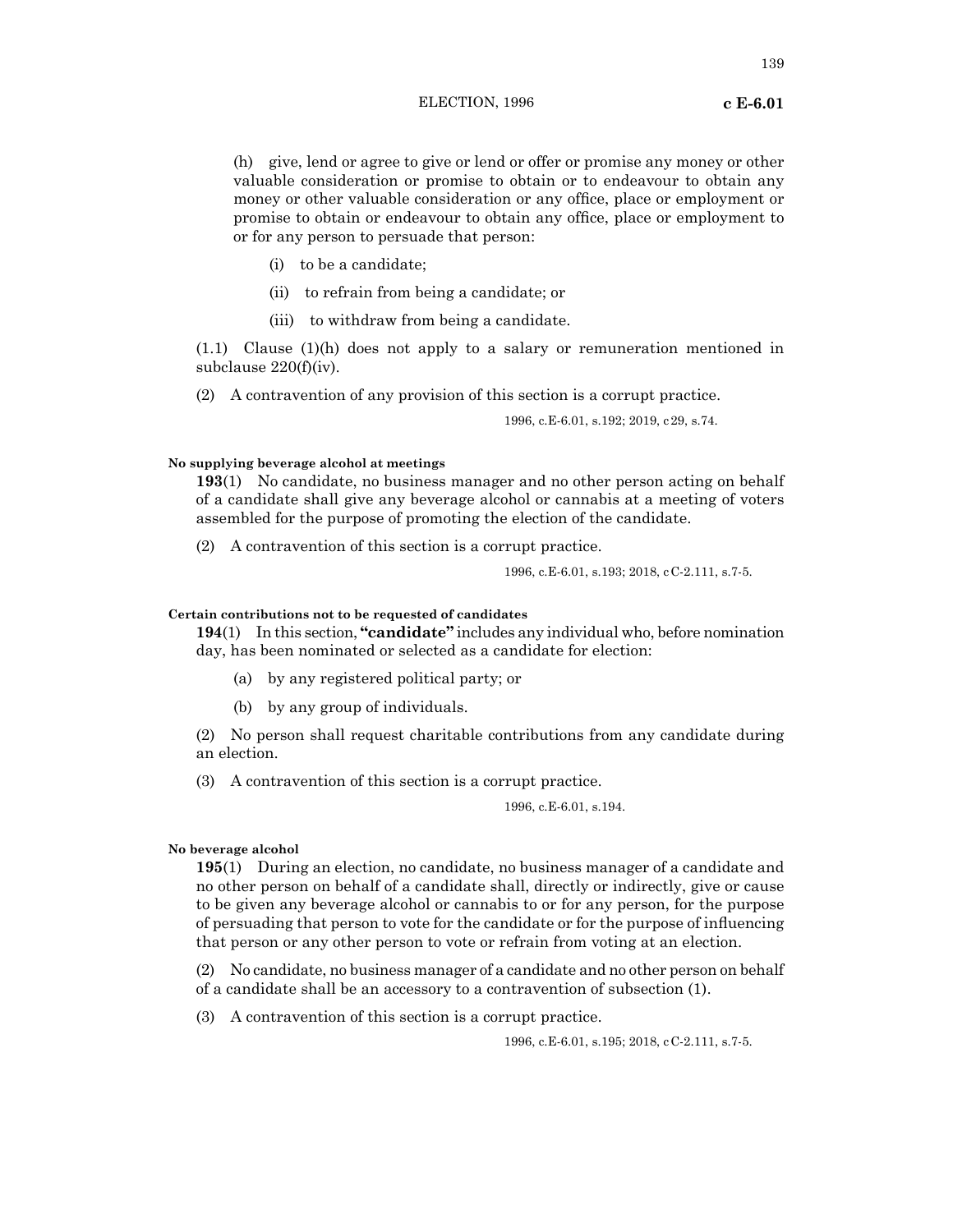### **No gambling or betting**

**196**(1) No candidate shall make a bet or wager or take a share or interest in or in any manner be a party to a bet or wager on:

- (a) the result of the election in all or any part of the constituency; or
- (b) any event or contingency relating to the election.

(2) No candidate and no other person shall provide money or any valuable consideration to be used by another person in betting or wagering on:

- (a) the result of the election in all or any part of the constituency; or
- (b) any event or contingency relating to the election.

(3) No person shall make a bet or wager, for the purpose of influencing an election, on:

- (a) the result of the election in all or any part of the constituency; or
- (b) any event or contingency relating to the election.
- (4) A contravention of this section is a corrupt practice.

1996, c.E-6.01, s.196.

### **No transporting voters**

**197**(1) No candidate and no other person, directly or indirectly and either by himself or herself or by another person, shall:

(a) hire or pay or promise to pay for any means of transportation to carry a voter to, near or from, or on the way to or from, a polling place; or

(b) pay the travelling or other expenses of a voter in going to or returning from a polling place.

(2) No person shall provide any means of transportation for a purpose mentioned in subsection (1).

(3) No person shall provide transportation on any means of public transportation free of charge or at a diminished rate to take a voter to, near or from, or on the way to or from, a polling place.

(4) Subsections (1) to (3) do not apply to transporting voters to a polling place by or on behalf of a candidate where no remuneration or other consideration is paid or given to the owner of the means of transportation or to any person in connection with the transportation, other than the meals to drivers and the actual cost of fuel used.

(5) A contravention of this section is a corrupt practice.

1996, c.E-6.01, s.197.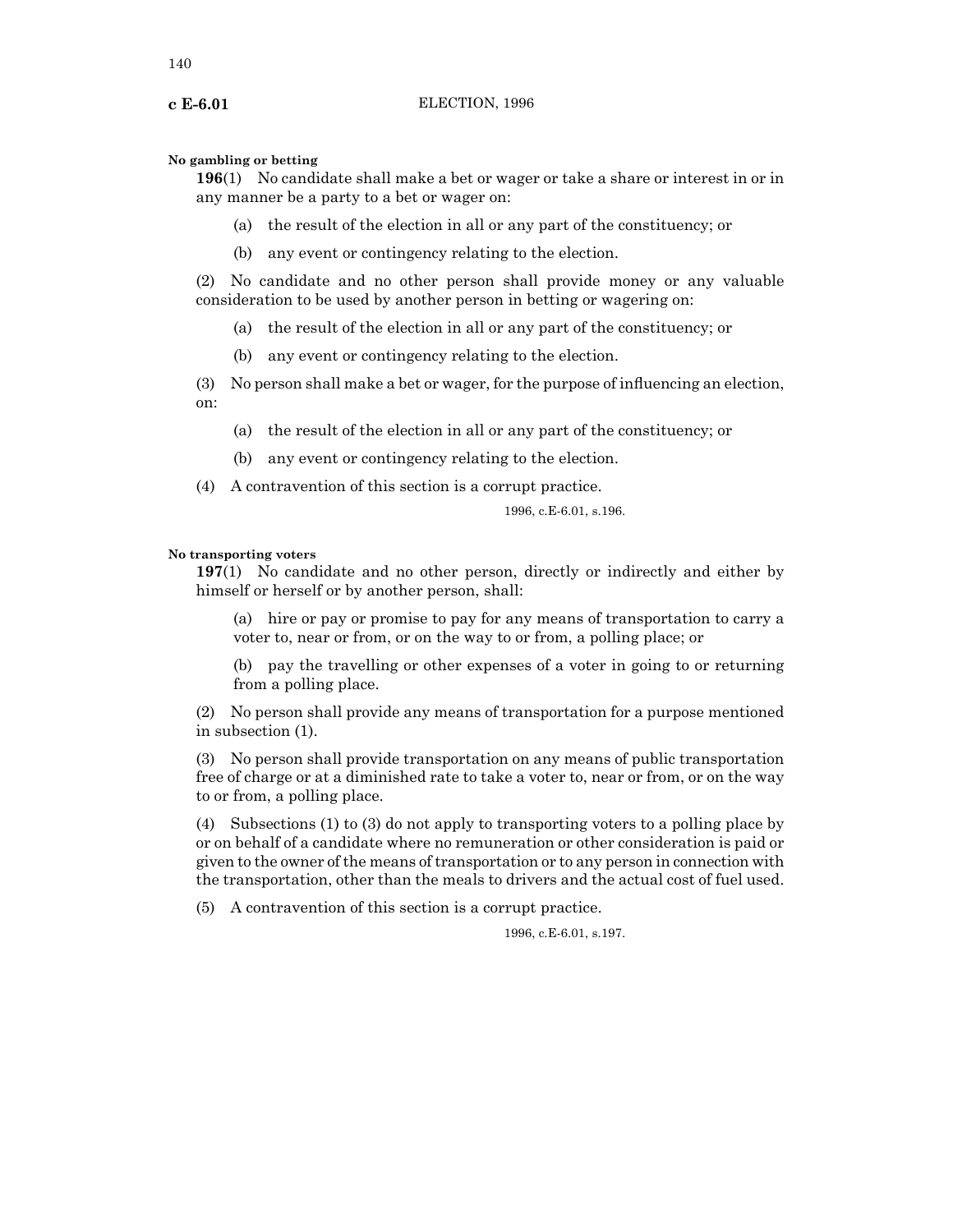### **No beverage alcohol or cannabis on polling day**

**198**(1) No person shall, before 8:00 p.m. on polling day, directly or indirectly give:

(a) beverage alcohol or cannabis to any voter; or

(b) any money or other thing to enable the voter to obtain any beverage alcohol or cannabis.

(2) A contravention of this section is a corrupt practice.

# 2018, cC-2.111, s.7-5.

# **Compelling voter to vote**

**199**(1) No person shall, directly or indirectly and either by himself or herself or by another person:

(a) intimidate a voter or use or threaten to use force, violence or restraint or inflict or threaten to inflict injury, damage, harm or loss on or against a voter:

- (i) to persuade or compel the voter to vote or refrain from voting; or
- (ii) because the voter voted or refrained from voting;

(b) impede, prevent or otherwise interfere in any way with the free exercise of the voter's right to vote; or

(c) in any way, compel, induce or prevail on a voter to vote or refrain from voting.

(2) No person shall represent to a voter, directly or indirectly, that the ballot to be used or the mode of voting at an election is not secret.

(3) A contravention of this section is a corrupt practice.

1996, c.E-6.01, s.199.

### **Impersonation**

**200**(1) No person shall:

(a) apply at an election for a ballot paper in the name of another person, whether living or dead, or of a fictitious person;

(b) having voted, apply at the same election for a ballot paper in the voter's own name; or

(c) vote more than once at the same election.

(2) A contravention of this section is a corrupt practice.

1996, c.E-6.01, s.200.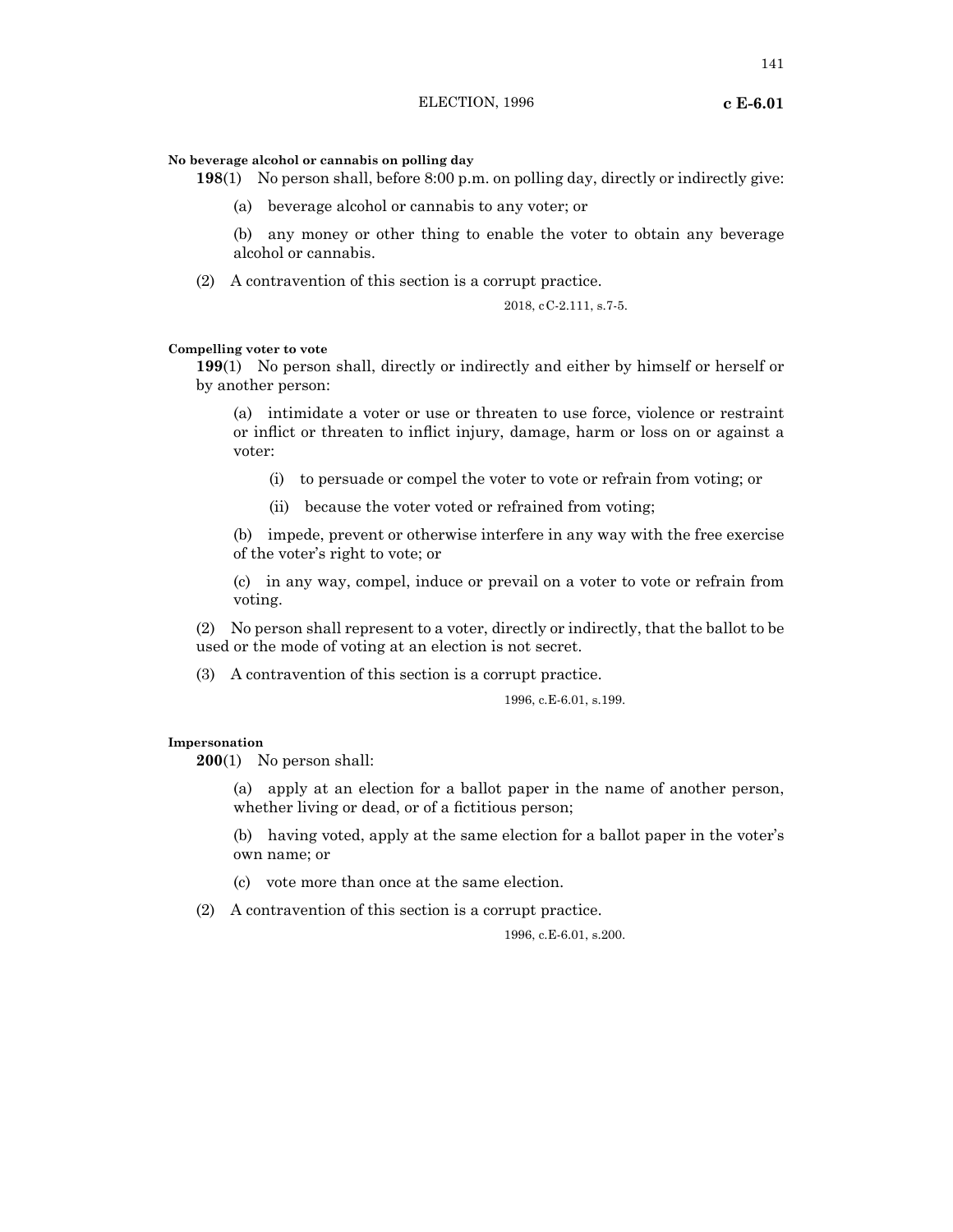# **Fraudulent appointment as an election officer**

**201**(1) No person shall:

(a) obtain an appointment as a supervisory deputy returning officer, deputy returning officer, election clerk or poll clerk by false pretence, deceit or other improper means; or

(b) act as supervisory deputy returning officer or deputy returning officer without lawful authority.

(2) No person shall knowingly appoint as an election clerk, supervisory deputy returning officer, deputy returning officer or poll clerk a person who has been found guilty of a corrupt practice by a court of competent jurisdiction within five years of the appointment.

(3) A contravention of this section is a corrupt practice.

1996, c.E-6.01, s.201.

# **No voting by ineligible individuals**

**202**(1) No individual shall:

(a) vote knowing that he or she has no right to vote; or

(b) induce or persuade any other individual to vote knowing that the other individual has no right to vote.

(2) A contravention of this section is a corrupt practice.

1996, c.E-6.01, s.202.

# **False oath or declaration**

**203**(1) No person shall make a false or misleading oath or declaration that is required pursuant to this Act.

(2) A contravention of this section is a corrupt practice.

1996, c.E-6.01, s.203.

## **False statements before or during an election**

**204**(1) Before or during an election, no person shall knowingly make or publish a false statement of the withdrawal of a candidate at the election for the purpose of promoting or securing the election of another candidate.

(2) Before or during an election, no person shall knowingly make or publish any false statement in relation to the personal character or conduct of a candidate for the purpose of affecting the return of the candidate at the election.

(3) A contravention of this section is a corrupt practice.

1996, c.E-6.01, s.204.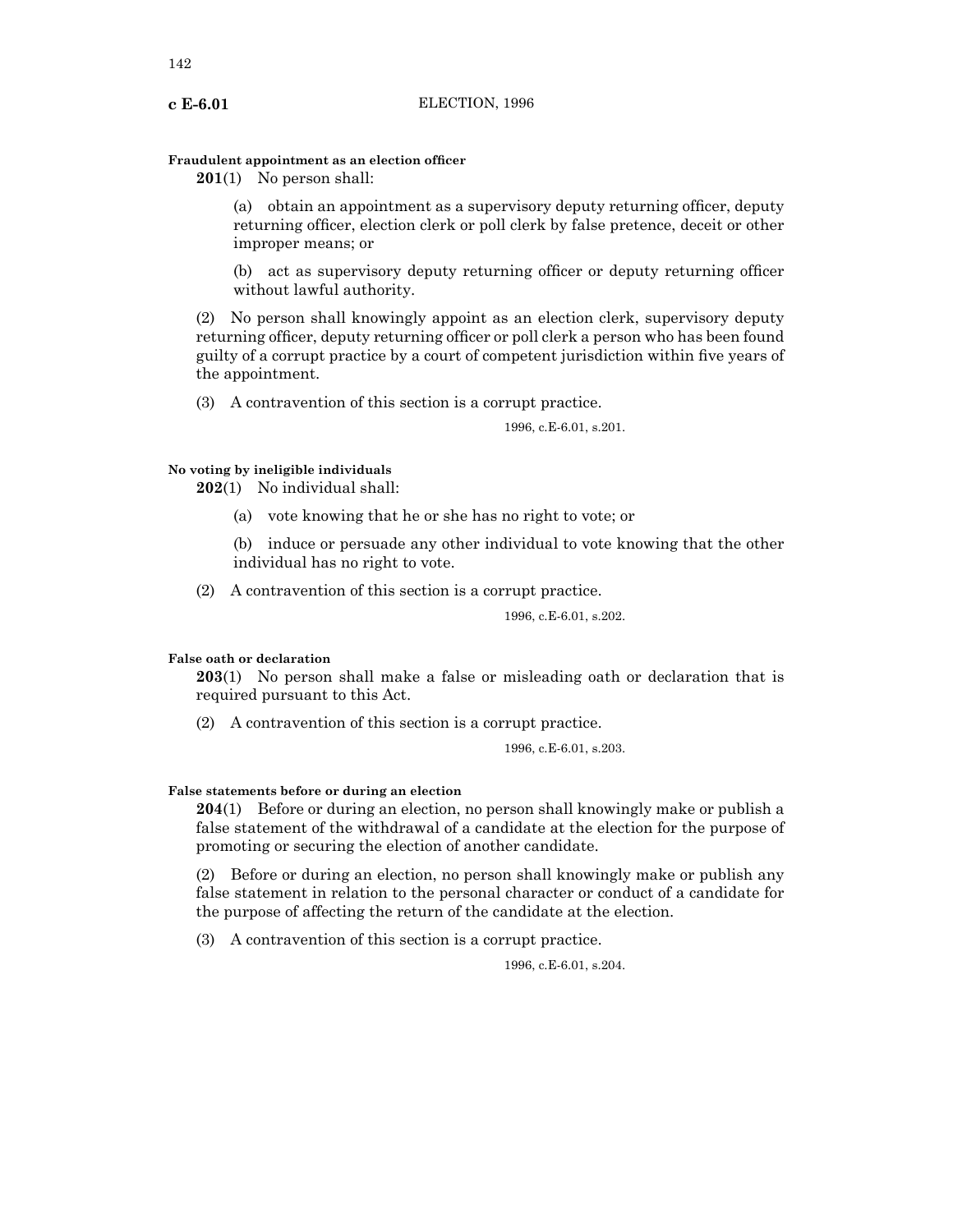**False returns**

**205**(1) No returning officer, supervisory deputy returning officer, deputy returning officer or other person whose duty it is to deliver poll books or who has the custody of a certified voters' list, polling list or poll book shall wilfully make an alteration or insertion in or omission from or in any way wilfully falsify the poll book, voters' list or polling list.

(2) A contravention of this section is a corrupt practice.

1996, c.E-6.01, s.205.

# **Unlawfully destroying documents**

**206**(1) No person shall wilfully and maliciously destroy, injure or obliterate, or cause to be destroyed, injured or obliterated, a writ of election or a return to a writ or a poll book, voters' list, polling list, certificate or affidavit required for the purposes of this Act.

(2) No person shall aid, abet, counsel or procure the commission of an offence mentioned in subsection (1).

(3) A contravention of this section is a corrupt practice.

1996, c.E-6.01, s.206.

# **No deputy returning officer to neglect duties**

**207**(1) No deputy returning officer shall knowingly:

(a) omit to put his or her initials on the back of a ballot paper in use for the purposes of an election; or

(b) put on a ballot paper any word, letter, figure or mark not required by this Act.

(2) No deputy returning officer and no poll clerk shall wilfully miscount the ballots or otherwise make up a false ballot paper account and poll statement.

(3) A contravention of subsection (2) is a corrupt practice.

1996, c.E-6.01, s.207.

## **Election void because of candidate's corrupt practice**

**208**(1) If an election court reports that a corrupt practice has been committed by an elected candidate, the candidate's business manager or any of his or her candidate's representatives, the election of the candidate is void.

(2) An election is void pursuant to subsection (1) regardless of whether the corrupt practice was committed with or without actual knowledge and consent of the candidate.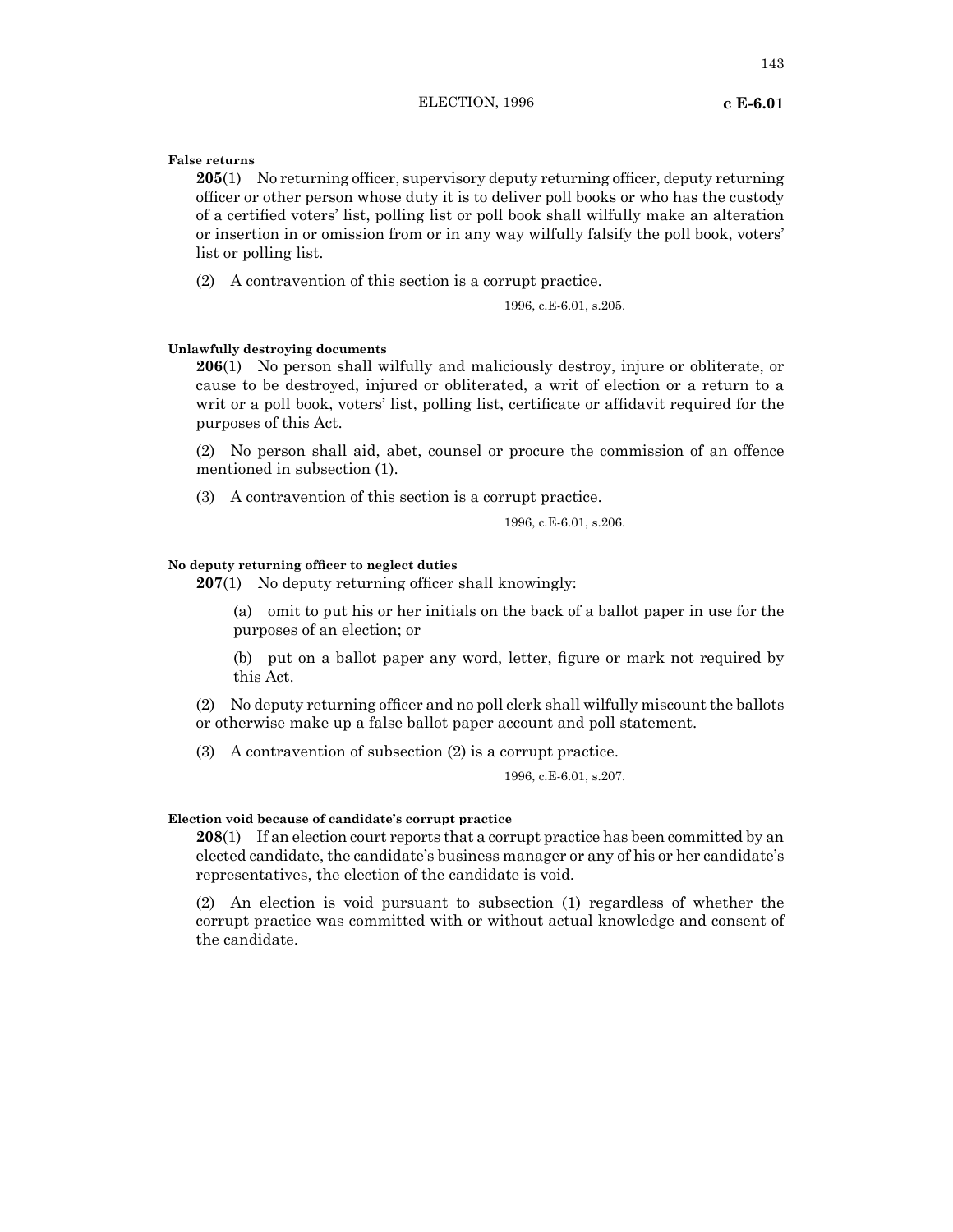(3) Notwithstanding subsection (1), an election of a candidate is not void if an election court reports that:

(a) no corrupt practice was committed during the election by the candidate personally and that the corrupt practice of the candidate's business manager or candidate's representative was committed contrary to the order and without the sanction or connivance of the candidate;

(b) the candidate took all reasonable means for preventing the commission of corrupt practices at the election;

(c) the corrupt practice was of a trivial, unimportant and limited character; and

(d) the evidence discloses that the election was otherwise free from any corrupt practice on the part of the candidate and of the candidate's business manager or candidate's representative.

1996, c.E-6.01, s.208.

### **Disqualification if guilty of corrupt practice**

**209**(1) Subject to subsection (2), if an election court reports that a corrupt practice has been committed by or with the actual knowledge and consent of a candidate:

(a) the candidate's election, if he or she has been elected, is void; and

(b) for the five years following the date of the conviction, the candidate is disqualified from:

- (i) being elected or sitting as a member;
- (ii) being entered on any voters' list; or
- (iii) voting at an election.

(2) The penalties mentioned in subsection (1) do not apply if the election court finds that:

(a) the candidate did not commit the corrupt practice with any corrupt intent or committed the corrupt practice in ignorance; and

(b) the candidate honestly desired and in good faith tried as far as the candidate was able to have the election conducted according to law.

(3) Every person other than a candidate who is found guilty of a corrupt practice is disqualified, for the five years following the date of the conviction, from:

- (a) being elected or sitting as a member;
- (b) being entered on any voters' list; or
- (c) voting at an election.

(4) The penalties mentioned in subsection (3) do not apply if the court finds that the corrupt practice was not intentional.

1996, c.E-6.01, s.209.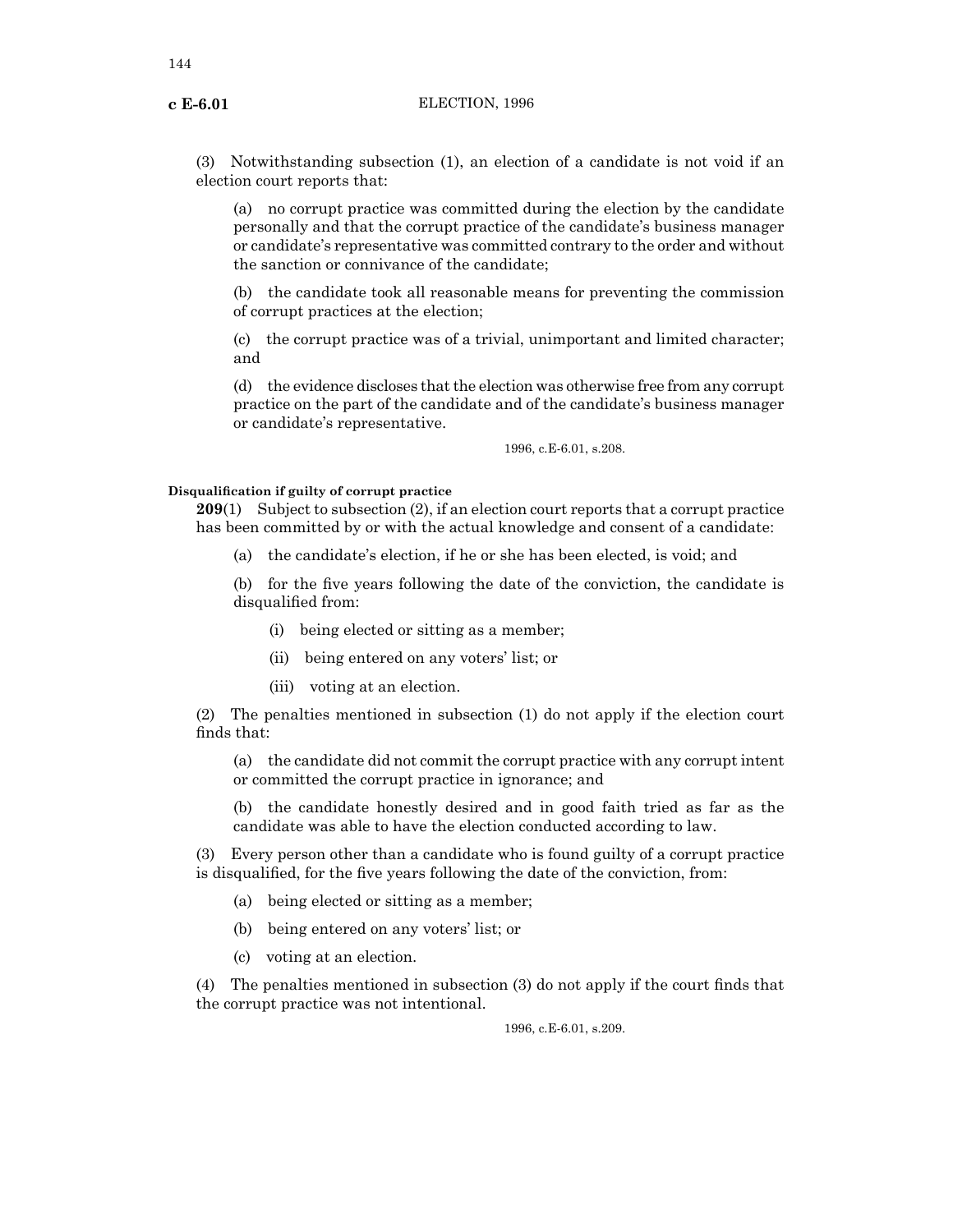# **Effect of previous corrupt practices on new election**

**210**(1) If an election is voided due to one or more corrupt practices and a second election is held, the second election is to be considered a new election and is not to be voided by reason of corrupt practices committed at the former election except for those corrupt practices that were:

(a) the personal acts of the candidate; or

(b) the personal acts of the candidate's business manager or candidate's representative done with the candidate's actual knowledge and consent.

(2) The new election is not to be voided for corrupt practices by the candidate at the former election unless:

(a) the corrupt practices were proved at the trial of the petition and reported by the election court; and

(b) as a result, the penalties mentioned in section 209 apply to the candidate.

1996, c.E-6.01, s.210.

## **Election void if candidate uses disqualified persons**

**211** The election of a candidate is void if it is proved at the trial of the petition and reported by the election court that a candidate personally engaged a canvasser, campaign worker, candidate's representative or business manager knowing that the canvasser, campaign worker, candidate's representative or business manager had, within five years previous to the engagement, been:

- (a) found guilty by a court of competent jurisdiction of a corrupt practice; or
- (b) reported by an election court for a corrupt practice.

1996, c.E-6.01, s.211.

# **Removal of disqualification**

**212**(1) An individual who is disqualified pursuant to section 209 may apply to the Court of Appeal to remove the disqualification if any of the witnesses on whose testimony the individual was disqualified is convicted of perjury with respect to that testimony.

 $(2)$  If the Court of Appeal is satisfied that the disqualification was imposed by reason of the perjured testimony, the Court of Appeal may order that the disqualification cease.

1996, c.E-6.01, s.212.

# **Contracts based on election void**

**213** Every executory contract, promise or undertaking the performance of which is dependent on a candidate's election is void, even if the contract, promise or undertaking is related to the payment of lawful expenses or the doing of a lawful act.

1996, c.E-6.01, s.213; 2019, c29, s.75.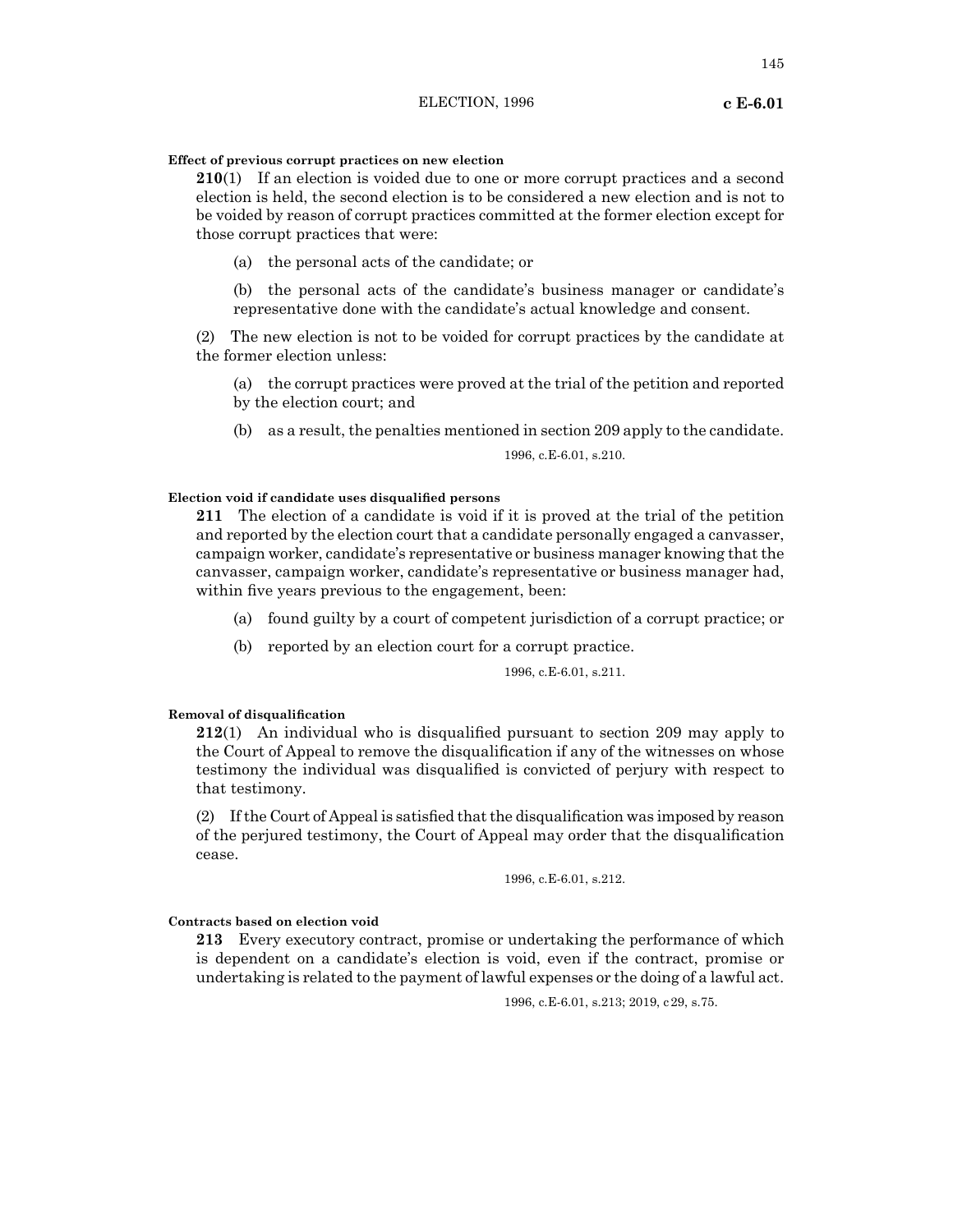#### **No penalties recoverable for a corrupt practice**

**214**(1) No penalty is recoverable for a corrupt practice if, in the opinion of a court of competent jurisdiction:

(a) the person charged with the corrupt practice and another person or other persons were together guilty of the corrupt practice; and

(b) the person charged has previously prosecuted, or caused to be prosecuted, in good faith, the other person or persons for the corrupt practice.

(2) Subsection (1) does not apply if, in the opinion of the court hearing the matter, the person charged with the corrupt practice:

- (a) took the first step towards the commission of the corrupt practice; and
- (b) was the principal offender.

1996, c.E-6.01, s.214.

# GENERAL PROVISIONS RESPECTING OFFENCES

# **Offences respecting printing**

**215**(1) In this section:

(a) **"advertisement"** means any of the following that refers to any election or promotes the candidacy of a particular person:

(i) a visual publication, display or representation consisting of images or text;

(ii) any audio publication or representation;

(iii) any advertisement, hand bill, placard, poster, circular, circular letter pamphlet;

(iv) any electronic or digital display;

(v) any radio or television broadcast that refers to any election or promotes the candidacy of a particular person;

- (b) **"distribute"** means to do any of the following:
	- (i) print, or produce by any other process;
	- (ii) publish;
	- (iii) distribute by mail or otherwise;
	- (iv) post;
	- (v) disseminate or broadcast.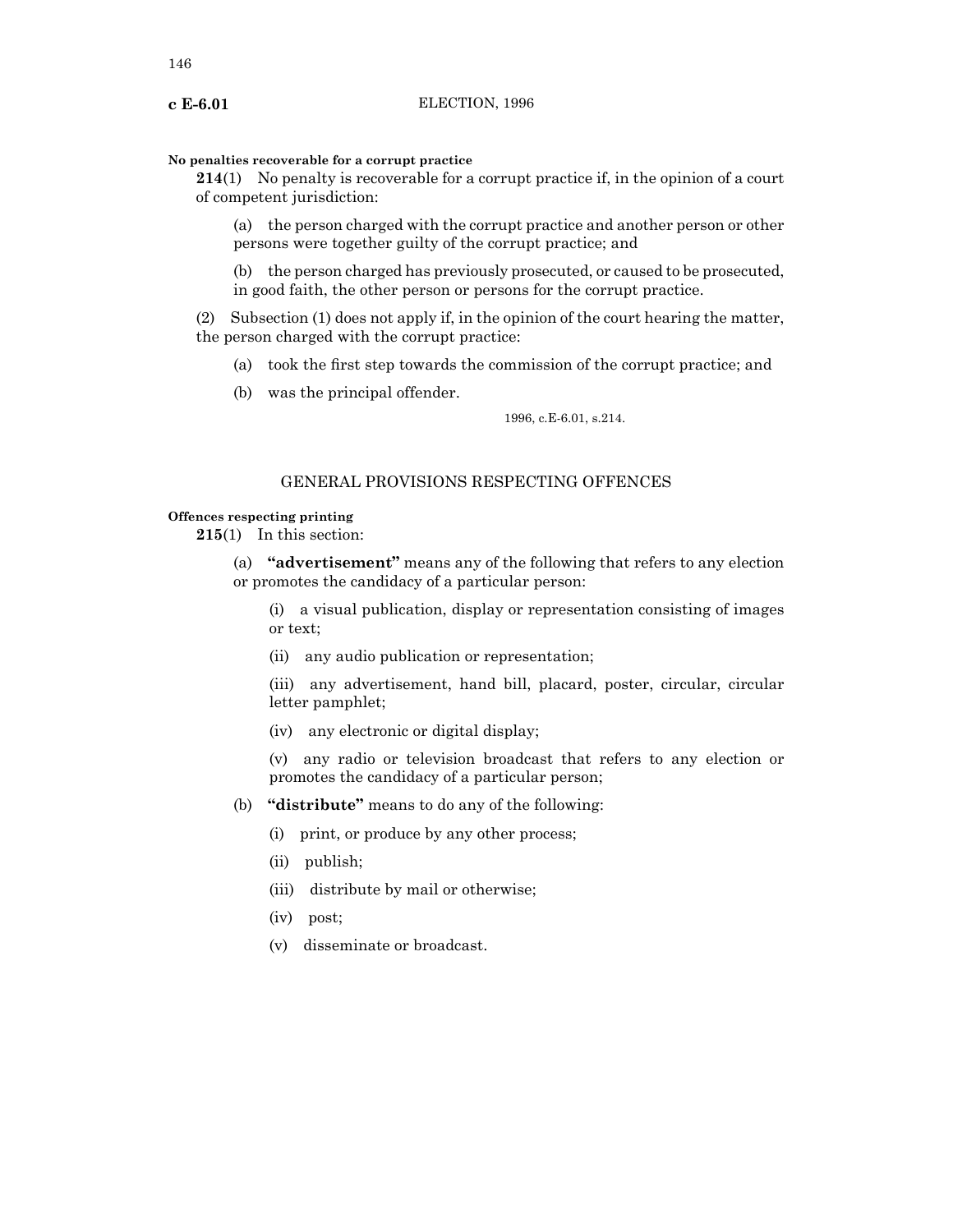(2) No person shall distribute or cause to be distributed any advertisement that promotes the candidacy of a particular person unless there is included in, or unless there appears on the face of, the advertisement:

(a) the statement that the advertisement is "authorized by the business manager for [name of the candidate to which the advertisement relates]"; or

(b) if the name of the candidate is clearly indicated on the advertisement, the statement that the advertisement is "authorized by the business manager for the candidate".

(3) Subject to subsection (4), no person shall distribute or cause to be distributed an advertisement that refers to an election unless there is included in, or unless there appears on the face of, the advertisement the statement that the advertisement is "authorized by the chief official agent for [name of registered political party to which the advertisement relates]".

(4) Subsection (3) does not apply if the person establishes that the advertising was distributed:

(a) to gain support for views held by the person on an issue of public policy, or to advance the aims of any organization or association, other than a political party or an organization or association of a partisan political character, of which the person is a member and on whose behalf the expenses were incurred; and

(b) in good faith and not to evade any provisions of this Act.

1996, c.E-6.01, s.215; 2005, c.12, s.35.

# **General offence**

**216**(1) Any person who contravenes any provision of this Act is guilty of an offence and is liable on summary conviction to the penalties set out in this Act with respect to that offence.

(2) If no penalty is prescribed with respect to that offence, the person, if convicted, is liable to a fine of not more than \$5,000 or to imprisonment for a term not exceeding two years or to both.

1996, c.E-6.01, s.216.

#### **Writ need not be produced at trial**

**217** In any prosecution with respect to an alleged contravention of this Act, it is not necessary to produce the writ of election or the return to the writ or to verify the authority of the returning officer based on the writ.

1996, c.E-6.01, s.217.

**Certificate respecting candidate**

**218** A certificate of a returning officer stating that an individual was a candidate at an election is admissible in evidence as proof of that person's candidacy without proof of the signature or office of the person purporting to sign the certificate.

1996, c.E-6.01, s.218.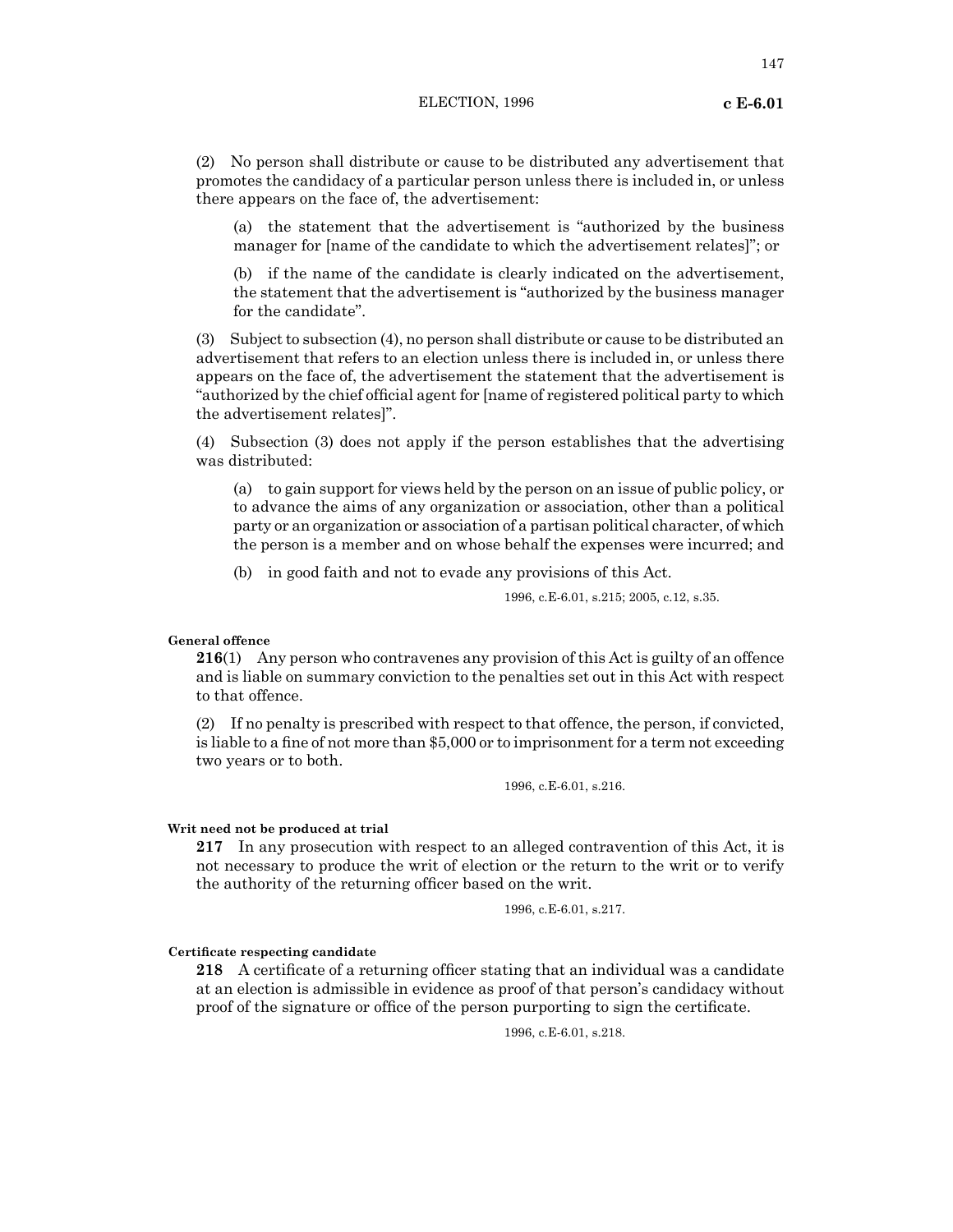#### **Limitation on prosecutions**

**219** Every prosecution pursuant to this Act must be commenced within two years after the day on which the Chief Electoral Officer first knew or in the circumstances ought to have known that the alleged offence occurred.

2019, c29, s.76.

# PART VII **Registration and Election Financing** INTERPRETATION

**Interpretation of Part**

**220** In this Part:

(a) **"adjusted amount"** means an amount that is to be adjusted in accordance with section 221;

(b) **"candidate campaign expenses"** means the reasonable travelling expenses of a candidate and the reasonable meal and accommodation expenses of the candidate incurred by or on behalf of the candidate during an election for the purposes of the election;

(c) **"commercial value"** means, with respect to any goods or services donated or provided at other than their true value:

(i) if the person who donates or provides the goods or services is in the business of supplying those goods or services, the lowest amount charged by that person for an equivalent amount of the same goods or services at or about the time they are donated or provided;

(ii) if the person who donates or provides the goods or services is not in the business of supplying those goods or services, the lowest amount charged for an equivalent amount of the same goods or services at or about the time they are donated or provided by any other person providing those goods or services on a commercial basis in the market area in which they are donated or provided;

(d) **"contribution"**, subject to section 238.1, includes a gift, loan, advance, deposit or other form of assistance;

(e) **"cost"**, with respect to goods or services, means the sum of the following:

(i) the amounts paid for the goods or services;

(ii) the liabilities incurred for the goods or services;

(iii) the commercial value of the goods or services donated or provided, other than the value of any volunteer labour; and

(iv) if the goods and services are provided at less than their commercial value, the amounts that represent the difference between:

(A) amounts paid and liabilities incurred for goods and services, other than volunteer labour; and

(B) the commercial value of those goods and services;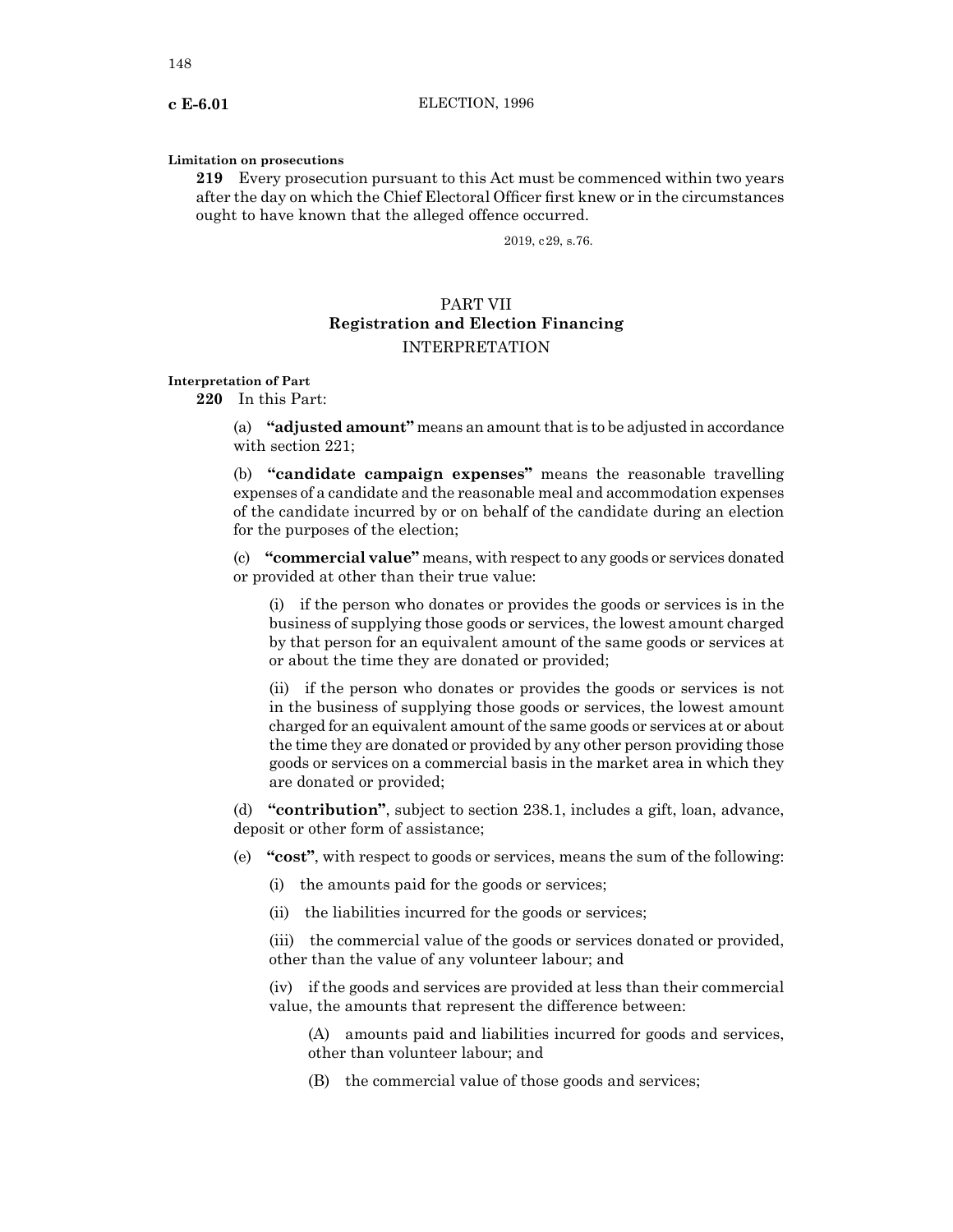(f) **"election expenses"** means the cost of goods and services used during an election for the purpose of promoting or opposing, directly or indirectly, a registered political party or the election of a candidate, regardless of whether those costs are incurred before, during or after the election, and includes the following:

(i) the cost of acquiring the right to use time on the facilities of any broadcasting undertaking or of acquiring the right to publish an advertisement in any newspaper;

(ii) the cost of acquiring the services of any person, including remuneration and expenses paid to the person or on the person's behalf, as a chief official agent or business manager or otherwise;

(iii) the cost of acquiring meeting space and acquiring, distributing and mailing objects, material or devices of a promotional nature;

(iv) the cost of the salary, candidate campaign expenses or other remuneration paid or agreed to be paid to a candidate, on account of being a candidate, by the candidate's business manager or by a registered political party;

(v) the cost incurred for literature, posters, signs or audio or visual materials, including films, recordings, records or videotapes or other materials or devices of an advertising nature used during an election;

(vi) in the case of the leader of a registered political party, the reasonable costs incurred during the election for the purposes of campaigning for the registered political party;

(vii) interest accrued during the election on loans or lines of credit taken to acquire goods and services used during the election;

(viii) the cost related to the conduct of election surveys or other surveys or research conducted during an election;

 $(ix)$  with respect to the establishment of a campaign office for a candidate or registered political party, the cost of acquiring telephone or internet service;

(x) the cost of establishing a bank account;

but does not include any exempt election expense;

(g) **"election expenses return"** means a return with respect to election expenses required to be filed with the Chief Electoral Officer pursuant to this Part;

- (h) **"exempt election expense"** means:
	- (i) expenses incurred by a candidate in seeking a nomination;
	- (ii) the candidate's election deposit required by this Act;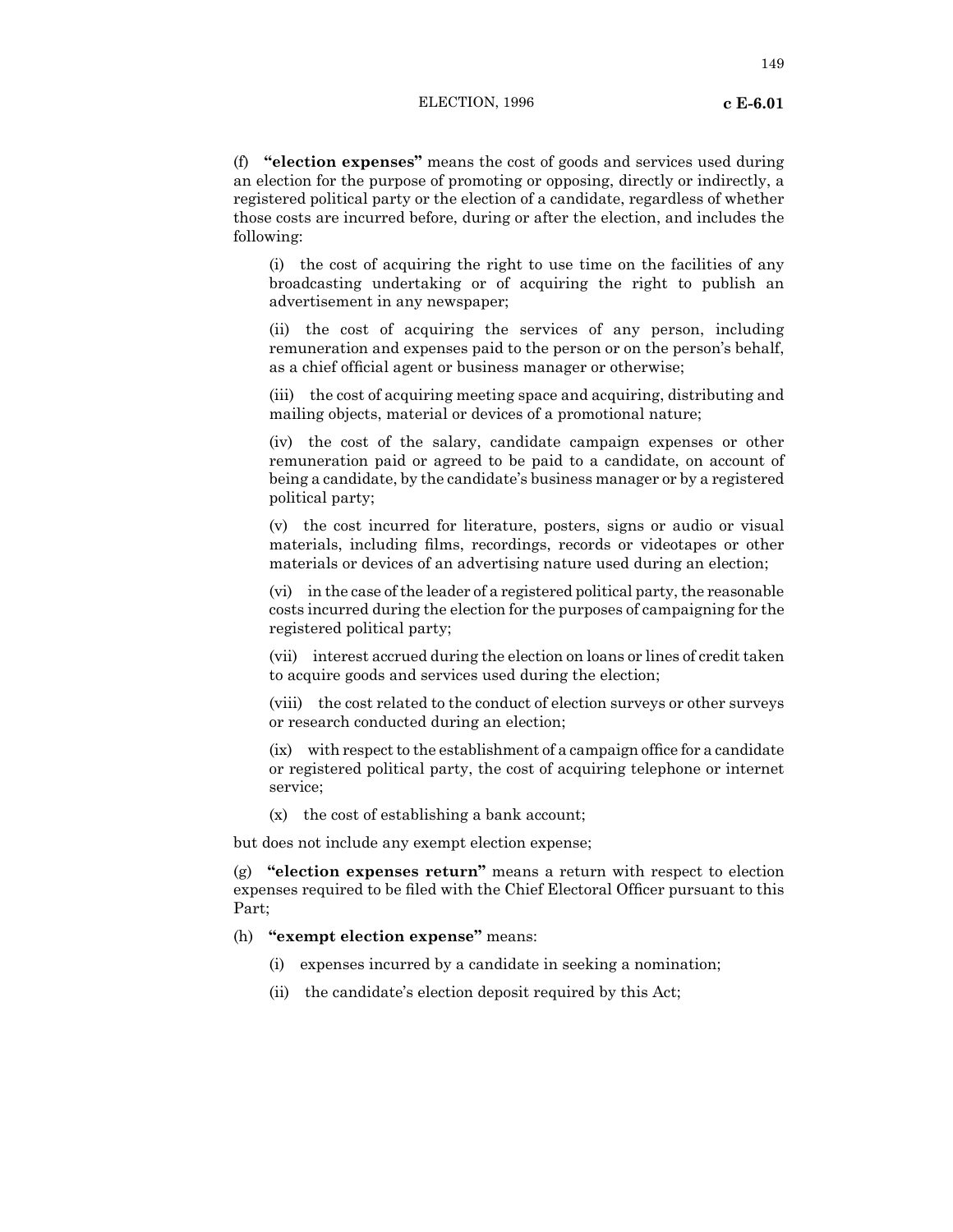(iii) expenses for goods and services incurred at any time and used after 8:00 p.m. on polling day for:

- (A) social functions, meetings or gatherings; or
- (B) communicating with voters and campaign workers;

(iv) in the case of the donor, contributor or transferor, contributions, donations or other transfers of money, goods or services between a registered political party, its constituency associations and the candidates that the registered political party endorses;

(v) expenses incurred in the administration of a registered political party or constituency association, including reasonable expenses incurred to operate a permanent office for a registered political party;

(vi) expenses related to recounts or additions;

(vii) the costs of campaigns or conventions related to the leadership of a registered political party;

(viii) **Repealed.** 2005, c.12, s.36.

(ix) personal expenses of a candidate incurred by the candidate on account of or in connection with or incidental to an election;

(x) the cost of time on the facilities of a broadcasting undertaking where the time is provided:

(A) to all registered political parties endorsing candidates during an election; and

(B) without charge pursuant to an agreement between the registered political parties and the broadcasting undertaking;

- (xi) the costs of fund-raising functions;
- (i) **Repealed.** 2005, c.12, s.36.

(j) **"personal expenses"** means any expenses incurred by a candidate other than candidate campaign expenses;

(k) **"register"** means the register maintained by the Chief Electoral Officer pursuant to section 231;

(l) **"registered"** means registered pursuant to this Part.

1996, c.E-6.01, s.220; 2005, c.12, s.36; 2018, c47, s.5; 2019, c29, s.77.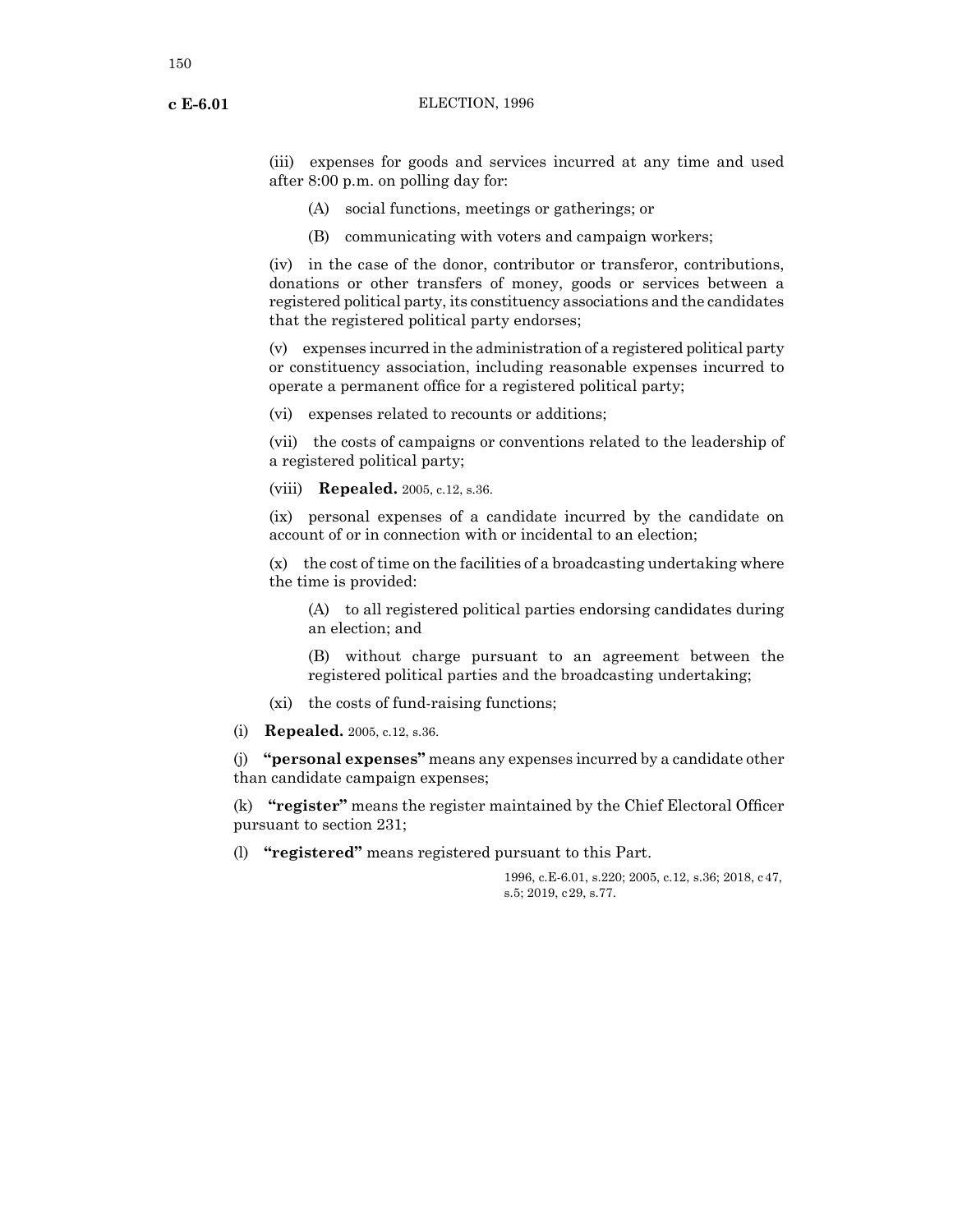#### **Calculation of adjusted amounts**

**221**(1) In this section, **"consumer price index"** means the "all-items" Consumer Price Index for Saskatchewan as published monthly by Statistics Canada.

(2) For the purposes of this Part, an amount that is required to be adjusted is to be adjusted in accordance with the following formula:

$$
AM = A \times \frac{CPICY}{CPIPY}
$$

where:

AM is the amount as adjusted;

A is the amount to be adjusted;

CPICY is the consumer price index for the year in which the adjustment is being made; and

CPIPY is the consumer price index for the year prior to the year in which the adjustment is being made.

(3) For the purposes of this section, the consumer price index for a year is the average of the consumer price indices for the 12 months of the previous year.

(4) After adjustment pursuant to this section, the resulting amount is to be rounded to the nearest dollar.

(5) **Repealed**. 2019, c29, s.79.

(6) If a writ is issued in one year and the polling day is in the next year, the adjusted amount for any item related to the election is the adjusted amount for the year in which the writ was issued.

(7) As soon as is practicable after the beginning of each year, the Chief Electoral Officer shall:

- (a) calculate the adjusted amounts for that year;
- (b) publish in the Gazette a notice of the adjusted amounts; and

(c) deliver to each registered political party a written notice of the adjusted amounts.

(8) The adjusted amounts for the year in which section 1 comes into force are the amounts set out in this Act.

1996, c.E-6.01, s.221; 2019, c29, s.78.

#### **Qualifications of and principles to be applied by auditor**

**222**(1) For the purposes of this Part, a person or firm is eligible to be appointed an auditor only if the person is, or, in the case of the firm, if the firm has at least one partner who is, a member in good standing of a recognized accounting profession that is regulated by an Act.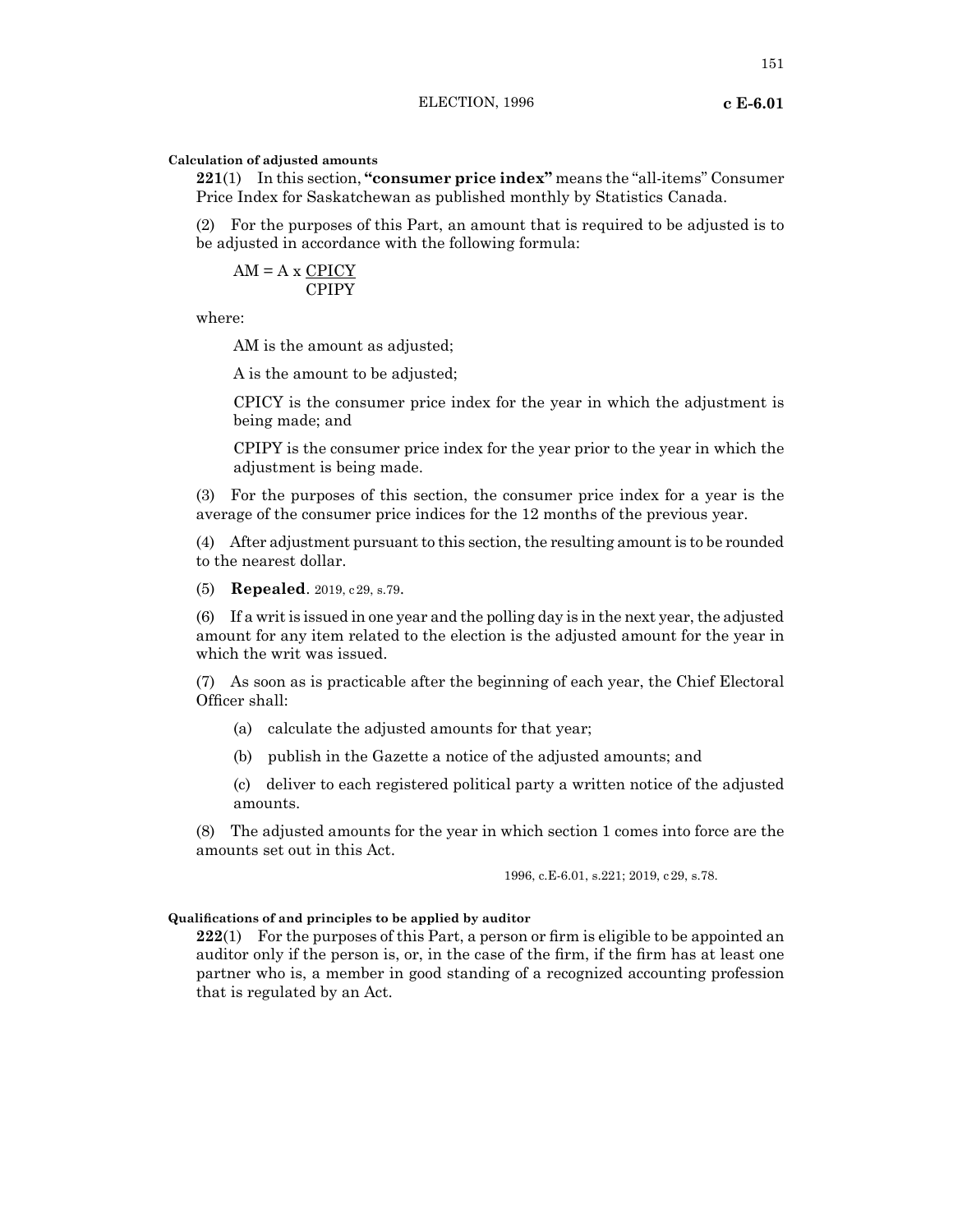(2) In conducting an examination or in making a report pursuant to this Act every auditor shall:

(a) apply generally accepted accounting principles; and

(b) take any additional steps that are necessary to ensure the examination and report comply with this Act.

> 1996, c.E-6.01, s.222; 2014, c.A-3.1, s.67; 2019, c29, s.79.

# REGISTRATION OF PARTIES

#### **Registration required**

**223**(1) No unregistered political party and no person acting on behalf of an unregistered political party shall, directly or indirectly:

(a) solicit or receive any contribution for the purpose of promoting, opposing or endorsing that party, any other political party or the candidacy of any individual; or

(b) incur or pay any expense or expend any effort for the purpose of promoting, opposing or endorsing that party, any other political party or the candidacy of any individual.

(2) Notwithstanding clause (1)(b), an unregistered political party or person acting on behalf of an unregistered political party may incur or pay any reasonable expenses for the purpose of complying with section 224.

1996, c.E-6.01, s.223; 2005, c.12, s.37.

#### **Application for registration**

**224**(1) Every political party that wishes to be registered shall submit to the Chief Electoral Officer an application in the prescribed form, signed by the leader of the party, setting out the following:

(a) the full name of the political party;

(b) any abbreviation of the political party's name that is to be shown in any election documents;

(c) the name and address of the leader of the political party;

(d) the address of the office of the political party where its records are maintained and where notices, documents and other communications pursuant to this Act may be delivered;

(e) the names and addresses of the officers of the political party;

(f) the names and addresses of the auditor and chief official agent of the political party along with:

(i) the written consent of the auditor to act as auditor; and

(ii) the written consent of the chief official agent to act as chief official agent;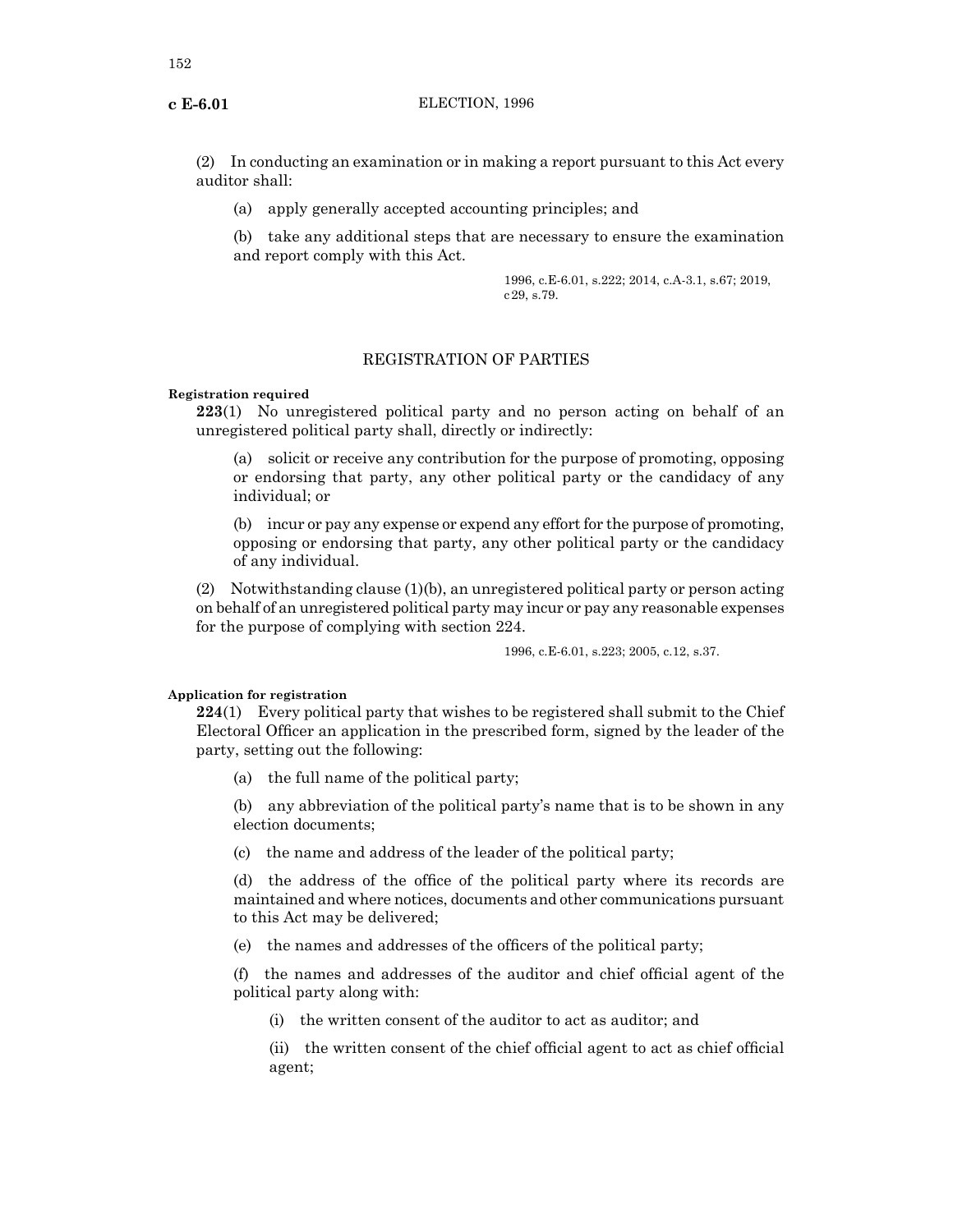153

(g) an audited financial statement, including a statement of assets and liabilities, of the political party as at a date not more than 60 days prior to the date of the application;

(h) a written statement that its primary purpose is to field candidates for election as members.

(1.1) A political party that wishes to be registered may apply to the Chief Electoral Officer to reserve, for a period of six months from the date the application is received by the Chief Electoral Officer, a preferred name for that political party.

(1.2) On receipt of an application pursuant to subsection (1.1), the Chief Electoral Officer shall reserve the name mentioned in the application for the six-month period mentioned in that subsection.

(2) An application for registration pursuant to subsection (1) must be accompanied by a complete and accurate petition for registration in the prescribed form signed by not fewer than 2,500 voters, 1,000 of whom must reside in at least 10 different constituencies, with a minimum of 100 voters in each of those constituencies.

(2.1) For the purposes of subsection (2), the signatures on the petition must be written within six months before the date the application is submitted.

(3) A political party may apply to be registered at any time during the period commencing on the day fixed for the return to a writ for a general election and ending on the day that is seven months before the polling day for the next general election.

(4) Every registered political party shall maintain an office in Saskatchewan where its records are maintained and to which notices, documents and other communications pursuant to this Act may be delivered.

> 1996, c.E-6.01, s.224; 2005, c.12, s.38; 2019, c29, s.80.

## **Registration**

**225**(1) On receipt of an application pursuant to section 224, the Chief Electoral Officer shall:

(a) examine the application and determine whether or not the political party is eligible to be registered; and

(b) if the political party's application:

(i) does not fully comply with section 224, inform the leader of the political party of that fact in writing, setting out where the application does not comply;

(ii) fully complies with section 224, register the political party and inform the leader of the political party.

(1.1) For the purpose of making a determination pursuant to subsection (1), the Chief Electoral Officer:

(a) shall validate voter signatures on the petition for registration in a manner and by a process considered appropriate by the Chief Electoral Officer, which may include, in the discretion of the Chief Electoral Officer, a sampling of voters whose signatures appear on the petition for registration; and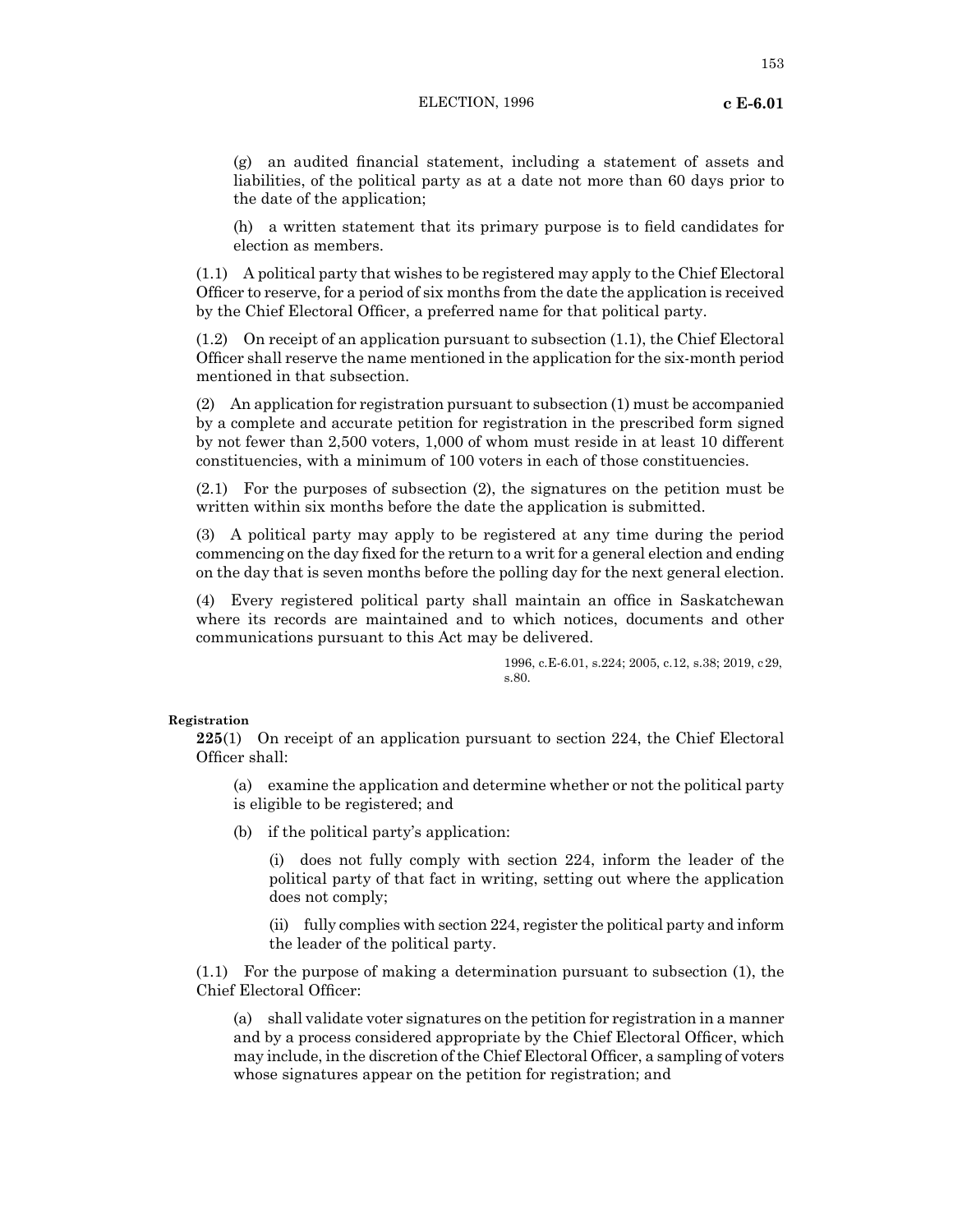(b) may take any further steps considered necessary or appropriate by the Chief Electoral Officer to assess and verify the completeness and accuracy ofthe application and the petition including, without limiting the scope of powers that may be exercised pursuant to section 280, requiring the applicant to provide any additional information the Chief Electoral Officer considers relevant.

(2) The Chief Electoral Officer shall not register a political party or an alteration of the name or abbreviation of the name of a registered political party if:

(a) the Chief Electoral Officer is of the opinion that the name or abbreviation so closely resembles the name or an abbreviation of the name of another registered political party that it is likely to be confused with the other registered political party;

(b) the Chief Electoral Officer is of the opinion that the name or abbreviation is or was the name or an abbreviation of the name of a political party that merged or amalgamated with another political party; or

(c) the name of the political party includes the word "independent" or an abbreviation of that word.

1996, c.E-6.01, s.225; 2019, c29, s.81.

#### **Alterations in registration**

**226**(1) If at any time any information required to be set out in an application mentioned in section 224 is altered, the registered political party shall deliver a written notice to the Chief Electoral Officer of the alteration within 30 days of that alteration.

(2) On receipt of a written notice pursuant to subsection (1) and subject to the other provisions of this Act, the Chief Electoral Officer shall amend the register.

(3) Not later than 10 days after a writ of election is issued, every registered political party shall file with the Chief Electoral Officer a statement in writing, signed by the leader of the registered political party:

(a) confirming or bringing up to date the information contained in the register of political parties; and

(b) where the leader so wishes, designating representatives to endorse candidates at the election.

(4) Subject to the other provisions of this Act, on receipt of a written statement pursuant to subsection (3), the Chief Electoral Officer shall amend the register.

1996, c.E-6.01, s.226.

#### **Deleting from register**

**227**(1) The Chief Electoral Officer shall delete any registered political party from the register if:

(a) the leader ofthe registered political party sends the Chief Electoral Officer a written notice stating that the party does not wish to remain registered;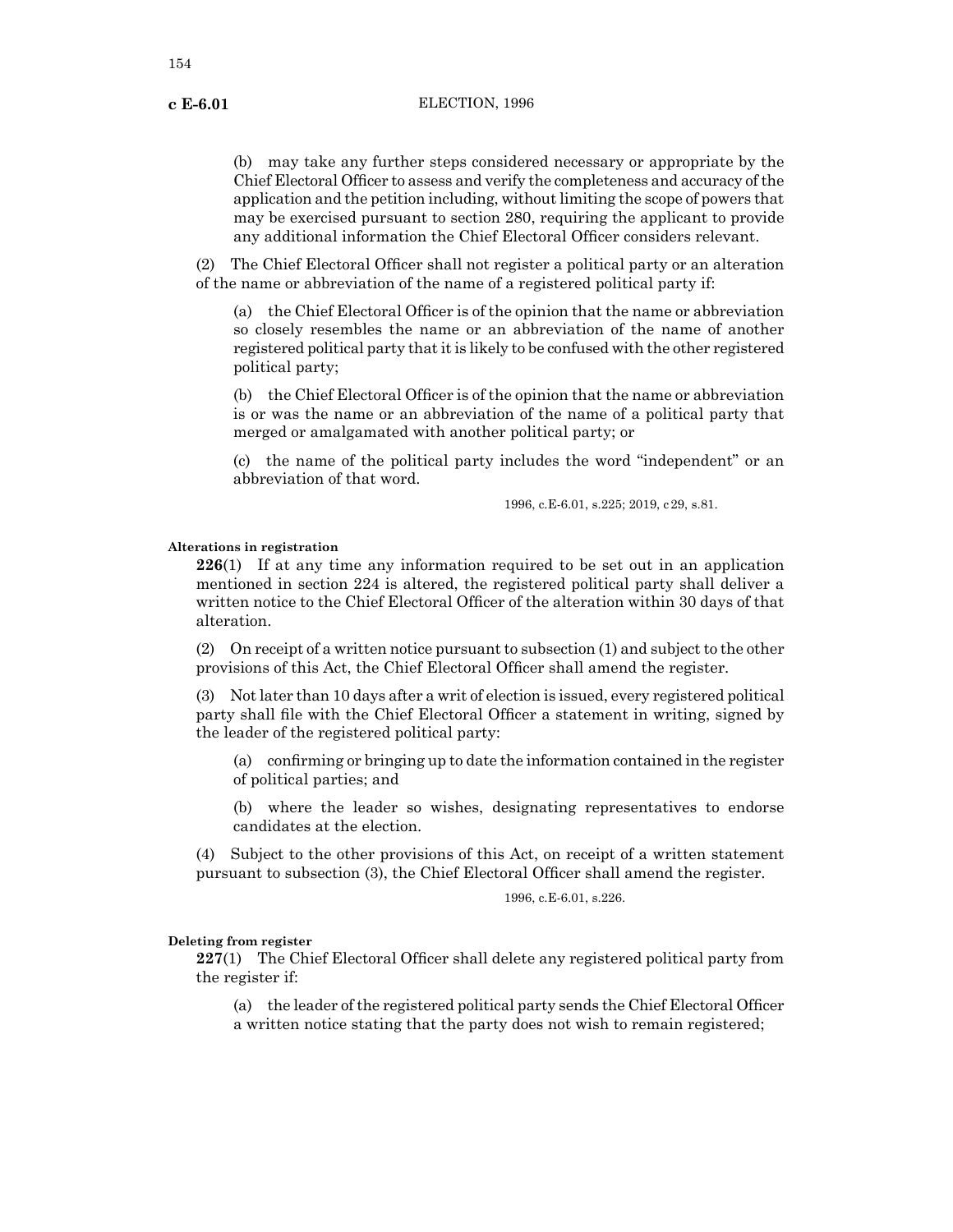(b) at the close of nominations at a general election, the party endorses fewer than two candidates nominated throughout the province at the election; or

(c) the registered political party fails to comply with subsection 224(4) [office in Saskatchewan], subsection 226(3) [updating information at election time], section 234 [chief official agent], subsection 237(4) [audits by auditor], section 242 [contributions by non-Canadians], section 250 [annual returns], section 251 [election expenses return], subsection 275(4) [tax receipts] or section 283 [obstruction].

(2) At least 30 days before deleting a registered political party from the register pursuant to clause (1)(b) or (c), the Chief Electoral Officer shall deliver a written notice to the registered political party and shall give the registered political party an opportunity to be heard.

(3) After giving the registered political party an opportunity to be heard, the Chief Electoral Officer may decide not to delete the registered political party if the Chief Electoral Officer is satisfied that:

- (a) the registered political party has rectified the contravention; or
- (b) the registered political party will rectify the contravention within 30 days of the hearing and the registered political party does rectify the contravention.

(4) As soon as is practicable, the Chief Electoral Officer shall publish a notice in the Gazette of the deletion of a political party from the register.

(5) For the purposes of issuing tax receipts:

(a) the effective date of deleting the registered political party is the date the deletion is published in the Gazette; and

(b) the political party may issue tax receipts for any donations given before the effective date of the deletion.

(6) If a political party is deleted from the register, the chief official agent of the political party shall immediately liquidate the assets of the political party, provide the Chief Electoral Officer with an audited report with respect to the liquidation and pay any remaining surplus to the Chief Electoral Officer.

(7) The Chief Electoral Officer shall hold any moneys paid to him or her in trust for the political party for two years from the date the moneys were received.

(8) If the political party is not registered again within the two-year period mentioned in subsection (7), the moneys paid pursuant to that subsection are forfeited to the Crown in right of Saskatchewan and the Chief Electoral Officer shall pay those moneys to the Minister of Finance for deposit in the general revenue fund.

1996, c.E-6.01, s.227; 2005, c.12, s.39.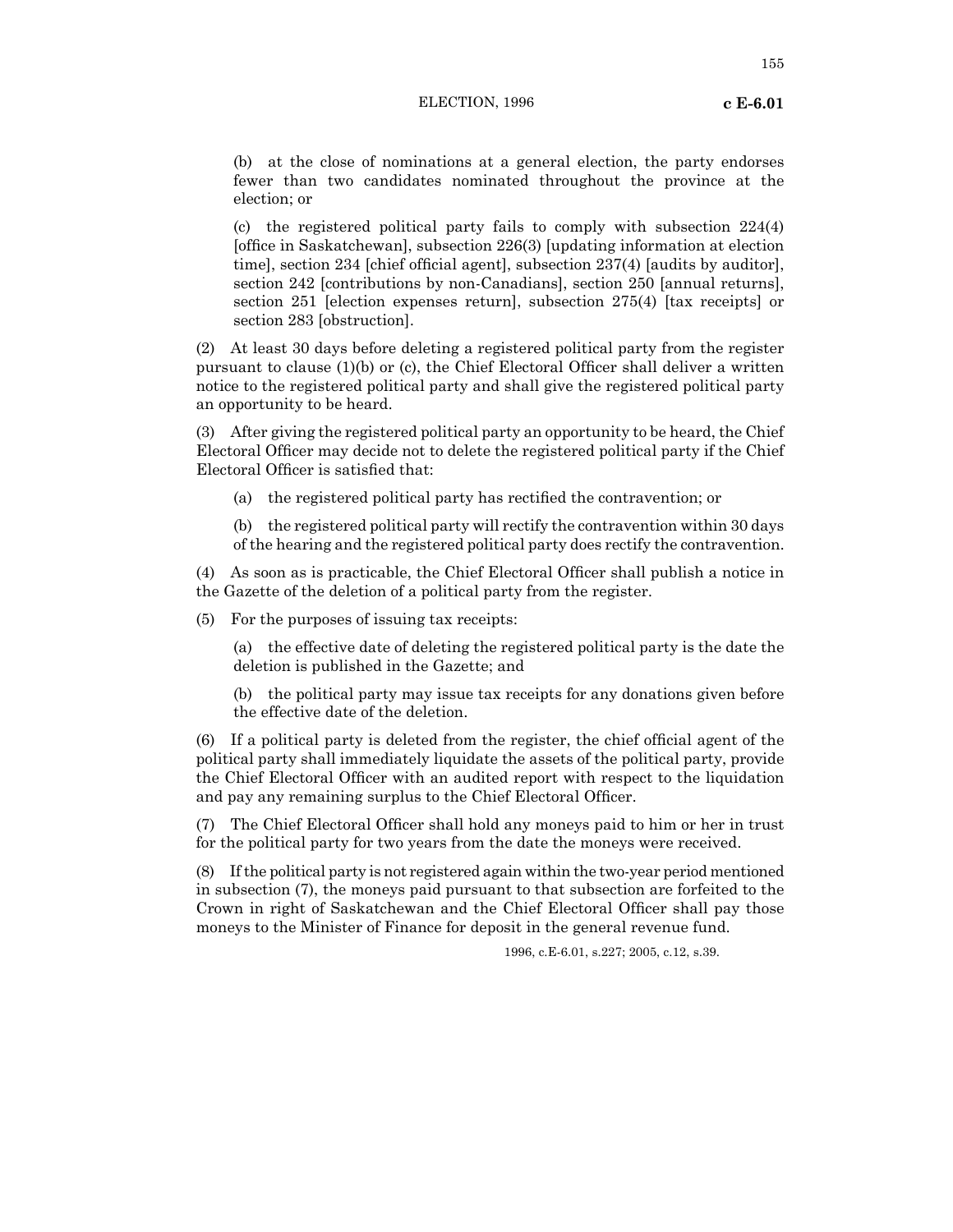#### **Registration of party previously deleted from register**

**228** The Chief Electoral Officer shall not register a political party that was a registered political party but that was deleted pursuant to section 227 unless the Chief Electoral Officer is satisfied that:

(a) the political party has rectified the contravention that caused it to be deleted; and

(b) the political party meets the qualifications for registration.

1996, c.E-6.01, s.228.

# **Fiscal year of registered political party**

**229**(1) The fiscal year of a registered political party is the calendar year.

(2) Subject to subsection (3), if, on registration, the fiscal year of a registered political party is not the calendar year, the registered party shall vary the period of the fiscal year, by either shortening or lengthening the fiscal year during which the party was registered, so that the fiscal year terminates on a December 31.

(3) The fiscal year during which the political party is registered may be restricted to not less than six months and may be extended to not more than 18 months.

1996, c.E-6.01, s.229.

#### **Registered political parties to file information**

**230**(1) As soon as possible after the following information becomes known to a registered political party, the leader or chief official agent of the registered political party shall file the following information with the Chief Electoral Officer:

(a) the name and address of each candidate selected by the party's constituency associations, the name of the constituency association choosing the candidate and the date of the selection;

(b) the name and address of each business manager appointed for each candidate, the date of the appointment and the written consent of the person to act as business manager.

(2) Every registered political party shall file any changes to the information mentioned in subsection (1) as soon as possible after the change occurs.

(3) The leader of the registered political party, or any person designated by the leader, shall sign all information before it is filed with the Chief Electoral Officer.

(4) If the Chief Electoral Officer requires a registered political party to verify any information filed pursuant to this section, the registered political party shall verify the information in the manner and within the time that the Chief Electoral Officer directs.

1996, c.E-6.01, s.230; 2019, c29, s.82.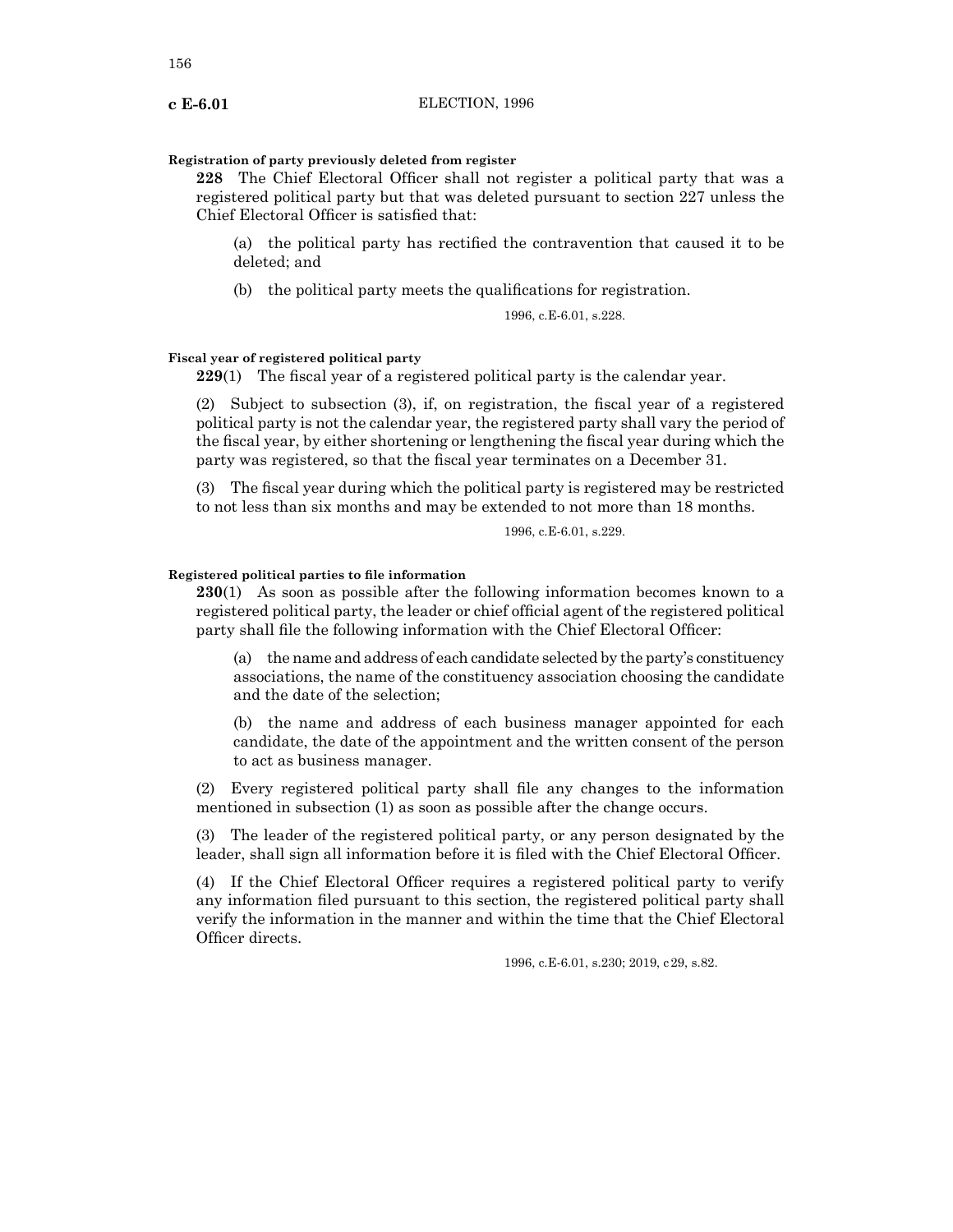157

#### **Register**

**231** The Chief Electoral Officer shall maintain a register of the following information:

(a) the information with respect to a registered political party that is set out in subsection 224(1);

(b) the name and address of each candidate endorsed by a registered political party and the constituency association that selected the candidate;

(c) the name and address of every candidate other than one mentioned in clause (b);

(d) the names and addresses of each candidate's business manager and auditor;

(e) records submitted pursuant to this Part by each registered political party and the business manager of each candidate who has not been endorsed by a registered political party with respect to tax receipts issued by the party or business manager;

(f) any other information with respect to political parties and candidates that the Chief Electoral Officer may direct or that is prescribed.

1996, c.E-6.01, s.231; 2019, c29, s.83.

#### **Public right to inspect documents**

**232**(1) The Chief Electoral Officer shall supply to any person who requests copies of or extracts from:

(a) the register; or

(b) any report, return or document with respect to a registered political party or candidate that the registered political party or candidate is required to file with or send to the Chief Electoral Officer pursuant to this Act.

(2) Before obtaining copies or extracts, the person requesting the copies or extracts shall pay to the Chief Electoral Officer a fee set by the Chief Electoral Officer.

(3) The Chief Electoral Officer may only set a fee in an amount the Chief Electoral Officer requires to recover the costs of making the copies or extracts.

(4) The Chief Electoral Officer shall keep the register and the reports, returns or documents available for public inspection during normal office hours of the Chief Electoral Officer.

1996, c.E-6.01, s.232.

#### **Publication of information**

**233** As soon as is practicable, the Chief Electoral Officer shall publish in the Gazette a notice of the following:

(a) the name, and any abbreviation of the name, of any registered political party registered pursuant to subsection 225(1) and the date of its registration;

(b) any amendments to the name, or to any abbreviation of the name, of a registered party.

1996, c.E-6.01, s.233.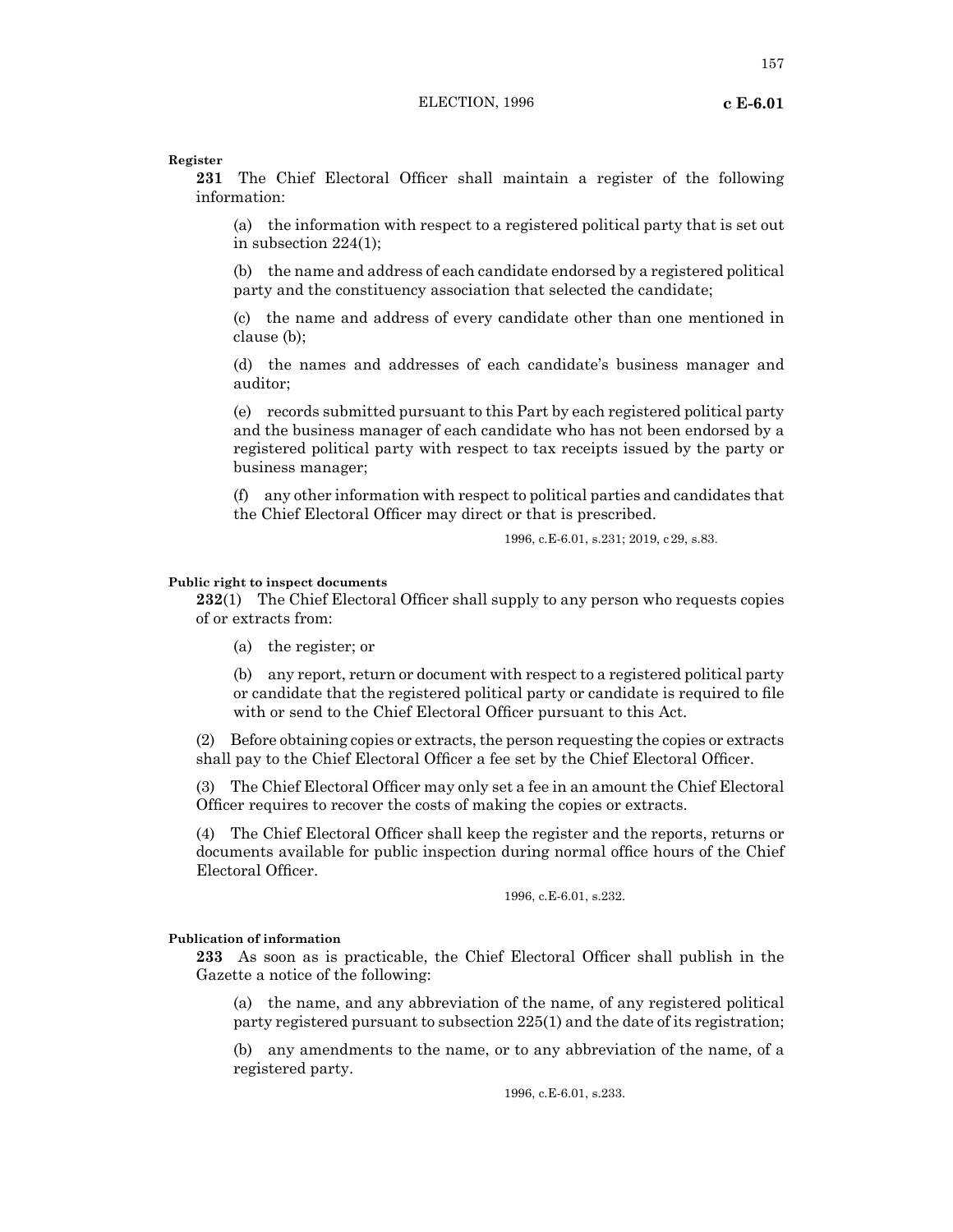# AGENTS, BUSINESS MANAGERS AND AUDITORS

#### **Chief official agent for party**

**234**(1) A registered political party may appoint an individual or a corporation incorporated or registered in Saskatchewan as chief official agent for that party.

(2) No election officer or candidate shall act as chief official agent for any registered political party.

(3) If the chief official agent for a registered political party is a corporation, the chief official agent may designate an individual to act on behalf of the chief official agent for the purposes of this Act.

2005, c.12, s.40.

#### **Duties of chief official agent**

**235** The chief official agent of a registered political party shall do the following with respect to the registered political party:

(a) ensure that all the party's accounts are kept at a chartered bank, a trust or a loan corporation or a credit union;

(b) keep legible records of all contributions and other income received by the party, including the name of all contributors, the amounts contributed and the address of the contributor at the time the contribution was made;

(c) keep legible records of all bills, invoices, vouchers and receipts;

(d) ensure that all statements, reports, returns and documents required by this Act are completed, audited, if required, and filed with the Chief Electoral Officer;

(e) perform any other acts that a chief official agent is required by this Act to perform.

1996, c.E-6.01, s.235; 2019, c29, s.84.

#### **Business manager**

**236**(1) A candidate's business manager shall do the following with respect to the candidate:

(a) ensure that all the candidate's accounts are kept at a chartered bank, a trust or a loan corporation or a credit union;

(b) keep legible records of all contributions and other income received by the candidate, including:

- (i) the name of each contributor;
- (ii) the address of each contributor at the time the contribution was made;
- (iii) the amounts contributed; and
- (iv) the date on which each contribution is made;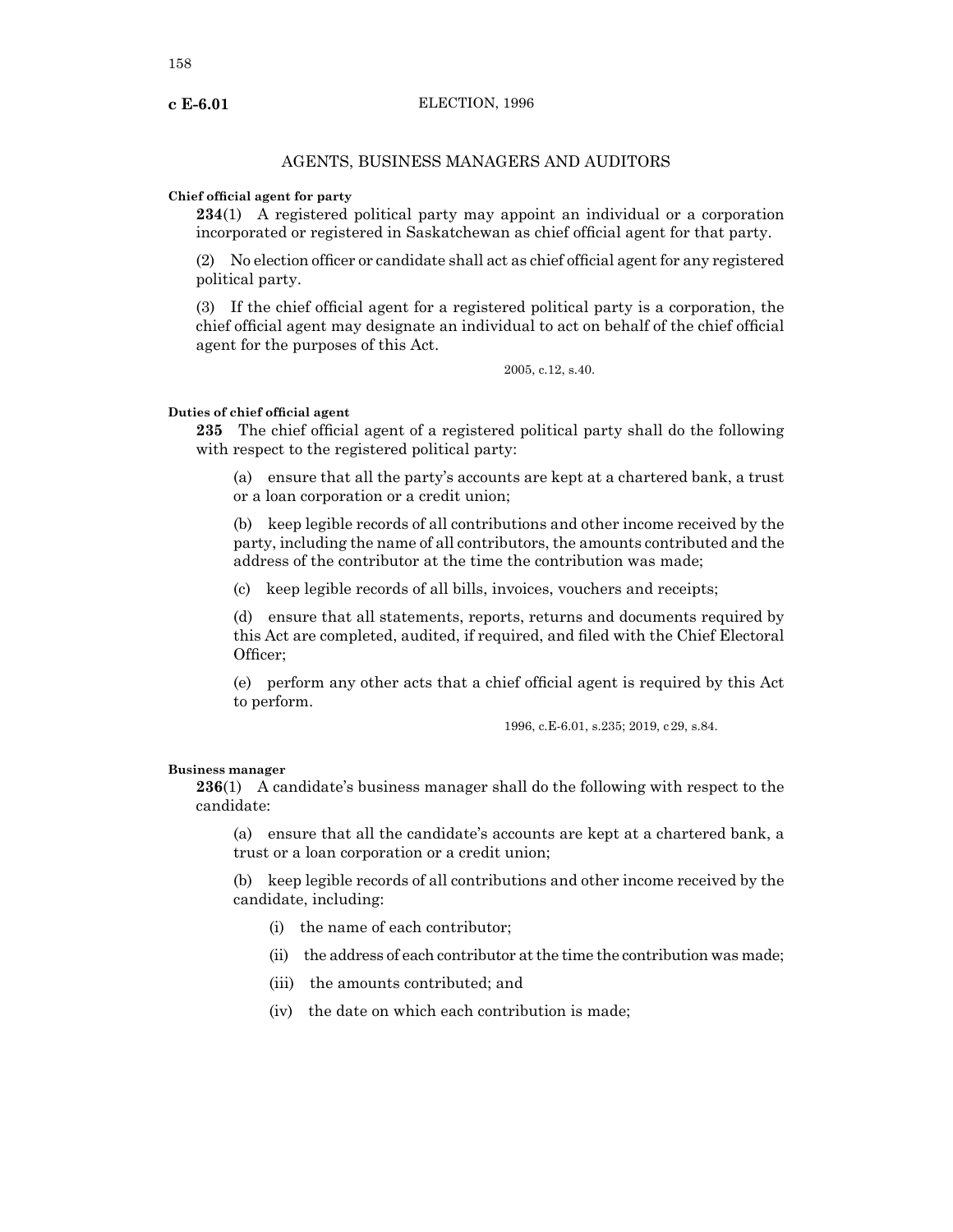159

(c) keep legible records of all bills, invoices, vouchers and receipts for the election in which the candidate is nominated;

(d) ensure that all statements, reports, returns and documents required by this Act are completed, audited, if required, and filed with the Chief Electoral Officer;

(e) perform any other acts that a business manager is required by this Act to perform.

(2) The duties of a business manager pursuant to this section continue during an election and for any period after the election that is necessary to complete and file all statements, reports, returns and documents required by this Act to be filed with the Chief Electoral Officer.

2019, c29, s.85.

## **Party's auditor**

**237**(1) If a registered political party's auditor ceases for any reason to be auditor or ceases to be qualified or becomes ineligible to act as an auditor, the registered political party shall, within 30 days:

- (a) appoint another auditor; and
- (b) inform the Chief Electoral Officer of the name and address of the auditor.

(2) No election officer, candidate, business manager of a candidate or chief official agent of a registered political party, or a partner, employee or student of any of them, shall act as auditor for a registered political party.

(3) The auditor appointed by a registered political party shall make a written report to the chief official agent of the party on:

(a) each return of receipts and expenses for the party for a fiscal year; and

(b) each election expenses return of the party prepared during the auditor's term of office.

 $(4)$  For the purposes of subsection  $(3)$ , the auditor may make any examinations that the auditor considers necessary to enable the auditor to state in the written report whether or not, in his or her opinion, the return presents fairly the information contained in the accounting records on which the return is based.

(5) In the auditor's written report, the auditor shall make any statements that the auditor considers necessary if:

(a) the return to which the report relates does not present fairly the information contained in the accounting records on which it is based;

(b) the auditor has not received from the chief official agent of the registered political party all the information and explanations that the auditor has requested; or

(c) it appears from the auditor's examination that proper accounting records have not been kept by the registered political party.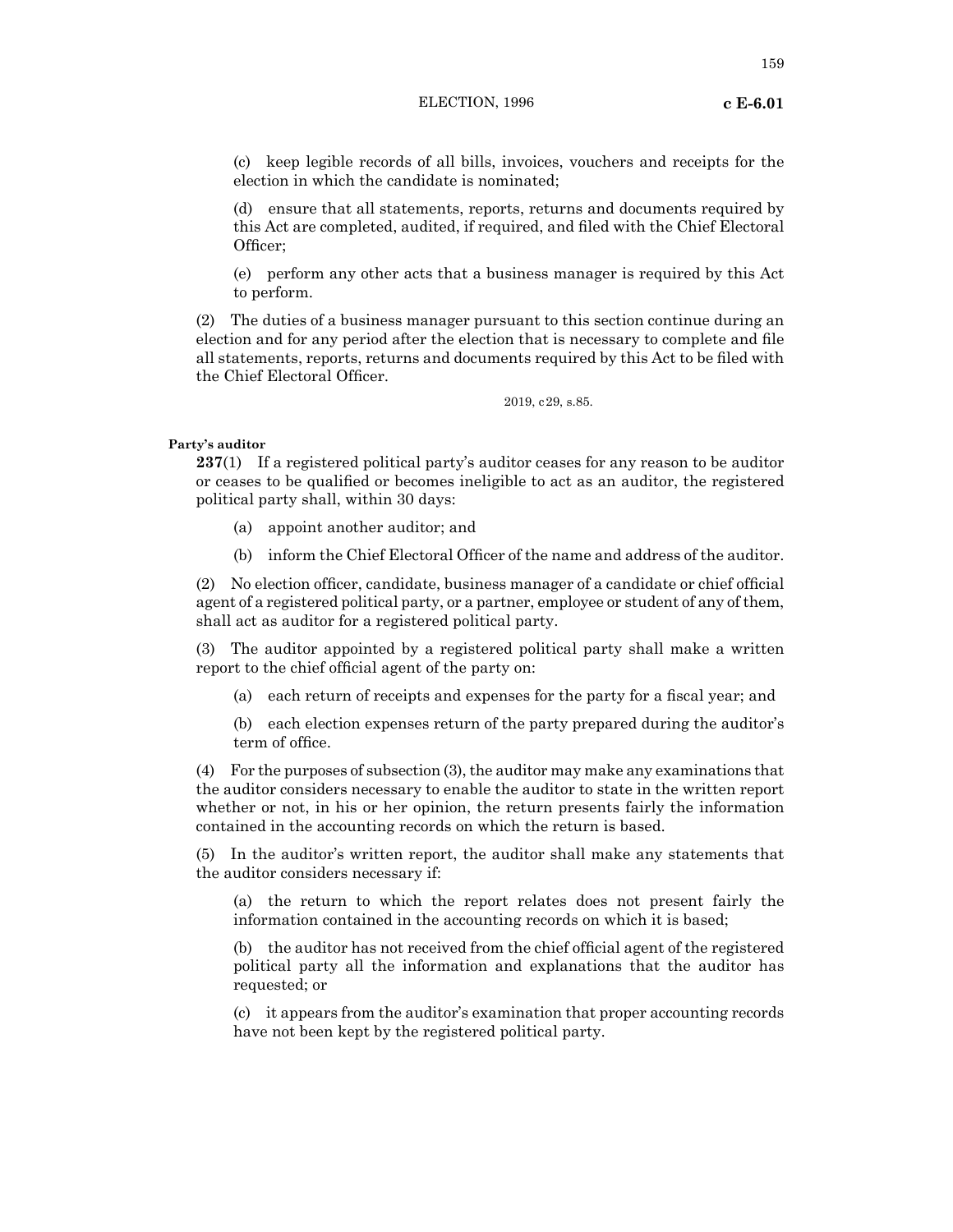(6) A registered political party shall:

(a) give its auditor access at all reasonable times to all records, documents, books, accounts and vouchers of the registered political party; and

(b) provide to its auditor any information and explanation from its chief official agent that, in the auditor's opinion, may be necessary to enable the auditor to make a report as required by this section.

1996, c.E-6.01, s.237.

# **Candidate's auditor**

**238**(1) Before filing his or her nomination papers, every potential candidate shall appoint an auditor.

(2) A potential candidate shall give written notice of the name and address of the auditor appointed and the written consent of the person to act as auditor to:

(a) in the case of a candidate endorsed by a registered political party, the registered political party, and the registered political party shall give that written notice to the Chief Electoral Officer;

(b) in the case of a candidate not endorsed by a registered political party, the Chief Electoral Officer.

(3) If the auditor dies or is unable to serve as auditor for any reason, the candidate shall immediately appoint another auditor and give written notice in the manner prescribed by subsection (2) of the name and address of the person appointed.

(4) No election officer, candidate, business manager of a candidate or chief official agent of a registered political party or a partner, employee or student of any of them shall:

(a) act as auditor for a candidate; or

(b) subject to subsection (8), participate in the examination or the preparation of an auditor's report pursuant to this section, if that person is the partner of the auditor for a candidate, or an employee of an auditor or of a firm with which the auditor is associated.

(5) The auditor for a candidate shall make a report to the candidate's business manager on the election expenses return prepared by or on behalf of the candidate.

 $(6)$  For the purposes of subsection  $(5)$ , the auditor may make any examinations that the auditor considers necessary to enable the auditor to state in the written report whether or not, in his or her opinion, the return presents fairly the information contained in the accounting records on which the return is based.

(7) In the auditor's written report, the auditor shall make any statements that the auditor considers necessary if:

(a) the return to which the report relates does not present fairly the information contained in the accounting records on which it is based;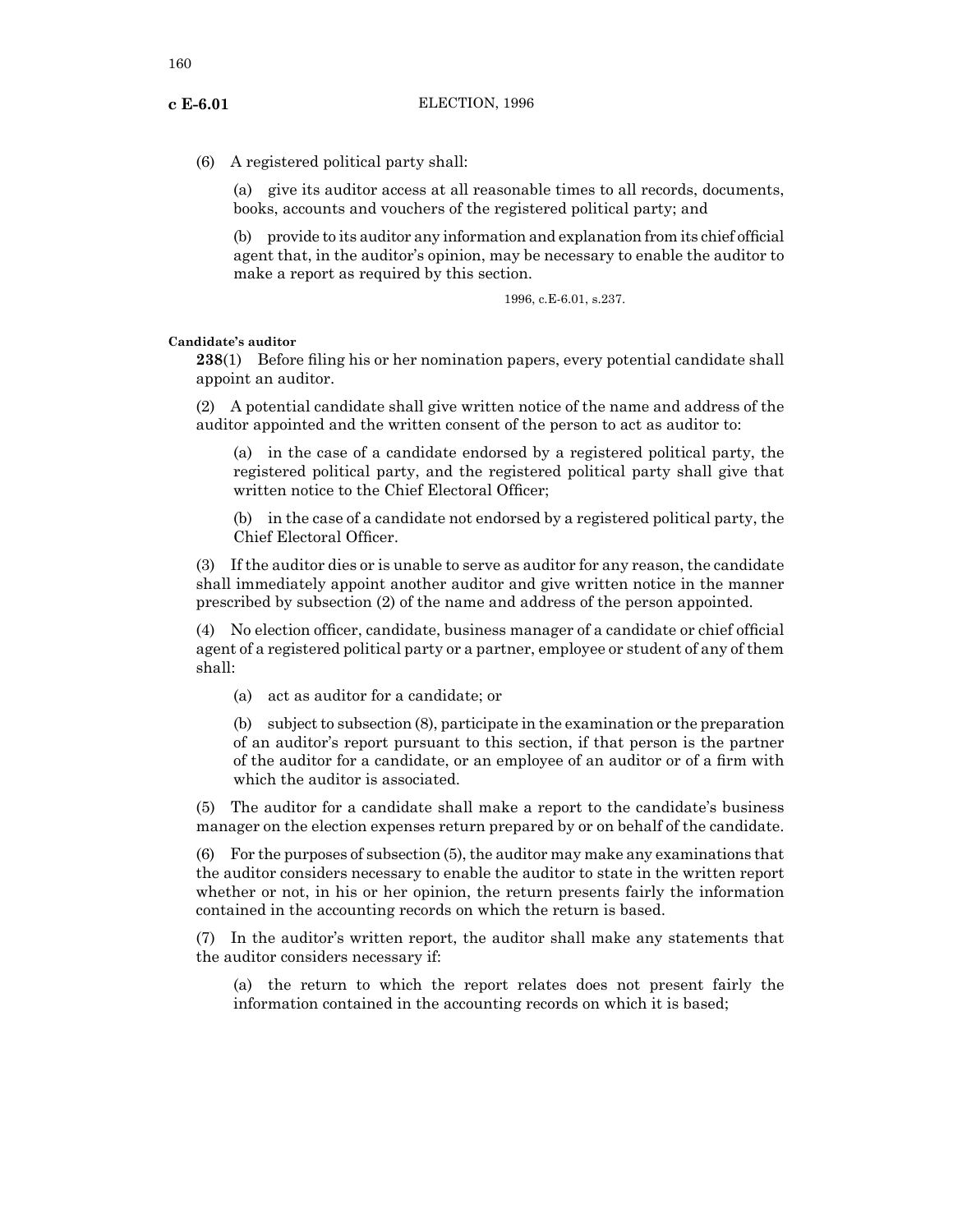(b) the auditor has not received from the candidate's business manager all the information and explanations that the auditor has requested; or

(c) it appears from the auditor's examination that proper accounting records have not been kept by the candidate.

(8) A candidate and the candidate's business manager shall:

(a) give the auditor access at all reasonable times to all records, documents, books, accounts and vouchers of the candidate; and

(b) provide to the auditor any information and explanation that, in the auditor's opinion, may be necessary to enable the auditor to make a report as required by this section.

1996, c.E-6.01, s.238.

# CONTRIBUTIONS

#### **Loans and guarantees by financial institutions**

**238.1**(1) In this section, **"financial institution"** means a bank, trust or loan corporation or credit union.

(2) For the purposes of this Act, a contribution does not include:

(a) a loan provided by a financial institution unless the loan is forgiven or written off; or

(b) a financial guarantee that is provided based on standard commercial terms.

(3) If a loan mentioned in subsection (2) is made at a rate of interest that is less than the prime rate of interest of that financial institution as at the date the loan is fixed, the benefit of the difference between the amount of interest that would be payable at that prime rate and the amount of interest being charged for the loan is a contribution.

(4) The Chief Electoral Officer may request, in writing, that a financial institution that has provided a loan or financial guarantee mentioned in this section furnish reports and documents respecting the loan or financial guarantee that the Chief Electoral Officer may require, and every financial institution to which a request is made shall comply with the request within the period specified in the request.

2018, c47, s.6.

# **Form of contributions**

**239**(1) No person shall make a contribution to a registered political party unless the contribution is paid out of moneys to which that person is beneficially entitled.

(2) No person shall make a payment by or on behalf of a registered political party unless it is by or through the chief official agent of the party.

(3) No person shall make a contribution to a candidate unless the contribution is paid out of moneys to which that person is beneficially entitled.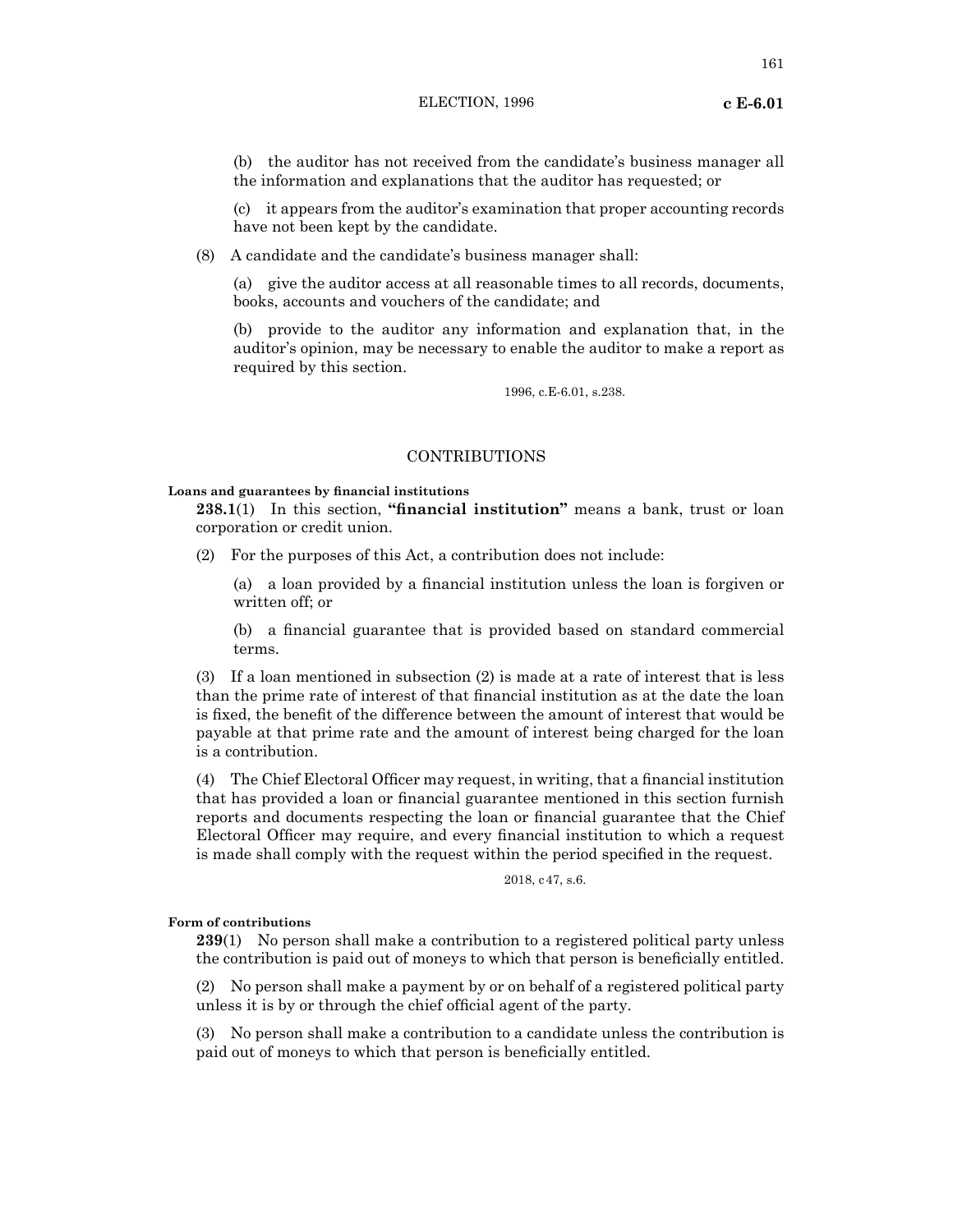(4) No person shall make a payment by or on behalf of a candidate unless it is by or through the candidate's business manager.

(5) Subsections (2) to (4) do not apply to any payments made by any person if:

- (a) the payment is out of moneys to which that person is beneficially entitled;
- (b) the aggregate of the payments made by that person is \$25 or less;
- (c) the liability for the payment was lawfully incurred by that person; and
- (d) no part of the payment is repayable to that person.

1996, c.E-6.01, s.239.

#### **Use of agents to make contributions**

**240**(1) In this section, **"registered party"** means a registered party within the meaning of the *Canada Elections Act*.

(2) A person may use an agent to make a contribution to a candidate or registered political party.

(3) If a person receives moneys from another person for the purpose of making a contribution to a candidate or a registered political party, that person is deemed to be an agent for the other person.

- (4) If a person uses an agent:
	- (a) the agent shall disclose the name and address of the agent's principal to:

(i) in the case of a contribution to a candidate, the candidate's business manager; or

(ii) in the case of a contribution to a registered political party, the chief official agent for the registered political party; and

(b) no business manager or chief official agent shall accept any contribution from an agent unless the name and address of the agent's principal is made known at the same time that the contribution is made.

(5) If a statement, report, return or document prescribed in this Act requires the disclosure of the name of the person making a contribution, the name of the person who used or is deemed to have used an agent pursuant to this section, and not that of the agent, must be disclosed.

(6) If a constituency association, corporation or trust fund makes a contribution to a registered political party or a candidate, the constituency association, corporation or trust fund shall provide the chief official agent of the registered political party or the candidate's business manager with a statement setting out:

(a) the name of the person who authorized the contribution on behalf of the constituency association, corporation or trust fund; and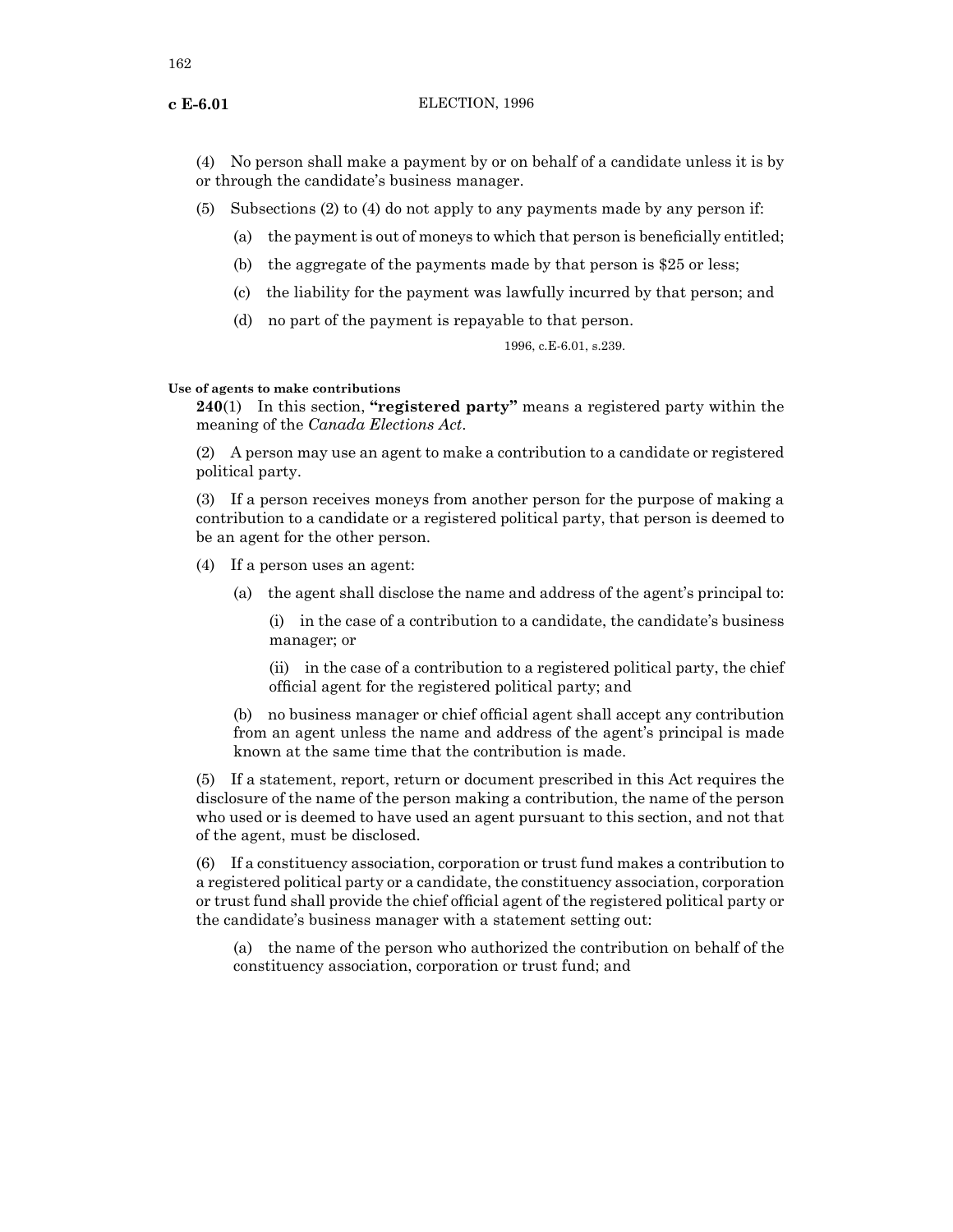(b) the name of, and the amount contributed by, each person who made a contribution in excess of \$250 in a year and whose contribution was used to make up the funds contributed by the constituency association, corporation or trust fund.

(7) If a registered party makes a contribution to a registered political party or a candidate, the registered party shall provide the chief official agent of the registered political party or the candidate's business manager with a statement setting out the name of, and the amount contributed by, each person who made a contribution in excess of \$250 in a year and whose contribution was used to make up the funds contributed by the registered party.

(8) The statements mentioned in subsections (6) and (7) must be provided at the time the contribution is made.

(9) If the constituency association, corporation or trust fund does not provide the statement mentioned in subsection (6) to the chief official agent or business manager, the chief official agent or business manager shall not accept the contribution from the constituency association, corporation or trust fund.

(10) If the registered party does not provide the statement mentioned in subsection (7) to the chief official agent or business manager, the chief official agent or business manager shall not accept the contribution from the registered party.

(11) If the chief official agent or business manager learns that the registered political party or candidate has accepted a contribution from a constituency association, corporation or trust fund contrary to subsection (9) or from a registered party contrary to subsection (10), the chief official agent or business manager shall return the contribution to the constituency association, corporation, trust fund or registered party.

(12) The Chief Electoral Officer may request a constituency association, corporation or trust fund that makes a contribution to a registered political party or candidate to submit a statement setting out:

(a) the name of the person who authorized the contribution on behalf of the constituency association, corporation or trust fund; and

(b) the name of, and the amount contributed by, each person who made a contribution in excess of \$250 in a year and whose contribution was used to make up the funds contributed by the constituency association, corporation or trust fund.

(13) No constituency association, corporation, trust fund, registered party, chief official agent, business manager, officer of a constituency association, officer or director of a corporation or trustee of a trust fund shall fail to comply with subsections (6) to (11) or with a request made pursuant to subsection (12).

1996, c.E-6.01, s.240; 2019, c29, s.86.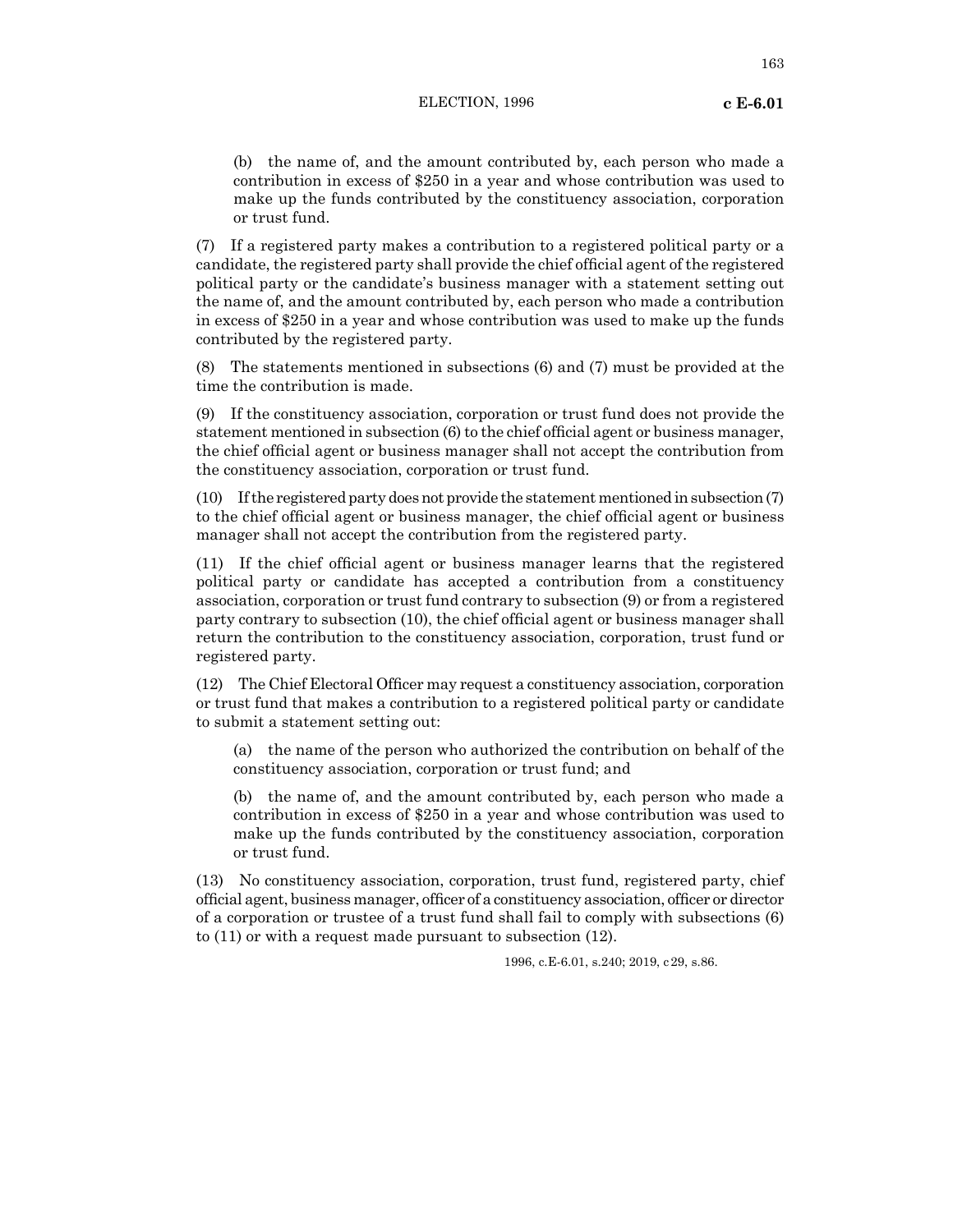#### **Anonymous contributions**

**241**(1) No business manager and no chief official agent of a registered political party shall accept, and no person shall make, an anonymous contribution that exceeds \$250.

(2) If an agent fails to identify the agent's principal in accordance with section 240, the amount of the contribution is deemed to be received from an anonymous donor.

(3) Any contribution in excess of \$250 from an anonymous donor is forfeited to the Crown in right of Saskatchewan.

(4) A business manager or chief official agent who receives an anonymous contribution in excess of \$250 shall immediately:

(a) report the contribution and the circumstances of the contribution in writing to the Chief Electoral Officer; and

(b) forward the amount of the contribution with the written report to the Chief Electoral Officer.

(5) The Chief Electoral Officer shall forward to the Minister of Finance any amounts received by the Chief Electoral Officer pursuant to subsection (4), and the Minister of Finance shall deposit those amounts in the general revenue fund.

1996, c.E-6.01, s.241.

# **No contributions from non-Canadians**

**242** No business manager and no chief official agent of a registered political party shall accept a contribution from a contributor who resides outside Canada, unless that contributor is a Canadian citizen.

1996, c.E-6.01, s.242.

# ANNUAL AND ELECTION EXPENSES RETURNS - PARTIES

#### **Limits on election and advertising expenses**

**243**(1) No registered political party and no chief official agent and no other person acting within the scope of that person's authority on behalf of a registered political party shall incur election expenses that exceed in the aggregate:

(a) in the case of a general election, the adjusted amount of \$673,783;

(b) in the case of an election other than a general election:

(i) in a constituency lying north of the dividing line described in the schedule to *The Constituency Boundaries Act, 1993*, the adjusted amount of \$39,082 with respect to a candidate endorsed by the registered political party at the election;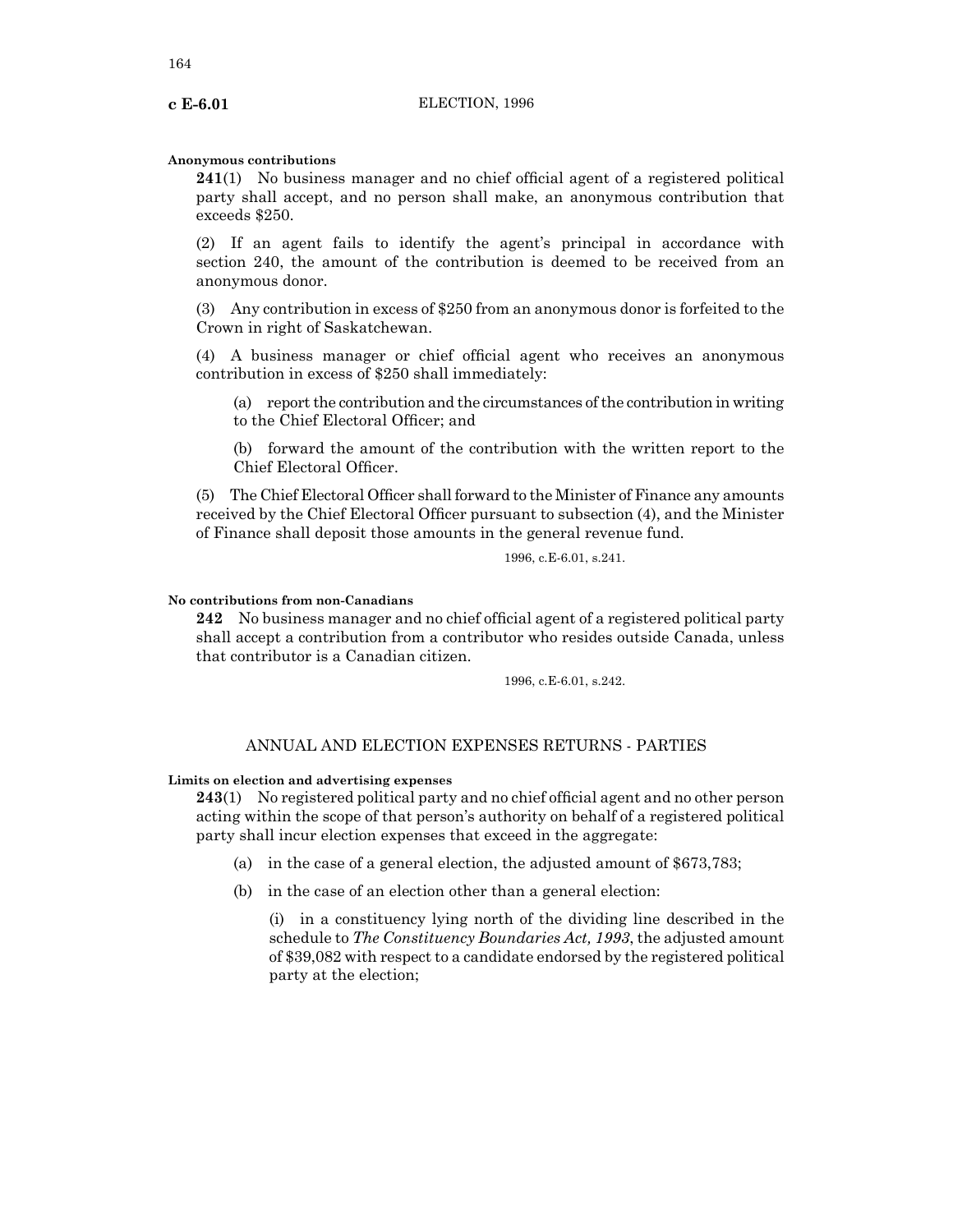(ii) in a constituency lying south of the dividing line described in the schedule to *The Constituency Boundaries Act, 1993*, the adjusted amount of \$32,567 with respect to a candidate endorsed by the registered political party at the election.

(2) **Repealed** 2019, c29, s.87.

(3) **Repealed**. 2019, c29, s.87.

(4) In addition to the election expenses limits imposed by subsection (1), the additional adjusted amount of \$195,407 is the maximum total advertising expenses that may be incurred during a fiscal year by a registered political party, including advertising expenses incurred by the following persons or groups using funds provided directly or indirectly by the registered political party:

- (a) a constituency organization of the registered political party;
- (b) a candidate endorsed by the registered political party;

(c) a member of the Legislative Assembly who is a member of the registered political party.

(5) In this section, **"advertising expenses"** means expenses for advertising in any newspaper or magazine published in Saskatchewan or for acquiring the right to use time on the facilities of any broadcasting undertaking.

> 1996, c.E-6.01, s.243; 2005, c.12, s.41; 2019, c29, s.87.

## **Where registered political party exceeds limits on election expenses**

**243.1** In addition to any other liability pursuant to this Act, if a registered political party, chief official agent or any other person acting within the scope of that person's authority on behalf of a registered political party incurs election expenses or advertising expenses that exceed the limits set out in section 243, the amount of any reimbursement payable pursuant to section 264 must be reduced by the amount equal to the amount by which the election expenses or advertising expenses, as the case may be, exceed the limits set out in section 243.

2019, c29, s.88.

## **Supplier documents and proofs of payment required**

**244** Every registered political party and every chief official agent of the registered political party shall ensure that every payment of more than \$25 made by or through the chief official agent for any expenses of the registered political party is vouched for by:

- (a) a supplier document that states the particulars of the expense; and
- (b) a receipt or cancelled cheque that provides proof of payment.

1996, c.E-6.01, s.244.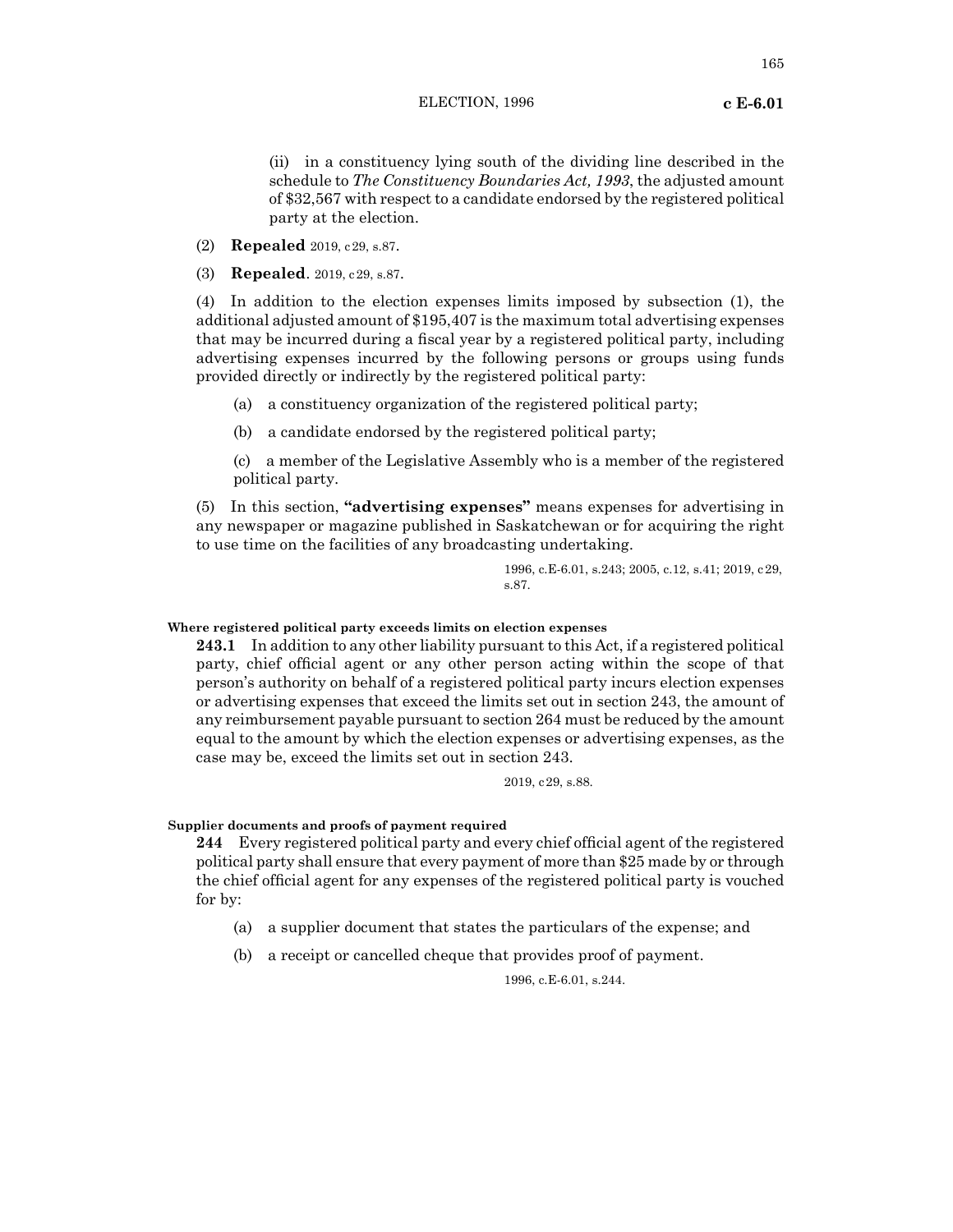# **Time limits to enforce claims against party**

**245**(1) Every person who issues a bill to, or makes any charge on or claim against, a registered political party with respect to a good or service used during an election shall deliver the bill, charge or claim to the party or to the chief official agent of the party within three months after the day on which the bill, charge or claim was issued or made.

(2) Notwithstanding any other Act or law, if a person does not deliver a bill, charge or claim within the three-month period mentioned in subsection (1), that person's right to recover any amount owing pursuant to the bill, charge or claim is barred.

(3) If a person having a bill, charge or claim against a registered political party dies within the three-month period mentioned in subsection (1), that person's legal representative shall send the bill, charge or claim within two months of the date that the legal representative becomes entitled to act as legal representative.

(4) Notwithstanding subsection (2), if a legal representative delivers a bill, charge or claim within the two-month period mentioned in subsection (3), the estate is entitled to recover the amount owing pursuant to the bill, charge or claim.

(5) Notwithstanding any other Act or law, if a legal representative does not deliver a bill, charge or claim within the two-month period mentioned in sub-section (3), the estate's right to recover any amount owing pursuant to the bill, charge or claim is barred.

1996, c.E-6.01, s.245.

## **Time limits for party to pay bills**

**246** Every registered political party and every chief official agent of every registered political party shall ensure that every bill, charge or claim with respect to a good or service used during an election and delivered to the registered political party within the time limits prescribed by section 245 is paid within four months of being received by the registered political party.

1996, c.E-6.01, s.246.

## **Handling of disputed claims**

**247**(1) Ifthe chief official agent of a registered political party disputes a bill, charge or claim delivered in accordance with section 245 or refuses or neglects to pay it within the four-month period mentioned in section 246, the bill, charge or claim is deemed to be a disputed claim.

(2) The person who is owed moneys pursuant to the disputed claim or the chief official agent of a registered political party may apply to the Chief Electoral Officer for a direction allowing the chief official agent to make the payment.

(3) On an application pursuant to subsection (2) and after giving each party an opportunity to be heard and to present evidence, the Chief Electoral Officer may authorize the chief official agent to pay the disputed claim whether or not the claim is submitted after the four-month period mentioned in section 246 or the payment is made after that four-month period.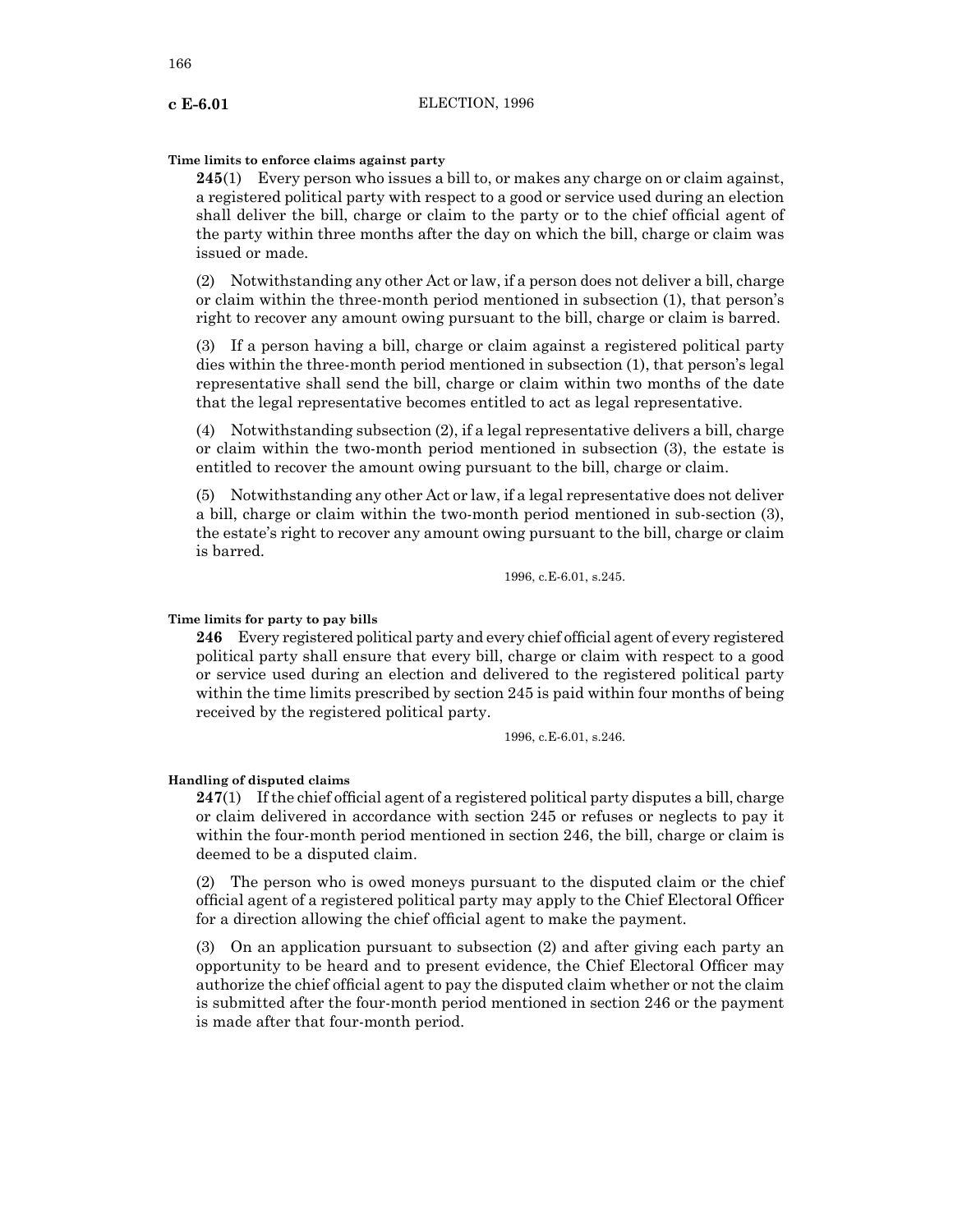(4) The Chief Electoral Officer may make a direction pursuant to subsection (3) only if the Chief Electoral Officer is satisfied that the claim is made in good faith.

(5) Any party that is dissatisfied with the decision of the Chief Electoral Officer may appeal to a judge of the court, and the judge may allow or disallow the appeal.

(6) Any sum paid by a chief official agent pursuant to the authority of the Chief Electoral Officer or of a judge is deemed to be paid within the time limit prescribed in this Act.

2019, c29, s.89.

**248 Repealed**. 2019, c29, s.90.

**249 Repealed**. 2019, c29, s.90.

## **Annual returns**

**250**(1) The chief official agent of a registered political party shall file with the Chief Electoral Officer:

(a) a return in the prescribed form with respect to the registered political party's receipts and expenses for the fiscal year, other than election expenses incurred in the fiscal year; and

(b) the auditor's report required pursuant to this Act.

(2) A return required pursuant to subsection (1) must set out:

(a) the amount of money and the commercial value of goods and services provided as a contribution in the fiscal year for the use ofthe registered political party by the following:

- (i) individuals;
- (ii) corporations;
- (iii) trade unions;
- (iv) unincorporated organizations or associations;
- (v) any other persons or groups of persons;

(b) for each person in each class mentioned in clause (a) who made a contribution in excess of \$250 in the fiscal year to the registered political party:

- (i) the name of the person;
- (ii) the address of the person at the time the contribution was made; and
- (iii) the amount contributed by the person;
- (c) the total net proceeds from:

(i) the sales of tickets to or moneys paid to attend each dinner, rally, public meeting and other fund-raising function during the fiscal year;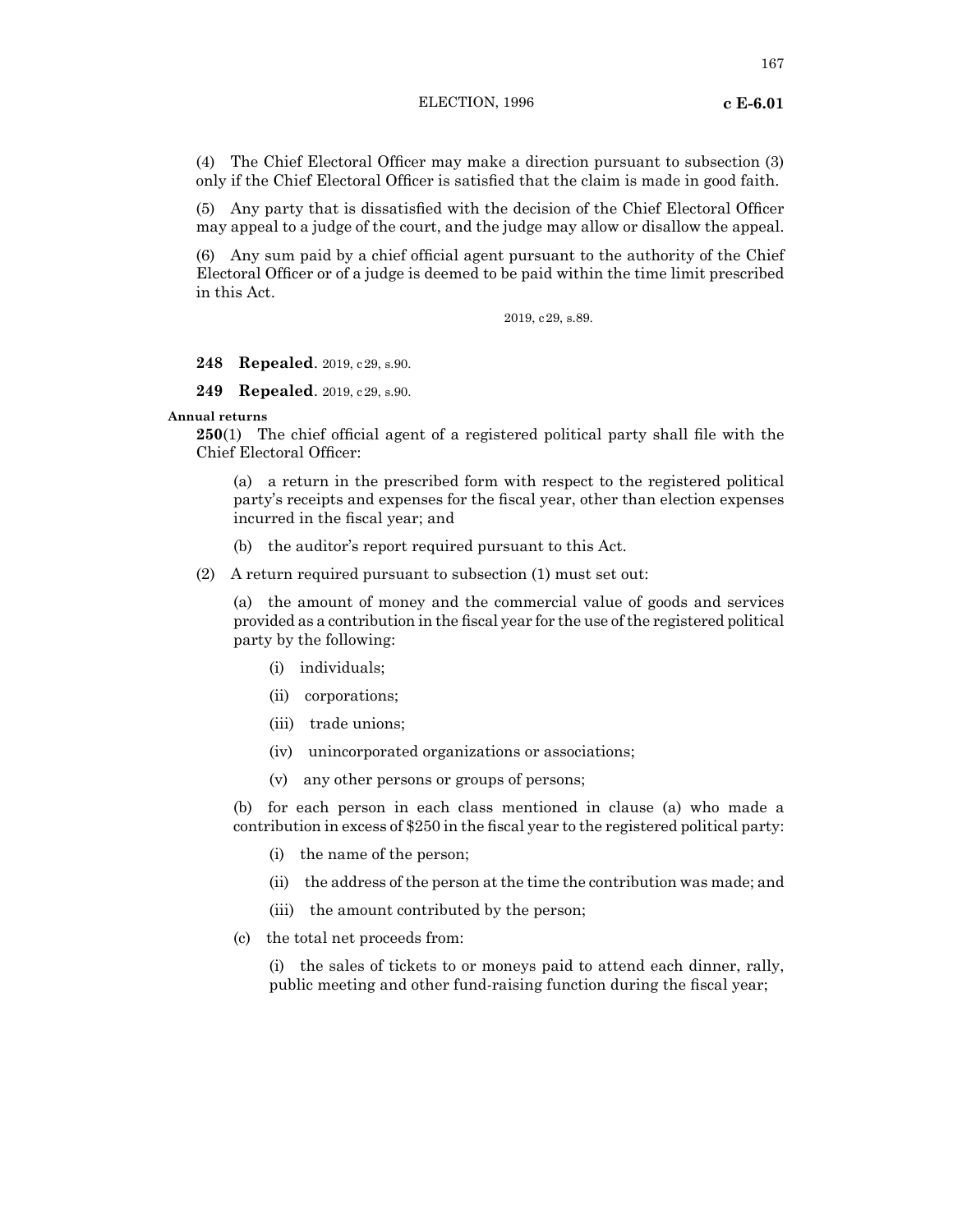(ii) collections made at events mentioned in subclause (i) or at any other events; and

(iii) sales of pins, buttons, flags, emblems, hats, banners, literature and other materials during the fiscal year;

(c.1) all other income and receipts from any source;

(d) the operating expenses of the registered political party during the fiscal year;

(e) the registered political party's total expenses during the fiscal year and the particulars of those expenses; and

(f) the total of all other expenditures, other than election expenses, made by or on behalf of the party.

(3) A return required by subsection (1) must be accompanied by a copy, certified by the chief official agent to be a true copy, of every statement received by the registered political party pursuant to subsections 240(6) and (7) in the fiscal year.

(4) A registered political party shall file the return and auditor's report required by this section within four months of the end of the fiscal year to which the return relates.

(5) For the purposes of clauses  $(2)(a)$  and (b), amounts received for membership fees or dues are deemed to be contributions.

> 1996, c.E-6.01, s.250; 2005, c.12, s.43; 2019, c29, s.91.

## **Party's election expenses return**

**251**(1) Within six months after polling day for the election to which the election expenses return relate, the chief official agent of a registered political party shall file with the Chief Electoral Officer:

(a) an election expenses return with respect to the party's election expenses in the prescribed form;

(b) an auditor's report with respect to the election expenses return; and

(c) a solemn oath or declaration, in the prescribed form, made by the party's chief official agent with respect to the accuracy of the information in the election expenses return.

- (2) An election expenses return must:
	- (a) set out:

(i) the amount of money expended by or on behalf of the registered political party on election expenses; and

(ii) the commercial value of goods and services used for election purposes that were donated or provided at less than their commercial value; and

168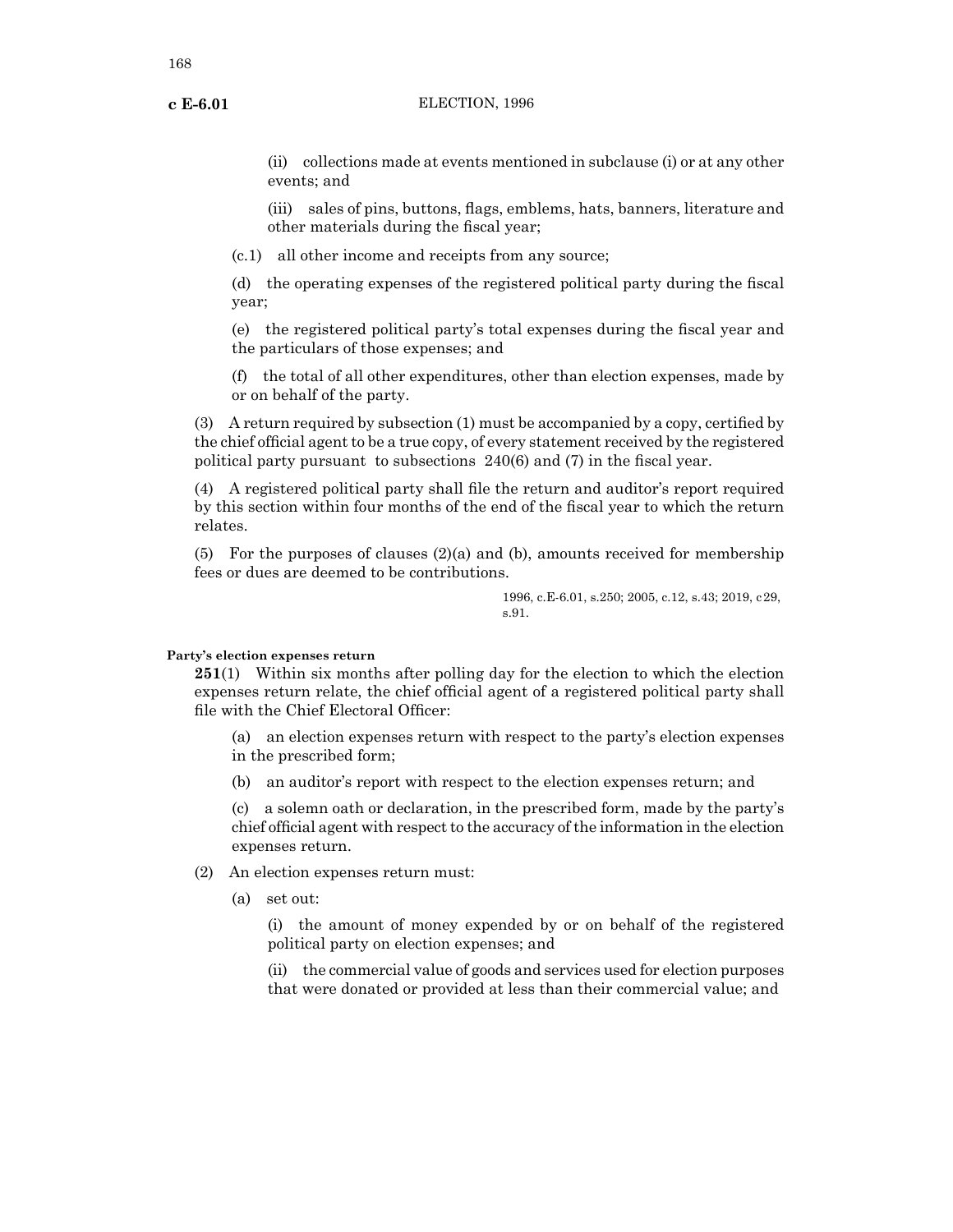169

(b) subject to subsection (3), be accompanied by all supplier documents and proofs of payment relating to those expenses, as well as verification by an independent commercial source of the commercial value of goods and services used by the registered political party during the election that were donated or that were provided at less than their commercial value.

(3) If an election expenses return contains any error or omission, the chief official agent or leader of the registered political party may apply to the Chief Electoral Officer for an order to rectify the error or omission.

(4) If the Chief Electoral Officer is satisfied that an error or omission was made through inadvertence, the Chief Electoral Officer may grant the order requested.

(5) If a registered political party is not satisfied with the decision of the Chief Electoral Officer, the registered political party may apply to a judge of the court for an order to rectify the error or omission.

(6) If a registered political party applies to a judge pursuant to subsection (5), the registered political party shall provide a written copy of its application to the Chief Electoral Officer.

(7) On an application pursuant to this section, the judge may make any order the judge considers appropriate.

1996, c.E-6.01, s.251.

# ELECTION EXPENSES - CANDIDATE

**Limit on candidate's election expenses**

**252**(1) No candidate and no business manager or other person acting on behalf of a candidate within the scope of that person's authority shall incur election expenses that exceed in the aggregate:

(a) the adjusted amount of \$52,108 in a constituency lying north of the dividing line described in the schedule to *The Constituency Boundaries Act, 1993*; or

(b) the adjusted amount of \$39,082 in a constituency lying south of the dividing line described in the schedule to *The Constituency Boundaries Act, 1993*.

(2) **Repealed**. 2019, c29, s.92.

(3) **Repealed**. 2019, c29, s.92.

(4) For the purposes of this section, a candidate may include in the candidate's election expenses all or any part of the candidate's campaign expenses.

(5) A candidate may exclude from the candidate's election expenses all or any part of the candidate's campaign expenses if including the campaign expenses or part of the campaign expenses would result in the candidate exceeding the limits prescribed in subsection (1).

1996, c.E-6.01, s.252; 2019, c29, s.92.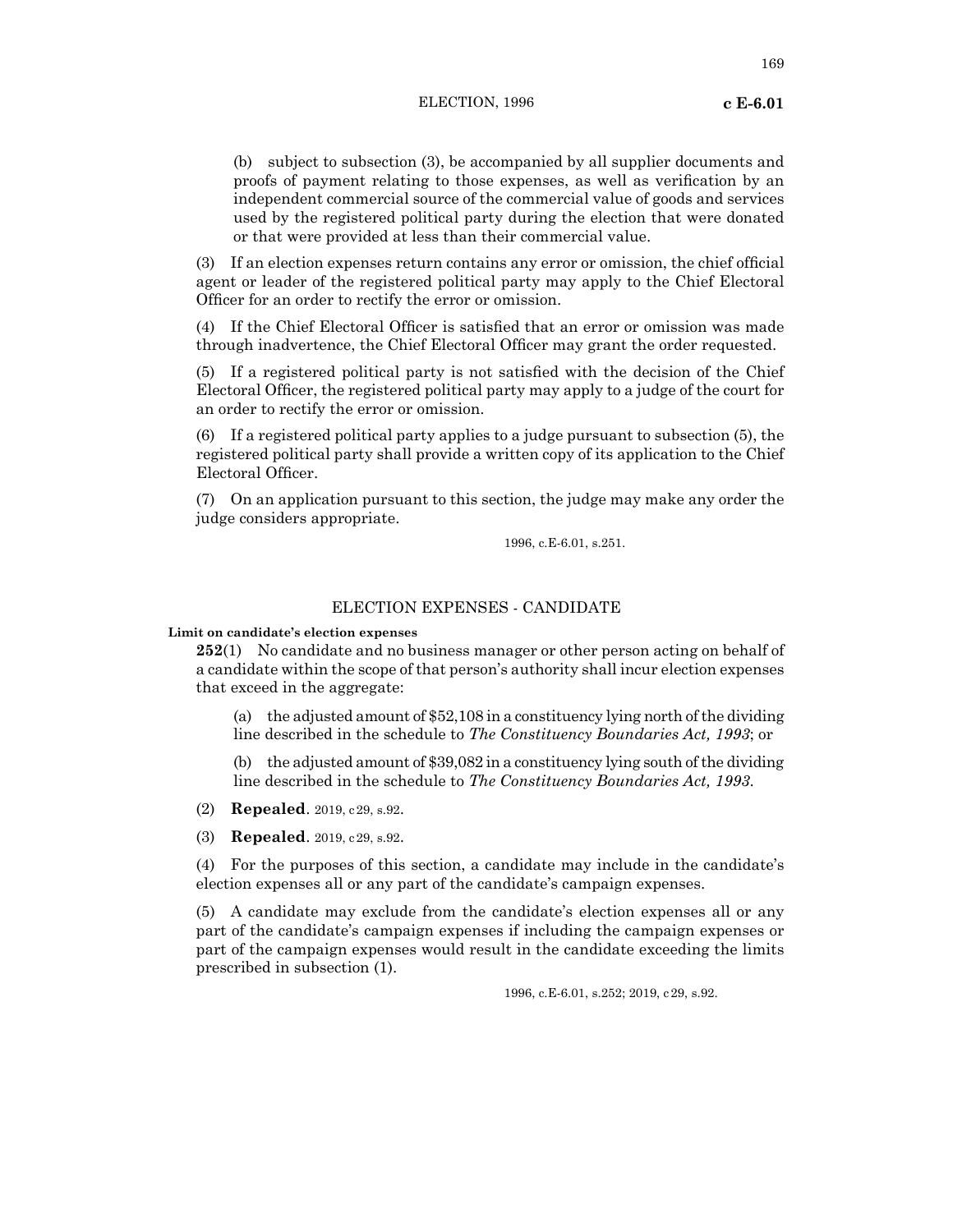#### **Where candidate exceeds limits on election expenses**

**252.1** In addition to any other liability pursuant to this Act, if a candidate, business manager or any other person acting within the scope of that person's authority on behalf of a candidate incurs election expenses that exceed the limits set out in section 252, the amount of any reimbursement payable pursuant to section 265 must be reduced by the amount equal to the amount by which the election expenses exceed the limits set out in section 252.

2019, c29, s.93.

# **Who may make payments on behalf of candidate**

**253**(1) Subject to subsection (2), no person shall make any payment, or incur any election expenses, during an election by or on behalf of a candidate other than by or through the candidate's business manager.

- (2) Subsection (1) does not apply to:
	- (a) a payment by a candidate for the candidate's personal expenses; or
	- (b) **Repealed**. 2019, c29, s.93.

(c) a payment by a candidate for the candidate's campaign expenses if the payment is supported by a supplier document and a receipt or cancelled cheque as proof of payment.

1996, c.E-6.01, s.253; 2019, c29, s.94.

#### **Requirements to enforce contracts against candidate**

**254**(1) Notwithstanding any other Act or law, no contract pursuant to which any election expenses are incurred is enforceable against a candidate unless it is made by:

- (a) the candidate;
- (b) the candidate's business manager; or
- (c) any agent of the business manager who is authorized in writing to enter into the contract.

(2) Notwithstanding that a contract may not be enforceable against a candidate, the candidate, the candidate's business manager and the agent of the business manager remain liable for any contravention of this Act for entering into that contract.

1996, c.E-6.01, s.254.

#### **Proof of payment required**

**255** Every business manager shall ensure that every payment of more than \$25 for election expenses is vouched for by:

- (a) a supplier document that states the particulars of the expenses; and
- (b) a receipt or cancelled cheque that provides proof of payment.

1996, c.E-6.01, s.255.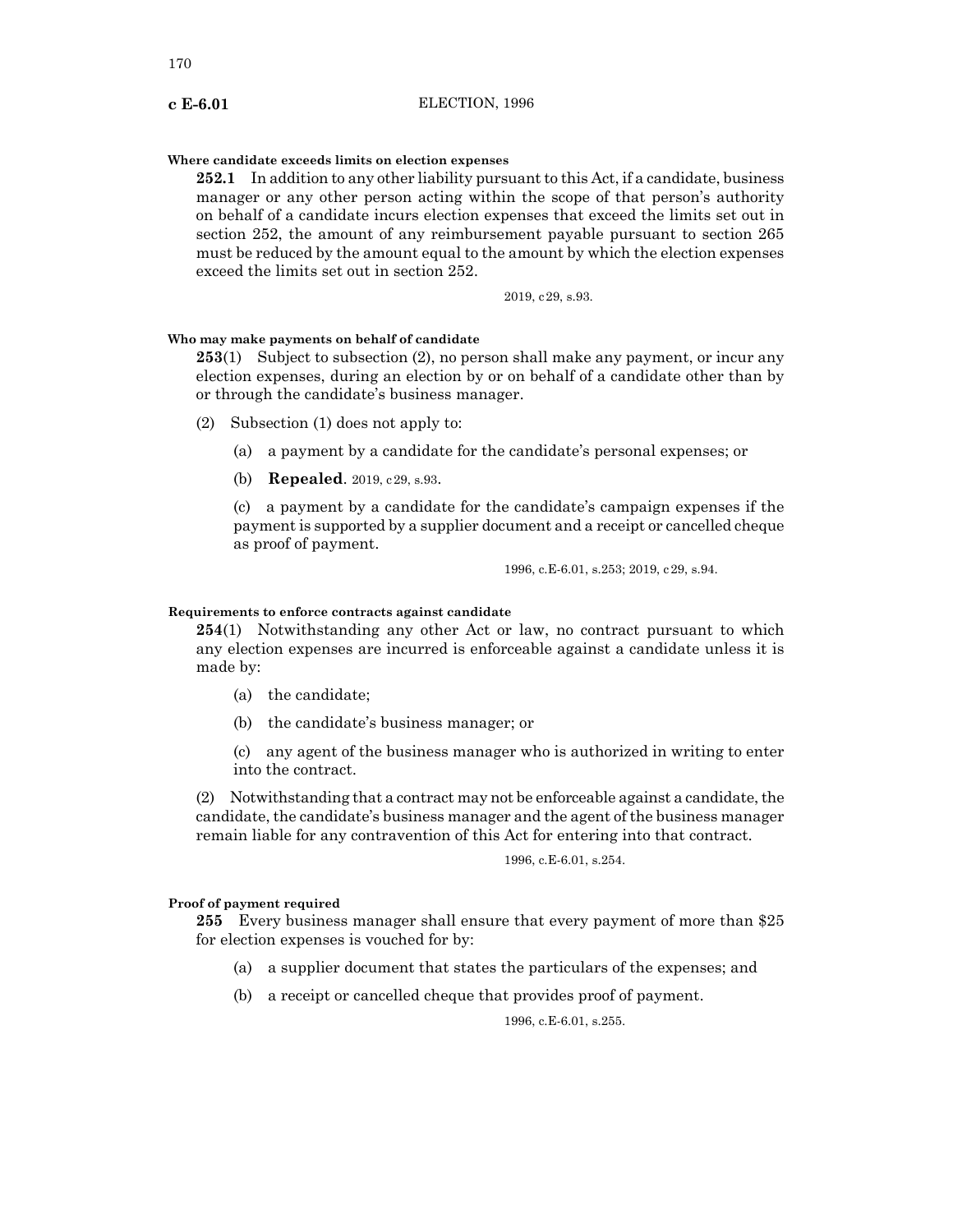171

# **Time limit to enforce claims against candidate**

**256**(1) Every person who issues a bill to, or makes any charge on or claim against, a candidate with respect to a good or service used during an election shall deliver the bill, charge or claim to the candidate or to the candidate's business manager within 60 days after polling day.

(2) Notwithstanding any other Act or law, if a person does not deliver a bill, charge or claim within the 60-day period mentioned in subsection (1), that person's right to recover any amount owing pursuant to the bill, charge or claim is barred.

(3) If a person having a bill, charge or claim against a candidate dies within the 60-day period mentioned in subsection (1), that person's legal representative shall send the bill, charge or claim within two months of the date that the legal representative becomes entitled to act as legal representative.

(4) Notwithstanding subsection (2), if a legal representative delivers a bill, charge or claim within the two-month period mentioned in subsection (3), the estate is entitled to recover the amount owing pursuant to the bill, charge or claim.

(5) Notwithstanding any other Act or law, if a legal representative does not deliver a bill, charge or claim within the two-month period mentioned in subsection (3), the estate's right to recover any amount owing pursuant to the bill, charge or claim is barred.

1996, c.E-6.01, s.256; 2019, c29, s.95.

## **Time limit to pay bills**

**257** Every candidate and the business manager of the candidate shall ensure that every bill, charge or claim with respect to a good or service used during an election and delivered to the candidate within the period mentioned in section 256 is paid within 90 days after polling day.

1996, c.E-6.01, s.257; 2005, c.12, s.44.

#### **Handling of disputed claims**

**258**(1) If a business manager or candidate disputes a bill, charge or claim delivered in accordance with section 256 or refuses or neglects to pay it within the 90-day period mentioned in section 257, the bill, charge or claim is deemed to be a disputed claim.

(2) The person who is owed moneys pursuant to the disputed claim or the candidate or candidate's business manager may apply to the Chief Electoral Officer for a direction allowing the business manager to make the payment.

(3) On an application pursuant to subsection (2) and after giving each party an opportunity to be heard and to present evidence, the Chief Electoral Officer may authorize that the candidate or the business manager pay the disputed claim whether or not the claim is submitted after the 90-day period mentioned in section 257 or the payment is made after that 90-day period.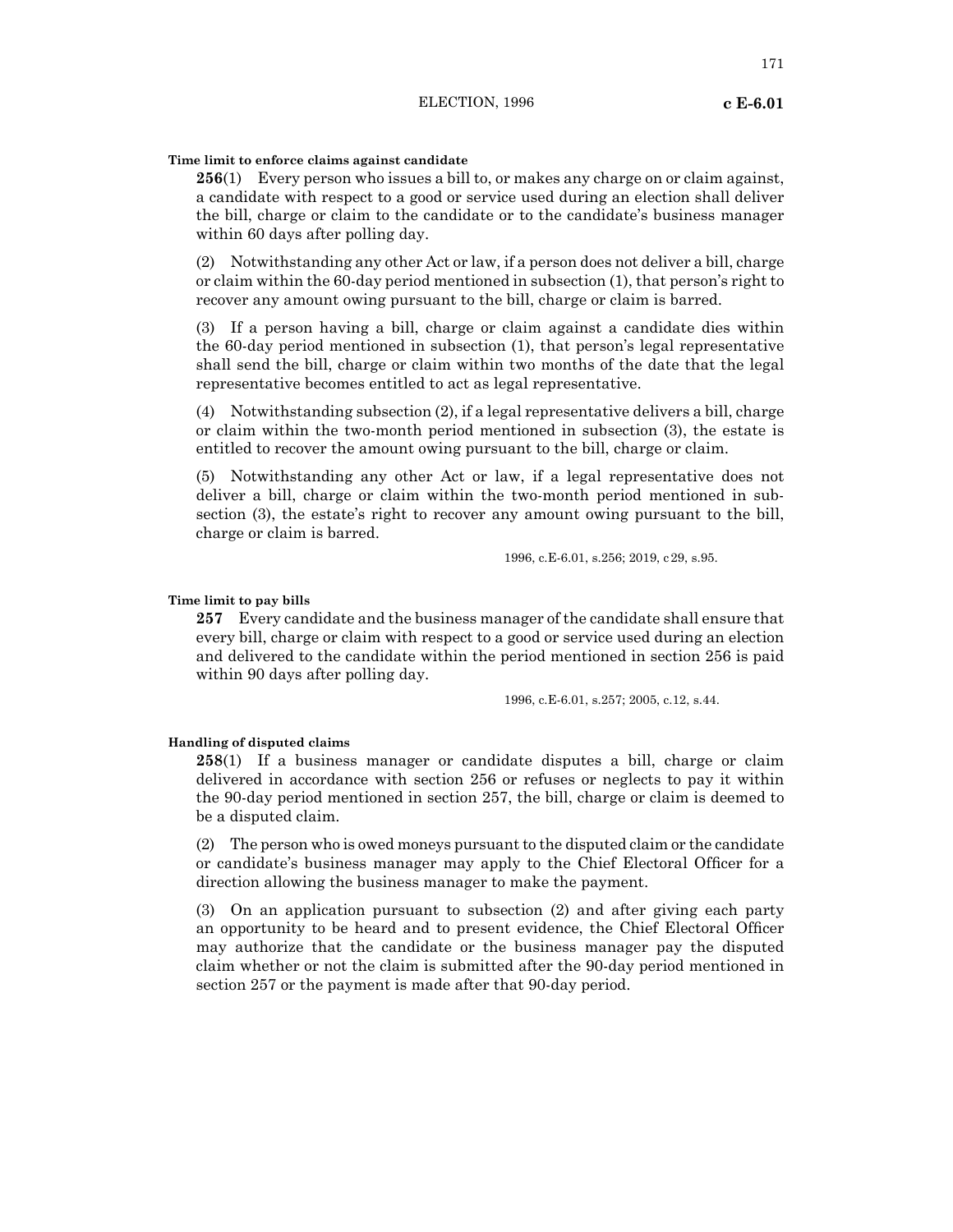(4) The Chief Electoral Officer may make a direction pursuant to subsection (3) only if the Chief Electoral Officer is satisfied that the claim is made in good faith.

(5) Any party that is dissatisfied with the decision of the Chief Electoral Officer may appeal to a judge of the court, and the judge may allow or disallow the appeal.

(6) Any sum paid by a candidate or business manager pursuant to the authority of the Chief Electoral Officer or of a judge is deemed to be paid within the time limit prescribed in this Act.

1996, c.E-6.01, s.258.

# **259 Repealed**. 2019, c29, s.96.

**Candidate's joint expenses**

**260**(1) A candidate may enter into a written agreement with another candidate or other candidates or with a registered political party for the purpose of jointly incurring candidate election expenses and for paying those expenses.

(2) A written agreement mentioned in subsection (1) must set out the proportions of election expenses that each party to the agreement may incur and pay.

(3) Notwithstanding sections 253 to 258, if election expenses are incurred jointly by candidates pursuant to a written agreement mentioned in subsection (1), those expenses may be paid by:

(a) the business manager of any of the candidates with respect to whom the expenses are incurred; or

(b) if the candidates are all endorsed by the same registered political party, the chief official agent of the registered political party as agent of the candidates.

(4) A business manager or chief official agent who makes a payment pursuant to subsection (3) shall deliver to the other party or parties to the agreement:

(a) a written statement setting out the amount of the expenses incurred by each of the candidates;

(b) supplier documents that state the particulars of each expense; and

(c) receipts or cancelled cheques that provide proof of payment with respect to the expenses.

(5) If a person makes or promises to make a contribution of money, securities or the equivalent of money to the business manager or the chief official agent of a party to an agreement mentioned in subsection (1), on account of or with respect to the election of any one or more of the candidates who are parties to the agreement, the business manager or chief official agent shall deliver a written notice to each of the other parties setting out:

(a) the amount contributed or promised, the name of the candidates for whom the contribution or promise was made and the amount contributed or promised to each of the candidates; and

(b) if the amount contributed or promised is in excess of \$250, the name of the contributor or promisor.

1996, c.E-6.01, s.260; 2019, c29, s.97.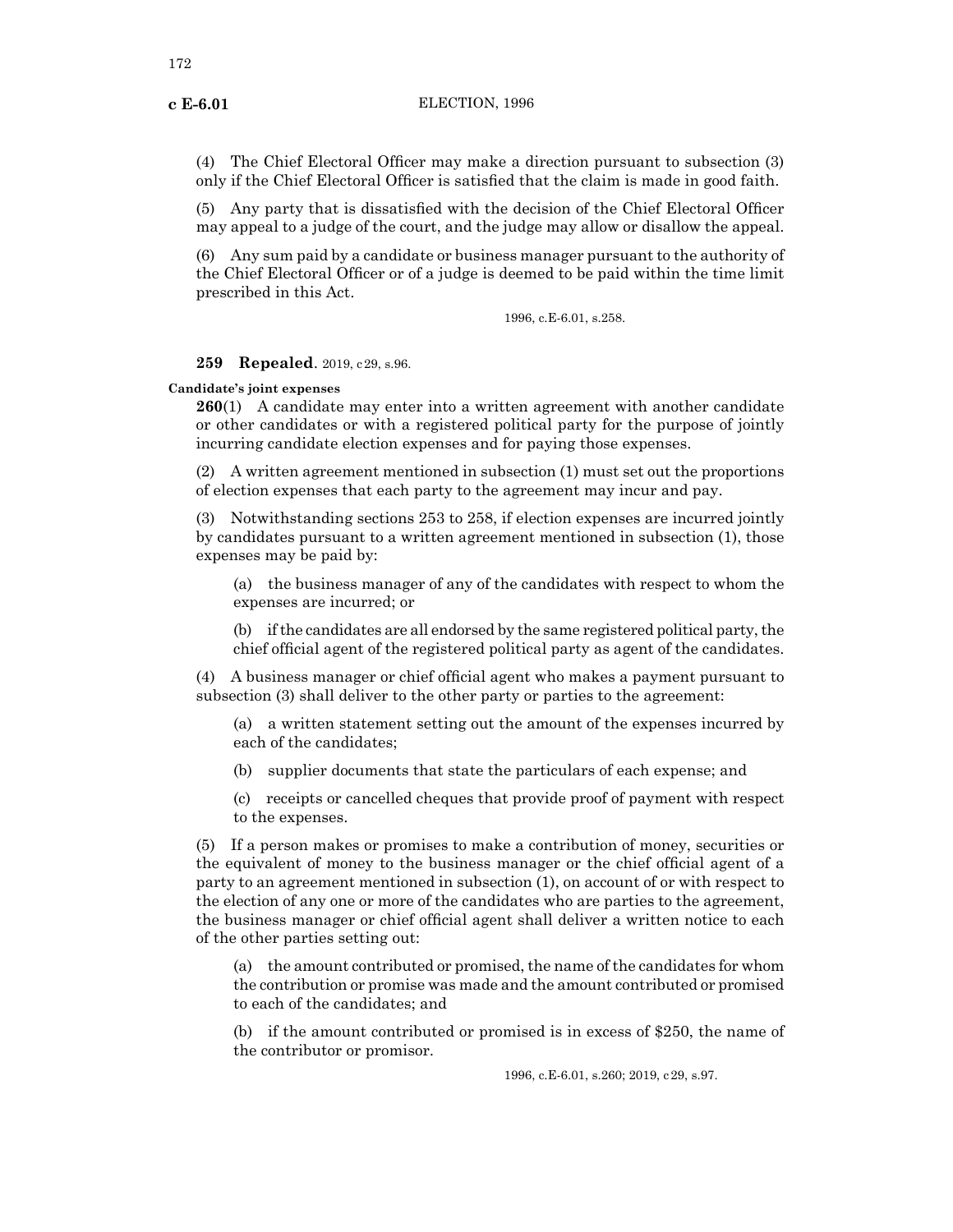# **Candidate's election expenses return**

**261**(1) Within three months after polling day, the business manager of each candidate shall file with the Chief Electoral Officer:

(a) an election expenses return for the election in the prescribed form;

(b) an auditor's report with respect to the election expenses return; and

(c) a solemn oath or declaration, in the prescribed form, made by the candidate's business manager with respect to the accuracy of the information in the election expense return.

(2) An election expenses return must contain, with respect to a candidate, a detailed statement of:

(a) all election expenses incurred, supported by verification by independent commercial sources of the commercial value of goods and services used for election purposes;

(b) the amount of any personal expenses and candidate campaign expenses paid by the candidate;

(c) any disputed claims of which the business manager is aware;

(d) any unpaid claims, with respect to which an application has been, or is about to be, made pursuant to section 258, of which the business manager is aware;

(e) the amount of money and the commercial value of goods and services provided as a contribution during the election for the use of the candidate from the following:

- (i) individuals;
- (ii) corporations;
- (iii) trade unions;
- (iv) unincorporated organizations or associations;
- (v) any other persons or group of persons;

(f) the number of contributors in each class mentioned in clause (e);

(g) for each person in each class mentioned in clause (e) who made a contribution in excess of \$250 for the use of the candidate:

- (i) the name of the person;
- (ii) the address of the person at the time the contribution was made; and
- (iii) the amount contributed by the person;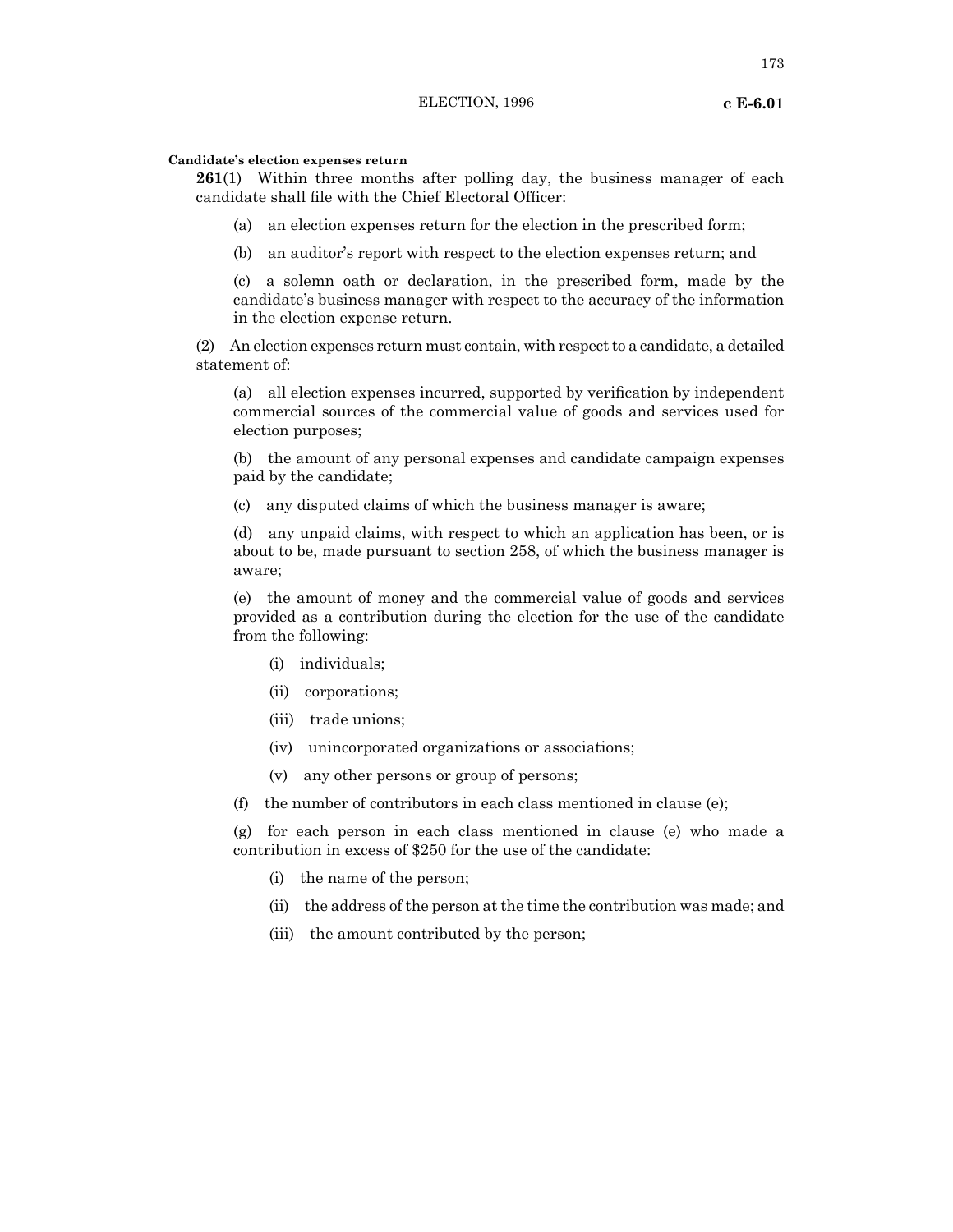(h) the total of the net proceeds from the following:

(i) the sales of tickets to or moneys paid for each dinner, rally, public meeting and other fund-raising function;

(ii) collections made at any events mentioned in subclause (i) or any other events; and

(iii) sales of pins, buttons, flags, emblems, hats, banners, literature and other materials; and

- (i) copies of:
	- (i) supplier documents that state the particulars of each expense;

(ii) receipts or cancelled cheques that provide proof of payment with respect to the expenses;

(iii) statements for all of the accounts mentioned in clause  $236(4)(a)$ ; and

(iv) appropriate records, including but not limited to photographs or written scripts, that provide proof of the content of any advertisement that promoted the candidacy of the candidate.

(3) An election expenses return required by subsection (1) must be accompanied by a copy, certified by the candidate or the candidate's business manager to be a true copy, of every statement received by the candidate pursuant to subsections 240(6) and (7) respecting contributions made during the election.

(4) An election expenses return required by subsection (1) that relates to a candidate who is a party to an agreement mentioned in section 260 must be accompanied by:

- (a) a copy of the agreement made by the candidate;
- (b) a copy of the statement mentioned in subsection 260(4) and:
	- (i) supplier documents that state the particulars of each expense; and

(ii) cancelled cheques or receipts that provide proof of payment with respect to the expenses; and

(c) copies of the notice mentioned in subsection 260(5).

(5) Within three months after polling day, each candidate shall file with the Chief Electoral Officer a solemn oath or declaration, in the prescribed form, with respect to the election expenses incurred by the candidate.

(6) A business manager shall file a supplementary election expenses return for a bill, charge or claim if:

(a) by reason of the death of a creditor, the bill, charge or claim was not sent within the three-month period mentioned in subsection (1); or

(b) the Chief Electoral Officer or a judge has directed payment pursuant to section 258 with respect to the bill, claim or charge.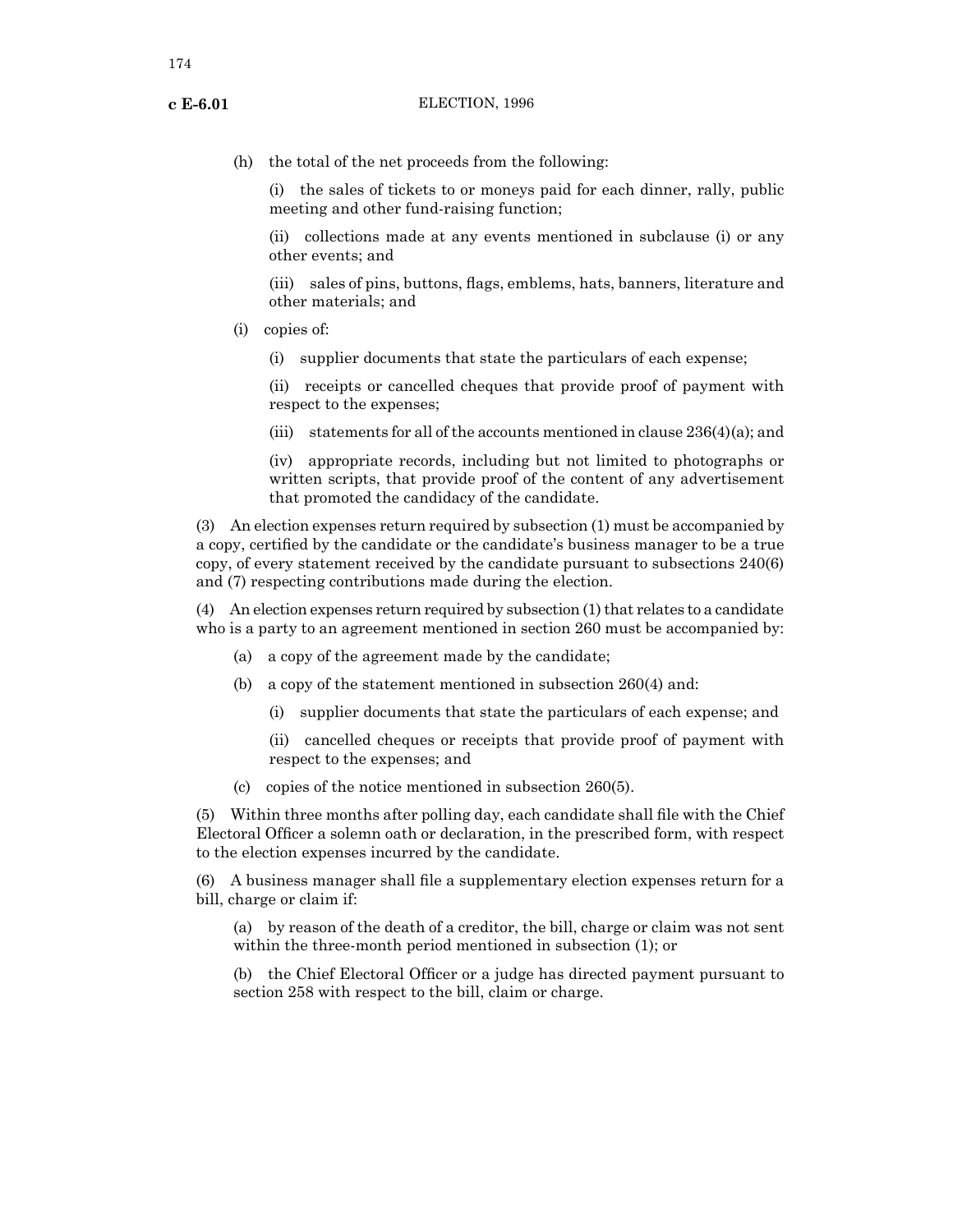(7) A supplementary election expenses return must be filed within one month after the bill, charge or claim that is the subject of the supplementary return has been sent to the business manager.

(8) Within 30 days ofthe filing of any election expenses return or any supplementary election expenses return, the Chief Electoral Officer shall publish a summary of the return, in the prescribed form, in one newspaper published or circulated in the constituency in which the election was held.

(9) No business manager shall fail to comply with this section and no candidate shall fail to ensure that the candidate's business manager complies with this section.

> 1996, c.E-6.01, s.261; 2005, c.12, s.45; 2019, c29, s.98.

## **Handling of election expenses return**

**262**(1) After receiving an election expense return or supplementary election expenses return pursuant to section 261, the Chief Electoral Officer shall make a copy of the return and of any documents accompanying the return.

(2) The Chief Electoral Officer shall:

(a) preserve copies of all returns and documents made pursuant to this section; and

(b) make the copies available for public inspection for at least six months during normal office hours of the Chief Electoral Officer.

(3) The Chief Electoral Officer shall retain all returns and documents received pursuant to section 261 for at least two years.

(4) If the returns or documents are required by the business manager who filed them, the Chief Electoral Officer shall send them to the business manager, who shall use them as required and then return them to the Chief Electoral Officer.

(5) As soon as is practicable after receiving an election expenses return or supplementary election expenses return, the Chief Electoral Officer shall publish in the Gazette a summary of the candidate's receipts and expenses.

(6) If a return or other document filed with the Chief Electoral Officer pursuant to section 261 contains an error or omission, the candidate or the candidate's business manager may apply to the Chief Electoral Officer for a direction to correct the error or omission.

(7) On an application pursuant to subsection (6) and if satisfied that the error or omission was due to inadvertence, the Chief Electoral Officer may authorize the candidate or the business manager to correct the error.

(8) If a candidate or business manager is dissatisfied with the decision of the Chief Electoral Officer pursuant to subsection (7), the candidate or business manager may appeal to a judge of the court, and the judge may allow or disallow the appeal.

2019, c29, s.99.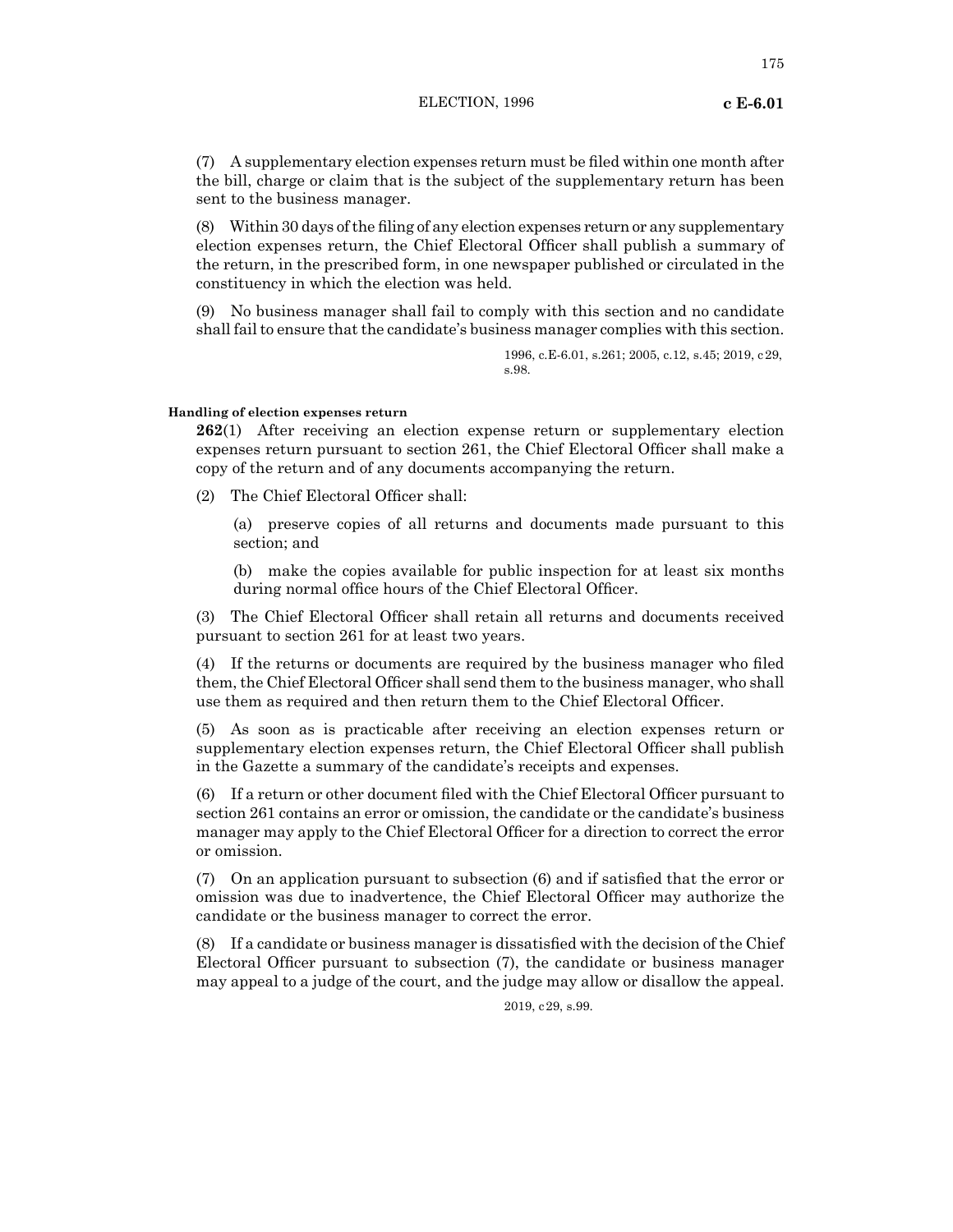# **Orders to extend time**

**263**(1) If a candidate or business manager dies, becomes ill or as a result of any other unforeseen or extraordinary circumstance cannot reasonably be expected to prepare and file any election expenses return required pursuant to section 261, the candidate or business manager may apply to the Chief Electoral Officer for an order:

(a) enabling the applicant to obtain any information or documents that are necessary to prepare and file the return;

- (b) extending the time to prepare and file the return; or
- (c) doing both of the things mentioned in clauses (a) and (b).

(2) An application pursuant to subsection (1) must be made before the time prescribed in this Act to file the election expenses return has expired.

(3) On an application pursuant to subsection (1), the Chief Electoral Officer may:

- (a) grant the order applied for;
- (b) refuse to grant the order; or
- (c) make any other order the Chief Electoral Officer considers appropriate.

1996, c.E-6.01, s.263; 2019, c29, s.100.

**Late filing fee**

**263.1**(1) Subject to subsection (3), in addition to any other liability pursuant to this Act, if an election expenses return or supplementary election expenses return is not filed by the date set out in section 261, or the date ordered by the Chief Electoral Officer pursuant to section 263, the candidate shall pay the Chief Electoral Officer a late filing fee of \$25 for each day the failure to file the election expenses return or supplementary election expenses return continues.

(2) A late filing fee may be imposed for not more than 30 days.

(3) The Chief Electoral Officer shall forward any penalties received pursuant to this section to the Minister of Finance for deposit in the general revenue fund.

2019, c29, s.101.

# REIMBURSEMENT FOR ELECTION EXPENSES

## **Eligibility for reimbursement - party**

**264**(1) A registered political party is eligible to be reimbursed for election expenses if:

(a) the candidates that it has endorsed have received at least 15% of all valid votes cast in the election; and

(b) the registered political party has submitted the election expenses return and other documents required by section 251 within the time prescribed by that section.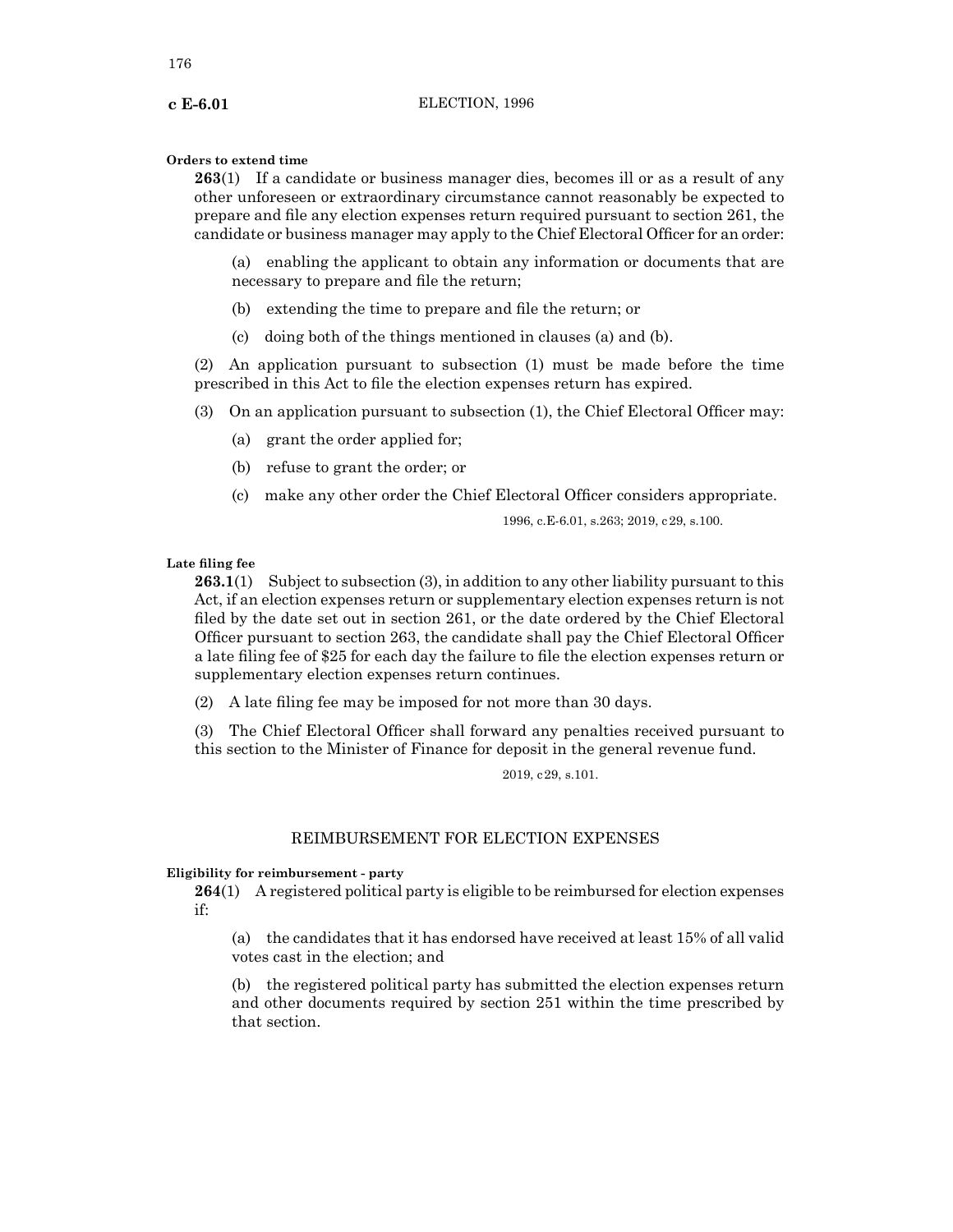177

(2) Immediately after receiving an election expenses return from a registered political party that is eligible for a reimbursement, the Chief Electoral Officer shall:

(a) undertake a preliminary review of the elections expenses return; and

(b) if the registered political party is eligible for a reimbursement, prepare and deliver to the Minister of Finance a certificate that sets out:

(i) the fact that the registered political party is eligible for a reimbursement and has complied with subsection 251(1);

(ii) the total of the registered political party's election expenses as set out in the party's election expenses return.

(3) Immediately on receipt of a certificate pursuant to subsection (2), the Minister of Finance shall pay to the party's chief official agent an amount equal to 75% of the portion of the registered political party's election expenses mentioned in clause (2)(b) for which the registered political party is entitled to reimbursement in accordance with subsection (6).

(4) Within 90 days of receiving an election expenses return from a registered political party that is eligible for a reimbursement, the Chief Electoral Officer shall:

(a) complete his or her review of the election expenses return; and

(b) provide the Minister of Finance with a certificate that sets out the total amount of the reimbursement for which the registered political party is eligible.

(5) Immediately on receipt of a certificate pursuant to subsection (4), the Minister of Finance shall pay to the party's chief official agent:

(a) an amount equal to the amount mentioned in clause (4)(b) less the amount paid pursuant to subsection (3); and

(b) a further amount as interest equal to the amount mentioned in clause (a) times the prime rate of interest of the bank holding Saskatchewan's general revenue fund for each day following 90 days from the date the Chief Electoral Officer has received the election expenses return that the amount mentioned in clause (4)(b) remains unpaid.

(6) The maximum amount of reimbursement for which a registered political party is eligible pursuant to this section is an amount equal to one-half of the election expenses lawfully incurred by the registered political party, other than the amount of disputed claims or the amount of bills, charges or claims the payment of which is refused by the registered political party.

> 1996, c.E-6.01, s.264; 2005, c.12, s.46; 2019, c29, s.102.

## **Eligibility for reimbursement - candidate**

**265**(1) Subject to sections 269 and 270, a candidate is eligible to be reimbursed for election expenses if:

(a) the candidate has received at least 15% of all valid votes cast in the constituency; and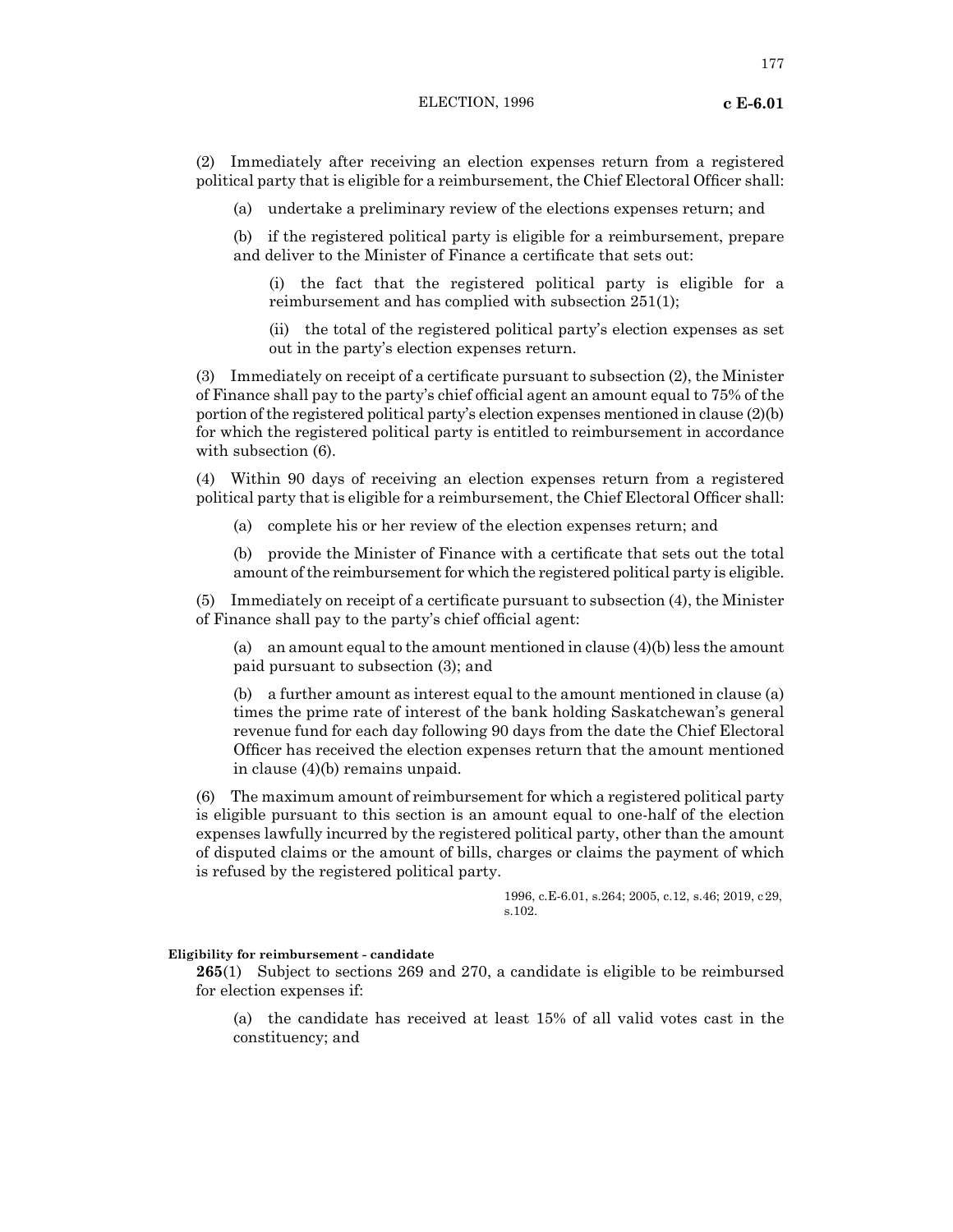(b) the candidate or the candidate's business manager has submitted the election expenses return and other documents required by section 261 within the time prescribed by that section.

(2) Immediately after receiving an election expenses return from a candidate who is eligible for a reimbursement, the Chief Electoral Officer shall:

(a) undertake a preliminary review of the election expenses return; and

(b) if the candidate is eligible for reimbursement, prepare and deliver to the Minister of Finance a certificate that sets out:

(i) the fact that the candidate is eligible for a reimbursement and has complied with subsection 261(1); and

(ii) the total of the candidate's election expenses as set out in the candidate's election expenses return.

(3) Subject to sections 269 and 270, immediately on receipt of a certificate pursuant to subsection (2), the Minister of Finance shall pay an amount equal to 75% of the portion of the candidate's election expenses mentioned in clause (2)(b) for which the candidate is entitled to reimbursement in accordance with subsection (6):

(a) if the candidate was endorsed by a registered political party, to the party's chief official agent or the candidate's constituency association, as directed by the candidate; or

(b) if the candidate was not endorsed by a registered political party, to the candidate's business manager.

(4) Within 90 days of receiving an election expenses return from a candidate who is eligible for a reimbursement, the Chief Electoral Officer shall:

(a) complete his or her review of the election expenses return; and

(b) provide the Minister of Finance with a certificate that sets out the total amount of the reimbursement for which the candidate is eligible.

(5) Subject to sections 269 and 270, immediately on receipt of a certificate pursuant to subsection (4), the Minister of Finance shall pay to the person mentioned in subsection (3) an amount equal to the amount mentioned in clause  $(4)(b)$  less the amount paid pursuant to subsection (3).

(6) The amount of reimbursement for which a candidate is eligible pursuant to this section is an amount equal to 60% of the election expenses lawfully incurred by the candidate, other than the amount of disputed claims or the amount of bills, charges or claims the payment of which is refused by the candidate.

> 1996, c.E-6.01, s.265; 2005, c.12, s.47; 2019, c29, s.103.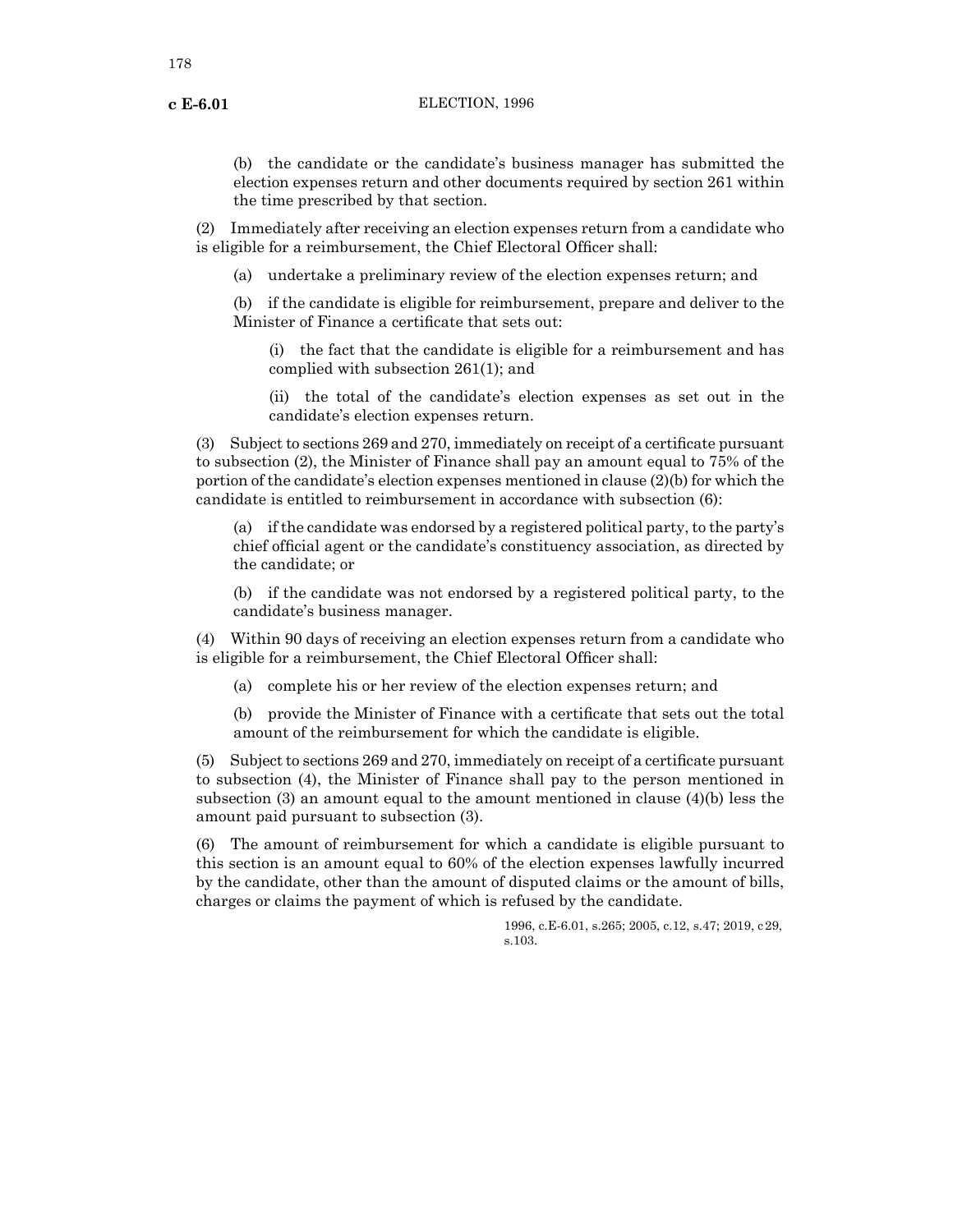#### **Expenses that are not reimburseable**

**266**(1) The following election expenses are not reimburseable pursuant to section 264, 265 or 268:

(a) any commercial value claims for items totalling \$200 or less;

(b) any contributions, donations or other transfers of money or goods and services made between a registered political party, its constituency associations or a candidate endorsed by a registered political party, if the contributions, donations or transfers are being claimed by the donor, contributor or transferor;

(c) any amounts claimed for the use of a privately-owned motor vehicle, unless:

(i) the amounts are for oil, gas and additional insurance and are vouched for by supplier documents stating the particulars of the expenses and by receipts or cancelled cheques that provide proof of payment; or

(ii) the amounts are:

(A) for distances travelled;

(B) supported by signed invoices or vouchers containing details of the number of kilometres travelled, the locations travelled to and from and the dates of travel; and

(C) at the rates paid to members of the public service of Saskatchewan for travel;

(d) any amounts spent for beverage alcohol or cannabis;

(e) any amounts claimed that are for goods previously used in an election or goods that are unused, if the cost of those goods was claimed in a previous election expenses return pursuant to this Act or a prior *Election Act*;

(f) any amounts incurred or paid as expenses for fund-raising functions;

- (g) any amounts claimed as election expenses that are not supported by:
	- (i) a supplier document that states the particulars of the expense; and
	- (ii) a receipt or cancelled cheque that provides proof of payment;

(h) any amounts claimed for advertising costs respecting an advertisement that fails to comply with subsections 215(2) or (3);

(i) any other amounts claimed respecting expenses that do not comply with the requirements of this Act.

(2) In a Chief Electoral Officer's certificate pursuant to section 264 or 265, the Chief Electoral Officer shall set out the total amount of any expenses that are not reimburseable.

> 1996, c.E-6.01, s.266; 2005, c.12, s.48; 2018, cC-2.111, s.7-5; 2019, c29, s.104.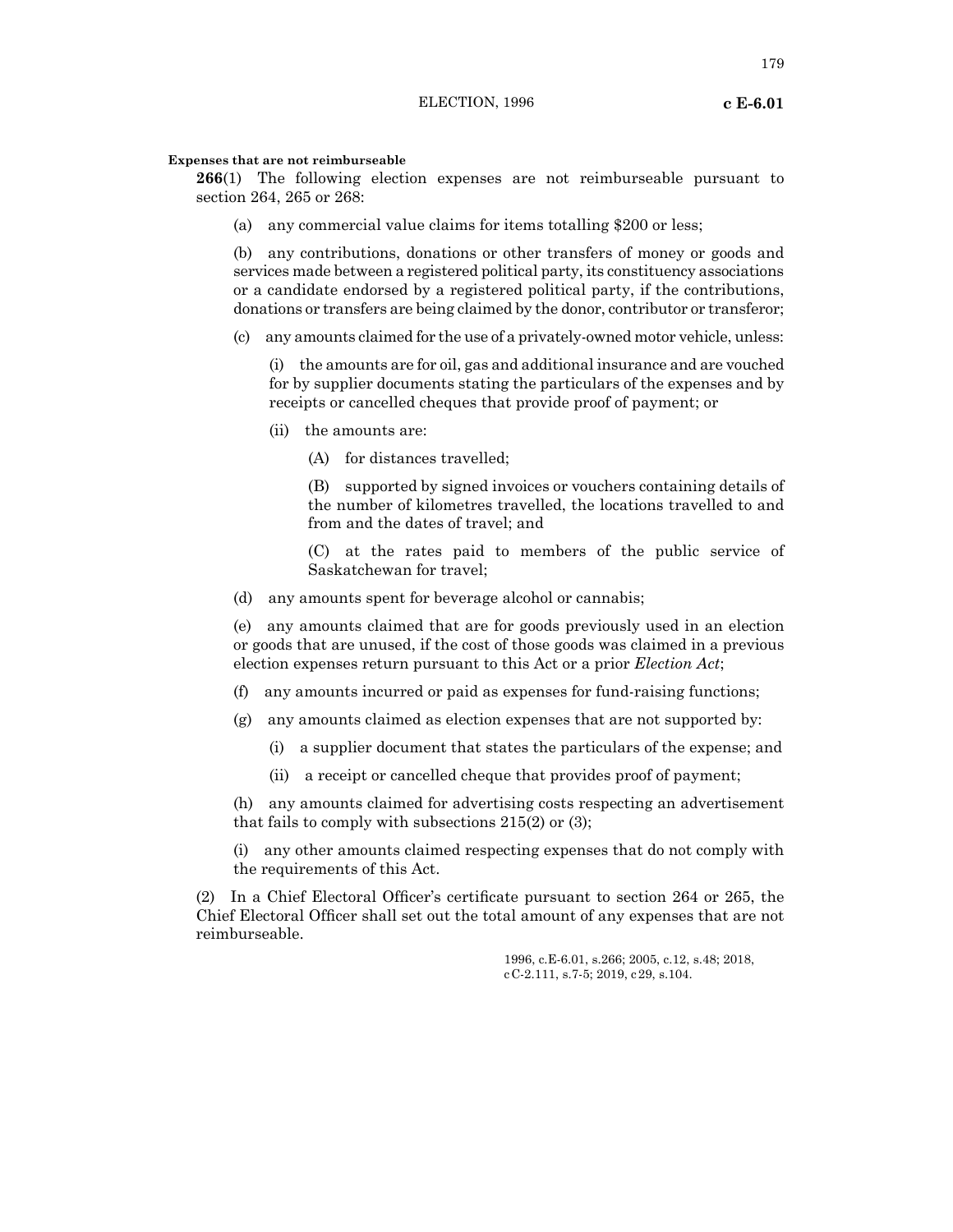# **Reimbursement of auditing expenses**

**267**(1) A registered political party is eligible to be reimbursed for auditing expenses if the party's chief official agent files with the Chief Electoral Officer, within six months after the election:

(a) a statement setting out the amount charged by the registered political party's auditor to undertake the audit and prepare the report with respect to the registered political party's election expenses return; and

(b) proof that the auditor's charges have been paid.

(2) Immediately after the Chief Electoral Officer receives a statement and proof of payment pursuant to subsection (1), the Chief Electoral Officer shall prepare and deliver to the Minister of Finance a certificate that sets out the amount for which the registered political party is eligible to be reimbursed.

(3) The amount of auditing expenses that a registered political party is eligible to be reimbursed for is the lesser of:

- (a) the adjusted amount of \$2,000; and
- (b) the amount actually charged by the auditor.

(4) A candidate is eligible to be reimbursed for auditing expenses if the candidate or the candidate's business manager files with the Chief Electoral Officer, within three months after polling day:

(a) a statement setting out the amount charged by the candidate's auditor to undertake the audit and prepare the report with respect to the candidate's election expenses return; and

(b) proof that the auditor's charges have been paid.

(5) Immediately after the Chief Electoral Officer receives a statement and proof of payment pursuant to subsection (4), the Chief Electoral Officer shall prepare and deliver to the Minister of Finance a certificate that sets out the amount for which the candidate is eligible to be reimbursed.

(6) The amount of auditing expenses that a candidate is eligible to be reimbursed for is the lesser of:

- (a) the adjusted amount of \$650; and
- (b) the amount actually charged by the auditor.
- (7) Auditors fees are not an election expense for the purposes of this Act.

1996, c.E-6.01, s.267; 2005, c.12, s.49; 2019, c29, s.105.

## **Reimbursements are a charge on the general revenue fund**

**268** Any reimbursements pursuant to this Part are a charge on and are payable out of the general revenue fund.

1996, c.E-6.01, s.268.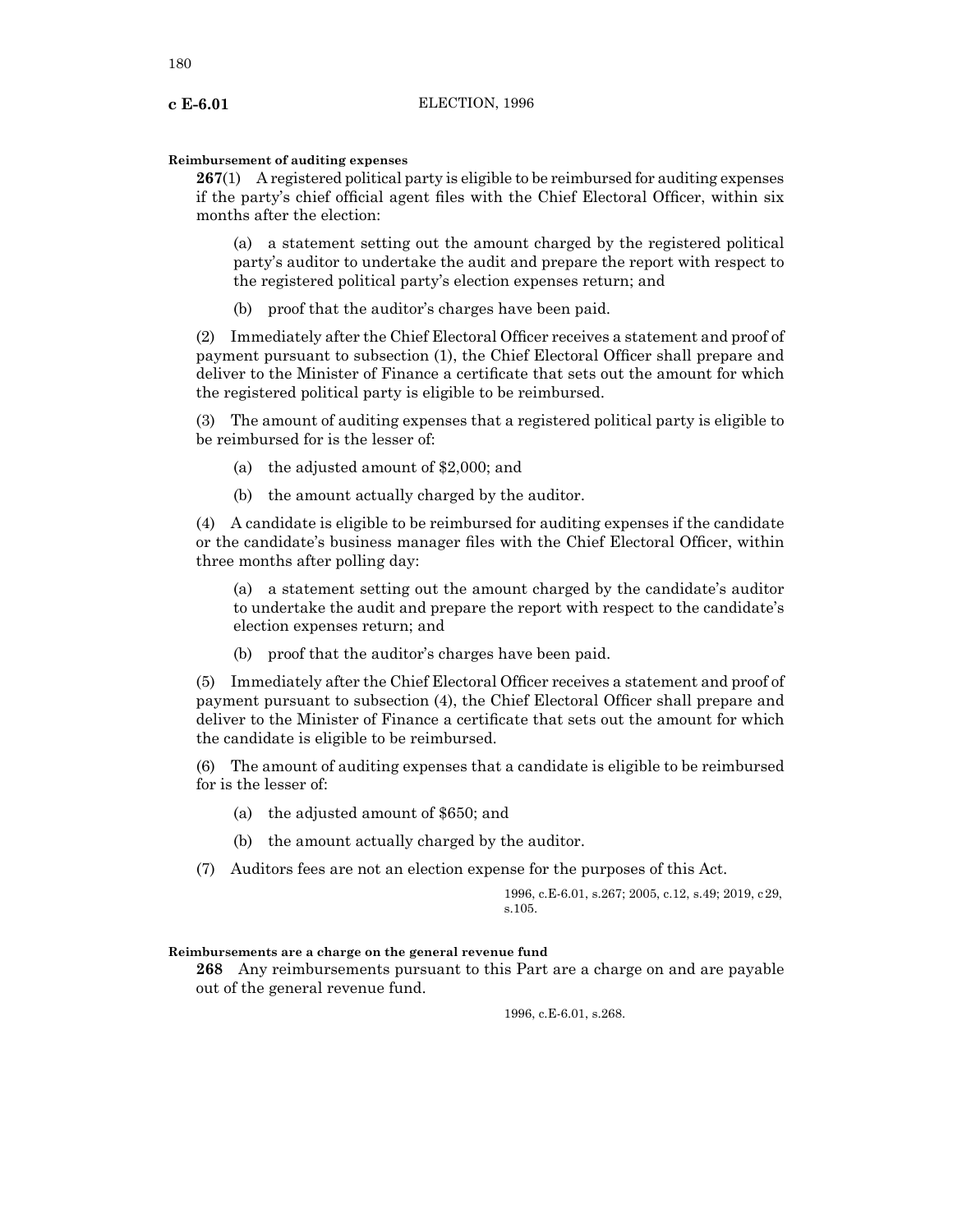#### **If contributions exceed election expenses**

**269**(1) In this section and in sections 270 and 271:

(a) **"contributions"** includes donations in kind;

(b) **"donations in kind"** means any goods or services provided to a candidate, any constituency association of a registered political party or registered political party without compensation or payment from the candidate, constituency association or registered political party, but does not include money.

(2) **Repealed**. 2019, c29, s.106.

(3) The Minister of Finance shall deposit any moneys received by the Minister of Finance pursuant to section 271 in the general revenue fund.

(4) If a candidate was not endorsed by a registered political party and the value of all contributions to the candidate exceeds the candidate's election expenses, the Minister of Finance shall not pay any reimbursement.

> 1996, c.E-6.01, s.269; 2005, c.12, s.50; 2019, c29, s.106.

# **If contributions and reimbursement exceed election expenses for candidate not endorsed**

**270** In the case of a candidate not endorsed by a registered political party, if the value of all contributions received by or on behalf of the candidate does not exceed the actual election expenses incurred by or on behalf of the candidate, but the total of the value of those contributions and the reimbursement calculated pursuant to section 264, 265 or 267 exceeds the actual expenses incurred by or on behalf of the candidate, the Minister of Finance shall pay to the business manager of the candidate only an amount equal to the actual election expenses incurred by or on behalf of the candidate less the value of contributions received by or on behalf of the candidate.

2019, c29, s.107.

### **If candidate dies or withdraws**

**271**(1) If a candidate dies or withdraws from an election and, prior to the death or withdrawal, the value of all contributions to the candidate exceed the candidate's election expenses, the candidate's business manager shall pay the excess amount:

(a) if the candidate was endorsed by a registered political party, to the party's chief official agent;

(b) if the candidate was not endorsed by a registered political party, to the Minister of Finance.

(2) If a candidate dies or withdraws before appointing a business manager, the candidate or the candidate's estate shall pay the excess amount in accordance with subsection (1).

(3) The Minister of Finance shall deposit any moneys received by the Minister of Finance pursuant to clause (1)(b) in the general revenue fund.

1996, c.E-6.01, s.271.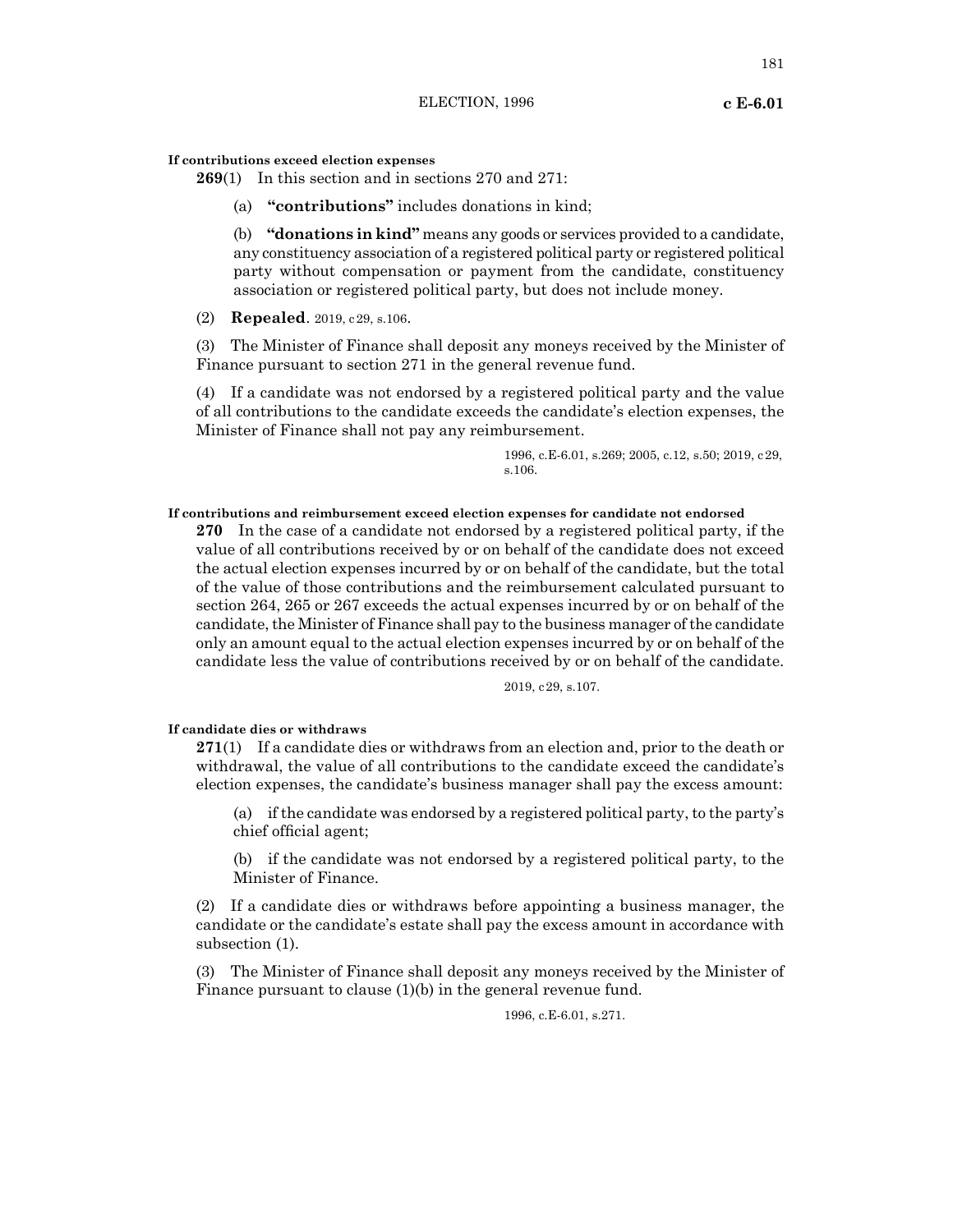# PART VIII **General**

### **No publication of information during an election**

**277**(1) In this section and in sections 277.1 and 277.2, **"government ministry"** means any ministry of the Government of Saskatchewan and includes any government institution as defined in *The Freedom of Information and Protection of Privacy Act*.

(2) During a general election, no government ministry shall publish in any manner any information with respect to the activities of the ministry.

(3) During a by-election in a constituency, no government ministry shall publish in any manner in the constituency any information with respect to the activities of the ministry.

(4) During a by-election in a constituency that includes, in whole or in part, a city having a population exceeding 20,000 inhabitants, no government ministry shall publish in any manner in that city any information with respect to the activities of the government ministry.

(5) Subsections (2) to (4) do not apply to:

(a) information that, because of an emergency or compelling public safety concern, is required to be published in the public interest;

(a.1) advertising by the Saskatchewan Pension Plan that is related to its competitive business interests;

(b) advertising by a Crown corporation that is related to the Crown corporation's competitive business interests; or

(c) advertising by a government ministry in the ordinary course of its business respecting employment or the procurement of supplies.

(6) Every person in Saskatchewan in charge of a broadcasting undertaking in Saskatchewan or an undertaking that publishes a newspaper, magazine or periodical in Saskatchewan shall file with the Chief Electoral Officer a solemn declaration setting out:

(a) whether or not any information mentioned in this section has been published or broadcast by the undertaking of which the person is in charge; and

(b) if any information has been published or broadcast, the name of the government ministry that requested the publication and the details of the publication.

(7) The solemn declaration mentioned in subsection (6) must be filed within two months after the polling day for the election.

2013, c.39, s.6; 2018, c47, s.7.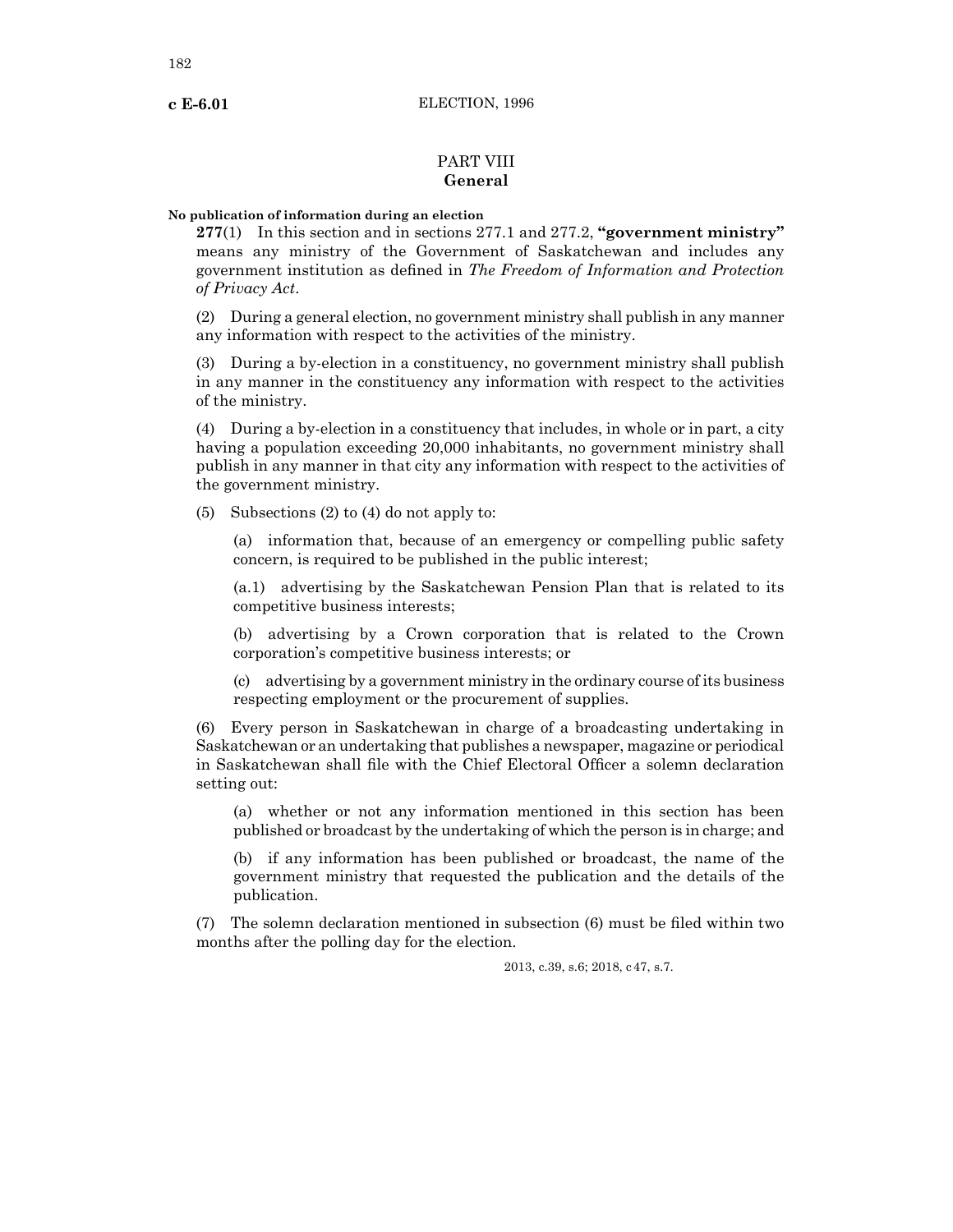# **No government advertising during election period**

**277.1**(1) In this section and section 277.2, **"election period"** means the 27-day period before polling day for a general election that is held in accordance with section 8.1 of *The Legislative Assembly Act, 2007*.

(2) During the 30 days before the commencement of the election period, no government ministry shall advertise in any manner with respect to the activities of the ministry.

(3) Subsection (2) does not apply to:

(a) information that, because of an emergency or compelling public safety concern, is required to be conveyed to the public;

(a.1) advertising by the Saskatchewan Pension Plan that is related to its competitive business interests;

(b) advertising by a Crown corporation that is related to the Crown corporation's competitive business interests; or

(c) advertising by a government ministry in the ordinary course of its business respecting employment or the procurement of supplies.

2013, c.39, s.6; 2018, c47, s.8; 2019, c29, s.108.

#### **Limits on government advertising during the four months before commencement of election period**

**277.2**(1) During the 120 days before the commencement of the election period, no government ministry shall spend on advertising more than the amount spent on advertising during the corresponding 120-day period in the previous year.

(2) During the 90 days before the commencement of the election period, no government ministry shall advertise in any manner any information other than information that is intended to inform the public about programs and services of the government ministry for the public benefit of Saskatchewan people or to address an emergency or compelling public safety concern.

(3) Subsection (2) does not apply to:

(a) advertising by a Crown corporation that is related to the Crown corporation's competitive business interests;

(a.1) advertising by the Saskatchewan Pension Plan that is related to its competitive business interests; or

(b) advertising by a government ministry in the ordinary course of its business respecting employment or the procurement of supplies.

(4) During the period mentioned in subsection (1), no government ministry shall advertise in Saskatchewan any information that is intended to promote the Government of Saskatchewan to persons outside of Saskatchewan.

(5) Notwithstanding section 277.1 or subsections (1) to (4), a government ministry must comply with section 277 during an election.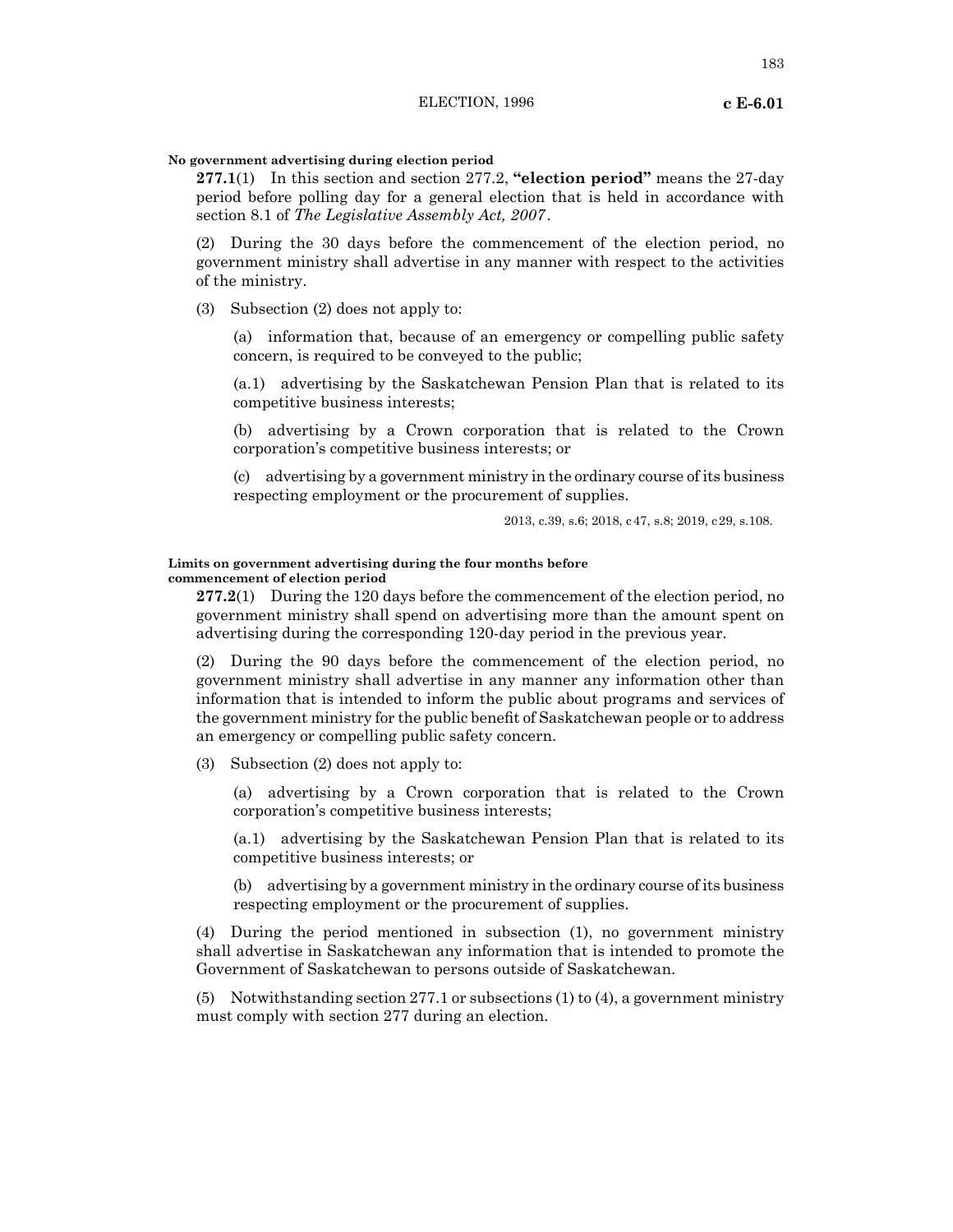(6) The head of a government ministry that advertises in the period mentioned in subsection (1) shall file with the Chief Electoral Officer a solemn declaration setting out:

(a) the cost of advertising that was incurred by the ministry during the 120-day period;

(b) the amount of advertising for that ministry spent in the corresponding 120-day period in the previous year; and

(c) specifics of the advertising, including how and when it was conducted and the cost of the advertising.

(7) The solemn declaration pursuant to subsection (6) must be filed within two months after the polling day for the general election.

2013, c.39, s.6; 2018, c47, s.9.

## **Limits on election expenses by persons other than candidates or parties**

**278**(1) No person shall incur any election expenses during an election unless that person is:

(a) a candidate, the business manager of a candidate or any other person acting on behalf of a candidate with the candidate's actual knowledge and consent; or

(b) the chief official agent of a registered political party who is acting within the scope of his or her authority or any other person acting on behalf of a registered political party with the actual knowledge and consent of the leader of the registered political party.

(2) No chief official agent of a registered political party and no other person acting on behalf of a registered political party with the actual knowledge and consent of an officer of the registered party shall incur election expenses during an election that:

(a) are incurred primarily for the purpose of promoting the election of a particular candidate or particular person likely to become a candidate; and

(b) are not incurred primarily for the purpose of promoting or opposing a particular registered party.

(3) Subsection (2) does not apply to expenses that are incurred on behalf of a particular candidate and with the particular candidate's actual knowledge and consent.

(4) Without limiting the generality of subsections (1) to (3), during an election no person shall, for the purpose of promoting or opposing a particular registered political party or the election of a particular candidate:

(a) use time on the facilities of any broadcasting undertaking;

(b) procure or acquiesce in the publication of an advertisement in a periodical publication; or

(c) distribute any advertising material or device.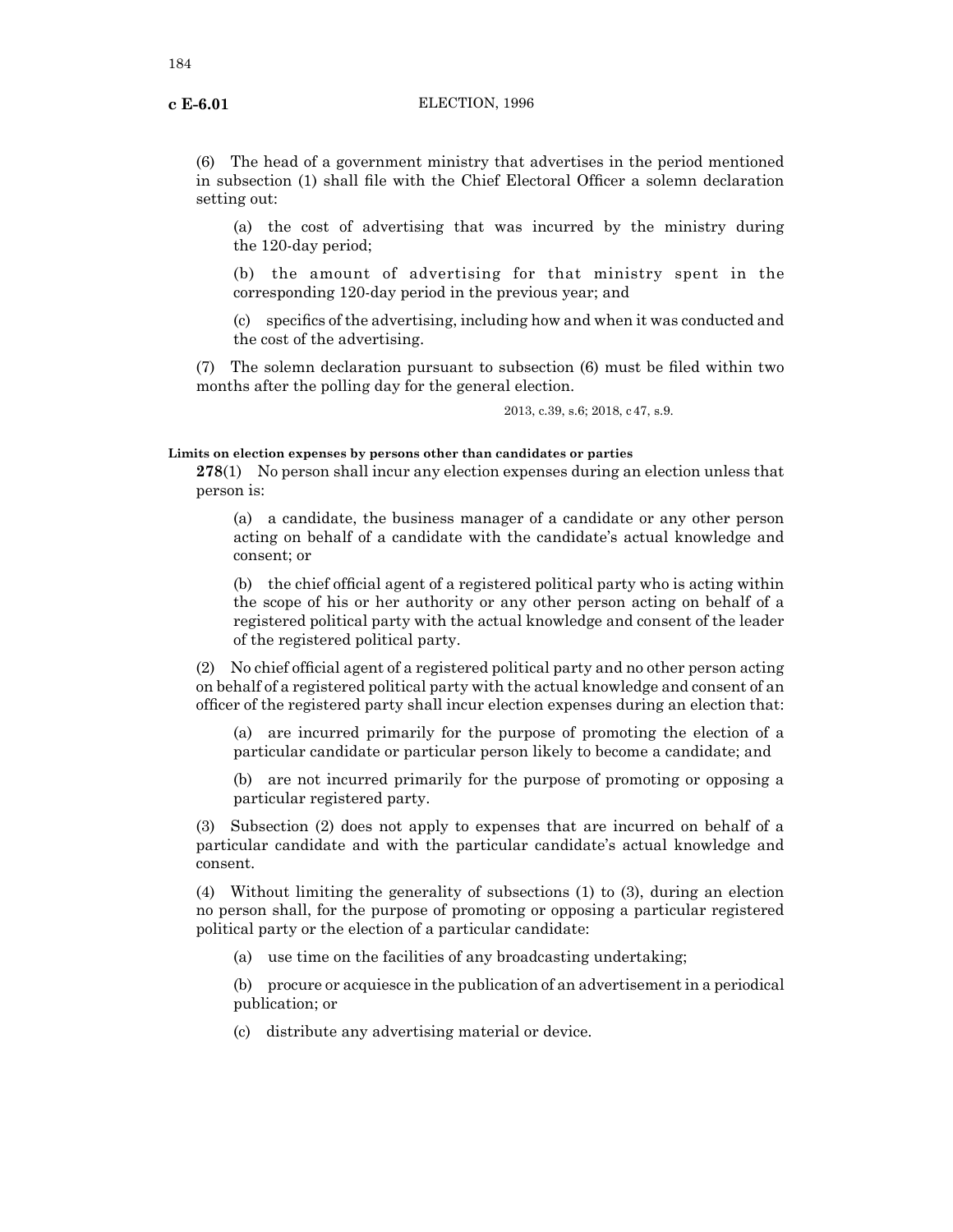(5) Subsections (1) to (4) do not apply if the person establishes that the expenses were incurred:

(a) to gain support for views held by the person on an issue of public policy, or to advance the aims of any organization or association, other than a political party or an organization or association of a partisan political character, of which the person is a member and on whose behalf the expenses were incurred; and

(b) in good faith and not to evade any provisions of this Act that limit the amount of election expenses that may be incurred by any other person.

1996, c.E-6.01, s.278.

#### **Statements by advertisers**

**279**(1) Within two months of the polling day for an election, every broadcaster and every publisher of a newspaper, magazine or periodical shall file with the Chief Electoral Officer a statement setting out:

(a) the name and address of each registered political party and candidate at whose request or on whose behalf a program, advertisement or announcement in relation to the election has been broadcast during the election by the broadcaster or published during the election by the publisher in Saskatchewan; and

(b) with respect to each registered political party and candidate, the amount the broadcaster or publisher charged for programs, advertisements or announcements during the election.

(2) A statement filed pursuant to subsection (1) must:

- (a) be in the prescribed form; and
- (b) be certified by:
	- (i) in the case of a broadcaster, the officer in charge; or
	- (ii) in the case of a newspaper, magazine or periodical, the publisher.

(3) No broadcaster and no publisher in Saskatchewan shall fail to comply with this section.

1996, c.E-6.01, s.279.

#### **Inspections**

**280**(1) For the purposes of administering this Act and the regulations, the Chief Electoral Officer may make any inspection, investigation or inquiry that Chief Electoral Officer considers necessary.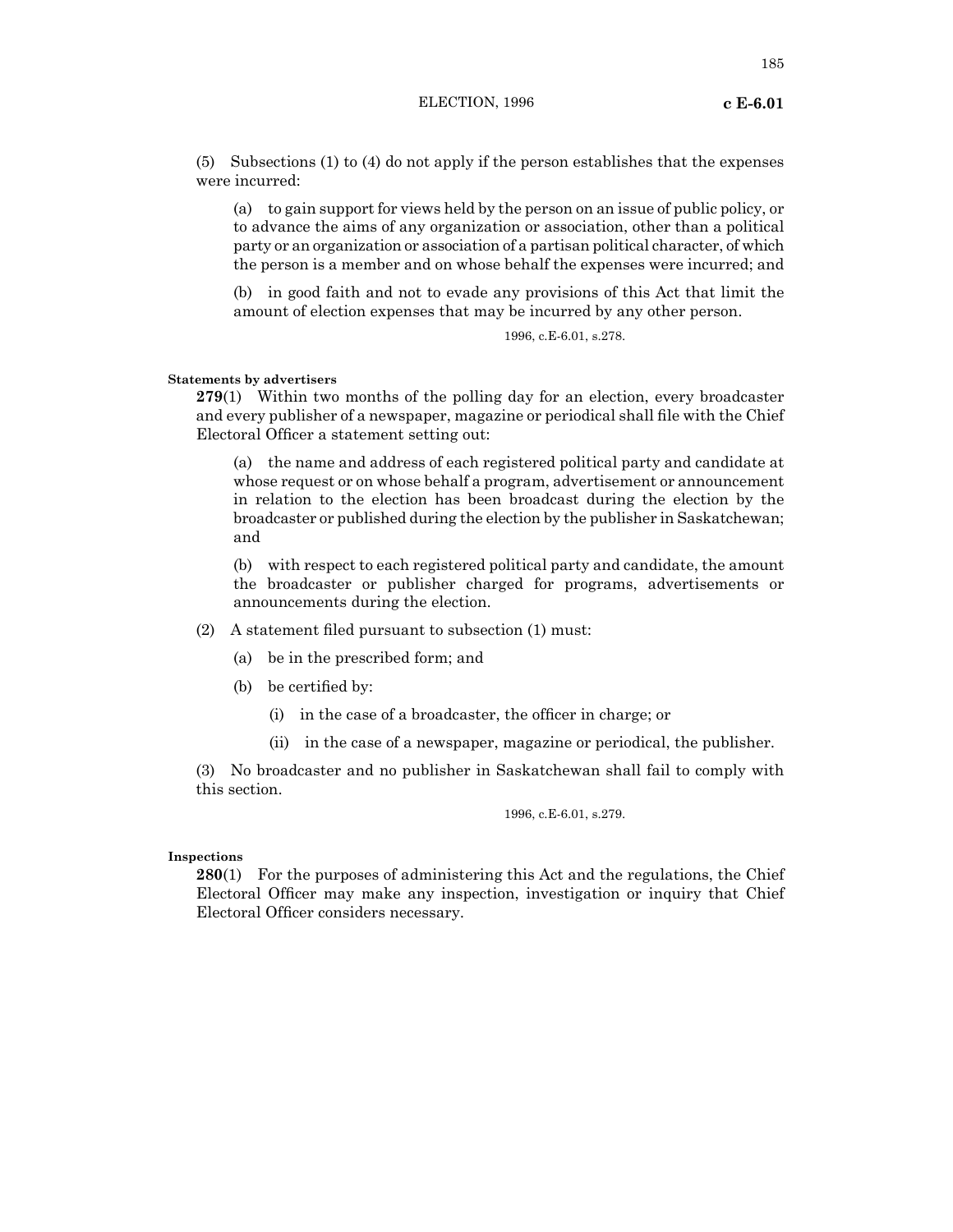(2) Every registered political party, every candidate and every business manager of a candidate shall:

(a) cause the offices of the registered political party or candidate to be open for inspection by Chief Electoral Officer at all reasonable times during its normal business hours; and

(b) cause all books, documents, records and equipment pertaining to the registered political party or the candidate to be available for inspection by the Chief Electoral Officer during the times described in clause (a).

(3) The Chief Electoral Officer shall not enter a private dwelling without a warrant issued pursuant to section 281 unless the occupant of the dwelling consents to the entry.

(4) If a registered political party, candidate or business manager is the subject of an investigation pursuant to this section and the registered political party, candidate or business manager is convicted of an offence against this Act based on information obtained pursuant to the investigation, the convicting court may order, in addition to any penalty imposed pursuant to this Act, that the registered political party, candidate or business manager pay all or any costs of the investigation.

1996, c.E-6.01, s.280.

#### **Warrant**

**281**(1) A justice of the peace or a judge of the Provincial Court of Saskatchewan may issue a warrant authorizing the Chief Electoral Officer to enter and search any place or premises named in the warrant if the justice or judge is satisfied by information given under oath that there are reasonable grounds to believe that:

(a) an offence against this Act has been committed; and

(b) there is evidence of the offence to be found at the place or premises proposed to be searched.

(2) With a warrant issued pursuant to subsection (1), the Chief Electoral Officer may:

(a) enter and search any place or premises named in the warrant;

(b) use any machinery, equipment, appliance or thing located at the place or premises for the purposes of the search;

(c) require the production of and examine any books, records, papers or documents that the Chief Electoral Officer believes, on reasonable grounds, may contain information related to an offence against this Act;

(d) subject to section 282, remove any books, records, papers or documents examined pursuant to this section for the purpose of making copies, if a receipt is given; and

(e) seize and remove from any place or premises searched anything that may be evidence of an offence against this Act.

(3) No person shall obstruct any person who is authorized to conduct a search pursuant to this section.

1996, c.E-6.01, s.281.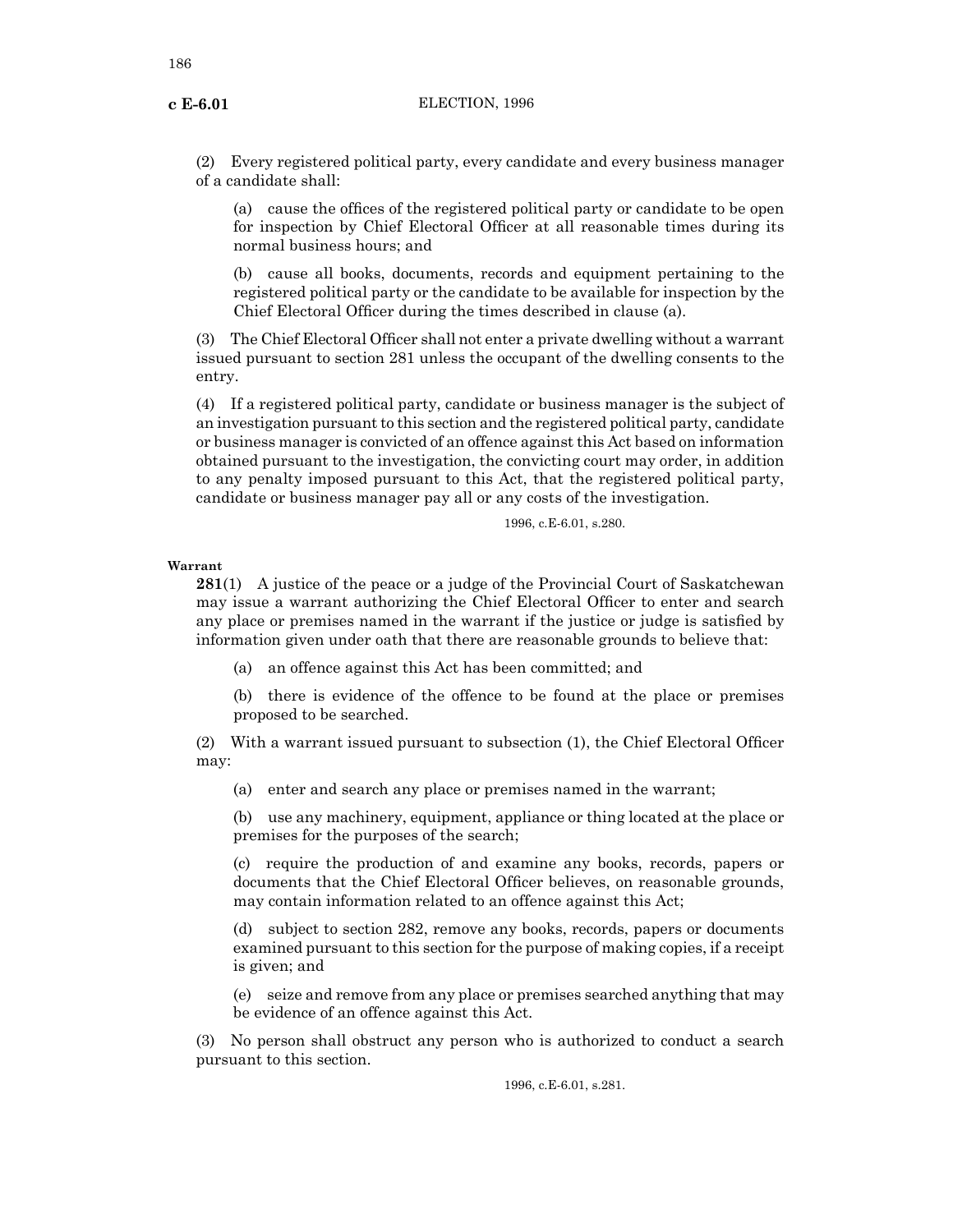**Copies of documents**

**282**(1) If any books, records, papers or documents are inspected pursuant to section 280 or seized, examined or produced pursuant to section 281, the Chief Electoral Officer may make copies of those books, records, papers or documents.

(2) The Chief Electoral Officer shall:

(a) make those copies as soon as is reasonably possible; and

(b) promptly return the books, records, papers or documents from which the copies were made to:

(i) the place from which they were removed; or

(ii) any other place that may be agreed to by the person authorized to make copies and the person who furnished them or from whom they were seized.

(3) A document certified by the Chief Electoral Officer to be a copy made pursuant to this section:

(a) is admissible in evidence without proof of the office or signature of the Chief Electoral Officer; and

(b) has the same probative force as the original document.

1996, c.E-6.01, s.282.

#### **Obstruction**

**283** No person shall:

(a) resist, obstruct, hinder or interfere with the Chief Electoral Officer, or a person aiding the Chief Electoral Officer, in the performance of the Chief Electoral Officer's duties; or

(b) refuse to provide any record or information required by this Act to the Chief Electoral Officer when requested to do so.

1996, c.E-6.01, s.283.

**Right of access to condominiums and rental properties**

**283.1**(1) The Chief Electoral Officer shall advise each returning officer of a candidate's right of access pursuant to the following provisions:

- (a) section 36.11 of *The Condominium Property Act, 1993*;
- (b) section 46 of *The Residential Tenancies Act, 2006*.

(2) At the request of a candidate, a returning officer shall provide confirmation of the right of access mentioned in subsection (1) to any third party.

2018, c47, s.10.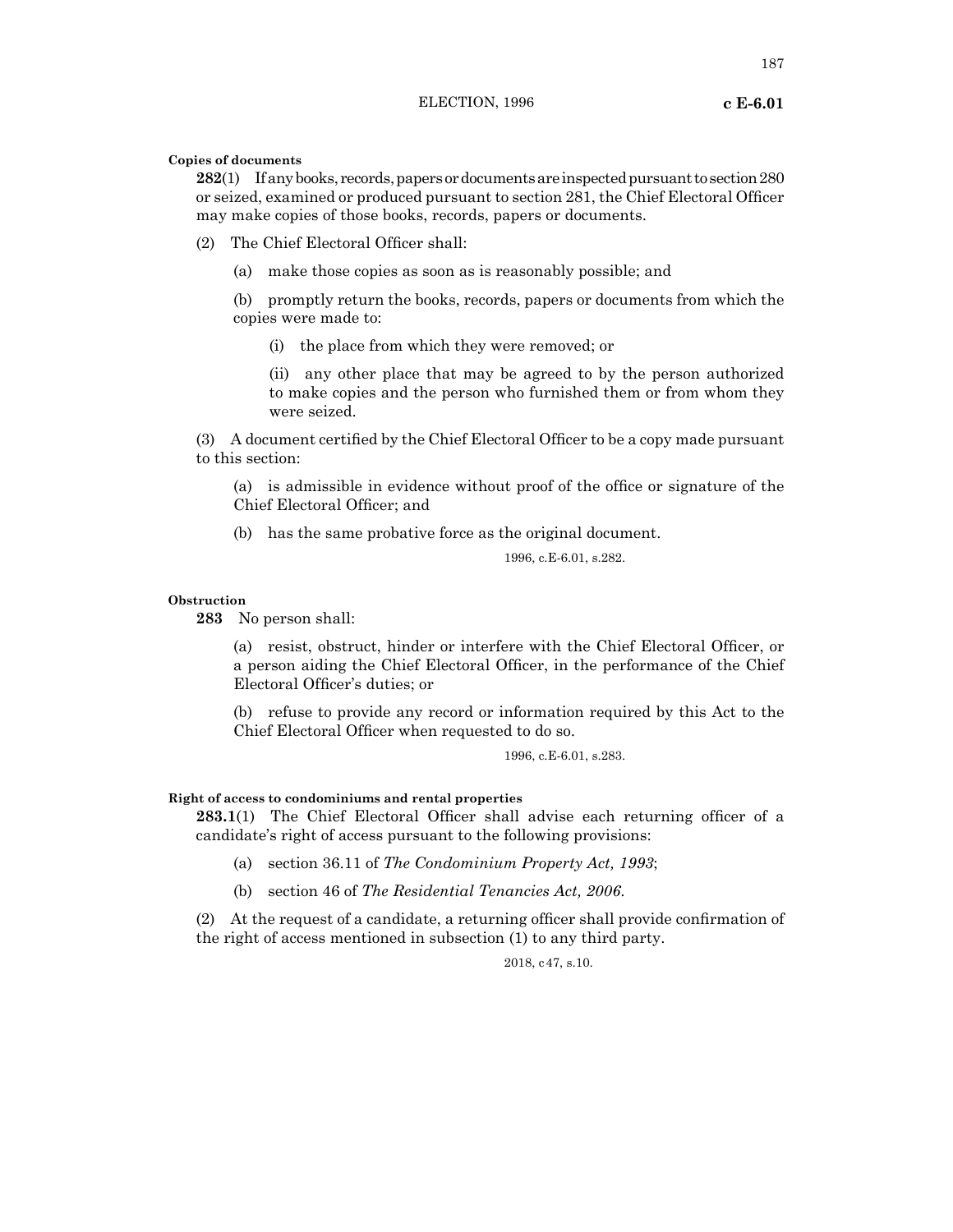#### **Immunity**

**284** No action or proceeding lies or shall be instituted against the Chief Electoral Officer or any employee working in the office of the Chief Electoral Officer, any election officer or any person aiding the Chief Electoral Officer where the Chief Electoral Officer, employee, election officer or the person aiding the Chief Electoral Officer is acting pursuant to the authority of this Act or the regulations, for any loss or damage suffered by reason of anything in good faith done, caused or permitted or authorized to be done, attempted to be done or omitted to be done, by any of them, pursuant to or in the exercise or supposed exercise of any power conferred by this Act or the regulations or in the carrying out or supposed carrying out of any duty imposed by this Act or the regulations.

1996, c.E-6.01, s.284.

#### **Delivery or service**

**285**(1) Subject to any other provision of this Act, any election materials or statements, returns, reports or other documents that are required or permitted to be delivered or served by this Act may be delivered or served:

- (a) by personal service made:
	- (i) in the case of an individual, on that individual;
	- (ii) in the case of a partnership, on any partner; or
	- (iii) in the case of any other person, any officer or director of that person;

(b) by any method that provides proof of mailing or delivery to the last known address of the person to be served that is known to the Chief Electoral Officer; or

(c) in the case of statements, election materials, returns, reports or other documents that are to be served on the Chief Electoral Officer, by any method that provides proof of mailing or delivery addressed to the main office of the Chief Electoral Officer.

(2) A document sent in the manner mentioned in clause  $(1)(b)$  or (c) is deemed to have been served on the third day following the date it is sent unless the person to whom the document was sent establishes that the document was not received until a later date through no fault of that person.

2019, c29, s.109.

# **Preparation and tabling of reports**

**286**(1) As soon as is practicable after an election, the Chief Electoral Officer shall prepare and submit to the Speaker a report:

- (a) summarizing the outcome of the election;
- (b) summarizing the cost of the election, including:

(i) the expenses incurred by the Chief Electoral Officer with respect to the election; and

(ii) the amount of reimbursements paid pursuant to Part VII to each registered political party and candidate with respect to the election;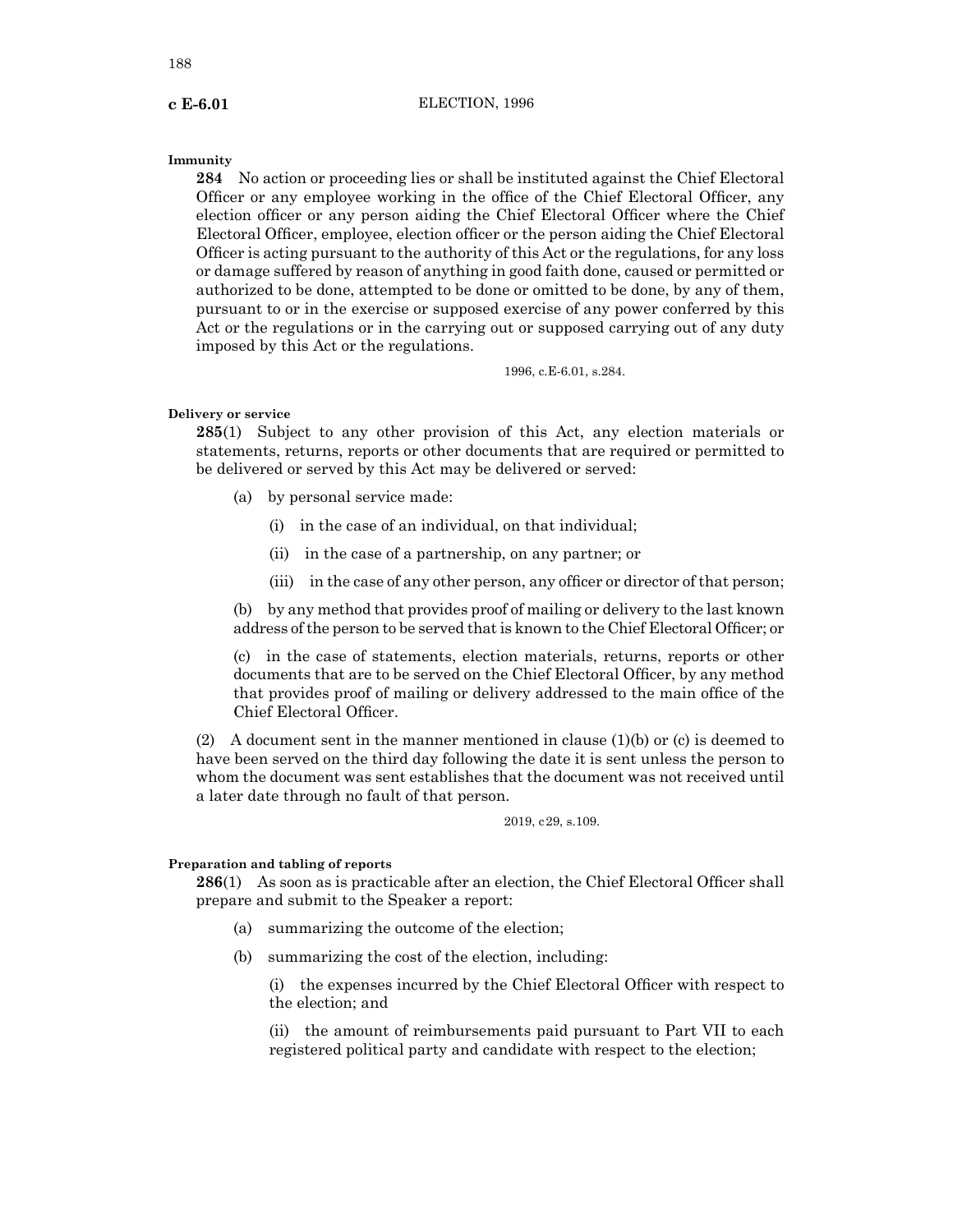### ELECTION, 1996 **c E-6.01**

(c) setting out a summary of all returns and reports submitted to the Chief Electoral Officer by registered political parties and candidates with respect to the election; and

(d) setting out:

(i) any other information that the Chief Electoral Officer considers necessary; and

(ii) any recommendations for amending this Act.

(2) The Chief Electoral Officer may prepare and submit to the Speaker at any time a report with respect to any matters relating directly or indirectly to the administration of this Act.

(3) In accordance with section 13 of *The Executive Government Administration Act*, the Speaker shall lay before the Legislative Assembly all reports received by the Speaker pursuant to this section.

2018, c47, s.11.

#### **Annual report**

**286.1**(1) In accordance with section 13 of *The Executive Government Administration Act*, the Chief Electoral Officer shall in each year submit to the Speaker an annual report describing the progress and activities of the Chief Electoral Officer in the previous year.

(2) In accordance with section 13 of *The Executive Government Administration Act*, the Speaker shall lay before the Legislative Assembly each report received by the Speaker pursuant to subsection (1).

1998, c.12, s.7; 2014, c.E-13.1, s.62.

#### **Regulations**

**287**(1) The Lieutenant Governor in Council may make regulations:

(a) defining any word or expression used in this Act but not defined in this Act;

(a.1) for the purposes of subclause  $2(1)(pp)(xviii)$ , prescribing information to be included as voter data;

 $(a.11)$  for the purposes of subsection 88(2), prescribing a method of delivering an absentee ballot;

(a.2) for the purposes of clause  $89.3(2)$ (b), prescribing a method of delivering an absentee ballot and other voting materials to a homebound voter;

(b) prescribing any forms for use pursuant to this Act, including prescribing the contents to be included in any form;

(b.1) for the purposes of section 72.1:

(i) defining, enlarging or restricting the meaning of "address"; and

(ii) prescribing pieces of information to establish identity and ordinary residence, including prescribing different pieces of information that may be used in mobile polls, polls for temporarily displaced voters, hospitals, remand centres and personal care facilities;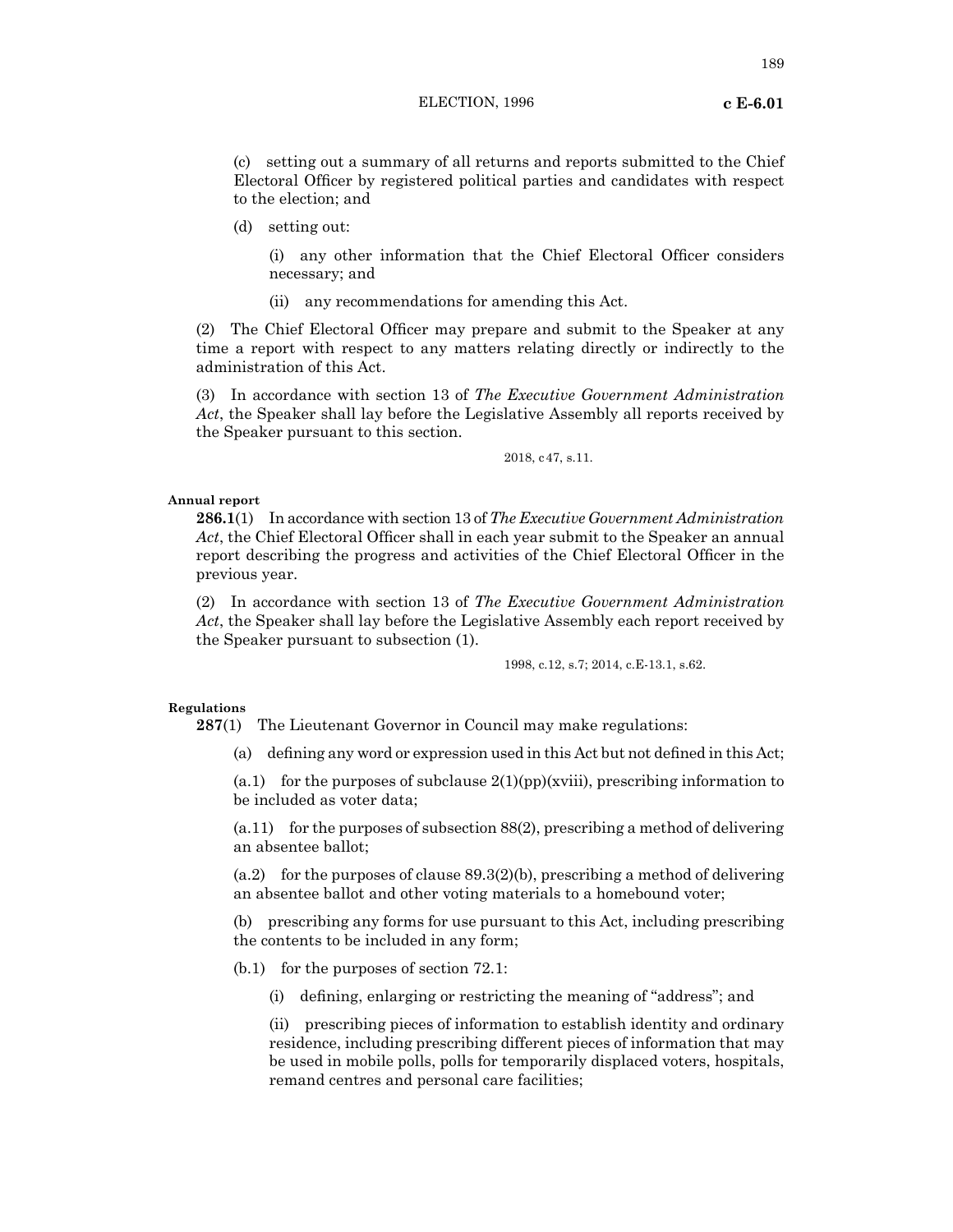(c) prescribing any other matter or thing that is required by this Act to be prescribed;

(d) respecting any matter or thing that the Lieutenant Governor in Council considers necessary to carry out the intent of this Act.

(2) The Chief Electoral Officer may determine the form and contents of any notice, application, return or other document required by the Act if the Lieutenant Governor in Council has not made regulations pursuant to clause (1)(b) prescribing a form respecting that notice, application, return or other document.

(3) Any reference to a prescribed form in this Act is deemed to include a form determined by the Chief Electoral Officer in accordance with subsection (2).

(4) If the Lieutenant Governor in Council makes regulations pursuant to clause (1)(b) prescribing forms, the regulations made by the Lieutenant Governor in Council prevail over the form determined by the Chief Electoral Officer.

> 1996, c.E-6.01, s.287; 2011, c.5, s.9; 2014, c.10, s.27; 2019, c29, s.110.

# PART IX

# **Consequential, Transitional, Repeal and Coming into Force**

**Consequential**

**288**(1) **The provisions of the Acts set out in the Schedule to this Act are amended by striking out "***The Election Act***" wherever it appears and in each case substituting "***The Election Act, 1996***".**

## (2) **Subclause 2(i)(i) of** *The Constituency Boundaries Act, 1993* **is amended:**

(a) **by striking out "**pursuant to *The Election Act***" and substituting "**pursuant to *The Election Act, 1996***"; and**

(b) **by striking out "**subsection 38(3) of *The Election Act***" and substituting "**clause 45(1)(a) of *The Election Act, 1996***".**

# (3) *The Controverted Elections Act* **is amended:**

(a) **in subsection 5(1) by striking out "**section 143 of *The Election Act***" and substituting "**section 171 of *The Election Act, 1996***";**

(b) **in clause 13(b) by striking out "**an act or acts in contravention of section 164, 167, 168, 169, 170, 171, 172, 173, 174, 175, 176, 177, 178, 179 or 180 of *The Election Act***" and substituting "**a corrupt practice within the meaning of *The Election Act, 1996***"; and**

(c) i**n subsection 22(1) by striking out "**an act in contravention of section 164, 167, 168, 169, 170, 171, 172, 173, 174, 175, 176, 177, 178, 179 or 180 of *The Election Act***" and substituting "**a corrupt practice within the meaning of *The Election Act, 1996***".**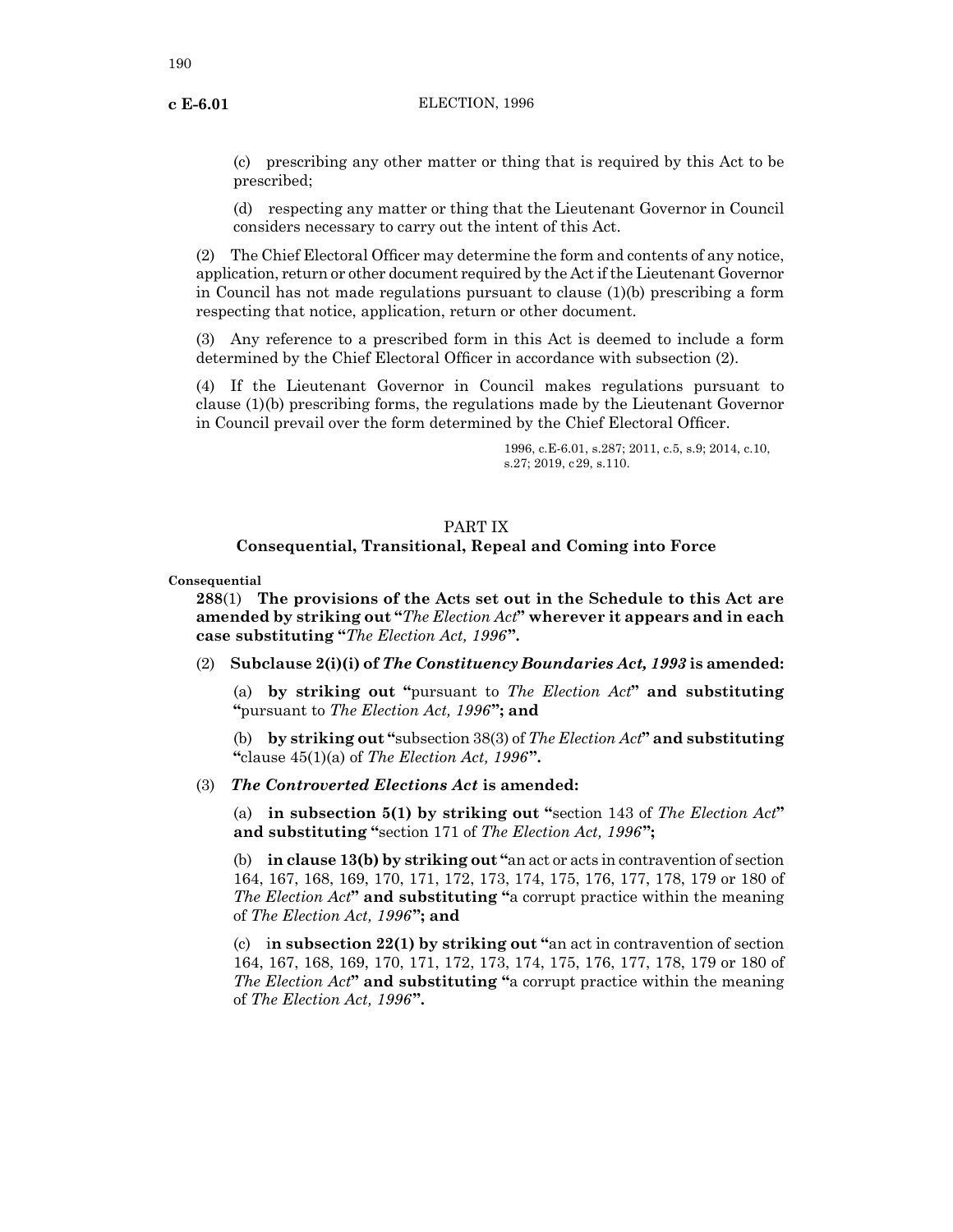# (4) **Subclause 2(1)(d)(ii) of** *The Legislative Assembly and Executive Council Act* **is amended:**

(a) **by striking out "**under *The Election Act***" and substituting "**pursuant to *The Election Act, 1996***"; and**

(b) **by striking out "**subsection 38(3) of *The Election Act***" and substituting "**subsection 215(1) of *The Election Act, 1996***".**

1996, c.E-6.01, s.288.

# **Transitional**

**289** Every political party that is registered pursuant to *The Election Act*, as that Act existed on the day before the coming into force of this Act, is deemed to be registered pursuant to this Act.

1996, c.E-6.01, s.289.

**R.S.S. 1978, c.E-6 repealed**

**290** *The Election Act* is repealed.

1996, c.E-6.01, s.290.

#### **Coming into force**

**291** This Act comes into force on proclamation.

1996, c.E-6.01, s.291.

# **Schedule**

[*Subsection 288*(*1*)]

| The Constituency Boundaries Act, 1993              | subsection $15(3)$                                   |
|----------------------------------------------------|------------------------------------------------------|
| The Controverted Elections Act                     | subsection $2(2)$ ;<br>section 37                    |
| The Crown Corporations Act, 1993                   | clause $35(5)(b)$                                    |
| The Legislative Assembly and Executive Council Act | subclause $2(1)(d)(i)$                               |
| <i>The Public Service Act</i>                      | subclause $50(3)(a)(i)$                              |
| The Referendum and Plebiscite Act                  | subsection $2(2)$ ;<br>clauses $14(c)$ , (d) and (e) |
| The Time Act                                       | clause 2(b)                                          |

1996, c.E-6.01.